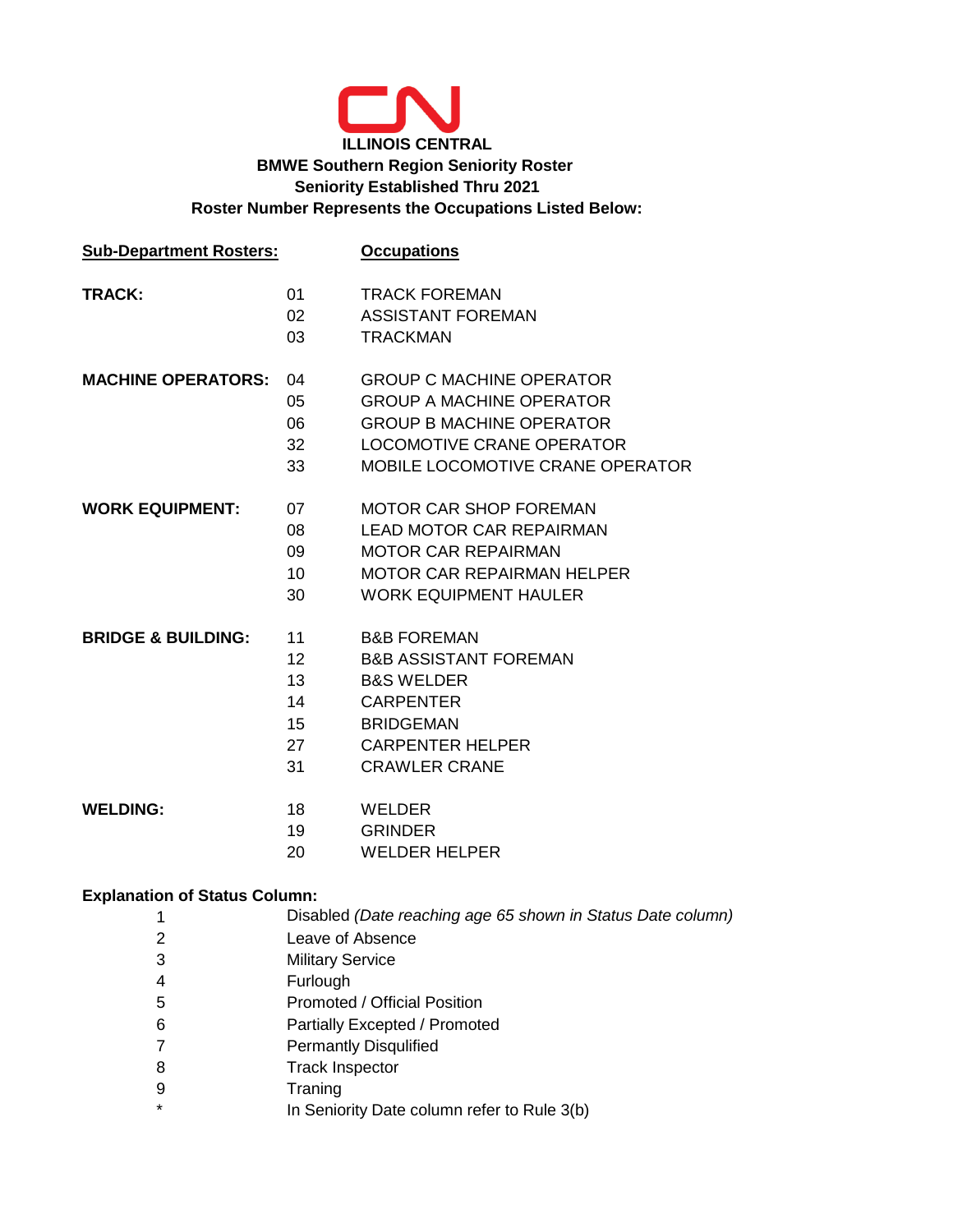## **ILLINOIS CENTRAL IC-SOUTH BMWED SENIORITY ROSTER - ALPHABETICAL LISTING TRACK SUBDEPARTMENT SENIORITY ESTABLISHED THRU YEAR 2021**

| Roster Rank |     | Last Name        | FI          |                | MI Seniority Date Rule 3b Status Status Date CN PIN No. |   |            |        |
|-------------|-----|------------------|-------------|----------------|---------------------------------------------------------|---|------------|--------|
| 03          | 084 | <b>ADAMS</b>     | Ē           | $\overline{B}$ | 07/30/2001                                              |   |            | 105132 |
| 04          | 042 | <b>ADAMS</b>     | E           | B              | 07/26/2004                                              |   |            | 105132 |
| 06          | 042 | <b>ADAMS</b>     | E           | B              | 07/26/2004                                              |   |            | 105132 |
| 15          | 041 | <b>ADAMS</b>     | E           | B              | 06/02/2003                                              |   |            | 105132 |
| 27          | 027 | <b>ADAMS</b>     | E           | B              | 09/08/2003                                              |   |            | 105132 |
| 31          | 001 | <b>ADAMS</b>     | E           | B              | 05/02/2005                                              |   |            | 105132 |
| 32          | 042 | <b>ADAMS</b>     | E           | B              | 07/26/2004                                              |   |            | 105132 |
| 03          | 322 | <b>ADAMS</b>     | W           | Κ              | 07/23/2018                                              |   |            | 186358 |
| 09          | 025 | <b>ADAMS</b>     | W           | K              | 07/23/2018                                              |   |            | 186358 |
| 10          | 025 | <b>ADAMS</b>     | W           | K              | 07/23/2018                                              |   |            | 186358 |
| 03          | 183 | <b>ADDISON</b>   | P           |                | 09/11/2006                                              |   |            | 145653 |
| 04          | 124 | <b>ADDISON</b>   | P           |                | 04/27/2016                                              |   |            | 145653 |
| 06          | 124 | <b>ADDISON</b>   | ${\sf P}$   |                | 04/27/2016                                              |   |            | 145653 |
| 32          | 124 | <b>ADDISON</b>   | P           |                | 04/27/2016                                              |   |            | 145653 |
| 03          | 255 | <b>ALEXANDER</b> | N           | Κ              | 04/15/2013                                              |   |            | 165750 |
| 03          | 036 | <b>ALFORD</b>    | C           | G              | 09/21/1998                                              |   |            | 114717 |
| 04          | 029 | <b>ALFORD</b>    | $\mathsf C$ | G              | 06/17/2002                                              |   |            | 114717 |
| 06          | 029 | <b>ALFORD</b>    | $\mathsf C$ | G              | 06/17/2002                                              |   |            | 114717 |
| 07          | 003 | <b>ALFORD</b>    | $\mathsf C$ | G              | 10/29/2014                                              |   |            | 114717 |
| 08          | 003 | <b>ALFORD</b>    | $\mathsf C$ | G              | 10/29/2014                                              |   |            | 114717 |
| 09          | 003 | <b>ALFORD</b>    | $\mathsf C$ | G              | 12/11/1998                                              |   |            | 114717 |
| 10          | 003 | <b>ALFORD</b>    | $\mathsf C$ | G              | 12/11/1998                                              |   |            | 114717 |
| 32          | 029 | <b>ALFORD</b>    | $\mathsf C$ | G              | 06/17/2002                                              |   |            | 114717 |
| 02          | 118 | <b>ALLEN</b>     | D           | C              | 02/28/2018                                              |   |            | 169314 |
| 03          | 293 | <b>ALLEN</b>     | D           | C              | 05/31/2016                                              |   |            | 169314 |
| 18          | 061 | <b>ALLEN</b>     | D           | $\mathsf C$    | 05/31/2017                                              |   |            | 169314 |
| 19          | 062 | <b>ALLEN</b>     | D           | C              | 05/31/2017                                              |   |            | 169314 |
| 20          | 130 | <b>ALLEN</b>     | D           | C              | 06/29/2016                                              |   |            | 169314 |
| 03          | 294 | <b>ALLEN</b>     | J           | M              | 05/31/2016                                              |   |            | 175052 |
| 03          | 102 | <b>ALLRED</b>    | Η           | C              | 08/26/2002                                              | 8 | 01/02/2009 | 141392 |
| 04          | 068 | <b>ALLRED</b>    | H           | C              | 02/11/2008                                              | 8 | 01/02/2009 | 141392 |
| 06          | 068 | <b>ALLRED</b>    | H           | $\mathsf C$    | 02/11/2008                                              | 8 | 01/02/2009 | 141392 |
| 32          | 068 | <b>ALLRED</b>    | H           | $\mathsf{C}$   | 02/11/2008                                              | 8 | 01/02/2009 | 141392 |
| 03          | 301 | <b>ANDERSON</b>  | A           | L              | 01/30/2017                                              |   |            | 176713 |
| 04          | 135 | <b>ANDERSON</b>  | A           | L              | 03/28/2018                                              |   |            | 176713 |
| 06          | 135 | <b>ANDERSON</b>  | A           | L              | 03/28/2018                                              |   |            | 176713 |
| 18          | 073 | <b>ANDERSON</b>  | A           | L              | 09/16/2019                                              |   |            | 176713 |
| 19          | 074 | <b>ANDERSON</b>  | A           | L              | 09/16/2019                                              |   |            | 176713 |
| 20          | 142 | <b>ANDERSON</b>  | A           | L              | 08/15/2018                                              |   |            | 176713 |
| 32          | 135 | <b>ANDERSON</b>  | A           | L              | 03/28/2018                                              |   |            | 176713 |
| 03          | 040 | <b>ANDERSON</b>  | J           | F              | 05/17/1999                                              | 5 | 01/10/2005 | N/A    |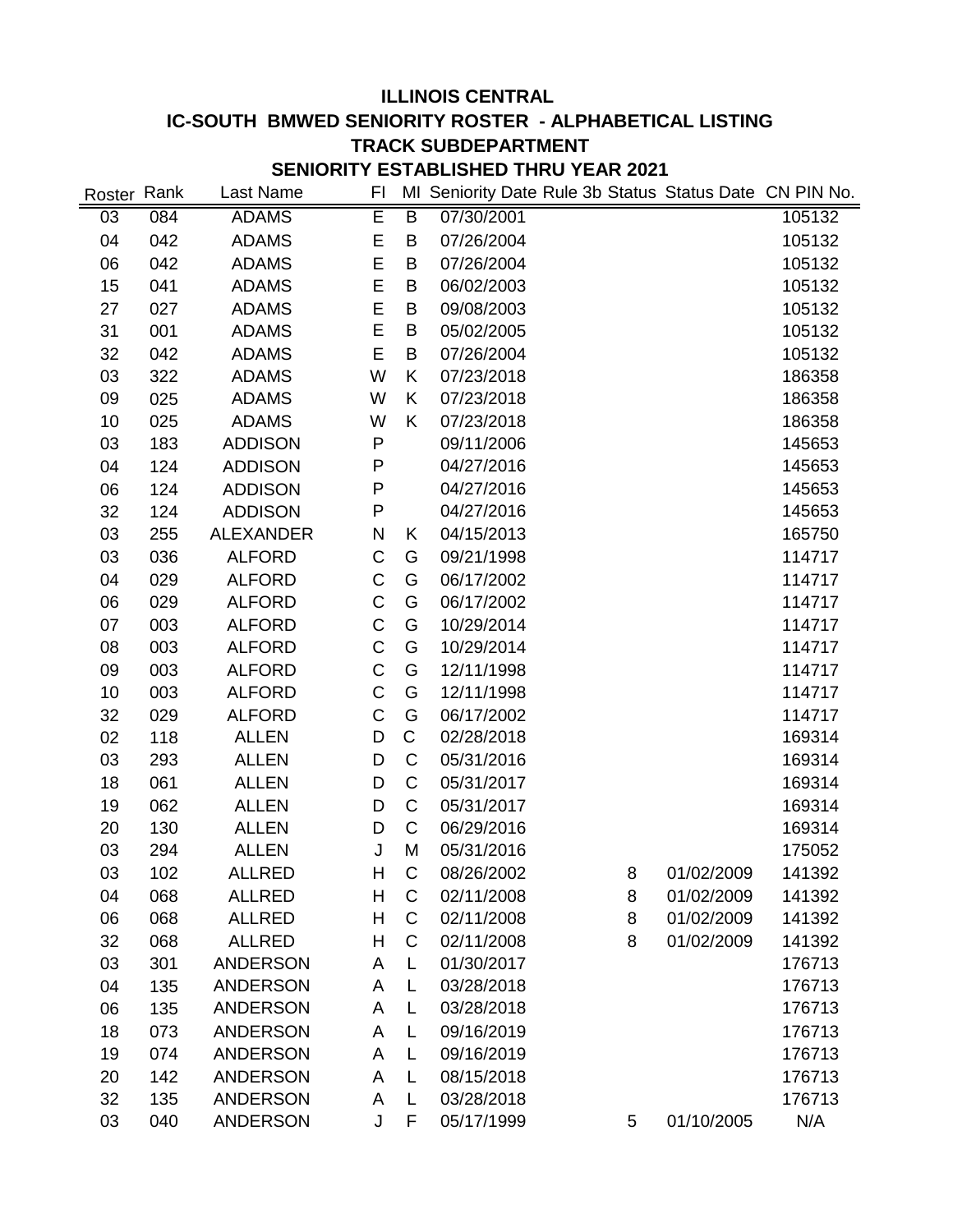| 20 | 016 | <b>ANDERSON</b> |           | J       | F            | 03/31/2000 | 5              | 01/10/2005 | N/A    |
|----|-----|-----------------|-----------|---------|--------------|------------|----------------|------------|--------|
| 02 | 139 | <b>ANDERSON</b> |           | M       | O            | 06/03/2021 |                |            | 166221 |
| 03 | 266 | <b>ANDERSON</b> |           | M       | $\circ$      | 05/20/2013 |                |            | 166221 |
| 15 | 093 | <b>ANDERSON</b> |           | М       | $\circ$      | 09/17/2014 |                |            | 166221 |
| 02 | 077 | <b>ANDERSON</b> |           | P       | L            | 03/02/2011 |                |            | 147809 |
| 03 | 201 | <b>ANDERSON</b> |           | P       | L            | 05/07/2007 |                |            | 147809 |
| 01 | 042 | <b>ARD</b>      |           | Κ       | L            | 02/25/2008 |                |            | 105843 |
| 02 | 055 | <b>ARD</b>      |           | Κ       | L            | 02/25/2008 |                |            | 105843 |
| 03 | 135 | <b>ARD</b>      |           | Κ       | L            | 11/22/2004 |                |            | 105843 |
| 04 | 138 | <b>ARD</b>      |           | Κ       | L            | 06/06/2019 |                |            | 105843 |
| 06 | 138 | <b>ARD</b>      |           | Κ       | L            | 06/06/2019 |                |            | 105843 |
| 20 | 074 | <b>ARD</b>      |           | Κ       | L            | 03/05/2007 |                |            | 105843 |
| 32 | 138 | <b>ARD</b>      |           | Κ       | L            | 06/06/2019 |                |            | 105843 |
| 03 | 366 | <b>ARENDER</b>  |           | S       | A            | 08/09/2021 |                |            | 197831 |
| 03 | 057 | <b>ARNOLD</b>   |           | B       | Q            | 09/25/2000 |                |            | 124197 |
| 04 | 071 | <b>ARNOLD</b>   |           | B       | Q            | 05/22/2008 |                |            | 124197 |
| 06 | 071 | <b>ARNOLD</b>   |           | B       | Q            | 05/22/2008 |                |            | 124197 |
| 14 | 007 | <b>ARNOLD</b>   |           | B       | Q            | 06/18/2001 |                |            | 124197 |
| 15 | 024 | <b>ARNOLD</b>   |           | B       | Q            | 06/18/2001 |                |            | 124197 |
| 27 | 016 | <b>ARNOLD</b>   |           | B       | Q            | 06/18/2001 |                |            | 124197 |
| 32 | 071 | <b>ARNOLD</b>   |           | B       | Q            | 05/22/2008 |                |            | 124197 |
| 02 | 122 | <b>BAILEY</b>   |           | M       | J            | 07/04/2018 |                |            | 145483 |
| 01 | 089 | <b>BAILEY</b>   | JR        | $\sf J$ | R            | 03/08/2017 |                |            | 168663 |
| 02 | 107 | <b>BAILEY</b>   | JR.       | J       | R            | 09/09/2015 |                |            | 168663 |
| 03 | 275 | <b>BAILEY</b>   | <b>JR</b> | J       | $\mathsf{R}$ | 03/24/2014 |                |            | 168663 |
| 12 | 048 | <b>BAILEY</b>   | JR        | J       | R            | 08/13/2020 |                |            | 168663 |
| 14 | 076 | <b>BAILEY</b>   | <b>JR</b> | $\sf J$ | $\mathsf{R}$ | 05/23/2018 |                |            | 168663 |
| 15 | 110 | <b>BAILEY</b>   | JR        | J       | R            | 08/02/2017 |                |            | 168663 |
| 20 | 124 | <b>BAILEY</b>   | JR.       | J       | $\mathsf{R}$ | 02/16/2015 |                |            | 168663 |
| 27 | 091 | <b>BAILEY</b>   | <b>JR</b> | J       | R            | 12/15/2017 |                |            | 168663 |
| 02 | 071 | <b>BAILEY</b>   |           | M       | C            | 01/27/2010 |                |            | 146644 |
| 03 | 198 | <b>BAILEY</b>   |           | M       | C            | 11/27/2006 |                |            | 146644 |
| 04 | 075 | <b>BAILEY</b>   |           | M       | $\mathsf C$  | 07/01/2008 |                |            | 146644 |
| 06 | 075 | <b>BAILEY</b>   |           | M       | $\mathsf C$  | 07/01/2008 |                |            | 146644 |
| 20 | 105 | <b>BAILEY</b>   |           | M       | С            | 05/25/2011 |                |            | 146644 |
| 32 | 075 | <b>BAILEY</b>   |           | M       | $\mathsf C$  | 07/01/2008 |                |            | 146644 |
| 03 | 179 | <b>BAILEY</b>   |           | M       | J            | 08/28/2006 |                |            | 145483 |
| 20 | 112 | <b>BAILEY</b>   |           | M       | J            | 10/10/2012 |                |            | 145483 |
| 03 | 188 | <b>BALL</b>     |           | O       | D            | 09/25/2006 | $\overline{2}$ | 08/16/2027 | 146165 |
| 03 | 073 | <b>BARNETTE</b> |           | E       | D            | 03/12/2001 |                |            | 103278 |
| 13 | 011 | <b>BARNETTE</b> |           | E       | D            | 06/05/2008 |                |            | 103278 |
| 14 | 024 | <b>BARNETTE</b> |           | E       | D            | 05/23/2005 |                |            | 103278 |
| 15 | 047 | <b>BARNETTE</b> |           | E       | D            | 07/12/2004 |                |            | 103278 |
| 27 | 032 | <b>BARNETTE</b> |           | E       | D            | 08/23/2004 |                |            | 103278 |
| 03 | 041 | <b>BELL</b>     | JR C      |         |              | 05/17/1999 |                |            | 118726 |
| 04 | 032 | <b>BELL</b>     | JR C      |         |              | 01/06/2003 |                |            | 118726 |
| 06 | 032 | <b>BELL</b>     | JR C      |         |              | 01/06/2003 |                |            | 118726 |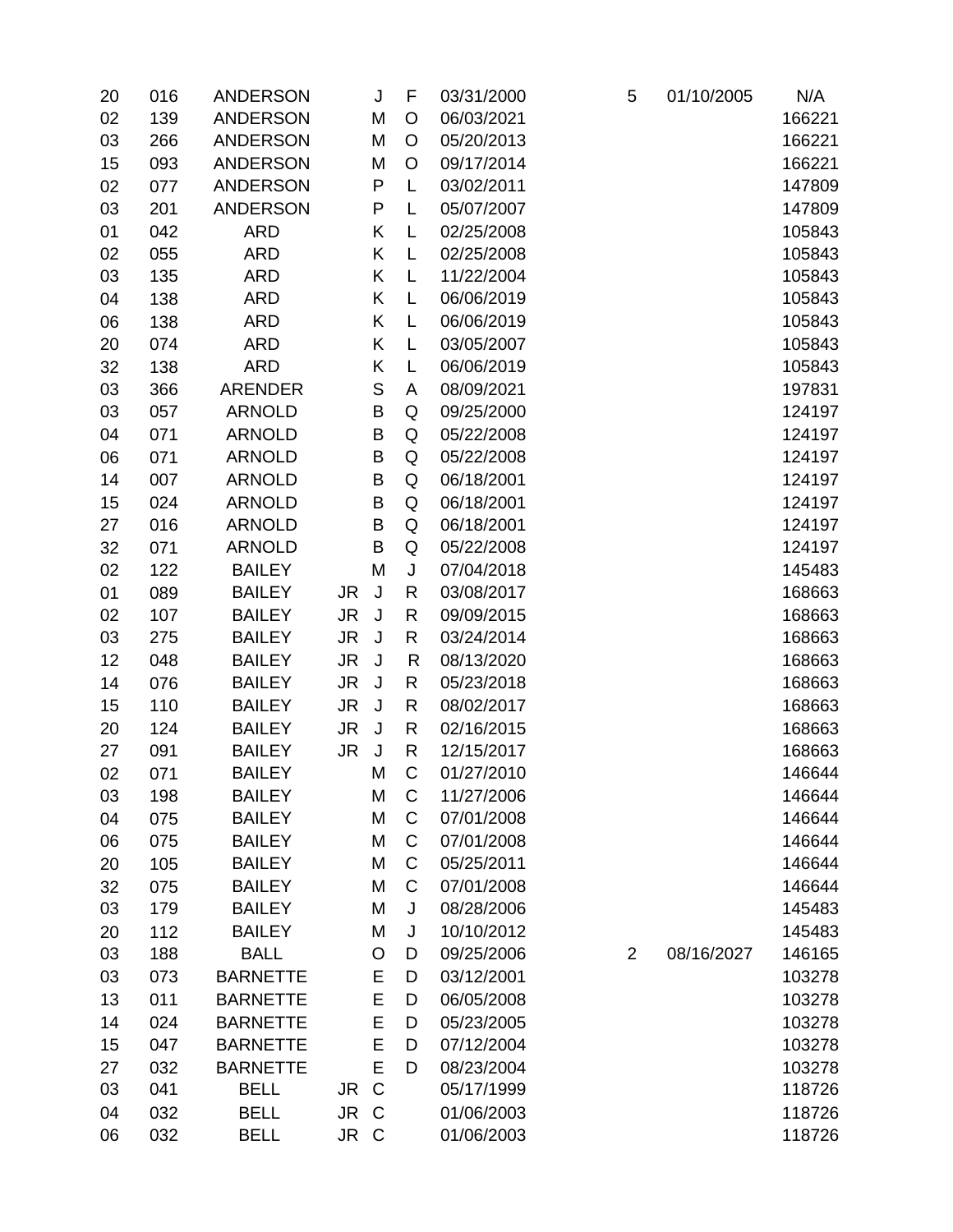| 18 | 019 | <b>BELL</b>    | JR C      |              |                          | 04/29/2002 |   |            | 118726 |
|----|-----|----------------|-----------|--------------|--------------------------|------------|---|------------|--------|
| 19 | 020 | <b>BELL</b>    | JR C      |              |                          | 04/29/2002 |   |            | 118726 |
| 20 | 023 | <b>BELL</b>    | JR        | $\mathsf{C}$ |                          | 02/05/2001 |   |            | 118726 |
| 32 | 032 | <b>BELL</b>    | JR        | $\mathsf C$  |                          | 01/06/2003 |   |            | 118726 |
| 01 | 076 | <b>BELLAMY</b> |           | J            | C                        | 01/29/2014 | 8 | 04/19/2021 | 154738 |
| 02 | 096 | <b>BELLAMY</b> |           | J            | C                        | 01/29/2014 | 8 | 04/19/2021 | 154738 |
| 03 | 230 | <b>BELLAMY</b> |           | J            | C                        | 02/08/2010 | 8 | 04/19/2021 | 154738 |
| 12 | 045 | <b>BELLAMY</b> |           | J            | C                        | 11/28/2018 | 8 | 04/19/2021 | 154738 |
| 14 | 054 | <b>BELLAMY</b> |           | J            | $\mathsf C$              | 08/21/2013 | 8 | 04/19/2021 | 154738 |
| 15 | 084 | <b>BELLAMY</b> |           | J            | C                        | 06/23/2010 | 8 | 04/19/2021 | 154738 |
| 18 | 049 | <b>BELLAMY</b> |           | J            | C                        | 12/21/2011 | 8 | 04/19/2021 | 154738 |
| 19 | 050 | <b>BELLAMY</b> |           | J            | $\mathsf C$              | 12/21/2011 | 8 | 04/14/2021 | 154738 |
| 20 | 103 | <b>BELLAMY</b> |           | J            | C                        | 12/08/2010 | 8 | 04/19/2021 | 154738 |
| 27 | 065 | <b>BELLAMY</b> |           | J            | $\mathsf C$              | 05/08/2013 | 8 | 04/19/2021 | 154738 |
| 03 | 155 | <b>BENTLEY</b> |           | T            | M                        | 03/07/2005 |   |            | 144102 |
| 04 | 057 | <b>BENTLEY</b> |           | T            | M                        | 01/15/2007 |   |            | 144102 |
| 06 | 057 | <b>BENTLEY</b> |           | T            | M                        | 01/15/2007 |   |            | 144102 |
| 20 | 066 | <b>BENTLEY</b> |           | T            | M                        | 01/16/2006 |   |            | 144102 |
| 32 | 057 | <b>BENTLEY</b> |           | T            | M                        | 01/15/2007 |   |            | 144102 |
| 01 | 040 | <b>BISHOP</b>  | <b>JR</b> | B            | D                        | 09/24/2007 | 5 | 07/27/2020 | N/A    |
| 02 | 053 | <b>BISHOP</b>  | JR.       | B            | D                        | 09/24/2007 | 5 | 07/27/2020 | N/A    |
| 03 | 166 | <b>BISHOP</b>  | <b>JR</b> | B            | D                        | 12/12/2005 | 5 | 07/27/2020 | N/A    |
| 04 | 061 | <b>BISHOP</b>  | <b>JR</b> | B            | D                        | 05/14/2007 | 5 | 07/27/2020 | N/A    |
| 06 | 061 | <b>BISHOP</b>  | <b>JR</b> | B            | D                        | 05/14/2007 | 5 | 07/27/2020 | N/A    |
| 32 | 061 | <b>BISHOP</b>  | <b>JR</b> | B            | D                        | 05/14/2007 | 5 | 07/27/2020 | N/A    |
| 03 | 184 | <b>BLACK</b>   |           | J            | L                        | 09/18/2006 |   |            | 145921 |
| 01 | 063 | <b>BOLDS</b>   | JR.       | $\mathsf{R}$ | I                        | 08/17/2011 |   |            | 141157 |
| 02 | 078 | <b>BOLDS</b>   | JR.       | $\mathsf{R}$ | I                        | 03/02/2011 |   |            | 141157 |
| 03 | 137 | <b>BOLDS</b>   | <b>JR</b> | $\mathsf{R}$ | I                        | 11/24/2004 |   |            | 141157 |
| 04 | 087 | <b>BOLDS</b>   | <b>JR</b> | $\mathsf{R}$ | $\mathsf{I}$             | 04/29/2009 |   |            | 141157 |
| 06 | 087 | <b>BOLDS</b>   | JR.       | $\mathsf{R}$ | I                        | 04/29/2009 |   |            | 141157 |
| 32 | 087 | <b>BOLDS</b>   | JR        | $\mathsf{R}$ | $\overline{\phantom{a}}$ | 04/29/2009 |   |            | 141157 |
| 03 | 039 | <b>BOND</b>    |           | Κ            |                          | 02/08/1999 |   |            | 114942 |
| 04 | 040 | <b>BOND</b>    |           | Κ            |                          | 12/15/2003 |   |            | 114942 |
| 06 | 040 | <b>BOND</b>    |           | Κ            |                          | 12/15/2003 |   |            | 114942 |
| 12 | 009 | <b>BOND</b>    |           | Κ            |                          | 08/11/2003 |   |            | 114942 |
| 13 | 020 | <b>BOND</b>    |           | Κ            |                          | 11/28/2018 |   |            | 114942 |
| 14 | 016 | <b>BOND</b>    |           | Κ            |                          | 08/11/2003 |   |            | 114942 |
| 15 | 029 | <b>BOND</b>    |           | Κ            |                          | 08/27/2001 |   |            | 114942 |
| 20 | 018 | <b>BOND</b>    |           | Κ            |                          | 05/05/2000 |   |            | 114942 |
| 27 | 018 | <b>BOND</b>    |           | Κ            |                          | 08/27/2001 |   |            | 114942 |
| 32 | 040 | <b>BOND</b>    |           | Κ            |                          | 12/15/2003 |   |            | 114942 |
| 03 | 356 | <b>BOUTTE</b>  |           | D            | R                        | 06/21/2021 |   |            | 197314 |
| 02 | 035 | <b>BOYD</b>    |           | R            | M                        | 04/10/2006 |   |            | 144064 |
| 03 | 143 | <b>BOYD</b>    |           | R            | M                        | 02/24/2005 |   |            | 144064 |
| 04 | 097 | <b>BOYD</b>    |           | R            | M                        | 02/22/2012 |   |            | 144064 |
| 06 | 097 | <b>BOYD</b>    |           | R            | M                        | 02/22/2012 |   |            | 144064 |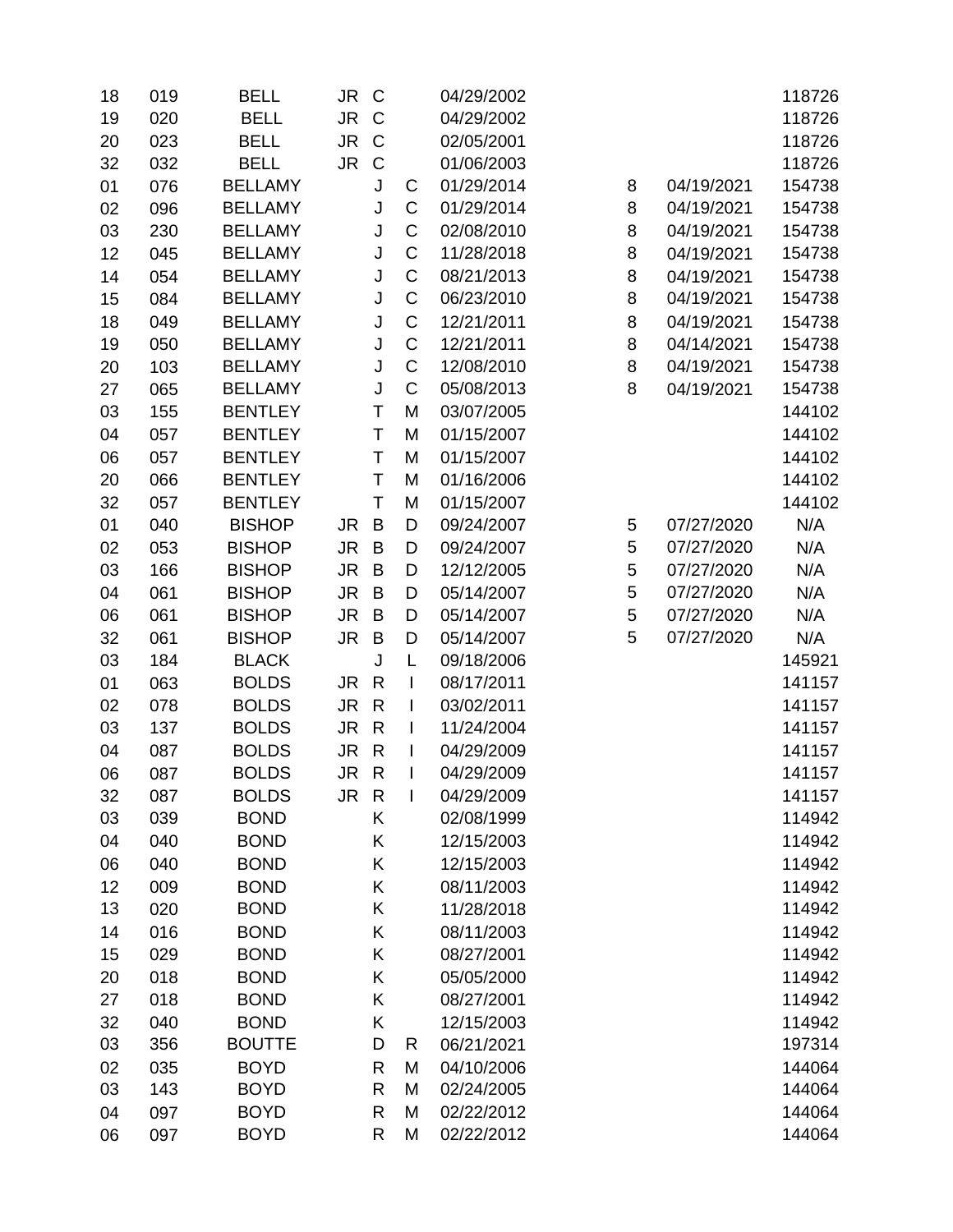| 12 | 037 | <b>BOYD</b>    |                            | R            | M                        | 09/30/2015 |                |            | 144064 |
|----|-----|----------------|----------------------------|--------------|--------------------------|------------|----------------|------------|--------|
| 14 | 057 | <b>BOYD</b>    |                            | $\mathsf{R}$ | M                        | 04/23/2014 |                |            | 144064 |
| 15 | 069 | <b>BOYD</b>    |                            | $\mathsf{R}$ | M                        | 05/14/2007 |                |            | 144064 |
| 27 | 069 | <b>BOYD</b>    |                            | $\mathsf{R}$ | M                        | 04/23/2014 |                |            | 144064 |
| 32 | 097 | <b>BOYD</b>    |                            | $\mathsf{R}$ | M                        | 02/22/2012 |                |            | 144064 |
| 03 | 225 | <b>BRANCH</b>  |                            | $\mathsf{R}$ | L                        | 02/11/2008 |                |            | 150680 |
| 04 | 129 | <b>BRANCH</b>  |                            | $\mathsf{R}$ | L                        | 01/25/2017 |                |            | 150680 |
| 06 | 129 | <b>BRANCH</b>  |                            | R            | L                        | 01/25/2017 |                |            | 150680 |
| 12 | 032 | <b>BRANCH</b>  |                            | $\mathsf{R}$ | L                        | 04/17/2013 |                |            | 150680 |
| 14 | 050 | <b>BRANCH</b>  |                            | $\mathsf{R}$ | L                        | 05/12/2010 |                |            | 150680 |
| 15 | 078 | <b>BRANCH</b>  |                            | R            | L                        | 09/02/2009 |                |            | 150680 |
| 27 | 059 | <b>BRANCH</b>  |                            | $\mathsf{R}$ | L                        | 09/02/2009 |                |            | 150680 |
| 32 | 129 | <b>BRANCH</b>  |                            | $\mathsf{R}$ | L                        | 01/25/2017 |                |            | 150680 |
| 03 | 292 | <b>BRIDGES</b> |                            | A            | Н                        | 03/05/2016 | $\overline{2}$ | 06/27/2017 | 105283 |
| 09 | 022 | <b>BRIDGES</b> |                            | A            | H                        | 03/05/2016 | $\overline{2}$ | 06/27/2017 | 105283 |
| 10 | 022 | <b>BRIDGES</b> |                            | A            | Н                        | 03/05/2016 | $\overline{2}$ | 06/27/2017 | 105283 |
| 03 | 034 | <b>BRIDGES</b> |                            | G            | B                        | 10/20/1997 |                |            | 115022 |
| 04 | 030 | <b>BRIDGES</b> |                            | G            | B                        | 07/08/2002 |                |            | 115022 |
| 06 | 030 | <b>BRIDGES</b> |                            | G            | B                        | 07/08/2002 |                |            | 115022 |
| 18 | 022 | <b>BRIDGES</b> |                            | G            | B                        | 05/19/2003 |                |            | 115022 |
| 19 | 023 | <b>BRIDGES</b> |                            | G            | B                        | 05/19/2003 |                |            | 115022 |
| 20 | 017 | <b>BRIDGES</b> |                            | G            | B                        | 04/22/2000 |                |            | 115022 |
| 32 | 030 | <b>BRIDGES</b> |                            | G            | B                        | 07/08/2002 |                |            | 115022 |
| 01 | 027 | <b>BRIDGES</b> |                            | T            | J                        | 07/24/2006 |                |            | 124221 |
| 02 | 033 | <b>BRIDGES</b> |                            | Τ            | J                        | 11/21/2005 |                |            | 124221 |
| 03 | 062 | <b>BRIDGES</b> |                            | T            | J                        | 10/09/2000 |                |            | 124221 |
| 04 | 024 | <b>BRIDGES</b> |                            | Τ            | J                        | 10/08/2001 |                |            | 124221 |
| 06 | 024 | <b>BRIDGES</b> |                            | T            | J                        | 10/08/2001 |                |            | 124221 |
| 32 | 024 | <b>BRIDGES</b> |                            | T            | J                        | 10/08/2001 |                |            | 124221 |
| 01 | 037 | <b>BROOKS</b>  | $\mathbf{I}$               | J            | $\overline{\phantom{a}}$ | 07/16/2007 | 8              | 01/22/2015 | 144534 |
| 02 | 045 | <b>BROOKS</b>  | $\mathbf{I}$               | J            |                          | 02/05/2007 | 8              | 01/22/2015 | 144534 |
| 03 | 167 | <b>BROOKS</b>  | Ш                          | J            | I                        | 03/13/2006 | 8              | 01/22/2015 | 144534 |
| 04 | 070 | <b>BROOKS</b>  | $\mathop{\rm II}\nolimits$ | J            | I                        | 05/01/2008 | 8              | 01/22/2015 | 144534 |
| 06 | 070 | <b>BROOKS</b>  | $\mathbf{I}$               | J            |                          | 05/01/2008 | 8              | 01/22/2015 | 144534 |
| 32 | 070 | <b>BROOKS</b>  | $\mathbf{I}$               | J            | $\mathsf{l}$             | 05/01/2008 | 8              | 01/22/2015 | 144534 |
| 03 | 283 | <b>BROWN</b>   |                            | $\mathsf{R}$ |                          | 04/29/2015 |                |            | 173552 |
| 04 | 144 | <b>BROWN</b>   |                            | $\mathsf{R}$ |                          | 02/18/2021 |                |            | 173552 |
| 06 | 144 | <b>BROWN</b>   |                            | $\mathsf{R}$ |                          | 02/18/2021 |                |            | 173552 |
| 32 | 144 | <b>BROWN</b>   |                            | $\mathsf{R}$ |                          | 02/18/2021 |                |            | 173552 |
| 01 | 077 | <b>BROWN</b>   | JR.                        | J            | Н                        | 04/23/2014 |                |            | 150186 |
| 02 | 087 | <b>BROWN</b>   | <b>JR</b>                  | J            | Н                        | 12/28/2012 |                |            | 150186 |
| 03 | 219 | <b>BROWN</b>   | JR.                        | J            | Н                        | 11/19/2007 |                |            | 150186 |
| 03 | 345 | <b>BROWN</b>   |                            | H            | M                        | 05/17/2021 |                |            | 197024 |
| 03 | 063 | <b>BROWN</b>   |                            | M            | Τ                        | 10/16/2000 |                |            | 124245 |
| 04 | 034 | <b>BROWN</b>   |                            | M            | T                        | 03/31/2003 |                |            | 124245 |
| 06 | 034 | <b>BROWN</b>   |                            | M            | T                        | 03/31/2003 |                |            | 124245 |
| 32 | 034 | <b>BROWN</b>   |                            | M            | Τ                        | 03/31/2003 |                |            | 124245 |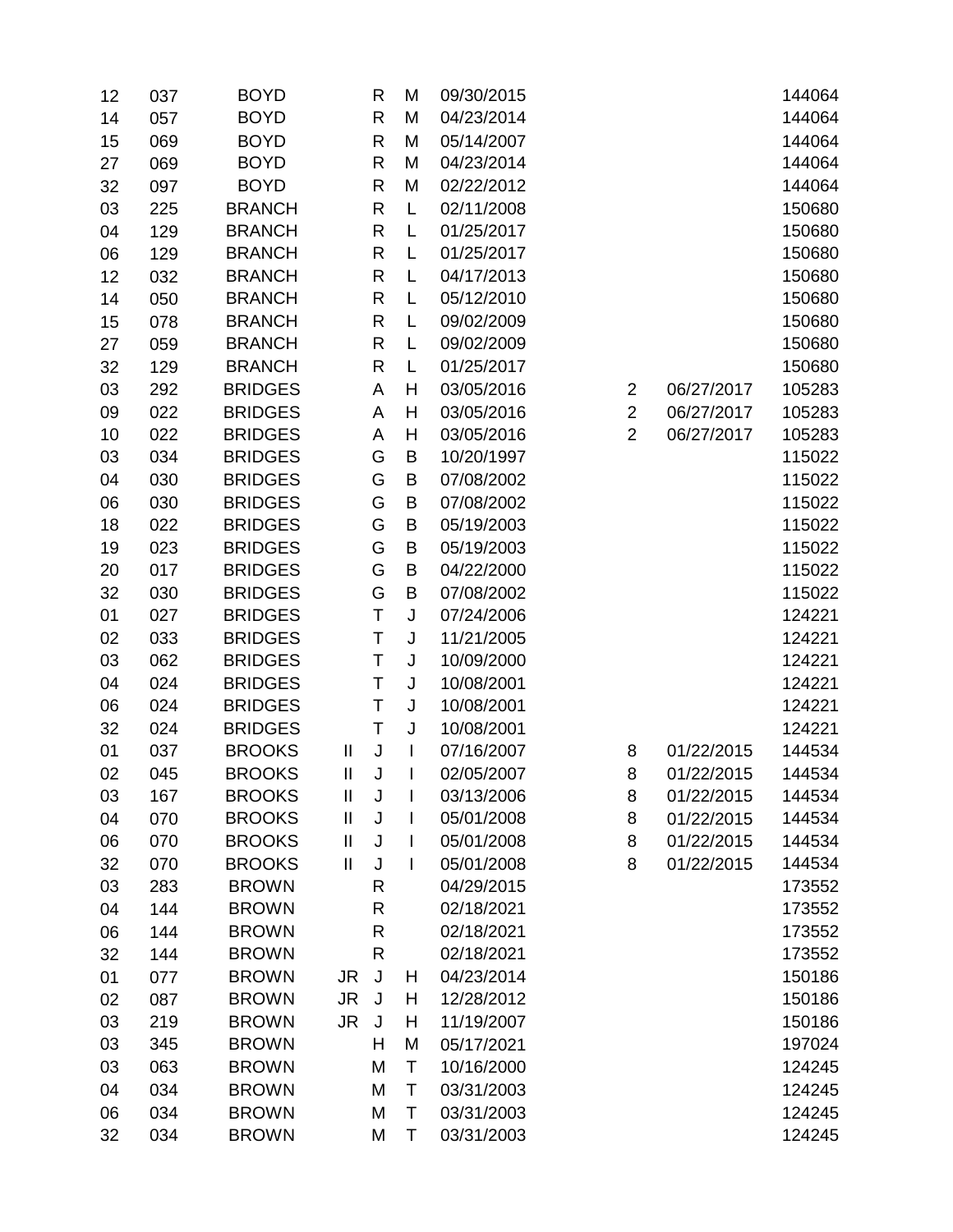| 03 | 118 | <b>BROWN</b>      | JR R |              |           | 08/11/2003 | 105427 |
|----|-----|-------------------|------|--------------|-----------|------------|--------|
| 04 | 055 | <b>BROWN</b>      | JR R |              |           | 08/07/2006 | 105427 |
| 06 | 055 | <b>BROWN</b>      | JR.  | $\mathsf{R}$ |           | 08/07/2006 | 105427 |
| 14 | 030 | <b>BROWN</b>      | JR R |              |           | 04/10/2006 | 105427 |
| 15 | 057 | <b>BROWN</b>      | JR   | $\mathsf{R}$ |           | 08/15/2005 | 105427 |
| 18 | 075 | <b>BROWN</b>      | JR R |              |           | 12/02/2020 | 105427 |
| 19 | 076 | <b>BROWN</b>      | JR   | $\mathsf{R}$ |           | 12/02/2020 | 105427 |
| 20 | 050 | <b>BROWN</b>      | JR   | $\mathsf{R}$ |           | 12/15/2003 | 105427 |
| 27 | 041 | <b>BROWN</b>      | JR.  | $\mathsf{R}$ |           | 04/10/2006 | 105427 |
| 32 | 055 | <b>BROWN</b>      | JR R |              |           | 08/07/2006 | 105427 |
| 03 | 144 | <b>BRUMFIELD</b>  |      | $\mathsf{R}$ | Е         | 02/24/2005 | 144063 |
| 07 | 002 | <b>BRUMFIELD</b>  |      | R            | E         | 07/18/2012 | 144063 |
| 08 | 002 | <b>BRUMFIELD</b>  |      | $\mathsf{R}$ | E         | 07/18/2012 | 144063 |
| 09 | 008 | <b>BRUMFIELD</b>  |      | R            | E         | 02/18/2006 | 144063 |
| 10 | 008 | <b>BRUMFIELD</b>  |      | $\mathsf{R}$ | E         | 02/18/2006 | 144063 |
| 03 | 248 | <b>BUITT</b>      |      | M            | D         | 06/11/2012 | 163273 |
| 04 | 109 | <b>BUITT</b>      |      | M            | D         | 10/02/2013 | 163273 |
| 06 | 109 | <b>BUITT</b>      |      | M            | D         | 10/02/2013 | 163273 |
| 07 | 005 | <b>BUITT</b>      |      | M            | D         | 09/21/2016 | 163273 |
| 08 | 005 | <b>BUITT</b>      |      | M            | D         | 09/21/2016 | 163273 |
| 09 | 018 | <b>BUITT</b>      |      | M            | D         | 05/14/2014 | 163273 |
| 10 | 018 | <b>BUITT</b>      |      | M            | D         | 05/14/2014 | 163273 |
| 32 | 109 | <b>BUITT</b>      |      | M            | D         | 10/02/2013 | 163273 |
| 03 | 185 | <b>BURDEN</b>     |      | Α            | B         | 09/18/2006 | 145944 |
| 04 | 105 | <b>BURDEN</b>     |      | A            | B         | 05/29/2013 | 145944 |
| 06 | 105 | <b>BURDEN</b>     |      | A            | B         | 05/29/2013 | 145944 |
| 32 | 105 | <b>BURDEN</b>     |      | A            | B         | 05/29/2013 | 145944 |
| 03 | 353 | <b>BURKETT</b>    | JR   | M            | T         | 06/07/2021 | 197270 |
| 20 | 159 | <b>BURKETT</b>    | JR   | M            | T         | 08/26/2021 | 197270 |
| 03 | 019 | <b>BURKHALTER</b> |      | J            | D         | 11/04/1996 | 115112 |
| 04 | 011 | <b>BURKHALTER</b> |      | J            | D         | 12/10/1999 | 115112 |
| 06 | 011 | <b>BURKHALTER</b> |      | J            | D         | 12/10/1999 | 115112 |
| 11 | 030 | <b>BURKHALTER</b> |      | J            | D         | 01/25/2019 | 115112 |
| 12 | 022 | <b>BURKHALTER</b> |      | J            | D         | 01/21/2008 | 115112 |
| 13 | 003 | <b>BURKHALTER</b> |      | J            | D         | 07/16/2001 | 115112 |
| 14 | 043 | <b>BURKHALTER</b> |      | J            | D         | 01/21/2008 | 115112 |
| 15 | 007 | <b>BURKHALTER</b> |      | $\mathsf J$  | D         | 12/28/1998 | 115112 |
| 27 | 004 | <b>BURKHALTER</b> |      | J            | D         | 12/28/1998 | 115112 |
| 32 | 011 | <b>BURKHALTER</b> |      | J            | D         | 12/10/1999 | 115112 |
| 01 | 045 | <b>BURNHAM</b>    |      | B            | ${\sf N}$ | 05/01/2008 | 145452 |
| 02 | 057 | <b>BURNHAM</b>    |      | Β            | N         | 05/01/2008 | 145452 |
| 03 | 178 | <b>BURNHAM</b>    |      | B            | N         | 08/21/2006 | 145452 |
| 20 | 082 | <b>BURNHAM</b>    |      | B            | N         | 03/17/2008 | 145452 |
| 03 | 145 | <b>BURNS</b>      |      | J            | Κ         | 02/24/2005 | 144061 |
| 11 | 013 | <b>BURNS</b>      |      | J            | Κ         | 02/11/2008 | 144061 |
| 12 | 021 | <b>BURNS</b>      |      | J            | K         | 11/20/2006 | 144061 |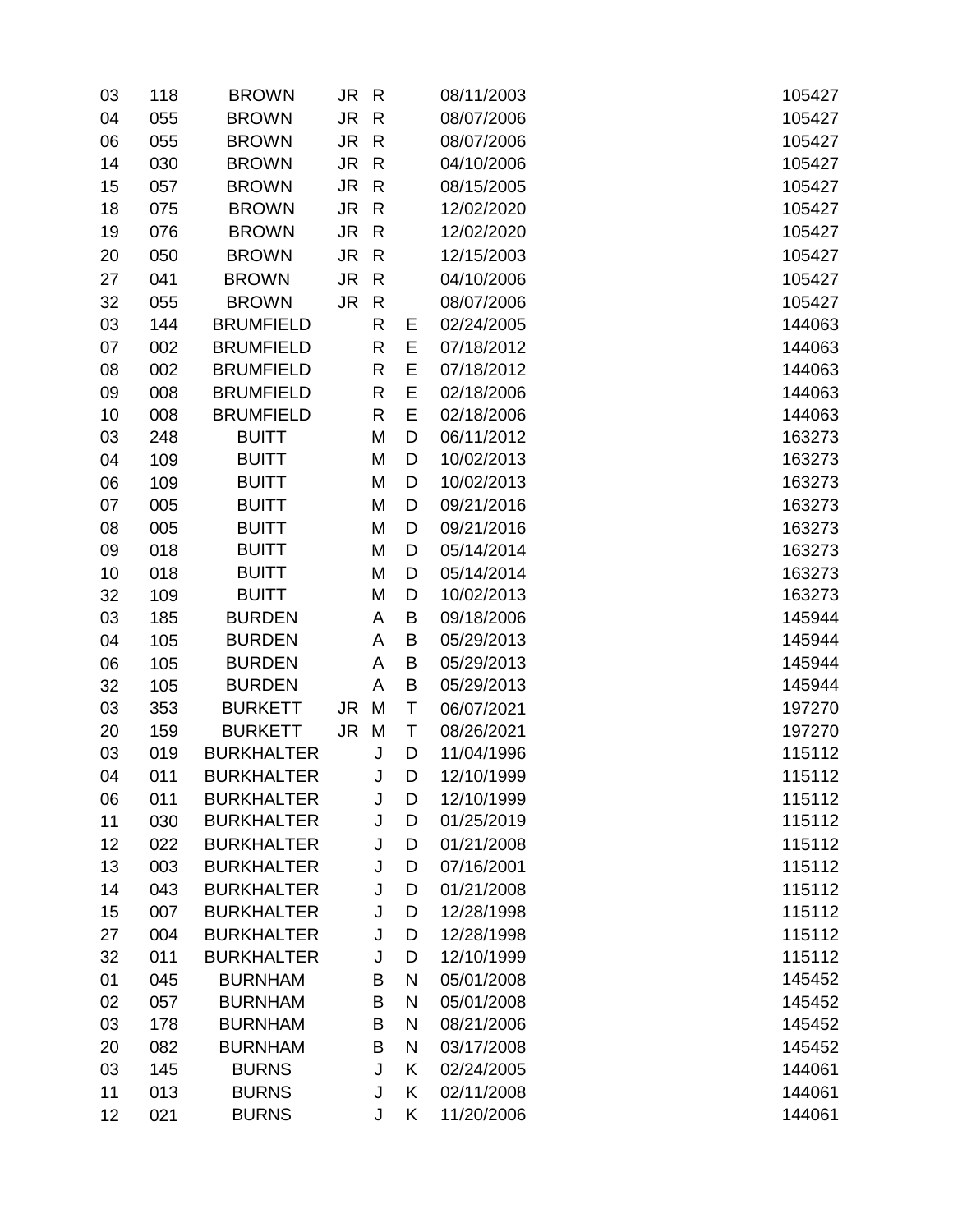| K<br>037<br><b>BURNS</b><br>11/20/2006<br>14<br>J<br>J<br>Κ<br>15<br>053<br><b>BURNS</b><br>05/23/2005<br>Κ<br>11/20/2006<br>27<br>049<br><b>BURNS</b><br>J<br>U<br>$\mathsf{N}$<br>03<br>212<br><b>BURNS</b><br>06/25/2007<br>U<br><b>BURNS</b><br>N<br>12/25/2013<br>110<br>04<br><b>BURNS</b><br>U<br>N<br>12/25/2013<br>110<br>06<br>U<br>N<br>11<br><b>BURNS</b><br>12/31/2014<br>021<br>U<br><b>BURNS</b><br>N<br>05/20/2009<br>12<br>029<br>$\mathsf{N}$<br>U<br>14<br><b>BURNS</b><br>12/24/2008<br>047<br>U<br><b>BURNS</b><br>$\mathsf{N}$<br>15<br>074<br>05/08/2008<br>27<br><b>BURNS</b><br>U<br>N<br>057<br>12/24/2008<br>U<br>N<br>31<br><b>BURNS</b><br>08/06/2014<br>004<br>U<br>N<br>32<br>110<br><b>BURNS</b><br>12/25/2013<br>5<br>N/A<br>03<br>083<br><b>BURTON</b><br>M<br>B<br>07/16/2001<br>04/12/2004<br>5<br><b>BURTON</b><br>M<br>B<br>04/12/2004<br>N/A<br>09<br>006<br>03/25/2002<br>5<br>10<br>006<br><b>BURTON</b><br>M<br>B<br>03/25/2002<br>04/12/2004<br>N/A<br>J<br>03<br>287<br>CAIN<br>A<br>01/04/2016<br>023<br>09<br><b>CAIN</b><br>J<br>A<br>10/04/2016<br><b>CAIN</b><br>J<br>A<br>10/04/2016<br>10<br>023<br><b>CAIRNCROSS</b><br>J<br>03/07/2005<br>03<br>156<br>D<br>J<br>11<br><b>CAIRNCROSS</b><br>D<br>09/30/2015<br>023<br><b>CAIRNCROSS</b><br>07/01/2008<br>025<br>J<br>D<br>12<br><b>CAIRNCROSS</b><br>J<br>044<br>D<br>07/01/2008<br>14<br><b>CAIRNCROSS</b><br>061<br>05/01/2006<br>15<br>J<br>D<br><b>CAIRNCROSS</b><br>27<br>052<br>J<br>07/02/2007<br>D<br><b>CAIRNCROSS</b><br>D<br>31<br>J<br>03/27/2013<br>003<br>$\mathsf C$<br>031<br><b>CALDWELL</b><br>12/26/2006<br>01/07/2019<br>01<br>G<br>$\overline{2}$<br>$\mathsf C$<br>$\overline{2}$<br>044<br><b>CALDWELL</b><br>G<br>12/26/2006<br>01/07/2019<br>02<br><b>CALDWELL</b><br>G<br>C<br>02/23/2005<br>$\overline{2}$<br>03<br>140<br>01/07/2019<br><b>CALDWELL</b><br>G<br>C<br>$\overline{2}$<br>12<br>07/12/2017<br>01/07/2019<br>041<br><b>CALDWELL</b><br>G<br>C<br>07/12/2017<br>01/07/2019<br>14<br>074<br>$\overline{2}$<br><b>CALDWELL</b><br>C<br>15<br>108<br>G<br>07/12/2017<br>$\overline{2}$<br>01/07/2019<br>$\overline{2}$<br>$\mathsf{C}$<br><b>CALDWELL</b><br>G<br>09/25/2006<br>01/07/2019<br>20<br>069<br><b>CALDWELL</b><br>G<br>C<br>$\overline{2}$<br>07/12/2017<br>01/07/2019<br>27<br>089<br>G<br>$\mathsf C$<br>023<br><b>CAMPBELL</b><br>06/28/2004<br>01<br><b>CAMPBELL</b><br>G<br>C<br>06/28/2004<br>02<br>029<br>03<br>G<br>C<br>058<br><b>CAMPBELL</b><br>09/25/2000<br><b>CAMPBELL</b><br>G<br>C<br>01/15/2007<br>04<br>056<br>G<br>$\mathsf C$<br><b>CAMPBELL</b><br>01/15/2007<br>06<br>056<br>G<br>C<br>040<br><b>CAMPBELL</b><br>20<br>02/03/2003<br>G<br>C<br>01/15/2007<br>32<br>056<br><b>CAMPBELL</b><br>03<br>081<br><b>CAMPER</b><br>$\mathsf{R}$<br>A<br>07/09/2001<br>10/05/2020<br>8<br><b>CAMPER</b><br>R<br>07/25/2018<br>8<br>10/05/2020<br>12<br>044<br>A<br>$\mathsf{R}$<br>10/05/2020<br>14<br>075<br><b>CAMPER</b><br>05/02/2018<br>8<br>A<br>8<br>10/05/2020<br><b>CAMPER</b><br>$\mathsf{R}$<br>02/23/2004<br>15<br>046<br>A<br>013<br><b>CAMPER</b><br>$\mathsf{R}$<br>10/01/2001<br>10/05/2020<br>18<br>8<br>A | 13 | 010 | <b>BURNS</b> | J | K | 01/15/2007 |  | 144061 |
|-----------------------------------------------------------------------------------------------------------------------------------------------------------------------------------------------------------------------------------------------------------------------------------------------------------------------------------------------------------------------------------------------------------------------------------------------------------------------------------------------------------------------------------------------------------------------------------------------------------------------------------------------------------------------------------------------------------------------------------------------------------------------------------------------------------------------------------------------------------------------------------------------------------------------------------------------------------------------------------------------------------------------------------------------------------------------------------------------------------------------------------------------------------------------------------------------------------------------------------------------------------------------------------------------------------------------------------------------------------------------------------------------------------------------------------------------------------------------------------------------------------------------------------------------------------------------------------------------------------------------------------------------------------------------------------------------------------------------------------------------------------------------------------------------------------------------------------------------------------------------------------------------------------------------------------------------------------------------------------------------------------------------------------------------------------------------------------------------------------------------------------------------------------------------------------------------------------------------------------------------------------------------------------------------------------------------------------------------------------------------------------------------------------------------------------------------------------------------------------------------------------------------------------------------------------------------------------------------------------------------------------------------------------------------------------------------------------------------------------------------------------------------------------------------------------------------------------------------------------------------------------------------------------------------------------------------------------------------------------------------------------------------------------------------------------------------------------------------------------------------------------------------------------------------------------------------|----|-----|--------------|---|---|------------|--|--------|
|                                                                                                                                                                                                                                                                                                                                                                                                                                                                                                                                                                                                                                                                                                                                                                                                                                                                                                                                                                                                                                                                                                                                                                                                                                                                                                                                                                                                                                                                                                                                                                                                                                                                                                                                                                                                                                                                                                                                                                                                                                                                                                                                                                                                                                                                                                                                                                                                                                                                                                                                                                                                                                                                                                                                                                                                                                                                                                                                                                                                                                                                                                                                                                                               |    |     |              |   |   |            |  | 144061 |
|                                                                                                                                                                                                                                                                                                                                                                                                                                                                                                                                                                                                                                                                                                                                                                                                                                                                                                                                                                                                                                                                                                                                                                                                                                                                                                                                                                                                                                                                                                                                                                                                                                                                                                                                                                                                                                                                                                                                                                                                                                                                                                                                                                                                                                                                                                                                                                                                                                                                                                                                                                                                                                                                                                                                                                                                                                                                                                                                                                                                                                                                                                                                                                                               |    |     |              |   |   |            |  | 144061 |
|                                                                                                                                                                                                                                                                                                                                                                                                                                                                                                                                                                                                                                                                                                                                                                                                                                                                                                                                                                                                                                                                                                                                                                                                                                                                                                                                                                                                                                                                                                                                                                                                                                                                                                                                                                                                                                                                                                                                                                                                                                                                                                                                                                                                                                                                                                                                                                                                                                                                                                                                                                                                                                                                                                                                                                                                                                                                                                                                                                                                                                                                                                                                                                                               |    |     |              |   |   |            |  | 144061 |
|                                                                                                                                                                                                                                                                                                                                                                                                                                                                                                                                                                                                                                                                                                                                                                                                                                                                                                                                                                                                                                                                                                                                                                                                                                                                                                                                                                                                                                                                                                                                                                                                                                                                                                                                                                                                                                                                                                                                                                                                                                                                                                                                                                                                                                                                                                                                                                                                                                                                                                                                                                                                                                                                                                                                                                                                                                                                                                                                                                                                                                                                                                                                                                                               |    |     |              |   |   |            |  | 148502 |
|                                                                                                                                                                                                                                                                                                                                                                                                                                                                                                                                                                                                                                                                                                                                                                                                                                                                                                                                                                                                                                                                                                                                                                                                                                                                                                                                                                                                                                                                                                                                                                                                                                                                                                                                                                                                                                                                                                                                                                                                                                                                                                                                                                                                                                                                                                                                                                                                                                                                                                                                                                                                                                                                                                                                                                                                                                                                                                                                                                                                                                                                                                                                                                                               |    |     |              |   |   |            |  | 148502 |
|                                                                                                                                                                                                                                                                                                                                                                                                                                                                                                                                                                                                                                                                                                                                                                                                                                                                                                                                                                                                                                                                                                                                                                                                                                                                                                                                                                                                                                                                                                                                                                                                                                                                                                                                                                                                                                                                                                                                                                                                                                                                                                                                                                                                                                                                                                                                                                                                                                                                                                                                                                                                                                                                                                                                                                                                                                                                                                                                                                                                                                                                                                                                                                                               |    |     |              |   |   |            |  | 148502 |
|                                                                                                                                                                                                                                                                                                                                                                                                                                                                                                                                                                                                                                                                                                                                                                                                                                                                                                                                                                                                                                                                                                                                                                                                                                                                                                                                                                                                                                                                                                                                                                                                                                                                                                                                                                                                                                                                                                                                                                                                                                                                                                                                                                                                                                                                                                                                                                                                                                                                                                                                                                                                                                                                                                                                                                                                                                                                                                                                                                                                                                                                                                                                                                                               |    |     |              |   |   |            |  | 148502 |
|                                                                                                                                                                                                                                                                                                                                                                                                                                                                                                                                                                                                                                                                                                                                                                                                                                                                                                                                                                                                                                                                                                                                                                                                                                                                                                                                                                                                                                                                                                                                                                                                                                                                                                                                                                                                                                                                                                                                                                                                                                                                                                                                                                                                                                                                                                                                                                                                                                                                                                                                                                                                                                                                                                                                                                                                                                                                                                                                                                                                                                                                                                                                                                                               |    |     |              |   |   |            |  | 148502 |
|                                                                                                                                                                                                                                                                                                                                                                                                                                                                                                                                                                                                                                                                                                                                                                                                                                                                                                                                                                                                                                                                                                                                                                                                                                                                                                                                                                                                                                                                                                                                                                                                                                                                                                                                                                                                                                                                                                                                                                                                                                                                                                                                                                                                                                                                                                                                                                                                                                                                                                                                                                                                                                                                                                                                                                                                                                                                                                                                                                                                                                                                                                                                                                                               |    |     |              |   |   |            |  | 148502 |
|                                                                                                                                                                                                                                                                                                                                                                                                                                                                                                                                                                                                                                                                                                                                                                                                                                                                                                                                                                                                                                                                                                                                                                                                                                                                                                                                                                                                                                                                                                                                                                                                                                                                                                                                                                                                                                                                                                                                                                                                                                                                                                                                                                                                                                                                                                                                                                                                                                                                                                                                                                                                                                                                                                                                                                                                                                                                                                                                                                                                                                                                                                                                                                                               |    |     |              |   |   |            |  | 148502 |
|                                                                                                                                                                                                                                                                                                                                                                                                                                                                                                                                                                                                                                                                                                                                                                                                                                                                                                                                                                                                                                                                                                                                                                                                                                                                                                                                                                                                                                                                                                                                                                                                                                                                                                                                                                                                                                                                                                                                                                                                                                                                                                                                                                                                                                                                                                                                                                                                                                                                                                                                                                                                                                                                                                                                                                                                                                                                                                                                                                                                                                                                                                                                                                                               |    |     |              |   |   |            |  | 148502 |
|                                                                                                                                                                                                                                                                                                                                                                                                                                                                                                                                                                                                                                                                                                                                                                                                                                                                                                                                                                                                                                                                                                                                                                                                                                                                                                                                                                                                                                                                                                                                                                                                                                                                                                                                                                                                                                                                                                                                                                                                                                                                                                                                                                                                                                                                                                                                                                                                                                                                                                                                                                                                                                                                                                                                                                                                                                                                                                                                                                                                                                                                                                                                                                                               |    |     |              |   |   |            |  | 148502 |
|                                                                                                                                                                                                                                                                                                                                                                                                                                                                                                                                                                                                                                                                                                                                                                                                                                                                                                                                                                                                                                                                                                                                                                                                                                                                                                                                                                                                                                                                                                                                                                                                                                                                                                                                                                                                                                                                                                                                                                                                                                                                                                                                                                                                                                                                                                                                                                                                                                                                                                                                                                                                                                                                                                                                                                                                                                                                                                                                                                                                                                                                                                                                                                                               |    |     |              |   |   |            |  | 148502 |
|                                                                                                                                                                                                                                                                                                                                                                                                                                                                                                                                                                                                                                                                                                                                                                                                                                                                                                                                                                                                                                                                                                                                                                                                                                                                                                                                                                                                                                                                                                                                                                                                                                                                                                                                                                                                                                                                                                                                                                                                                                                                                                                                                                                                                                                                                                                                                                                                                                                                                                                                                                                                                                                                                                                                                                                                                                                                                                                                                                                                                                                                                                                                                                                               |    |     |              |   |   |            |  |        |
|                                                                                                                                                                                                                                                                                                                                                                                                                                                                                                                                                                                                                                                                                                                                                                                                                                                                                                                                                                                                                                                                                                                                                                                                                                                                                                                                                                                                                                                                                                                                                                                                                                                                                                                                                                                                                                                                                                                                                                                                                                                                                                                                                                                                                                                                                                                                                                                                                                                                                                                                                                                                                                                                                                                                                                                                                                                                                                                                                                                                                                                                                                                                                                                               |    |     |              |   |   |            |  |        |
|                                                                                                                                                                                                                                                                                                                                                                                                                                                                                                                                                                                                                                                                                                                                                                                                                                                                                                                                                                                                                                                                                                                                                                                                                                                                                                                                                                                                                                                                                                                                                                                                                                                                                                                                                                                                                                                                                                                                                                                                                                                                                                                                                                                                                                                                                                                                                                                                                                                                                                                                                                                                                                                                                                                                                                                                                                                                                                                                                                                                                                                                                                                                                                                               |    |     |              |   |   |            |  |        |
|                                                                                                                                                                                                                                                                                                                                                                                                                                                                                                                                                                                                                                                                                                                                                                                                                                                                                                                                                                                                                                                                                                                                                                                                                                                                                                                                                                                                                                                                                                                                                                                                                                                                                                                                                                                                                                                                                                                                                                                                                                                                                                                                                                                                                                                                                                                                                                                                                                                                                                                                                                                                                                                                                                                                                                                                                                                                                                                                                                                                                                                                                                                                                                                               |    |     |              |   |   |            |  | 171213 |
|                                                                                                                                                                                                                                                                                                                                                                                                                                                                                                                                                                                                                                                                                                                                                                                                                                                                                                                                                                                                                                                                                                                                                                                                                                                                                                                                                                                                                                                                                                                                                                                                                                                                                                                                                                                                                                                                                                                                                                                                                                                                                                                                                                                                                                                                                                                                                                                                                                                                                                                                                                                                                                                                                                                                                                                                                                                                                                                                                                                                                                                                                                                                                                                               |    |     |              |   |   |            |  | 171213 |
|                                                                                                                                                                                                                                                                                                                                                                                                                                                                                                                                                                                                                                                                                                                                                                                                                                                                                                                                                                                                                                                                                                                                                                                                                                                                                                                                                                                                                                                                                                                                                                                                                                                                                                                                                                                                                                                                                                                                                                                                                                                                                                                                                                                                                                                                                                                                                                                                                                                                                                                                                                                                                                                                                                                                                                                                                                                                                                                                                                                                                                                                                                                                                                                               |    |     |              |   |   |            |  | 171213 |
|                                                                                                                                                                                                                                                                                                                                                                                                                                                                                                                                                                                                                                                                                                                                                                                                                                                                                                                                                                                                                                                                                                                                                                                                                                                                                                                                                                                                                                                                                                                                                                                                                                                                                                                                                                                                                                                                                                                                                                                                                                                                                                                                                                                                                                                                                                                                                                                                                                                                                                                                                                                                                                                                                                                                                                                                                                                                                                                                                                                                                                                                                                                                                                                               |    |     |              |   |   |            |  | 144089 |
|                                                                                                                                                                                                                                                                                                                                                                                                                                                                                                                                                                                                                                                                                                                                                                                                                                                                                                                                                                                                                                                                                                                                                                                                                                                                                                                                                                                                                                                                                                                                                                                                                                                                                                                                                                                                                                                                                                                                                                                                                                                                                                                                                                                                                                                                                                                                                                                                                                                                                                                                                                                                                                                                                                                                                                                                                                                                                                                                                                                                                                                                                                                                                                                               |    |     |              |   |   |            |  | 144089 |
|                                                                                                                                                                                                                                                                                                                                                                                                                                                                                                                                                                                                                                                                                                                                                                                                                                                                                                                                                                                                                                                                                                                                                                                                                                                                                                                                                                                                                                                                                                                                                                                                                                                                                                                                                                                                                                                                                                                                                                                                                                                                                                                                                                                                                                                                                                                                                                                                                                                                                                                                                                                                                                                                                                                                                                                                                                                                                                                                                                                                                                                                                                                                                                                               |    |     |              |   |   |            |  | 144089 |
|                                                                                                                                                                                                                                                                                                                                                                                                                                                                                                                                                                                                                                                                                                                                                                                                                                                                                                                                                                                                                                                                                                                                                                                                                                                                                                                                                                                                                                                                                                                                                                                                                                                                                                                                                                                                                                                                                                                                                                                                                                                                                                                                                                                                                                                                                                                                                                                                                                                                                                                                                                                                                                                                                                                                                                                                                                                                                                                                                                                                                                                                                                                                                                                               |    |     |              |   |   |            |  | 144089 |
|                                                                                                                                                                                                                                                                                                                                                                                                                                                                                                                                                                                                                                                                                                                                                                                                                                                                                                                                                                                                                                                                                                                                                                                                                                                                                                                                                                                                                                                                                                                                                                                                                                                                                                                                                                                                                                                                                                                                                                                                                                                                                                                                                                                                                                                                                                                                                                                                                                                                                                                                                                                                                                                                                                                                                                                                                                                                                                                                                                                                                                                                                                                                                                                               |    |     |              |   |   |            |  | 144089 |
|                                                                                                                                                                                                                                                                                                                                                                                                                                                                                                                                                                                                                                                                                                                                                                                                                                                                                                                                                                                                                                                                                                                                                                                                                                                                                                                                                                                                                                                                                                                                                                                                                                                                                                                                                                                                                                                                                                                                                                                                                                                                                                                                                                                                                                                                                                                                                                                                                                                                                                                                                                                                                                                                                                                                                                                                                                                                                                                                                                                                                                                                                                                                                                                               |    |     |              |   |   |            |  | 144089 |
|                                                                                                                                                                                                                                                                                                                                                                                                                                                                                                                                                                                                                                                                                                                                                                                                                                                                                                                                                                                                                                                                                                                                                                                                                                                                                                                                                                                                                                                                                                                                                                                                                                                                                                                                                                                                                                                                                                                                                                                                                                                                                                                                                                                                                                                                                                                                                                                                                                                                                                                                                                                                                                                                                                                                                                                                                                                                                                                                                                                                                                                                                                                                                                                               |    |     |              |   |   |            |  | 144089 |
|                                                                                                                                                                                                                                                                                                                                                                                                                                                                                                                                                                                                                                                                                                                                                                                                                                                                                                                                                                                                                                                                                                                                                                                                                                                                                                                                                                                                                                                                                                                                                                                                                                                                                                                                                                                                                                                                                                                                                                                                                                                                                                                                                                                                                                                                                                                                                                                                                                                                                                                                                                                                                                                                                                                                                                                                                                                                                                                                                                                                                                                                                                                                                                                               |    |     |              |   |   |            |  | 144077 |
|                                                                                                                                                                                                                                                                                                                                                                                                                                                                                                                                                                                                                                                                                                                                                                                                                                                                                                                                                                                                                                                                                                                                                                                                                                                                                                                                                                                                                                                                                                                                                                                                                                                                                                                                                                                                                                                                                                                                                                                                                                                                                                                                                                                                                                                                                                                                                                                                                                                                                                                                                                                                                                                                                                                                                                                                                                                                                                                                                                                                                                                                                                                                                                                               |    |     |              |   |   |            |  | 144077 |
|                                                                                                                                                                                                                                                                                                                                                                                                                                                                                                                                                                                                                                                                                                                                                                                                                                                                                                                                                                                                                                                                                                                                                                                                                                                                                                                                                                                                                                                                                                                                                                                                                                                                                                                                                                                                                                                                                                                                                                                                                                                                                                                                                                                                                                                                                                                                                                                                                                                                                                                                                                                                                                                                                                                                                                                                                                                                                                                                                                                                                                                                                                                                                                                               |    |     |              |   |   |            |  | 144077 |
|                                                                                                                                                                                                                                                                                                                                                                                                                                                                                                                                                                                                                                                                                                                                                                                                                                                                                                                                                                                                                                                                                                                                                                                                                                                                                                                                                                                                                                                                                                                                                                                                                                                                                                                                                                                                                                                                                                                                                                                                                                                                                                                                                                                                                                                                                                                                                                                                                                                                                                                                                                                                                                                                                                                                                                                                                                                                                                                                                                                                                                                                                                                                                                                               |    |     |              |   |   |            |  | 144077 |
|                                                                                                                                                                                                                                                                                                                                                                                                                                                                                                                                                                                                                                                                                                                                                                                                                                                                                                                                                                                                                                                                                                                                                                                                                                                                                                                                                                                                                                                                                                                                                                                                                                                                                                                                                                                                                                                                                                                                                                                                                                                                                                                                                                                                                                                                                                                                                                                                                                                                                                                                                                                                                                                                                                                                                                                                                                                                                                                                                                                                                                                                                                                                                                                               |    |     |              |   |   |            |  | 144077 |
|                                                                                                                                                                                                                                                                                                                                                                                                                                                                                                                                                                                                                                                                                                                                                                                                                                                                                                                                                                                                                                                                                                                                                                                                                                                                                                                                                                                                                                                                                                                                                                                                                                                                                                                                                                                                                                                                                                                                                                                                                                                                                                                                                                                                                                                                                                                                                                                                                                                                                                                                                                                                                                                                                                                                                                                                                                                                                                                                                                                                                                                                                                                                                                                               |    |     |              |   |   |            |  | 144077 |
|                                                                                                                                                                                                                                                                                                                                                                                                                                                                                                                                                                                                                                                                                                                                                                                                                                                                                                                                                                                                                                                                                                                                                                                                                                                                                                                                                                                                                                                                                                                                                                                                                                                                                                                                                                                                                                                                                                                                                                                                                                                                                                                                                                                                                                                                                                                                                                                                                                                                                                                                                                                                                                                                                                                                                                                                                                                                                                                                                                                                                                                                                                                                                                                               |    |     |              |   |   |            |  | 144077 |
|                                                                                                                                                                                                                                                                                                                                                                                                                                                                                                                                                                                                                                                                                                                                                                                                                                                                                                                                                                                                                                                                                                                                                                                                                                                                                                                                                                                                                                                                                                                                                                                                                                                                                                                                                                                                                                                                                                                                                                                                                                                                                                                                                                                                                                                                                                                                                                                                                                                                                                                                                                                                                                                                                                                                                                                                                                                                                                                                                                                                                                                                                                                                                                                               |    |     |              |   |   |            |  | 144077 |
|                                                                                                                                                                                                                                                                                                                                                                                                                                                                                                                                                                                                                                                                                                                                                                                                                                                                                                                                                                                                                                                                                                                                                                                                                                                                                                                                                                                                                                                                                                                                                                                                                                                                                                                                                                                                                                                                                                                                                                                                                                                                                                                                                                                                                                                                                                                                                                                                                                                                                                                                                                                                                                                                                                                                                                                                                                                                                                                                                                                                                                                                                                                                                                                               |    |     |              |   |   |            |  | 124156 |
|                                                                                                                                                                                                                                                                                                                                                                                                                                                                                                                                                                                                                                                                                                                                                                                                                                                                                                                                                                                                                                                                                                                                                                                                                                                                                                                                                                                                                                                                                                                                                                                                                                                                                                                                                                                                                                                                                                                                                                                                                                                                                                                                                                                                                                                                                                                                                                                                                                                                                                                                                                                                                                                                                                                                                                                                                                                                                                                                                                                                                                                                                                                                                                                               |    |     |              |   |   |            |  | 124156 |
|                                                                                                                                                                                                                                                                                                                                                                                                                                                                                                                                                                                                                                                                                                                                                                                                                                                                                                                                                                                                                                                                                                                                                                                                                                                                                                                                                                                                                                                                                                                                                                                                                                                                                                                                                                                                                                                                                                                                                                                                                                                                                                                                                                                                                                                                                                                                                                                                                                                                                                                                                                                                                                                                                                                                                                                                                                                                                                                                                                                                                                                                                                                                                                                               |    |     |              |   |   |            |  | 124156 |
|                                                                                                                                                                                                                                                                                                                                                                                                                                                                                                                                                                                                                                                                                                                                                                                                                                                                                                                                                                                                                                                                                                                                                                                                                                                                                                                                                                                                                                                                                                                                                                                                                                                                                                                                                                                                                                                                                                                                                                                                                                                                                                                                                                                                                                                                                                                                                                                                                                                                                                                                                                                                                                                                                                                                                                                                                                                                                                                                                                                                                                                                                                                                                                                               |    |     |              |   |   |            |  | 124156 |
|                                                                                                                                                                                                                                                                                                                                                                                                                                                                                                                                                                                                                                                                                                                                                                                                                                                                                                                                                                                                                                                                                                                                                                                                                                                                                                                                                                                                                                                                                                                                                                                                                                                                                                                                                                                                                                                                                                                                                                                                                                                                                                                                                                                                                                                                                                                                                                                                                                                                                                                                                                                                                                                                                                                                                                                                                                                                                                                                                                                                                                                                                                                                                                                               |    |     |              |   |   |            |  | 124156 |
|                                                                                                                                                                                                                                                                                                                                                                                                                                                                                                                                                                                                                                                                                                                                                                                                                                                                                                                                                                                                                                                                                                                                                                                                                                                                                                                                                                                                                                                                                                                                                                                                                                                                                                                                                                                                                                                                                                                                                                                                                                                                                                                                                                                                                                                                                                                                                                                                                                                                                                                                                                                                                                                                                                                                                                                                                                                                                                                                                                                                                                                                                                                                                                                               |    |     |              |   |   |            |  | 124156 |
|                                                                                                                                                                                                                                                                                                                                                                                                                                                                                                                                                                                                                                                                                                                                                                                                                                                                                                                                                                                                                                                                                                                                                                                                                                                                                                                                                                                                                                                                                                                                                                                                                                                                                                                                                                                                                                                                                                                                                                                                                                                                                                                                                                                                                                                                                                                                                                                                                                                                                                                                                                                                                                                                                                                                                                                                                                                                                                                                                                                                                                                                                                                                                                                               |    |     |              |   |   |            |  | 124156 |
|                                                                                                                                                                                                                                                                                                                                                                                                                                                                                                                                                                                                                                                                                                                                                                                                                                                                                                                                                                                                                                                                                                                                                                                                                                                                                                                                                                                                                                                                                                                                                                                                                                                                                                                                                                                                                                                                                                                                                                                                                                                                                                                                                                                                                                                                                                                                                                                                                                                                                                                                                                                                                                                                                                                                                                                                                                                                                                                                                                                                                                                                                                                                                                                               |    |     |              |   |   |            |  | 105098 |
|                                                                                                                                                                                                                                                                                                                                                                                                                                                                                                                                                                                                                                                                                                                                                                                                                                                                                                                                                                                                                                                                                                                                                                                                                                                                                                                                                                                                                                                                                                                                                                                                                                                                                                                                                                                                                                                                                                                                                                                                                                                                                                                                                                                                                                                                                                                                                                                                                                                                                                                                                                                                                                                                                                                                                                                                                                                                                                                                                                                                                                                                                                                                                                                               |    |     |              |   |   |            |  | 105098 |
|                                                                                                                                                                                                                                                                                                                                                                                                                                                                                                                                                                                                                                                                                                                                                                                                                                                                                                                                                                                                                                                                                                                                                                                                                                                                                                                                                                                                                                                                                                                                                                                                                                                                                                                                                                                                                                                                                                                                                                                                                                                                                                                                                                                                                                                                                                                                                                                                                                                                                                                                                                                                                                                                                                                                                                                                                                                                                                                                                                                                                                                                                                                                                                                               |    |     |              |   |   |            |  | 105098 |
|                                                                                                                                                                                                                                                                                                                                                                                                                                                                                                                                                                                                                                                                                                                                                                                                                                                                                                                                                                                                                                                                                                                                                                                                                                                                                                                                                                                                                                                                                                                                                                                                                                                                                                                                                                                                                                                                                                                                                                                                                                                                                                                                                                                                                                                                                                                                                                                                                                                                                                                                                                                                                                                                                                                                                                                                                                                                                                                                                                                                                                                                                                                                                                                               |    |     |              |   |   |            |  | 105098 |
|                                                                                                                                                                                                                                                                                                                                                                                                                                                                                                                                                                                                                                                                                                                                                                                                                                                                                                                                                                                                                                                                                                                                                                                                                                                                                                                                                                                                                                                                                                                                                                                                                                                                                                                                                                                                                                                                                                                                                                                                                                                                                                                                                                                                                                                                                                                                                                                                                                                                                                                                                                                                                                                                                                                                                                                                                                                                                                                                                                                                                                                                                                                                                                                               |    |     |              |   |   |            |  | 105098 |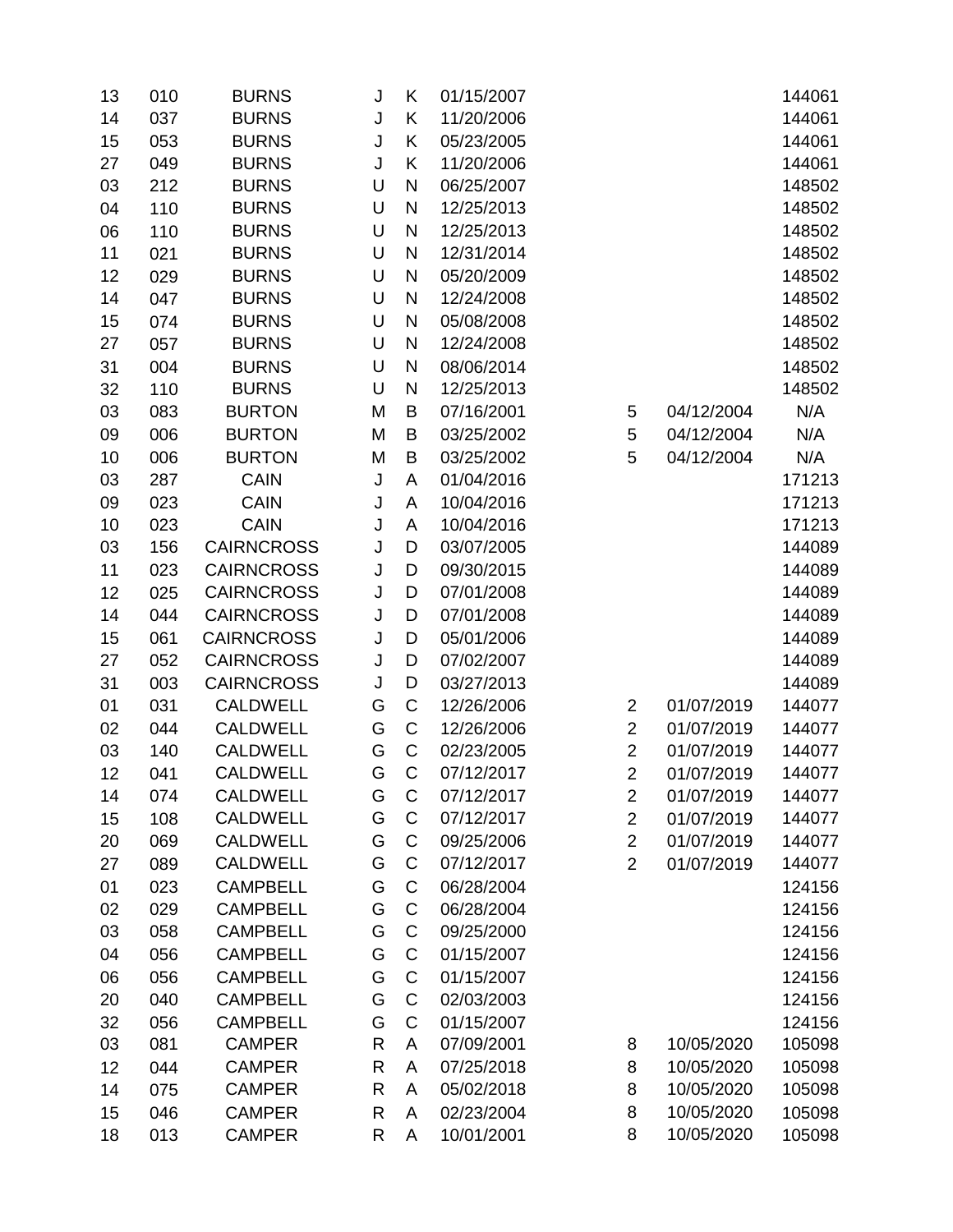| 19 | 014 | <b>CAMPER</b>    |      | R            | A            | 10/01/2001 | 8              | 10/05/2020 | 105098 |
|----|-----|------------------|------|--------------|--------------|------------|----------------|------------|--------|
| 20 | 029 | <b>CAMPER</b>    |      | $\mathsf{R}$ | A            | 10/01/2001 | 8              | 10/05/2020 | 105098 |
| 27 | 092 | <b>CAMPER</b>    |      | $\mathsf{R}$ | A            | 05/02/2018 | 8              | 10/05/2020 | 105098 |
| 02 | 046 | <b>CARD</b>      |      | J            | D            | 03/19/2007 |                |            | 141659 |
| 03 | 115 | <b>CARD</b>      |      | J            | D            | 07/01/2003 |                |            | 141659 |
| 04 | 082 | <b>CARD</b>      |      | J            | D            | 02/25/2009 |                |            | 141659 |
| 06 | 082 | <b>CARD</b>      |      | J            | D            | 02/25/2009 |                |            | 141659 |
| 20 | 102 | <b>CARD</b>      |      | J            | D            | 12/08/2010 |                |            | 141659 |
| 32 | 082 | <b>CARD</b>      |      | J            | D            | 02/25/2009 |                |            | 141659 |
| 03 | 112 | <b>CARDENAS</b>  |      | M            | M            | 06/02/2003 |                |            | 105221 |
| 12 | 010 | <b>CARDENAS</b>  |      | M            | M            | 02/02/2004 |                |            | 105221 |
| 13 | 008 | <b>CARDENAS</b>  |      | M            | M            | 04/11/2005 |                |            | 105221 |
| 14 | 017 | <b>CARDENAS</b>  |      | M            | M            | 09/01/2003 |                |            | 105221 |
| 15 | 042 | <b>CARDENAS</b>  |      | M            | M            | 06/09/2003 |                |            | 105221 |
| 18 | 042 | <b>CARDENAS</b>  |      | M            | M            | 11/12/2008 |                |            | 105221 |
| 19 | 043 | <b>CARDENAS</b>  |      | M            | M            | 11/12/2008 |                |            | 105221 |
| 20 | 089 | <b>CARDENAS</b>  |      | M            | M            | 11/12/2008 |                |            | 105221 |
| 27 | 026 | <b>CARDENAS</b>  |      | M            | M            | 09/01/2003 |                |            | 105221 |
| 03 | 052 | <b>CARLISLE</b>  |      | J            | C            | 06/19/2000 |                |            | 118708 |
| 20 | 022 | <b>CARLISLE</b>  |      | J            | $\mathsf{C}$ | 11/20/2000 |                |            | 118708 |
| 03 | 302 | <b>CARTER</b>    |      | T            | A            | 01/30/2017 |                |            | 176715 |
| 01 | 007 | <b>CARTER</b>    |      | I            | $\mathsf{R}$ | 03/17/2000 | $\overline{2}$ | 01/29/2021 | 115183 |
| 02 | 007 | <b>CARTER</b>    |      | L            | $\mathsf{R}$ | 03/17/2000 | $\overline{2}$ | 01/29/2021 | 115183 |
| 03 | 005 | <b>CARTER</b>    |      |              | $\mathsf{R}$ | 06/17/1993 | $\overline{2}$ | 01/29/2021 | 115183 |
| 04 | 002 | <b>CARTER</b>    |      |              | $\mathsf{R}$ | 11/07/1996 | $\overline{2}$ | 01/29/2021 | 115183 |
| 06 | 002 | <b>CARTER</b>    |      |              | $\mathsf{R}$ | 11/07/1996 | $\overline{2}$ | 01/29/2021 | 115183 |
| 15 | 019 | <b>CARTER</b>    |      |              | $\mathsf{R}$ | 05/14/2001 | $\overline{2}$ | 01/29/2021 | 115183 |
| 20 | 012 | <b>CARTER</b>    |      |              | $\mathsf{R}$ | 12/11/1998 | $\overline{c}$ | 01/29/2021 | 115183 |
| 32 | 002 | <b>CARTER</b>    |      | L            | $\mathsf{R}$ | 11/07/1996 | $\overline{2}$ | 01/29/2021 | 115183 |
| 03 | 070 | <b>CARTER</b>    | JR   | $\mathsf{R}$ | L            | 01/29/2001 |                |            | 101953 |
| 04 | 045 | <b>CARTER</b>    | JR   | $\mathsf{R}$ | L            | 04/11/2005 |                |            | 101953 |
| 06 | 045 | <b>CARTER</b>    | JR R |              | L            | 04/11/2005 |                |            | 101953 |
| 32 | 045 | <b>CARTER</b>    | JR   | $\mathsf{R}$ | L            | 04/11/2005 |                |            | 101953 |
| 01 | 115 | <b>CHANEY</b>    |      | D            | J            | 08/05/2021 |                |            | 163272 |
| 02 | 101 | <b>CHANEY</b>    |      | D            | J            | 11/19/2014 |                |            | 163272 |
| 03 | 249 | <b>CHANEY</b>    |      | D            | J            | 06/11/2012 |                |            | 163272 |
| 04 | 147 | <b>CHANEY</b>    |      | D            | J            | 05/05/2021 |                |            | 163272 |
| 06 | 147 | <b>CHANEY</b>    |      | D            | J            | 05/05/2021 |                |            | 163272 |
| 32 | 147 | <b>CHANEY</b>    |      | D            | J            | 05/05/2021 |                |            | 163272 |
| 02 | 085 | <b>CHAPMAN</b>   |      | D            | С            | 10/31/2012 |                |            | 151759 |
| 03 | 228 | <b>CHAPMAN</b>   |      | D            | $\mathsf C$  | 01/11/2010 |                |            | 151759 |
| 04 | 130 | <b>CHAPMAN</b>   |      | D            | $\mathsf{C}$ | 01/25/2017 |                |            | 151759 |
| 06 | 130 | <b>CHAPMAN</b>   |      | D            | $\mathsf C$  | 01/25/2017 |                |            | 151759 |
| 32 | 130 | <b>CHAPMAN</b>   |      | D            | C            | 01/25/2017 |                |            | 151759 |
| 03 | 311 | <b>CHILDRESS</b> |      | A            |              | 02/12/2018 |                |            | 182570 |
| 14 | 088 | <b>CHILDRESS</b> |      | Α            |              | 04/01/2021 |                |            | 182570 |
| 15 | 125 | <b>CHILDRESS</b> |      | Α            |              | 04/01/2021 |                |            | 182570 |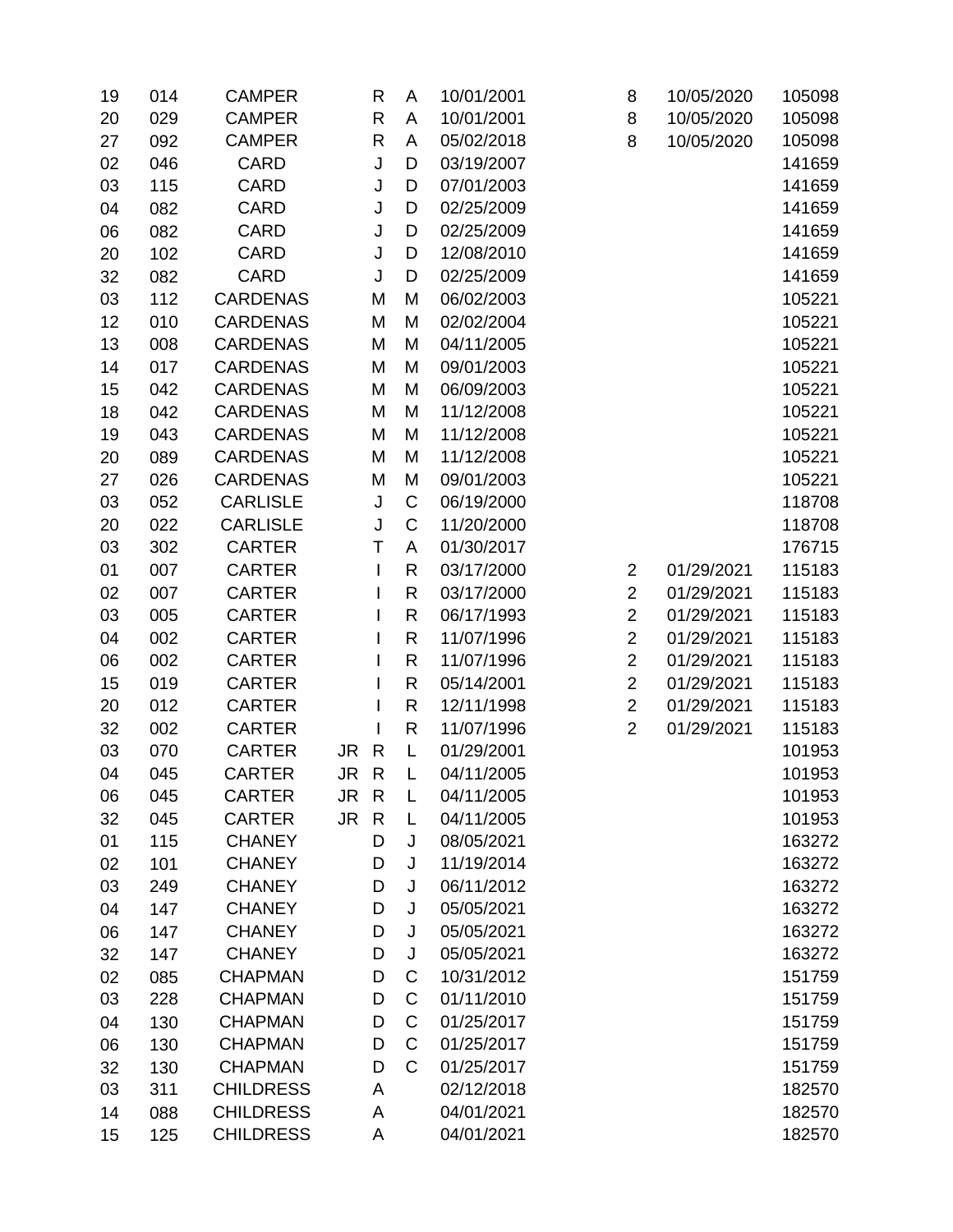| 27 | 105 | <b>CHILDRESS</b> | A            |              | 04/01/2021 |   |            | 182570 |
|----|-----|------------------|--------------|--------------|------------|---|------------|--------|
| 01 | 097 | <b>CHRISTMAS</b> | M            | D            | 05/23/2018 | 8 | 12/27/2019 | 172221 |
| 02 | 121 | <b>CHRISTMAS</b> | M            | D            | 05/23/2018 | 8 | 12/27/2019 | 172221 |
| 03 | 299 | <b>CHRISTMAS</b> | M            | D            | 08/29/2016 | 8 | 12/27/2019 | 172221 |
| 18 | 062 | <b>CHRISTMAS</b> | M            | D            | 12/15/2017 | 8 | 12/27/2019 | 172221 |
| 19 | 063 | <b>CHRISTMAS</b> | M            | D            | 12/15/2017 | 8 | 12/27/2019 | 172221 |
| 20 | 134 | <b>CHRISTMAS</b> | M            | D            | 01/25/2017 | 8 | 12/27/2019 | 172221 |
| 01 | 084 | <b>CLARK</b>     | F            | K            | 05/27/2015 |   |            | 150275 |
| 02 | 105 | <b>CLARK</b>     | F            | K            | 05/27/2015 |   |            | 150275 |
| 03 | 221 | <b>CLARK</b>     | F            | K            | 11/26/2007 |   |            | 150275 |
| 04 | 107 | <b>CLARK</b>     | F            | Κ            | 06/19/2013 |   |            | 150275 |
| 06 | 107 | <b>CLARK</b>     | F            | Κ            | 06/19/2013 |   |            | 150275 |
| 14 | 053 | <b>CLARK</b>     | F            | K            | 04/17/2013 |   |            | 150275 |
| 15 | 082 | <b>CLARK</b>     | F            | K            | 03/31/2010 |   |            | 150275 |
| 27 | 063 | <b>CLARK</b>     | F            | Κ            | 11/09/2011 |   |            | 150275 |
| 32 | 107 | <b>CLARK</b>     | F            | Κ            | 06/19/2013 |   |            | 150275 |
| 03 | 236 | <b>CLARK</b>     | W            | $\sf J$      | 02/22/2010 | 5 | 02/01/2012 | N/A    |
| 09 | 013 | <b>CLARK</b>     | W            | J            | 04/13/2011 | 5 | 02/01/2012 | N/A    |
| 10 | 013 | <b>CLARK</b>     | W            | J            | 04/13/2011 | 5 | 02/01/2012 | N/A    |
| 20 | 101 | <b>CLARK</b>     | W            | J            | 05/12/2010 | 5 | 02/01/2012 | N/A    |
| 01 | 111 | <b>CLAY</b>      | D            | R            | 01/07/2021 |   |            | 188893 |
| 02 | 136 | <b>CLAY</b>      | D            | $\mathsf{R}$ | 01/07/2021 |   |            | 188893 |
| 03 | 324 | <b>CLAY</b>      | D            | $\mathsf{R}$ | 02/11/2019 |   |            | 188893 |
| 03 | 075 | <b>CLEAR</b>     | D            | J            | 03/26/2001 |   |            | 104579 |
| 15 | 034 | <b>CLEAR</b>     | D            | J            | 08/26/2002 |   |            | 104579 |
| 27 | 024 | <b>CLEAR</b>     | D            | J            | 10/14/2002 |   |            | 104579 |
| 03 | 325 | <b>COATS</b>     | $\mathsf{P}$ |              | 02/11/2019 |   |            | 188841 |
| 03 | 346 | <b>COFFEY</b>    | M            | P            | 05/17/2021 |   |            | 197028 |
| 03 | 256 | <b>COLLINS</b>   | Ε            | J            | 04/15/2013 |   |            | 165752 |
| 04 | 139 | <b>COLLINS</b>   | E            | J            | 06/06/2019 |   |            | 165752 |
| 06 | 139 | <b>COLLINS</b>   | E            | J            | 06/06/2019 |   |            | 165752 |
| 20 | 117 | <b>COLLINS</b>   | Ε            | J            | 10/23/2013 |   |            | 165752 |
| 32 | 139 | <b>COLLINS</b>   | E            | J            | 06/06/2019 |   |            | 165752 |
| 01 | 016 | <b>COOK</b>      | A            | T            | 05/05/2003 |   |            | 115322 |
| 02 | 019 | <b>COOK</b>      | A            | T            | 05/05/2003 |   |            | 115322 |
| 03 | 028 | <b>COOK</b>      | A            | T            | 02/24/1997 |   |            | 115322 |
| 04 | 012 | <b>COOK</b>      | A            | T            | 05/18/2000 |   |            | 115322 |
| 06 | 012 | <b>COOK</b>      | A            | T            | 05/18/2000 |   |            | 115322 |
| 15 | 015 | <b>COOK</b>      | A            | Τ            | 02/12/2001 |   |            | 115322 |
| 18 | 012 | <b>COOK</b>      | A            | Τ            | 08/06/2001 |   |            | 115322 |
| 19 | 013 | <b>COOK</b>      | A            | Τ            | 08/06/2001 |   |            | 115322 |
| 20 | 015 | <b>COOK</b>      | A            | T            | 03/31/2000 |   |            | 115322 |
| 32 | 012 | <b>COOK</b>      | A            | Τ            | 05/18/2000 |   |            | 115322 |
| 02 | 012 | <b>COOK</b>      | B            | S            | 05/10/2001 |   |            | 115320 |
| 03 | 025 | <b>COOK</b>      | B            | S            | 01/08/1997 |   |            | 115320 |
| 04 | 016 | <b>COOK</b>      | B            | S            | 11/13/2000 |   |            | 115320 |
| 06 | 016 | <b>COOK</b>      | B            | S            | 11/13/2000 |   |            | 115320 |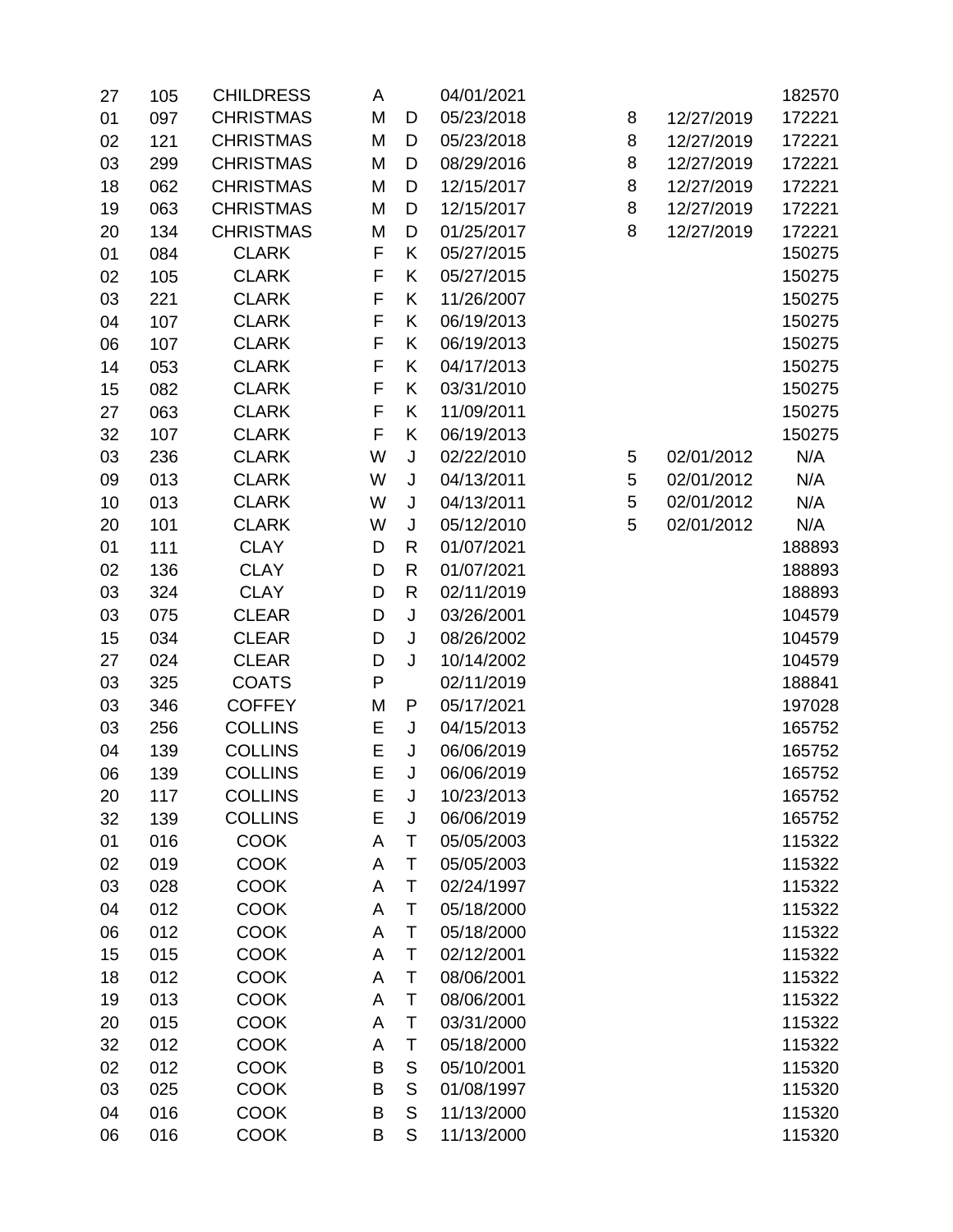| 13 | 015 | <b>COOK</b>      |           | В           | $\mathsf S$   | 08/25/2010 |   |            | 115320 |
|----|-----|------------------|-----------|-------------|---------------|------------|---|------------|--------|
| 14 | 002 | <b>COOK</b>      |           | B           | $\mathsf S$   | 06/09/2000 |   |            | 115320 |
| 15 | 006 | <b>COOK</b>      |           | B           | ${\mathsf S}$ | 10/30/1998 |   |            | 115320 |
| 18 | 009 | <b>COOK</b>      |           | B           | $\mathsf S$   | 06/22/2000 |   |            | 115320 |
| 19 | 009 | <b>COOK</b>      |           | B           | $\mathsf{S}$  | 06/22/2000 |   |            | 115320 |
| 20 | 011 | <b>COOK</b>      |           | Β           | $\mathsf S$   | 05/29/1998 |   |            | 115320 |
| 27 | 007 | <b>COOK</b>      |           | Β           | ${\mathsf S}$ | 06/09/2000 |   |            | 115320 |
| 32 | 016 | <b>COOK</b>      |           | B           | $\mathsf{S}$  | 11/13/2000 |   |            | 115320 |
| 03 | 326 | <b>COOLEY</b>    |           | V           | O             | 02/11/2019 |   |            | 188872 |
| 03 | 246 | <b>CORBIN</b>    |           | J           | O             | 03/15/2010 |   |            | 155010 |
| 03 | 054 | <b>CRAIN</b>     |           | Н           | D             | 08/14/2000 |   |            | 124081 |
| 14 | 009 | <b>CRAIN</b>     |           | Н           | D             | 08/06/2001 |   |            | 124081 |
| 15 | 017 | <b>CRAIN</b>     |           | Η           | D             | 04/09/2001 |   |            | 124081 |
| 27 | 013 | <b>CRAIN</b>     |           | Η           | D             | 04/09/2001 |   |            | 124081 |
| 03 | 099 | <b>CRAIN</b>     |           | $\mathsf S$ | E             | 08/19/2002 | 5 | 04/04/2005 | N/A    |
| 11 | 008 | <b>CRAIN</b>     |           | $\mathbb S$ | E             | 03/15/2004 | 5 | 04/04/2005 | N/A    |
| 12 | 011 | <b>CRAIN</b>     |           | $\mathbf S$ | E             | 02/02/2004 | 5 | 04/04/2005 | N/A    |
| 14 | 018 | <b>CRAIN</b>     |           | $\mathsf S$ | E             | 10/27/2003 | 5 | 04/04/2005 | N/A    |
| 15 | 037 | <b>CRAIN</b>     |           | $\mathbb S$ | E             | 09/03/2002 | 5 | 04/04/2005 | N/A    |
| 27 | 025 | <b>CRAIN</b>     |           | $\mathsf S$ | E             | 05/12/2003 | 5 | 04/04/2005 | N/A    |
| 01 | 074 | <b>CRUMP</b>     |           | А           | J             | 10/23/2013 |   |            | 154878 |
| 02 | 088 | <b>CRUMP</b>     |           | А           | J             | 02/13/2013 |   |            | 154878 |
| 03 | 238 | <b>CRUMP</b>     |           | A           | J             | 03/01/2010 |   |            | 154878 |
| 03 | 257 | <b>CUCINELLO</b> |           | J           | R             | 04/15/2013 |   |            | 165751 |
| 14 | 068 | <b>CUCINELLO</b> |           | J           | R             | 04/27/2016 |   |            | 165751 |
| 15 | 103 | <b>CUCINELLO</b> |           | J           | R             | 02/24/2016 |   |            | 165751 |
| 20 | 118 | <b>CUCINELLO</b> |           | J           | R             | 10/23/2013 |   |            | 165751 |
| 27 | 083 | <b>CUCINELLO</b> |           | J           | R             | 02/24/2016 |   |            | 165751 |
| 03 | 189 | <b>DANIELS</b>   | JR        | J           |               | 09/25/2006 |   |            | 146163 |
| 04 | 065 | <b>DANIELS</b>   | JR        | J           |               | 10/15/2007 |   |            | 146163 |
| 06 | 065 | <b>DANIELS</b>   | <b>JR</b> | J           |               | 10/15/2007 |   |            | 146163 |
| 15 | 081 | <b>DANIELS</b>   | JR J      |             |               | 01/27/2010 |   |            | 146163 |
| 32 | 065 | <b>DANIELS</b>   | <b>JR</b> | J           |               | 10/15/2007 |   |            | 146163 |
| 03 | 018 | <b>DAVIS</b>     |           | O           |               | 09/30/1996 |   |            | 115430 |
| 04 | 010 | <b>DAVIS</b>     |           | O           |               | 11/06/1999 |   |            | 115430 |
| 06 | 010 | <b>DAVIS</b>     |           | O           |               | 11/06/1999 |   |            | 115430 |
| 15 | 008 | <b>DAVIS</b>     |           | $\circ$     |               | 03/12/1999 |   |            | 115430 |
| 32 | 010 | <b>DAVIS</b>     |           | O           |               | 11/06/1999 |   |            | 115430 |
| 03 | 119 | <b>DEDEAUX</b>   |           | J           | D             | 09/02/2003 | 1 | 10/03/2016 | 105804 |
| 20 | 085 | <b>DEDEAUX</b>   |           | J           | D             | 06/10/2008 | 1 | 10/03/2016 | 105804 |
| 01 | 072 | <b>DEVINE</b>    |           | B           | E             | 07/10/2013 | 8 | 10/15/2018 | 154885 |
| 02 | 090 | <b>DEVINE</b>    |           | B           | E             | 07/10/2013 | 8 | 10/15/2018 | 154885 |
| 03 | 239 | <b>DEVINE</b>    |           | B           | E             | 03/01/2010 | 8 | 10/15/2018 | 154885 |
| 04 | 108 | <b>DEVINE</b>    |           | B           | E             | 10/02/2013 | 8 | 10/15/2018 | 154885 |
| 06 | 108 | <b>DEVINE</b>    |           | B           | E             | 10/02/2013 | 8 | 10/15/2018 | 154885 |
| 11 | 029 | <b>DEVINE</b>    |           | B           | E             | 07/04/2018 | 8 | 10/15/2018 | 154885 |
| 12 | 043 | <b>DEVINE</b>    |           | B           | E             | 05/02/2018 | 8 | 10/15/2018 | 154885 |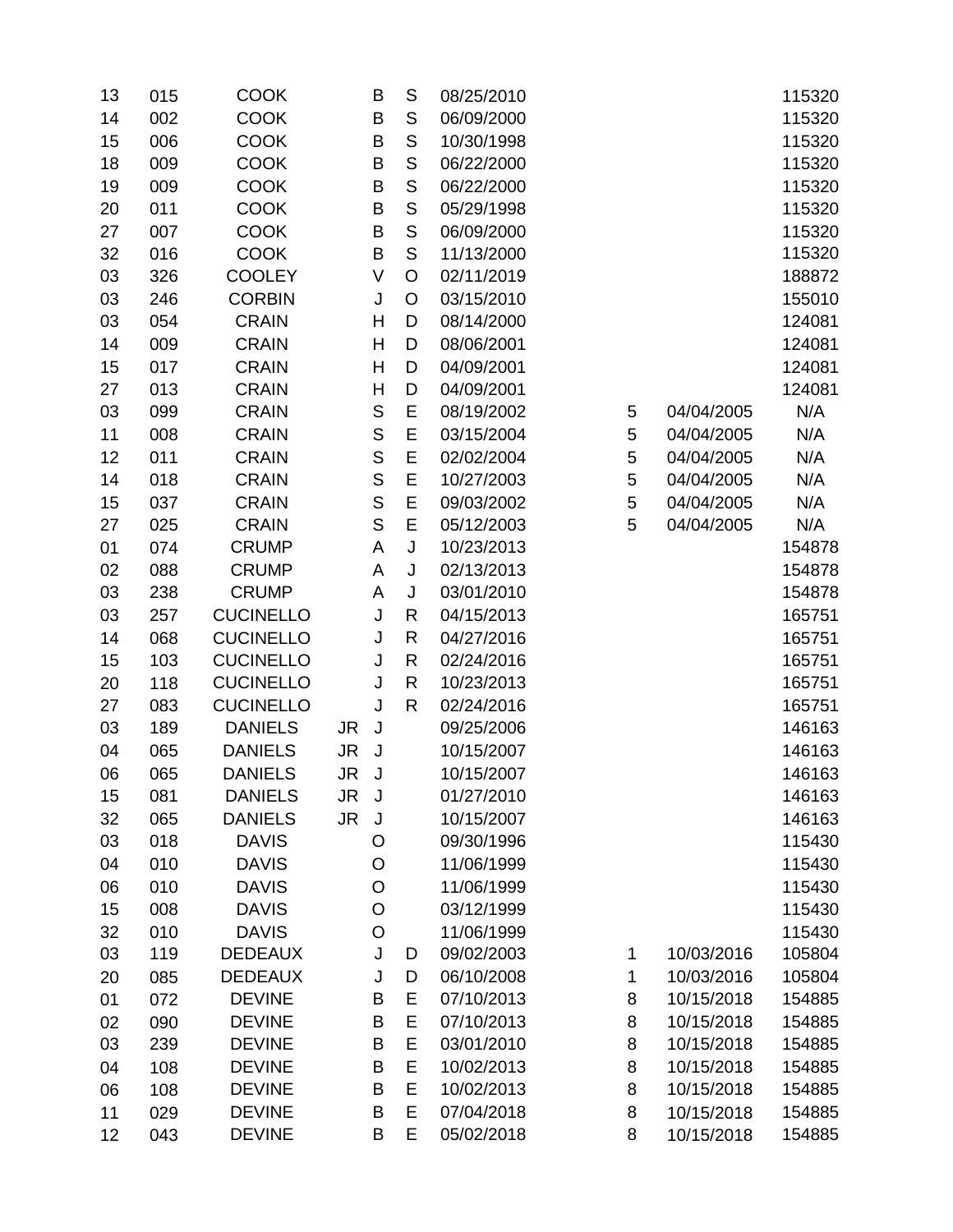| 14 | 064 | <b>DEVINE</b>    | B            | E | 06/17/2015 | 8 | 10/15/2018 | 154885 |
|----|-----|------------------|--------------|---|------------|---|------------|--------|
| 15 | 085 | <b>DEVINE</b>    | B            | E | 08/17/2011 | 8 | 10/15/2018 | 154885 |
| 18 | 056 | <b>DEVINE</b>    | B            | E | 12/04/2013 | 8 | 10/15/2018 | 154885 |
| 19 | 057 | <b>DEVINE</b>    | B            | E | 12/04/2013 | 8 | 10/15/2018 | 154885 |
| 20 | 113 | <b>DEVINE</b>    | B            | E | 10/31/2012 | 8 | 10/15/2018 | 154885 |
| 27 | 076 | <b>DEVINE</b>    | B            | E | 06/17/2015 | 8 | 10/15/2018 | 154885 |
| 32 | 108 | <b>DEVINE</b>    | B            | E | 10/02/2013 | 8 | 10/15/2018 | 154885 |
| 03 | 017 | <b>DEVINE</b>    | W            | E | 09/16/1996 |   |            | 115466 |
| 14 | 059 | <b>DEVINE</b>    | W            | E | 08/27/2014 |   |            | 115466 |
| 15 | 090 | <b>DEVINE</b>    | W            | E | 04/23/2014 |   |            | 115466 |
| 18 | 010 | <b>DEVINE</b>    | W            | E | 08/28/2000 |   |            | 115466 |
| 19 | 010 | <b>DEVINE</b>    | W            | E | 08/28/2000 |   |            | 115466 |
| 20 | 013 | <b>DEVINE</b>    | W            | E | 07/14/1999 |   |            | 115466 |
| 27 | 070 | <b>DEVINE</b>    | W            | E | 04/23/2014 |   |            | 115466 |
| 01 | 110 | <b>DEWEESE</b>   | J            | W | 09/03/2020 |   |            | 166217 |
| 02 | 134 | <b>DEWEESE</b>   | J            | W | 09/03/2020 |   |            | 166217 |
| 03 | 267 | <b>DEWEESE</b>   | J            | W | 05/20/2013 |   |            | 166217 |
| 15 | 100 | <b>DEWEESE</b>   | J            | W | 07/08/2015 |   |            | 166217 |
| 27 | 082 | <b>DEWEESE</b>   | J            | W | 10/21/2015 |   |            | 166217 |
| 03 | 197 | <b>DEZELL</b>    | $\mathbb S$  | A | 10/16/2006 |   |            | 146416 |
| 04 | 114 | <b>DEZELL</b>    | $\mathsf{S}$ | A | 05/06/2015 |   |            | 146416 |
| 06 | 114 | <b>DEZELL</b>    | S            | A | 05/06/2015 |   |            | 146416 |
| 20 | 086 | <b>DEZELL</b>    | $\mathbf S$  | A | 06/25/2008 |   |            | 146416 |
| 32 | 114 | <b>DEZELL</b>    | $\mathbf S$  | A | 05/06/2015 |   |            | 146416 |
| 03 | 180 | <b>DIAS</b>      | $\mathsf C$  | J | 09/05/2006 |   |            | 145549 |
| 04 | 102 | <b>DIAS</b>      | $\mathsf C$  | J | 12/12/2012 |   |            | 145549 |
| 06 | 102 | <b>DIAS</b>      | $\mathsf C$  | J | 12/12/2012 |   |            | 145549 |
| 09 | 024 | <b>DIAS</b>      | $\mathsf C$  | J | 12/13/2016 |   |            | 145549 |
| 10 | 024 | <b>DIAS</b>      | $\mathsf C$  | J | 12/13/2016 |   |            | 145549 |
| 14 | 069 | <b>DIAS</b>      | $\mathsf C$  | J | 06/29/2016 |   |            | 145549 |
| 15 | 104 | <b>DIAS</b>      | $\mathsf C$  | J | 06/29/2016 |   |            | 145549 |
| 27 | 084 | <b>DIAS</b>      | C            | J | 06/29/2016 |   |            | 145549 |
| 32 | 102 | <b>DIAS</b>      | C            | J | 12/12/2012 |   |            | 145549 |
| 03 | 270 | <b>DICKERSON</b> | W            | H | 03/10/2014 |   |            | 168467 |
| 04 | 142 | <b>DICKERSON</b> | W            | H | 09/24/2020 |   |            | 168467 |
| 06 | 142 | <b>DICKERSON</b> | W            | H | 09/24/2020 |   |            | 168467 |
| 14 | 067 | <b>DICKERSON</b> | W            | H | 12/02/2015 |   |            | 168467 |
| 15 | 094 | <b>DICKERSON</b> | W            | H | 09/17/2014 |   |            | 168467 |
| 27 | 081 | <b>DICKERSON</b> | W            | Н | 09/30/2015 |   |            | 168467 |
| 32 | 142 | <b>DICKERSON</b> | W            | H | 09/24/2020 |   |            | 168467 |
| 03 | 157 | <b>DICKERSON</b> | B            | L | 03/07/2005 | 1 | 01/01/2019 | 144105 |
| 15 | 066 | <b>DICKERSON</b> | B            | L | 11/20/2006 | 1 | 01/01/2019 | 144105 |
| 03 | 253 | <b>DILLON</b>    | G            | L | 06/25/2012 |   |            | 157937 |
| 14 | 060 | <b>DILLON</b>    | G            | L | 08/27/2014 |   |            | 157937 |
| 15 | 092 | <b>DILLON</b>    | G            | L | 05/14/2014 |   |            | 157937 |
| 27 | 072 | <b>DILLON</b>    | G            | L | 08/27/2014 |   |            | 157937 |
| 31 | 008 | <b>DILLON</b>    | G            | L | 04/19/2017 |   |            | 157937 |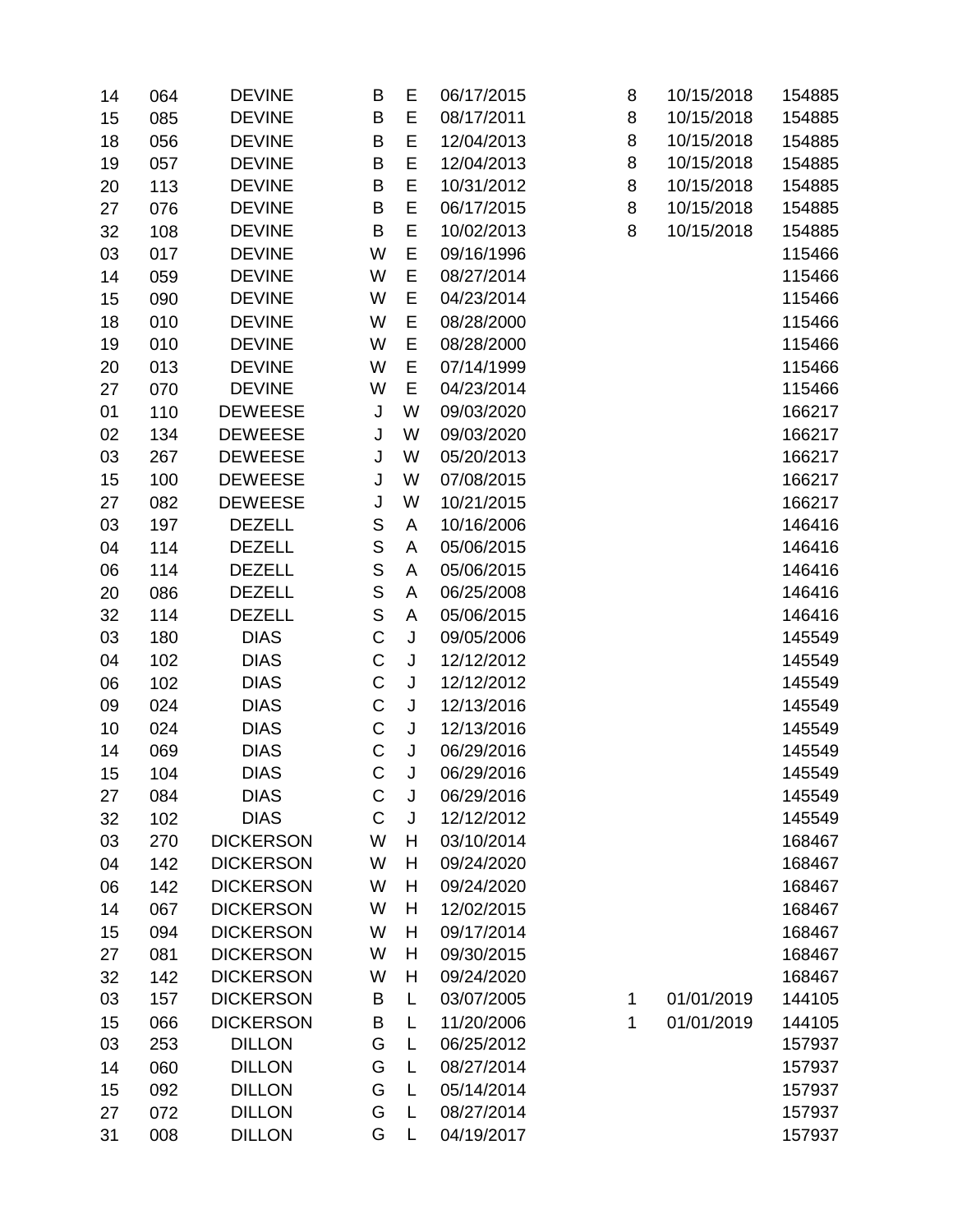| 01 | 056 | <b>DOTSON</b>  |           | E            | L            | 02/17/2010 |                |            | 147980 |
|----|-----|----------------|-----------|--------------|--------------|------------|----------------|------------|--------|
| 02 | 072 | <b>DOTSON</b>  |           | E            | L            | 02/17/2010 |                |            | 147980 |
| 03 | 209 | <b>DOTSON</b>  |           | E            | L            | 05/21/2007 |                |            | 147980 |
| 04 | 095 | <b>DOTSON</b>  |           | E            | L            | 11/09/2011 |                |            | 147980 |
| 06 | 095 | <b>DOTSON</b>  |           | E            | L            | 11/09/2011 |                |            | 147980 |
| 14 | 048 | <b>DOTSON</b>  |           | E            | L            | 11/25/2009 |                |            | 147980 |
| 15 | 075 | <b>DOTSON</b>  |           | E            | L            | 06/10/2008 |                |            | 147980 |
| 20 | 096 | <b>DOTSON</b>  |           | E            | L            | 06/10/2009 |                |            | 147980 |
| 27 | 060 | <b>DOTSON</b>  |           | E            | L            | 11/25/2009 |                |            | 147980 |
| 32 | 095 | <b>DOTSON</b>  |           | E            | L            | 11/09/2011 |                |            | 147980 |
| 03 | 338 | <b>DOTY</b>    |           | M            | H            | 03/04/2019 |                |            | 189103 |
| 18 | 076 | <b>DOTY</b>    |           | M            | H            | 12/02/2020 |                |            | 189103 |
| 19 | 077 | <b>DOTY</b>    |           | M            | H            | 12/02/2020 |                |            | 189103 |
| 20 | 151 | <b>DOTY</b>    |           | M            | H            | 12/02/2020 |                |            | 189103 |
| 01 | 029 | <b>DOWNING</b> | JR        | $\mathsf{R}$ | A            | 09/04/2006 |                |            | 115516 |
| 02 | 038 | <b>DOWNING</b> | JR.       | $\mathsf{R}$ | A            | 09/04/2006 |                |            | 115516 |
| 03 | 038 | <b>DOWNING</b> | JR.       | $\mathsf{R}$ | A            | 02/01/1999 |                |            | 115516 |
| 04 | 094 | <b>DOWNING</b> | <b>JR</b> | $\mathsf{R}$ | A            | 10/06/2010 |                |            | 115516 |
| 06 | 094 | <b>DOWNING</b> | <b>JR</b> | $\mathsf{R}$ | A            | 10/06/2010 |                |            | 115516 |
| 18 | 026 | <b>DOWNING</b> | <b>JR</b> | $\mathsf{R}$ | A            | 03/15/2004 |                |            | 115516 |
| 19 | 027 | <b>DOWNING</b> | JR.       | $\mathsf{R}$ | A            | 03/15/2004 |                |            | 115516 |
| 20 | 028 | <b>DOWNING</b> | <b>JR</b> | $\mathsf{R}$ | A            | 08/06/2001 |                |            | 115516 |
| 30 | 002 | <b>DOWNING</b> | JR.       | $\mathsf{R}$ | A            | 07/29/2015 |                |            | 115516 |
| 32 | 094 | <b>DOWNING</b> | JR.       | $\mathsf{R}$ | A            | 10/06/2010 |                |            | 115516 |
| 11 | 001 | <b>DURBIN</b>  |           | G            | C            | 02/18/2000 |                |            | 115563 |
| 12 | 001 | <b>DURBIN</b>  |           | G            | $\mathsf C$  | 02/18/2000 |                |            | 115563 |
| 14 | 001 | <b>DURBIN</b>  |           | G            | $\mathsf C$  | 02/18/2000 |                |            | 115563 |
| 15 | 002 | <b>DURBIN</b>  |           | G            | $\mathsf C$  | 11/04/1996 |                |            | 115563 |
| 27 | 001 | <b>DURBIN</b>  |           | G            | $\mathsf C$  | 04/17/1998 |                |            | 115563 |
| 03 | 258 | <b>DUREN</b>   |           | R            | S            | 04/15/2013 |                |            | 165743 |
| 15 | 101 | <b>DUREN</b>   |           | R            | S            | 07/08/2015 |                |            | 165743 |
| 27 | 079 | <b>DUREN</b>   |           | R            | S            | 07/08/2015 |                |            | 165743 |
| 03 | 320 | <b>DURRELL</b> |           | B            | L            | 04/16/2018 |                |            | 184070 |
| 20 | 149 | <b>DURRELL</b> |           | B            | L            | 06/11/2020 |                |            | 184070 |
| 03 | 347 | <b>DYKES</b>   |           | J            | $\mathbf{s}$ | 05/17/2021 |                | 01/20/2022 | 196924 |
| 03 | 093 | <b>DYSON</b>   | JR        | J            | W            | 05/28/2002 |                |            | 141199 |
| 18 | 023 | <b>DYSON</b>   | JR.       | J            | W            | 09/29/2003 |                |            | 141199 |
| 19 | 024 | <b>DYSON</b>   | <b>JR</b> | J            | W            | 09/29/2003 |                |            | 141199 |
| 20 | 041 | <b>DYSON</b>   | JR.       | J            | W            | 04/21/2003 |                |            | 141199 |
| 03 | 220 | <b>EAVES</b>   |           | D            | W            | 11/19/2007 | 2              | 08/14/2019 | 150187 |
| 04 | 093 | <b>EAVES</b>   |           | D            | W            | 09/15/2010 | $\overline{2}$ | 08/14/2019 | 150187 |
| 06 | 093 | <b>EAVES</b>   |           | D            | W            | 09/15/2010 | $\overline{2}$ | 08/14/2019 | 150187 |
| 11 | 019 | <b>EAVES</b>   |           | D            | W            | 02/19/2014 | $\overline{2}$ | 08/14/2019 | 150187 |
| 12 | 028 | <b>EAVES</b>   |           | D            | W            | 02/25/2009 | $\overline{c}$ | 08/14/2019 | 150187 |
| 13 | 014 | <b>EAVES</b>   |           | D            | W            | 08/24/2010 | $\overline{2}$ | 08/14/2019 | 150187 |
| 14 | 045 | <b>EAVES</b>   |           | D            | W            | 08/29/2008 | $\overline{2}$ | 08/14/2019 | 150187 |
| 15 | 072 | <b>EAVES</b>   |           | D            | W            | 03/17/2008 | $\overline{2}$ | 08/14/2019 | 150187 |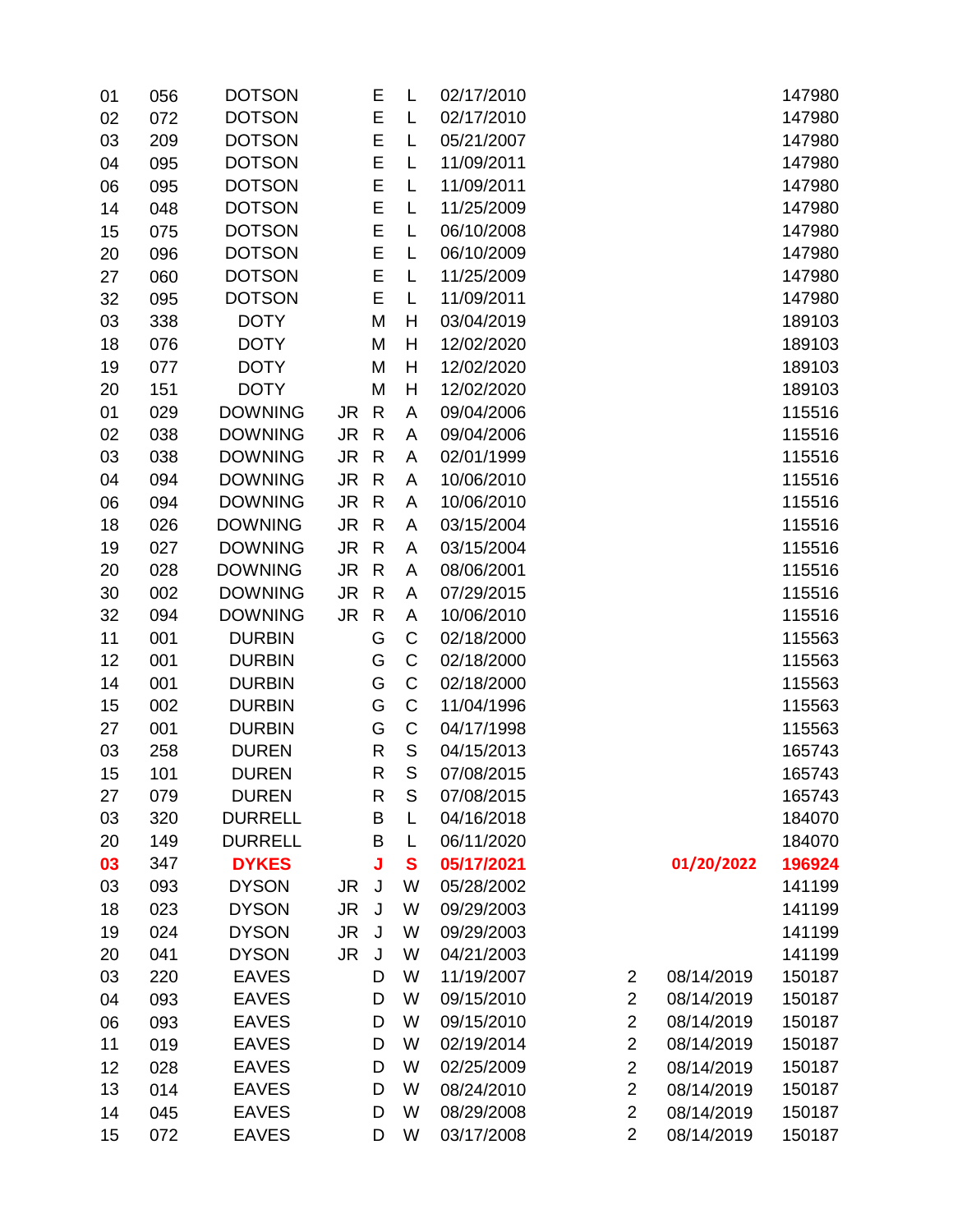| 20 | 099 | <b>EAVES</b>     | D                    | W            |   | 11/04/2009 | $\overline{2}$ | 08/14/2019 | 150187 |
|----|-----|------------------|----------------------|--------------|---|------------|----------------|------------|--------|
| 27 | 055 | <b>EAVES</b>     | D                    | W            |   | 03/17/2008 | $\overline{2}$ | 08/14/2019 | 150187 |
| 32 | 093 | <b>EAVES</b>     | D                    | W            |   | 09/15/2010 | $\overline{2}$ | 08/14/2019 | 150187 |
| 03 | 172 | <b>EDWARDS</b>   | M                    | $\circ$      |   | 03/22/2006 | 8              | 01/27/2015 | 144607 |
| 04 | 101 | <b>EDWARDS</b>   | M                    | $\circ$      |   | 12/12/2012 | 8              | 01/27/2015 | 144607 |
| 06 | 101 | <b>EDWARDS</b>   | M                    | O            |   | 12/12/2012 | 8              | 01/27/2015 | 144607 |
| 32 | 101 | <b>EDWARDS</b>   | M                    | O            |   | 12/12/2012 | 8              | 01/27/2015 | 144607 |
| 01 | 082 | <b>EDWARDS</b>   | M                    | W            |   | 05/06/2015 |                |            | 141773 |
| 02 | 103 | <b>EDWARDS</b>   | M                    | W            |   | 03/04/2015 |                |            | 141773 |
| 03 | 110 | <b>EDWARDS</b>   | M                    | W            |   | 05/12/2003 |                |            | 141773 |
| 04 | 134 | <b>EDWARDS</b>   | M                    | W            |   | 11/01/2017 |                |            | 141773 |
| 06 | 134 | <b>EDWARDS</b>   | M                    | W            |   | 11/01/2017 |                |            | 141773 |
| 18 | 027 | <b>EDWARDS</b>   | M                    | W            |   | 06/24/2004 |                |            | 141773 |
| 19 | 028 | <b>EDWARDS</b>   | M                    | W            |   | 06/24/2004 |                |            | 141773 |
| 20 | 051 | <b>EDWARDS</b>   | M                    | W            |   | 02/16/2004 |                |            | 141773 |
| 32 | 134 | <b>EDWARDS</b>   | M                    | W            |   | 11/01/2017 |                |            | 141773 |
| 03 | 158 | <b>ELLIS</b>     | J                    | A            |   | 03/07/2005 | 5              | 05/07/2012 | N/A    |
| 18 | 032 | <b>ELLIS</b>     | J                    | A            |   | 09/25/2006 | 5              | 05/07/2012 | N/A    |
| 19 | 033 | <b>ELLIS</b>     | J                    | A            |   | 09/25/2006 | 5              | 05/07/2012 | N/A    |
| 20 | 065 | <b>ELLIS</b>     | J                    | A            |   | 12/19/2005 | 5              | 05/07/2012 | N/A    |
| 03 | 259 | <b>ENGLAND</b>   | W                    | $\mathsf S$  |   | 04/15/2013 |                |            | 165742 |
| 04 | 116 | <b>ENGLAND</b>   | W                    | $\mathsf S$  |   | 07/15/2015 |                |            | 165742 |
| 06 | 116 | <b>ENGLAND</b>   | W                    | $\mathsf{S}$ |   | 07/15/2015 |                |            | 165742 |
| 14 | 062 | <b>ENGLAND</b>   | W                    | $\mathsf{S}$ |   | 01/21/2015 |                |            | 165742 |
| 15 | 096 | <b>ENGLAND</b>   | W                    | $\mathsf{S}$ |   | 01/21/2015 |                |            | 165742 |
| 18 | 064 | <b>ENGLAND</b>   | W                    | $\mathsf S$  |   | 05/23/2018 |                |            | 165742 |
| 19 | 065 | <b>ENGLAND</b>   | W                    | $\mathsf{S}$ |   | 05/23/2018 |                |            | 165742 |
| 20 | 120 | <b>ENGLAND</b>   | W                    | $\mathsf{S}$ |   | 03/12/2014 |                |            | 165742 |
| 27 | 074 | <b>ENGLAND</b>   | W                    | $\mathsf{S}$ |   | 01/21/2015 |                |            | 165742 |
| 32 | 116 | <b>ENGLAND</b>   | W                    | S            |   | 07/15/2015 |                |            | 165742 |
| 02 | 037 | <b>ENGLISH</b>   | Τ                    | D            |   | 08/07/2006 |                |            | 144777 |
| 03 | 177 | <b>ENGLISH</b>   | T                    | D            |   | 04/19/2006 |                |            | 144777 |
| 20 | 094 | <b>ENGLISH</b>   | Τ                    | D            |   | 04/29/2009 |                |            | 144777 |
| 03 | 168 | <b>FARRIS</b>    | B                    | L            |   | 03/13/2006 |                |            | 144538 |
| 03 | 229 | <b>FAULSTICK</b> | J                    | A            |   | 02/05/2010 |                |            | 154727 |
| 09 | 015 | <b>FAULSTICK</b> | J                    | A            |   | 06/27/2012 |                |            | 154727 |
| 10 | 015 | <b>FAULSTICK</b> | J                    | A            |   | 06/27/2012 |                |            | 154727 |
| 03 | 327 | <b>FAUVER</b>    | N                    | J            |   | 02/11/2019 |                |            | 188894 |
| 20 | 155 | <b>FAUVER</b>    | N                    | J            |   | 04/22/2021 |                |            | 188894 |
| 03 | 306 | <b>FEAZELL</b>   | D                    | D            |   | 02/21/2017 |                |            | 176932 |
| 03 | 033 | <b>FIELDS</b>    | M                    | W            |   | 09/02/1997 |                |            | 115692 |
| 13 | 002 | <b>FIELDS</b>    | M                    | W            |   | 07/16/2001 |                |            | 115692 |
| 15 | 026 | <b>FIELDS</b>    | M                    | W            |   | 07/16/2001 |                |            | 115692 |
| 02 | 084 | <b>FINLEY</b>    | JR N                 |              |   | 08/29/2012 |                |            | 146408 |
| 03 | 193 | <b>FINLEY</b>    | JR<br>N              |              |   | 10/09/2006 |                |            | 146408 |
| 15 | 068 | <b>FINLEY</b>    | JR<br>$\overline{N}$ |              |   | 01/15/2007 |                |            | 146408 |
| 01 | 035 | <b>FLEMING</b>   | М                    |              | A | 05/14/2007 |                |            | 144195 |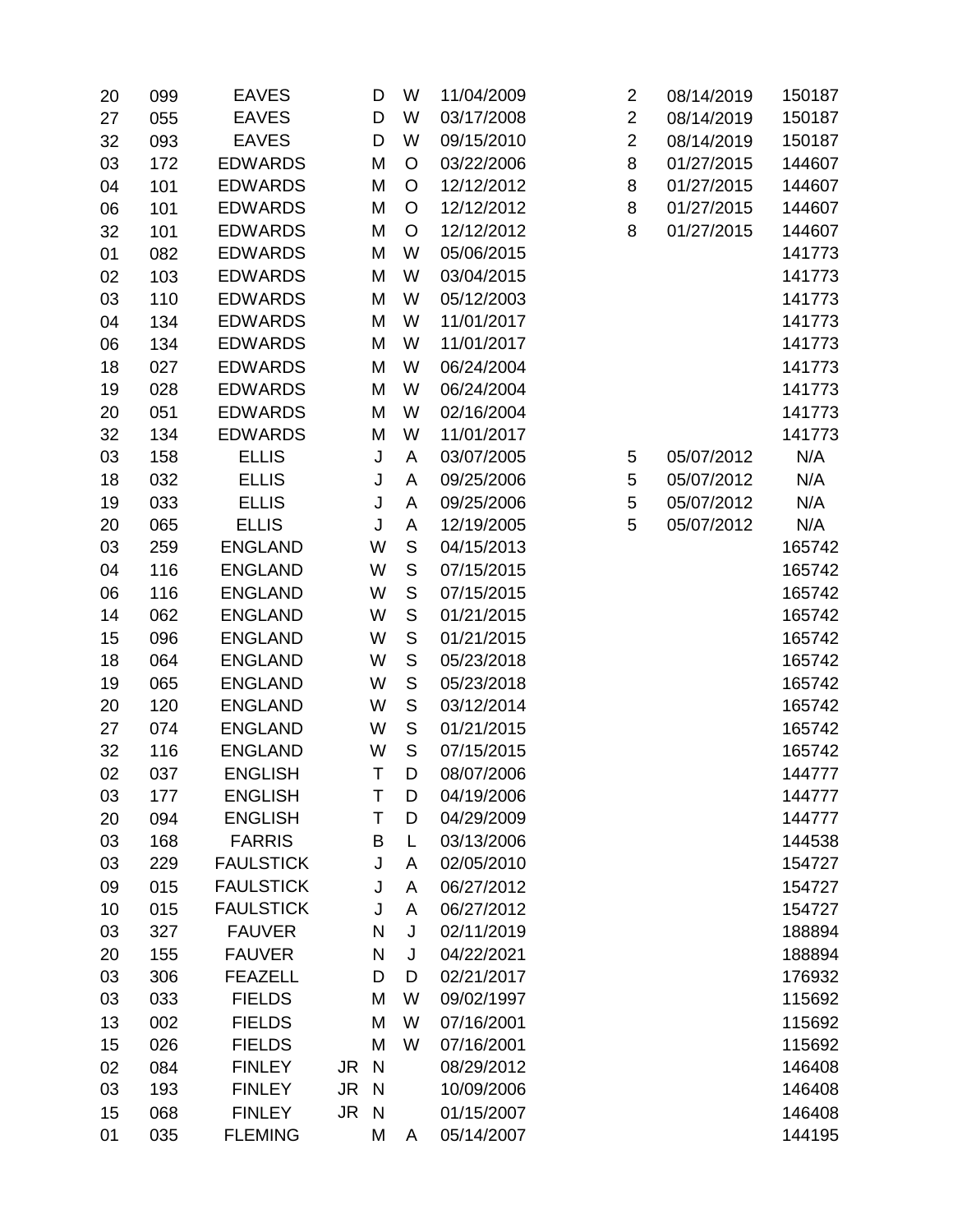| 02 | 049 | <b>FLEMING</b>   |                            | M                                                                                                                                                                                                                                                                                                                                                                                                                                                        | A             | 05/14/2007 |                |            | 144195 |
|----|-----|------------------|----------------------------|----------------------------------------------------------------------------------------------------------------------------------------------------------------------------------------------------------------------------------------------------------------------------------------------------------------------------------------------------------------------------------------------------------------------------------------------------------|---------------|------------|----------------|------------|--------|
| 03 | 163 | <b>FLEMING</b>   |                            | M                                                                                                                                                                                                                                                                                                                                                                                                                                                        | A             | 03/28/2005 |                |            | 144195 |
| 04 | 089 | <b>FLEMING</b>   |                            | M                                                                                                                                                                                                                                                                                                                                                                                                                                                        | A             | 02/17/2010 |                |            | 144195 |
| 06 | 089 | <b>FLEMING</b>   |                            | M                                                                                                                                                                                                                                                                                                                                                                                                                                                        | A             | 02/17/2010 |                |            | 144195 |
| 13 | 022 | <b>FLEMING</b>   |                            | M                                                                                                                                                                                                                                                                                                                                                                                                                                                        | A             | 04/09/2020 |                |            | 144195 |
| 14 | 066 | <b>FLEMING</b>   |                            | M                                                                                                                                                                                                                                                                                                                                                                                                                                                        | A             | 07/29/2015 |                |            | 144195 |
| 15 | 102 | <b>FLEMING</b>   |                            | M                                                                                                                                                                                                                                                                                                                                                                                                                                                        | A             | 07/29/2015 |                |            | 144195 |
| 27 | 080 | <b>FLEMING</b>   |                            | M                                                                                                                                                                                                                                                                                                                                                                                                                                                        | A             | 07/29/2015 |                |            | 144195 |
| 32 | 089 | <b>FLEMING</b>   |                            | M                                                                                                                                                                                                                                                                                                                                                                                                                                                        | A             | 02/17/2010 |                |            | 144195 |
| 01 | 086 | <b>FLETCHER</b>  |                            | $\mathsf C$                                                                                                                                                                                                                                                                                                                                                                                                                                              | E             | 12/02/2015 | $\overline{2}$ | 03/12/2019 | 115710 |
| 02 | 109 | <b>FLETCHER</b>  |                            | C                                                                                                                                                                                                                                                                                                                                                                                                                                                        | E             | 12/02/2015 | $\overline{2}$ | 03/12/2019 | 115710 |
| 03 | 022 | <b>FLETCHER</b>  |                            | C                                                                                                                                                                                                                                                                                                                                                                                                                                                        | E             | 11/18/1996 | $\overline{2}$ | 03/12/2019 | 115710 |
| 04 | 112 | <b>FLETCHER</b>  |                            | $\mathsf C$                                                                                                                                                                                                                                                                                                                                                                                                                                              | E             | 02/19/2014 | $\overline{c}$ | 03/12/2019 | 115710 |
| 06 | 112 | <b>FLETCHER</b>  |                            | C                                                                                                                                                                                                                                                                                                                                                                                                                                                        | E             | 02/19/2014 | $\overline{2}$ | 03/12/2019 | 115710 |
| 18 | 011 | <b>FLETCHER</b>  |                            | C                                                                                                                                                                                                                                                                                                                                                                                                                                                        | E             | 01/15/2001 | $\overline{2}$ | 03/12/2019 | 115710 |
| 19 | 011 | <b>FLETCHER</b>  |                            | $\mathsf C$                                                                                                                                                                                                                                                                                                                                                                                                                                              | E             | 01/15/2001 | $\overline{2}$ | 03/12/2019 | 115710 |
| 20 | 014 | <b>FLETCHER</b>  |                            | $\mathsf C$                                                                                                                                                                                                                                                                                                                                                                                                                                              | E             | 08/27/1999 | $\overline{2}$ | 03/12/2019 | 115710 |
| 32 | 112 | <b>FLETCHER</b>  |                            | C                                                                                                                                                                                                                                                                                                                                                                                                                                                        | E             | 02/19/2014 | $\overline{2}$ | 03/12/2019 | 115710 |
| 03 | 125 | <b>FLETCHER</b>  |                            | M                                                                                                                                                                                                                                                                                                                                                                                                                                                        | J             | 09/22/2003 |                |            | 106237 |
| 03 | 348 | <b>FONTELROY</b> |                            | D                                                                                                                                                                                                                                                                                                                                                                                                                                                        | $\sf J$       | 05/17/2021 |                |            | 196908 |
| 03 | 328 | <b>FROST</b>     | Ш                          | Α                                                                                                                                                                                                                                                                                                                                                                                                                                                        | S             | 02/11/2019 |                |            | 188843 |
| 14 | 079 | <b>FROST</b>     | $\mathop{\rm II}\nolimits$ | $\mathsf{A}$                                                                                                                                                                                                                                                                                                                                                                                                                                             | $\mathsf S$   | 04/24/2019 |                |            | 188843 |
| 15 | 115 | <b>FROST</b>     | $\mathbf{I}$               | A                                                                                                                                                                                                                                                                                                                                                                                                                                                        | ${\mathsf S}$ | 04/24/2019 |                |            | 188843 |
| 27 | 096 | <b>FROST</b>     | $\mathbf{II}$              | A                                                                                                                                                                                                                                                                                                                                                                                                                                                        | $\mathsf S$   | 04/24/2019 |                |            | 188843 |
| 01 | 065 | <b>FULCHER</b>   |                            | $\mathsf{S}% _{T}=\mathsf{S}_{T}\!\left( a,b\right) ,\ \mathsf{S}_{T}=\mathsf{S}_{T}\!\left( a,b\right) ,\ \mathsf{S}_{T}=\mathsf{S}_{T}\!\left( a,b\right) ,\ \mathsf{S}_{T}=\mathsf{S}_{T}\!\left( a,b\right) ,\ \mathsf{S}_{T}=\mathsf{S}_{T}\!\left( a,b\right) ,\ \mathsf{S}_{T}=\mathsf{S}_{T}\!\left( a,b\right) ,\ \mathsf{S}_{T}=\mathsf{S}_{T}\!\left( a,b\right) ,\ \mathsf{S}_{T}=\mathsf{S}_{T}\!\left( a,b\right) ,\ \mathsf{S}_{T}=\math$ | W             | 12/21/2011 |                |            | 105931 |
| 02 | 080 | <b>FULCHER</b>   |                            | $\mathsf S$                                                                                                                                                                                                                                                                                                                                                                                                                                              | W             | 12/21/2011 |                |            | 105931 |
| 03 | 121 | <b>FULCHER</b>   |                            | $\mathsf{S}% _{T}=\mathsf{S}_{T}\!\left( a,b\right) ,\ \mathsf{S}_{T}=\mathsf{S}_{T}\!\left( a,b\right) ,\ \mathsf{S}_{T}=\mathsf{S}_{T}\!\left( a,b\right) ,\ \mathsf{S}_{T}=\mathsf{S}_{T}\!\left( a,b\right) ,\ \mathsf{S}_{T}=\mathsf{S}_{T}\!\left( a,b\right) ,\ \mathsf{S}_{T}=\mathsf{S}_{T}\!\left( a,b\right) ,\ \mathsf{S}_{T}=\mathsf{S}_{T}\!\left( a,b\right) ,\ \mathsf{S}_{T}=\mathsf{S}_{T}\!\left( a,b\right) ,\ \mathsf{S}_{T}=\math$ | W             | 09/12/2003 |                |            | 105931 |
| 20 | 081 | <b>FULCHER</b>   |                            | $\mathsf{S}% _{T}=\mathsf{S}_{T}\!\left( a,b\right) ,\ \mathsf{S}_{T}=\mathsf{S}_{T}\!\left( a,b\right) ,\ \mathsf{S}_{T}=\mathsf{S}_{T}\!\left( a,b\right) ,\ \mathsf{S}_{T}=\mathsf{S}_{T}\!\left( a,b\right) ,\ \mathsf{S}_{T}=\mathsf{S}_{T}\!\left( a,b\right) ,\ \mathsf{S}_{T}=\mathsf{S}_{T}\!\left( a,b\right) ,\ \mathsf{S}_{T}=\mathsf{S}_{T}\!\left( a,b\right) ,\ \mathsf{S}_{T}=\mathsf{S}_{T}\!\left( a,b\right) ,\ \mathsf{S}_{T}=\math$ | W             | 02/11/2008 |                |            | 105931 |
| 01 | 048 | <b>FULLER</b>    |                            | J                                                                                                                                                                                                                                                                                                                                                                                                                                                        | D             | 11/12/2008 |                |            | 105226 |
| 02 | 060 | <b>FULLER</b>    |                            | J                                                                                                                                                                                                                                                                                                                                                                                                                                                        | D             | 10/22/2008 |                |            | 105226 |
| 03 | 164 | <b>FULLER</b>    |                            | J                                                                                                                                                                                                                                                                                                                                                                                                                                                        | D             | 04/04/2005 |                |            | 105226 |
| 20 | 080 | <b>FULLER</b>    |                            | J                                                                                                                                                                                                                                                                                                                                                                                                                                                        | D             | 09/24/2007 |                |            | 105226 |
| 03 | 060 | <b>GAINWELL</b>  |                            | Κ                                                                                                                                                                                                                                                                                                                                                                                                                                                        | Τ             | 10/02/2000 |                |            | 124208 |
| 04 | 039 | <b>GAINWELL</b>  |                            | Κ                                                                                                                                                                                                                                                                                                                                                                                                                                                        | T             | 09/29/2003 |                |            | 124208 |
| 06 | 039 | <b>GAINWELL</b>  |                            | Κ                                                                                                                                                                                                                                                                                                                                                                                                                                                        | T             | 09/29/2003 |                |            | 124208 |
| 32 | 039 | <b>GAINWELL</b>  |                            | Κ                                                                                                                                                                                                                                                                                                                                                                                                                                                        | T             | 09/29/2003 |                |            | 124208 |
| 02 | 095 | <b>GALLOWAY</b>  |                            | $\mathsf C$                                                                                                                                                                                                                                                                                                                                                                                                                                              | M             | 10/23/2013 | $\overline{2}$ | 03/10/2017 | 163407 |
| 03 | 254 | <b>GALLOWAY</b>  |                            | C                                                                                                                                                                                                                                                                                                                                                                                                                                                        | M             | 07/02/2012 | $\overline{2}$ | 03/10/2017 | 163407 |
| 09 | 017 | <b>GALLOWAY</b>  |                            | $\mathsf C$                                                                                                                                                                                                                                                                                                                                                                                                                                              | M             | 03/06/2013 | $\overline{2}$ | 03/10/2017 | 163407 |
| 10 | 017 | <b>GALLOWAY</b>  |                            | C                                                                                                                                                                                                                                                                                                                                                                                                                                                        | M             | 03/06/2013 | $\overline{2}$ | 03/10/2017 | 163407 |
| 01 | 053 | <b>GALLOWAY</b>  |                            | Η                                                                                                                                                                                                                                                                                                                                                                                                                                                        | R             | 07/01/2009 |                |            | 141770 |
| 02 | 067 | <b>GALLOWAY</b>  |                            | Η                                                                                                                                                                                                                                                                                                                                                                                                                                                        | R             | 07/01/2009 |                |            | 141770 |
| 03 | 208 | <b>GALLOWAY</b>  |                            | Η                                                                                                                                                                                                                                                                                                                                                                                                                                                        | R             | 05/21/2007 |                |            | 141770 |
| 04 | 121 | <b>GALLOWAY</b>  |                            | Η                                                                                                                                                                                                                                                                                                                                                                                                                                                        | R             | 03/16/2016 |                |            | 141770 |
| 06 | 121 | <b>GALLOWAY</b>  |                            | Η                                                                                                                                                                                                                                                                                                                                                                                                                                                        | R             | 03/16/2016 |                |            | 141770 |
| 09 | 007 | <b>GALLOWAY</b>  |                            | Н                                                                                                                                                                                                                                                                                                                                                                                                                                                        | R             | 05/12/2003 |                |            | 141770 |
| 10 | 007 | <b>GALLOWAY</b>  |                            | Н                                                                                                                                                                                                                                                                                                                                                                                                                                                        | R             | 05/12/2003 |                |            | 141770 |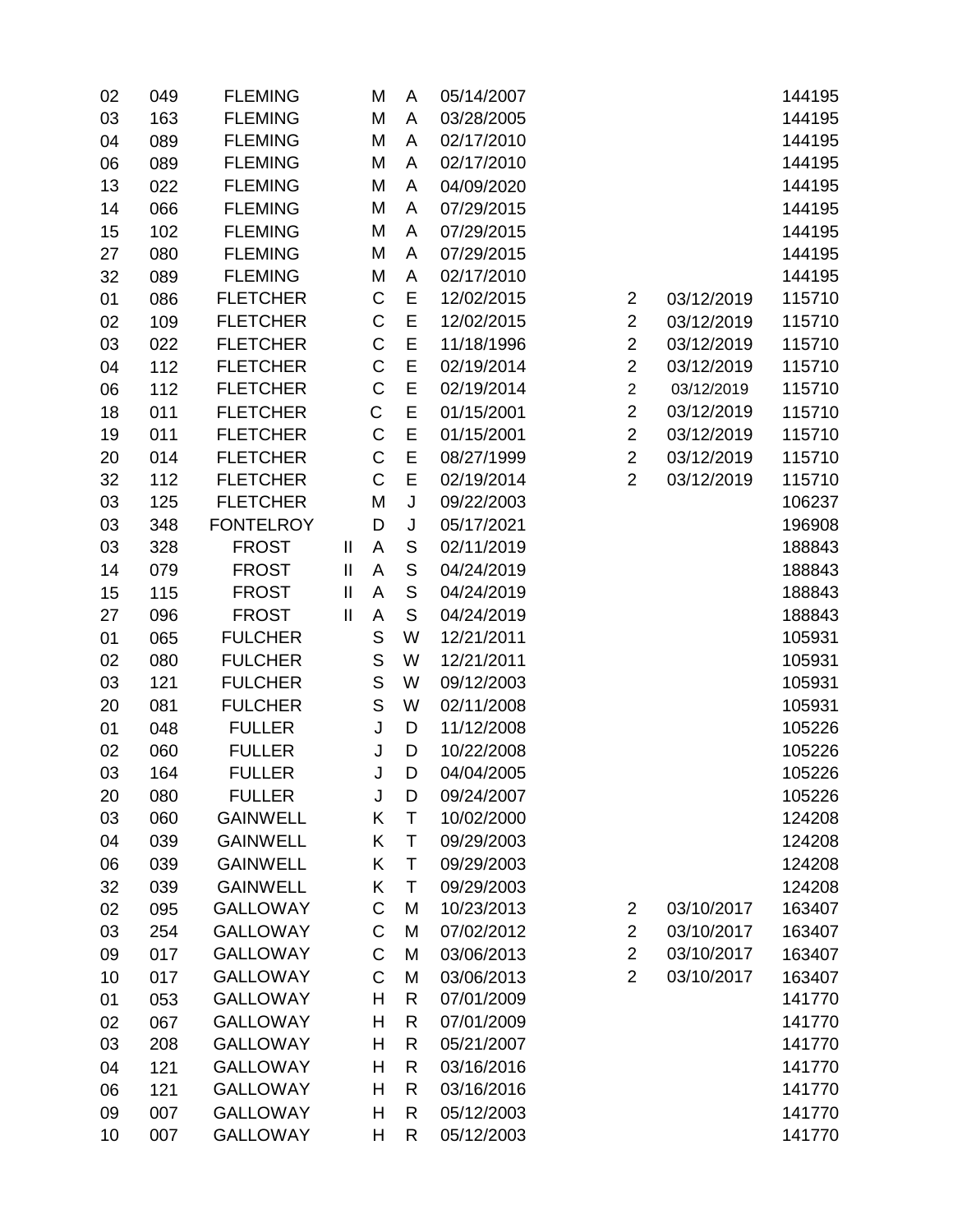| 15 | 088 | <b>GALLOWAY</b> |                            | Η            | R           | 10/02/2013 |   |            | 141770 |
|----|-----|-----------------|----------------------------|--------------|-------------|------------|---|------------|--------|
| 32 | 121 | <b>GALLOWAY</b> |                            | H            | R           | 03/16/2016 |   |            | 141770 |
| 03 | 148 | <b>GANN</b>     |                            | C            | M           | 02/28/2005 | 5 | 03/03/2008 | N/A    |
| 13 | 009 | <b>GANN</b>     |                            | C            | M           | 10/30/2006 | 5 | 03/03/2008 | N/A    |
| 14 | 032 | <b>GANN</b>     |                            | C            | M           | 08/07/2006 | 5 | 03/03/2008 | N/A    |
| 15 | 056 | <b>GANN</b>     |                            | C            | M           | 07/18/2005 | 5 | 03/03/2008 | N/A    |
| 27 | 043 | <b>GANN</b>     |                            | C            | M           | 07/24/2006 | 5 | 03/03/2008 | N/A    |
| 01 | 085 | <b>GARNER</b>   |                            | J            | $\mathsf C$ | 09/09/2015 |   |            | 154889 |
| 02 | 091 | <b>GARNER</b>   |                            | J            | $\mathsf C$ | 07/10/2013 |   |            | 154889 |
| 03 | 240 | <b>GARNER</b>   |                            | J            | $\mathsf C$ | 03/01/2010 |   |            | 154889 |
| 18 | 052 | <b>GARNER</b>   |                            | J            | C           | 04/17/2013 |   |            | 154889 |
| 19 | 052 | <b>GARNER</b>   |                            | J            | $\mathsf C$ | 04/17/2013 |   |            | 154889 |
| 20 | 109 | <b>GARNER</b>   |                            | J            | $\mathsf C$ | 11/09/2011 |   |            | 154889 |
| 03 | 349 | <b>GARRETT</b>  | JR.                        | $\mathsf C$  |             | 05/17/2021 |   |            | 197039 |
| 01 | 047 | <b>GENNARO</b>  |                            | $\mathsf{P}$ | G           | 08/29/2008 |   |            | 144078 |
| 02 | 059 | <b>GENNARO</b>  |                            | P            | G           | 08/29/2008 |   |            | 144078 |
| 03 | 138 | <b>GENNARO</b>  |                            | P            | G           | 02/21/2005 |   |            | 144078 |
| 18 | 039 | <b>GENNARO</b>  |                            | P            | G           | 03/21/2008 |   |            | 144078 |
| 19 | 040 | <b>GENNARO</b>  |                            | P            | G           | 03/21/2008 |   |            | 144078 |
| 20 | 079 | <b>GENNARO</b>  |                            | P            | G           | 08/13/2007 |   |            | 144078 |
| 01 | 079 | <b>GEORGE</b>   | Ш                          | A            | $\mathsf C$ | 11/19/2014 |   |            | 158526 |
| 02 | 100 | <b>GEORGE</b>   | $\mathop{\rm II}\nolimits$ | A            | $\mathsf C$ | 11/19/2014 |   |            | 158526 |
| 03 | 247 | <b>GEORGE</b>   | Ш                          | A            | $\mathsf C$ | 04/30/2012 |   |            | 158526 |
| 18 | 058 | <b>GEORGE</b>   | $\mathop{\rm II}\nolimits$ | A            | $\mathsf C$ | 09/30/2015 |   |            | 158526 |
| 19 | 059 | <b>GEORGE</b>   | $\mathbf{I}$               | $\mathsf{A}$ | $\mathsf C$ | 09/30/2015 |   |            | 158526 |
| 20 | 127 | <b>GEORGE</b>   | $\mathbf{II}$              | A            | C           | 09/30/2015 |   |            | 158526 |
| 03 | 149 | <b>GERALD</b>   |                            | B            | Κ           | 02/28/2005 | 5 | 04/19/2010 | N/A    |
| 12 | 023 | <b>GERALD</b>   |                            | B            | Κ           | 05/08/2008 | 5 | 04/19/2010 | N/A    |
| 14 | 034 | <b>GERALD</b>   |                            | B            | Κ           | 09/04/2006 | 5 | 04/19/2010 | N/A    |
| 15 | 059 | <b>GERALD</b>   |                            | B            | Κ           | 04/10/2006 | 5 | 04/19/2010 | N/A    |
| 27 | 046 | <b>GERALD</b>   |                            | B            | Κ           | 09/04/2006 | 5 | 04/19/2010 | #N/A   |
| 03 | 020 | <b>GERSCH</b>   | JR                         | J            | W           | 11/04/1996 | 5 | 08/09/2021 | 115797 |
| 04 | 013 | <b>GERSCH</b>   | JR.                        | J            | W           | 07/06/2000 | 5 | 08/09/2021 | 115797 |
| 06 | 013 | <b>GERSCH</b>   | JR.                        | J            | W           | 07/06/2000 | 5 | 08/09/2021 | 115797 |
| 32 | 013 | <b>GERSCH</b>   | <b>JR</b>                  | J            | W           | 07/06/2000 | 5 | 08/09/2021 | 115797 |
| 01 | 069 | <b>GIBSON</b>   |                            | R            | A           | 07/18/2012 |   |            | 141463 |
| 02 | 082 | <b>GIBSON</b>   |                            | R            | A           | 07/18/2012 |   |            | 141463 |
| 03 | 111 | <b>GIBSON</b>   |                            | R            | A           | 05/12/2003 |   |            | 141463 |
| 04 | 080 | <b>GIBSON</b>   |                            | R            | A           | 02/04/2009 |   |            | 141463 |
| 06 | 080 | <b>GIBSON</b>   |                            | R            | A           | 02/04/2009 |   |            | 141463 |
| 15 | 039 | <b>GIBSON</b>   |                            | R            | A           | 10/21/2002 |   |            | 141463 |
| 20 | 053 | <b>GIBSON</b>   |                            | R            | A           | 05/24/2004 |   |            | 141463 |
| 32 | 080 | <b>GIBSON</b>   |                            | R            | A           | 02/04/2009 |   |            | 141463 |
| 01 | 090 | <b>GLENN</b>    |                            | J            | W           | 07/12/2017 |   |            | 175054 |
| 02 | 112 | <b>GLENN</b>    |                            | J            | W           | 07/12/2017 |   |            | 175054 |
| 03 | 295 | <b>GLENN</b>    |                            | J            | W           | 05/31/2016 |   |            | 175054 |
| 20 | 131 | <b>GLENN</b>    |                            | J            | W           | 07/20/2016 |   |            | 175054 |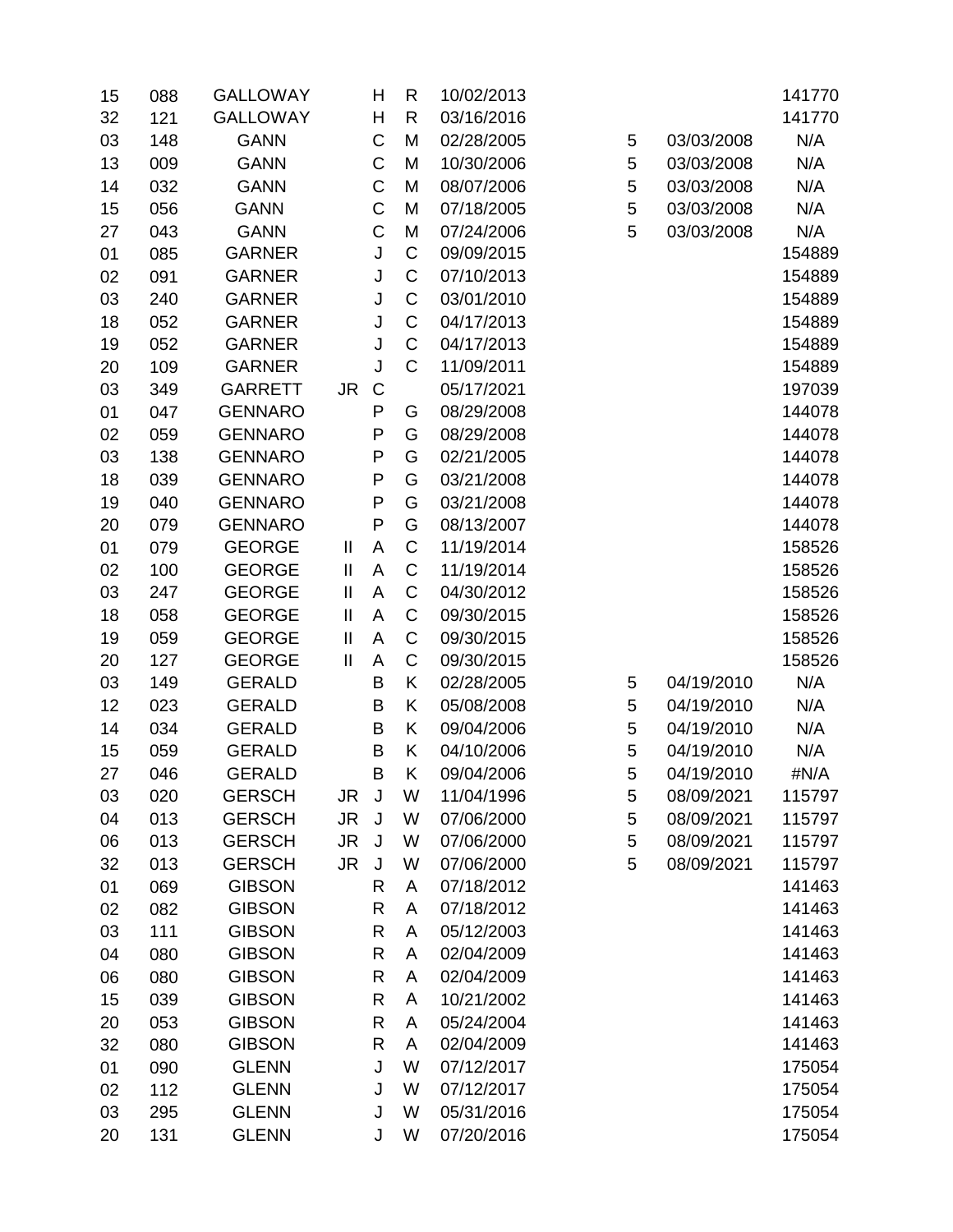| 03 | 050 | <b>GOLMAN</b>   |           | J | Κ            | 03/13/2000 |                |            | 122883 |
|----|-----|-----------------|-----------|---|--------------|------------|----------------|------------|--------|
| 04 | 059 | <b>GOLMAN</b>   |           | J | K            | 02/26/2007 |                |            | 122883 |
| 06 | 059 | <b>GOLMAN</b>   |           | J | K            | 02/26/2007 |                |            | 122883 |
| 09 | 004 | <b>GOLMAN</b>   |           | J | K            | 03/05/2001 |                |            | 122883 |
| 10 | 004 | <b>GOLMAN</b>   |           | J | K            | 03/05/2001 |                |            | 122883 |
| 32 | 059 | <b>GOLMAN</b>   |           | J | K            | 02/26/2007 |                |            | 122883 |
| 03 | 357 | <b>GOOD</b>     |           | C | L            | 06/21/2021 |                |            | 197333 |
| 01 | 059 | <b>GRANGER</b>  |           | D | $\mathsf{N}$ | 10/27/2010 |                |            | 144096 |
| 02 | 073 | <b>GRANGER</b>  |           | D | $\mathsf{N}$ | 06/02/2010 |                |            | 144096 |
| 03 | 159 | <b>GRANGER</b>  |           | D | $\mathsf{N}$ | 03/07/2005 |                |            | 144096 |
| 03 | 059 | <b>GRANGER</b>  |           | E | $\top$       | 09/25/2000 |                |            | 124154 |
| 04 | 027 | <b>GRANGER</b>  |           | E | $\top$       | 04/29/2002 |                |            | 124154 |
| 06 | 027 | <b>GRANGER</b>  |           | E | Τ            | 04/29/2002 |                |            | 124154 |
| 13 | 017 | <b>GRANGER</b>  |           | E | T            | 09/09/2015 |                |            | 124154 |
| 15 | 030 | <b>GRANGER</b>  |           | E | $\top$       | 10/01/2001 |                |            | 124154 |
| 32 | 027 | <b>GRANGER</b>  |           | E | Τ            | 04/29/2002 |                |            | 124154 |
| 03 | 169 | <b>GREEN</b>    |           | G | C            | 03/13/2006 |                |            | 144535 |
| 03 | 323 | <b>GRIFFIN</b>  | JR W      |   | L            | 07/23/2018 |                | 02/08/2022 | 186360 |
| 04 | 150 | <b>GRIFFIN</b>  | <b>JR</b> | W | г            | 11/18/2021 |                | 02/08/2022 | 186360 |
| 06 | 150 | <b>GRIFFIN</b>  | JR W      |   | г            | 11/18/2021 |                | 02/08/2022 | 186360 |
| 20 | 145 | <b>GRIFFIN</b>  | <b>JR</b> | W | L            | 01/09/2019 |                | 02/08/2022 | 186360 |
| 32 | 150 | <b>GRIFFIN</b>  | <b>JR</b> | W | L            | 11/18/2021 |                | 02/08/2022 | 186360 |
| 01 | 057 | <b>GRIFFIN</b>  |           | M | $\mathsf C$  | 05/12/2010 |                |            | 105143 |
| 02 | 042 | <b>GRIFFIN</b>  |           | M | $\mathsf C$  | 10/30/2006 |                |            | 105143 |
| 03 | 085 | <b>GRIFFIN</b>  |           | M | C            | 08/06/2001 |                |            | 105143 |
| 03 | 350 | <b>GRIFFIN</b>  |           | T | E            | 05/17/2021 |                |            | 196884 |
| 03 | 069 | <b>GRIFFIN</b>  |           | W | L            | 11/06/2000 |                |            | 124302 |
| 18 | 017 | <b>GRIFFIN</b>  |           | W | L            | 04/08/2002 |                |            | 124302 |
| 19 | 018 | <b>GRIFFIN</b>  |           | W | L            | 04/08/2002 |                |            | 124302 |
| 20 | 030 | <b>GRIFFIN</b>  |           | W | L            | 12/10/2001 |                |            | 124302 |
| 03 | 090 | <b>GRIFFITH</b> |           | S | Τ            | 04/24/2002 |                |            | 141049 |
| 03 | 074 | <b>HALEY</b>    |           | D | A            | 03/12/2001 |                |            | 103273 |
| 09 | 005 | <b>HALEY</b>    |           | D | A            | 03/25/2002 |                |            | 103273 |
| 10 | 005 | <b>HALEY</b>    |           | D | Α            | 03/25/2002 |                |            | 103273 |
| 30 | 001 | <b>HALEY</b>    |           | D | A            | 09/04/2006 |                |            | 103273 |
| 03 | 194 | <b>HALL</b>     |           | D | G            | 10/12/2006 |                |            | 146356 |
| 04 | 079 | <b>HALL</b>     |           | D | G            | 11/12/2008 |                |            | 146356 |
| 06 | 079 | <b>HALL</b>     |           | D | G            | 11/12/2008 |                |            | 146356 |
| 32 | 079 | <b>HALL</b>     |           | D | G            | 11/12/2008 |                |            | 146356 |
| 03 | 207 | <b>HAMILTON</b> |           | W | L            | 05/21/2007 | $\overline{2}$ | 09/10/2005 | 115967 |
| 04 | 026 | <b>HAMILTON</b> |           | W | L            | 02/25/2002 | $\overline{2}$ | 09/10/2005 | 115967 |
| 06 | 026 | <b>HAMILTON</b> |           | W | L            | 02/25/2002 | $\overline{2}$ | 09/10/2005 | 115967 |
| 09 | 001 | <b>HAMILTON</b> |           | W | L            | 09/09/1996 | $\overline{2}$ | 09/10/2005 | 115967 |
| 10 | 001 | <b>HAMILTON</b> |           | W | L            | 09/09/1996 | $\overline{2}$ | 09/10/2005 | 115967 |
| 14 | 014 | <b>HAMILTON</b> |           | W | L            | 06/03/2002 | $\overline{2}$ | 09/10/2005 | 115967 |
| 15 | 027 | <b>HAMILTON</b> |           | W | L            | 07/23/2001 | $\overline{2}$ | 09/10/2005 | 115967 |
| 27 | 020 | <b>HAMILTON</b> |           | W | L            | 11/12/2001 | $\overline{2}$ | 09/10/2005 | 115967 |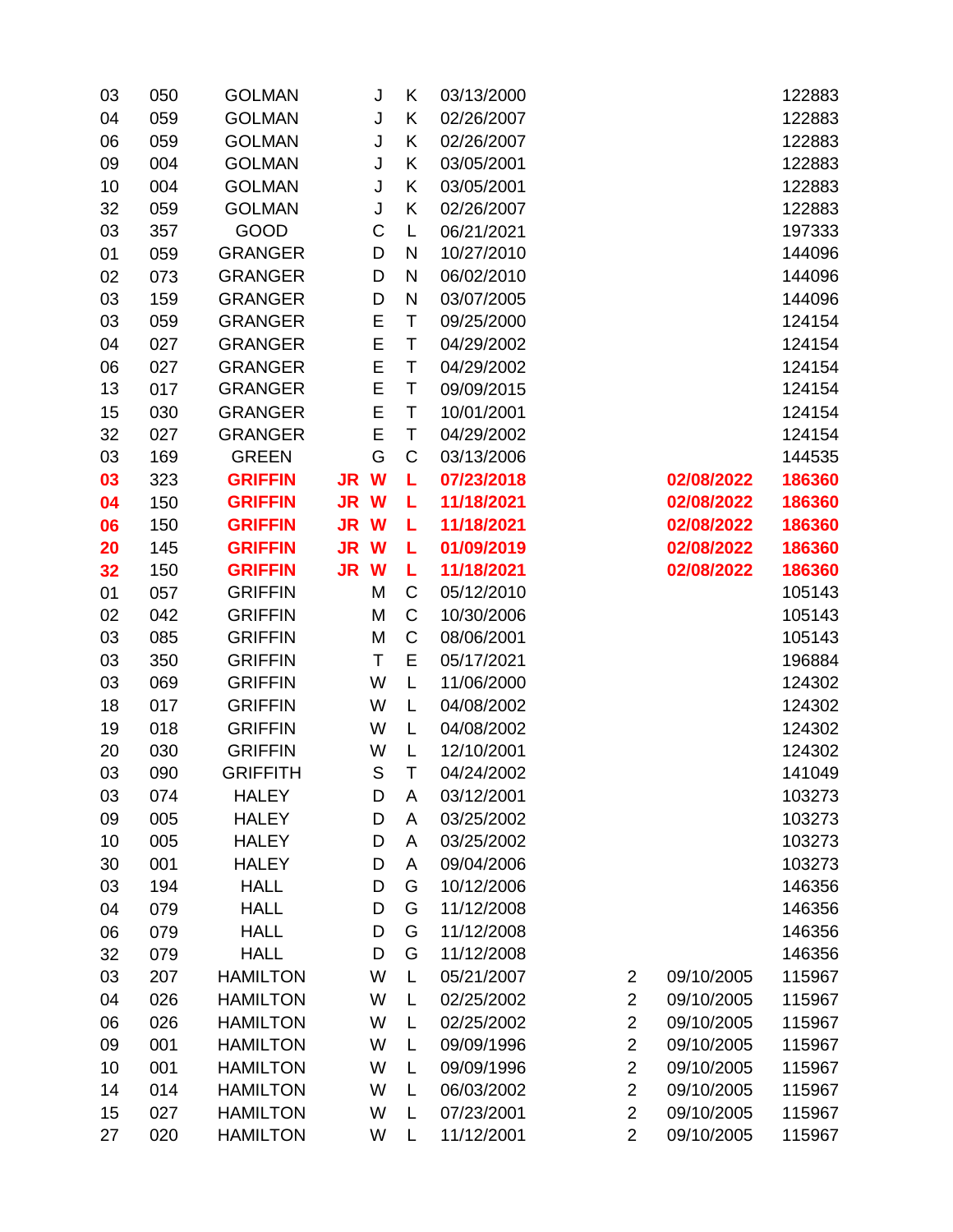| 32 | 026 | <b>HAMILTON</b>  |           | W            | L            | 02/25/2002 | $\overline{2}$ | 09/10/2005 | 115967 |
|----|-----|------------------|-----------|--------------|--------------|------------|----------------|------------|--------|
| 03 | 269 | <b>HANKERSON</b> | <b>SR</b> | K            |              | 01/20/2014 |                |            | 165563 |
| 03 | 096 | <b>HANNA</b>     |           | C            | B            | 07/01/2002 |                |            | 141294 |
| 15 | 054 | <b>HANNA</b>     |           | $\mathsf C$  | B            | 06/23/2005 |                |            | 141294 |
| 20 | 057 | <b>HANNA</b>     |           | $\mathsf C$  | B            | 10/04/2004 |                |            | 141294 |
| 03 | 199 | <b>HARDY</b>     |           | Τ            | A            | 01/02/2007 | 5              | 02/04/2008 | #N/A   |
| 01 | 102 | <b>HARMON</b>    |           | $\mathsf{P}$ | Г            | 04/24/2019 |                |            | 149655 |
| 02 | 128 | <b>HARMON</b>    |           | ${\sf P}$    | L            | 04/24/2019 |                |            | 149655 |
| 03 | 217 | <b>HARMON</b>    |           | P            | L            | 10/08/2007 |                |            | 149655 |
| 04 | 115 | <b>HARMON</b>    |           | P            | Г            | 07/08/2015 |                |            | 149655 |
| 06 | 115 | <b>HARMON</b>    |           | $\mathsf{P}$ | L            | 07/08/2015 |                |            | 149655 |
| 18 | 041 | <b>HARMON</b>    |           | P            | L            | 07/01/2008 |                |            | 149655 |
| 19 | 042 | <b>HARMON</b>    |           | P            | Г            | 07/01/2008 |                |            | 149655 |
| 20 | 084 | <b>HARMON</b>    |           | P            | L            | 05/22/2008 |                |            | 149655 |
| 32 | 115 | <b>HARMON</b>    |           | P            | L            | 07/08/2015 |                |            | 149655 |
| 03 | 026 | <b>HARRIS</b>    | <b>SR</b> | J            | A            | 01/20/1997 |                |            | 116042 |
| 15 | 040 | <b>HARRIS</b>    | <b>SR</b> | J            | A            | 05/12/2003 |                |            | 116042 |
| 20 | 026 | <b>HARRIS</b>    | <b>SR</b> | J            | A            | 04/09/2001 |                |            | 116042 |
| 27 | 045 | <b>HARRIS</b>    | <b>SR</b> | J            | A            | 09/04/2006 |                |            | 116042 |
| 03 | 211 | <b>HARRIS</b>    |           | C            | R            | 06/18/2007 |                |            | 148436 |
| 04 | 084 | <b>HARRIS</b>    |           | $\mathsf C$  | $\mathsf{R}$ | 02/25/2009 |                |            | 148436 |
| 06 | 084 | <b>HARRIS</b>    |           | $\mathsf C$  | $\mathsf{R}$ | 02/25/2009 |                |            | 148436 |
| 32 | 084 | <b>HARRIS</b>    |           | $\mathsf C$  | $\mathsf{R}$ | 02/25/2009 |                |            | 148436 |
| 03 | 173 | <b>HARRIS</b>    |           | M            | T            | 03/23/2006 |                |            | 144603 |
| 03 | 227 | <b>HARRISON</b>  |           | J            |              | 05/05/2008 |                |            | 151469 |
| 15 | 077 | <b>HARRISON</b>  |           | J            |              | 05/20/2009 |                |            | 151469 |
| 27 | 066 | <b>HARRISON</b>  |           | J            |              | 09/11/2013 |                |            | 151469 |
| 03 | 260 | <b>HART</b>      |           | M            | J            | 04/15/2013 |                |            | 165749 |
| 03 | 364 | <b>HARTFIELD</b> |           | N            | B            | 07/12/2021 |                |            | 197498 |
| 03 | 339 | <b>HAYMORE</b>   |           | M            | R            | 03/04/2019 |                |            | 189102 |
| 01 | 116 | <b>HENDERSON</b> |           | R            |              | 10/07/2021 |                |            | 188844 |
| 02 | 140 | <b>HENDERSON</b> |           | $\mathsf{R}$ |              | 09/16/2021 |                |            | 188853 |
| 03 | 329 | <b>HENDERSON</b> |           | R            | Т            | 02/11/2019 |                |            | 188853 |
| 03 | 231 | <b>HEPFER</b>    |           | H            | J            | 02/08/2010 |                |            | 138550 |
| 03 | 076 | <b>HERRING</b>   |           | S            | Ε            | 04/02/2001 |                |            | 103308 |
| 04 | 067 | <b>HERRING</b>   |           | S            | E            | 11/26/2007 |                |            | 103308 |
| 06 | 067 | <b>HERRING</b>   |           | S            | E            | 11/26/2007 |                |            | 103308 |
| 11 | 007 | <b>HERRING</b>   |           | $\mathsf{S}$ | E            | 02/24/2003 |                |            | 103308 |
| 12 | 006 | <b>HERRING</b>   |           | S            | E            | 12/10/2001 |                |            | 103308 |
| 14 | 010 | <b>HERRING</b>   |           | S            | E            | 08/20/2001 |                |            | 103308 |
| 15 | 025 | <b>HERRING</b>   |           | S            | E            | 06/18/2001 |                |            | 103308 |
| 27 | 017 | <b>HERRING</b>   |           | $\mathsf S$  | E            | 08/20/2001 |                |            | 103308 |
| 32 | 067 | <b>HERRING</b>   |           | $\mathsf S$  | E            | 11/26/2007 |                |            | 103308 |
| 03 | 330 | <b>HERSHEY</b>   |           | Q            | D            | 02/11/2019 | 4              | 04/30/2021 | 188900 |
| 01 | 088 | <b>HIGHTOWER</b> |           | M            | L            | 06/07/2016 |                |            | 147800 |
| 02 | 110 | <b>HIGHTOWER</b> |           | M            | L            | 06/07/2016 |                |            | 147800 |
| 03 | 202 | <b>HIGHTOWER</b> |           | M            | Г            | 05/07/2007 |                |            | 147800 |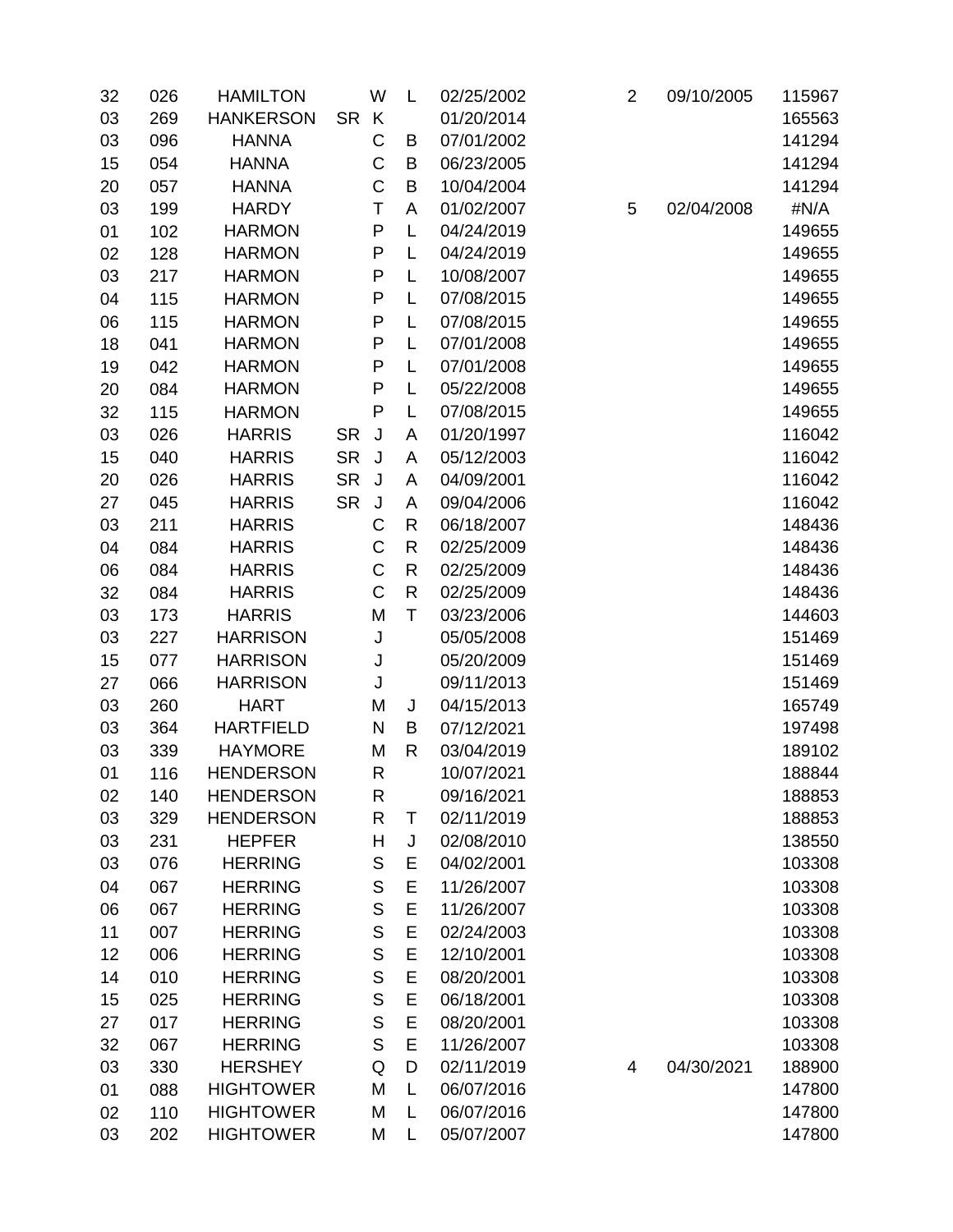| 04       | 096        | <b>HIGHTOWER</b>                | M      | L             | 02/01/2012               | 147800           |
|----------|------------|---------------------------------|--------|---------------|--------------------------|------------------|
| 06       | 096        | <b>HIGHTOWER</b>                | M      | L             | 02/01/2012               | 147800           |
| 18       | 048        | <b>HIGHTOWER</b>                | M      | L             | 11/30/2011               | 147800           |
| 19       | 049        | <b>HIGHTOWER</b>                | M      | L             | 11/30/2011               | 147800           |
| 20       | 095        | <b>HIGHTOWER</b>                | M      | L             | 04/29/2009               | 147800           |
| 32       | 096        | <b>HIGHTOWER</b>                | M      | L             | 02/01/2012               | 147800           |
| 02       | 111        | <b>HILLIE</b>                   | Κ      | C             | 04/19/2017               | 168664           |
| 03       | 276        | <b>HILLIE</b>                   | Κ      | C             | 03/24/2014               | 168664           |
| 18       | 066        | <b>HILLIE</b>                   | Κ      | $\mathsf C$   | 06/13/2018               | 168664           |
| 19       | 067        | <b>HILLIE</b>                   | Κ      | $\mathsf{C}$  | 06/13/2018               | 168664           |
| 20       | 135        | <b>HILLIE</b>                   | Κ      | $\mathsf C$   | 08/02/2017               | 168664           |
| 03       | 331        | <b>HITT</b>                     | Z      | C             | 02/11/2019               | 188852           |
| 18       | 074        | <b>HITT</b>                     | Z      | C             | 05/21/2020               | 188852           |
| 19       | 075        | HITT                            | Z      | $\mathsf C$   | 05/21/2020               | 188852           |
| 20       | 147        | <b>HITT</b>                     | Z      | $\mathsf C$   | 06/26/2019               | 188852           |
| 02       | 106        | <b>HOLCOMB</b>                  | M      | S             | 07/08/2015               | 154884           |
| 03       | 241        | <b>HOLCOMB</b>                  | M      | $\mathbb S$   | 03/01/2010               | 154884           |
| 04       | 148        | <b>HOLCOMB</b>                  | M      | $\mathsf S$   | 06/24/2021               | 154884           |
| 06       | 148        | <b>HOLCOMB</b>                  | M      | $\mathsf S$   | 06/24/2021               | 154884           |
| 11       | 032        | <b>HOLCOMB</b>                  | M      | $\mathsf S$   | 03/19/2020               | 154884           |
| 12       | 046        | <b>HOLCOMB</b>                  | M      | $\mathsf S$   | 10/09/2019               | 154884           |
| 13       | 025        | <b>HOLCOMB</b>                  | M      | $\mathsf{S}$  | 12/17/2020               | 154884           |
| 14       | 081        | <b>HOLCOMB</b>                  | M      | $\mathsf S$   | 10/09/2019               | 154884           |
| 15       | 118        | <b>HOLCOMB</b>                  | M      | ${\mathsf S}$ | 10/09/2019               | 154884           |
| 18       | 055        | <b>HOLCOMB</b>                  | M      | $\mathsf S$   | 08/28/2013               | 154884           |
| 19       | 056        | <b>HOLCOMB</b>                  | M      | ${\mathsf S}$ | 08/28/2013               | 154884           |
| 20       | 115        | <b>HOLCOMB</b>                  | M      | $\mathbb S$   | 03/27/2013               | 154884           |
| 27       | 099        | <b>HOLCOMB</b>                  | M      | $\mathsf S$   | 10/09/2019               | 154884           |
| 32       | 148        | <b>HOLCOMB</b>                  | M      | $\mathsf S$   | 06/24/2021               | 154884           |
| 01       | 100        | <b>HOLMES</b>                   | C      | B             | 03/13/2019               | 176933           |
| 02       | 126        | <b>HOLMES</b>                   | C      | B             | 03.13/2019               | 176933           |
| 03       | 307        | <b>HOLMES</b>                   | С      | B             | 02/21/2017               | 176933           |
| 12       | 052        | <b>HOLMES</b>                   | C      | B             | 08/05/2021               | 176933           |
| 13       | 024        | <b>HOLMES</b>                   | C      | B             | 09/24/2020               | 176933           |
| 14       | 090        | <b>HOLMES</b>                   | C      | B             | 08/05/2021               | 176933           |
| 15       | 121        | <b>HOLMES</b>                   | C      | B             | 09/24/2020               | 176933           |
| 20       | 153        | <b>HOLMES</b>                   | C      | B             | 02/18/2021               | 176933           |
| 27       | 108        | <b>HOLMES</b><br>HONEYSUCKER JR | C<br>E | B             | 08/05/2021               | 176933           |
| 01       | 107<br>130 | HONEYSUCKER JR E                |        |               | 05/21/2020<br>06/26/2019 | 169428<br>169428 |
| 02<br>03 | 282        | HONEYSUCKER JR E                |        |               | 08/25/2014               | 169428           |
|          |            | HONEYSUCKER JR                  | Е      |               |                          |                  |
| 20<br>03 | 148<br>133 | <b>HORNE</b>                    | B      | M             | 03/19/2020<br>11/24/2003 | 169428<br>107746 |
| 11       | 014        | <b>HORNE</b>                    | В      | M             | 08/29/2008               | 107746           |
| 12       | 016        | <b>HORNE</b>                    | B      | M             | 12/19/2005               | 107746           |
| 14       | 027        | <b>HORNE</b>                    | B      | M             | 12/19/2005               | 107746           |
| 15       | 052        | <b>HORNE</b>                    | B      | M             | 05/23/2005               | 107746           |
|          |            |                                 |        |               |                          |                  |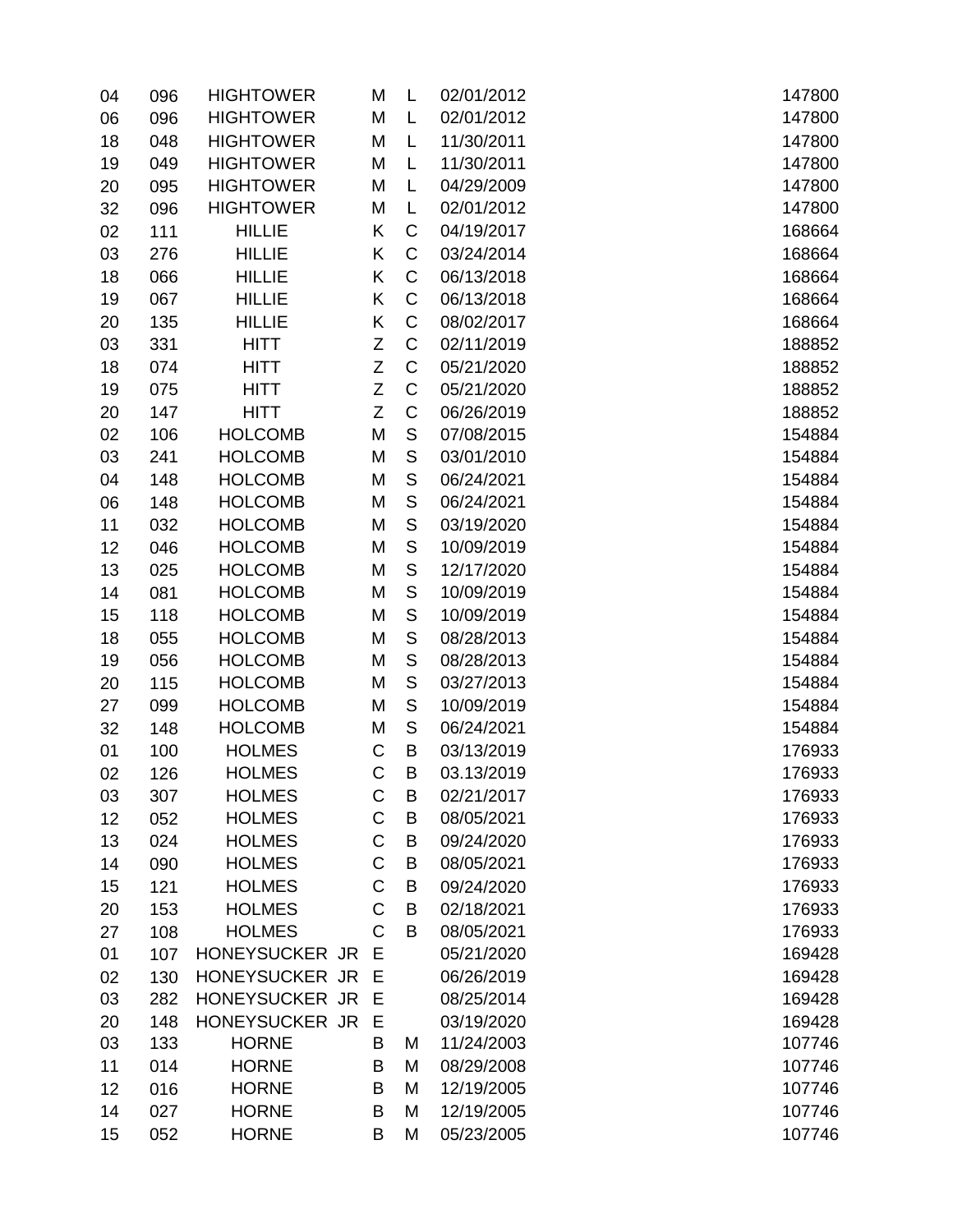| 20 | 055 | <b>HORNE</b>   |                | B            | M            | 07/06/2004 |                |            | 107746 |
|----|-----|----------------|----------------|--------------|--------------|------------|----------------|------------|--------|
| 27 | 039 | <b>HORNE</b>   |                | B            | M            | 12/19/2005 |                |            | 107746 |
| 31 | 002 | <b>HORNE</b>   |                | $\sf B$      | M            | 07/30/2007 |                |            | 107746 |
| 03 | 087 | <b>HORNE</b>   |                | C            | E            | 04/08/2002 |                |            | 140975 |
| 14 | 022 | <b>HORNE</b>   |                | $\mathsf C$  | E            | 08/16/2004 |                |            | 140975 |
| 15 | 045 | <b>HORNE</b>   |                | $\mathsf C$  | E            | 10/06/2003 |                |            | 140975 |
| 20 | 049 | <b>HORNE</b>   |                | $\mathsf C$  | E            | 12/15/2003 |                |            | 140975 |
| 27 | 031 | <b>HORNE</b>   |                | $\mathsf C$  | E            | 08/16/2004 |                |            | 140975 |
| 03 | 131 | <b>HORNE</b>   |                | Κ            | $\mathsf{R}$ | 10/20/2003 |                |            | 106608 |
| 04 | 120 | <b>HORNE</b>   |                | Κ            | $\mathsf{R}$ | 03/16/2016 |                |            | 106608 |
| 06 | 120 | <b>HORNE</b>   |                | Κ            | R            | 03/16/2016 |                |            | 106608 |
| 11 | 016 | <b>HORNE</b>   |                | Κ            | $\mathsf{R}$ | 01/14/2009 |                |            | 106608 |
| 12 | 017 | <b>HORNE</b>   |                | Κ            | $\mathsf{R}$ | 03/06/2006 |                |            | 106608 |
| 14 | 029 | <b>HORNE</b>   |                | Κ            | $\mathsf{R}$ | 03/06/2006 |                |            | 106608 |
| 15 | 051 | <b>HORNE</b>   |                | Κ            | $\mathsf{R}$ | 05/23/2005 |                |            | 106608 |
| 27 | 040 | <b>HORNE</b>   |                | Κ            | R            | 02/13/2006 |                |            | 106608 |
| 31 | 006 | <b>HORNE</b>   |                | Κ            | $\mathsf{R}$ | 06/17/2015 |                |            | 106608 |
| 32 | 120 | <b>HORNE</b>   |                | Κ            | $\mathsf{R}$ | 03/16/2016 |                |            | 106608 |
| 03 | 365 | <b>HOWARD</b>  |                | T            | M            | 07/12/2021 |                |            | 197577 |
| 03 | 195 | <b>HUBBARD</b> | $\mathbf{III}$ | T            | $\mathsf{R}$ | 10/12/2006 | $\overline{2}$ | 06/27/2017 | 146354 |
| 04 | 083 | <b>HUBBARD</b> | Ш              | $\sf T$      | R            | 02/25/2009 | $\overline{2}$ | 06/27/2017 | 146354 |
| 06 | 083 | <b>HUBBARD</b> | Ш              | $\mathsf T$  | $\mathsf{R}$ | 02/25/2009 | $\overline{2}$ | 06/27/2017 | 146354 |
| 32 | 083 | <b>HUBBARD</b> | $\mathbf{III}$ | T            | $\mathsf{R}$ | 02/25/2009 | $\overline{2}$ | 06/27/2017 | 146354 |
| 03 | 312 | <b>HUDSON</b>  |                | D            | M            | 02/12/2018 |                |            | 182576 |
| 03 | 203 | <b>HUGHES</b>  |                | $\mathsf{P}$ | K            | 05/07/2007 | $\overline{2}$ | 09/21/2007 | 147811 |
| 03 | 122 | <b>HULL</b>    | JR             | H            | H            | 09/12/2003 |                |            | 105933 |
| 04 | 060 | <b>HULL</b>    | <b>JR</b>      | H            | H            | 04/23/2007 |                |            | 105933 |
| 06 | 060 | <b>HULL</b>    | JR.            | H            | H            | 04/23/2007 |                |            | 105933 |
| 18 | 069 | <b>HULL</b>    | JR.            | H            | H            | 09/26/2018 |                |            | 105933 |
| 19 | 070 | <b>HULL</b>    | JR.            | H            | H            | 09/26/2018 |                |            | 105933 |
| 20 | 060 | <b>HULL</b>    | <b>JR</b>      | H            | H            | 05/02/2005 |                |            | 105933 |
| 32 | 060 | <b>HULL</b>    | JR H           |              | Н            | 04/23/2007 |                |            | 105933 |
| 01 | 064 | <b>INGRAM</b>  |                | G            | M            | 11/30/2011 |                |            | 105917 |
| 02 | 079 | <b>INGRAM</b>  |                | G            | M            | 11/30/2011 |                |            | 105917 |
| 03 | 154 | <b>INGRAM</b>  |                | G            | M            | 03/05/2005 |                |            | 105917 |
| 03 | 160 | <b>INGRAM</b>  |                | $\mathsf C$  | W            | 03/07/2005 |                |            | 144092 |
| 18 | 033 | <b>INGRAM</b>  |                | C            | W            | 11/20/2006 |                |            | 144092 |
| 19 | 034 | <b>INGRAM</b>  |                | $\mathsf C$  | W            | 11/20/2006 |                |            | 144092 |
| 20 | 059 | <b>INGRAM</b>  |                | $\mathsf C$  | W            | 04/11/2005 |                |            | 144092 |
| 03 | 284 | <b>INGRAM</b>  |                | E            | D            | 04/29/2015 |                |            | 173658 |
| 09 | 020 | <b>INGRAM</b>  |                | E            | D            | 04/29/2015 |                |            | 173658 |
| 10 | 020 | <b>INGRAM</b>  |                | E            | D            | 04/29/2015 |                |            | 173658 |
| 01 | 104 | <b>JACKSON</b> |                | R            | D            | 06/26/2019 |                |            | 176718 |
| 02 | 129 | <b>JACKSON</b> |                | R            | D            | 04/24/2019 |                |            | 176718 |
| 03 | 303 | <b>JACKSON</b> |                | $\mathsf{R}$ | D            | 01/30/2017 |                |            | 176718 |
| 04 | 140 | <b>JACKSON</b> |                | R            | D            | 05/21/2020 |                |            | 176718 |
| 06 | 140 | <b>JACKSON</b> |                | R            | D            | 05/21/2020 |                |            | 176718 |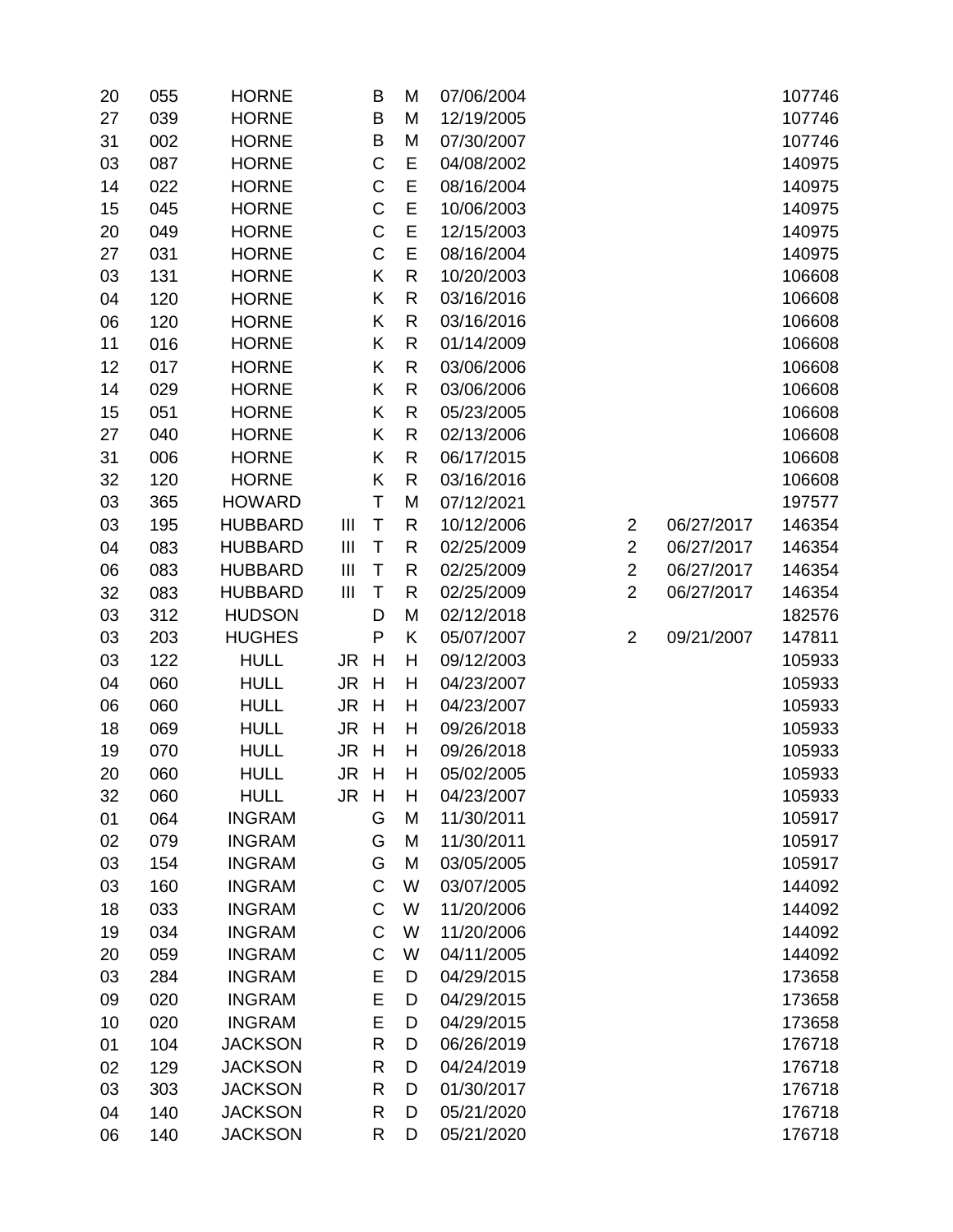| 18 | 078 | <b>JACKSON</b>   | R            | D            | 07/15/2021 |                |            | 176718 |
|----|-----|------------------|--------------|--------------|------------|----------------|------------|--------|
| 19 | 079 | <b>JACKSON</b>   | $\mathsf{R}$ | D            | 07/15/2021 |                |            | 176718 |
| 20 | 139 | <b>JACKSON</b>   | $\mathsf{R}$ | D            | 04/11/2018 |                |            | 176718 |
| 32 | 140 | <b>JACKSON</b>   | $\mathsf{R}$ | D            | 05/21/2020 |                |            | 176718 |
| 01 | 092 | <b>JAMES</b>     | Τ            | $\mathsf{R}$ | 11/15/2017 |                |            | 168667 |
| 02 | 114 | <b>JAMES</b>     | T            | $\mathsf{R}$ | 08/23/2017 |                |            | 168667 |
| 03 | 277 | <b>JAMES</b>     | Τ            | R            | 03/24/2014 |                |            | 168667 |
| 03 | 319 | <b>JEFFERSON</b> | A            | M            | 03/05/2018 |                |            | 182577 |
| 03 | 261 | <b>JENKINS</b>   | $\mathsf C$  | ${\sf N}$    | 04/15/2013 |                |            | 165769 |
| 11 | 025 | <b>JENKINS</b>   | $\mathsf C$  | N            | 12/13/2016 |                |            | 165769 |
| 12 | 036 | <b>JENKINS</b>   | $\mathsf C$  | N            | 05/06/2015 |                |            | 165769 |
| 14 | 063 | <b>JENKINS</b>   | $\mathsf C$  | N            | 05/06/2015 |                |            | 165769 |
| 15 | 099 | <b>JENKINS</b>   | $\mathsf C$  | N            | 05/06/2015 |                |            | 165769 |
| 27 | 075 | <b>JENKINS</b>   | C            | $\mathsf{N}$ | 05/06/2015 |                |            | 165769 |
| 03 | 271 | <b>JOHNSON</b>   | J            | E            | 03/10/2014 | $\overline{2}$ | 04/09/2021 | 168462 |
| 11 | 009 | <b>JOHNSON</b>   | J            | F            | 12/13/2004 |                |            | 105109 |
| 12 | 014 | <b>JOHNSON</b>   | J            | F            | 12/13/2004 |                |            | 105109 |
| 13 | 005 | <b>JOHNSON</b>   | J            | F            | 08/20/2001 |                |            | 105109 |
| 14 | 023 | <b>JOHNSON</b>   | J            | F            | 12/13/2004 |                |            | 105109 |
| 15 | 028 | <b>JOHNSON</b>   | J            | F            | 07/23/2001 |                |            | 105109 |
| 27 | 034 | <b>JOHNSON</b>   | J            | F            | 12/13/2004 |                |            | 105109 |
| 03 | 053 | <b>JONES</b>     | C            | $\mathsf{R}$ | 06/23/2000 |                |            | 123010 |
| 04 | 033 | <b>JONES</b>     | $\mathsf C$  | $\mathsf{R}$ | 01/06/2003 |                |            | 123010 |
| 06 | 033 | <b>JONES</b>     | $\mathsf C$  | ${\sf R}$    | 01/06/2003 |                |            | 123010 |
| 19 | 012 | <b>JONES</b>     | $\mathsf C$  | $\mathsf{R}$ | 02/12/2001 |                |            | 123010 |
| 20 | 024 | <b>JONES</b>     | $\mathsf C$  | $\mathsf{R}$ | 02/12/2001 |                |            | 123010 |
| 32 | 033 | <b>JONES</b>     | $\mathsf C$  | $\mathsf{R}$ | 01/06/2003 |                |            | 123010 |
| 03 | 174 | <b>JONES</b>     | J            | A            | 03/23/2006 |                |            | 144602 |
| 03 | 250 | <b>JONES</b>     | M            | D            | 06/11/2012 |                |            | 163274 |
| 01 | 103 | <b>KEASLEY</b>   | $\mathsf{R}$ | M            | 06/05/2019 | 8              | 08/16/2021 | 176934 |
| 02 | 125 | <b>KEASLEY</b>   | R            | M            | 01/30/2019 | 8              | 08/16/2021 | 176934 |
| 03 | 308 | <b>KEASLEY</b>   | R            | M            | 02/21/2017 | 8              | 08/16/2021 | 176934 |
| 14 | 077 | <b>KEASLEY</b>   | R            | M            | 08/15/2018 | 8              | 08/16/2021 | 176934 |
| 15 | 111 | <b>KEASLEY</b>   | R            | M            | 08/15/2018 | 8              | 08/16/2021 | 176934 |
| 20 | 140 | <b>KEASLEY</b>   | $\mathsf{R}$ | M            | 06/13/2018 | 8              | 08/16/2021 | 176934 |
| 27 | 093 | <b>KEASLEY</b>   | $\mathsf{R}$ | M            | 08/15/2018 | 8              | 08/16/2021 | 176934 |
| 03 | 285 | <b>KILLEBREW</b> | Κ            | Н            | 04/29/2015 |                |            | 173553 |
| 03 | 175 | <b>KINCAID</b>   | Α            | L            | 03/23/2006 |                |            | 144601 |
| 04 | 092 | <b>KINCAID</b>   | A            | L            | 05/12/2010 |                |            | 144601 |
| 06 | 092 | <b>KINCAID</b>   | Α            | L            | 05/12/2010 |                |            | 144601 |
| 18 | 046 | <b>KINCAID</b>   | Α            | Г            | 11/04/2009 |                |            | 144601 |
| 19 | 047 | <b>KINCAID</b>   | Α            | L            | 11/04/2009 |                |            | 144601 |
| 20 | 083 | <b>KINCAID</b>   | Α            | L            | 05/01/2008 |                |            | 144601 |
| 32 | 092 | <b>KINCAID</b>   | A            | L            | 05/12/2010 |                |            | 144601 |
| 03 | 242 | <b>KNIGHT</b>    | M            | C            | 03/01/2010 |                |            | 154883 |
| 04 | 117 | <b>KNIGHT</b>    | M            | $\mathsf C$  | 08/19/2015 |                |            | 154883 |
| 06 | 117 | <b>KNIGHT</b>    | M            | C            | 08/19/2015 |                |            | 154883 |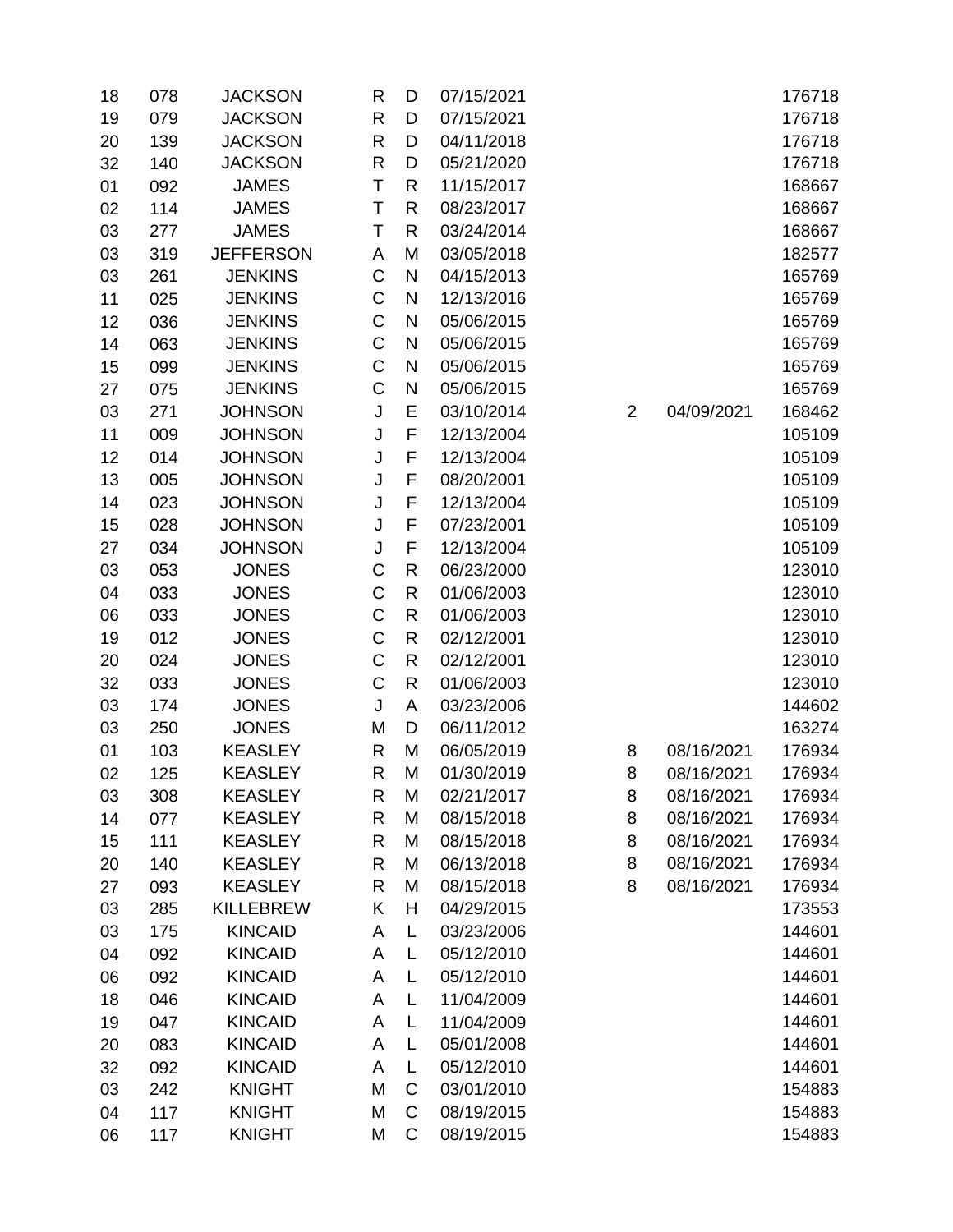| 09 | 016 | <b>KNIGHT</b>  | M            | C            | 07/18/2012 |   |            | 154883 |
|----|-----|----------------|--------------|--------------|------------|---|------------|--------|
| 10 | 016 | <b>KNIGHT</b>  | M            | C            | 07/18/2012 |   |            | 154883 |
| 11 | 026 | <b>KNIGHT</b>  | M            | C            | 03/29/2017 |   |            | 154883 |
| 12 | 039 | <b>KNIGHT</b>  | M            | C            | 11/01/2016 |   |            | 154883 |
| 14 | 065 | <b>KNIGHT</b>  | M            | C            | 06/17/2015 |   |            | 154883 |
| 15 | 097 | <b>KNIGHT</b>  | M            | C            | 02/11/2015 |   |            | 154883 |
| 27 | 077 | <b>KNIGHT</b>  | M            | C            | 06/17/2015 |   |            | 154883 |
| 31 | 007 | <b>KNIGHT</b>  | M            | C            | 02/24/2016 |   |            | 154883 |
| 32 | 117 | <b>KNIGHT</b>  | M            | C            | 08/19/2015 |   |            | 154883 |
| 03 | 226 | <b>KOEHN</b>   | W            |              | 04/18/2008 |   |            | 150514 |
| 15 | 113 | <b>KOEHN</b>   | W            |              | 02/20/2019 |   |            | 150514 |
| 27 | 094 | <b>KOEHN</b>   | W            |              | 02/20/2019 |   |            | 150514 |
| 02 | 117 | <b>LACY</b>    | SR M         | L            | 01/10/2018 |   |            | 144060 |
| 03 | 146 | <b>LACY</b>    | SR M         | L            | 02/24/2005 |   |            | 144060 |
| 03 | 288 | <b>LADNER</b>  | B            | F            | 01/04/2016 |   |            | 168893 |
| 03 | 205 | <b>LAMBERT</b> | J            | L            | 05/14/2007 |   |            | 147924 |
| 20 | 092 | <b>LAMBERT</b> | J            | L            | 01/14/2009 |   |            | 147924 |
| 03 | 272 | <b>LEPARD</b>  | C            | L            | 03/10/2014 |   |            | 168466 |
| 13 | 026 | <b>LEPARD</b>  | C            | L            | 01/28/2021 |   |            | 168466 |
| 14 | 080 | <b>LEPARD</b>  | $\mathsf C$  | L            | 06/26/2019 |   |            | 168466 |
| 15 | 117 | <b>LEPARD</b>  | $\mathsf C$  | L            | 06/26/2019 |   |            | 168466 |
| 20 | 123 | <b>LEPARD</b>  | $\mathsf C$  | L            | 07/16/2014 |   |            | 168466 |
| 27 | 098 | <b>LEPARD</b>  | $\mathsf C$  | L            | 06/26/2019 |   |            | 168466 |
| 01 | 028 | <b>LOFTON</b>  | J            | W            | 08/07/2006 |   |            | 105255 |
| 02 | 036 | <b>LOFTON</b>  | J            | W            | 08/07/2006 |   |            | 105255 |
| 03 | 113 | <b>LOFTON</b>  | J            | W            | 06/16/2003 |   |            | 105255 |
| 04 | 081 | <b>LOFTON</b>  | J            | W            | 02/24/2009 |   |            | 105255 |
| 06 | 081 | <b>LOFTON</b>  | J            | W            | 02/24/2009 |   |            | 105255 |
| 12 | 018 | <b>LOFTON</b>  | J            | W            | 04/10/2006 |   |            | 105255 |
| 14 | 031 | <b>LOFTON</b>  | J            | W            | 04/10/2006 |   |            | 105255 |
| 15 | 058 | <b>LOFTON</b>  | J            | W            | 11/21/2005 |   |            | 105255 |
| 20 | 047 | <b>LOFTON</b>  | J            | W            | 11/03/2003 |   |            | 105255 |
| 27 | 042 | <b>LOFTON</b>  | J            | W            | 04/10/2006 |   |            | 105255 |
| 32 | 081 | <b>LOFTON</b>  | J            | W            | 02/24/2009 |   |            | 105255 |
| 03 | 134 | <b>LOGAN</b>   | C            | A            | 11/24/2003 | 1 | 06/01/2015 | 107745 |
| 04 | 064 | <b>LOGAN</b>   | C            | A            | 07/30/2007 | 1 | 06/01/2015 | 107745 |
| 06 | 064 | <b>LOGAN</b>   | $\mathsf C$  | A            | 07/30/2007 | 1 | 06/01/2015 | 107745 |
| 20 | 106 | <b>LOGAN</b>   | $\mathsf C$  | A            | 06/16/2011 | 1 | 06/01/2015 | 107745 |
| 32 | 064 | <b>LOGAN</b>   | C            | A            | 07/30/2007 | 1 | 06/01/2015 | 107745 |
| 03 | 206 | <b>LOGAN</b>   | $\mathsf{R}$ | $\mathsf S$  | 05/14/2007 | 5 | 03/06/2017 | N/A    |
| 11 | 022 | <b>LOGAN</b>   | $\mathsf{R}$ | $\mathsf{S}$ | 05/06/2015 | 5 | 03/06/2017 | N/A    |
| 12 | 031 | <b>LOGAN</b>   | R            | S            | 03/14/2012 | 5 | 03/06/2017 | N/A    |
| 14 | 051 | <b>LOGAN</b>   | $\mathsf{R}$ | $\mathsf S$  | 10/19/2011 | 5 | 03/06/2017 | N/A    |
| 15 | 080 | <b>LOGAN</b>   | R            | S            | 11/25/2009 | 5 | 03/06/2017 | N/A    |
| 27 | 062 | <b>LOGAN</b>   | $\mathsf{R}$ | S            | 07/14/2010 | 5 | 03/06/2017 | N/A    |
| 03 | 367 | <b>LOTT</b>    | D            | W            | 08/09/2021 |   |            | 197836 |
| 03 | 128 | <b>LOWERY</b>  | M            | S            | 09/29/2003 |   |            | 106442 |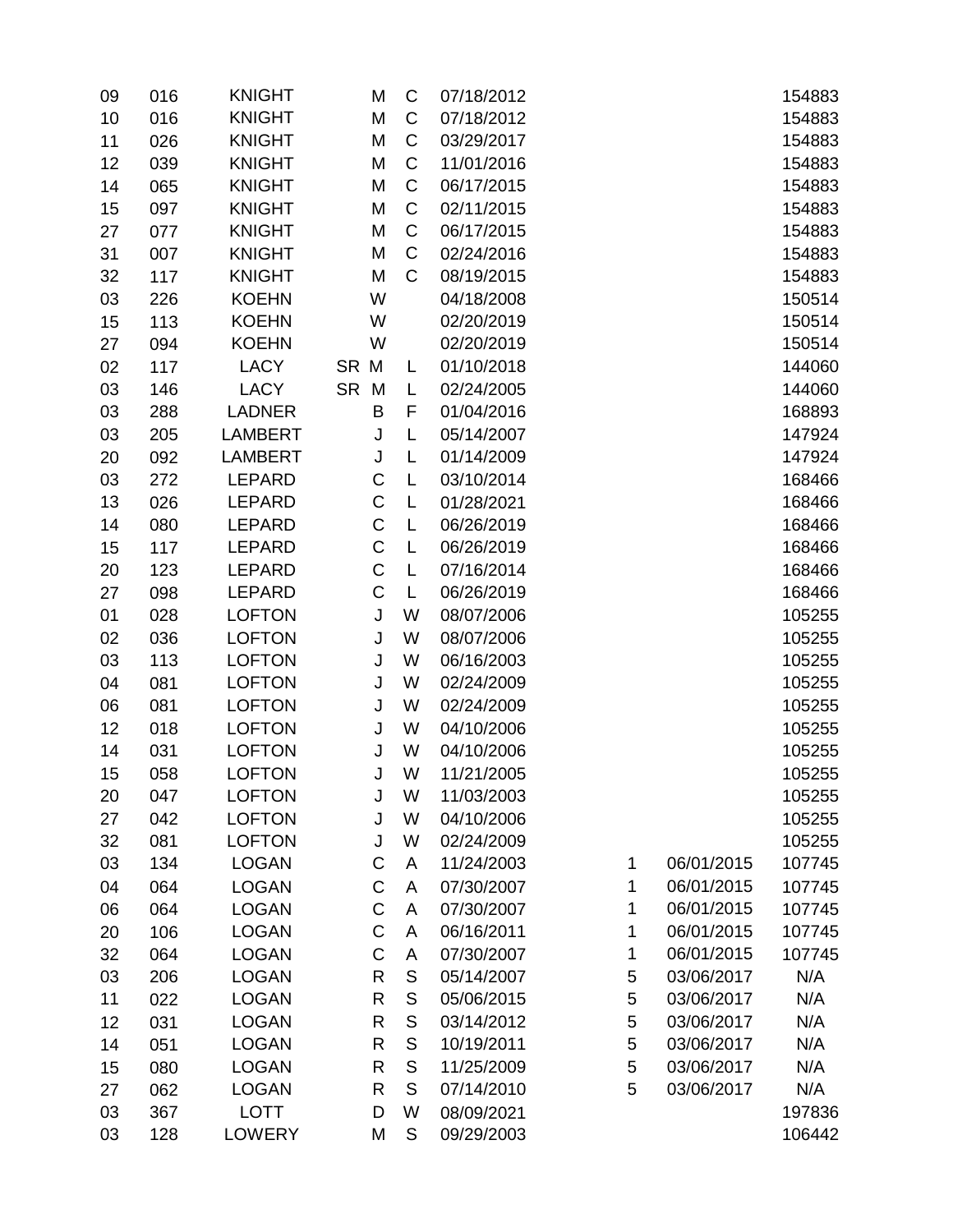| 09 | 009 | <b>LOWERY</b>   |                | M           | $\mathsf S$   | 10/30/2006 |                |            | 106442 |
|----|-----|-----------------|----------------|-------------|---------------|------------|----------------|------------|--------|
| 10 | 009 | <b>LOWERY</b>   |                | M           | S             | 10/30/2006 |                |            | 106442 |
| 14 | 028 | <b>LOWERY</b>   |                | M           | ${\mathsf S}$ | 01/12/2006 |                |            | 106442 |
| 15 | 050 | <b>LOWERY</b>   |                | M           | $\mathsf{S}$  | 05/23/2005 |                |            | 106442 |
| 27 | 037 | <b>LOWERY</b>   |                | M           | $\mathsf{S}$  | 10/24/2005 |                |            | 106442 |
| 03 | 190 | <b>LYLES</b>    |                | Κ           | D             | 09/25/2006 |                |            | 146166 |
| 04 | 091 | <b>LYLES</b>    |                | Κ           | D             | 03/31/2010 |                |            | 146166 |
| 06 | 091 | <b>LYLES</b>    |                | Κ           | D             | 03/31/2010 |                |            | 146166 |
| 32 | 091 | <b>LYLES</b>    |                | Κ           | D             | 03/31/2010 |                |            | 146166 |
| 01 | 112 | <b>LYONS</b>    |                | G           | $\mathsf C$   | 04/22/2021 |                |            | 158214 |
| 02 | 137 | <b>LYONS</b>    |                | G           | C             | 01/07/2021 |                |            | 158214 |
| 03 | 340 | <b>LYONS</b>    |                | G           | ${\sf N}$     | 04/22/2019 |                |            | 158214 |
| 01 | 024 | <b>MABRY</b>    |                | J           | F             | 07/18/2005 |                |            | 141366 |
| 02 | 030 | <b>MABRY</b>    |                | J           | F             | 07/18/2005 |                |            | 141366 |
| 03 | 098 | <b>MABRY</b>    |                | J           | F             | 08/05/2002 |                |            | 141366 |
| 18 | 024 | <b>MABRY</b>    |                | J           | F             | 10/20/2003 |                |            | 141366 |
| 19 | 025 | <b>MABRY</b>    |                | J           | F             | 10/20/2003 |                |            | 141366 |
| 20 | 045 | <b>MABRY</b>    |                | J           | F             | 10/20/2003 |                |            | 141366 |
| 01 | 095 | <b>MACK</b>     |                | L           | J             | 01/31/2018 |                |            | 163278 |
| 02 | 094 | <b>MACK</b>     |                | L           | J             | 10/02/2013 |                |            | 163278 |
| 03 | 251 | <b>MACK</b>     |                | L           | J             | 06/11/2012 |                |            | 163278 |
| 18 | 057 | <b>MACK</b>     |                | L           | J             | 05/27/2015 |                |            | 163278 |
| 19 | 058 | <b>MACK</b>     |                | L           | J             | 05/27/2015 |                |            | 163278 |
| 20 | 114 | <b>MACK</b>     |                | L           | J             | 10/31/2012 |                |            | 163278 |
| 01 | 017 | <b>MASHBURN</b> |                | J           | L             | 09/29/2003 | 8              | 06/13/2005 | 140927 |
| 02 | 021 | <b>MASHBURN</b> |                | J           | L             | 09/29/2003 | 8              | 06/13/2005 | 140927 |
| 03 | 086 | <b>MASHBURN</b> |                | J           | L             | 03/11/2002 | 8              | 06/13/2005 | 140927 |
| 18 | 020 | <b>MASHBURN</b> |                | J           | L             | 08/26/2002 | 8              | 06/13/2005 | 140927 |
| 19 | 021 | <b>MASHBURN</b> |                | J           | L             | 08/26/2002 | 8              | 06/13/2005 | 140927 |
| 20 | 036 | <b>MASHBURN</b> |                | J           | L             | 08/26/2002 | 8              | 06/13/2005 | 140927 |
| 03 | 126 | <b>MASSEY</b>   |                | C           | W             | 09/22/2003 |                |            | 106292 |
| 04 | 049 | <b>MASSEY</b>   |                | C           | W             | 11/21/2005 |                |            | 106292 |
| 06 | 049 | <b>MASSEY</b>   |                | C           | W             | 11/21/2005 |                |            | 106292 |
| 18 | 047 | <b>MASSEY</b>   |                | $\mathsf C$ | W             | 07/27/2011 |                |            | 106292 |
| 19 | 048 | <b>MASSEY</b>   |                | C           | W             | 07/27/2011 |                |            | 106292 |
| 20 | 088 | <b>MASSEY</b>   |                | C           | W             | 10/22/2008 |                |            | 106292 |
| 32 | 049 | <b>MASSEY</b>   |                | C           | W             | 11/21/2005 |                |            | 106292 |
| 02 | 047 | <b>MATHER</b>   |                | D           | F             | 04/02/2007 |                |            | 116708 |
| 03 | 021 | <b>MATHER</b>   |                | D           | F             | 11/04/1996 |                |            | 116708 |
| 04 | 037 | <b>MATHER</b>   |                | D           | F             | 06/30/2003 |                |            | 116708 |
| 06 | 037 | <b>MATHER</b>   |                | D           | F             | 06/30/2003 |                |            | 116708 |
| 32 | 037 | <b>MATHER</b>   |                | D           | F             | 06/30/2003 |                |            | 116708 |
| 03 | 243 | <b>MAURONER</b> | $\mathbf{III}$ | ${\sf P}$   | J             | 03/01/2010 | 2              | 08/05/2020 | 154888 |
| 15 | 109 | <b>MAURONER</b> | $\mathbf{III}$ | P           | J             | 08/02/2017 | $\overline{2}$ | 08/05/2020 | 154888 |
| 27 | 090 | <b>MAURONER</b> | $\mathbf{III}$ | P           | J             | 08/02/2017 | $\overline{2}$ | 08/05/2020 | 154888 |
| 01 | 001 | <b>MAY</b>      |                | Τ           | D             | 11/28/1980 | 1              | 08/29/2021 | 116715 |
| 02 | 001 | <b>MAY</b>      |                | Τ           | D             | 11/28/1980 | 1              | 08/29/2021 | 116715 |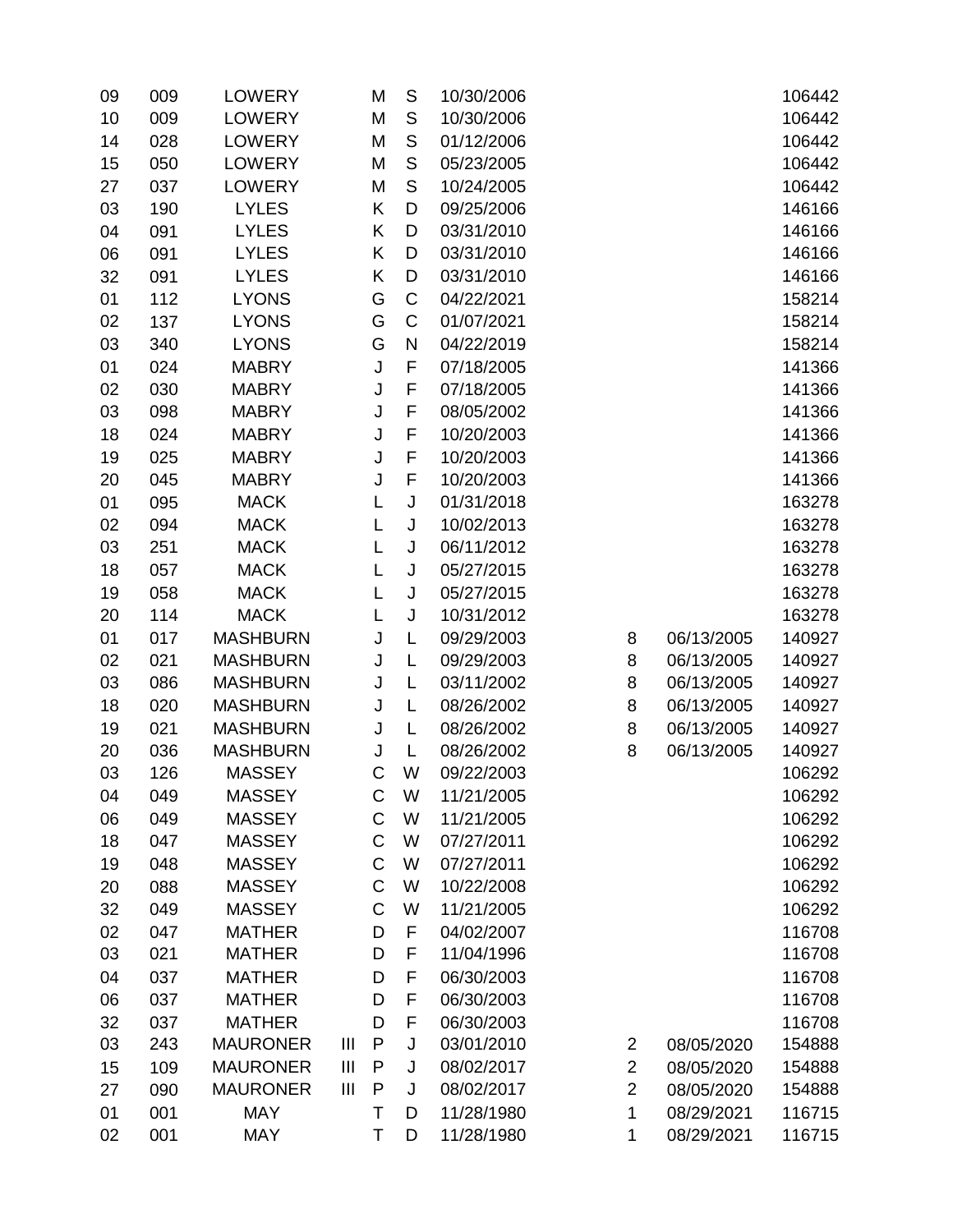| 03 | 001 | <b>MAY</b>       | Τ | D            | 03/08/1976 | 1 | 08/29/2021 | 116715 |
|----|-----|------------------|---|--------------|------------|---|------------|--------|
| 04 | 001 | <b>MAY</b>       | T | D            | 02/19/1980 | 1 | 08/29/2021 | 116715 |
| 05 | 001 | <b>MAY</b>       | T | D            | 02/19/1980 | 1 | 08/29/2021 | 116715 |
| 06 | 001 | <b>MAY</b>       | T | D            | 10/28/1996 | 1 | 08/29/2021 | 116715 |
| 18 | 001 | <b>MAY</b>       | T | D            | 01/13/1977 | 1 | 08/29/2021 | 116715 |
| 19 | 001 | <b>MAY</b>       | T | D            | 01/13/1977 | 1 | 08/29/2021 | 116715 |
| 20 | 001 | <b>MAY</b>       | Τ | D            | 12/13/1976 | 1 | 08/29/2021 | 116715 |
| 32 | 001 | <b>MAY</b>       | T | D            | 10/28/1996 | 1 | 08/29/2021 | 116715 |
| 01 | 004 | <b>MAYFIELD</b>  | A |              | 05/28/1999 |   |            | 116728 |
| 02 | 004 | <b>MAYFIELD</b>  | A |              | 05/28/1999 |   |            | 116728 |
| 03 | 002 | <b>MAYFIELD</b>  | A |              | 01/04/1993 |   |            | 116728 |
| 01 | 054 | <b>MCBRIDE</b>   | D | R            | 07/22/2009 |   |            | 149129 |
| 02 | 068 | <b>MCBRIDE</b>   | D | $\mathsf{R}$ | 07/22/2009 |   |            | 149129 |
| 03 | 215 | <b>MCBRIDE</b>   | D | R            | 08/13/2007 |   |            | 149129 |
| 18 | 044 | <b>MCBRIDE</b>   | D | $\mathsf{R}$ | 03/18/2009 |   |            | 149129 |
| 19 | 045 | <b>MCBRIDE</b>   | D | $\mathsf{R}$ | 03/18/2009 |   |            | 149129 |
| 20 | 093 | <b>MCBRIDE</b>   | D | $\mathsf{R}$ | 02/04/2009 |   |            | 149129 |
| 03 | 107 | <b>MCCAIN</b>    | B | C            | 04/30/2003 | 5 | 07/07/2008 | N/A    |
| 11 | 012 | <b>MCCAIN</b>    | B | $\mathsf C$  | 09/04/2006 | 5 | 11/16/2013 | N/A    |
| 12 | 015 | <b>MCCAIN</b>    | B | C            | 05/23/2005 | 5 | 07/07/2008 | N/A    |
| 14 | 025 | <b>MCCAIN</b>    | B | C            | 05/23/2005 | 5 | 07/07/2008 | N/A    |
| 15 | 048 | <b>MCCAIN</b>    | B | C            | 07/12/2004 | 5 | 07/07/2008 | N/A    |
| 27 | 033 | <b>MCCAIN</b>    | B | $\mathsf C$  | 09/13/2004 | 5 | 07/07/2008 | N/A    |
| 03 | 108 | <b>MCCAIN</b>    | M | D            | 04/30/2003 |   |            | 141690 |
| 11 | 024 | <b>MCCAIN</b>    | M | D            | 04/27/2016 |   |            | 141690 |
| 12 | 030 | <b>MCCAIN</b>    | M | D            | 05/12/2010 |   |            | 141690 |
| 14 | 033 | <b>MCCAIN</b>    | M | D            | 09/04/2006 |   |            | 141690 |
| 15 | 049 | <b>MCCAIN</b>    | M | D            | 09/13/2004 |   |            | 141690 |
| 20 | 054 | <b>MCCAIN</b>    | M | D            | 06/28/2004 |   |            | 141690 |
| 27 | 035 | <b>MCCAIN</b>    | M | D            | 05/02/2005 |   |            | 141690 |
| 03 | 150 | <b>MCCLENDON</b> | G | B            | 02/28/2005 |   |            | 144067 |
| 14 | 039 | <b>MCCLENDON</b> | G | B            | 02/26/2007 |   |            | 144067 |
| 15 | 063 | <b>MCCLENDON</b> | G | B            | 08/07/2006 |   |            | 144067 |
| 27 | 048 | <b>MCCLENDON</b> | G | B            | 10/30/2006 |   |            | 144067 |
| 03 | 286 | <b>MCCOMMON</b>  | R |              | 04/29/2015 |   |            | 173656 |
| 09 | 021 | <b>MCCOMMON</b>  | R |              | 04/29/2015 |   |            | 173656 |
| 10 | 021 | <b>MCCOMMON</b>  | R |              | 04/29/2015 |   |            | 173656 |
| 03 | 343 | <b>MCGHEE</b>    | Т | D            | 05/06/2019 |   |            | 189815 |
| 20 | 158 | <b>MCGHEE</b>    | Τ | D            | 08/05/2021 |   |            | 189815 |
| 03 | 030 | <b>MCGOWAN</b>   | K | L            | 06/30/1997 |   |            | 116788 |
| 04 | 021 | <b>MCGOWAN</b>   | K | L            | 07/02/2001 |   |            | 116788 |
| 06 | 021 | <b>MCGOWAN</b>   | K | L            | 07/02/2001 |   |            | 116788 |
| 11 | 004 | <b>MCGOWAN</b>   | Κ | L            | 08/06/2001 |   |            | 116788 |
| 12 | 005 | <b>MCGOWAN</b>   | Κ | L            | 08/06/2001 |   |            | 116788 |
| 14 | 005 | <b>MCGOWAN</b>   | Κ | L            | 03/19/2001 |   |            | 116788 |
| 15 | 010 | <b>MCGOWAN</b>   | Κ | L            | 02/18/2000 |   |            | 116788 |
| 27 | 009 | <b>MCGOWAN</b>   | Κ | Г            | 07/13/2000 |   |            | 116788 |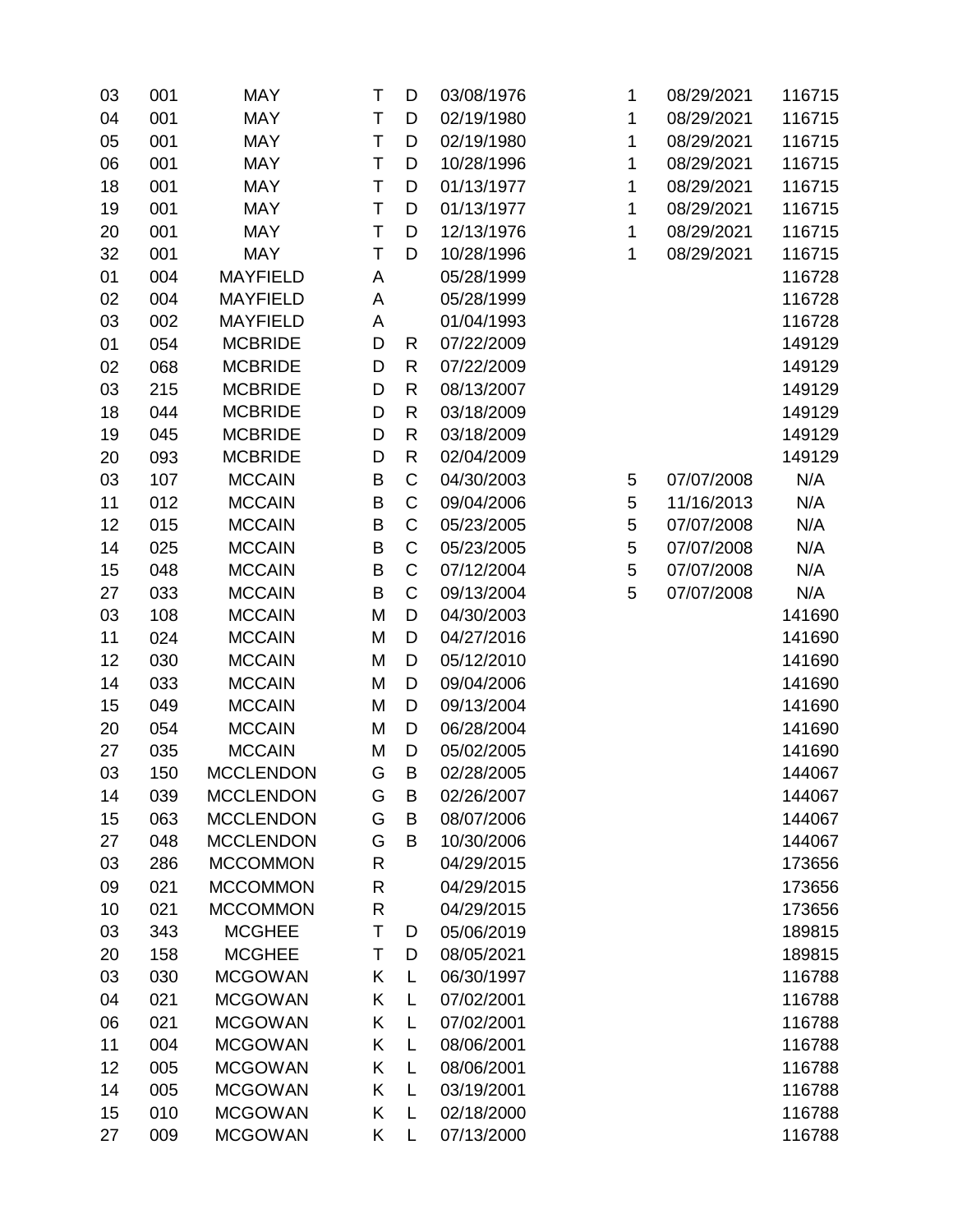| 32 | 021 | <b>MCGOWAN</b>  |           | Κ      | L  | 07/02/2001 |   |            | 116788 |
|----|-----|-----------------|-----------|--------|----|------------|---|------------|--------|
| 01 | 020 | <b>MCGREW</b>   |           | T      | W  | 12/01/2003 |   |            | 116792 |
| 02 | 026 | <b>MCGREW</b>   |           | T      | W  | 12/01/2003 |   |            | 116792 |
| 03 | 031 | <b>MCGREW</b>   |           | T      | W  | 06/30/1997 |   |            | 116792 |
| 04 | 018 | <b>MCGREW</b>   |           | T      | W  | 03/17/2001 |   |            | 116792 |
| 06 | 018 | <b>MCGREW</b>   |           | T      | W  | 03/17/2001 |   |            | 116792 |
| 15 | 003 | <b>MCGREW</b>   |           | T      | W  | 09/26/1997 |   |            | 116792 |
| 27 | 006 | <b>MCGREW</b>   |           | Τ      | W  | 04/14/2000 |   |            | 116792 |
| 32 | 018 | <b>MCGREW</b>   |           | T      | W  | 03/17/2001 |   |            | 116792 |
| 01 | 060 | <b>MCKENZIE</b> |           | J      | E  | 10/27/2010 | 5 | 05/18/2020 | N/A    |
| 02 | 074 | <b>MCKENZIE</b> |           | J      | E  | 10/27/2010 | 5 | 05/18/2020 | N/A    |
| 03 | 204 | <b>MCKENZIE</b> |           | J      | E  | 05/07/2007 | 5 | 05/18/2020 | N/A    |
| 04 | 069 | <b>MCKENZIE</b> |           | J      | E  | 03/17/2008 | 5 | 05/18/2020 | N/A    |
| 06 | 069 | <b>MCKENZIE</b> |           | J      | E  | 03/17/2008 | 5 | 05/18/2020 | N/A    |
| 09 | 011 | <b>MCKENZIE</b> |           | J      | E  | 03/18/2009 | 5 | 05/18/2020 | N/A    |
| 10 | 011 | <b>MCKENZIE</b> |           | J      | E  | 03/18/2009 | 5 | 05/18/2020 | N/A    |
| 11 | 018 | <b>MCKENZIE</b> |           | J      | E  | 12/04/2013 | 5 | 05/18/2020 | N/A    |
| 12 | 026 | <b>MCKENZIE</b> |           | J      | E  | 12/03/2008 | 5 | 05/18/2020 | N/A    |
| 14 | 046 | <b>MCKENZIE</b> |           | J      | E  | 12/03/2008 | 5 | 05/18/2020 | N/A    |
| 15 | 071 | <b>MCKENZIE</b> |           | J      | E  | 07/16/2007 | 5 | 05/18/2020 | N/A    |
| 20 | 098 | <b>MCKENZIE</b> |           | J      | E  | 10/14/2009 | 5 | 05/18/2020 | N/A    |
| 27 | 056 | <b>MCKENZIE</b> |           | J      | E  | 12/03/2008 | 5 | 05/18/2020 | N/A    |
| 32 | 069 | <b>MCKENZIE</b> |           | J      | E  | 03/17/2008 | 5 | 05/18/2020 | N/A    |
| 03 | 032 | <b>MCMANUS</b>  | JR.       | $\vee$ |    | 08/11/1997 |   |            | 116829 |
| 13 | 012 | <b>MCMANUS</b>  | JR V      |        |    | 12/03/2008 |   |            | 116829 |
| 15 | 023 | <b>MCMANUS</b>  | <b>JR</b> | $\vee$ |    | 06/18/2001 |   |            | 116829 |
| 14 | 019 | <b>MCMANUS</b>  | <b>JR</b> | $\vee$ |    | 11/17/2003 |   |            | 116829 |
| 20 | 020 | <b>MCMANUS</b>  | JR.       | $\vee$ |    | 09/18/2000 |   |            | 116829 |
| 27 | 023 | <b>MCMANUS</b>  | <b>JR</b> | $\vee$ |    | 07/08/2002 |   |            | 116829 |
| 03 | 027 | <b>MCMULLAN</b> |           | P      | J  | 01/20/1997 |   |            | 116830 |
| 11 | 002 | <b>MCMULLAN</b> |           | P      | J  | 06/29/2000 |   |            | 116830 |
| 12 | 002 | <b>MCMULLAN</b> |           | P      | J  | 06/29/2000 |   |            | 116830 |
| 14 | 003 | <b>MCMULLAN</b> |           | P      | J  | 06/29/2000 |   |            | 116830 |
| 15 | 005 | <b>MCMULLAN</b> |           | P      | J  | 06/05/1998 |   |            | 116830 |
| 27 | 008 | <b>MCMULLAN</b> |           | P      | J  | 06/29/2000 |   |            | 116830 |
| 03 | 186 | <b>MCNEAL</b>   |           | T      | T  | 09/18/2006 |   |            | 145943 |
| 04 | 086 | <b>MCNEAL</b>   |           | T      | T  | 04/08/2009 |   |            | 145943 |
| 06 | 086 | <b>MCNEAL</b>   |           | Τ      | Τ  | 04/08/2009 |   |            | 145943 |
| 13 | 013 | <b>MCNEAL</b>   |           | Т      | Τ  | 11/25/2009 |   |            | 145943 |
| 14 | 042 | <b>MCNEAL</b>   |           | Τ      | T  | 12/10/2007 |   |            | 145943 |
| 15 | 067 | <b>MCNEAL</b>   |           | T      | T. | 01/15/2007 |   |            | 145943 |
| 27 | 054 | <b>MCNEAL</b>   |           | T      | T  | 12/10/2007 |   |            | 145943 |
| 32 | 086 | <b>MCNEAL</b>   |           | Τ      | Τ  | 04/08/2009 |   |            | 145943 |
| 03 | 200 | <b>MEEKS</b>    |           | Τ      | D  | 04/30/2007 |   |            | 147730 |
| 04 | 106 | <b>MEEKS</b>    |           | Τ      | D  | 05/29/2013 |   |            | 147730 |
| 06 | 106 | <b>MEEKS</b>    |           | Τ      | D  | 05/29/2013 |   |            | 147730 |
| 32 | 106 | <b>MEEKS</b>    |           | Τ      | D  | 05/29/2013 |   |            | 147730 |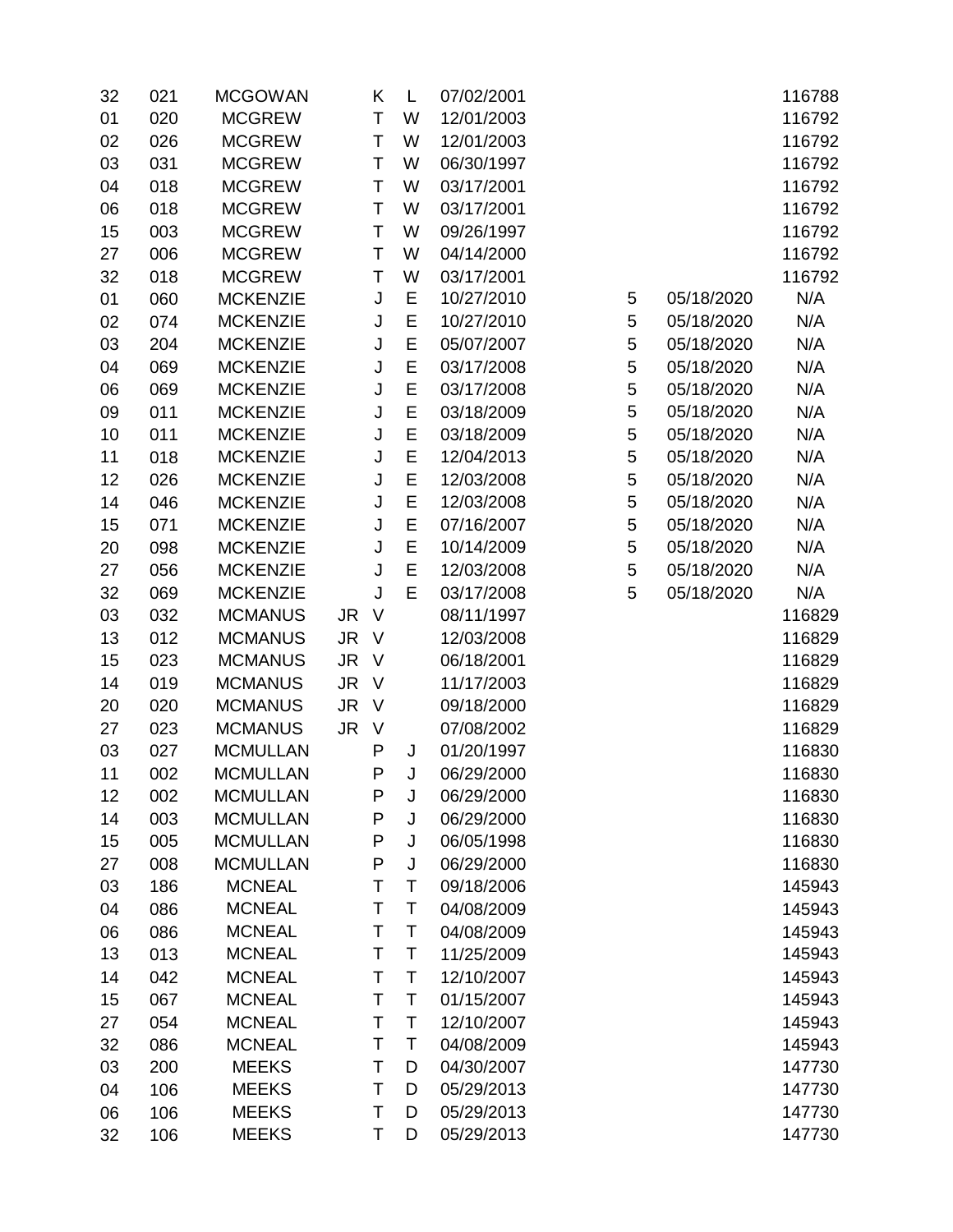| 01 | 080 | <b>MELTON</b>   | Τ            | T            | 03/04/2015 | 104462 |
|----|-----|-----------------|--------------|--------------|------------|--------|
| 02 | 102 | <b>MELTON</b>   | T            | T            | 03/04/2015 | 104462 |
| 03 | 078 | <b>MELTON</b>   | Т            | T            | 04/09/2001 | 104462 |
| 04 | 050 | <b>MELTON</b>   | T            | T            | 12/19/2005 | 104462 |
| 06 | 050 | <b>MELTON</b>   | Τ            | T            | 12/19/2005 | 104462 |
| 11 | 010 | <b>MELTON</b>   | Τ            | T            | 08/07/2006 | 104462 |
| 12 | 008 | <b>MELTON</b>   | Τ            | T            | 09/23/2002 | 104462 |
| 14 | 015 | <b>MELTON</b>   | Τ            | T            | 09/23/2002 | 104462 |
| 15 | 020 | <b>MELTON</b>   | Τ            | T            | 05/14/2001 | 104462 |
| 20 | 063 | <b>MELTON</b>   | T            | T            | 10/03/2005 | 104462 |
| 27 | 044 | <b>MELTON</b>   | T            | T            | 08/07/2006 | 104462 |
| 32 | 050 | <b>MELTON</b>   | Τ            | T            | 12/19/2005 | 104462 |
| 01 | 011 | <b>MILLER</b>   | $\mathsf{R}$ | E            | 10/01/2001 | 116899 |
| 02 | 013 | <b>MILLER</b>   | $\mathsf{R}$ | E            | 10/01/2001 | 116899 |
| 03 | 011 | <b>MILLER</b>   | $\mathsf{R}$ | E            | 07/31/1995 | 116899 |
| 18 | 007 | <b>MILLER</b>   | $\mathsf{R}$ | E            | 02/12/1999 | 116899 |
| 19 | 007 | <b>MILLER</b>   | R            | E            | 02/12/1999 | 116899 |
| 20 | 005 | <b>MILLER</b>   | R            | E            | 07/03/1997 | 116899 |
| 01 | 118 | <b>MITCHELL</b> | J            | N            | 12/09/2021 | 144571 |
| 02 | 142 | <b>MITCHELL</b> | J            | $\mathsf{N}$ | 12/09/2021 | 144571 |
| 03 | 171 | <b>MITCHELL</b> | J            | $\mathsf{N}$ | 03/20/2006 | 144571 |
| 11 | 034 | <b>MITCHELL</b> | J            | ${\sf N}$    | 01/07/2021 | 144571 |
| 12 | 047 | <b>MITCHELL</b> | J            | $\mathsf{N}$ | 04/09/2020 | 144571 |
| 13 | 023 | <b>MITCHELL</b> | J            | N            | 09/24/2020 | 144571 |
| 14 | 083 | <b>MITCHELL</b> | J            | $\mathsf{N}$ | 04/09/2020 | 144571 |
| 15 | 119 | <b>MITCHELL</b> | J            | $\mathsf{N}$ | 04/09/2020 | 144571 |
| 18 | 037 | <b>MITCHELL</b> | J            | $\mathsf{N}$ | 02/11/2008 | 144571 |
| 19 | 038 | <b>MITCHELL</b> | J            | $\mathsf{N}$ | 02/11/2008 | 144571 |
| 20 | 076 | <b>MITCHELL</b> | J            | $\mathsf{N}$ | 05/14/2007 | 144571 |
| 27 | 100 | <b>MITCHELL</b> | J            | $\mathsf{N}$ | 04/09/2020 | 144571 |
| 03 | 103 | <b>MITCHELL</b> | S            | $\mathsf{R}$ | 08/26/2002 | 141418 |
| 02 | 011 | <b>MITCHELL</b> | Τ            | J            | 03/05/2001 | 122876 |
| 03 | 049 | <b>MITCHELL</b> | Т            | J            | 03/06/2000 | 122876 |
| 04 | 020 | <b>MITCHELL</b> | Т            | J            | 05/17/2001 | 122876 |
| 06 | 020 | <b>MITCHELL</b> | Т            | J            | 05/17/2001 | 122876 |
| 20 | 125 | <b>MITCHELL</b> | Τ            | J            | 07/29/2015 | 122876 |
| 32 | 020 | <b>MITCHELL</b> | Τ            | J            | 05/17/2001 | 122876 |
| 03 | 051 | <b>MOAK</b>     | E            | D            | 03/13/2000 | 122886 |
| 04 | 038 | <b>MOAK</b>     | E            | D            | 08/25/2003 | 122886 |
| 06 | 038 | <b>MOAK</b>     | E            | D            | 08/25/2003 | 122886 |
| 18 | 015 | <b>MOAK</b>     | E            | D            | 03/18/2002 | 122886 |
| 19 | 016 | <b>MOAK</b>     | E            | D            | 03/18/2002 | 122886 |
| 20 | 032 | <b>MOAK</b>     | E            | D            | 03/18/2002 | 122886 |
| 32 | 038 | <b>MOAK</b>     | E            | D            | 08/25/2003 | 122886 |
| 01 | 021 | <b>MOAK</b>     | $\mathsf{R}$ | D            | 03/29/2004 | 118803 |
| 02 | 027 | <b>MOAK</b>     | R            | D            | 03/29/2004 | 118803 |
| 03 | 042 | <b>MOAK</b>     | R            | D            | 05/17/1999 | 118803 |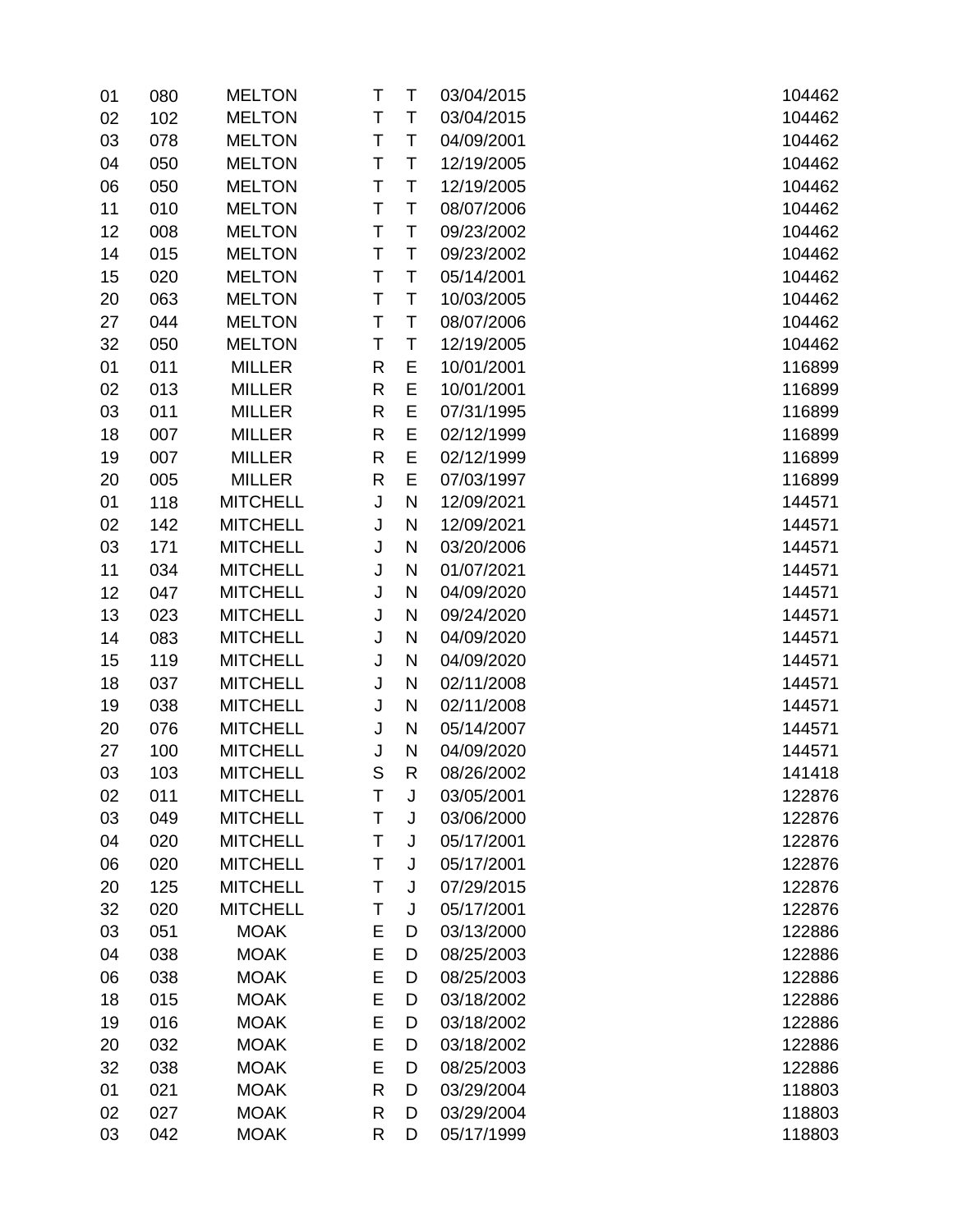| 04 | 025 | <b>MOAK</b>   | R            | D           | 10/22/2001 |   |            | 118803 |
|----|-----|---------------|--------------|-------------|------------|---|------------|--------|
| 06 | 025 | <b>MOAK</b>   | $\mathsf{R}$ | D           | 10/22/2001 |   |            | 118803 |
| 20 | 025 | <b>MOAK</b>   | R            | D           | 02/12/2001 |   |            | 118803 |
| 32 | 025 | <b>MOAK</b>   | $\mathsf{R}$ | D           | 10/22/2001 |   |            | 118803 |
| 01 | 101 | <b>MOAK</b>   | W            | B           | 04/03/2019 |   |            | 182579 |
| 02 | 127 | <b>MOAK</b>   | W            | B           | 04/03/2019 |   |            | 182579 |
| 03 | 313 | <b>MOAK</b>   | W            | B           | 02/12/2018 |   |            | 182579 |
| 04 | 143 | <b>MOAK</b>   | W            | B           | 12/02/2020 |   |            | 182579 |
| 06 | 143 | <b>MOAK</b>   | W            | B           | 12/02/2020 |   |            | 182579 |
| 32 | 143 | <b>MOAK</b>   | W            | B           | 12/02/2020 |   |            | 182579 |
| 01 | 075 | <b>MOMAN</b>  | M            | $\mathsf C$ | 12/04/2013 |   |            | 149475 |
| 02 | 061 | <b>MOMAN</b>  | M            | $\mathsf C$ | 10/22/2008 |   |            | 149475 |
| 03 | 216 | <b>MOMAN</b>  | M            | C           | 09/04/2007 |   |            | 149475 |
| 04 | 088 | <b>MOMAN</b>  | M            | C           | 06/10/2009 |   |            | 149475 |
| 06 | 088 | <b>MOMAN</b>  | M            | $\mathsf C$ | 06/10/2009 |   |            | 149475 |
| 14 | 049 | <b>MOMAN</b>  | M            | C           | 01/27/2010 |   |            | 149475 |
| 15 | 073 | <b>MOMAN</b>  | M            | $\mathsf C$ | 04/04/2008 |   |            | 149475 |
| 27 | 061 | <b>MOMAN</b>  | M            | C           | 01/27/2010 |   |            | 149475 |
| 32 | 088 | <b>MOMAN</b>  | M            | C           | 06/10/2009 |   |            | 149475 |
| 03 | 344 | <b>MOODY</b>  | Z            | $\vee$      | 05/03/2021 |   |            | 196864 |
| 03 | 358 | <b>MOORE</b>  | B            | M           | 06/21/2021 |   |            | 197368 |
| 01 | 015 | <b>MOORE</b>  | J            | E           | 02/20/2003 |   |            | 103266 |
| 02 | 018 | <b>MOORE</b>  | J            | E           | 02/20/2003 |   |            | 103266 |
| 03 | 071 | <b>MOORE</b>  | J            | E           | 02/20/2001 |   |            | 103266 |
| 04 | 077 | <b>MOORE</b>  | J            | E           | 11/12/2008 |   |            | 103266 |
| 06 | 077 | <b>MOORE</b>  | J            | E           | 11/12/2008 |   |            | 103266 |
| 09 | 014 | <b>MOORE</b>  | J            | E           | 07/06/2011 |   |            | 103266 |
| 10 | 014 | <b>MOORE</b>  | J            | E           | 07/06/2011 |   |            | 103266 |
| 20 | 035 | <b>MOORE</b>  | J            | E           | 07/22/2002 |   |            | 103266 |
| 32 | 077 | <b>MOORE</b>  | J            | E           | 11/12/2008 |   |            | 103266 |
| 01 | 106 | <b>MOORE</b>  | Κ            | A           | 04/09/2020 |   |            | 168460 |
| 02 | 108 | <b>MOORE</b>  | Κ            | A           | 11/11/2015 |   |            | 168460 |
| 03 | 273 | <b>MOORE</b>  | Κ            | A           | 03/10/2014 |   |            | 168460 |
| 03 | 304 | <b>MORRIS</b> | A            | Н           | 01/31/2017 |   |            | 176721 |
| 15 | 126 | <b>MORRIS</b> | A            | H           | 05/13/2021 |   |            | 176721 |
| 18 | 070 | <b>MORRIS</b> | A            | H           | 09/26/2018 |   |            | 176721 |
| 19 | 071 | <b>MORRIS</b> | A            | H           | 09/26/2018 |   |            | 176721 |
| 20 | 143 | <b>MORRIS</b> | A            | H           | 09/26/2018 |   |            | 176721 |
| 27 | 106 | <b>MORRIS</b> | A            | Н           | 05/13/2021 |   |            | 176721 |
| 03 | 012 | <b>MOSES</b>  | A            | L           | 07/31/1995 |   |            | 117006 |
| 04 | 022 | <b>MOSES</b>  | A            | L           | 08/27/2001 |   |            | 117006 |
| 06 | 022 | <b>MOSES</b>  | A            | L           | 08/27/2001 |   |            | 117006 |
| 20 | 009 | <b>MOSES</b>  | A            | L           | 12/05/1997 |   |            | 117006 |
| 32 | 022 | <b>MOSES</b>  | A            | L           | 08/27/2001 |   |            | 117006 |
| 01 | 041 | <b>MOSS</b>   | T            | B           | 01/21/2008 | 8 | 05/25/2009 | 105257 |
| 02 | 054 | <b>MOSS</b>   | Τ            | B           | 01/21/2008 | 8 | 05/25/2009 | 105257 |
| 03 | 114 | <b>MOSS</b>   | Τ            | B           | 06/16/2003 | 8 | 05/25/2009 | 105257 |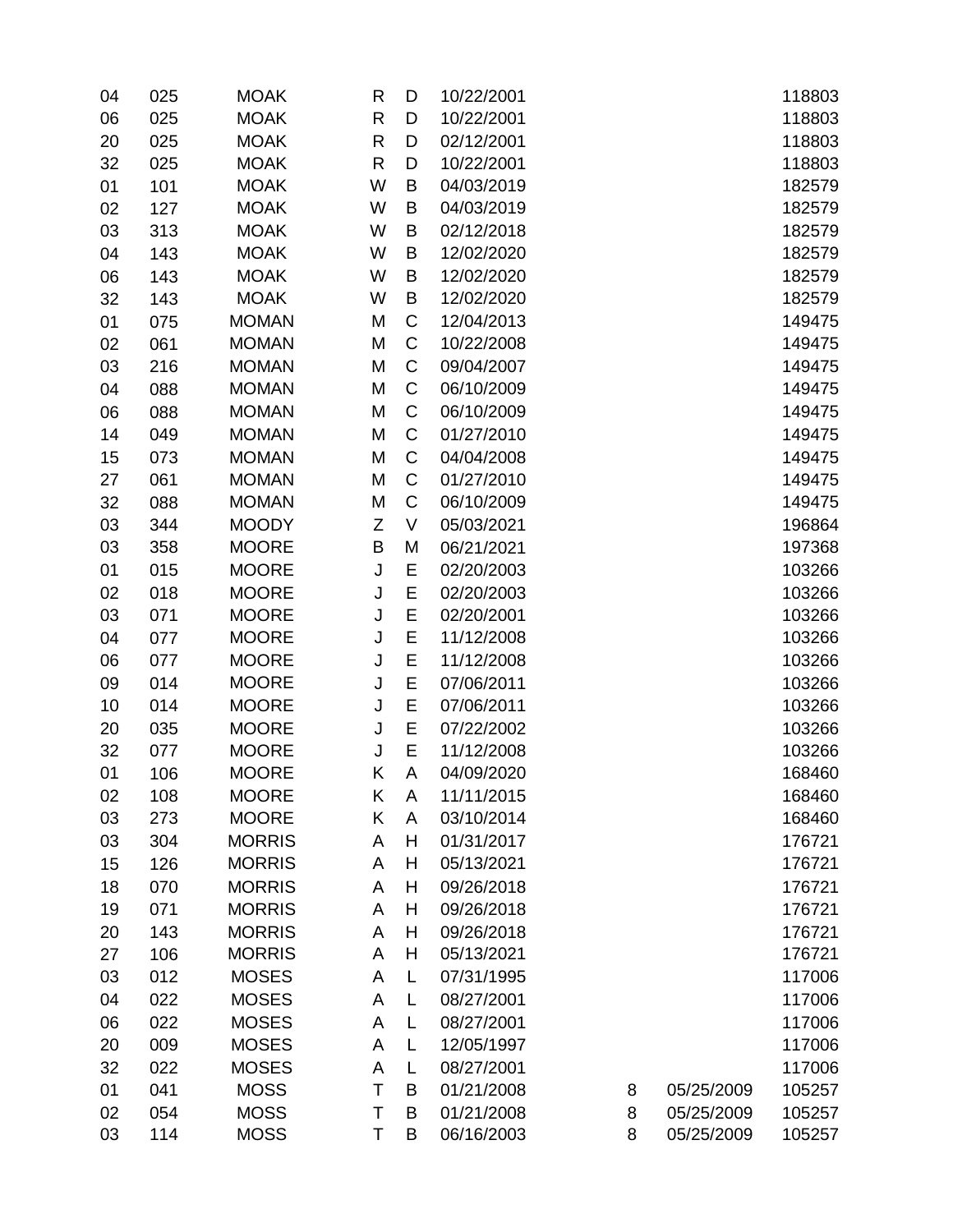| 18 | 025 | <b>MOSS</b>     | T           | B         | 10/20/2003 | 8 | 05/25/2009 | 105257 |
|----|-----|-----------------|-------------|-----------|------------|---|------------|--------|
| 19 | 026 | <b>MOSS</b>     | T           | B         | 10/20/2003 | 8 | 05/25/2009 | 105257 |
| 20 | 046 | <b>MOSS</b>     | T           | B         | 10/20/2003 | 8 | 05/25/2009 | 105257 |
| 03 | 097 | <b>MOUNTJOY</b> | J           | E         | 07/29/2002 | 5 | 09/23/2013 | N/A    |
| 04 | 066 | <b>MOUNTJOY</b> | J           | E         | 10/29/2007 | 5 | 09/23/2013 | N/A    |
| 06 | 066 | <b>MOUNTJOY</b> | J           | E         | 10/29/2007 | 5 | 09/23/2013 | N/A    |
| 12 | 012 | <b>MOUNTJOY</b> | J           | E         | 02/02/2004 | 5 | 09/23/2013 | N/A    |
| 14 | 021 | <b>MOUNTJOY</b> | J           | E         | 02/02/2004 | 5 | 09/23/2013 | N/A    |
| 15 | 043 | <b>MOUNTJOY</b> | J           | E         | 08/04/2003 | 5 | 09/23/2013 | N/A    |
| 18 | 045 | <b>MOUNTJOY</b> | J           | E         | 07/01/2009 | 5 | 09/23/2013 | N/A    |
| 19 | 046 | <b>MOUNTJOY</b> | J           | E         | 07/01/2009 | 5 | 09/23/2013 | N/A    |
| 20 | 097 | <b>MOUNTJOY</b> | J           | E         | 07/01/2009 | 5 | 09/23/2013 | N/A    |
| 27 | 030 | <b>MOUNTJOY</b> | J           | E         | 02/02/2004 | 5 | 09/23/2013 | N/A    |
| 32 | 066 | <b>MOUNTJOY</b> | J           | E         | 10/29/2007 | 5 | 09/23/2013 | N/A    |
| 01 | 034 | <b>MULLINS</b>  | L           | B         | 04/30/2007 |   |            | 144065 |
| 02 | 048 | <b>MULLINS</b>  | L           | B         | 04/30/2007 |   |            | 144065 |
| 03 | 139 | <b>MULLINS</b>  | L           | B         | 02/21/2005 |   |            | 144065 |
| 04 | 078 | <b>MULLINS</b>  | L           | B         | 11/12/2008 |   |            | 144065 |
| 06 | 078 | <b>MULLINS</b>  | L           | B         | 11/12/2008 |   |            | 144065 |
| 20 | 070 | <b>MULLINS</b>  | L           | B         | 12/04/2006 |   |            | 144065 |
| 32 | 078 | <b>MULLINS</b>  | L           | B         | 11/12/2008 |   |            | 144065 |
| 03 | 278 | <b>MURPHY</b>   | D           | A         | 03/24/2014 |   |            | 168665 |
| 04 | 133 | <b>MURPHY</b>   | D           | A         | 04/19/2017 |   |            | 168665 |
| 06 | 133 | <b>MURPHY</b>   | D           | A         | 04/19/2017 |   |            | 168665 |
| 20 | 146 | <b>MURPHY</b>   | D           | A         | 04/03/2019 |   |            | 168665 |
| 32 | 133 | <b>MURPHY</b>   | D           | A         | 04/19/2017 |   |            | 168665 |
| 03 | 341 | <b>MYERS</b>    | $\mathsf C$ | ${\sf N}$ | 04/22/2019 |   |            | 143394 |
| 12 | 051 | <b>MYERS</b>    | $\mathsf C$ | ${\sf N}$ | 03/11/2021 |   |            | 143394 |
| 13 | 029 | <b>MYERS</b>    | $\mathsf C$ | ${\sf N}$ | 07/15/2021 |   |            | 143394 |
| 14 | 085 | <b>MYERS</b>    | C           | ${\sf N}$ | 01/07/2021 |   |            | 143394 |
| 15 | 122 | <b>MYERS</b>    | $\mathsf C$ | N         | 01/07/2021 |   |            | 143394 |
| 27 | 102 | <b>MYERS</b>    | C           | N         | 01/07/2021 |   |            | 143394 |
| 01 | 073 | <b>MYERS</b>    | J           | L         | 10/02/2013 |   |            | 154896 |
| 02 | 092 | <b>MYERS</b>    | J           | L         | 07/10/2013 |   |            | 154896 |
| 03 | 245 | <b>MYERS</b>    | J           | L         | 03/04/2010 |   |            | 154896 |
| 04 | 131 | <b>MYERS</b>    | J           | L         | 01/25/2017 |   |            | 154896 |
| 06 | 131 | <b>MYERS</b>    | J           | L         | 01/25/2017 |   |            | 154896 |
| 12 | 040 | <b>MYERS</b>    | J           | L         | 11/01/2016 |   |            | 154896 |
| 14 | 071 | <b>MYERS</b>    | J           | L         | 11/01/2016 |   |            | 154896 |
| 15 | 098 | <b>MYERS</b>    | J           | L         | 05/06/2015 |   |            | 154896 |
| 20 | 111 | <b>MYERS</b>    | J           | L         | 06/27/2012 |   |            | 154896 |
| 27 | 078 | <b>MYERS</b>    | J           | L         | 06/17/2015 |   |            | 154896 |
| 32 | 131 | <b>MYERS</b>    | J           | L         | 01/25/2017 |   |            | 154896 |
| 11 | 017 | <b>NAVE</b>     | B           | A         | 07/01/2009 | 5 | 11/16/2013 | N/A    |
| 12 | 020 | <b>NAVE</b>     | B           | A         | 09/25/2006 | 5 | 11/16/2013 | N/A    |
| 14 | 036 | <b>NAVE</b>     | B           | A         | 09/25/2006 | 5 | 11/16/2013 | N/A    |
| 15 | 035 | <b>NAVE</b>     | B           | A         | 08/26/2002 | 5 | 11/16/2013 | N/A    |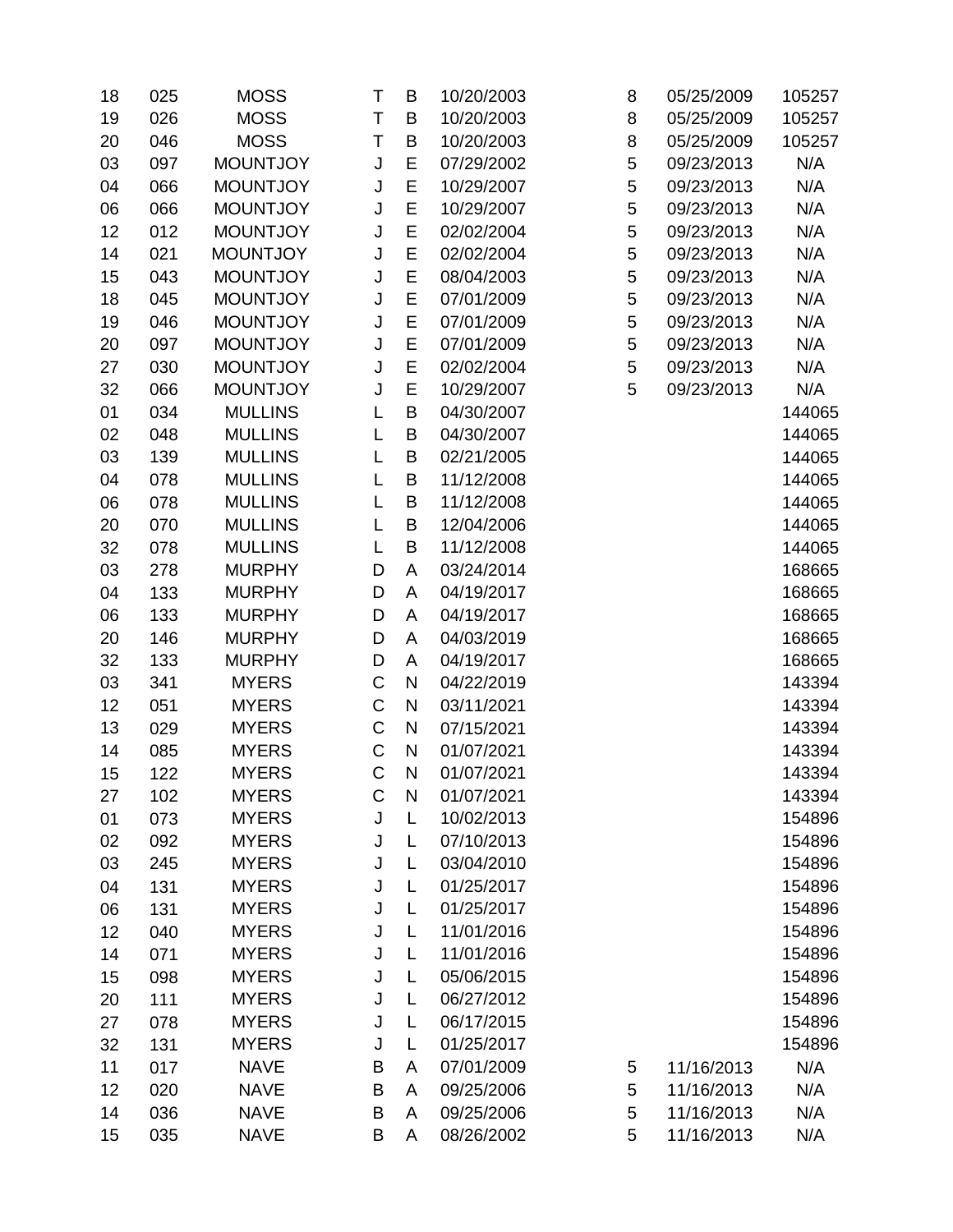| 27 | 038 | <b>NAVE</b>     | B | A            | 11/14/2005 | 5 | 11/16/2013 | N/A    |
|----|-----|-----------------|---|--------------|------------|---|------------|--------|
| 01 | 099 | <b>NEIHAUS</b>  | Н | P            | 10/17/2018 | 8 | 09/03/2019 | 170663 |
| 02 | 124 | <b>NEIHAUS</b>  | H | P            | 10/17/2018 | 8 | 09/03/2019 | 170663 |
| 03 | 300 | <b>NEIHAUS</b>  | Η | P            | 08/29/2016 | 8 | 09/03/2019 | 170663 |
| 18 | 063 | <b>NEIHAUS</b>  | H | P            | 01/10/2018 | 8 | 09/03/2019 | 170663 |
| 19 | 064 | <b>NEIHAUS</b>  | Η | P            | 01/10/2018 | 8 | 09/03/2019 | 170663 |
| 20 | 136 | <b>NEIHAUS</b>  | Η | $\mathsf{P}$ | 09/13/2017 | 8 | 09/03/2019 | 170663 |
| 01 | 014 | <b>NELSON</b>   | Η | D            | 12/09/2002 |   |            | 117062 |
| 02 | 016 | <b>NELSON</b>   | Η | D            | 04/08/2002 |   |            | 117062 |
| 03 | 037 | <b>NELSON</b>   | H | D            | 10/05/1998 |   |            | 117062 |
| 04 | 017 | <b>NELSON</b>   | Η | D            | 11/13/2000 |   |            | 117062 |
| 06 | 017 | <b>NELSON</b>   | H | D            | 11/13/2000 |   |            | 117062 |
| 32 | 017 | <b>NELSON</b>   | Η | D            | 11/13/2000 |   |            | 117062 |
| 01 | 098 | <b>NESMITH</b>  | T | M            | 09/26/2018 | 5 | 02/22/2021 | N/A    |
| 02 | 123 | <b>NESMITH</b>  | T | M            | 09/26/2018 | 5 | 02/22/2021 | N/A    |
| 03 | 290 | <b>NESMITH</b>  | T | M            | 02/29/2016 | 5 | 02/22/2021 | N/A    |
| 04 | 132 | <b>NESMITH</b>  | T | M            | 01/30/2017 | 5 | 02/22/2021 | N/A    |
| 06 | 132 | <b>NESMITH</b>  | T | M            | 01/30/2017 | 5 | 02/22/2021 | N/A    |
| 18 | 060 | <b>NESMITH</b>  | T | M            | 03/29/2017 | 5 | 02/22/2021 | N/A    |
| 19 | 061 | <b>NESMITH</b>  | T | M            | 03/29/2017 | 5 | 02/22/2021 | N/A    |
| 20 | 129 | <b>NESMITH</b>  | T | M            | 04/06/2016 | 5 | 02/22/2021 | N/A    |
| 32 | 132 | <b>NESMITH</b>  | T | M            | 01/30/2017 | 5 | 02/22/2021 | N/A    |
| 03 | 310 | <b>NUTTER</b>   | T | J            | 03/06/2017 |   |            | 177057 |
| 14 | 089 | <b>NUTTER</b>   | T | J            | 07/15/2021 |   |            | 177057 |
| 15 | 127 | <b>NUTTER</b>   | T | J            | 07/15/2021 |   |            | 177057 |
| 27 | 107 | <b>NUTTER</b>   | T | J            | 07/15/2021 |   |            | 177057 |
| 01 | 013 | <b>OLIPHANT</b> | B | $\mathsf{P}$ | 06/03/2002 | 8 | 05/22/2019 | 118807 |
| 02 | 017 | <b>OLIPHANT</b> | B | P            | 06/03/2002 | 8 | 05/22/2019 | 118807 |
| 03 | 048 | <b>OLIPHANT</b> | B | $\mathsf{P}$ | 02/21/2000 | 8 | 05/22/2019 | 118807 |
| 01 | 081 | <b>ORR</b>      | T | L            | 05/06/2015 |   |            | 117147 |
| 02 | 015 | <b>ORR</b>      | T | L            | 12/24/2001 |   |            | 117147 |
| 03 | 013 | <b>ORR</b>      | Τ | L            | 04/15/1996 |   |            | 117147 |
| 04 | 004 | <b>ORR</b>      | Τ | L            | 05/01/1998 |   |            | 117147 |
| 06 | 004 | <b>ORR</b>      | Τ | L            | 05/01/1998 |   |            | 117147 |
| 15 | 013 | <b>ORR</b>      | Τ | L            | 10/16/2000 |   |            | 117147 |
| 18 | 008 | <b>ORR</b>      | Τ | L            | 06/22/2000 |   |            | 117147 |
| 19 | 008 | <b>ORR</b>      | T | L            | 06/22/2000 |   |            | 117147 |
| 20 | 007 | <b>ORR</b>      | Τ | L            | 07/25/1997 |   |            | 117147 |
| 27 | 011 | <b>ORR</b>      | Τ | L            | 10/16/2000 |   |            | 117147 |
| 32 | 004 | <b>ORR</b>      | Τ | L            | 05/01/1998 |   |            | 117147 |
| 01 | 091 | <b>OSBORNE</b>  | L | J            | 08/02/2017 |   |            | 172781 |
| 02 | 113 | <b>OSBORNE</b>  | L | J            | 08/02/2017 |   |            | 172781 |
| 03 | 296 | <b>OSBORNE</b>  | L | J            | 05/31/2016 |   |            | 172781 |
| 18 | 068 | <b>OSBORNE</b>  | L | J            | 09/05/2018 |   |            | 172781 |
| 19 | 069 | <b>OSBORNE</b>  | L | J            | 09/05/2018 |   |            | 172781 |
| 20 | 133 | <b>OSBORNE</b>  | L | J            | 01/25/2017 |   |            | 172781 |
| 03 | 244 | <b>OWENS</b>    | C | С            | 03/01/2010 |   |            | 154881 |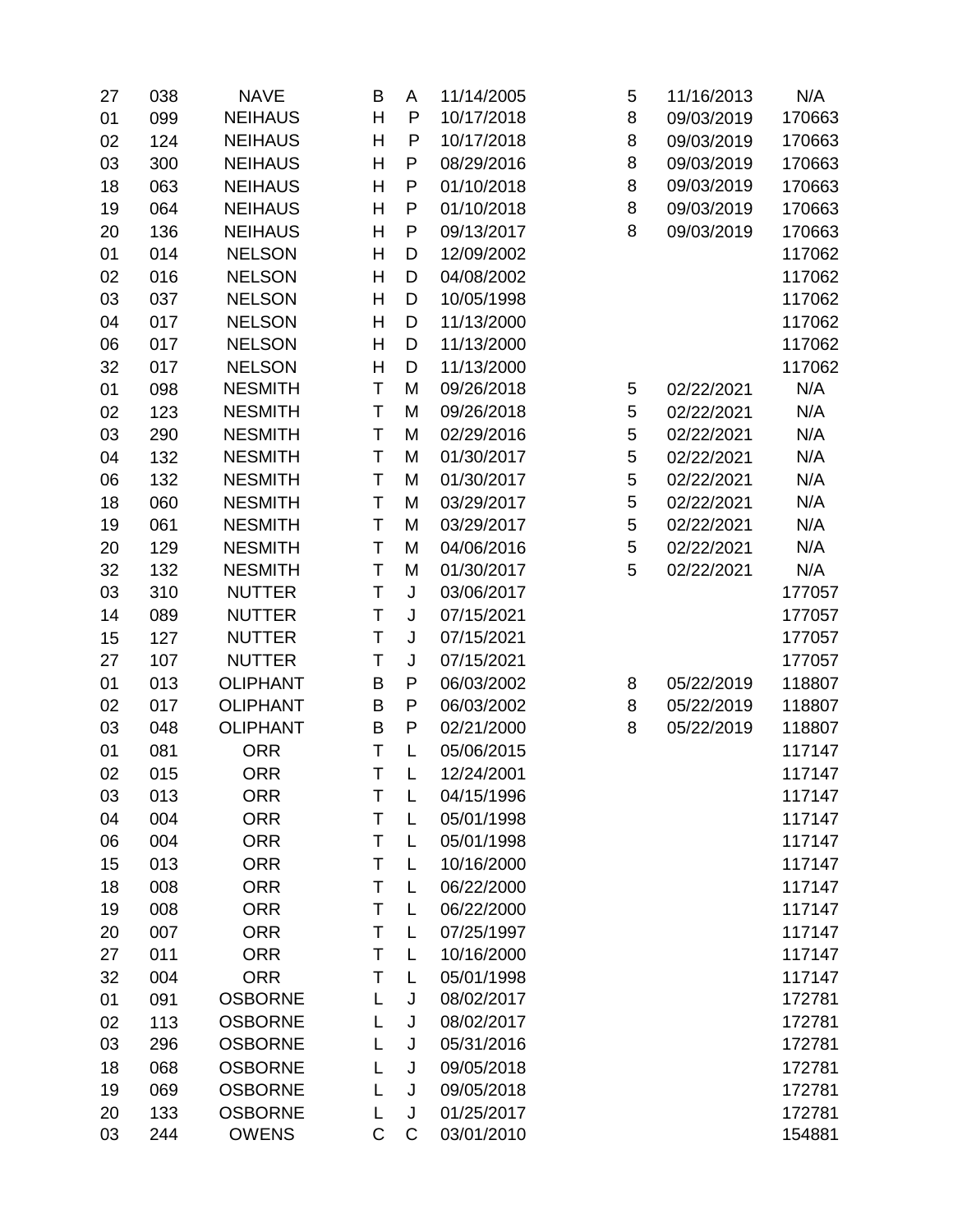| 12 | 035 | <b>OWENS</b>     |                | C            | C           | 08/27/2014 |                |            | 154881 |
|----|-----|------------------|----------------|--------------|-------------|------------|----------------|------------|--------|
| 14 | 058 | <b>OWENS</b>     |                | $\mathsf C$  | $\mathsf C$ | 04/23/2014 |                |            | 154881 |
| 15 | 091 | <b>OWENS</b>     |                | $\mathsf C$  | C           | 04/23/2014 |                |            | 154881 |
| 20 | 110 | <b>OWENS</b>     |                | $\mathsf C$  | C           | 06/27/2012 |                |            | 154881 |
| 27 | 071 | <b>OWENS</b>     |                | $\mathsf C$  | C           | 04/23/2014 |                |            | 154881 |
| 01 | 033 | <b>OWENS</b>     | JR             | $\mathsf F$  | H           | 04/30/2007 |                |            | 106476 |
| 02 | 041 | <b>OWENS</b>     | <b>JR</b>      | F            | H           | 09/25/2006 |                |            | 106476 |
| 03 | 129 | <b>OWENS</b>     | <b>JR</b>      | F            | Н           | 09/29/2003 |                |            | 106476 |
| 04 | 141 | <b>OWENS</b>     | <b>JR</b>      | F            | H           | 06/25/2020 |                |            | 106476 |
| 18 | 031 | <b>OWENS</b>     | <b>JR</b>      | F            | H           | 10/03/2005 |                |            | 106476 |
| 19 | 032 | <b>OWENS</b>     | <b>JR</b>      | F            | H           | 10/03/2005 |                |            | 106476 |
| 06 | 141 | <b>OWENS</b>     | <b>JR</b>      | $\mathsf F$  | H           | 06/25/2020 |                |            | 106476 |
| 20 | 056 | <b>OWENS</b>     | <b>JR</b>      | F            | H           | 07/19/2004 |                |            | 106476 |
| 32 | 141 | <b>OWENS</b>     | <b>JR</b>      | $\mathsf F$  | H           | 06/25/2020 |                |            | 106476 |
| 03 | 061 | <b>PAGE</b>      |                | M            | K           | 10/02/2000 | 1              | 02/02/2024 | 124169 |
| 04 | 073 | <b>PAGE</b>      |                | M            | K           | 07/01/2008 | 1              | 02/02/2024 | 124169 |
| 06 | 073 | <b>PAGE</b>      |                | M            | Κ           | 07/01/2008 | 1              | 02/02/2024 | 124169 |
| 15 | 032 | <b>PAGE</b>      |                | M            | Κ           | 04/22/2002 | 1              | 02/02/2024 | 124169 |
| 20 | 039 | <b>PAGE</b>      |                | M            | Κ           | 09/23/2002 | 1              | 02/02/2024 | 124169 |
| 32 | 073 | <b>PAGE</b>      |                | M            | K           | 07/01/2008 | 1              | 02/02/2024 | 124169 |
| 02 | 098 | <b>PALMER</b>    |                | R            | A           | 08/27/2014 |                |            | 150498 |
| 03 | 222 | <b>PALMER</b>    |                | $\mathsf{R}$ | A           | 01/28/2008 |                |            | 150498 |
| 04 | 119 | <b>PALMER</b>    |                | R            | A           | 12/23/2015 |                |            | 150498 |
| 06 | 119 | <b>PALMER</b>    |                | $\mathsf{R}$ | A           | 12/23/2015 |                |            | 150498 |
| 32 | 119 | <b>PALMER</b>    |                | R            | A           | 12/23/2015 |                |            | 150498 |
| 01 | 026 | <b>PARFAIT</b>   |                | G            | J           | 10/24/2005 |                |            | 141388 |
| 02 | 032 | <b>PARFAIT</b>   |                | G            | J           | 10/24/2005 |                |            | 141388 |
| 03 | 100 | <b>PARFAIT</b>   |                | G            | J           | 08/19/2002 |                |            | 141388 |
| 04 | 047 | <b>PARFAIT</b>   |                | G            | J           | 06/06/2005 |                |            | 141388 |
| 06 | 047 | <b>PARFAIT</b>   |                | G            | J           | 06/06/2005 |                |            | 141388 |
| 18 | 053 | <b>PARFAIT</b>   |                | G            | J           | 05/08/2013 |                |            | 141388 |
| 19 | 053 | <b>PARFAIT</b>   |                | G            | J           | 05/08/2013 |                |            | 141388 |
| 20 | 052 | <b>PARFAIT</b>   |                | G            | J           | 03/08/2004 |                |            | 141388 |
| 32 | 047 | <b>PARFAIT</b>   |                | G            | J           | 06/06/2005 |                |            | 141388 |
| 01 | 038 | <b>PARKER</b>    |                | J            | H           | 07/16/2007 | 8              | 12/12/2019 | 106348 |
| 02 | 050 | <b>PARKER</b>    |                | J            | Η           | 07/16/2007 | 8              | 12/12/2019 | 106348 |
| 03 | 127 | <b>PARKER</b>    |                | J            | H           | 09/22/2003 | 8              | 12/12/2019 | 106348 |
| 04 | 054 | <b>PARKER</b>    |                | J            | H           | 05/29/2006 | 8              | 12/12/2019 | 106348 |
| 06 | 054 | <b>PARKER</b>    |                | J            | H           | 05/29/2006 | 8              | 12/12/2019 | 106348 |
| 32 | 054 | <b>PARKER</b>    |                | J            | H           | 05/29/2006 | 8              | 12/12/2019 | 106348 |
| 03 | 165 | <b>PARKER</b>    |                | M            | N           | 04/04/2005 |                |            | 105349 |
| 20 | 072 | <b>PARKER</b>    |                | M            | N           | 01/15/2007 |                |            | 105349 |
| 01 | 049 | <b>PATTERSON</b> | $\mathbf{III}$ | S            | F           | 11/12/2008 | $\overline{c}$ | 09/22/2011 | 141397 |
| 02 | 062 | <b>PATTERSON</b> | $\mathbf{III}$ | S            | F           | 11/12/2008 | $\overline{2}$ | 09/22/2011 | 141397 |
| 03 | 104 | <b>PATTERSON</b> | $\mathbf{III}$ | S            | F           | 08/26/2002 | $\overline{2}$ | 09/22/2011 | 141397 |
| 04 | 062 | <b>PATTERSON</b> | III            | $\mathsf S$  | F           | 05/21/2007 | $\overline{2}$ | 09/22/2011 | 141397 |
| 06 | 062 | <b>PATTERSON</b> | $\mathbf{III}$ | $\mathsf S$  | F           | 05/21/2007 | $\overline{2}$ | 09/22/2011 | 141397 |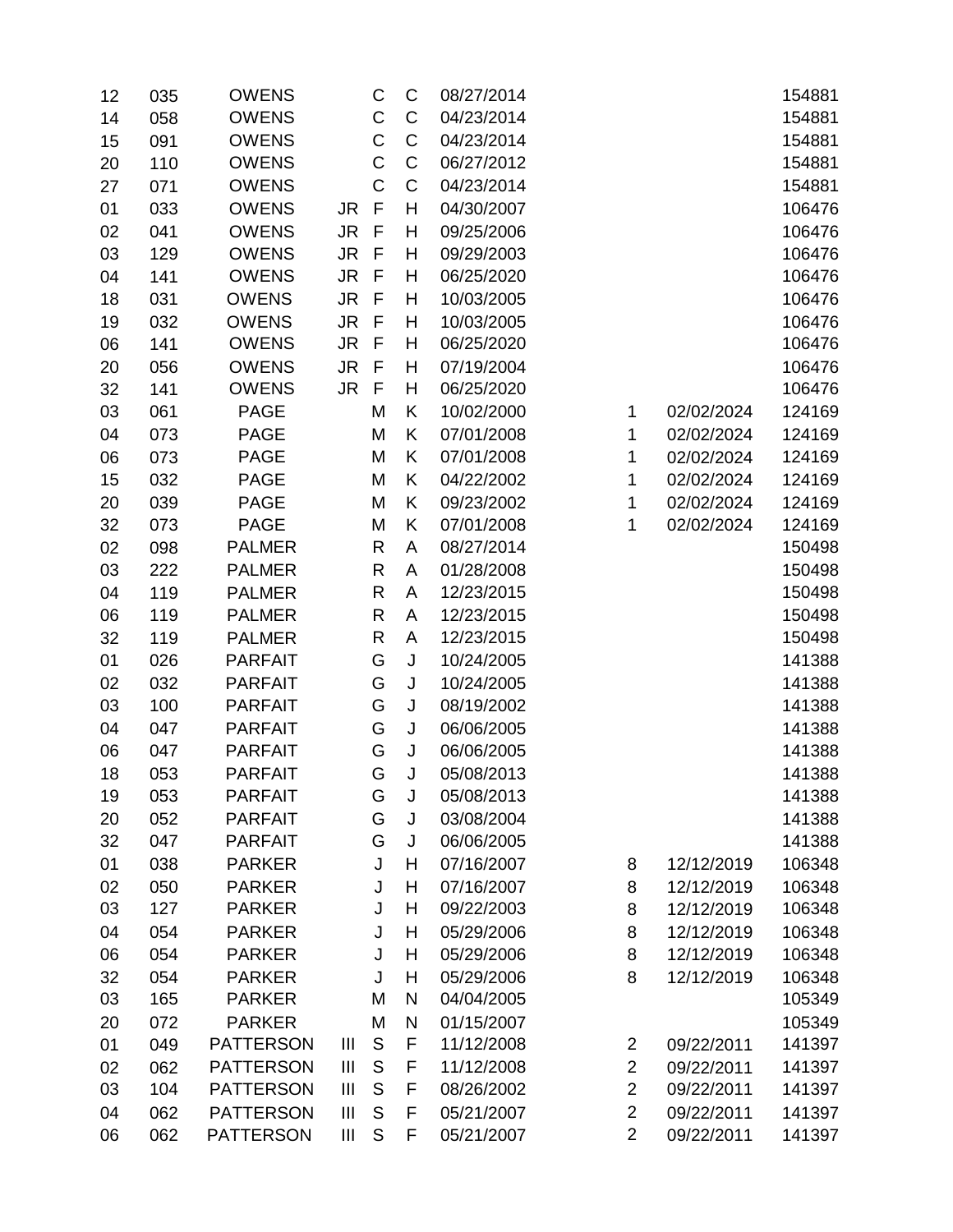| 15 | 064 | <b>PATTERSON</b> | $\mathbf{III}$ | S            | F       | 09/04/2006 | $\overline{2}$ | 09/22/2011 | 141397 |
|----|-----|------------------|----------------|--------------|---------|------------|----------------|------------|--------|
| 18 | 028 | <b>PATTERSON</b> | Ш              | S            | F       | 10/27/2004 | $\overline{2}$ | 09/22/2011 | 141397 |
| 19 | 029 | <b>PATTERSON</b> | $\mathbf{III}$ | S            | F       | 10/27/2004 | $\overline{2}$ | 09/22/2011 | 141397 |
| 20 | 058 | <b>PATTERSON</b> | Ш              | $\mathsf S$  | F       | 10/27/2004 | $\overline{2}$ | 09/22/2011 | 141397 |
| 32 | 062 | <b>PATTERSON</b> | $\mathbf{III}$ | $\mathsf{S}$ | F       | 05/21/2007 | $\overline{2}$ | 09/22/2011 | 141397 |
| 03 | 023 | <b>PATTON</b>    |                | $\mathsf C$  | L       | 11/18/1996 |                |            | 117197 |
| 04 | 014 | <b>PATTON</b>    |                | $\mathsf C$  | L       | 10/30/2000 |                |            | 117197 |
| 06 | 014 | <b>PATTON</b>    |                | $\mathsf C$  | L       | 10/30/2000 |                |            | 117197 |
| 32 | 014 | <b>PATTON</b>    |                | $\mathsf C$  | L       | 10/30/2000 |                |            | 117197 |
| 03 | 359 | <b>PAYTON</b>    |                | J            | D       | 06/21/2021 |                |            | 197305 |
| 03 | 360 | <b>PEETS</b>     |                | A            | C       | 06/21/2021 |                |            | 197415 |
| 13 | 001 | <b>PEGG</b>      |                | $\mathsf{R}$ | H       | 07/16/2001 | 2              | 01/03/2018 | 118813 |
| 15 | 009 | <b>PEGG</b>      |                | $\mathsf{R}$ | H       | 12/02/1999 | $\overline{2}$ | 01/03/2018 | 118813 |
| 01 | 117 | <b>PETERSON</b>  |                | T            | K       | 11/11/2021 |                |            | 188844 |
| 02 | 141 | <b>PETERSON</b>  |                | T            | K       | 09/16/2021 |                |            | 188844 |
| 03 | 332 | <b>PETERSON</b>  |                | Τ            | Κ       | 02/11/2019 |                |            | 188844 |
| 18 | 077 | <b>PETERSON</b>  |                | T            | K       | 04/22/2021 |                |            | 188844 |
| 19 | 078 | <b>PETERSON</b>  |                | Τ            | K       | 04/22/2021 |                |            | 188844 |
| 20 | 156 | <b>PETERSON</b>  |                | Τ            | K       | 04/22/2021 |                |            | 188844 |
| 03 | 309 | <b>POOLE</b>     |                | A            | $\sf J$ | 02/21/2017 | 3              | 06/03/2019 | 176937 |
| 11 | 006 | <b>PORTER</b>    |                | N            | W       | 04/29/2002 |                |            | 124043 |
| 12 | 007 | <b>PORTER</b>    |                | N            | W       | 04/29/2002 |                |            | 124043 |
| 13 | 004 | <b>PORTER</b>    |                | N            | W       | 07/16/2001 |                |            | 124043 |
| 14 | 013 | <b>PORTER</b>    |                | N            | W       | 04/29/2002 |                |            | 124043 |
| 15 | 012 | <b>PORTER</b>    |                | N            | W       | 10/09/2000 |                |            | 124043 |
| 27 | 010 | <b>PORTER</b>    |                | N            | W       | 10/09/2000 |                |            | 124043 |
| 03 | 262 | <b>POTEE</b>     |                | G            | L       | 04/15/2013 |                |            | 165747 |
| 01 | 109 | <b>POTTER</b>    |                | J            | L       | 09/03/2020 |                |            | 141393 |
| 02 | 133 | <b>POTTER</b>    |                | J            | L       | 09/03/2020 |                |            | 141393 |
| 03 | 268 | <b>POTTER</b>    |                | J            | L       | 07/10/2013 |                |            | 141393 |
| 11 | 027 | <b>POTTER</b>    |                | J            | L       | 05/10/2017 |                |            | 141393 |
| 12 | 027 | <b>POTTER</b>    |                | J            | L       | 12/24/2008 |                |            | 141393 |
| 13 | 021 | <b>POTTER</b>    |                | J            | L       | 02/27/2020 |                |            | 141393 |
| 14 | 026 | <b>POTTER</b>    |                | J            | L       | 10/03/2005 |                |            | 141393 |
| 15 | 036 | <b>POTTER</b>    |                | J            | L       | 08/26/2002 |                |            | 141393 |
| 27 | 028 | <b>POTTER</b>    |                | J            | L       | 09/29/2003 |                |            | 141393 |
| 02 | 024 | <b>POWELL</b>    |                | $\mathsf C$  |         | 11/24/2003 |                |            | 124306 |
| 03 | 065 | <b>POWELL</b>    |                | C            |         | 10/23/2000 |                |            | 124306 |
| 04 | 043 | <b>POWELL</b>    |                | C            |         | 02/07/2005 |                |            | 124306 |
| 06 | 043 | <b>POWELL</b>    |                | $\mathsf C$  |         | 02/07/2005 |                |            | 124306 |
| 20 | 037 | <b>POWELL</b>    |                | $\mathsf C$  |         | 09/16/2002 |                |            | 124306 |
| 32 | 043 | <b>POWELL</b>    |                | $\mathsf C$  |         | 02/07/2005 |                |            | 124306 |
| 01 | 030 | <b>PURNELL</b>   |                | Κ<br>Κ       | D       | 09/25/2006 |                |            | 141720 |
| 02 | 040 | <b>PURNELL</b>   |                | Κ            | D<br>D  | 09/25/2006 |                |            | 141720 |
| 03 | 105 | <b>PURNELL</b>   |                | Κ            |         | 04/28/2003 |                |            | 141720 |
| 04 | 048 | <b>PURNELL</b>   |                |              | D<br>D  | 11/21/2005 |                |            | 141720 |
| 06 | 048 | <b>PURNELL</b>   |                | Κ            |         | 11/21/2005 |                |            | 141720 |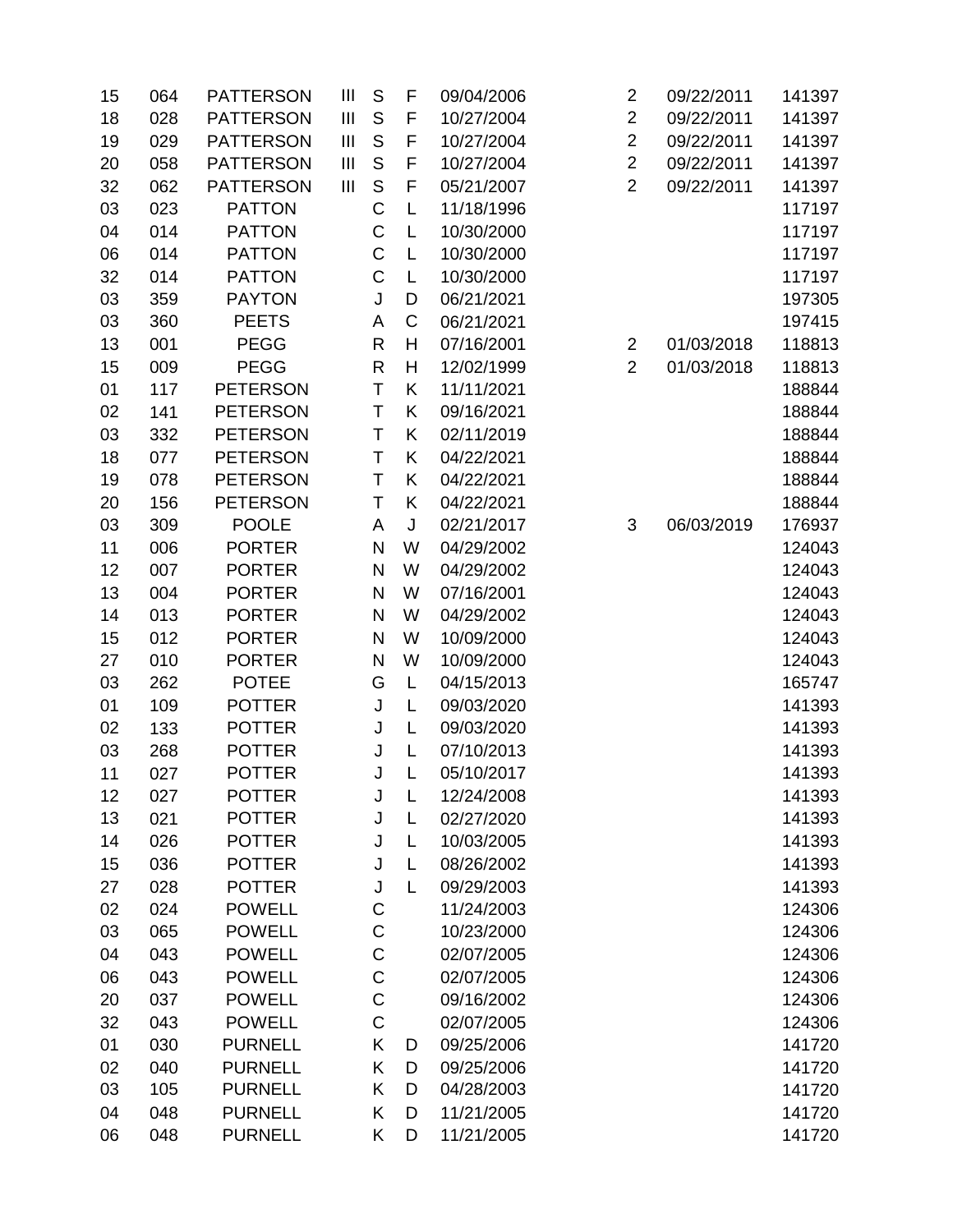| 32 | 048 | <b>PURNELL</b>    |           | Κ           | D             | 11/21/2005 |                |            | 141720 |
|----|-----|-------------------|-----------|-------------|---------------|------------|----------------|------------|--------|
| 01 | 114 | <b>PURNELL</b>    |           | L           | D             | 05/21/2021 |                |            | 182581 |
| 02 | 135 | <b>PURNELL</b>    |           | L           | D             | 10/15/2020 |                |            | 182581 |
| 03 | 314 | <b>PURNELL</b>    |           | L           | D             | 02/12/2018 |                |            | 182581 |
| 20 | 150 | <b>PURNELL</b>    |           | L           | D             | 07/23/2020 |                |            | 182581 |
| 03 | 361 | <b>RAMAGE</b>     |           | J           | A             | 06/21/2021 |                |            | 197414 |
| 03 | 161 | <b>RAMAGE</b>     |           | J           | C             | 03/07/2005 | 8              | 10/27/2010 | 144098 |
| 15 | 065 | <b>RAMAGE</b>     |           | J           | $\mathsf C$   | 10/11/2006 | 8              | 10/27/2010 | 144098 |
| 20 | 073 | <b>RAMAGE</b>     |           | J           | $\mathsf C$   | 02/05/2007 | 8              | 10/27/2010 | 144098 |
| 03 | 305 | <b>REAGAN</b>     |           | D           | $\mathsf C$   | 01/31/2017 |                |            | 176722 |
| 14 | 073 | <b>REAGAN</b>     |           | D           | C             | 03/29/2017 |                |            | 176722 |
| 15 | 107 | <b>REAGAN</b>     |           | D           | C             | 03/29/2017 |                |            | 176722 |
| 27 | 088 | <b>REAGAN</b>     |           | D           | $\mathsf C$   | 03/29/2017 |                |            | 176722 |
| 13 | 006 | <b>REED</b>       |           | J           | D             | 04/08/2002 |                |            | 117402 |
| 14 | 011 | <b>REED</b>       |           | J           | D             | 12/03/2001 |                |            | 117402 |
| 15 | 001 | <b>REED</b>       |           | J           | D             | 01/09/1996 |                |            | 117402 |
| 27 | 002 | <b>REED</b>       |           | J           | D             | 08/12/1998 |                |            | 117402 |
| 03 | 214 | <b>REGAN</b>      |           | J           | $\mathsf S$   | 07/30/2007 |                |            | 109771 |
| 13 | 019 | <b>REGAN</b>      |           | J           | $\mathsf S$   | 08/15/2018 |                |            | 109771 |
| 14 | 052 | <b>REGAN</b>      |           | J           | ${\mathsf S}$ | 09/19/2012 |                |            | 109771 |
| 15 | 083 | <b>REGAN</b>      |           | J           | $\mathsf S$   | 05/12/2010 |                |            | 109771 |
| 20 | 100 | <b>REGAN</b>      |           | J           | $\mathsf S$   | 11/25/2009 |                |            | 109771 |
| 27 | 064 | <b>REGAN</b>      |           | J           | $\mathsf S$   | 02/01/2012 |                |            | 109771 |
| 03 | 091 | <b>RICHARD</b>    |           | H           | J             | 04/29/2002 |                |            | 141084 |
| 12 | 024 | <b>RICHARD</b>    |           | H           | J             | 06/05/2008 |                |            | 141084 |
| 13 | 027 | <b>RICHARD</b>    |           | Н           | J             | 04/01/2021 |                |            | 141084 |
| 14 | 041 | <b>RICHARD</b>    |           | Η           | J             | 07/02/2007 |                |            | 141084 |
| 15 | 044 | <b>RICHARD</b>    |           | H           | J             | 08/25/2003 |                |            | 141084 |
| 27 | 051 | <b>RICHARD</b>    |           | H           | J             | 07/02/2007 |                |            | 141084 |
| 03 | 151 | <b>RICHARDSON</b> | JR W      |             |               | 02/28/2005 |                |            | 144085 |
| 04 | 128 | <b>RICHARDSON</b> | JR W      |             |               | 09/21/2016 |                |            | 144085 |
| 06 | 128 | <b>RICHARDSON</b> | JR W      |             |               | 09/21/2016 |                |            | 144085 |
| 32 | 128 | <b>RICHARDSON</b> | JR W      |             |               | 09/21/2016 |                |            | 144085 |
| 03 | 351 | <b>RICHARDSON</b> |           | Н           | L             | 05/17/2021 |                |            | 196905 |
| 03 | 064 | <b>ROBERTS</b>    |           | C           | K             | 10/16/2000 | $\overline{c}$ | 08/07/2009 | 124155 |
| 12 | 019 | <b>ROBERTS</b>    |           | C           | K             | 09/25/2006 | $\overline{2}$ | 08/07/2009 | 124155 |
| 14 | 035 | <b>ROBERTS</b>    |           | C           | K             | 09/25/2006 | $\overline{2}$ | 08/07/2009 | 124155 |
| 15 | 018 | <b>ROBERTS</b>    |           | $\mathsf C$ | K             | 04/09/2001 | $\overline{2}$ | 08/07/2009 | 124155 |
| 27 | 014 | <b>ROBERTS</b>    |           | $\mathsf C$ | K             | 04/09/2001 | $\overline{2}$ | 08/07/2009 | 124155 |
| 02 | 089 | <b>ROBINISON</b>  | JR        | B           | Ε             | 03/27/2013 |                |            | 117472 |
| 03 | 016 | <b>ROBINSON</b>   | JR        | B           | E             | 09/09/1996 |                |            | 117472 |
| 04 | 127 | <b>ROBINSON</b>   | <b>JR</b> | B           | E             | 09/21/2016 |                |            | 117472 |
| 06 | 127 | <b>ROBINSON</b>   | JR        | B           | E             | 09/21/2016 |                |            | 117472 |
| 11 | 005 | <b>ROBINSON</b>   | <b>JR</b> | B           | E             | 08/20/2001 |                |            | 117472 |
| 12 | 004 | <b>ROBINSON</b>   | JR        | B           | E             | 05/10/2001 |                |            | 117472 |
| 14 | 004 | <b>ROBINSON</b>   | JR.       | B           | E             | 06/29/2000 |                |            | 117472 |
| 15 | 011 | <b>ROBINSON</b>   | JR B      |             | E             | 03/10/2000 |                |            | 117472 |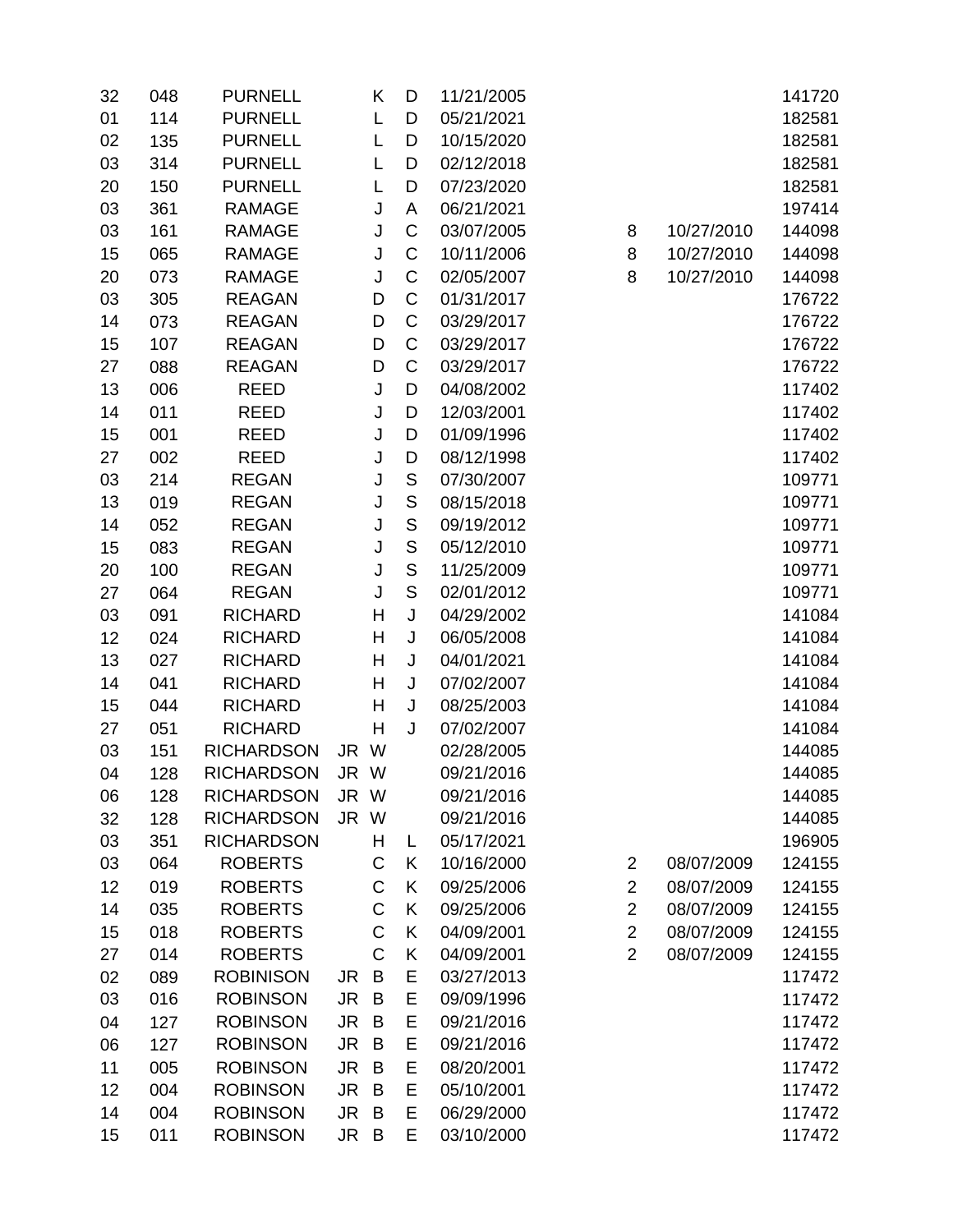| 18 | 006 | <b>ROBINSON</b> | <b>JR</b><br>B | Е            | 11/26/1997 |   |   |            | 117472 |
|----|-----|-----------------|----------------|--------------|------------|---|---|------------|--------|
| 19 | 006 | <b>ROBINSON</b> | <b>JR</b><br>B | E            | 11/26/1997 |   |   |            | 117472 |
| 20 | 008 | <b>ROBINSON</b> | <b>JR</b><br>B | E            | 10/03/1997 |   |   |            | 117472 |
| 27 | 005 | <b>ROBINSON</b> | <b>JR</b><br>B | E            | 03/10/2000 |   |   |            | 117472 |
| 32 | 127 | <b>ROBINSON</b> | <b>JR</b><br>B | E            | 09/21/2016 |   |   |            | 117472 |
| 03 | 106 | <b>ROGERS</b>   | R              | L            | 04/28/2003 |   | 5 | 06/14/2004 | N/A    |
| 01 | 094 | <b>ROSS</b>     | D              | W            | 12/15/2017 |   | 8 | 09/03/2019 | 172756 |
| 02 | 116 | <b>ROSS</b>     | D              | W            | 12/15/2017 |   | 8 | 09/03/2019 | 172756 |
| 03 | 291 | <b>ROSS</b>     | D              | W            | 02/29/2016 |   | 8 | 09/03/2019 | 172756 |
| 04 | 126 | <b>ROSS</b>     | D              | W            | 07/20/2016 |   | 8 | 09/03/2019 | 172756 |
| 06 | 126 | <b>ROSS</b>     | D              | W            | 07/20/2016 |   | 8 | 09/03/2019 | 172756 |
| 18 | 067 | <b>ROSS</b>     | D              | W            | 07/04/2018 |   | 8 | 09/03/2019 | 172756 |
| 19 | 068 | <b>ROSS</b>     | D              | W            | 07/04/2018 |   | 8 | 09/03/2019 | 172756 |
| 20 | 137 | <b>ROSS</b>     | D              | W            | 10/04/2017 |   | 8 | 09/03/2019 | 172756 |
| 32 | 126 | <b>ROSS</b>     | D              | W            | 07/20/2016 |   | 8 | 09/03/2019 | 172756 |
| 01 | 083 | <b>RUBEN</b>    | E              | P            | 05/06/2015 |   |   |            | 165773 |
| 02 | 104 | <b>RUBEN</b>    | E              | P            | 05/06/2015 |   |   |            | 165773 |
| 03 | 263 | <b>RUBEN</b>    | E              | P            | 04/15/2013 |   |   |            | 165773 |
| 18 | 059 | <b>RUBEN</b>    | E              | $\mathsf{P}$ | 04/06/2016 |   |   |            | 165773 |
| 19 | 060 | <b>RUBEN</b>    | E              | ${\sf P}$    | 04/06/2016 |   |   |            | 165773 |
| 20 | 121 | <b>RUBEN</b>    | E              | ${\sf P}$    | 04/02/2014 |   |   |            | 165773 |
| 01 | 012 | <b>RUSSELL</b>  | B              | A            | 11/05/2001 |   |   |            | 117546 |
| 02 | 014 | <b>RUSSELL</b>  | B              | A            | 11/05/2001 |   |   |            | 117546 |
| 03 | 006 | <b>RUSSELL</b>  | B              | A            | 05/16/1994 |   |   |            | 117546 |
| 18 | 002 | <b>RUSSELL</b>  | B              | A            | 01/24/1997 |   |   |            | 117546 |
| 19 | 002 | <b>RUSSELL</b>  | B              | A            | 05/16/1994 | * |   |            | 117546 |
| 20 | 003 | <b>RUSSELL</b>  | B              | A            | 01/24/1997 |   |   |            | 117546 |
| 01 | 039 | <b>SANDIFER</b> | B              | M            | 07/30/2007 |   | 8 | 07/20/2020 | 144539 |
| 02 | 051 | <b>SANDIFER</b> | B              | M            | 07/30/2007 |   | 8 | 07/20/2020 | 144539 |
| 03 | 170 | <b>SANDIFER</b> | B              | M            | 03/13/2006 |   | 8 | 07/20/2020 | 144539 |
| 04 | 076 | <b>SANDIFER</b> | B              | M            | 08/29/2008 |   | 8 | 07/20/2020 | 144539 |
| 06 | 076 | <b>SANDIFER</b> | B              | M            | 08/29/2008 |   | 8 | 07/20/2020 | 144539 |
| 18 | 040 | <b>SANDIFER</b> | B              | M            | 05/22/2008 |   | 8 | 07/20/2020 | 144539 |
| 19 | 041 | <b>SANDIFER</b> | B              | M            | 05/22/2008 |   | 8 | 07/20/2020 | 144539 |
| 20 | 078 | <b>SANDIFER</b> | B              | M            | 06/04/2007 |   | 8 | 07/20/2020 | 144539 |
| 32 | 076 | <b>SANDIFER</b> | B              | M            | 08/29/2008 |   | 8 | 07/20/2020 | 144539 |
| 01 | 003 | <b>SANFORD</b>  | W              | S            | 05/19/1999 |   | 5 | 04/30/2012 | N/A    |
| 02 | 003 | <b>SANFORD</b>  | W              | S            | 05/19/1999 |   | 5 | 04/30/2012 | N/A    |
| 03 | 029 | <b>SANFORD</b>  | W              | S            | 05/19/1997 |   | 5 | 04/30/2012 | N/A    |
| 04 | 003 | <b>SANFORD</b>  | W              | S            | 04/17/1998 |   | 5 | 04/30/2012 | N/A    |
| 06 | 003 | <b>SANFORD</b>  | W              | S            | 04/17/1998 |   | 5 | 04/30/2012 | N/A    |
| 32 | 003 | <b>SANFORD</b>  | W              | S            | 04/17/1998 |   | 5 | 04/30/2012 | N/A    |
| 01 | 002 | <b>SAUCIER</b>  | D              | $\mathsf C$  | 01/22/1999 |   |   |            | 117588 |
| 02 | 002 | <b>SAUCIER</b>  | D              | C            | 01/22/1999 |   |   |            | 117588 |
| 03 | 003 | <b>SAUCIER</b>  | D              | C            | 01/14/1993 |   |   |            | 117588 |
| 04 | 035 | <b>SAUCIER</b>  | D              | $\mathsf{C}$ | 04/21/2003 |   |   |            | 117588 |
| 06 | 035 | <b>SAUCIER</b>  | D              | C            | 04/21/2003 |   |   |            | 117588 |
|    |     |                 |                |              |            |   |   |            |        |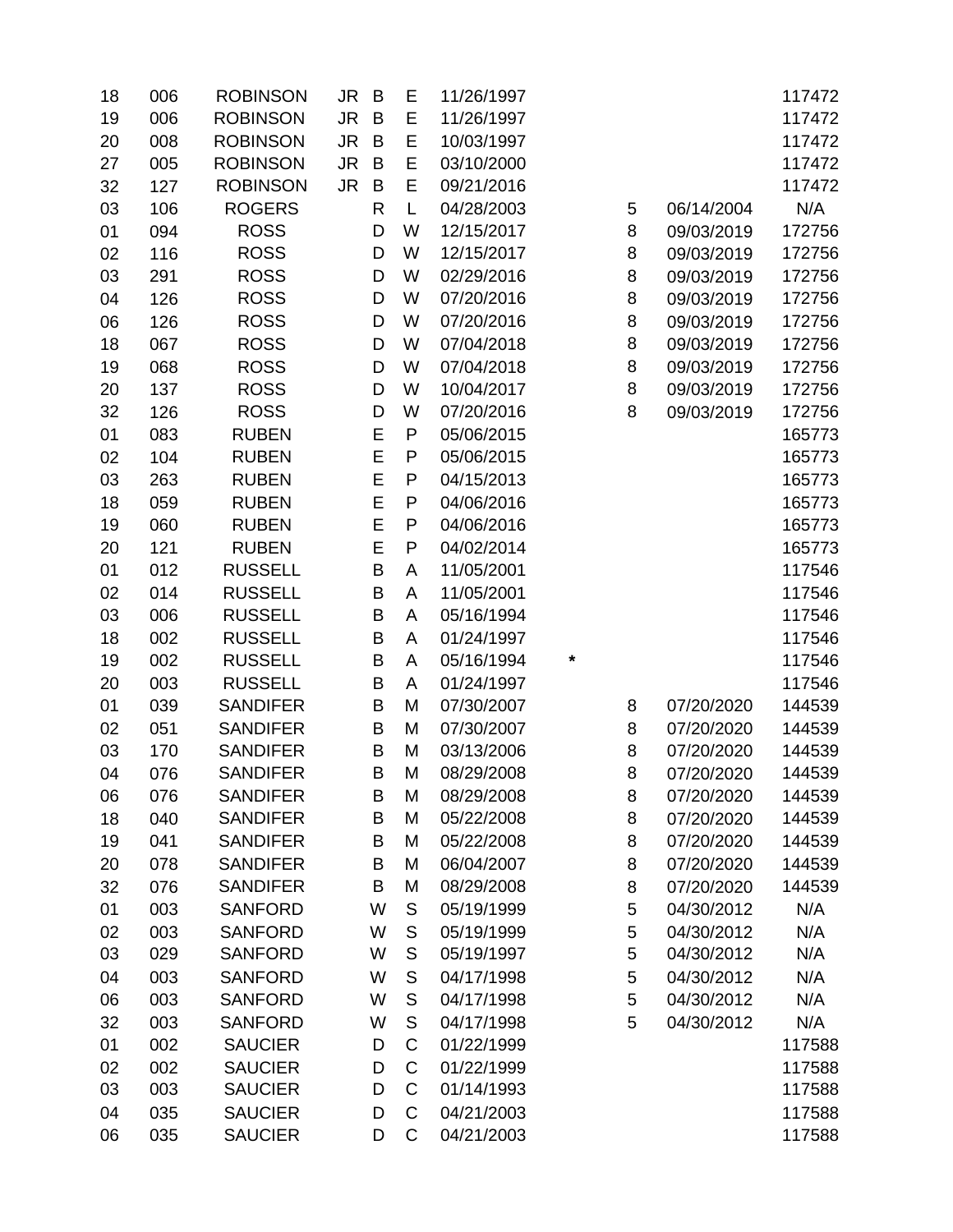| 18 | 003 | <b>SAUCIER</b>     |     | D            | $\mathsf C$   | 06/13/1997 |                |            | 117588 |
|----|-----|--------------------|-----|--------------|---------------|------------|----------------|------------|--------|
| 19 | 003 | <b>SAUCIER</b>     |     | D            | C             | 06/13/1997 |                |            | 117588 |
| 20 | 002 | <b>SAUCIER</b>     |     | D            | C             | 02/03/1995 |                |            | 117588 |
| 32 | 035 | <b>SAUCIER</b>     |     | D            | C             | 04/21/2003 |                |            | 117588 |
| 01 | 113 | <b>SCARBOROUGH</b> |     | C            | R             | 01/07/2021 |                |            | 182582 |
| 02 | 138 | <b>SCARBOROUGH</b> |     | $\mathsf C$  | R             | 05/13/2021 |                |            | 182582 |
| 03 | 315 | <b>SCARBOROUGH</b> |     | C            | R             | 02/12/2018 |                |            | 182582 |
| 18 | 071 | <b>SCARBOROUGH</b> |     | $\mathsf C$  | $\mathsf{R}$  | 03/13/2019 |                |            | 182582 |
| 19 | 072 | <b>SCARBOROUGH</b> |     | C            | R             | 03/13/2019 |                |            | 182582 |
| 20 | 141 | <b>SCARBOROUGH</b> |     | $\mathsf C$  | $\mathsf{R}$  | 06/13/2018 |                |            | 182582 |
| 03 | 279 | <b>SCOTT</b>       | JR. | A            |               | 03/24/2014 | $\overline{2}$ | 05/16/2018 | 168666 |
| 03 | 354 | <b>SELLERS</b>     |     | E            | C             | 06/07/2021 |                |            | 197247 |
| 01 | 018 | <b>SEYMORE</b>     |     | R            | D             | 09/29/2003 | 5              | 05/25/2015 | N/A    |
| 02 | 022 | <b>SEYMORE</b>     |     | $\mathsf{R}$ | D             | 09/29/2003 | 5              | 05/25/2015 | N/A    |
| 03 | 095 | <b>SEYMORE</b>     |     | $\mathsf{R}$ | D             | 06/10/2002 | 5              | 05/25/2015 | N/A    |
| 03 | 092 | <b>SHANNON</b>     | IV  | B            | F             | 04/29/2002 | 5              | 12/21/2004 | N/A    |
| 20 | 048 | <b>SHANNON</b>     | IV  | B            | F             | 12/04/2003 | 5              | 12/21/2004 | N/A    |
| 01 | 008 | <b>SHARKEY</b>     |     | P            | L             | 04/07/2000 |                |            | 118829 |
| 02 | 009 | <b>SHARKEY</b>     |     | P            | L             | 04/07/2000 |                |            | 118829 |
| 03 | 047 | <b>SHARKEY</b>     |     | P            | L             | 10/25/1999 |                |            | 118829 |
| 04 | 015 | <b>SHARKEY</b>     |     | P            | L             | 11/06/2000 |                |            | 118829 |
| 06 | 015 | <b>SHARKEY</b>     |     | P            | L             | 11/06/2000 |                |            | 118829 |
| 18 | 018 | <b>SHARKEY</b>     |     | P            | L             | 04/08/2002 |                |            | 118829 |
| 19 | 019 | <b>SHARKEY</b>     |     | P            | L             | 04/08/2002 |                |            | 118829 |
| 20 | 033 | <b>SHARKEY</b>     |     | P            | L             | 04/08/2002 |                |            | 118829 |
| 32 | 015 | <b>SHARKEY</b>     |     | P            | L             | 11/06/2000 |                |            | 118829 |
| 01 | 010 | <b>SHARPER</b>     |     | P            | E             | 07/09/2001 |                |            | 117664 |
| 02 | 008 | <b>SHARPER</b>     |     | P            | E             | 03/24/2000 |                |            | 117664 |
| 03 | 004 | <b>SHARPER</b>     |     | P            | E             | 06/14/1993 |                |            | 117664 |
| 04 | 007 | <b>SHARPER</b>     |     | P            | E             | 09/17/1998 |                |            | 117664 |
| 06 | 007 | <b>SHARPER</b>     |     | P            | E             | 09/17/1998 |                |            | 117664 |
| 15 | 033 | <b>SHARPER</b>     |     | P            | E             | 05/13/2002 |                |            | 117664 |
| 27 | 021 | <b>SHARPER</b>     |     | P            | E             | 05/13/2002 |                |            | 117664 |
| 32 | 007 | <b>SHARPER</b>     |     | P            | E             | 09/17/1998 |                |            | 117664 |
| 01 | 066 | <b>SHELVY</b>      |     | Τ            | A             | 01/11/2012 |                |            | 124284 |
| 02 | 063 | <b>SHELVY</b>      |     | T            | A             | 12/24/2008 |                |            | 124284 |
| 03 | 066 | <b>SHELVY</b>      |     | T            | A             | 10/23/2000 |                |            | 124284 |
| 04 | 123 | <b>SHELVY</b>      |     | T            | A             | 04/27/2016 |                |            | 124284 |
| 06 | 123 | <b>SHELVY</b>      |     | Τ            | A             | 04/27/2016 |                |            | 124284 |
| 32 | 123 | <b>SHELVY</b>      |     | Т            | A             | 04/27/2016 |                |            | 124284 |
| 01 | 096 | <b>SICKS</b>       |     | D            | S             | 05/23/2018 |                |            | 141023 |
| 02 | 120 | <b>SICKS</b>       |     | D            | ${\mathsf S}$ | 05/23/2018 |                |            | 141023 |
| 03 | 089 | <b>SICKS</b>       |     | D            | ${\mathsf S}$ | 04/22/2002 |                |            | 141023 |
| 15 | 106 | <b>SICKS</b>       |     | D            | ${\mathsf S}$ | 02/15/2017 |                |            | 141023 |
| 18 | 021 | <b>SICKS</b>       |     | D            | $\mathsf S$   | 01/06/2003 |                |            | 141023 |
| 19 | 022 | <b>SICKS</b>       |     | D            | $\mathsf S$   | 01/06/2003 |                |            | 141023 |
| 20 | 038 | <b>SICKS</b>       |     | D            | S             | 09/16/2002 |                |            | 141023 |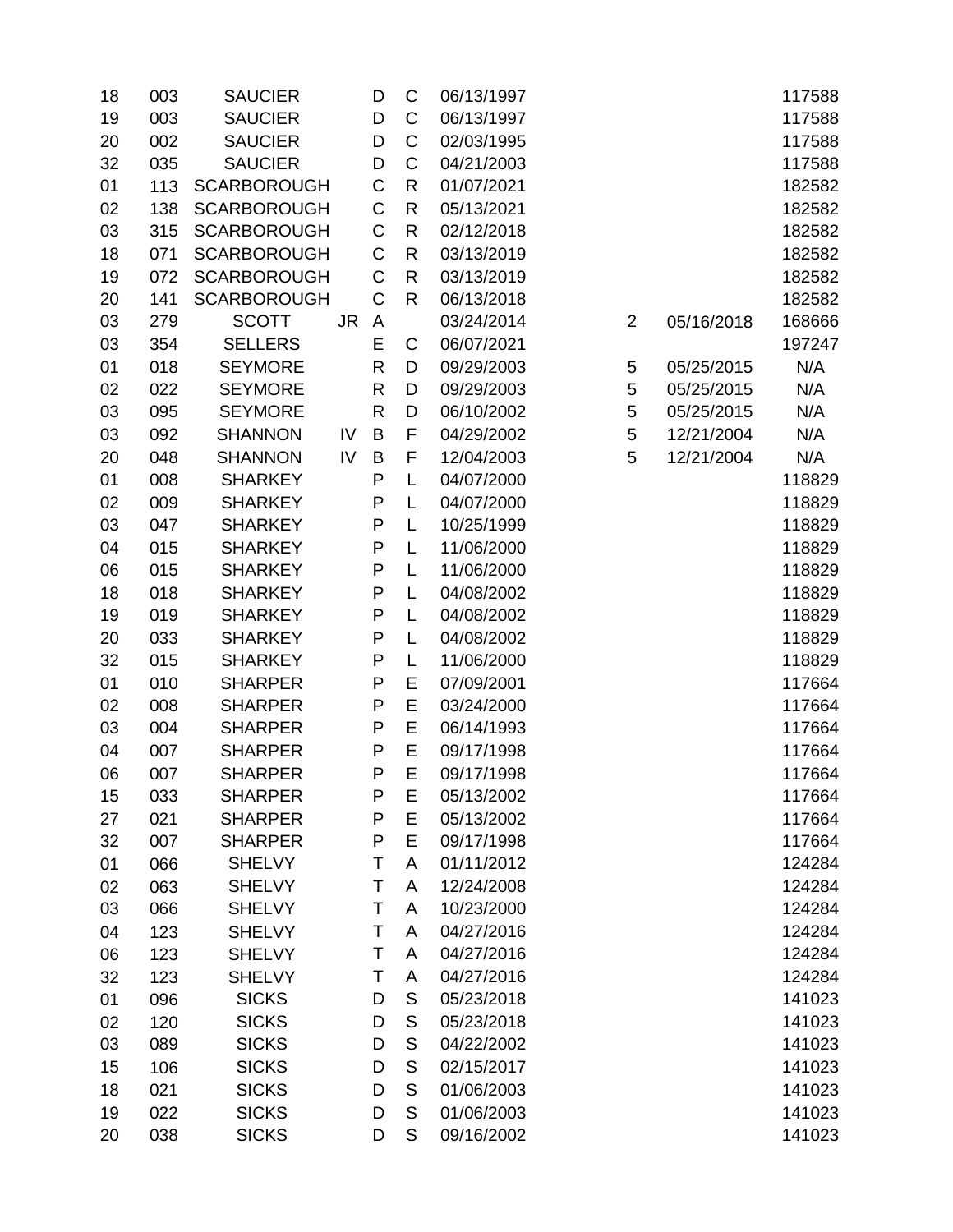| 27       | 087        | <b>SICKS</b>                 | D            | S            | 02/15/2017               |   |            | 141023           |
|----------|------------|------------------------------|--------------|--------------|--------------------------|---|------------|------------------|
| 01       | 006        | <b>SLAUGHTER</b>             | $\mathsf{R}$ | L            | 11/22/1999               |   |            | 117706           |
| 02       | 006        | <b>SLAUGHTER</b>             | R            | L            | 11/22/1999               |   |            | 117706           |
| 03       | 008        | <b>SLAUGHTER</b>             | $\mathsf{R}$ | L            | 02/14/1995               |   |            | 117706           |
| 04       | 008        | <b>SLAUGHTER</b>             | $\mathsf{R}$ | L            | 06/04/1999               |   |            | 117706           |
| 06       | 008        | <b>SLAUGHTER</b>             | $\mathsf{R}$ | L            | 06/04/1999               |   |            | 117706           |
| 18       | 004        | <b>SLAUGHTER</b>             | $\mathsf{R}$ | L            | 06/20/1997               |   |            | 117706           |
| 19       | 004        | <b>SLAUGHTER</b>             | $\mathsf{R}$ | L            | 06/20/1997               |   |            | 117706           |
| 20       | 004        | <b>SLAUGHTER</b>             | $\mathsf{R}$ | L            | 02/24/1997               |   |            | 117706           |
| 32       | 008        | <b>SLAUGHTER</b>             | $\mathsf{R}$ | L            | 06/04/1999               |   |            | 117706           |
| 02       | 119        | SMALLWOOD                    | M            | C            | 04/11/2018               |   |            | 145543           |
| 03       | 181        | SMALLWOOD                    | M            | $\mathsf C$  | 09/05/2006               |   |            | 145543           |
| 04       | 122        | <b>SMALLWOOD</b>             | M            | $\mathsf C$  | 03/16/2016               |   |            | 145543           |
| 06       | 122        | <b>SMALLWOOD</b>             | M            | C            | 03/16/2016               |   |            | 145543           |
| 20       | 087        | <b>SMALLWOOD</b>             | M            | C            | 10/01/2008               |   |            | 145543           |
| 32       | 122        | <b>SMALLWOOD</b>             | M            | C            | 03/16/2016               |   |            | 145543           |
| 03       | 274        | <b>SMART</b>                 | Ε            | L            | 03/10/2014               |   |            | 168463           |
| 03       | 101        | <b>SMITH</b>                 | B            | E            | 08/19/2002               |   |            | 141382           |
| 04       | 058        | <b>SMITH</b>                 | B            | E            | 02/05/2007               |   |            | 141382           |
| 06       | 058        | <b>SMITH</b>                 | B            | E            | 02/05/2007               |   |            | 141382           |
| 11       | 011        | <b>SMITH</b>                 | B            | E            | 08/07/2006               |   |            | 141382           |
| 12       | 013        | <b>SMITH</b>                 | B            | E            | 04/05/2004               |   |            | 141382           |
| 14       | 020        | <b>SMITH</b>                 | B            | E            | 11/17/2003               |   |            | 141382           |
| 15       | 038        | <b>SMITH</b>                 | B            | E            | 09/03/2002               |   |            | 141382           |
| 27       | 029        | <b>SMITH</b>                 | B            | E            | 11/17/2003               |   |            | 141382           |
| 32       | 058        | <b>SMITH</b>                 | B            | E            | 02/05/2007               |   |            | 141382           |
| 01       | 078        | <b>SMITH</b>                 | $\mathsf C$  | D            | 06/04/2014               | 5 | 10/01/2015 | N/A              |
| 02       | 097        | <b>SMITH</b>                 | C            | D            | 06/04/2014               | 5 | 10/01/2015 | N/A              |
| 03       | 077        | <b>SMITH</b>                 | $\mathsf C$  | D            | 04/02/2001               | 5 | 10/01/2015 | N/A              |
| 04       | 044        | <b>SMITH</b>                 | $\mathsf C$  | D            | 02/22/2005               | 5 | 10/01/2015 | N/A              |
| 06       | 044        | <b>SMITH</b>                 | C            | D            | 02/22/2005               | 5 | 10/01/2015 | N/A              |
| 20       | 034        | <b>SMITH</b>                 | C            | D            | 04/08/2002               | 5 | 10/01/2015 | N/A              |
| 32       | 044        | <b>SMITH</b>                 | $\mathsf C$  | D            | 02/22/2005               | 5 | 10/01/2015 | N/A              |
| 01       | 043        | <b>SMITH</b>                 | C            | R            | 03/10/2008               |   |            | 117751           |
| 02       | 034        | <b>SMITH</b>                 | $\mathsf C$  | R            | 01/12/2006               |   |            | 117751           |
| 03       | 015        | <b>SMITH</b>                 | $\mathsf C$  | R            | 04/29/1996               |   |            | 117751           |
| 15       | 031        | <b>SMITH</b>                 | C            | R            | 11/19/2001               |   |            | 117751           |
| 20       | 019        | <b>SMITH</b>                 | $\mathsf C$  | R            | 06/09/2000               |   |            | 117751           |
| 27       | 022        | <b>SMITH</b>                 | $\mathsf C$  | $\mathsf{R}$ | 06/24/2002               |   |            | 117751           |
| 01       | 009        | <b>SMITH</b>                 | D            |              | 10/12/2000               |   |            | 117749           |
| 02       | 010        | <b>SMITH</b>                 | D            |              | 10/12/2000               |   |            | 117749           |
| 03       | 010        | <b>SMITH</b>                 | D            |              | 06/12/1995               |   |            | 117749           |
| 04       | 009        | <b>SMITH</b>                 | D            |              | 09/03/1999               |   |            | 117749           |
| 06       | 009        | <b>SMITH</b>                 | D<br>D       |              | 09/03/1999               |   |            | 117749           |
| 18       | 005<br>005 | <b>SMITH</b>                 |              |              | 09/12/1997               |   |            | 117749           |
| 19<br>20 | 006        | <b>SMITH</b><br><b>SMITH</b> | D<br>D       |              | 09/12/1997<br>07/18/1997 |   |            | 117749<br>117749 |
|          |            |                              |              |              |                          |   |            |                  |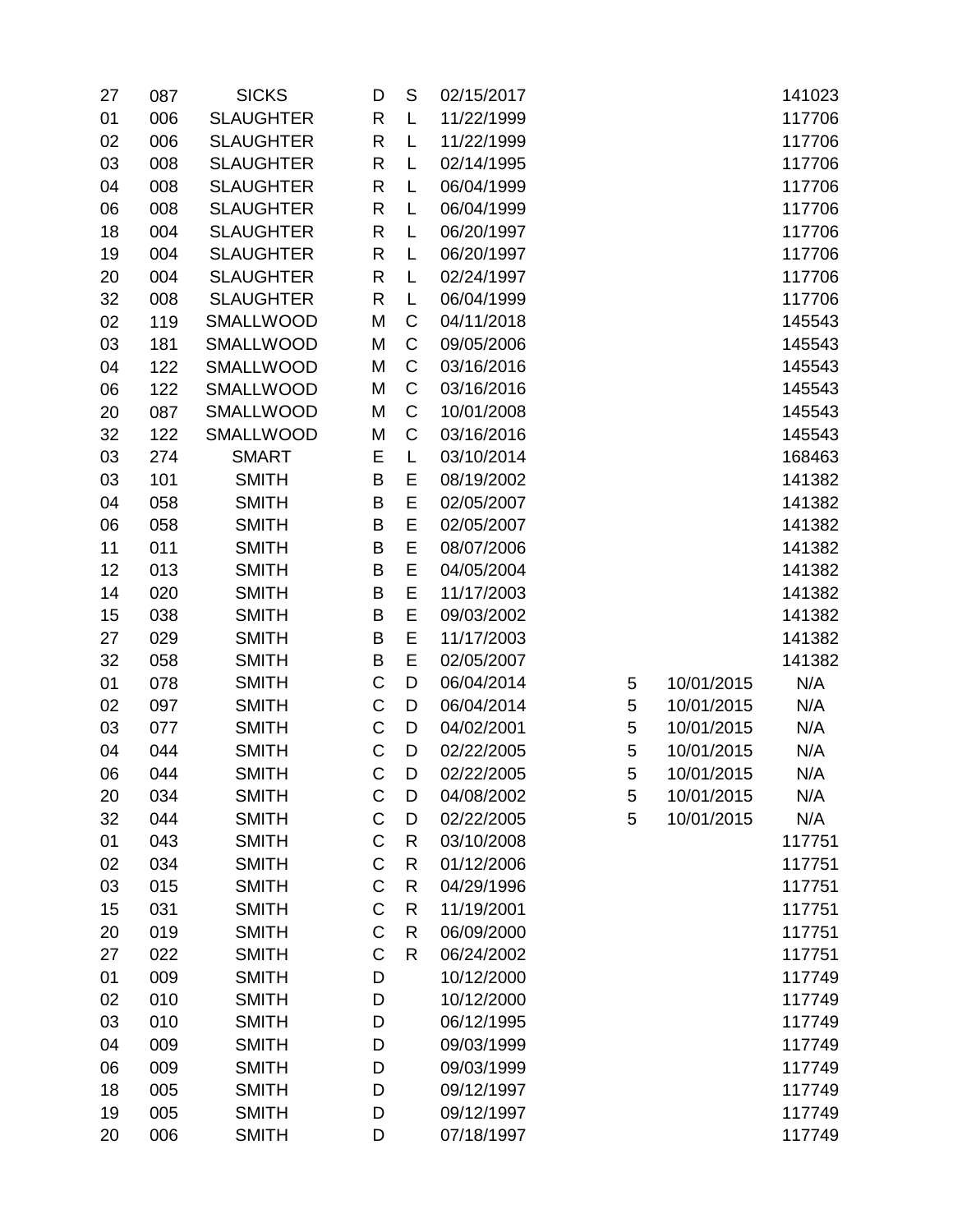| 32 | 009 | <b>SMITH</b>    | D            |   | 09/03/1999 |   |            | 117749 |
|----|-----|-----------------|--------------|---|------------|---|------------|--------|
| 01 | 055 | <b>SMITH</b>    | G            | D | 10/14/2009 |   |            | 124089 |
| 02 | 070 | <b>SMITH</b>    | G            | D | 10/14/2009 |   |            | 124089 |
| 03 | 055 | <b>SMITH</b>    | G            | D | 08/22/2000 |   |            | 124089 |
| 18 | 014 | <b>SMITH</b>    | G            | D | 03/11/2002 |   |            | 124089 |
| 19 | 015 | <b>SMITH</b>    | G            | D | 03/11/2002 |   |            | 124089 |
| 20 | 031 | <b>SMITH</b>    | G            | D | 12/17/2001 |   |            | 124089 |
| 03 | 094 | <b>SMITH</b>    | L            | A | 06/03/2002 |   |            | 141253 |
| 20 | 044 | <b>SMITH</b>    | L            | A | 09/29/2003 |   |            | 141253 |
| 03 | 191 | <b>SMITH</b>    | M            | L | 10/02/2006 |   |            | 146258 |
| 03 | 046 | <b>SMITH</b>    | R            | F | 10/04/1999 |   |            | 118387 |
| 04 | 031 | <b>SMITH</b>    | R            | F | 07/23/2002 |   |            | 118387 |
| 06 | 031 | <b>SMITH</b>    | $\mathsf{R}$ | F | 07/23/2002 |   |            | 118387 |
| 32 | 031 | <b>SMITH</b>    | $\mathsf{R}$ | F | 07/23/2002 |   |            | 118387 |
| 03 | 196 | <b>SMITH</b>    | S            | D | 10/12/2006 |   |            | 146363 |
| 04 | 099 | <b>SMITH</b>    | $\mathsf{S}$ | D | 08/08/2012 |   |            | 146363 |
| 06 | 099 | <b>SMITH</b>    | $\mathsf S$  | D | 08/08/2012 |   |            | 146363 |
| 32 | 099 | <b>SMITH</b>    | $\mathsf{S}$ | D | 08/08/2012 |   |            | 146363 |
| 03 | 333 | <b>SMITH</b>    | S            | L | 02/11/2019 |   |            | 188845 |
| 15 | 116 | <b>SMITH</b>    | $\mathsf{S}$ | L | 04/24/2019 |   |            | 188845 |
| 20 | 157 | <b>SMITH</b>    | $\mathsf S$  | L | 08/05/2021 |   |            | 188845 |
| 27 | 097 | <b>SMITH</b>    | S            | L | 04/24/2019 |   |            | 188845 |
| 01 | 051 | <b>SMOOT</b>    | D            | D | 04/08/2009 | 8 | 08/19/2020 | 146259 |
| 02 | 065 | <b>SMOOT</b>    | D            | D | 04/08/2009 | 8 | 08/19/2020 | 146259 |
| 03 | 192 | <b>SMOOT</b>    | D            | D | 10/02/2006 | 8 | 08/19/2020 | 146259 |
| 04 | 074 | <b>SMOOT</b>    | D            | D | 07/01/2008 | 8 | 08/19/2020 | 146259 |
| 06 | 074 | <b>SMOOT</b>    | D            | D | 07/01/2008 | 8 | 08/19/2020 | 146259 |
| 18 | 043 | <b>SMOOT</b>    | D            | D | 12/24/2008 | 8 | 08/19/2020 | 146259 |
| 19 | 044 | <b>SMOOT</b>    | D            | D | 12/24/2008 | 8 | 08/19/2020 | 146259 |
| 20 | 091 | <b>SMOOT</b>    | D            | D | 12/24/2008 | 8 | 08/19/2020 | 146259 |
| 32 | 074 | <b>SMOOT</b>    | D            | D | 07/01/2008 | 8 | 08/19/2020 | 146259 |
| 01 | 005 | <b>SNOW</b>     | R            | L | 10/25/1999 |   |            | 117784 |
| 02 | 005 | <b>SNOW</b>     | $\mathsf{R}$ | L | 10/25/1999 |   |            | 117784 |
| 03 | 007 | <b>SNOW</b>     | $\mathsf{R}$ | L | 05/16/1994 |   |            | 117784 |
| 04 | 005 | <b>SNOW</b>     | $\mathsf{R}$ | L | 06/12/1998 |   |            | 117784 |
| 05 | 002 | <b>SNOW</b>     | $\mathsf{R}$ | L | 02/26/1996 |   |            | 117784 |
| 06 | 005 | <b>SNOW</b>     | R            | L | 06/12/1998 |   |            | 117784 |
| 32 | 005 | <b>SNOW</b>     | $\mathsf{R}$ | L | 06/12/1998 |   |            | 117784 |
| 03 | 352 | <b>SNOW</b>     | R            | L | 05/17/2021 |   |            | 197027 |
| 03 | 298 | <b>SPEIGHTS</b> | $\mathsf{R}$ | J | 06/21/2016 |   |            | 175182 |
| 11 | 031 | <b>SPEIGHTS</b> | $\mathsf{R}$ | J | 01/25/2019 |   |            | 175182 |
| 12 | 042 | <b>SPEIGHTS</b> | R            | J | 08/02/2017 |   |            | 175182 |
| 14 | 072 | <b>SPEIGHTS</b> | R            | J | 02/15/2017 |   |            | 175182 |
| 15 | 105 | <b>SPEIGHTS</b> | R            | J | 02/15/2017 |   |            | 175182 |
| 18 | 065 | <b>SPEIGHTS</b> | $\mathsf{R}$ | J | 05/23/2018 |   |            | 175182 |
| 19 | 066 | <b>SPEIGHTS</b> | R            | J | 05/23/2018 |   |            | 175182 |
| 20 | 138 | <b>SPEIGHTS</b> | R            | J | 04/11/2018 |   |            | 175182 |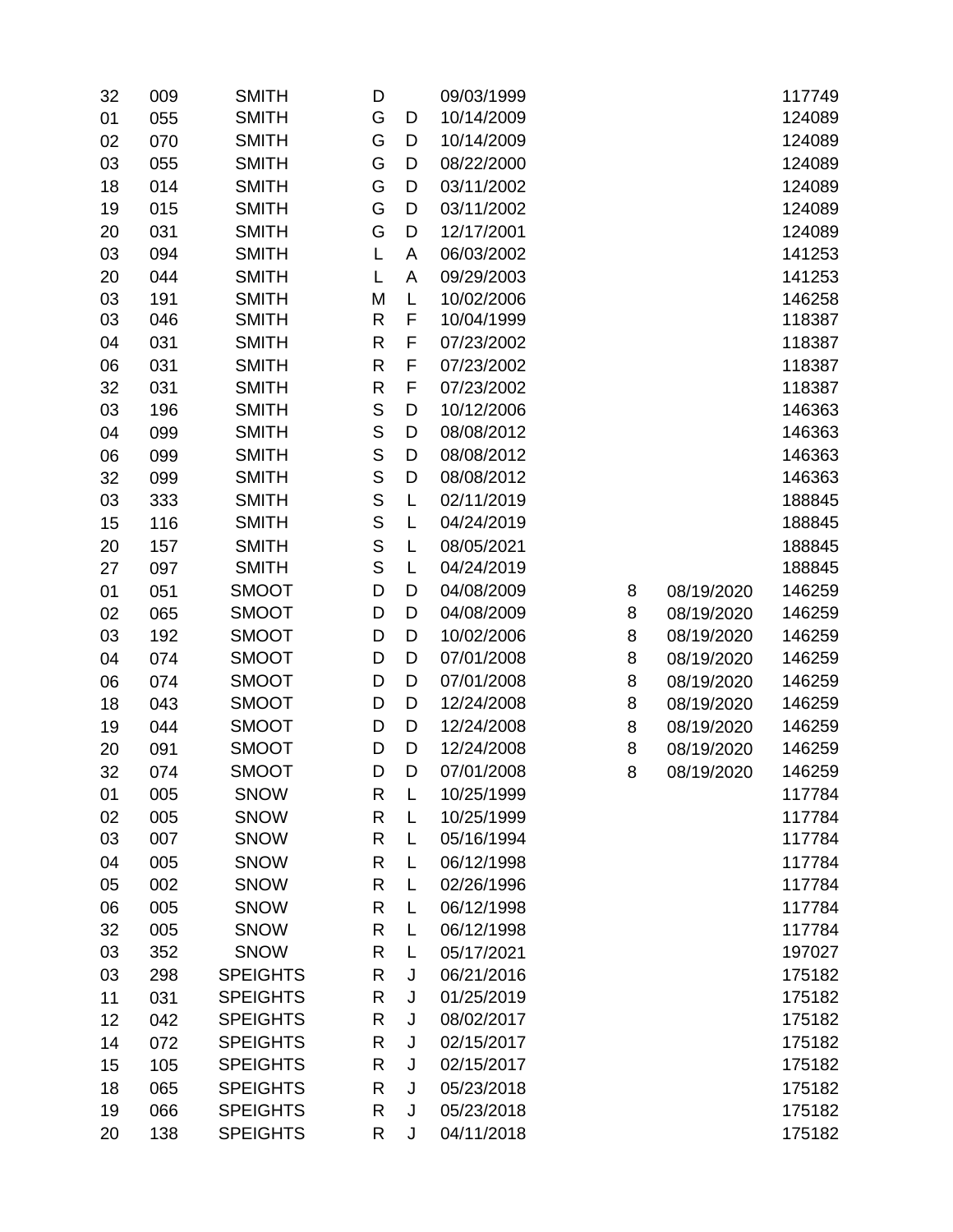| 27 | 086 | <b>SPEIGHTS</b> | R            | J             | 02/15/2017 |                |            | 175182 |
|----|-----|-----------------|--------------|---------------|------------|----------------|------------|--------|
| 03 | 120 | <b>STEWART</b>  | $\mathsf C$  | G             | 09/02/2003 |                |            | 105828 |
| 04 | 100 | <b>STEWART</b>  | $\mathsf C$  | G             | 08/27/2012 |                |            | 105828 |
| 06 | 100 | <b>STEWART</b>  | C            | G             | 08/27/2012 |                |            | 105828 |
| 13 | 028 | <b>STEWART</b>  | $\mathsf C$  | G             | 05/13/2021 |                |            | 105828 |
| 14 | 070 | <b>STEWART</b>  | $\mathsf C$  | G             | 09/21/2016 |                |            | 105828 |
| 15 | 087 | <b>STEWART</b>  | $\mathsf C$  | G             | 09/11/2013 |                |            | 105828 |
| 18 | 035 | <b>STEWART</b>  | $\mathsf C$  | G             | 08/06/2007 |                |            | 105828 |
| 19 | 036 | <b>STEWART</b>  | $\mathsf C$  | G             | 08/06/2007 |                |            | 105828 |
| 20 | 075 | <b>STEWART</b>  | $\mathsf C$  | G             | 03/19/2007 |                |            | 105828 |
| 27 | 085 | <b>STEWART</b>  | $\mathsf C$  | G             | 09/21/2016 |                |            | 105828 |
| 32 | 100 | <b>STEWART</b>  | $\mathsf C$  | G             | 08/27/2012 |                |            | 105828 |
| 01 | 022 | <b>STEWART</b>  | T            | D             | 04/05/2004 |                |            | 117849 |
| 02 | 028 | <b>STEWART</b>  | T            | D             | 04/05/2004 |                |            | 117849 |
| 03 | 009 | <b>STEWART</b>  | T            | D             | 02/14/1995 |                |            | 117849 |
| 09 | 002 | <b>STEWART</b>  | T            | D             | 07/25/1997 |                |            | 117849 |
| 10 | 002 | <b>STEWART</b>  | Τ            | D             | 07/25/1997 |                |            | 117849 |
| 14 | 082 | <b>STEWART</b>  | T            | D             | 02/27/2020 |                |            | 117849 |
| 15 | 004 | <b>STEWART</b>  | T            | D             | 03/06/1998 |                |            | 117849 |
| 18 | 016 | <b>STEWART</b>  | Τ            | D             | 03/25/2002 |                |            | 117849 |
| 19 | 017 | <b>STEWART</b>  | T            | D             | 03/25/2002 |                |            | 117849 |
| 20 | 010 | <b>STEWART</b>  | T            | D             | 12/19/1997 |                |            | 117849 |
| 27 | 003 | <b>STEWART</b>  | Τ            | D             | 09/17/1998 |                |            | 117849 |
| 03 | 109 | <b>STOGNER</b>  | R            |               | 05/06/2003 | 1              | 07/16/2027 | 141750 |
| 03 | 342 | <b>STOVALL</b>  | $\mathbb S$  | N             | 04/22/2019 |                |            | 189620 |
| 01 | 070 | <b>SUMRALL</b>  | J            | $\mathsf S$   | 03/06/2013 |                |            | 154742 |
| 02 | 083 | <b>SUMRALL</b>  | J            | $\mathsf{S}$  | 07/18/2012 |                |            | 154742 |
| 03 | 232 | <b>SUMRALL</b>  | J            | ${\mathsf S}$ | 02/09/2010 |                |            | 154742 |
| 11 | 020 | <b>SUMRALL</b>  | J            | $\mathsf S$   | 08/06/2014 |                |            | 154742 |
| 12 | 034 | <b>SUMRALL</b>  | J            | $\mathsf{S}$  | 04/02/2014 |                |            | 154742 |
| 14 | 056 | <b>SUMRALL</b>  | J            | S             | 02/19/2014 |                |            | 154742 |
| 15 | 089 | <b>SUMRALL</b>  | J            | S             | 11/13/2013 |                |            | 154742 |
| 18 | 054 | <b>SUMRALL</b>  | J            | $\mathsf S$   | 08/21/2013 |                |            | 154742 |
| 19 | 055 | <b>SUMRALL</b>  | J            | $\mathsf S$   | 08/21/2013 |                |            | 154742 |
| 20 | 107 | <b>SUMRALL</b>  | J            | ${\mathsf S}$ | 07/06/2011 |                |            | 154742 |
| 27 | 068 | <b>SUMRALL</b>  | J            | $\mathsf S$   | 02/19/2014 |                |            | 154742 |
| 03 | 044 | <b>SWEAZIE</b>  | $\mathsf{R}$ | R             | 08/16/1999 | 2              | 01/27/2010 | 118837 |
| 04 | 023 | <b>SWEAZIE</b>  | $\mathsf{R}$ | R             | 10/01/2001 | $\overline{2}$ | 01/27/2010 | 118837 |
| 06 | 023 | <b>SWEAZIE</b>  | $\mathsf{R}$ | R             | 10/01/2001 | $\overline{2}$ | 01/27/2010 | 118837 |
| 14 | 008 | <b>SWEAZIE</b>  | $\mathsf{R}$ | R             | 07/23/2001 | $\overline{2}$ | 01/27/2010 | 118837 |
| 15 | 016 | <b>SWEAZIE</b>  | $\mathsf{R}$ | R             | 03/19/2001 | $\overline{2}$ | 01/27/2010 | 118837 |
| 27 | 012 | <b>SWEAZIE</b>  | R            | R             | 03/19/2001 | $\overline{2}$ | 01/27/2010 | 118837 |
| 32 | 023 | <b>SWEAZIE</b>  | R            | R             | 10/01/2001 | $\overline{2}$ | 01/27/2010 | 118837 |
| 01 | 061 | <b>SWINNEY</b>  | ${\sf R}$    |               | 03/02/2011 |                |            | 117893 |
| 02 | 075 | <b>SWINNEY</b>  | $\mathsf{R}$ |               | 03/02/2011 |                |            | 117893 |
| 03 | 024 | <b>SWINNEY</b>  | R            |               | 11/18/1996 |                |            | 117893 |
| 04 | 036 | <b>SWINNEY</b>  | $\mathsf{R}$ |               | 06/18/2003 |                |            | 117893 |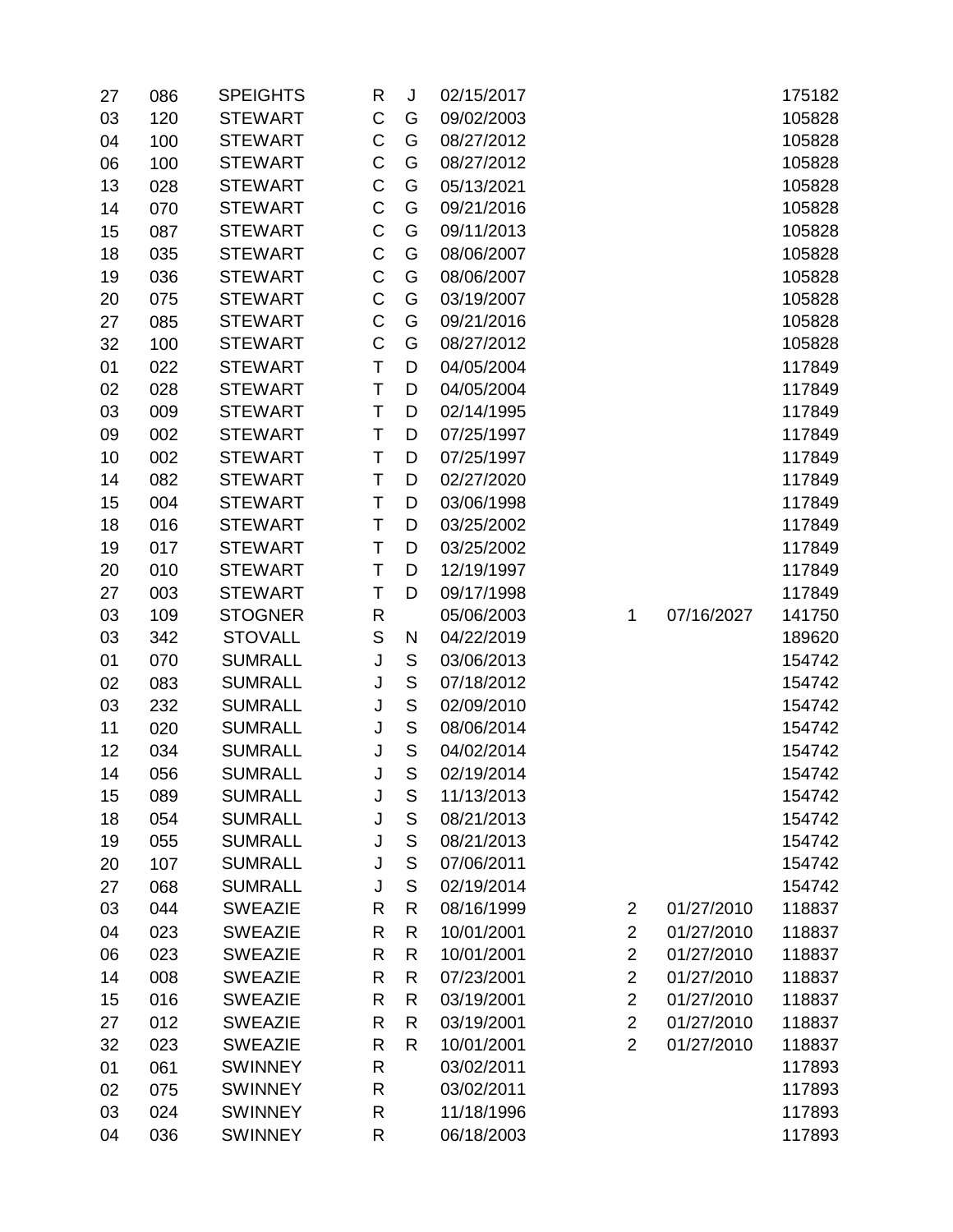| 06 | 036 | <b>SWINNEY</b> | R           |             | 06/18/2003 | 117893 |
|----|-----|----------------|-------------|-------------|------------|--------|
| 32 | 036 | <b>SWINNEY</b> | R           |             | 06/18/2003 | 117893 |
| 01 | 071 | <b>TARVER</b>  | K           | G           | 03/27/2013 | 154729 |
| 02 | 086 | <b>TARVER</b>  | Κ           | G           | 12/12/2012 | 154729 |
| 03 | 233 | <b>TARVER</b>  | Κ           | G           | 02/09/2010 | 154729 |
| 11 | 028 | <b>TARVER</b>  | Κ           | G           | 08/23/2017 | 154729 |
| 12 | 033 | <b>TARVER</b>  | Κ           | G           | 10/23/2013 | 154729 |
| 14 | 055 | <b>TARVER</b>  | Κ           | G           | 10/23/2013 | 154729 |
| 15 | 086 | <b>TARVER</b>  | Κ           | G           | 06/19/2013 | 154729 |
| 18 | 051 | <b>TARVER</b>  | Κ           | G           | 07/18/2012 | 154729 |
| 19 | 054 | <b>TARVER</b>  | Κ           | G           | 07/18/2012 | 154729 |
| 20 | 108 | <b>TARVER</b>  | Κ           | G           | 07/27/2011 | 154729 |
| 27 | 067 | <b>TARVER</b>  | Κ           | G           | 10/23/2013 | 154729 |
| 03 | 234 | <b>TAYLOR</b>  | Ε           | L           | 02/09/2010 | 154735 |
| 04 | 146 | <b>TAYLOR</b>  | E           | L           | 05/05/2021 | 154735 |
| 06 | 146 | <b>TAYLOR</b>  | E           | L           | 05/05/2021 | 154735 |
| 32 | 146 | <b>TAYLOR</b>  | E           | L           | 05/05/2021 | 154735 |
| 03 | 334 | <b>TEAGUE</b>  | J           | T           | 02/11/2019 | 188895 |
| 01 | 067 | <b>TERRELL</b> | E           | D           | 02/22/2012 | 150493 |
| 02 | 081 | <b>TERRELL</b> | E           | D           | 12/21/2011 | 150493 |
| 03 | 223 | <b>TERRELL</b> | E           | D           | 01/28/2008 | 150493 |
| 04 | 125 | <b>TERRELL</b> | E           | D           | 06/29/2016 | 150493 |
| 06 | 125 | <b>TERRELL</b> | E           | D           | 06/29/2016 | 150493 |
| 32 | 125 | <b>TERRELL</b> | E           | D           | 06/29/2016 | 150493 |
| 03 | 264 | <b>THARPE</b>  | J           | B           | 04/15/2013 | 165744 |
| 20 | 126 | <b>THARPE</b>  | J           | B           | 09/09/2015 | 165744 |
| 03 | 213 | <b>THOMAS</b>  | A           | B           | 07/23/2007 | 148814 |
| 04 | 103 | <b>THOMAS</b>  | A           | B           | 12/12/2012 | 148814 |
| 06 | 103 | <b>THOMAS</b>  | A           | B           | 12/12/2012 | 148814 |
| 20 | 128 | <b>THOMAS</b>  | A           | B           | 12/23/2015 | 148814 |
| 32 | 103 | <b>THOMAS</b>  | Α           | B           | 12/12/2012 | 148814 |
| 03 | 141 | <b>THOMAS</b>  | C           | D           | 02/23/2005 | 144075 |
| 04 | 053 | <b>THOMAS</b>  | C           | D           | 05/01/2006 | 144075 |
| 06 | 053 | <b>THOMAS</b>  | $\mathsf C$ | D           | 05/01/2006 | 144075 |
| 15 | 055 | <b>THOMAS</b>  | $\mathsf C$ | D           | 06/23/2005 | 144075 |
| 27 | 036 | <b>THOMAS</b>  | $\mathsf C$ | D           | 07/18/2005 | 144075 |
| 32 | 053 | <b>THOMAS</b>  | $\mathsf C$ | D           | 05/01/2006 | 144075 |
| 03 | 079 | <b>THOMAS</b>  | E           | C           | 04/09/2001 | 103313 |
| 13 | 016 | <b>THOMAS</b>  | E           | C           | 04/23/2014 | 103313 |
| 14 | 012 | <b>THOMAS</b>  | E           | C           | 04/22/2002 | 103313 |
| 15 | 021 | <b>THOMAS</b>  | E           | $\mathsf C$ | 05/24/2001 | 103313 |
| 27 | 019 | <b>THOMAS</b>  | E           | C           | 10/29/2001 | 103313 |
| 03 | 316 | <b>THOMAS</b>  | L           | C           | 02/12/2018 | 182586 |
| 04 | 137 | <b>THOMAS</b>  |             | $\mathsf C$ | 04/24/2019 | 182586 |
| 06 | 137 | <b>THOMAS</b>  | I           | C           | 04/24/2019 | 182586 |
| 32 | 137 | <b>THOMAS</b>  | I           | C           | 04/24/2019 | 182586 |
| 03 | 162 | <b>THOMAS</b>  | J           | M           | 03/07/2005 | 144091 |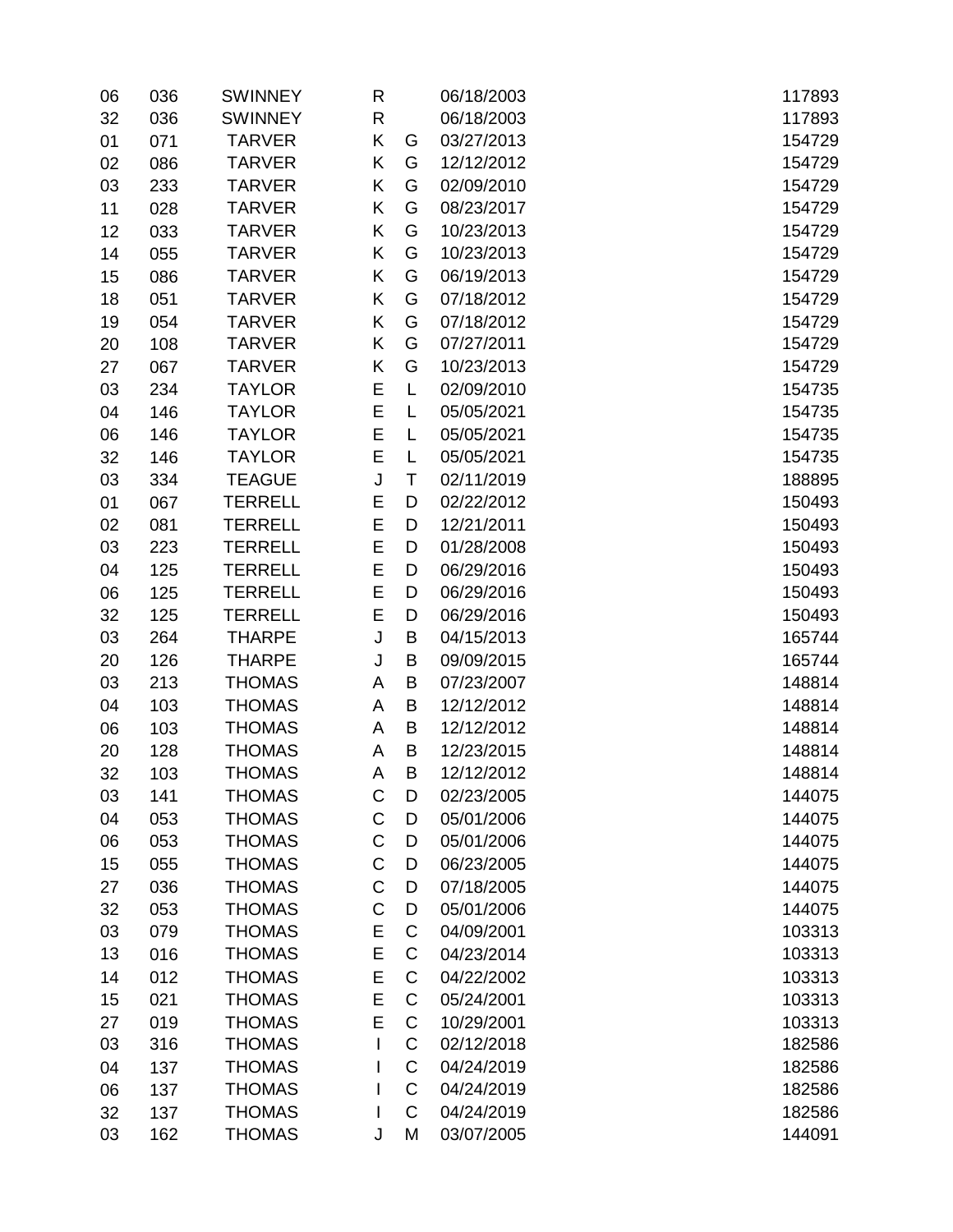| 04 | 052 | <b>THOMAS</b>    | J           | M             | 12/19/2005 | 144091 |
|----|-----|------------------|-------------|---------------|------------|--------|
| 06 | 052 | <b>THOMAS</b>    | J           | M             | 12/19/2005 | 144091 |
| 15 | 070 | <b>THOMAS</b>    | J           | M             | 07/16/2007 | 144091 |
| 18 | 034 | <b>THOMAS</b>    | J           | M             | 02/26/2007 | 144091 |
| 19 | 035 | <b>THOMAS</b>    | J           | M             | 02/26/2007 | 144091 |
| 20 | 068 | <b>THOMAS</b>    | J           | M             | 04/10/2006 | 144091 |
| 27 | 053 | <b>THOMAS</b>    | J           | M             | 07/16/2007 | 144091 |
| 32 | 052 | <b>THOMAS</b>    | J           | M             | 12/19/2005 | 144091 |
| 01 | 025 | <b>THOMPSON</b>  | Κ           | M             | 10/03/2005 | 124275 |
| 02 | 031 | <b>THOMPSON</b>  | Κ           | M             | 10/03/2005 | 124275 |
| 03 | 067 | <b>THOMPSON</b>  | Κ           | M             | 10/23/2000 | 124275 |
| 18 | 029 | <b>THOMPSON</b>  | Κ           | M             | 04/11/2005 | 124275 |
| 19 | 030 | <b>THOMPSON</b>  | Κ           | M             | 04/11/2005 | 124275 |
| 20 | 043 | <b>THOMPSON</b>  | Κ           | M             | 06/09/2003 | 124275 |
| 03 | 237 | <b>THOMPSON</b>  | P           | $\mathsf C$   | 02/22/2010 | 154815 |
| 18 | 050 | <b>THOMPSON</b>  | P           | $\mathsf C$   | 02/22/2012 | 154815 |
| 19 | 051 | <b>THOMPSON</b>  | P           | $\mathsf C$   | 02/22/2012 | 154815 |
| 20 | 104 | <b>THOMPSON</b>  | P           | C             | 03/23/2011 | 154815 |
| 03 | 147 | <b>THURMAN</b>   | D           | K             | 02/24/2005 | 144080 |
| 04 | 072 | <b>THURMAN</b>   | D           | Κ             | 06/05/2008 | 144080 |
| 06 | 072 | <b>THURMAN</b>   | D           | Κ             | 06/05/2008 | 144080 |
| 32 | 072 | <b>THURMAN</b>   | D           | Κ             | 06/05/2008 | 144080 |
| 03 | 335 | <b>TUCKER</b>    | J           | M             | 02/11/2019 | 188869 |
| 14 | 087 | <b>TUCKER</b>    | J           | M             | 03/11/2021 | 188869 |
| 15 | 124 | <b>TUCKER</b>    | J           | M             | 03/11/2021 | 188869 |
| 27 | 104 | <b>TUCKER</b>    | J           | M             | 03/11/2021 | 188869 |
| 03 | 336 | <b>TUGGLE</b>    | C           | ${\mathsf S}$ | 02/11/2019 | 188842 |
| 12 | 050 | <b>TUGGLE</b>    | C           | $\mathsf S$   | 02/18/2021 | 188842 |
| 14 | 086 | <b>TUGGLE</b>    | C           | $\mathsf S$   | 02/18/2021 | 188842 |
| 15 | 123 | <b>TUGGLE</b>    | C           | $\mathsf S$   | 02/18/2021 | 188842 |
| 27 | 103 | <b>TUGGLE</b>    | C           | S             | 02/18/2021 | 188842 |
| 01 | 032 | <b>UNGERECHT</b> | C           | M             | 01/15/2007 | 141560 |
| 02 | 039 | <b>UNGERECHT</b> | C           | M             | 09/04/2006 | 141560 |
| 03 | 123 | <b>UNGERECHT</b> | C           | M             | 09/12/2003 | 141560 |
| 18 | 030 | <b>UNGERECHT</b> | C           | M             | 08/15/2005 | 141560 |
| 19 | 031 | <b>UNGERECHT</b> | C           | M             | 08/15/2005 | 141560 |
| 20 | 061 | <b>UNGERECHT</b> | C           | M             | 06/23/2005 | 141560 |
| 03 | 014 | <b>VALENTINE</b> | S           |               | 04/15/1996 | 118081 |
| 04 | 006 | <b>VALENTINE</b> | S           |               | 09/11/1998 | 118081 |
| 06 | 006 | <b>VALENTINE</b> | S           |               | 09/11/1998 | 118081 |
| 32 | 006 | <b>VALENTINE</b> | S           |               | 09/11/1998 | 118081 |
| 03 | 252 | <b>VALENTINE</b> | S           | M             | 06/11/2012 | 163275 |
| 04 | 111 | <b>VALENTINE</b> | $\mathsf S$ | M             | 12/25/2013 | 163275 |
| 06 | 111 | <b>VALENTINE</b> | $\mathsf S$ | M             | 12/25/2013 | 163275 |
| 32 | 111 | <b>VALENTINE</b> | $\mathsf S$ | M             | 12/25/2013 | 163275 |
| 03 | 280 | VANDEVERE        | $\mathsf C$ | W             | 06/27/2014 | 170089 |
| 07 | 006 | VANDEVERE        | C           | W             | 03/28/2018 | 170089 |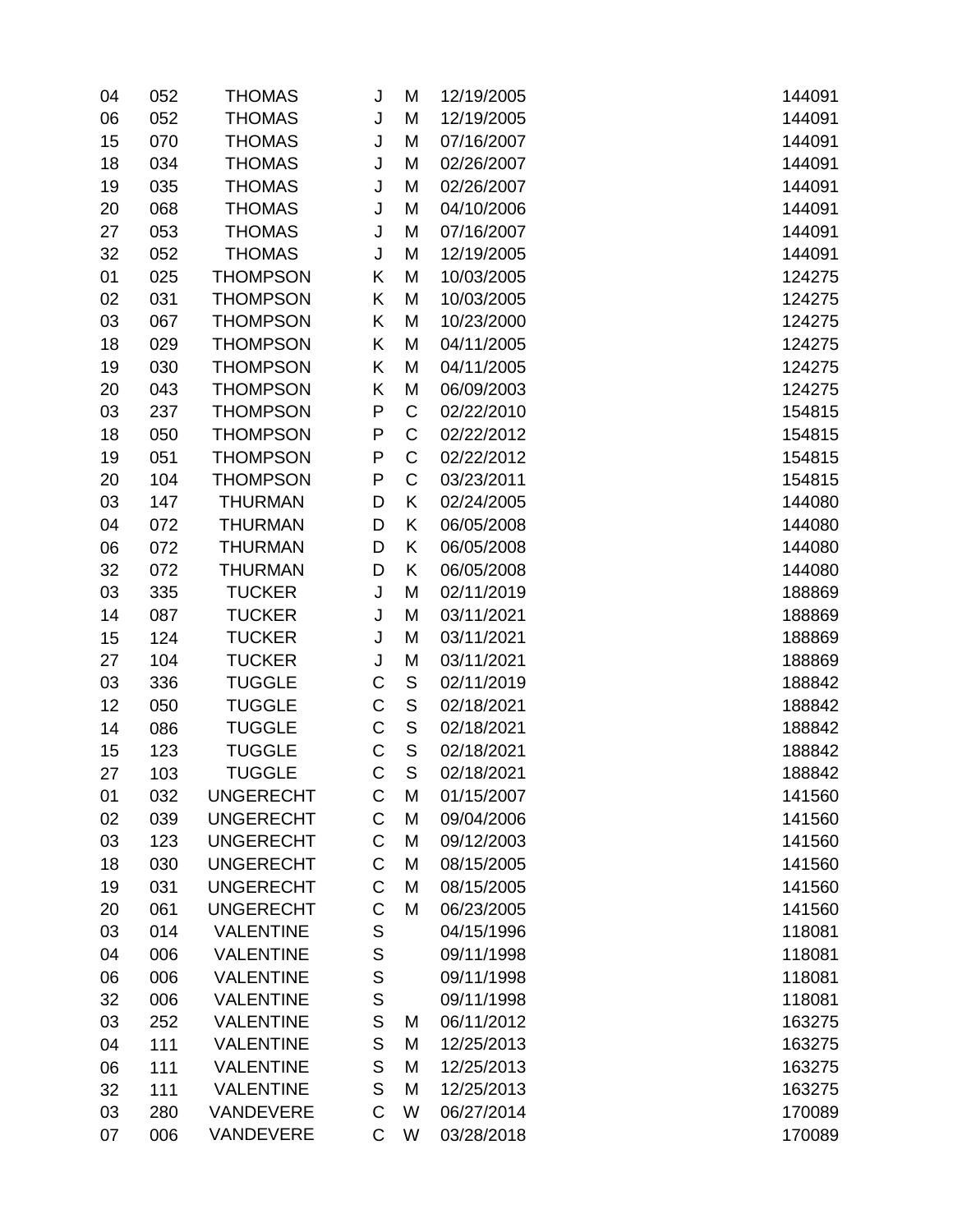| 09 | 019 | VANDEVERE       |      | C            | W            | 06/27/2014 |                |            | 170089 |
|----|-----|-----------------|------|--------------|--------------|------------|----------------|------------|--------|
| 10 | 019 | VANDEVERE       |      | $\mathsf C$  | W            | 06/27/2014 |                |            | 170089 |
| 01 | 105 | <b>VANWEY</b>   |      | $\mathsf{N}$ | C            | 11/20/2019 |                |            | 165748 |
| 02 | 131 | <b>VANWEY</b>   |      | $\mathsf{N}$ | C            | 11/20/2019 |                |            | 165748 |
| 03 | 265 | <b>VANWEY</b>   |      | N            | $\mathsf C$  | 04/15/2013 |                |            | 165748 |
| 11 | 035 | <b>VANWEY</b>   |      | N            | $\mathsf C$  | 01/07/2021 |                |            | 165748 |
| 12 | 049 | <b>VANWEY</b>   |      | N            | $\mathsf C$  | 09/03/2020 |                |            | 165748 |
| 14 | 084 | <b>VANWEY</b>   |      | $\mathsf{N}$ | C            | 06/11/2020 |                |            | 165748 |
| 15 | 120 | <b>VANWEY</b>   |      | N            | C            | 06/11/2020 |                |            | 165748 |
| 20 | 119 | <b>VANWEY</b>   |      | N            | C            | 02/19/2014 |                |            | 165748 |
| 27 | 101 | <b>VANWEY</b>   |      | $\mathsf{N}$ | C            | 06/11/2020 |                |            | 165748 |
| 03 | 337 | <b>VEASLEY</b>  |      | R            | $\mathsf{N}$ | 02/11/2019 |                |            | 188883 |
| 20 | 154 | <b>VEASLEY</b>  |      | R            | ${\sf N}$    | 04/01/2021 |                |            | 188883 |
| 01 | 036 | <b>VICKNAIR</b> |      | A            | E            | 06/11/2007 |                |            | 105115 |
| 02 | 023 | <b>VICKNAIR</b> |      | A            | E            | 11/17/2003 |                |            | 105115 |
| 03 | 082 | <b>VICKNAIR</b> |      | A            | E            | 07/11/2001 |                |            | 105115 |
| 03 | 136 | <b>WALKER</b>   |      | J            | K            | 11/22/2004 |                |            | 105914 |
| 07 | 001 | <b>WALKER</b>   |      | J            | Κ            | 10/19/2011 |                |            | 105914 |
| 08 | 001 | <b>WALKER</b>   |      | J            | K            | 03/23/2011 |                |            | 105914 |
| 11 | 033 | <b>WALKER</b>   |      | J            | Κ            | 11/05/2020 |                |            | 105914 |
| 12 | 038 | <b>WALKER</b>   |      | J            | K            | 04/27/2016 |                |            | 105914 |
| 13 | 018 | <b>WALKER</b>   |      | J            | Κ            | 07/04/2018 |                |            | 105914 |
| 14 | 061 | <b>WALKER</b>   |      | J            | K            | 01/21/2015 |                |            | 105914 |
| 15 | 095 | <b>WALKER</b>   |      | J            | K            | 01/21/2015 |                |            | 105914 |
| 27 | 073 | <b>WALKER</b>   |      | J            | K            | 01/21/2015 |                |            | 105914 |
| 02 | 058 | <b>WALLACE</b>  | JR H |              | W            | 05/08/2008 |                |            | 148236 |
| 03 | 210 | <b>WALLACE</b>  | JR H |              | W            | 05/29/2007 |                |            | 148236 |
| 04 | 113 | <b>WALLACE</b>  | JR   | H            | W            | 09/17/2014 |                |            | 148236 |
| 06 | 113 | <b>WALLACE</b>  | JR   | H            | W            | 09/17/2014 |                |            | 148236 |
| 07 | 004 | <b>WALLACE</b>  | JR H |              | W            | 07/08/2015 |                |            | 148236 |
| 08 | 004 | <b>WALLACE</b>  | JR H |              | W            | 07/08/2015 |                |            | 148236 |
| 09 | 012 | <b>WALLACE</b>  | JR   | H            | W            | 03/18/2009 |                |            | 148236 |
| 10 | 012 | <b>WALLACE</b>  | JR   | H            | W            | 03/18/2009 |                |            | 148236 |
| 30 | 003 | <b>WALLACE</b>  | JR H |              | W            | 08/30/2016 |                |            | 148236 |
| 32 | 113 | <b>WALLACE</b>  | JR.  | H            | W            | 09/17/2014 |                |            | 148236 |
| 03 | 043 | <b>WALLER</b>   |      | Κ            | Е            | 05/17/1999 |                |            | 118446 |
| 04 | 046 | <b>WALLER</b>   |      | Κ            | E            | 05/09/2005 |                |            | 118446 |
| 06 | 046 | <b>WALLER</b>   |      | Κ            | E            | 05/09/2005 |                |            | 118446 |
| 11 | 003 | <b>WALLER</b>   |      | Κ            | E            | 05/07/2001 |                |            | 118446 |
| 12 | 003 | <b>WALLER</b>   |      | Κ            | E            | 05/07/2001 |                |            | 118446 |
| 14 | 006 | <b>WALLER</b>   |      | Κ            | E            | 05/07/2001 |                |            | 118446 |
| 15 | 014 | <b>WALLER</b>   |      | Κ            | E            | 10/16/2000 |                |            | 118446 |
| 27 | 015 | <b>WALLER</b>   |      | Κ            | E            | 05/07/2001 |                |            | 118446 |
| 32 | 046 | <b>WALLER</b>   |      | Κ            | E            | 05/09/2005 |                |            | 118446 |
| 03 | 321 | WARD            |      | R            | ${\sf N}$    | 05/21/2018 | $\overline{c}$ | 11/10/2020 | 184960 |
| 14 | 078 | <b>WARD</b>     |      | $\mathsf{R}$ | N            | 02/20/2019 | $\overline{2}$ | 11/10/2020 | 184960 |
| 15 | 114 | WARD            |      | R            | N            | 02/20/2019 | $\overline{2}$ | 11/10/2020 | 184960 |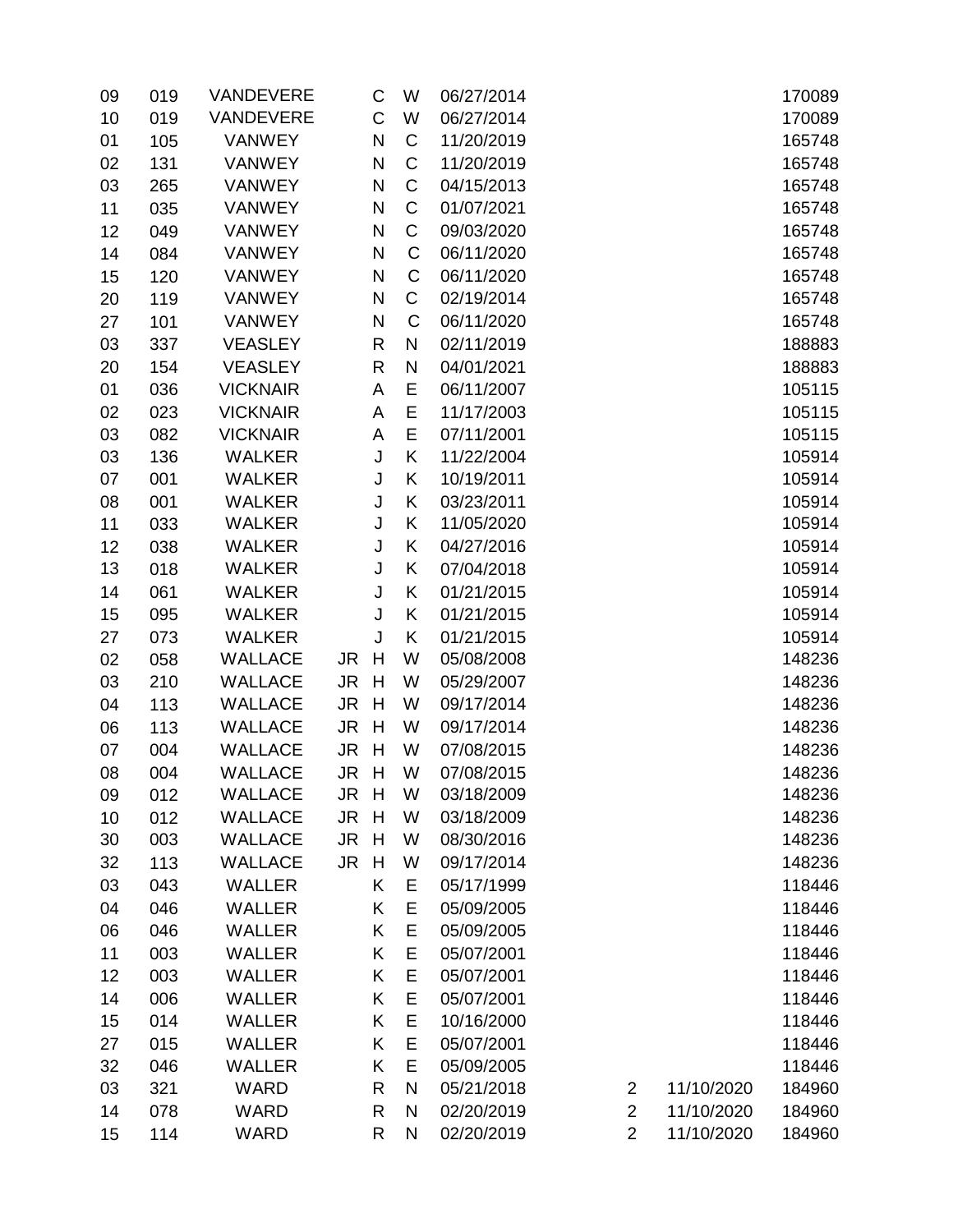| 27 | 095 | <b>WARD</b>  | $\mathsf{R}$ | N            | 02/20/2019 | $\overline{2}$ | 11/10/2020 | 184960 |
|----|-----|--------------|--------------|--------------|------------|----------------|------------|--------|
| 01 | 050 | <b>WATTS</b> | $\mathsf C$  | M            | 02/04/2009 |                |            | 144696 |
| 02 | 064 | <b>WATTS</b> | C            | M            | 02/04/2009 |                |            | 144696 |
| 03 | 176 | <b>WATTS</b> | $\mathsf C$  | M            | 04/06/2006 |                |            | 144696 |
| 15 | 079 | <b>WATTS</b> | $\mathsf C$  | M            | 11/25/2009 |                |            | 144696 |
| 18 | 036 | <b>WATTS</b> | $\mathsf C$  | M            | 01/21/2008 |                |            | 144696 |
| 19 | 037 | <b>WATTS</b> | $\mathsf C$  | M            | 01/21/2008 |                |            | 144696 |
| 20 | 071 | <b>WATTS</b> | $\mathsf C$  | M            | 12/20/2006 |                |            | 144696 |
| 32 | 136 | <b>WATTS</b> | $\mathsf C$  | $\mathsf{R}$ | 08/15/2018 |                |            | 144082 |
| 02 | 099 | <b>WATTS</b> | $\mathsf C$  | ${\sf R}$    | 11/19/2014 |                |            | 144082 |
| 03 | 152 | <b>WATTS</b> | $\mathsf C$  | $\mathsf{R}$ | 02/28/2005 |                |            | 144082 |
| 04 | 136 | <b>WATTS</b> | $\mathsf C$  | ${\sf R}$    | 08/15/2018 |                |            | 144082 |
| 06 | 136 | <b>WATTS</b> | $\mathsf C$  | $\mathsf{R}$ | 08/15/2018 |                |            | 144082 |
| 18 | 038 | <b>WATTS</b> | $\mathsf C$  | $\mathsf{R}$ | 02/11/2008 |                |            | 144082 |
| 19 | 039 | <b>WATTS</b> | $\mathsf C$  | $\mathsf{R}$ | 02/11/2008 |                |            | 144082 |
| 20 | 077 | <b>WATTS</b> | $\mathsf C$  | $\mathsf{R}$ | 05/28/2007 |                |            | 144082 |
| 01 | 093 | <b>WATTS</b> | $\mathsf{R}$ | D            | 11/15/2017 | 8              | 05/01/2021 | 158040 |
| 02 | 115 | <b>WATTS</b> | $\mathsf{R}$ | D            | 11/15/2017 | 8              | 05/03/2021 | 158040 |
| 03 | 289 | <b>WATTS</b> | $\mathsf{R}$ | D            | 01/04/2016 | 8              | 05/03/2021 | 158040 |
| 20 | 132 | <b>WATTS</b> | $\mathsf{R}$ | D            | 10/12/2016 | 8              | 05/03/2021 | 158040 |
| 01 | 044 | <b>WELLS</b> | D            | $\mathsf C$  | 04/04/2008 |                |            | 123052 |
| 02 | 020 | <b>WELLS</b> | D            | $\mathsf C$  | 06/09/2003 |                |            | 123052 |
| 03 | 056 | <b>WELLS</b> | D            | C            | 09/18/2000 |                |            | 123052 |
| 20 | 027 | <b>WELLS</b> | D            | $\mathsf C$  | 07/02/2001 |                |            | 123052 |
| 03 | 068 | <b>WELLS</b> | D            | C            | 10/23/2000 |                |            | 124259 |
| 01 | 058 | <b>WELLS</b> | F            | B            | 05/12/2010 |                |            | 144084 |
| 02 | 056 | <b>WELLS</b> | F            | B            | 05/01/2008 |                |            | 144084 |
| 03 | 153 | <b>WELLS</b> | F            | B            | 02/28/2005 |                |            | 144084 |
| 14 | 040 | <b>WELLS</b> | F            | B            | 05/14/2007 |                |            | 144084 |
| 15 | 062 | <b>WELLS</b> | F            | B            | 05/29/2006 |                |            | 144084 |
| 27 | 047 | <b>WELLS</b> | F            | B            | 10/30/2006 |                |            | 144084 |
| 03 | 281 | <b>WEST</b>  | P            | L            | 08/18/2014 |                |            | 170769 |
| 03 | 187 | WEST         | O            | D            | 09/18/2006 |                |            | 145923 |
| 04 | 098 | WEST         | O            | D            | 06/27/2012 |                |            | 145923 |
| 06 | 098 | <b>WEST</b>  | $\circ$      | D            | 06/27/2012 |                |            | 145923 |
| 20 | 116 | <b>WEST</b>  | O            | D            | 10/23/2013 |                |            | 145923 |
| 32 | 098 | <b>WEST</b>  | $\circ$      | D            | 06/27/2012 |                |            | 145923 |
| 03 | 080 | <b>WHITE</b> | $\mathsf C$  | $\mathsf C$  | 05/21/2001 | 8              | 05/09/2005 | 104900 |
| 04 | 028 | <b>WHITE</b> | $\mathsf C$  | C            | 06/10/2002 | 8              | 05/09/2005 | 104900 |
| 06 | 028 | <b>WHITE</b> | $\mathsf C$  | C            | 06/10/2002 | 8              | 05/09/2005 | 104900 |
| 32 | 028 | <b>WHITE</b> | $\mathsf C$  | $\mathsf C$  | 06/10/2002 | 8              | 05/09/2005 | 104900 |
| 03 | 182 | <b>WHITE</b> | $\mathsf C$  | M            | 09/05/2006 |                |            | 145539 |
| 04 | 090 | <b>WHITE</b> | $\mathsf C$  | M            | 02/17/2010 |                |            | 145539 |
| 06 | 090 | <b>WHITE</b> | $\mathsf C$  | M            | 02/17/2010 |                |            | 145539 |
| 15 | 076 | <b>WHITE</b> | $\mathsf C$  | M            | 12/24/2008 |                |            | 145539 |
| 27 | 058 | <b>WHITE</b> | $\mathsf C$  | M            | 01/14/2009 |                |            | 145539 |
| 31 | 005 | <b>WHITE</b> | $\mathsf C$  | M            | 03/25/2015 |                |            | 145539 |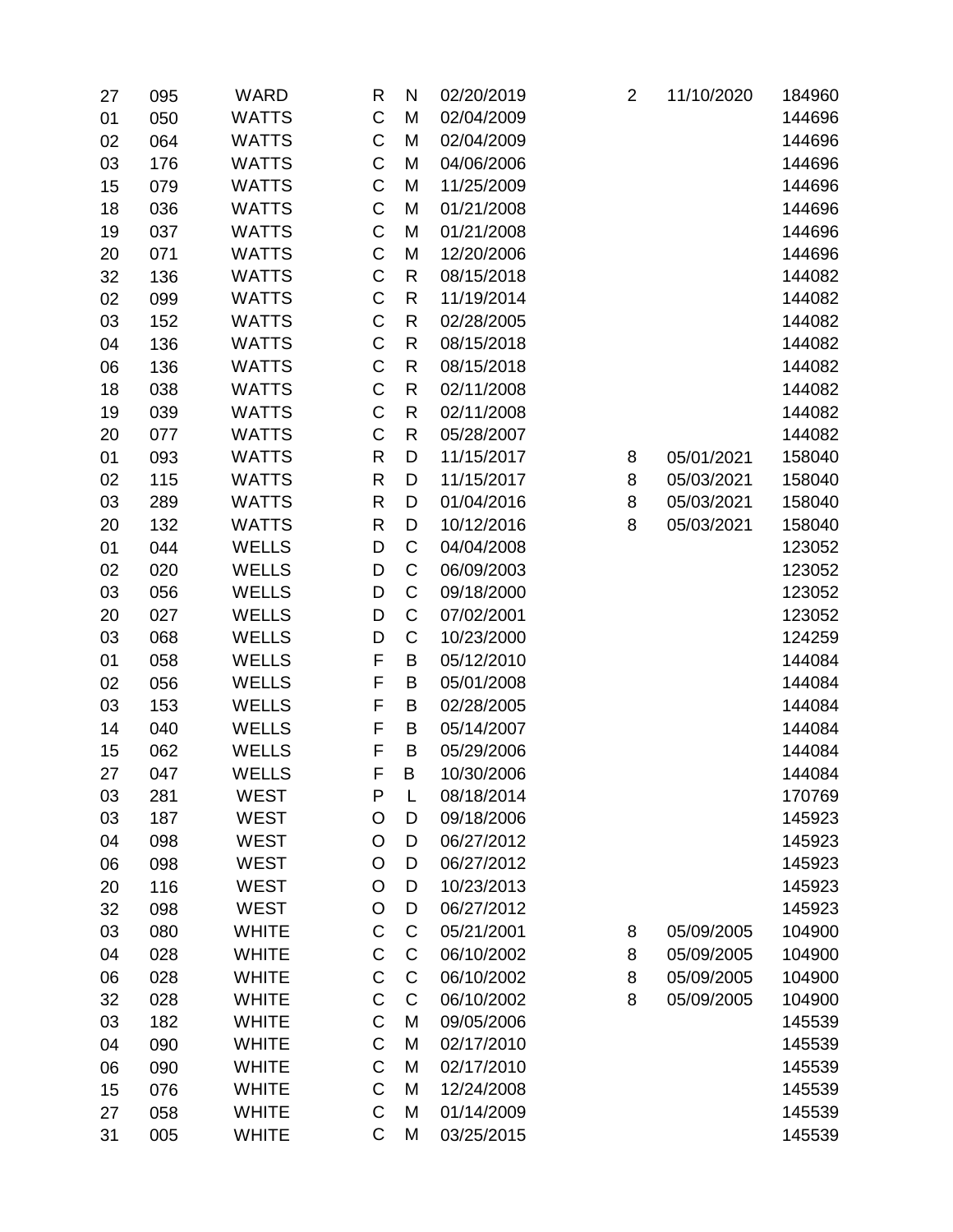| 32 | 090 | <b>WHITE</b>    |                | C | M           | 02/17/2010 | 145539 |
|----|-----|-----------------|----------------|---|-------------|------------|--------|
| 03 | 317 | <b>WHITE</b>    |                | D |             | 02/12/2018 | 182588 |
| 04 | 145 | <b>WHITE</b>    |                | D |             | 04/07/2021 | 182588 |
| 06 | 145 | <b>WHITE</b>    |                | D |             | 04/07/2021 | 182588 |
| 20 | 152 | <b>WHITE</b>    |                | D |             | 01/28/2021 | 182588 |
| 32 | 145 | <b>WHITE</b>    |                | D |             | 04/07/2021 | 182588 |
| 01 | 108 | <b>WHITE</b>    |                | Τ | A           | 06/25/2020 | 175053 |
| 02 | 132 | <b>WHITE</b>    |                | Т | A           | 02/27/2020 | 175053 |
| 03 | 297 | <b>WHITE</b>    |                | T | A           | 05/31/2016 | 175053 |
| 04 | 149 | <b>WHITE</b>    |                | T | A           | 07/15/2021 | 154884 |
| 06 | 149 | <b>WHITE</b>    |                | Τ | A           | 07/15/2021 | 154884 |
| 32 | 149 | <b>WHITE</b>    |                | Τ | A           | 07/15/2021 | 154884 |
| 03 | 045 | <b>WILLIAMS</b> |                | C |             | 08/16/1999 | 118851 |
| 04 | 019 | <b>WILLIAMS</b> |                | C |             | 03/19/2001 | 118851 |
| 06 | 019 | <b>WILLIAMS</b> |                | C |             | 03/19/2001 | 118851 |
| 32 | 019 | <b>WILLIAMS</b> |                | C |             | 03/19/2001 | 118851 |
| 03 | 368 | <b>WILLIAMS</b> |                | C |             | 09/13/2021 | 198046 |
| 01 | 046 | <b>WILLIAMS</b> |                | F | D           | 05/22/2008 | 140988 |
| 02 | 043 | <b>WILLIAMS</b> |                | F | D           | 11/20/2006 | 140988 |
| 03 | 088 | <b>WILLIAMS</b> |                | F | D           | 04/15/2002 | 140988 |
| 04 | 051 | <b>WILLIAMS</b> |                | F | D           | 12/19/2005 | 140988 |
| 06 | 051 | <b>WILLIAMS</b> |                | F | D           | 12/19/2005 | 140988 |
| 18 | 079 | <b>WILLIAMS</b> |                | F | D           | 10/07/2021 | 140988 |
| 19 | 080 | <b>WILLIAMS</b> |                | F | D           | 10/07/2021 | 140988 |
| 20 | 062 | <b>WILLIAMS</b> |                | F | D           | 07/18/2005 | 140988 |
| 32 | 051 | <b>WILLIAMS</b> |                | F | D           | 12/19/2005 | 140988 |
| 03 | 362 | <b>WILLIAMS</b> |                | L | D           | 06/21/2021 | 197358 |
| 01 | 062 | <b>WILLIAMS</b> |                | R | L           | 03/02/2011 | 105369 |
| 02 | 076 | <b>WILLIAMS</b> |                | R | L           | 03/02/2011 | 105369 |
| 03 | 116 | <b>WILLIAMS</b> |                | R | L           | 07/03/2003 | 105369 |
| 04 | 041 | <b>WILLIAMS</b> |                | R | L           | 04/26/2004 | 105369 |
| 06 | 041 | <b>WILLIAMS</b> |                | R | L           | 04/26/2004 | 105369 |
| 15 | 112 | <b>WILLIAMS</b> |                | R | L           | 02/20/2019 | 105369 |
| 32 | 041 | <b>WILLIAMS</b> |                | R | L           | 04/26/2004 | 105369 |
| 02 | 093 | <b>WILLIS</b>   |                | G | L           | 10/02/2013 | 144073 |
| 03 | 142 | <b>WILLIS</b>   |                | G | L           | 02/23/2005 | 144073 |
| 04 | 063 | <b>WILLIS</b>   |                | G | L           | 05/28/2007 | 144073 |
| 06 | 063 | <b>WILLIS</b>   |                | G | L           | 05/28/2007 | 144073 |
| 32 | 063 | <b>WILLIS</b>   |                | G | L           | 05/28/2007 | 144073 |
| 01 | 019 | <b>WILSON</b>   | $\mathbf{III}$ | A |             | 11/24/2003 | 103271 |
| 02 | 025 | <b>WILSON</b>   | Ш              | A |             | 11/24/2003 | 103271 |
| 03 | 072 | <b>WILSON</b>   | $\mathbf{III}$ | A |             | 03/05/2001 | 103271 |
| 20 | 042 | <b>WILSON</b>   | $\mathbf{III}$ | A |             | 06/02/2003 | 103271 |
| 03 | 235 | <b>WILSON</b>   |                | R | S           | 02/09/2010 | 154737 |
| 04 | 118 | <b>WILSON</b>   |                | R | $\mathsf S$ | 11/11/2015 | 154737 |
| 06 | 118 | <b>WILSON</b>   |                | R | S           | 11/11/2015 | 154737 |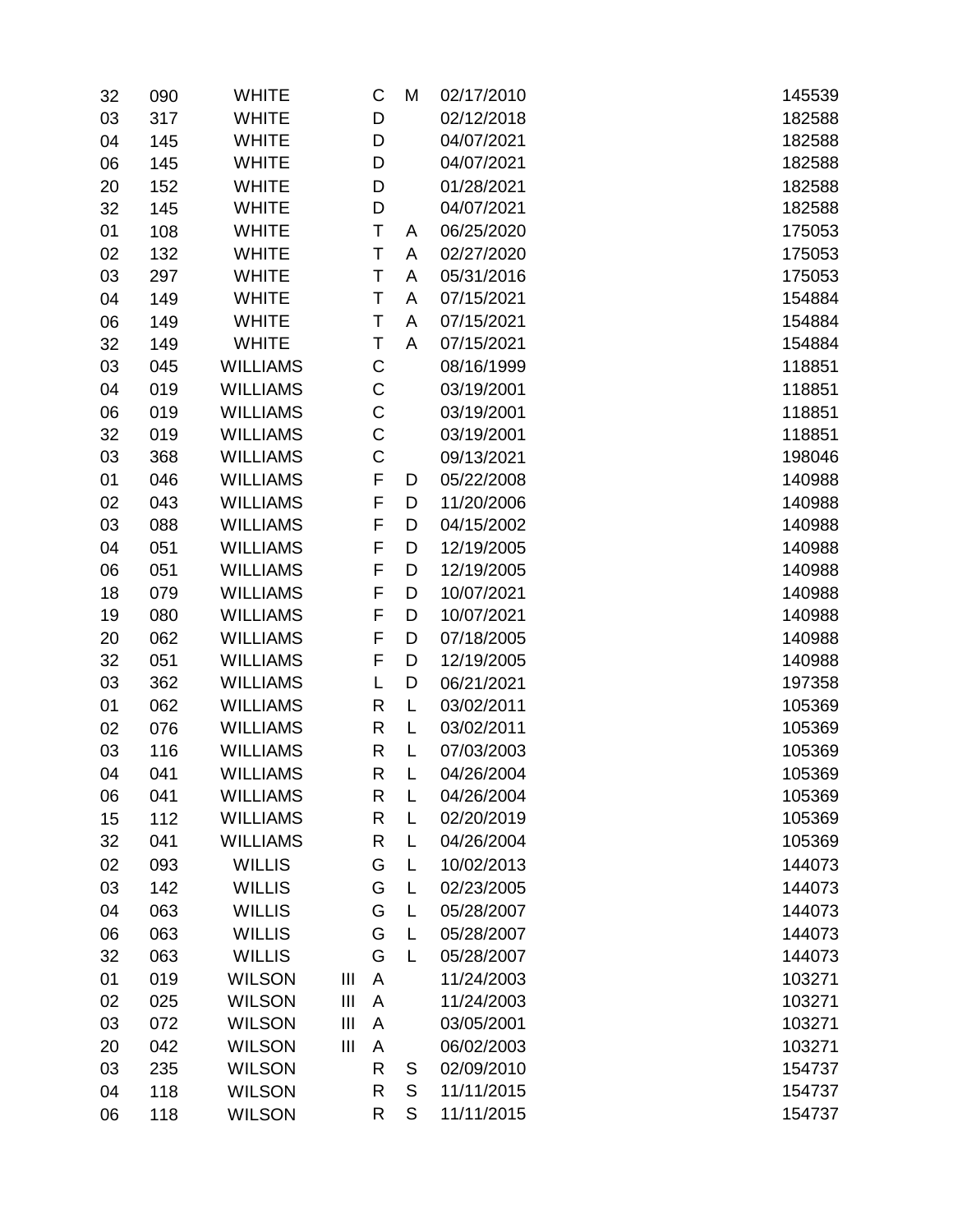| 20 | 160 | <b>WILSON</b>     | R            | $\mathsf S$ | 09/16/2021 | 154737 |
|----|-----|-------------------|--------------|-------------|------------|--------|
| 32 | 118 | <b>WILSON</b>     | R            | S           | 11/11/2015 | 154737 |
| 03 | 130 | <b>WOODS</b>      | J            | J           | 09/29/2003 | 106473 |
| 04 | 085 | <b>WOODS</b>      | J            | J           | 04/08/2009 | 106473 |
| 06 | 085 | <b>WOODS</b>      | J            | J           | 04/08/2009 | 106473 |
| 20 | 090 | <b>WOODS</b>      | J            | J           | 12/03/2008 | 106473 |
| 32 | 085 | <b>WOODS</b>      | J            | J           | 04/08/2009 | 106473 |
| 03 | 132 | <b>WRIGHT</b>     | C            | J           | 10/20/2003 | 106618 |
| 09 | 010 | <b>WRIGHT</b>     | C            | J           | 10/30/2006 | 106618 |
| 10 | 010 | <b>WRIGHT</b>     | C            | J           | 10/30/2006 | 106618 |
| 20 | 067 | <b>WRIGHT</b>     | C            | J           | 02/13/2006 | 106618 |
| 03 | 124 | <b>WRIGHT</b>     | $\mathbb S$  | D           | 09/12/2003 | 106096 |
| 11 | 015 | <b>WRIGHT</b>     | S            | D           | 11/12/2008 | 106096 |
| 14 | 038 | <b>WRIGHT</b>     | $\mathsf S$  | D           | 11/20/2006 | 106096 |
| 15 | 060 | <b>WRIGHT</b>     | S            | D           | 05/01/2006 | 106096 |
| 27 | 050 | <b>WRIGHT</b>     | S            | D           | 11/20/2006 | 106096 |
| 01 | 087 | <b>WROTEN</b>     | D            | M           | 01/13/2016 | 105373 |
| 02 | 052 | <b>WROTEN</b>     | D            | M           | 09/03/2007 | 105373 |
| 03 | 117 | <b>WROTEN</b>     | D            | M           | 07/10/2003 | 105373 |
| 04 | 104 | <b>WROTEN</b>     | D            | M           | 05/08/2013 | 105373 |
| 06 | 104 | <b>WROTEN</b>     | D            | M           | 05/08/2013 | 105373 |
| 20 | 064 | <b>WROTEN</b>     | D            | M           | 10/24/2005 | 105373 |
| 32 | 104 | <b>WROTEN</b>     | D            | M           | 05/08/2013 | 105373 |
| 01 | 052 | <b>YOUNG</b>      | A            | P           | 04/08/2009 | 149654 |
| 02 | 066 | <b>YOUNG</b>      | Α            | P           | 04/08/2009 | 149654 |
| 03 | 218 | <b>YOUNG</b>      | А            | P           | 10/08/2007 | 149654 |
| 03 | 035 | <b>YOUNG</b>      | $\mathsf{N}$ |             | 10/20/1997 | 118305 |
| 13 | 007 | <b>YOUNG</b>      | N            |             | 06/30/2003 | 118305 |
| 15 | 022 | <b>YOUNG</b>      | N            |             | 06/11/2001 | 118305 |
| 20 | 021 | <b>YOUNG</b>      | N            |             | 10/16/2000 | 118305 |
| 03 | 318 | <b>YOUNG</b>      | P            | D           | 02/12/2018 | 182589 |
| 18 | 072 | <b>YOUNG</b>      | P            | D           | 06/26/2019 | 182589 |
| 19 | 073 | <b>YOUNG</b>      | P            | D           | 06/26/2019 | 182589 |
| 20 | 144 | <b>YOUNG</b>      | P            | D           | 10/17/2018 | 182589 |
| 01 | 068 | <b>YOUNG</b>      | T            | D           | 02/22/2012 | 150497 |
| 02 | 069 | <b>YOUNG</b>      | T            | D           | 09/23/2009 | 150497 |
| 03 | 224 | <b>YOUNG</b>      | T            | D           | 01/28/2008 | 150497 |
| 20 | 122 | <b>YOUNG</b>      | T            | D           | 05/14/2014 | 150497 |
| 03 | 355 | <b>YOUNGBLOOD</b> | Κ            | M           | 06/07/2021 | 197278 |
| 03 | 363 | <b>YUILLE</b>     | W            | W           | 06/21/2021 | 197416 |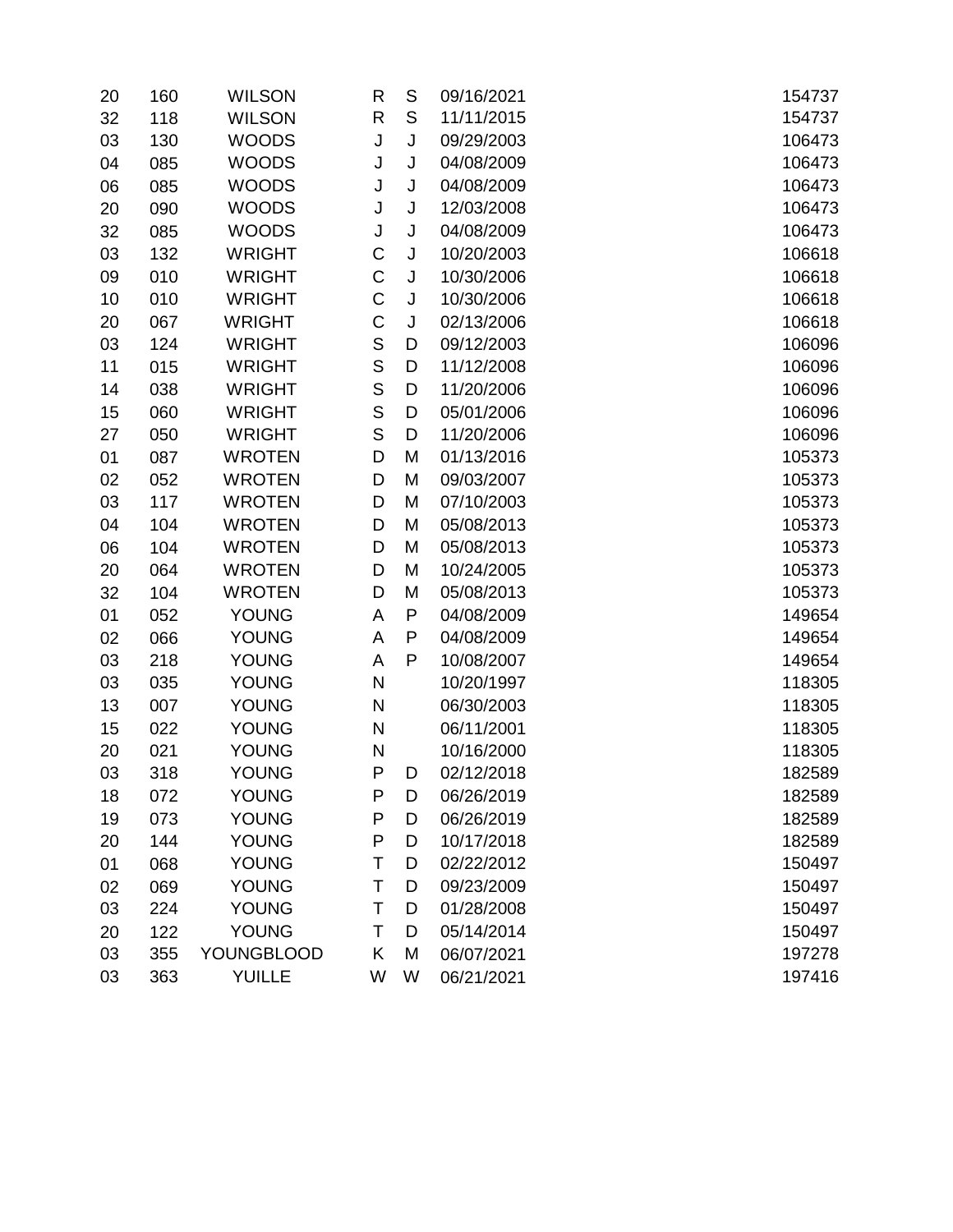#### **ILLINOIS CENTRAL IC-SOUTH BMWED SENIORITY ROSTER - 01 TRACK FOREMAN TRACK SUBDEPARTMENT SENIORITY ESTABLISHED THRU YEAR 2021**

| Roster | Rank | Last Name        |    | FI           |              |            | MI Seniority Date Rule 3b Status Status Date |            | CN PIN No. |
|--------|------|------------------|----|--------------|--------------|------------|----------------------------------------------|------------|------------|
| 01     | 001  | <b>MAY</b>       |    | T            | D            | 11/28/1980 | 1                                            | 08/29/2021 | 116715     |
| 01     | 002  | <b>SAUCIER</b>   |    | D            | $\mathsf C$  | 01/22/1999 |                                              |            | 117588     |
| 01     | 003  | <b>SANFORD</b>   |    | W            | S            | 05/19/1999 | 5                                            | 04/30/2012 | N/A        |
| 01     | 004  | <b>MAYFIELD</b>  |    | A            |              | 05/28/1999 |                                              |            | 116728     |
| 01     | 005  | <b>SNOW</b>      |    | $\mathsf{R}$ | L            | 10/25/1999 |                                              |            | 117784     |
| 01     | 006  | <b>SLAUGHTER</b> |    | R            | L            | 11/22/1999 |                                              |            | 117706     |
| 01     | 007  | <b>CARTER</b>    |    | L            | R            | 03/17/2000 | $\overline{2}$                               | 01/29/2021 | 115183     |
| 01     | 008  | <b>SHARKEY</b>   |    | P            | L            | 04/07/2000 |                                              |            | 118829     |
| 01     | 009  | <b>SMITH</b>     |    | D            |              | 10/12/2000 |                                              |            | 117749     |
| 01     | 010  | <b>SHARPER</b>   |    | P            | Е            | 07/09/2001 |                                              |            | 117664     |
| 01     | 011  | <b>MILLER</b>    |    | R            | E            | 10/01/2001 |                                              |            | 116899     |
| 01     | 012  | <b>RUSSELL</b>   |    | B            | A            | 11/05/2001 |                                              |            | 117546     |
| 01     | 013  | <b>OLIPHANT</b>  |    | B            | $\mathsf{P}$ | 06/03/2002 | 8                                            | 05/22/2019 | 118807     |
| 01     | 014  | <b>NELSON</b>    |    | Н            | D            | 12/09/2002 |                                              |            | 117062     |
| 01     | 015  | <b>MOORE</b>     |    | J            | E            | 02/20/2003 |                                              |            | 103266     |
| 01     | 016  | <b>COOK</b>      |    | A            | $\mathsf T$  | 05/05/2003 |                                              |            | 115322     |
| 01     | 017  | <b>MASHBURN</b>  |    | J            | L            | 09/29/2003 | 8                                            | 06/13/2005 | 140927     |
| 01     | 018  | <b>SEYMORE</b>   |    | $\mathsf{R}$ | D            | 09/29/2003 | 5                                            | 05/25/2015 | N/A        |
| 01     | 019  | <b>WILSON</b>    | Ш  | A            |              | 11/24/2003 |                                              |            | 103271     |
| 01     | 020  | <b>MCGREW</b>    |    | T            | W            | 12/01/2003 |                                              |            | 116792     |
| 01     | 021  | <b>MOAK</b>      |    | R            | D            | 03/29/2004 |                                              |            | 118803     |
| 01     | 022  | <b>STEWART</b>   |    | Τ            | D            | 04/05/2004 |                                              |            | 117849     |
| 01     | 023  | <b>CAMPBELL</b>  |    | G            | C            | 06/28/2004 |                                              |            | 124156     |
| 01     | 024  | <b>MABRY</b>     |    | J            | $\mathsf F$  | 07/18/2005 |                                              |            | 141366     |
| 01     | 025  | <b>THOMPSON</b>  |    | Κ            | M            | 10/03/2005 |                                              |            | 124275     |
| 01     | 026  | <b>PARFAIT</b>   |    | G            | $\sf J$      | 10/24/2005 |                                              |            | 141388     |
| 01     | 027  | <b>BRIDGES</b>   |    | Т            | J            | 07/24/2006 |                                              |            | 124221     |
| 01     | 028  | <b>LOFTON</b>    |    | J            | W            | 08/07/2006 |                                              |            | 105255     |
| 01     | 029  | <b>DOWNING</b>   | JR | $\mathsf{R}$ | A            | 09/04/2006 |                                              |            | 115516     |
| 01     | 030  | <b>PURNELL</b>   |    | Κ            | D            | 09/25/2006 |                                              |            | 141720     |
| 01     | 031  | <b>CALDWELL</b>  |    | G            | $\mathsf C$  | 12/26/2006 | $\overline{2}$                               | 01/07/2019 | 144077     |
| 01     | 032  | <b>UNGERECHT</b> |    | $\mathsf{C}$ | M            | 01/15/2007 |                                              |            | 141560     |
| 01     | 033  | <b>OWENS</b>     | JR | F            | H            | 04/30/2007 |                                              |            | 106476     |
| 01     | 034  | <b>MULLINS</b>   |    | L            | B            | 04/30/2007 |                                              |            | 144065     |
| 01     | 035  | <b>FLEMING</b>   |    | M            | A            | 05/14/2007 |                                              |            | 144195     |
| 01     | 036  | <b>VICKNAIR</b>  |    | A            | E            | 06/11/2007 |                                              |            | 105115     |
| 01     | 037  | <b>BROOKS</b>    | Ш  | J            | L            | 07/16/2007 | 8                                            | 01/22/2015 | 144534     |
| 01     | 038  | <b>PARKER</b>    |    | J            | н            | 07/16/2007 | 8                                            | 12/12/2019 | 106348     |
| 01     | 039  | <b>SANDIFER</b>  |    | B            | M            | 07/30/2007 | 8                                            | 07/20/2020 | 144539     |
| 01     | 040  | <b>BISHOP</b>    | JR | B            | D            | 09/24/2007 | 5                                            | 07/27/2020 | N/A        |
| 01     | 041  | <b>MOSS</b>      |    | т            | B            | 01/21/2008 | 8                                            | 05/25/2009 | 105257     |
| 01     | 042  | <b>ARD</b>       |    | Κ            | L            | 02/25/2008 |                                              |            | 105843     |
| 01     | 043  | <b>SMITH</b>     |    | $\mathsf C$  | R            | 03/10/2008 |                                              |            | 117751     |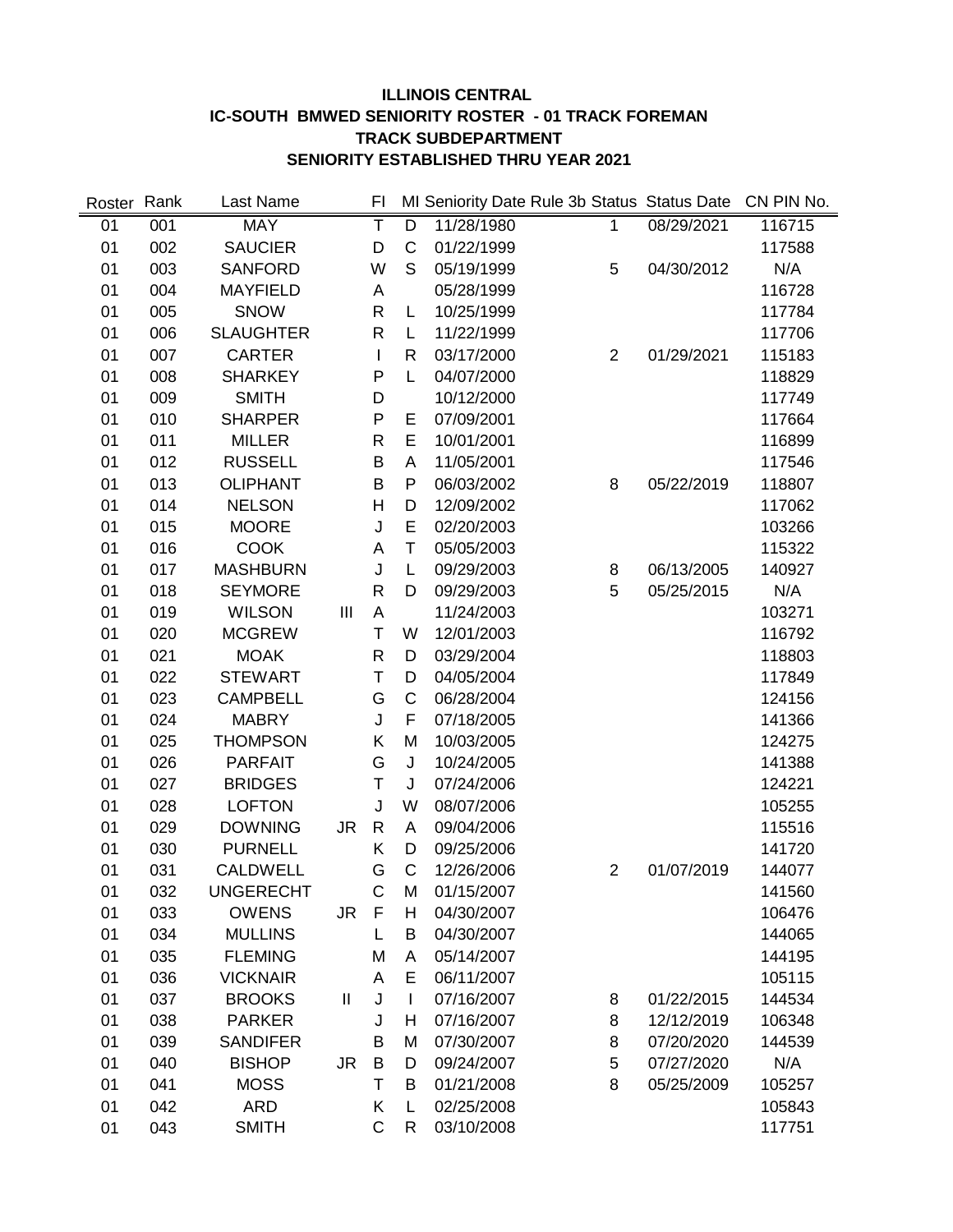| 01 | 044 | <b>WELLS</b>     |              | D                                                                                                                                                                                                                                                                                                                                                                                                                                                        | C            | 04/04/2008 |                |            | 123052 |
|----|-----|------------------|--------------|----------------------------------------------------------------------------------------------------------------------------------------------------------------------------------------------------------------------------------------------------------------------------------------------------------------------------------------------------------------------------------------------------------------------------------------------------------|--------------|------------|----------------|------------|--------|
| 01 | 045 | <b>BURNHAM</b>   |              | B                                                                                                                                                                                                                                                                                                                                                                                                                                                        | N            | 05/01/2008 |                |            | 145452 |
| 01 | 046 | <b>WILLIAMS</b>  |              | F                                                                                                                                                                                                                                                                                                                                                                                                                                                        | D            | 05/22/2008 |                |            | 140988 |
| 01 | 047 | <b>GENNARO</b>   |              | P                                                                                                                                                                                                                                                                                                                                                                                                                                                        | G            | 08/29/2008 |                |            | 144078 |
| 01 | 048 | <b>FULLER</b>    |              | J                                                                                                                                                                                                                                                                                                                                                                                                                                                        | D            | 11/12/2008 |                |            | 105226 |
| 01 | 049 | <b>PATTERSON</b> | Ш            | $\mathsf{S}% _{T}=\mathsf{S}_{T}\!\left( a,b\right) ,\ \mathsf{S}_{T}=\mathsf{S}_{T}\!\left( a,b\right) ,\ \mathsf{S}_{T}=\mathsf{S}_{T}\!\left( a,b\right) ,\ \mathsf{S}_{T}=\mathsf{S}_{T}\!\left( a,b\right) ,\ \mathsf{S}_{T}=\mathsf{S}_{T}\!\left( a,b\right) ,\ \mathsf{S}_{T}=\mathsf{S}_{T}\!\left( a,b\right) ,\ \mathsf{S}_{T}=\mathsf{S}_{T}\!\left( a,b\right) ,\ \mathsf{S}_{T}=\mathsf{S}_{T}\!\left( a,b\right) ,\ \mathsf{S}_{T}=\math$ | F            | 11/12/2008 | $\overline{2}$ | 09/22/2011 | 141397 |
| 01 | 050 | <b>WATTS</b>     |              | C                                                                                                                                                                                                                                                                                                                                                                                                                                                        | M            | 02/04/2009 |                |            | 144696 |
| 01 | 051 | <b>SMOOT</b>     |              | D                                                                                                                                                                                                                                                                                                                                                                                                                                                        | D            | 04/08/2009 | 8              | 08/19/2020 | 146259 |
| 01 | 052 | <b>YOUNG</b>     |              | Α                                                                                                                                                                                                                                                                                                                                                                                                                                                        | P            | 04/08/2009 |                |            | 149654 |
| 01 | 053 | <b>GALLOWAY</b>  |              | Н                                                                                                                                                                                                                                                                                                                                                                                                                                                        | R            | 07/01/2009 |                |            | 141770 |
| 01 | 054 | <b>MCBRIDE</b>   |              | D                                                                                                                                                                                                                                                                                                                                                                                                                                                        | R            | 07/22/2009 |                |            | 149129 |
| 01 | 055 | <b>SMITH</b>     |              | G                                                                                                                                                                                                                                                                                                                                                                                                                                                        | D            | 10/14/2009 |                |            | 124089 |
| 01 | 056 | <b>DOTSON</b>    |              | E                                                                                                                                                                                                                                                                                                                                                                                                                                                        | L            | 02/17/2010 |                |            | 147980 |
| 01 | 057 | <b>GRIFFIN</b>   |              | M                                                                                                                                                                                                                                                                                                                                                                                                                                                        | $\mathsf C$  | 05/12/2010 |                |            | 105143 |
| 01 | 058 | <b>WELLS</b>     |              | F                                                                                                                                                                                                                                                                                                                                                                                                                                                        | B            | 05/12/2010 |                |            | 144084 |
| 01 | 059 | <b>GRANGER</b>   |              | D                                                                                                                                                                                                                                                                                                                                                                                                                                                        | N            | 10/27/2010 |                |            | 144096 |
| 01 | 060 | <b>MCKENZIE</b>  |              | J                                                                                                                                                                                                                                                                                                                                                                                                                                                        | E            | 10/27/2010 | 5              | 05/18/2020 | N/A    |
| 01 | 061 | <b>SWINNEY</b>   |              | R                                                                                                                                                                                                                                                                                                                                                                                                                                                        |              | 03/02/2011 |                |            | 117893 |
| 01 | 062 | <b>WILLIAMS</b>  |              | R                                                                                                                                                                                                                                                                                                                                                                                                                                                        | L            | 03/02/2011 |                |            | 105369 |
| 01 | 063 | <b>BOLDS</b>     | <b>JR</b>    | $\mathsf R$                                                                                                                                                                                                                                                                                                                                                                                                                                              | $\mathbf{I}$ | 08/17/2011 |                |            | 141157 |
| 01 | 064 | <b>INGRAM</b>    |              | G                                                                                                                                                                                                                                                                                                                                                                                                                                                        | M            | 11/30/2011 |                |            | 105917 |
| 01 | 065 | <b>FULCHER</b>   |              | S                                                                                                                                                                                                                                                                                                                                                                                                                                                        | W            | 12/21/2011 |                |            | 105931 |
| 01 | 066 | <b>SHELVY</b>    |              | Τ                                                                                                                                                                                                                                                                                                                                                                                                                                                        | Α            | 01/11/2012 |                |            | 124284 |
| 01 | 067 | <b>TERRELL</b>   |              | E                                                                                                                                                                                                                                                                                                                                                                                                                                                        | D            | 02/22/2012 |                |            | 150493 |
| 01 | 068 | <b>YOUNG</b>     |              | T                                                                                                                                                                                                                                                                                                                                                                                                                                                        | D            | 02/22/2012 |                |            | 150497 |
| 01 | 069 | <b>GIBSON</b>    |              | R                                                                                                                                                                                                                                                                                                                                                                                                                                                        | Α            | 07/18/2012 |                |            | 141463 |
| 01 | 070 | <b>SUMRALL</b>   |              | J                                                                                                                                                                                                                                                                                                                                                                                                                                                        | $\mathbf S$  | 03/06/2013 |                |            | 154742 |
| 01 | 071 | <b>TARVER</b>    |              | Κ                                                                                                                                                                                                                                                                                                                                                                                                                                                        | G            | 03/27/2013 |                |            | 154729 |
| 01 | 072 | <b>DEVINE</b>    |              | B                                                                                                                                                                                                                                                                                                                                                                                                                                                        | E            | 07/10/2013 | 8              | 10/15/2018 | 154885 |
| 01 | 073 | <b>MYERS</b>     |              | J                                                                                                                                                                                                                                                                                                                                                                                                                                                        | L            | 10/02/2013 |                |            | 154896 |
| 01 | 074 | <b>CRUMP</b>     |              | Α                                                                                                                                                                                                                                                                                                                                                                                                                                                        | J            | 10/23/2013 |                |            | 154878 |
| 01 | 075 | <b>MOMAN</b>     |              | M                                                                                                                                                                                                                                                                                                                                                                                                                                                        | C            | 12/04/2013 |                |            | 149475 |
| 01 | 076 | <b>BELLAMY</b>   |              | J                                                                                                                                                                                                                                                                                                                                                                                                                                                        | C            | 01/29/2014 | 8              | 04/19/2021 | 154738 |
| 01 | 077 | <b>BROWN</b>     | JR           | J                                                                                                                                                                                                                                                                                                                                                                                                                                                        | н            | 04/23/2014 |                |            | 150186 |
| 01 | 078 | <b>SMITH</b>     |              | С                                                                                                                                                                                                                                                                                                                                                                                                                                                        | D            | 06/04/2014 | 5              | 10/01/2015 | N/A    |
| 01 | 079 | <b>GEORGE</b>    | $\mathbf{I}$ | Α                                                                                                                                                                                                                                                                                                                                                                                                                                                        | C            | 11/19/2014 |                |            | 158526 |
| 01 | 080 | <b>MELTON</b>    |              | T                                                                                                                                                                                                                                                                                                                                                                                                                                                        | T            | 03/04/2015 |                |            | 104462 |
| 01 | 081 | <b>ORR</b>       |              | т                                                                                                                                                                                                                                                                                                                                                                                                                                                        | L            | 05/06/2015 |                |            | 117147 |
| 01 | 082 | <b>EDWARDS</b>   |              | M                                                                                                                                                                                                                                                                                                                                                                                                                                                        | W            | 05/06/2015 |                |            | 141773 |
| 01 | 083 | <b>RUBEN</b>     |              | Е                                                                                                                                                                                                                                                                                                                                                                                                                                                        | P            | 05/06/2015 |                |            | 165773 |
| 01 | 084 | <b>CLARK</b>     |              | F                                                                                                                                                                                                                                                                                                                                                                                                                                                        | Κ            | 05/27/2015 |                |            | 150275 |
| 01 | 085 | <b>GARNER</b>    |              | J                                                                                                                                                                                                                                                                                                                                                                                                                                                        | C            | 09/09/2015 |                |            | 154889 |
| 01 | 086 | <b>FLETCHER</b>  |              | C                                                                                                                                                                                                                                                                                                                                                                                                                                                        | Е            | 12/02/2015 | $\overline{2}$ | 03/12/2019 | 115710 |
| 01 | 087 | <b>WROTEN</b>    |              | D                                                                                                                                                                                                                                                                                                                                                                                                                                                        | M            | 01/13/2016 |                |            | 105373 |
| 01 | 088 | <b>HIGHTOWER</b> |              | M                                                                                                                                                                                                                                                                                                                                                                                                                                                        | L            | 06/07/2016 |                |            | 147800 |
| 01 | 089 | <b>BAILEY</b>    | <b>JR</b>    | J                                                                                                                                                                                                                                                                                                                                                                                                                                                        | R            | 03/08/2017 |                |            | 168663 |
| 01 | 090 | <b>GLENN</b>     |              | J                                                                                                                                                                                                                                                                                                                                                                                                                                                        | W            | 07/12/2017 |                |            | 175054 |
| 01 | 091 | <b>OSBORNE</b>   |              | L                                                                                                                                                                                                                                                                                                                                                                                                                                                        | J            | 08/02/2017 |                |            | 172781 |
| 01 | 092 | <b>JAMES</b>     |              | Τ                                                                                                                                                                                                                                                                                                                                                                                                                                                        | R            | 11/15/2017 |                |            | 168667 |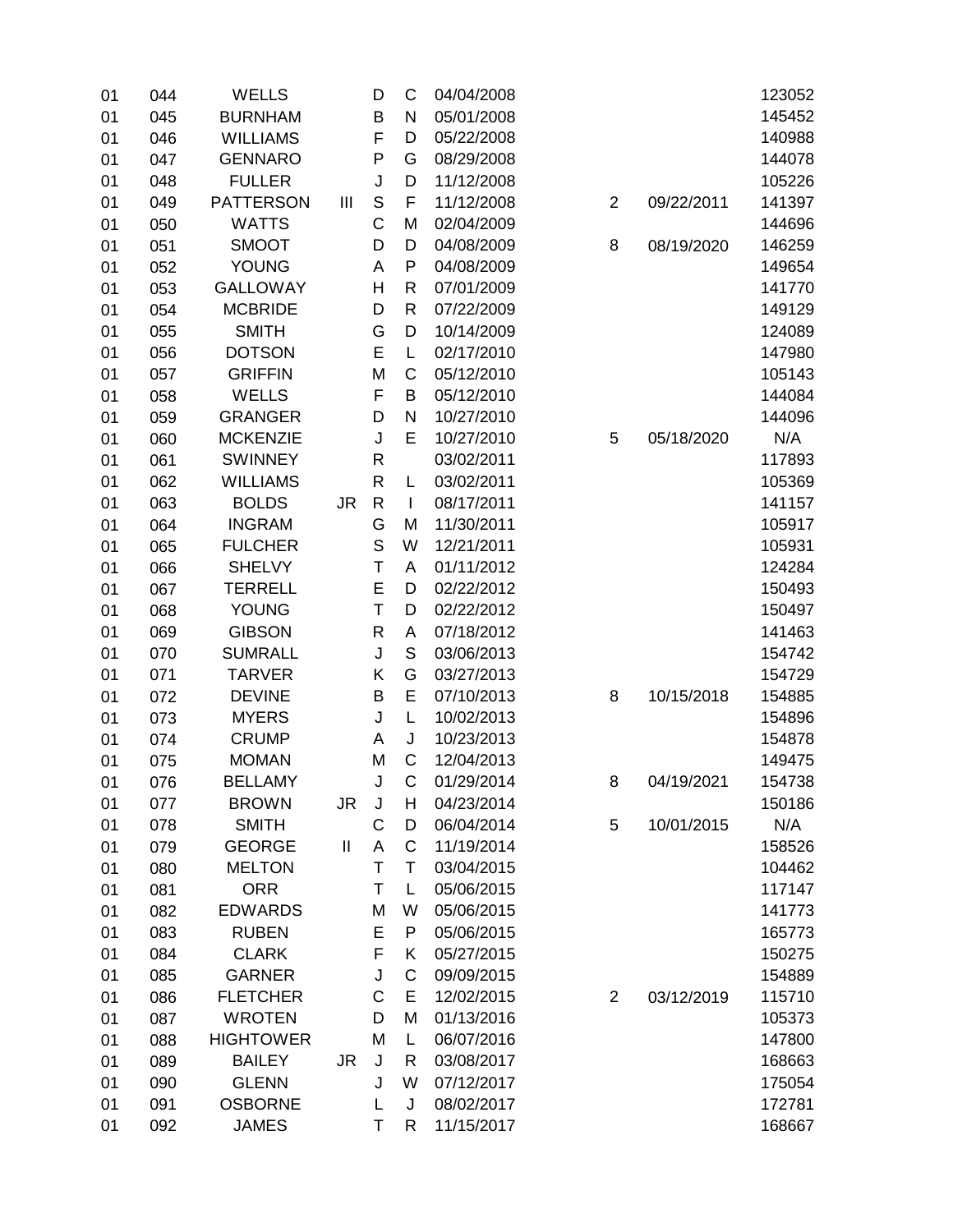| 01 | 093 | WATTS              |           | R | D            | 11/15/2017 | 8 | 05/01/2021 | 158040 |
|----|-----|--------------------|-----------|---|--------------|------------|---|------------|--------|
| 01 | 094 | <b>ROSS</b>        |           | D | W            | 12/15/2017 | 8 | 09/03/2019 | 172756 |
| 01 | 095 | <b>MACK</b>        |           | L | J            | 01/31/2018 |   |            | 163278 |
| 01 | 096 | <b>SICKS</b>       |           | D | S            | 05/23/2018 |   |            | 141023 |
| 01 | 097 | <b>CHRISTMAS</b>   |           | M | D            | 05/23/2018 | 8 | 12/27/2019 | 172221 |
| 01 | 098 | <b>NESMITH</b>     |           | т | M            | 09/26/2018 | 5 | 02/22/2021 | N/A    |
| 01 | 099 | <b>NEIHAUS</b>     |           | Н | P            | 10/17/2018 | 8 | 09/03/2019 | 170663 |
| 01 | 100 | <b>HOLMES</b>      |           | C | B            | 03/13/2019 |   |            | 176933 |
| 01 | 101 | <b>MOAK</b>        |           | W | B            | 04/03/2019 |   |            | 182579 |
| 01 | 102 | <b>HARMON</b>      |           | P | L            | 04/24/2019 |   |            | 149655 |
| 01 | 103 | <b>KEASLEY</b>     |           | R | Μ            | 06/05/2019 | 8 | 08/16/2021 | 176934 |
| 01 | 104 | <b>JACKSON</b>     |           | R | D            | 06/26/2019 |   |            | 176718 |
| 01 | 105 | <b>VANWEY</b>      |           | N | $\mathsf{C}$ | 11/20/2019 |   |            | 165748 |
| 01 | 106 | <b>MOORE</b>       |           | K | A            | 04/09/2020 |   |            | 168460 |
| 01 | 107 | <b>HONEYSUCKER</b> | <b>JR</b> | Е |              | 05/21/2020 |   |            | 169428 |
| 01 | 108 | <b>WHITE</b>       |           | Τ | A            | 06/25/2020 |   |            | 175053 |
| 01 | 109 | <b>POTTER</b>      |           | J | L            | 09/03/2020 |   |            | 141393 |
| 01 | 110 | <b>DEWEESE</b>     |           | J | W            | 09/03/2020 |   |            | 166217 |
| 01 | 111 | <b>CLAY</b>        |           | D | R            | 01/07/2021 |   |            | 188893 |
| 01 | 112 | <b>LYONS</b>       |           | G | C            | 04/22/2021 |   |            | 158214 |
| 01 | 113 | <b>SCARBOROUGH</b> |           | C | R            | 01/07/2021 |   |            | 182582 |
| 01 | 114 | <b>PURNELL</b>     |           | L | D            | 05/21/2021 |   |            | 182581 |
| 01 | 115 | <b>CHANEY</b>      |           | D | J            | 08/05/2021 |   |            | 163272 |
| 01 | 116 | <b>HENDERSON</b>   |           | R |              | 10/07/2021 |   |            | 188844 |
| 01 | 117 | <b>PETERSON</b>    |           | Τ | Κ            | 11/11/2021 |   |            | 188844 |
| 01 | 118 | <b>MITCHELL</b>    |           | J | N            | 12/09/2021 |   |            | 144571 |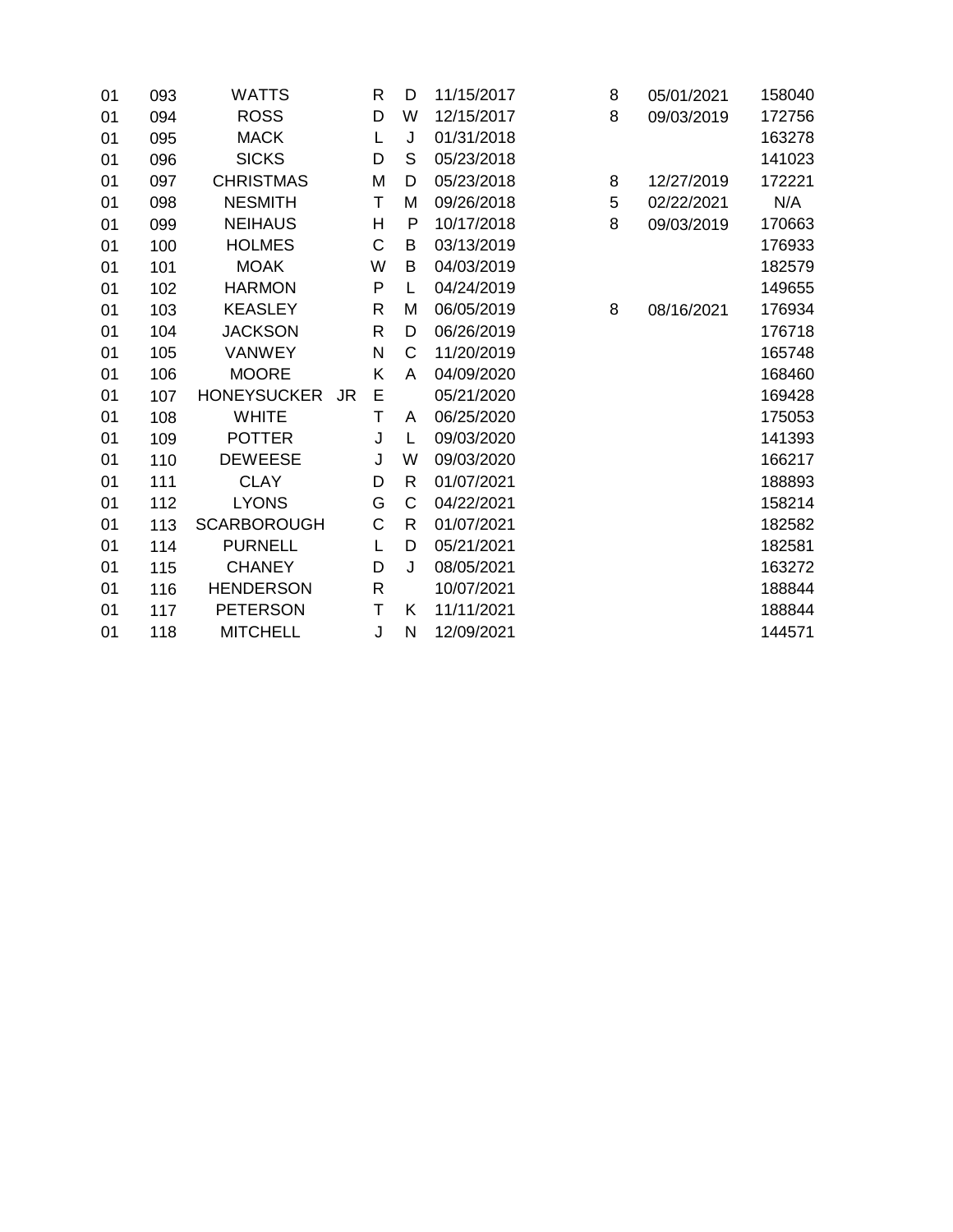#### **ILLINOIS CENTRAL IC-SOUTH BMWED SENIORITY ROSTER - 02 ASST TRACK FOREMAN TRACK SUBDEPARTMENT SENIORITY ESTABLISHED THRU YEAR 2021**

| Roster Rank |     | Last Name        |           | FI           |                |            | MI Seniority Date Rule 3 b Status Status Date |            | CN PIN No. |
|-------------|-----|------------------|-----------|--------------|----------------|------------|-----------------------------------------------|------------|------------|
| 02          | 001 | <b>MAY</b>       |           | Ŧ            | $\overline{D}$ | 11/28/1980 | 1                                             | 08/29/2021 | 116715     |
| 02          | 002 | <b>SAUCIER</b>   |           | D            | $\mathsf{C}$   | 01/22/1999 |                                               |            | 117588     |
| 02          | 003 | <b>SANFORD</b>   |           | W            | S              | 05/19/1999 | 5                                             | 04/30/2012 | N/A        |
| 02          | 004 | <b>MAYFIELD</b>  |           | А            |                | 05/28/1999 |                                               |            | 116728     |
| 02          | 005 | <b>SNOW</b>      |           | R            | L              | 10/25/1999 |                                               |            | 117784     |
| 02          | 006 | <b>SLAUGHTER</b> |           | R            | L              | 11/22/1999 |                                               |            | 117706     |
| 02          | 007 | <b>CARTER</b>    |           | L            | R              | 03/17/2000 | $\overline{2}$                                | 01/29/2021 | 115183     |
| 02          | 008 | <b>SHARPER</b>   |           | P            | E              | 03/24/2000 |                                               |            | 117664     |
| 02          | 009 | <b>SHARKEY</b>   |           | P            | L              | 04/07/2000 |                                               |            | 118829     |
| 02          | 010 | <b>SMITH</b>     |           | D            |                | 10/12/2000 |                                               |            | 117749     |
| 02          | 011 | <b>MITCHELL</b>  |           | Τ            | J              | 03/05/2001 |                                               |            | 122876     |
| 02          | 012 | <b>COOK</b>      |           | B            | $\mathbb S$    | 05/10/2001 |                                               |            | 115320     |
| 02          | 013 | <b>MILLER</b>    |           | R            | E              | 10/01/2001 |                                               |            | 116899     |
| 02          | 014 | <b>RUSSELL</b>   |           | B            | A              | 11/05/2001 |                                               |            | 117546     |
| 02          | 015 | <b>ORR</b>       |           | T            | L              | 12/24/2001 |                                               |            | 117147     |
| 02          | 016 | <b>NELSON</b>    |           | Η            | D              | 04/08/2002 |                                               |            | 117062     |
| 02          | 017 | <b>OLIPHANT</b>  |           | B            | P              | 06/03/2002 | 8                                             | 05/22/2019 | 118807     |
| 02          | 018 | <b>MOORE</b>     |           | J            | E              | 02/20/2003 |                                               |            | 103266     |
| 02          | 019 | <b>COOK</b>      |           | A            | $\mathsf T$    | 05/05/2003 |                                               |            | 115322     |
| 02          | 020 | <b>WELLS</b>     |           | D            | $\mathsf C$    | 06/09/2003 |                                               |            | 123052     |
| 02          | 021 | <b>MASHBURN</b>  |           | J            | L              | 09/29/2003 | 8                                             | 06/13/2005 | 140927     |
| 02          | 022 | <b>SEYMORE</b>   |           | R            | D              | 09/29/2003 | 5                                             | 05/25/2015 | N/A        |
| 02          | 023 | <b>VICKNAIR</b>  |           | A            | E              | 11/17/2003 |                                               |            | 105115     |
| 02          | 024 | <b>POWELL</b>    |           | $\mathsf{C}$ |                | 11/24/2003 |                                               |            | 124306     |
| 02          | 025 | <b>WILSON</b>    | III       | A            |                | 11/24/2003 |                                               |            | 103271     |
| 02          | 026 | <b>MCGREW</b>    |           | $\mathsf T$  | W              | 12/01/2003 |                                               |            | 116792     |
| 02          | 027 | <b>MOAK</b>      |           | R            | D              | 03/29/2004 |                                               |            | 118803     |
| 02          | 028 | <b>STEWART</b>   |           | Τ            | D              | 04/05/2004 |                                               |            | 117849     |
| 02          | 029 | <b>CAMPBELL</b>  |           | G            | $\mathsf C$    | 06/28/2004 |                                               |            | 124156     |
| 02          | 030 | <b>MABRY</b>     |           | J            | F              | 07/18/2005 |                                               |            | 141366     |
| 02          | 031 | <b>THOMPSON</b>  |           | Κ            | M              | 10/03/2005 |                                               |            | 124275     |
| 02          | 032 | <b>PARFAIT</b>   |           | G            | J              | 10/24/2005 |                                               |            | 141388     |
| 02          | 033 | <b>BRIDGES</b>   |           | T            | J              | 11/21/2005 |                                               |            | 124221     |
| 02          | 034 | <b>SMITH</b>     |           | С            | R              | 01/12/2006 |                                               |            | 117751     |
| 02          | 035 | <b>BOYD</b>      |           | R            | M              | 04/10/2006 |                                               |            | 144064     |
| 02          | 036 | <b>LOFTON</b>    |           | J            | W              | 08/07/2006 |                                               |            | 105255     |
| 02          | 037 | <b>ENGLISH</b>   |           | Τ            | D              | 08/07/2006 |                                               |            | 144777     |
| 02          | 038 | <b>DOWNING</b>   | <b>JR</b> | R            | Α              | 09/04/2006 |                                               |            | 115516     |
| 02          | 039 | <b>UNGERECHT</b> |           | C            | M              | 09/04/2006 |                                               |            | 141560     |
| 02          | 040 | <b>PURNELL</b>   |           | Κ            | D              | 09/25/2006 |                                               |            | 141720     |
| 02          | 041 | <b>OWENS</b>     | <b>JR</b> | F            | Η              | 09/25/2006 |                                               |            | 106476     |
| 02          | 042 | <b>GRIFFIN</b>   |           | M            | $\mathsf{C}$   | 10/30/2006 |                                               |            | 105143     |
| 02          | 043 | <b>WILLIAMS</b>  |           | F            | D              | 11/20/2006 |                                               |            | 140988     |
| 02          | 044 | <b>CALDWELL</b>  |           | G            | C              | 12/26/2006 | $\overline{c}$                                | 01/07/2019 | 144077     |
| 02          | 045 | <b>BROOKS</b>    | Ш         | J            | I              | 02/05/2007 | 8                                             | 01/22/2015 | 144534     |
| 02          | 046 | CARD             |           | J            | D              | 03/19/2007 |                                               |            | 141659     |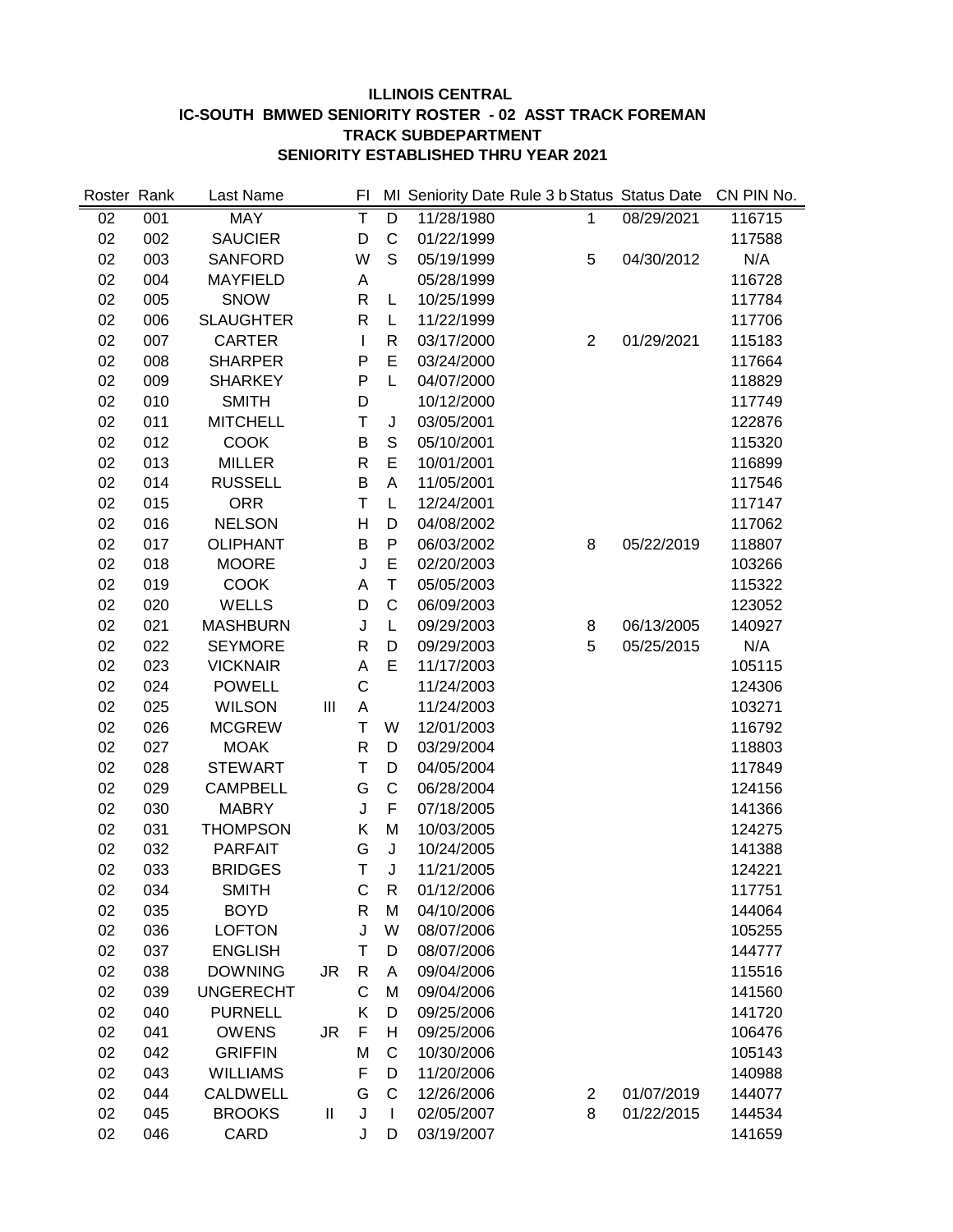| 02 | 047 | <b>MATHER</b>    |    | D            | F            | 04/02/2007 |                |            | 116708 |
|----|-----|------------------|----|--------------|--------------|------------|----------------|------------|--------|
| 02 | 048 | <b>MULLINS</b>   |    | L            | B            | 04/30/2007 |                |            | 144065 |
| 02 | 049 | <b>FLEMING</b>   |    | M            | A            | 05/14/2007 |                |            | 144195 |
| 02 | 050 | <b>PARKER</b>    |    | J            | Н            | 07/16/2007 | 8              | 12/12/2019 | 106348 |
| 02 | 051 | <b>SANDIFER</b>  |    | B            | M            | 07/30/2007 | 8              | 07/20/2020 | 144539 |
| 02 | 052 | <b>WROTEN</b>    |    | D            | M            | 09/03/2007 |                |            | 105373 |
| 02 | 053 | <b>BISHOP</b>    | JR | B            | D            | 09/24/2007 | 5              | 07/27/2020 | N/A    |
| 02 | 054 | <b>MOSS</b>      |    | T            | B            | 01/21/2008 | 8              | 05/25/2009 | 105257 |
| 02 | 055 | <b>ARD</b>       |    | Κ            | L            | 02/25/2008 |                |            | 105843 |
| 02 | 056 | <b>WELLS</b>     |    | F            | B            | 05/01/2008 |                |            | 144084 |
| 02 | 057 | <b>BURNHAM</b>   |    | B            | $\mathsf{N}$ | 05/01/2008 |                |            | 145452 |
| 02 | 058 | <b>WALLACE</b>   | JR | H            | W            | 05/08/2008 |                |            | 148236 |
| 02 | 059 | <b>GENNARO</b>   |    | P            | G            | 08/29/2008 |                |            | 144078 |
| 02 | 060 | <b>FULLER</b>    |    | J            | D            | 10/22/2008 |                |            | 105226 |
| 02 | 061 | <b>MOMAN</b>     |    | M            | C            | 10/22/2008 |                |            | 149475 |
| 02 | 062 | <b>PATTERSON</b> | Ш  | $\mathsf S$  | F            | 11/12/2008 | $\overline{2}$ | 09/22/2011 | 141397 |
| 02 | 063 | <b>SHELVY</b>    |    | $\mathsf T$  | A            | 12/24/2008 |                |            | 124284 |
| 02 | 064 | <b>WATTS</b>     |    | C            | M            | 02/04/2009 |                |            | 144696 |
| 02 | 065 | <b>SMOOT</b>     |    | D            | D            | 04/08/2009 | 8              | 08/19/2020 | 146259 |
| 02 | 066 | <b>YOUNG</b>     |    | A            | P            | 04/08/2009 |                |            | 149654 |
| 02 | 067 | <b>GALLOWAY</b>  |    | H            | $\mathsf{R}$ | 07/01/2009 |                |            | 141770 |
| 02 | 068 | <b>MCBRIDE</b>   |    | D            | $\mathsf{R}$ | 07/22/2009 |                |            | 149129 |
| 02 | 069 | <b>YOUNG</b>     |    | T            | D            | 09/23/2009 |                |            | 150497 |
| 02 | 070 | <b>SMITH</b>     |    | G            | D            | 10/14/2009 |                |            | 124089 |
| 02 | 071 | <b>BAILEY</b>    |    | M            | C            | 01/27/2010 |                |            | 146644 |
| 02 | 072 | <b>DOTSON</b>    |    | E            | L            | 02/17/2010 |                |            | 147980 |
|    |     | <b>GRANGER</b>   |    | D            | ${\sf N}$    | 06/02/2010 |                |            | 144096 |
| 02 | 073 |                  |    |              | E            |            |                |            |        |
| 02 | 074 | <b>MCKENZIE</b>  |    | J            |              | 10/27/2010 | 5              | 05/18/2020 | N/A    |
| 02 | 075 | <b>SWINNEY</b>   |    | $\mathsf{R}$ |              | 03/02/2011 |                |            | 117893 |
| 02 | 076 | <b>WILLIAMS</b>  |    | R            | L            | 03/02/2011 |                |            | 105369 |
| 02 | 077 | <b>ANDERSON</b>  |    | P            | L            | 03/02/2011 |                |            | 147809 |
| 02 | 078 | <b>BOLDS</b>     | JR | $\sf R$      | $\mathbf{I}$ | 03/02/2011 |                |            | 141157 |
| 02 | 079 | <b>INGRAM</b>    |    | G            | M            | 11/30/2011 |                |            | 105917 |
| 02 | 080 | <b>FULCHER</b>   |    | S            | W            | 12/21/2011 |                |            | 105931 |
| 02 | 081 | <b>TERRELL</b>   |    | E            | D            | 12/21/2011 |                |            | 150493 |
| 02 | 082 | <b>GIBSON</b>    |    | R            | Α            | 07/18/2012 |                |            | 141463 |
| 02 | 083 | <b>SUMRALL</b>   |    | J            | S            | 07/18/2012 |                |            | 154742 |
| 02 | 084 | <b>FINLEY</b>    | JR | N            |              | 08/29/2012 |                |            | 146408 |
| 02 | 085 | <b>CHAPMAN</b>   |    | D            | $\mathsf C$  | 10/31/2012 |                |            | 151759 |
| 02 | 086 | <b>TARVER</b>    |    | Κ            | G            | 12/12/2012 |                |            | 154729 |
| 02 | 087 | <b>BROWN</b>     | JR | J            | Н            | 12/28/2012 |                |            | 150186 |
| 02 | 088 | <b>CRUMP</b>     |    | A            | J            | 02/13/2013 |                |            | 154878 |
| 02 | 089 | <b>ROBINISON</b> | JR | B            | E            | 03/27/2013 | 3              | 07/31/2020 | 117472 |
| 02 | 090 | <b>DEVINE</b>    |    | B            | E            | 07/10/2013 | 8              | 10/15/2018 | 154885 |
| 02 | 091 | <b>GARNER</b>    |    | J            | $\mathsf C$  | 07/10/2013 |                |            | 154889 |
| 02 | 092 | <b>MYERS</b>     |    | J            | L            | 07/10/2013 |                |            | 154896 |
| 02 | 093 | <b>WILLIS</b>    |    | G            | L            | 10/02/2013 |                |            | 144073 |
| 02 | 094 | <b>MACK</b>      |    | L            | J            | 10/02/2013 |                |            | 163278 |
| 02 | 095 | <b>GALLOWAY</b>  |    | $\mathsf{C}$ | M            | 10/23/2013 | $\overline{2}$ | 03/10/2017 | 163407 |
| 02 | 096 | <b>BELLAMY</b>   |    | J            | $\mathsf C$  | 01/29/2014 | 8              | 04/19/2021 | 154738 |
| 02 | 097 | <b>SMITH</b>     |    | $\mathsf{C}$ | D            | 06/04/2014 | 5              | 10/01/2015 | N/A    |
| 02 | 098 | <b>PALMER</b>    |    | R            | Α            | 08/27/2014 |                |            | 150498 |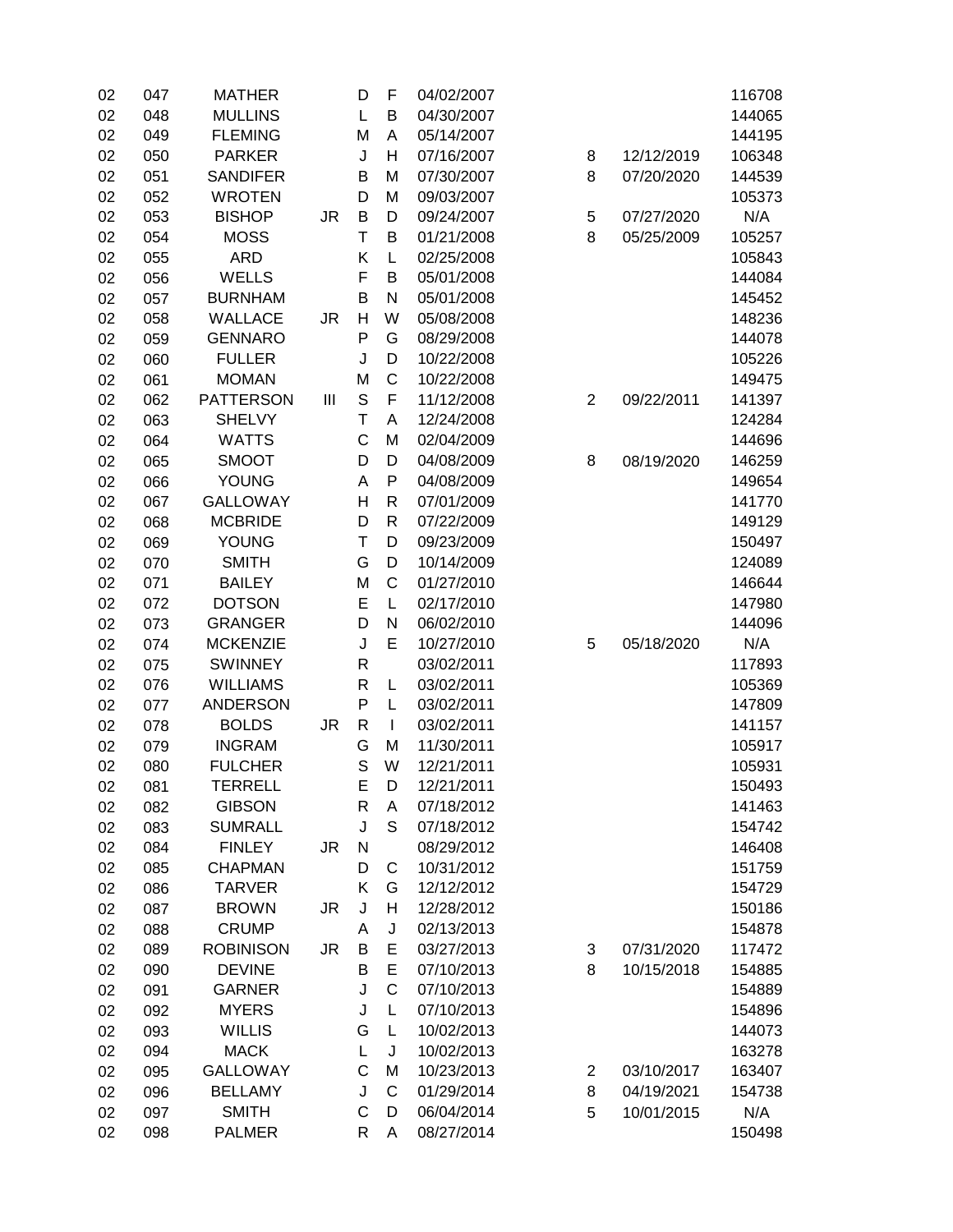| 02 | 099 | <b>WATTS</b>       |           | C            | $\mathsf{R}$ | 11/19/2014 |                |            | 144082 |
|----|-----|--------------------|-----------|--------------|--------------|------------|----------------|------------|--------|
| 02 | 100 | <b>GEORGE</b>      | Ш         | A            | C            | 11/19/2014 |                |            | 158526 |
| 02 | 101 | <b>CHANEY</b>      |           | D            | J            | 11/19/2014 |                |            | 163272 |
| 02 | 102 | <b>MELTON</b>      |           | T            | $\mathsf T$  | 03/04/2015 |                |            | 104462 |
| 02 | 103 | <b>EDWARDS</b>     |           | M            | W            | 03/04/2015 |                |            | 141773 |
| 02 | 104 | <b>RUBEN</b>       |           | E            | ${\sf P}$    | 05/06/2015 |                |            | 165773 |
| 02 | 105 | <b>CLARK</b>       |           | F            | Κ            | 05/27/2015 |                |            | 150275 |
| 02 | 106 | <b>HOLCOMB</b>     |           | M            | $\mathsf S$  | 07/08/2015 |                |            | 154884 |
| 02 | 107 | <b>BAILEY</b>      | JR.       | J            | $\mathsf{R}$ | 09/09/2015 |                |            | 168663 |
| 02 | 108 | <b>MOORE</b>       |           | K            | A            | 11/11/2015 |                |            | 168460 |
| 02 | 109 | <b>FLETCHER</b>    |           | $\mathsf C$  | E            | 12/02/2015 | $\overline{2}$ | 03/12/2019 | 115710 |
| 02 | 110 | <b>HIGHTOWER</b>   |           | M            | L            | 06/07/2016 |                |            | 147800 |
| 02 | 111 | <b>HILLIE</b>      |           | K            | $\mathsf C$  | 04/19/2017 |                |            | 168664 |
| 02 | 112 | <b>GLENN</b>       |           | J            | W            | 07/12/2017 |                |            | 175054 |
| 02 | 113 | <b>OSBORNE</b>     |           | L            | J            | 08/02/2017 |                |            | 172781 |
| 02 | 114 | <b>JAMES</b>       |           | Τ            | $\mathsf{R}$ | 08/23/2017 |                |            | 168667 |
| 02 | 115 | <b>WATTS</b>       |           | R            | D            | 11/15/2017 | 8              | 05/03/2021 | 158040 |
| 02 | 116 | <b>ROSS</b>        |           | D            | W            | 12/15/2017 | 8              | 09/03/2019 | 172756 |
| 02 | 117 | <b>LACY</b>        | <b>SR</b> | M            | L            | 01/10/2018 |                |            | 144060 |
| 02 | 118 | <b>ALLEN</b>       |           | D            | C            | 02/28/2018 |                |            | 169314 |
| 02 | 119 | SMALLWOOD          |           | M            | $\mathsf C$  | 04/11/2018 |                |            | 145543 |
| 02 | 120 | <b>SICKS</b>       |           | D            | $\mathsf{S}$ | 05/23/2018 |                |            | 141023 |
| 02 | 121 | <b>CHRISTMAS</b>   |           | M            | D            | 05/23/2018 | 8              | 12/27/2019 | 172221 |
| 02 | 122 | <b>BAILEY</b>      |           | M            | J            | 07/04/2018 |                |            | 145483 |
| 02 | 123 | <b>NESMITH</b>     |           | Т            | M            | 09/26/2018 | 5              | 02/22/2021 | N/A    |
| 02 | 124 | <b>NEIHAUS</b>     |           | H            | P            | 10/17/2018 | 8              | 09/03/2019 | 170663 |
| 02 | 125 | <b>KEASLEY</b>     |           | $\mathsf{R}$ | M            | 01/30/2019 | 8              | 08/16/2021 | 176934 |
| 02 | 126 | <b>HOLMES</b>      |           | $\mathsf C$  | B            | 03.13/2019 |                |            | 176933 |
| 02 | 127 | <b>MOAK</b>        |           | W            | B            | 04/03/2019 |                |            | 182579 |
| 02 | 128 | <b>HARMON</b>      |           | P            | L            | 04/24/2019 |                |            | 149655 |
| 02 | 129 | <b>JACKSON</b>     |           | R            | D            | 04/24/2019 |                |            | 176718 |
| 02 | 130 | <b>HONEYSUCKER</b> | JR        | E            |              | 06/26/2019 |                |            | 169428 |
| 02 | 131 | VANWEY             |           | $\mathsf{N}$ | $\mathbf C$  | 11/20/2019 |                |            | 165748 |
| 02 | 132 | <b>WHITE</b>       |           | Τ            | A            | 02/27/2020 |                |            | 175053 |
| 02 | 133 | <b>POTTER</b>      |           | J            | L            | 09/03/2020 |                |            | 141393 |
| 02 | 134 | <b>DEWEESE</b>     |           | J            | W            | 09/03/2020 |                |            | 166217 |
| 02 | 135 | <b>PURNELL</b>     |           | L            | D            | 10/15/2020 |                |            | 182581 |
| 02 | 136 | <b>CLAY</b>        |           | D            | $\mathsf{R}$ | 01/07/2021 |                |            | 188893 |
| 02 | 137 | <b>LYONS</b>       |           | G            | $\mathsf C$  | 01/07/2021 |                |            | 158214 |
| 02 | 138 | <b>SCARBOROUGH</b> |           | C            | $\mathsf{R}$ | 05/13/2021 |                |            | 182582 |
| 02 | 139 | <b>ANDERSON</b>    |           | M            | O            | 06/03/2021 |                |            | 166221 |
| 02 | 140 | <b>HENDERSON</b>   |           | $\mathsf{R}$ |              | 09/16/2021 |                |            | 188853 |
| 02 | 141 | <b>PETERSON</b>    |           | T            | Κ            | 09/16/2021 |                |            | 188844 |
| 02 | 142 | <b>MITCHELL</b>    |           | J            | ${\sf N}$    | 12/09/2021 |                |            | 144571 |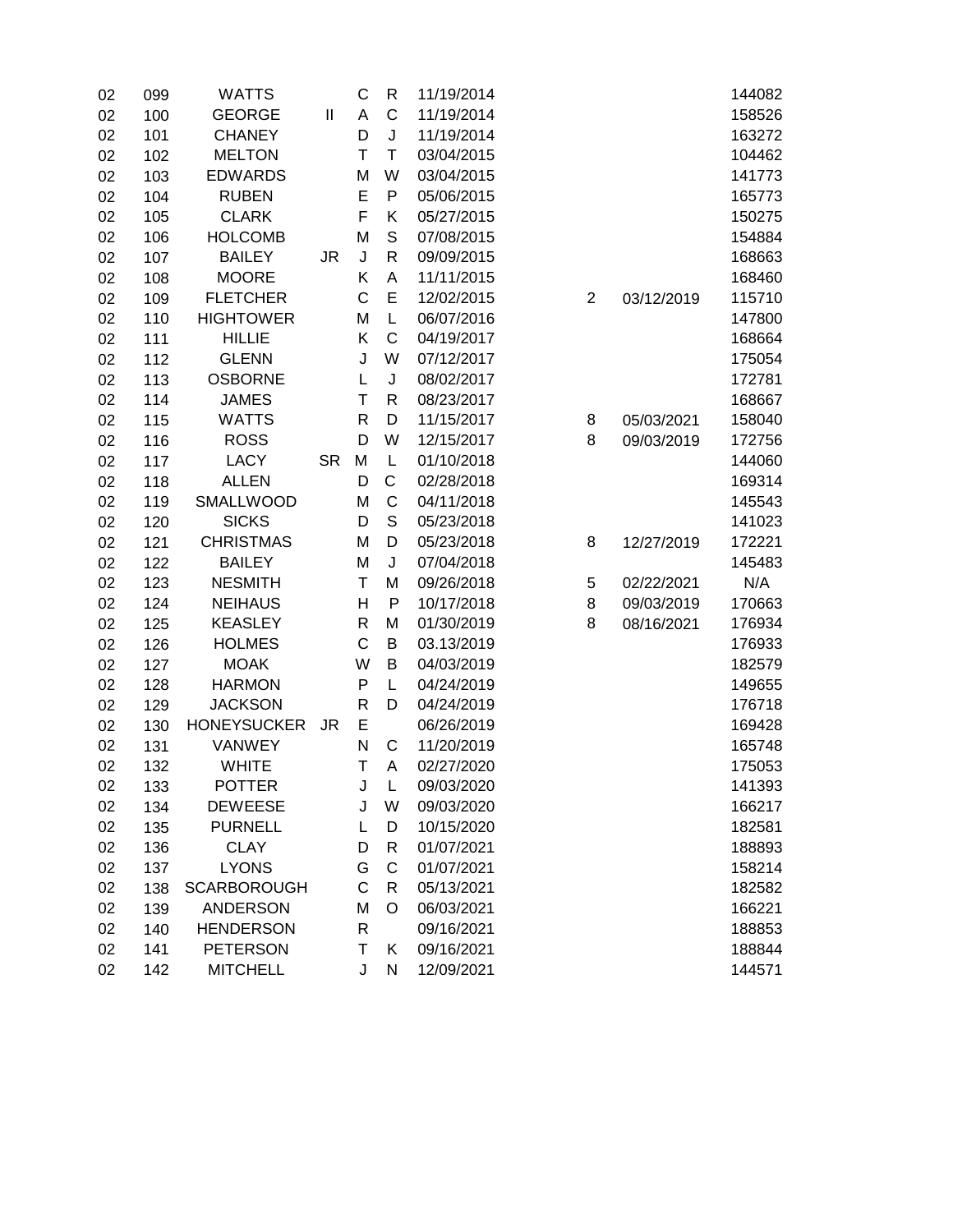# **ILLINOIS CENTRAL IC - SOUTH BMWED SENIORITY ROSTER - 03 TRACKMAN TRACK SUBDEPARTMENT SENIORITY ESTABLISHED THRU YEAR 2021**

| Roster | Rank | Last Name         |           | FI           | MI             | Seniority Date Rule 3b Status Status Date CN PIN No. |                |            |        |
|--------|------|-------------------|-----------|--------------|----------------|------------------------------------------------------|----------------|------------|--------|
| 03     | 001  | <b>MAY</b>        |           | T            | $\overline{D}$ | 03/08/1976                                           | $\mathbf{1}$   | 08/29/2021 | 116715 |
| 03     | 002  | <b>MAYFIELD</b>   |           | A            |                | 01/04/1993                                           |                |            | 116728 |
| 03     | 003  | <b>SAUCIER</b>    |           | D            | C              | 01/14/1993                                           |                |            | 117588 |
| 03     | 004  | <b>SHARPER</b>    |           | P            | E              | 06/14/1993                                           |                |            | 117664 |
| 03     | 005  | <b>CARTER</b>     |           |              | R              | 06/17/1993                                           | $\overline{2}$ | 01/29/2021 | 115183 |
| 03     | 006  | <b>RUSSELL</b>    |           | Β            | A              | 05/16/1994                                           |                |            | 117546 |
| 03     | 007  | <b>SNOW</b>       |           | $\mathsf{R}$ | L              | 05/16/1994                                           |                |            | 117784 |
| 03     | 008  | <b>SLAUGHTER</b>  |           | $\mathsf{R}$ | L              | 02/14/1995                                           |                |            | 117706 |
| 03     | 009  | <b>STEWART</b>    |           | Τ            | D              | 02/14/1995                                           |                |            | 117849 |
| 03     | 010  | <b>SMITH</b>      |           | D            |                | 06/12/1995                                           |                |            | 117749 |
| 03     | 011  | <b>MILLER</b>     |           | R            | E              | 07/31/1995                                           |                |            | 116899 |
| 03     | 012  | <b>MOSES</b>      |           | A            | L              | 07/31/1995                                           |                |            | 117006 |
| 03     | 013  | <b>ORR</b>        |           | Τ            | L              | 04/15/1996                                           |                |            | 117147 |
| 03     | 014  | <b>VALENTINE</b>  |           | S            |                | 04/15/1996                                           |                |            | 118081 |
| 03     | 015  | <b>SMITH</b>      |           | C            | R              | 04/29/1996                                           |                |            | 117751 |
| 03     | 016  | <b>ROBINSON</b>   | <b>JR</b> | B            | E              | 09/09/1996                                           |                |            | 117472 |
| 03     | 017  | <b>DEVINE</b>     |           | W            | E              | 09/16/1996                                           |                |            | 115466 |
| 03     | 018  | <b>DAVIS</b>      |           | $\circ$      |                | 09/30/1996                                           |                |            | 115430 |
| 03     | 019  | <b>BURKHALTER</b> |           | J            | D              | 11/04/1996                                           |                |            | 115112 |
| 03     | 020  | <b>GERSCH</b>     | <b>JR</b> | J            | W              | 11/04/1996                                           | 5              | 08/09/2021 | 115797 |
| 03     | 021  | <b>MATHER</b>     |           | D            | F              | 11/04/1996                                           |                |            | 116708 |
| 03     | 022  | <b>FLETCHER</b>   |           | C            | E              | 11/18/1996                                           | $\overline{2}$ | 03/12/2019 | 115710 |
| 03     | 023  | <b>PATTON</b>     |           | C            | L              | 11/18/1996                                           |                |            | 117197 |
| 03     | 024  | <b>SWINNEY</b>    |           | R            |                | 11/18/1996                                           |                |            | 117893 |
| 03     | 025  | <b>COOK</b>       |           | B            | $\mathsf S$    | 01/08/1997                                           |                |            | 115320 |
| 03     | 026  | <b>HARRIS</b>     | <b>SR</b> | J            | Α              | 01/20/1997                                           |                |            | 116042 |
| 03     | 027  | <b>MCMULLAN</b>   |           | P            | J              | 01/20/1997                                           |                |            | 116830 |
| 03     | 028  | <b>COOK</b>       |           | A            | T              | 02/24/1997                                           |                |            | 115322 |
| 03     | 029  | <b>SANFORD</b>    |           | W            | $\mathsf{S}$   | 05/19/1997                                           | 5              | 04/30/2012 | N/A    |
| 03     | 030  | <b>MCGOWAN</b>    |           | Κ            | L              | 06/30/1997                                           |                |            | 116788 |
| 03     | 031  | <b>MCGREW</b>     |           | Τ            | W              | 06/30/1997                                           |                |            | 116792 |
| 03     | 032  | <b>MCMANUS</b>    | <b>JR</b> | $\vee$       |                | 08/11/1997                                           |                |            | 116829 |
| 03     | 033  | <b>FIELDS</b>     |           | M            | W              | 09/02/1997                                           |                |            | 115692 |
| 03     | 034  | <b>BRIDGES</b>    |           | G            | B              | 10/20/1997                                           |                |            | 115022 |
| 03     | 035  | <b>YOUNG</b>      |           | N            |                | 10/20/1997                                           |                |            | 118305 |
| 03     | 036  | <b>ALFORD</b>     |           | $\mathsf{C}$ | G              | 09/21/1998                                           |                |            | 114717 |
| 03     | 037  | <b>NELSON</b>     |           | H            | D              | 10/05/1998                                           |                |            | 117062 |
| 03     | 038  | <b>DOWNING</b>    | <b>JR</b> | $\mathsf{R}$ | A              | 02/01/1999                                           |                |            | 115516 |
| 03     | 039  | <b>BOND</b>       |           | Κ            |                | 02/08/1999                                           |                |            | 114942 |
| 03     | 040  | <b>ANDERSON</b>   |           | J            | F              | 05/17/1999                                           | 5              | 01/10/2005 | N/A    |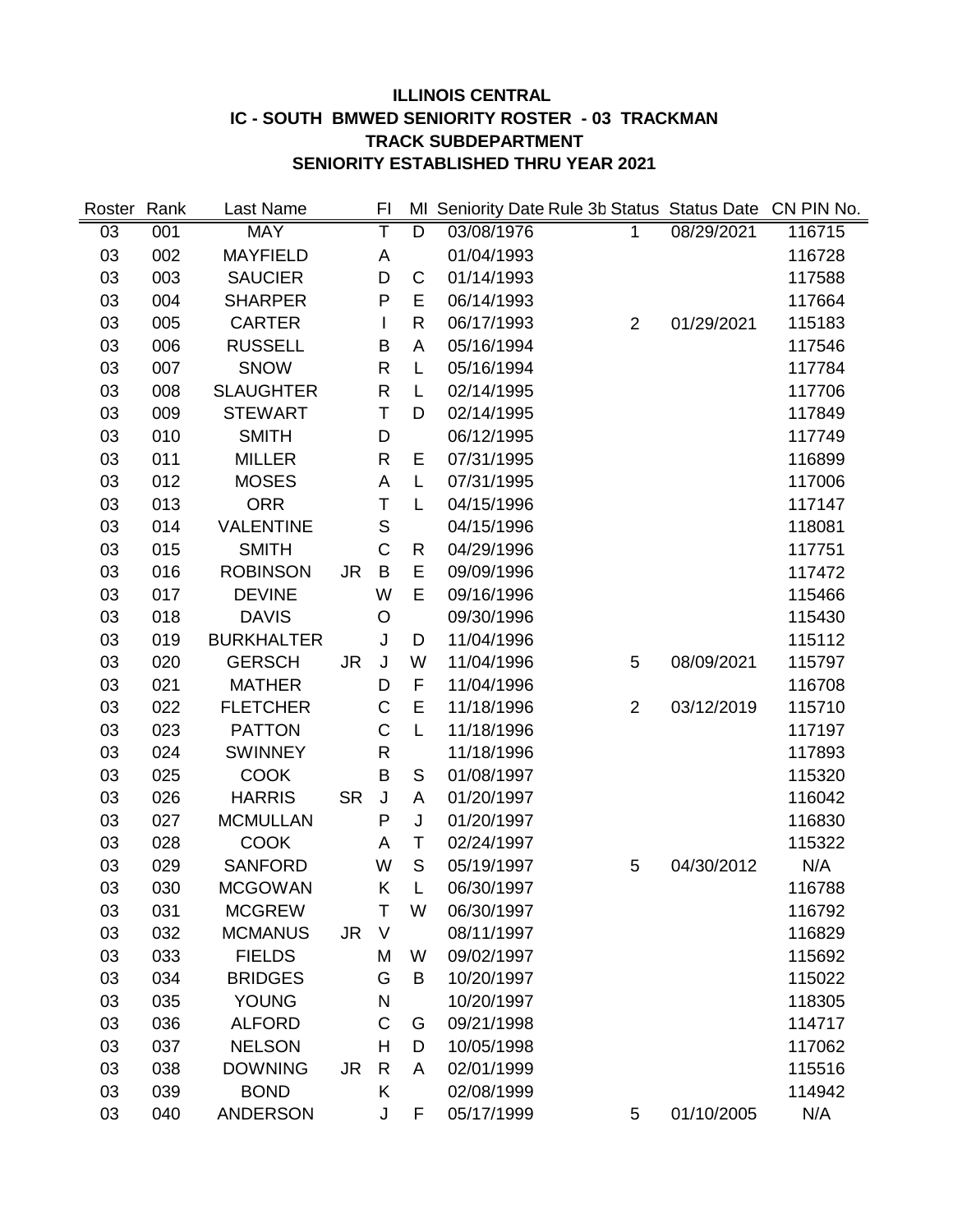| 03 | 041 | <b>BELL</b>     | <b>JR</b> | C            |              | 05/17/1999 |                |            | 118726 |
|----|-----|-----------------|-----------|--------------|--------------|------------|----------------|------------|--------|
| 03 | 042 | <b>MOAK</b>     |           | R            | D            | 05/17/1999 |                |            | 118803 |
| 03 | 043 | <b>WALLER</b>   |           | Κ            | E            | 05/17/1999 |                |            | 118446 |
| 03 | 044 | <b>SWEAZIE</b>  |           | R            | $\mathsf R$  | 08/16/1999 | $\overline{2}$ | 01/27/2010 | 118837 |
| 03 | 045 | <b>WILLIAMS</b> |           | $\mathsf C$  |              | 08/16/1999 |                |            | 118851 |
| 03 | 046 | <b>SMITH</b>    |           | R            | F            | 10/04/1999 |                |            | 118387 |
| 03 | 047 | <b>SHARKEY</b>  |           | P            | L            | 10/25/1999 |                |            | 118829 |
| 03 | 048 | <b>OLIPHANT</b> |           | B            | P            | 02/21/2000 | 8              | 05/22/2019 | 118807 |
| 03 | 049 | <b>MITCHELL</b> |           | T            | J            | 03/06/2000 |                |            | 122876 |
| 03 | 050 | <b>GOLMAN</b>   |           | J            | Κ            | 03/13/2000 |                |            | 122883 |
| 03 | 051 | <b>MOAK</b>     |           | E            | D            | 03/13/2000 |                |            | 122886 |
| 03 | 052 | <b>CARLISLE</b> |           | J            | $\mathsf C$  | 06/19/2000 |                |            | 118708 |
| 03 | 053 | <b>JONES</b>    |           | C            | $\mathsf{R}$ | 06/23/2000 |                |            | 123010 |
| 03 | 054 | <b>CRAIN</b>    |           | H            | D            | 08/14/2000 |                |            | 124081 |
| 03 | 055 | <b>SMITH</b>    |           | G            | D            | 08/22/2000 |                |            | 124089 |
| 03 | 056 | <b>WELLS</b>    |           | D            | $\mathsf C$  | 09/18/2000 |                |            | 123052 |
| 03 | 057 | <b>ARNOLD</b>   |           | B            | Q            | 09/25/2000 |                |            | 124197 |
| 03 | 058 | <b>CAMPBELL</b> |           | G            | $\mathsf C$  | 09/25/2000 |                |            | 124156 |
| 03 | 059 | <b>GRANGER</b>  |           | E            | T            | 09/25/2000 |                |            | 124154 |
| 03 | 060 | <b>GAINWELL</b> |           | Κ            | T            | 10/02/2000 |                |            | 124208 |
| 03 | 061 | <b>PAGE</b>     |           | M            | Κ            | 10/02/2000 | 1              | 02/02/2024 | 124169 |
| 03 | 062 | <b>BRIDGES</b>  |           | T            | $\sf J$      | 10/09/2000 |                |            | 124221 |
| 03 | 063 | <b>BROWN</b>    |           | M            | Τ            | 10/16/2000 |                |            | 124245 |
| 03 | 064 | <b>ROBERTS</b>  |           | $\mathsf C$  | K            | 10/16/2000 | $\overline{2}$ | 08/07/2009 | 124155 |
| 03 | 065 | <b>POWELL</b>   |           | C            |              | 10/23/2000 |                |            | 124306 |
| 03 | 066 | <b>SHELVY</b>   |           | Т            | A            | 10/23/2000 |                |            | 124284 |
| 03 | 067 | <b>THOMPSON</b> |           | Κ            | M            | 10/23/2000 |                |            | 124275 |
| 03 | 068 | <b>WELLS</b>    |           | D            | C            | 10/23/2000 |                |            | 124259 |
| 03 | 069 | <b>GRIFFIN</b>  |           | W            | L            | 11/06/2000 |                |            | 124302 |
| 03 | 070 | <b>CARTER</b>   | <b>JR</b> | $\mathsf{R}$ | L            | 01/29/2001 |                |            | 101953 |
| 03 | 071 | <b>MOORE</b>    |           | J            | E            | 02/20/2001 |                |            | 103266 |
| 03 | 072 | <b>WILSON</b>   | III       | A            |              | 03/05/2001 |                |            | 103271 |
| 03 | 073 | <b>BARNETTE</b> |           | Е            | D            | 03/12/2001 |                |            | 103278 |
| 03 | 074 | <b>HALEY</b>    |           | D            | A            | 03/12/2001 |                |            | 103273 |
| 03 | 075 | <b>CLEAR</b>    |           | D            | J            | 03/26/2001 |                |            | 104579 |
| 03 | 076 | <b>HERRING</b>  |           | $\mathbb S$  | E            | 04/02/2001 |                |            | 103308 |
| 03 | 077 | <b>SMITH</b>    |           | $\mathsf C$  | D            | 04/02/2001 | 5              | 10/01/2015 | N/A    |
| 03 | 078 | <b>MELTON</b>   |           | T            | T            | 04/09/2001 |                |            | 104462 |
| 03 | 079 | <b>THOMAS</b>   |           | Е            | $\mathsf C$  | 04/09/2001 |                |            | 103313 |
| 03 | 080 | <b>WHITE</b>    |           | $\mathsf C$  | $\mathsf C$  | 05/21/2001 | 8              | 05/09/2005 | 104900 |
| 03 | 081 | <b>CAMPER</b>   |           | R            | A            | 07/09/2001 | 8              | 10/05/2020 | 105098 |
| 03 | 082 | <b>VICKNAIR</b> |           | A            | E            | 07/11/2001 |                |            | 105115 |
| 03 | 083 | <b>BURTON</b>   |           | M            | $\sf B$      | 07/16/2001 | 5              | 04/12/2004 | N/A    |
| 03 | 084 | <b>ADAMS</b>    |           | E            | B            | 07/30/2001 |                |            | 105132 |
| 03 | 085 | <b>GRIFFIN</b>  |           | M            | C            | 08/06/2001 |                |            | 105143 |
| 03 | 086 | <b>MASHBURN</b> |           | J            | L            | 03/11/2002 | 8              | 06/13/2005 | 140927 |
| 03 | 087 | <b>HORNE</b>    |           | C            | E            | 04/08/2002 |                |            | 140975 |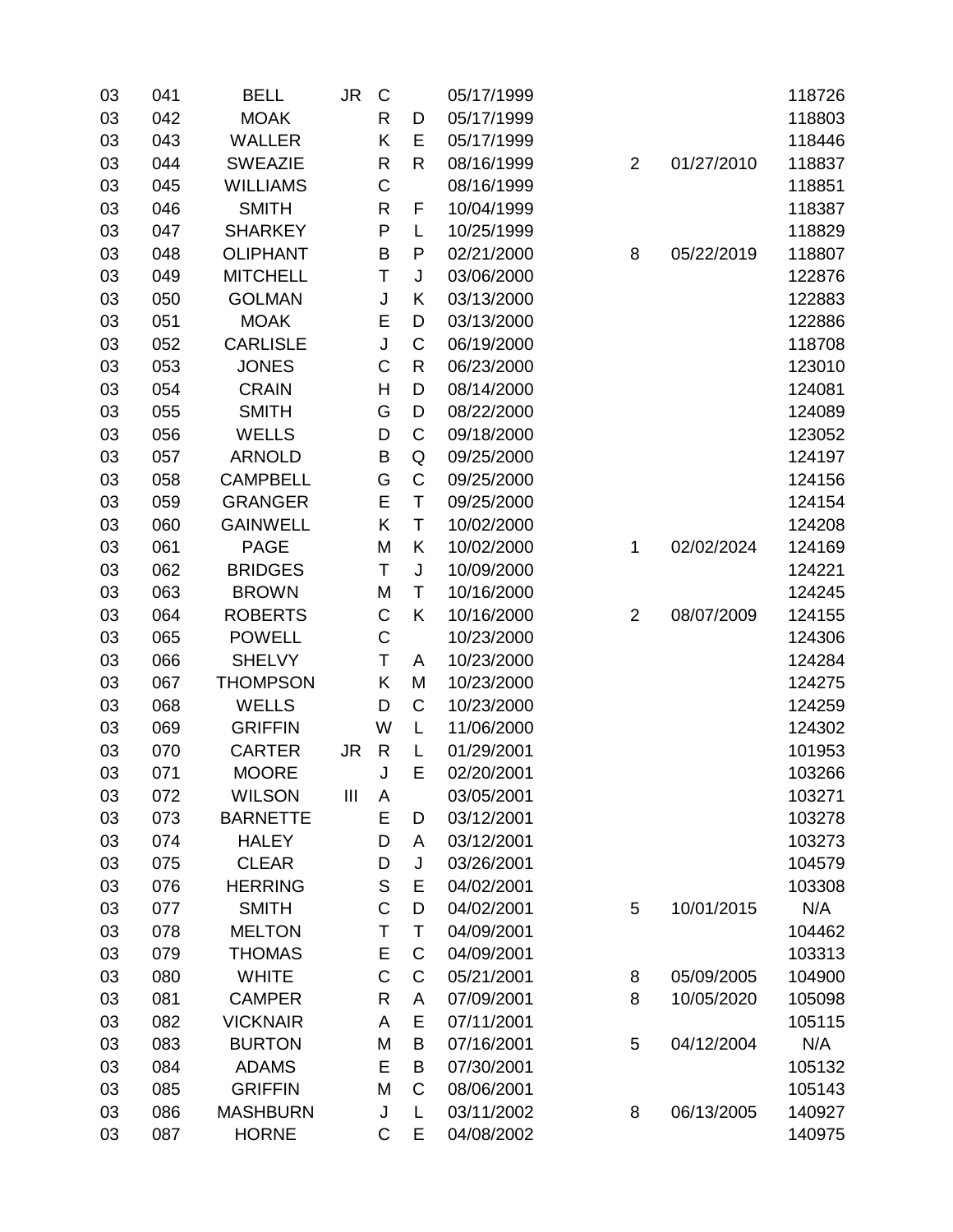| 03 | 088 | <b>WILLIAMS</b>  |                | F            | D            | 04/15/2002 |                |            | 140988 |
|----|-----|------------------|----------------|--------------|--------------|------------|----------------|------------|--------|
| 03 | 089 | <b>SICKS</b>     |                | D            | S            | 04/22/2002 |                |            | 141023 |
| 03 | 090 | <b>GRIFFITH</b>  |                | S            | T            | 04/24/2002 |                |            | 141049 |
| 03 | 091 | <b>RICHARD</b>   |                | H            | J            | 04/29/2002 |                |            | 141084 |
| 03 | 092 | <b>SHANNON</b>   | IV             | $\mathsf B$  | F            | 04/29/2002 | 5              | 12/21/2004 | N/A    |
| 03 | 093 | <b>DYSON</b>     | <b>JR</b>      | J            | W            | 05/28/2002 |                |            | 141199 |
| 03 | 094 | <b>SMITH</b>     |                | L            | A            | 06/03/2002 |                |            | 141253 |
| 03 | 095 | <b>SEYMORE</b>   |                | $\mathsf{R}$ | D            | 06/10/2002 | 5              | 05/25/2015 | N/A    |
| 03 | 096 | <b>HANNA</b>     |                | $\mathsf C$  | B            | 07/01/2002 |                |            | 141294 |
| 03 | 097 | <b>MOUNTJOY</b>  |                | J            | E            | 07/29/2002 | 5              | 09/23/2013 | N/A    |
| 03 | 098 | <b>MABRY</b>     |                | J            | F            | 08/05/2002 |                |            | 141366 |
| 03 | 099 | <b>CRAIN</b>     |                | $\mathsf S$  | E            | 08/19/2002 | 5              | 04/04/2005 | N/A    |
| 03 | 100 | <b>PARFAIT</b>   |                | G            | J            | 08/19/2002 |                |            | 141388 |
| 03 | 101 | <b>SMITH</b>     |                | B            | E            | 08/19/2002 |                |            | 141382 |
| 03 | 102 | <b>ALLRED</b>    |                | $\mathsf{H}$ | $\mathsf C$  | 08/26/2002 | 8              | 01/02/2009 | 141392 |
| 03 | 103 | <b>MITCHELL</b>  |                | S            | $\mathsf{R}$ | 08/26/2002 |                |            | 141418 |
| 03 | 104 | <b>PATTERSON</b> | $\mathbf{III}$ | $\mathsf S$  | F            | 08/26/2002 | $\overline{2}$ | 09/22/2011 | 141397 |
| 03 | 105 | <b>PURNELL</b>   |                | Κ            | D            | 04/28/2003 |                |            | 141720 |
| 03 | 106 | <b>ROGERS</b>    |                | $\mathsf{R}$ | L            | 04/28/2003 | 5              | 06/14/2004 | N/A    |
| 03 | 107 | <b>MCCAIN</b>    |                | B            | C            | 04/30/2003 | 5              | 07/07/2008 | N/A    |
| 03 | 108 | <b>MCCAIN</b>    |                | M            | D            | 04/30/2003 |                |            | 141690 |
| 03 | 109 | <b>STOGNER</b>   |                | $\mathsf{R}$ |              | 05/06/2003 | 1              | 07/16/2027 | 141750 |
| 03 | 110 | <b>EDWARDS</b>   |                | M            | W            | 05/12/2003 |                |            | 141773 |
| 03 | 111 | <b>GIBSON</b>    |                | $\mathsf{R}$ | A            | 05/12/2003 |                |            | 141463 |
| 03 | 112 | <b>CARDENAS</b>  |                | M            | M            | 06/02/2003 |                |            | 105221 |
| 03 | 113 | <b>LOFTON</b>    |                | J            | W            | 06/16/2003 |                |            | 105255 |
| 03 | 114 | <b>MOSS</b>      |                | Τ            | B            | 06/16/2003 | 8              | 05/25/2009 | 105257 |
| 03 | 115 | <b>CARD</b>      |                | J            | D            | 07/01/2003 |                |            | 141659 |
| 03 | 116 | <b>WILLIAMS</b>  |                | $\mathsf{R}$ | L            | 07/03/2003 |                |            | 105369 |
| 03 | 117 | <b>WROTEN</b>    |                | D            | M            | 07/10/2003 |                |            | 105373 |
| 03 | 118 | <b>BROWN</b>     | JR             | $\mathsf{R}$ |              | 08/11/2003 |                |            | 105427 |
| 03 | 119 | <b>DEDEAUX</b>   |                | J            | D            | 09/02/2003 | 1              | 10/03/2016 | 105804 |
| 03 | 120 | <b>STEWART</b>   |                | $\mathsf C$  | G            | 09/02/2003 |                |            | 105828 |
| 03 | 121 | <b>FULCHER</b>   |                | S            | W            | 09/12/2003 |                |            | 105931 |
| 03 | 122 | <b>HULL</b>      | <b>JR</b>      | Н            | Н            | 09/12/2003 |                |            | 105933 |
| 03 | 123 | <b>UNGERECHT</b> |                | $\mathsf C$  | M            | 09/12/2003 |                |            | 141560 |
| 03 | 124 | <b>WRIGHT</b>    |                | S            | D            | 09/12/2003 |                |            | 106096 |
| 03 | 125 | <b>FLETCHER</b>  |                | M            | J            | 09/22/2003 |                |            | 106237 |
| 03 | 126 | <b>MASSEY</b>    |                | $\mathsf{C}$ | W            | 09/22/2003 |                |            | 106292 |
| 03 | 127 | <b>PARKER</b>    |                | J            | H            | 09/22/2003 | 8              | 12/12/2019 | 106348 |
| 03 | 128 | <b>LOWERY</b>    |                | M            | $\mathsf S$  | 09/29/2003 |                |            | 106442 |
| 03 | 129 | <b>OWENS</b>     | <b>JR</b>      | $\mathsf F$  | H            | 09/29/2003 |                |            | 106476 |
| 03 | 130 | <b>WOODS</b>     |                | J            | J            | 09/29/2003 |                |            | 106473 |
| 03 | 131 | <b>HORNE</b>     |                | Κ            | $\mathsf{R}$ | 10/20/2003 |                |            | 106608 |
| 03 | 132 | <b>WRIGHT</b>    |                | $\mathsf C$  | J            | 10/20/2003 |                |            | 106618 |
| 03 | 133 | <b>HORNE</b>     |                | Β            | M            | 11/24/2003 |                |            | 107746 |
| 03 | 134 | <b>LOGAN</b>     |                | $\mathsf C$  | A            | 11/24/2003 | 1              | 06/01/2015 | 107745 |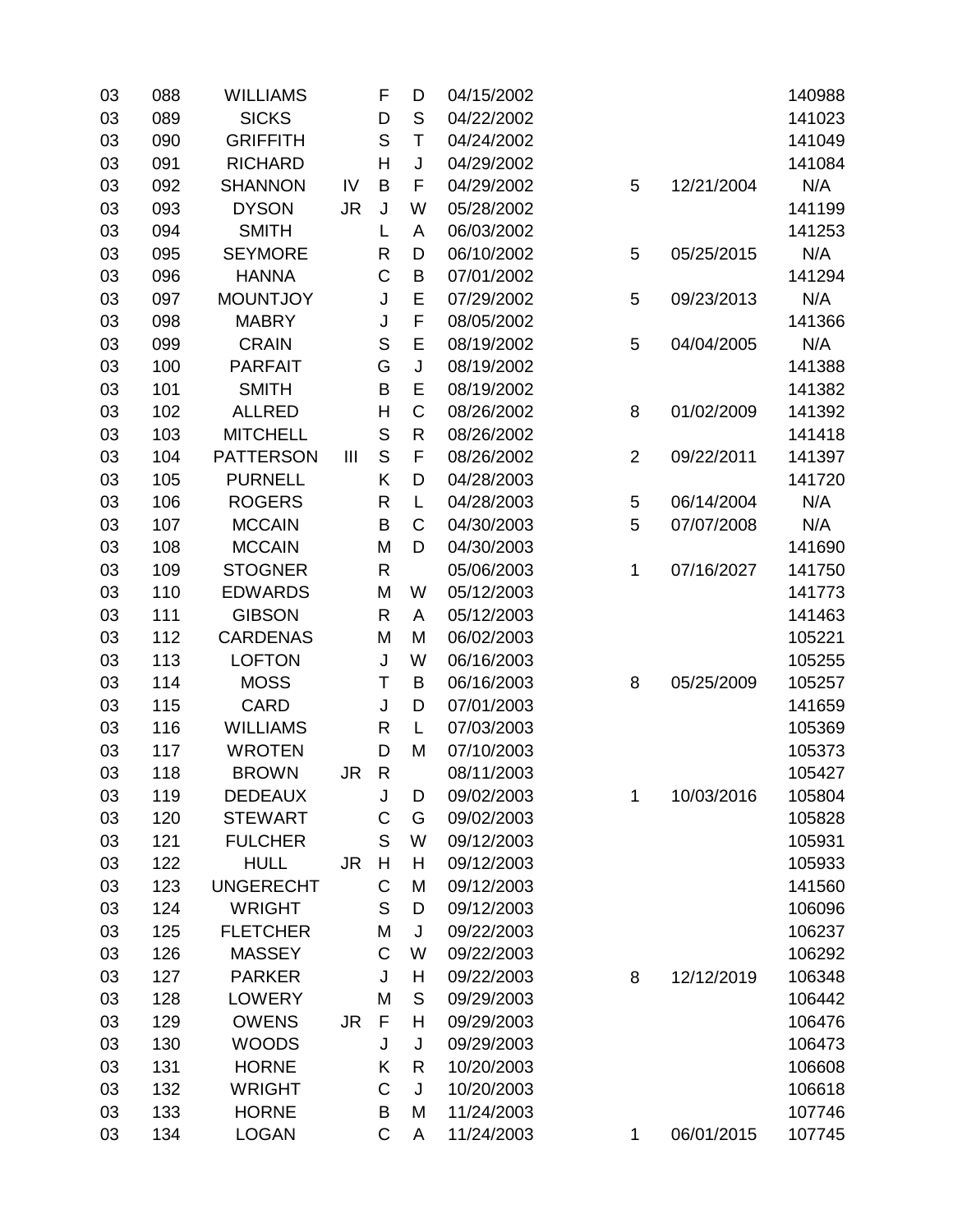| 03 | 135 | <b>ARD</b>        |               | K            | L            | 11/22/2004 |                |            | 105843 |
|----|-----|-------------------|---------------|--------------|--------------|------------|----------------|------------|--------|
| 03 | 136 | <b>WALKER</b>     |               | J            | Κ            | 11/22/2004 |                |            | 105914 |
| 03 | 137 | <b>BOLDS</b>      | <b>JR</b>     | $\mathsf{R}$ | I            | 11/24/2004 |                |            | 141157 |
| 03 | 138 | <b>GENNARO</b>    |               | P            | G            | 02/21/2005 |                |            | 144078 |
| 03 | 139 | <b>MULLINS</b>    |               | L            | $\sf B$      | 02/21/2005 |                |            | 144065 |
| 03 | 140 | <b>CALDWELL</b>   |               | G            | $\mathsf C$  | 02/23/2005 | $\overline{2}$ | 01/07/2019 | 144077 |
| 03 | 141 | <b>THOMAS</b>     |               | C            | D            | 02/23/2005 |                |            | 144075 |
| 03 | 142 | <b>WILLIS</b>     |               | G            | L            | 02/23/2005 |                |            | 144073 |
| 03 | 143 | <b>BOYD</b>       |               | R            | M            | 02/24/2005 |                |            | 144064 |
| 03 | 144 | <b>BRUMFIELD</b>  |               | $\mathsf R$  | E            | 02/24/2005 |                |            | 144063 |
| 03 | 145 | <b>BURNS</b>      |               | J            | Κ            | 02/24/2005 |                |            | 144061 |
| 03 | 146 | <b>LACY</b>       | <b>SR</b>     | M            | L            | 02/24/2005 |                |            | 144060 |
| 03 | 147 | <b>THURMAN</b>    |               | D            | Κ            | 02/24/2005 |                |            | 144080 |
| 03 | 148 | <b>GANN</b>       |               | C            | M            | 02/28/2005 | 5              | 03/03/2008 | N/A    |
| 03 | 149 | <b>GERALD</b>     |               | B            | Κ            | 02/28/2005 | 5              | 04/19/2010 | N/A    |
| 03 | 150 | <b>MCCLENDON</b>  |               | G            | B            | 02/28/2005 |                |            | 144067 |
| 03 | 151 | <b>RICHARDSON</b> | <b>JR</b>     | W            |              | 02/28/2005 |                |            | 144085 |
| 03 | 152 | <b>WATTS</b>      |               | $\mathsf C$  | R            | 02/28/2005 |                |            | 144082 |
| 03 | 153 | <b>WELLS</b>      |               | F            | $\sf B$      | 02/28/2005 |                |            | 144084 |
| 03 | 154 | <b>INGRAM</b>     |               | G            | M            | 03/05/2005 |                |            | 105917 |
| 03 | 155 | <b>BENTLEY</b>    |               | T            | M            | 03/07/2005 |                |            | 144102 |
| 03 | 156 | <b>CAIRNCROSS</b> |               | J            | D            | 03/07/2005 |                |            | 144089 |
| 03 | 157 | <b>DICKERSON</b>  |               | B            | L            | 03/07/2005 | 1              | 01/01/2019 | 144105 |
| 03 | 158 | <b>ELLIS</b>      |               | J            | A            | 03/07/2005 | 5              | 05/07/2012 | N/A    |
| 03 | 159 | <b>GRANGER</b>    |               | D            | N            | 03/07/2005 |                |            | 144096 |
| 03 | 160 | <b>INGRAM</b>     |               | $\mathsf C$  | W            | 03/07/2005 |                |            | 144092 |
| 03 | 161 | <b>RAMAGE</b>     |               | J            | $\mathsf C$  | 03/07/2005 | 8              | 10/27/2010 | 144098 |
| 03 | 162 | <b>THOMAS</b>     |               | J            | M            | 03/07/2005 |                |            | 144091 |
| 03 | 163 | <b>FLEMING</b>    |               | M            | A            | 03/28/2005 |                |            | 144195 |
| 03 | 164 | <b>FULLER</b>     |               | J            | D            | 04/04/2005 |                |            | 105226 |
| 03 | 165 | <b>PARKER</b>     |               | M            | N            | 04/04/2005 |                |            | 105349 |
| 03 | 166 | <b>BISHOP</b>     | <b>JR</b>     | B            | D            | 12/12/2005 | 5              | 07/27/2020 | N/A    |
| 03 | 167 | <b>BROOKS</b>     | $\mathbf{II}$ | J            | I            | 03/13/2006 | 8              | 01/22/2015 | 144534 |
| 03 | 168 | <b>FARRIS</b>     |               | B            | L            | 03/13/2006 |                |            | 144538 |
| 03 | 169 | <b>GREEN</b>      |               | G            | C            | 03/13/2006 |                |            | 144535 |
| 03 | 170 | <b>SANDIFER</b>   |               | B            | M            | 03/13/2006 | 8              | 07/20/2020 | 144539 |
| 03 | 171 | <b>MITCHELL</b>   |               | J            | $\mathsf{N}$ | 03/20/2006 |                |            | 144571 |
| 03 | 172 | <b>EDWARDS</b>    |               | M            | $\circ$      | 03/22/2006 | 8              | 01/27/2015 | 144607 |
| 03 | 173 | <b>HARRIS</b>     |               | M            | Τ            | 03/23/2006 |                |            | 144603 |
| 03 | 174 | <b>JONES</b>      |               | J            | A            | 03/23/2006 |                |            | 144602 |
| 03 | 175 | <b>KINCAID</b>    |               | A            | L            | 03/23/2006 |                |            | 144601 |
| 03 | 176 | <b>WATTS</b>      |               | $\mathsf C$  | M            | 04/06/2006 |                |            | 144696 |
| 03 | 177 | <b>ENGLISH</b>    |               | Τ            | D            | 04/19/2006 |                |            | 144777 |
| 03 | 178 | <b>BURNHAM</b>    |               | B            | N            | 08/21/2006 |                |            | 145452 |
| 03 | 179 | <b>BAILEY</b>     |               | M            | J            | 08/28/2006 |                |            | 145483 |
| 03 | 180 | <b>DIAS</b>       |               | C            | J            | 09/05/2006 |                |            | 145549 |
| 03 | 181 | SMALLWOOD         |               | М            | C            | 09/05/2006 |                |            | 145543 |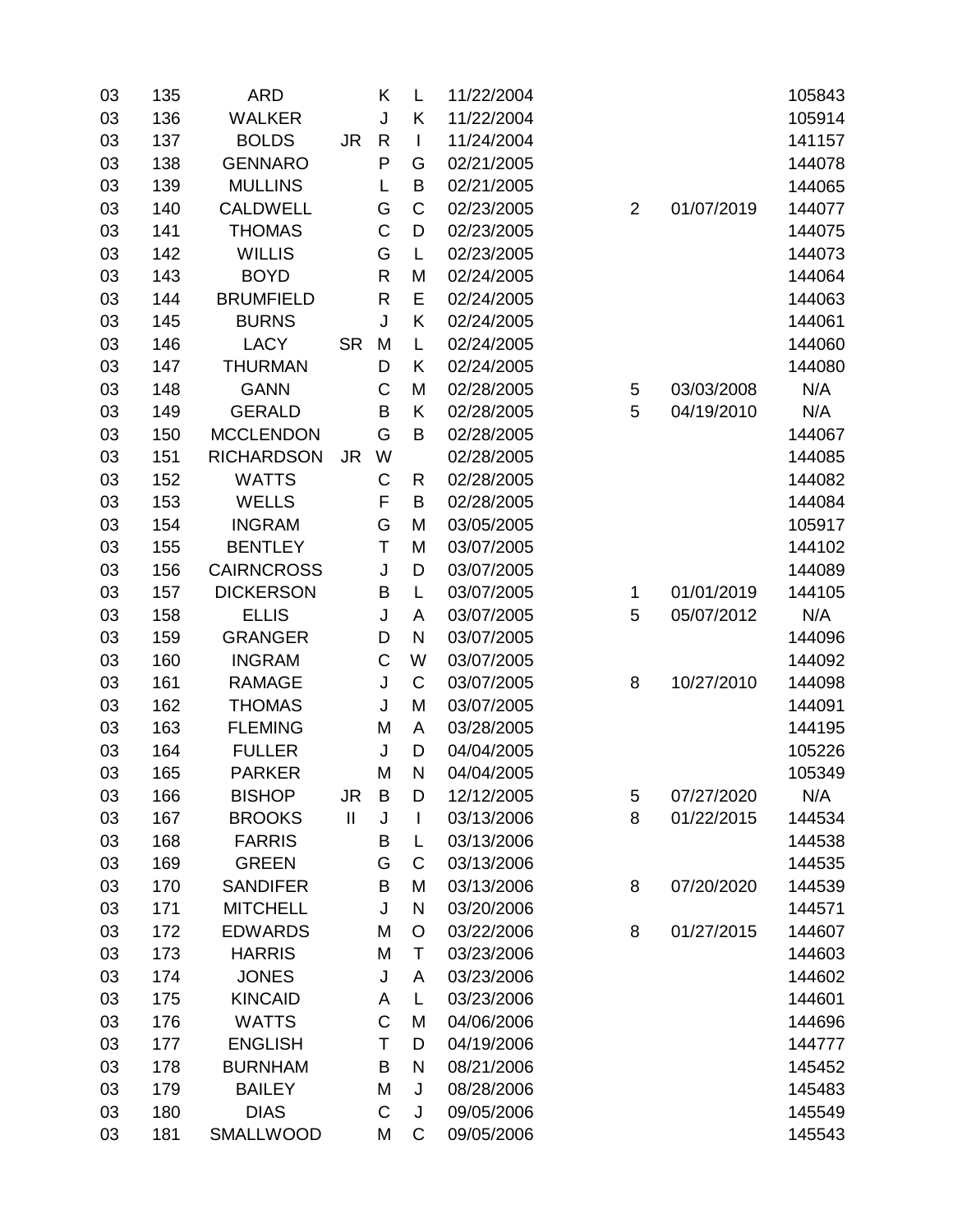| 03 | 182 | <b>WHITE</b>     |           | С            | M             | 09/05/2006 |                |            | 145539 |
|----|-----|------------------|-----------|--------------|---------------|------------|----------------|------------|--------|
| 03 | 183 | <b>ADDISON</b>   |           | P            |               | 09/11/2006 |                |            | 145653 |
| 03 | 184 | <b>BLACK</b>     |           | J            | L             | 09/18/2006 |                |            | 145921 |
| 03 | 185 | <b>BURDEN</b>    |           | A            | B             | 09/18/2006 |                |            | 145944 |
| 03 | 186 | <b>MCNEAL</b>    |           | T            | T             | 09/18/2006 |                |            | 145943 |
| 03 | 187 | <b>WEST</b>      |           | $\circ$      | D             | 09/18/2006 |                |            | 145923 |
| 03 | 188 | <b>BALL</b>      |           | $\circ$      | D             | 09/25/2006 | $\overline{2}$ | 08/16/2027 | 146165 |
| 03 | 189 | <b>DANIELS</b>   | <b>JR</b> | J            |               | 09/25/2006 |                |            | 146163 |
| 03 | 190 | <b>LYLES</b>     |           | Κ            | D             | 09/25/2006 |                |            | 146166 |
| 03 | 191 | <b>SMITH</b>     |           | M            | L             | 10/02/2006 |                |            | 146258 |
| 03 | 192 | <b>SMOOT</b>     |           | D            | D             | 10/02/2006 | 8              | 08/19/2020 | 146259 |
| 03 | 193 | <b>FINLEY</b>    | <b>JR</b> | $\mathsf{N}$ |               | 10/09/2006 |                |            | 146408 |
| 03 | 194 | <b>HALL</b>      |           | D            | G             | 10/12/2006 |                |            | 146356 |
| 03 | 195 | <b>HUBBARD</b>   | Ш         | $\top$       | $\mathsf{R}$  | 10/12/2006 | $\overline{2}$ | 06/27/2017 | 146354 |
| 03 | 196 | <b>SMITH</b>     |           | $\mathsf{S}$ | D             | 10/12/2006 |                |            | 146363 |
| 03 | 197 | <b>DEZELL</b>    |           | S            | A             | 10/16/2006 |                |            | 146416 |
| 03 | 198 | <b>BAILEY</b>    |           | M            | $\mathsf C$   | 11/27/2006 |                |            | 146644 |
| 03 | 199 | <b>HARDY</b>     |           | T            | A             | 01/02/2007 | 5              | 02/04/2008 | #N/A   |
| 03 | 200 | <b>MEEKS</b>     |           | T            | D             | 04/30/2007 |                |            | 147730 |
| 03 | 201 | <b>ANDERSON</b>  |           | ${\sf P}$    | L             | 05/07/2007 |                |            | 147809 |
| 03 | 202 | <b>HIGHTOWER</b> |           | M            | L             | 05/07/2007 |                |            | 147800 |
| 03 | 203 | <b>HUGHES</b>    |           | P            | Κ             | 05/07/2007 | $\overline{2}$ | 09/21/2007 | 147811 |
| 03 | 204 | <b>MCKENZIE</b>  |           | J            | E             | 05/07/2007 | 5              | 05/18/2020 | N/A    |
| 03 | 205 | <b>LAMBERT</b>   |           | J            | L             | 05/14/2007 |                |            | 147924 |
| 03 | 206 | <b>LOGAN</b>     |           | R            | $\mathsf S$   | 05/14/2007 | $\mathbf 5$    | 03/06/2017 | N/A    |
| 03 | 207 | <b>HAMILTON</b>  |           | W            | L             | 05/21/2007 | $\overline{2}$ | 09/10/2005 | 115967 |
| 03 | 208 | <b>GALLOWAY</b>  |           | H            | R             | 05/21/2007 |                |            | 141770 |
| 03 | 209 | <b>DOTSON</b>    |           | E            | L             | 05/21/2007 |                |            | 147980 |
| 03 | 210 | <b>WALLACE</b>   | <b>JR</b> | H            | W             | 05/29/2007 |                |            | 148236 |
| 03 | 211 | <b>HARRIS</b>    |           | C            | $\mathsf{R}$  | 06/18/2007 |                |            | 148436 |
| 03 | 212 | <b>BURNS</b>     |           | U            | N             | 06/25/2007 |                |            | 148502 |
| 03 | 213 | <b>THOMAS</b>    |           | A            | B             | 07/23/2007 |                |            | 148814 |
| 03 | 214 | <b>REGAN</b>     |           | J            | ${\mathsf S}$ | 07/30/2007 |                |            | 109771 |
| 03 | 215 | <b>MCBRIDE</b>   |           | D            | R             | 08/13/2007 |                |            | 149129 |
| 03 | 216 | <b>MOMAN</b>     |           | M            | C             | 09/04/2007 |                |            | 149475 |
| 03 | 217 | <b>HARMON</b>    |           | ${\sf P}$    | L             | 10/08/2007 |                |            | 149655 |
| 03 | 218 | <b>YOUNG</b>     |           | A            | P             | 10/08/2007 |                |            | 149654 |
| 03 | 219 | <b>BROWN</b>     | <b>JR</b> | J            | Н             | 11/19/2007 |                |            | 150186 |
| 03 | 220 | <b>EAVES</b>     |           | D            | W             | 11/19/2007 | $\overline{2}$ | 08/14/2019 | 150187 |
| 03 | 221 | <b>CLARK</b>     |           | F            | Κ             | 11/26/2007 |                |            | 150275 |
| 03 | 222 | <b>PALMER</b>    |           | R            | A             | 01/28/2008 |                |            | 150498 |
| 03 | 223 | <b>TERRELL</b>   |           | E            | D             | 01/28/2008 |                |            | 150493 |
| 03 | 224 | <b>YOUNG</b>     |           | T            | D             | 01/28/2008 |                |            | 150497 |
| 03 | 225 | <b>BRANCH</b>    |           | R            | L             | 02/11/2008 |                |            | 150680 |
| 03 | 226 | <b>KOEHN</b>     |           | W            |               | 04/18/2008 |                |            | 150514 |
| 03 | 227 | <b>HARRISON</b>  |           | J            |               | 05/05/2008 |                |            | 151469 |
| 03 | 228 | <b>CHAPMAN</b>   |           | D            | C             | 01/11/2010 |                |            | 151759 |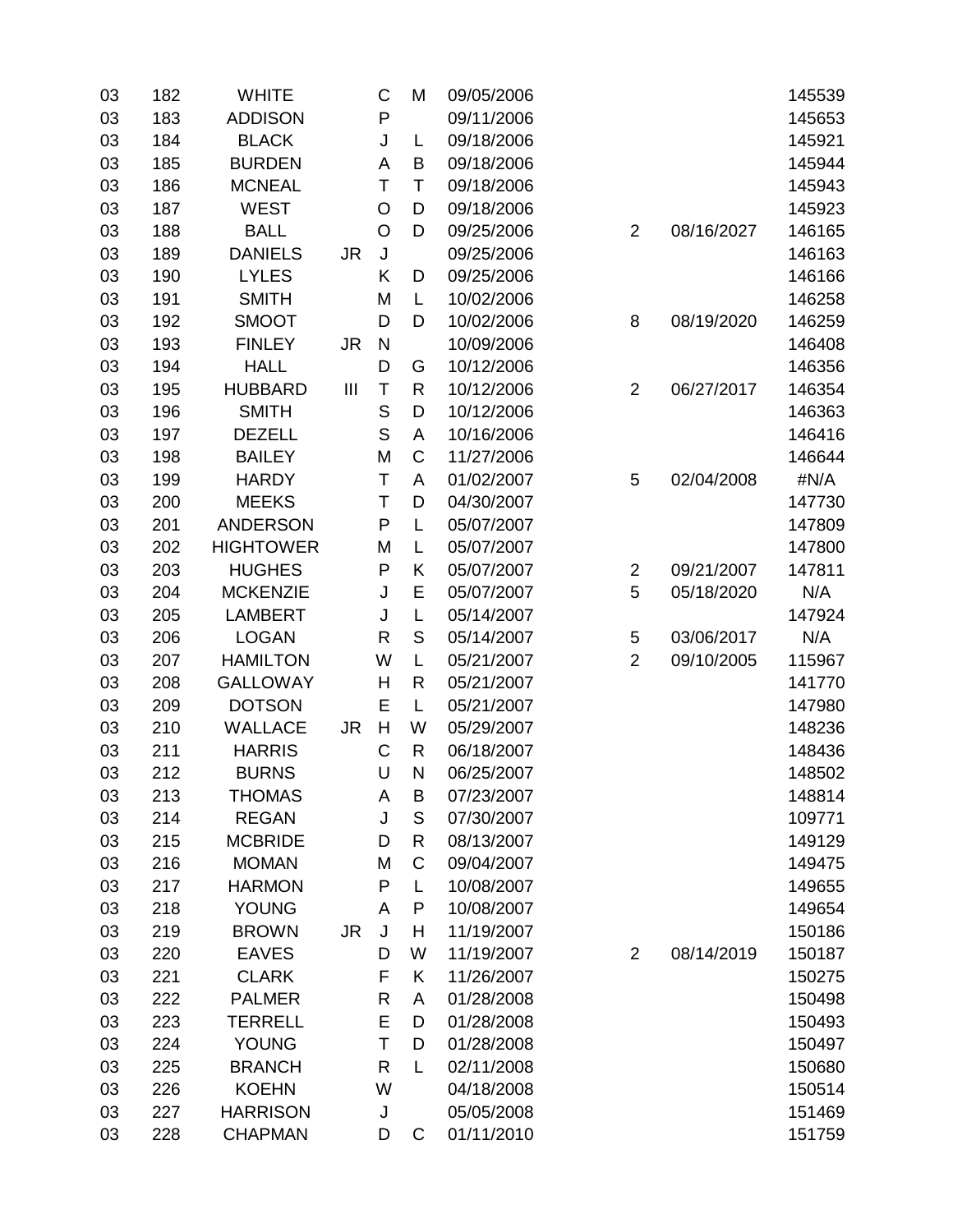| 03 | 229 | <b>FAULSTICK</b> |              | J            | Α           | 02/05/2010 |                |            | 154727 |
|----|-----|------------------|--------------|--------------|-------------|------------|----------------|------------|--------|
| 03 | 230 | <b>BELLAMY</b>   |              | J            | C           | 02/08/2010 | 8              | 04/19/2021 | 154738 |
| 03 | 231 | <b>HEPFER</b>    |              | Н            | J           | 02/08/2010 |                |            | 138550 |
| 03 | 232 | <b>SUMRALL</b>   |              | J            | S           | 02/09/2010 |                |            | 154742 |
| 03 | 233 | <b>TARVER</b>    |              | Κ            | G           | 02/09/2010 |                |            | 154729 |
| 03 | 234 | <b>TAYLOR</b>    |              | E            | L           | 02/09/2010 |                |            | 154735 |
| 03 | 235 | <b>WILSON</b>    |              | R            | $\mathsf S$ | 02/09/2010 |                |            | 154737 |
| 03 | 236 | <b>CLARK</b>     |              | W            | J           | 02/22/2010 | 5              | 02/01/2012 | N/A    |
| 03 | 237 | <b>THOMPSON</b>  |              | P            | $\mathsf C$ | 02/22/2010 |                |            | 154815 |
| 03 | 238 | <b>CRUMP</b>     |              | A            | J           | 03/01/2010 |                |            | 154878 |
| 03 | 239 | <b>DEVINE</b>    |              | B            | E           | 03/01/2010 | 8              | 10/15/2018 | 154885 |
| 03 | 240 | <b>GARNER</b>    |              | J            | $\mathsf C$ | 03/01/2010 |                |            | 154889 |
| 03 | 241 | <b>HOLCOMB</b>   |              | M            | $\mathsf S$ | 03/01/2010 |                |            | 154884 |
| 03 | 242 | <b>KNIGHT</b>    |              | M            | C           | 03/01/2010 |                |            | 154883 |
| 03 | 243 | <b>MAURONER</b>  | Ш            | $\mathsf{P}$ | J           | 03/01/2010 | $\overline{2}$ | 08/05/2020 | 154888 |
| 03 | 244 | <b>OWENS</b>     |              | C            | C           | 03/01/2010 |                |            | 154881 |
| 03 | 245 | <b>MYERS</b>     |              | J            | L           | 03/04/2010 |                |            | 154896 |
| 03 | 246 | <b>CORBIN</b>    |              | J            | O           | 03/15/2010 |                |            | 155010 |
| 03 | 247 | <b>GEORGE</b>    | $\mathbf{I}$ | A            | $\mathsf C$ | 04/30/2012 |                |            | 158526 |
| 03 | 248 | <b>BUITT</b>     |              | M            | D           | 06/11/2012 |                |            | 163273 |
| 03 | 249 | <b>CHANEY</b>    |              | D            | J           | 06/11/2012 |                |            | 163272 |
| 03 | 250 | <b>JONES</b>     |              | M            | D           | 06/11/2012 |                |            | 163274 |
| 03 | 251 | <b>MACK</b>      |              | L            | J           | 06/11/2012 |                |            | 163278 |
| 03 | 252 | <b>VALENTINE</b> |              | S            | M           | 06/11/2012 |                |            | 163275 |
| 03 | 253 | <b>DILLON</b>    |              | G            | L           | 06/25/2012 |                |            | 157937 |
| 03 | 254 | <b>GALLOWAY</b>  |              | $\mathsf C$  | M           | 07/02/2012 | $\overline{2}$ | 03/10/2017 | 163407 |
| 03 | 255 | <b>ALEXANDER</b> |              | N            | Κ           | 04/15/2013 |                |            | 165750 |
| 03 | 256 | <b>COLLINS</b>   |              | E            | J           | 04/15/2013 |                |            | 165752 |
| 03 | 257 | <b>CUCINELLO</b> |              | J            | R           | 04/15/2013 |                |            | 165751 |
| 03 | 258 | <b>DUREN</b>     |              | R            | $\mathsf S$ | 04/15/2013 |                |            | 165743 |
| 03 | 259 | <b>ENGLAND</b>   |              | W            | S           | 04/15/2013 |                |            | 165742 |
| 03 | 260 | <b>HART</b>      |              | M            | J           | 04/15/2013 |                |            | 165749 |
| 03 | 261 | <b>JENKINS</b>   |              | C            | N           | 04/15/2013 |                |            | 165769 |
| 03 | 262 | <b>POTEE</b>     |              | G            | L           | 04/15/2013 |                |            | 165747 |
| 03 | 263 | <b>RUBEN</b>     |              | E            | P           | 04/15/2013 |                |            | 165773 |
| 03 | 264 | <b>THARPE</b>    |              | J            | B           | 04/15/2013 |                |            | 165744 |
| 03 | 265 | <b>VANWEY</b>    |              | N            | C           | 04/15/2013 |                |            | 165748 |
| 03 | 266 | <b>ANDERSON</b>  |              | M            | O           | 05/20/2013 |                |            | 166221 |
| 03 | 267 | <b>DEWEESE</b>   |              | J            | W           | 05/20/2013 |                |            | 166217 |
| 03 | 268 | <b>POTTER</b>    |              | J            | L           | 07/10/2013 |                |            | 141393 |
| 03 | 269 | <b>HANKERSON</b> | <b>SR</b>    | K            |             | 01/20/2014 |                |            | 165563 |
| 03 | 270 | <b>DICKERSON</b> |              | W            | H           | 03/10/2014 |                |            | 168467 |
| 03 | 271 | <b>JOHNSON</b>   |              | J            | E           | 03/10/2014 | $\overline{2}$ | 04/09/2021 | 168462 |
| 03 | 272 | <b>LEPARD</b>    |              | С            | L           | 03/10/2014 |                |            | 168466 |
| 03 | 273 | <b>MOORE</b>     |              | K            | A           | 03/10/2014 |                |            | 168460 |
| 03 | 274 | <b>SMART</b>     |              | E            | L           | 03/10/2014 |                |            | 168463 |
| 03 | 275 | <b>BAILEY</b>    | <b>JR</b>    | J            | R           | 03/24/2014 |                |            | 168663 |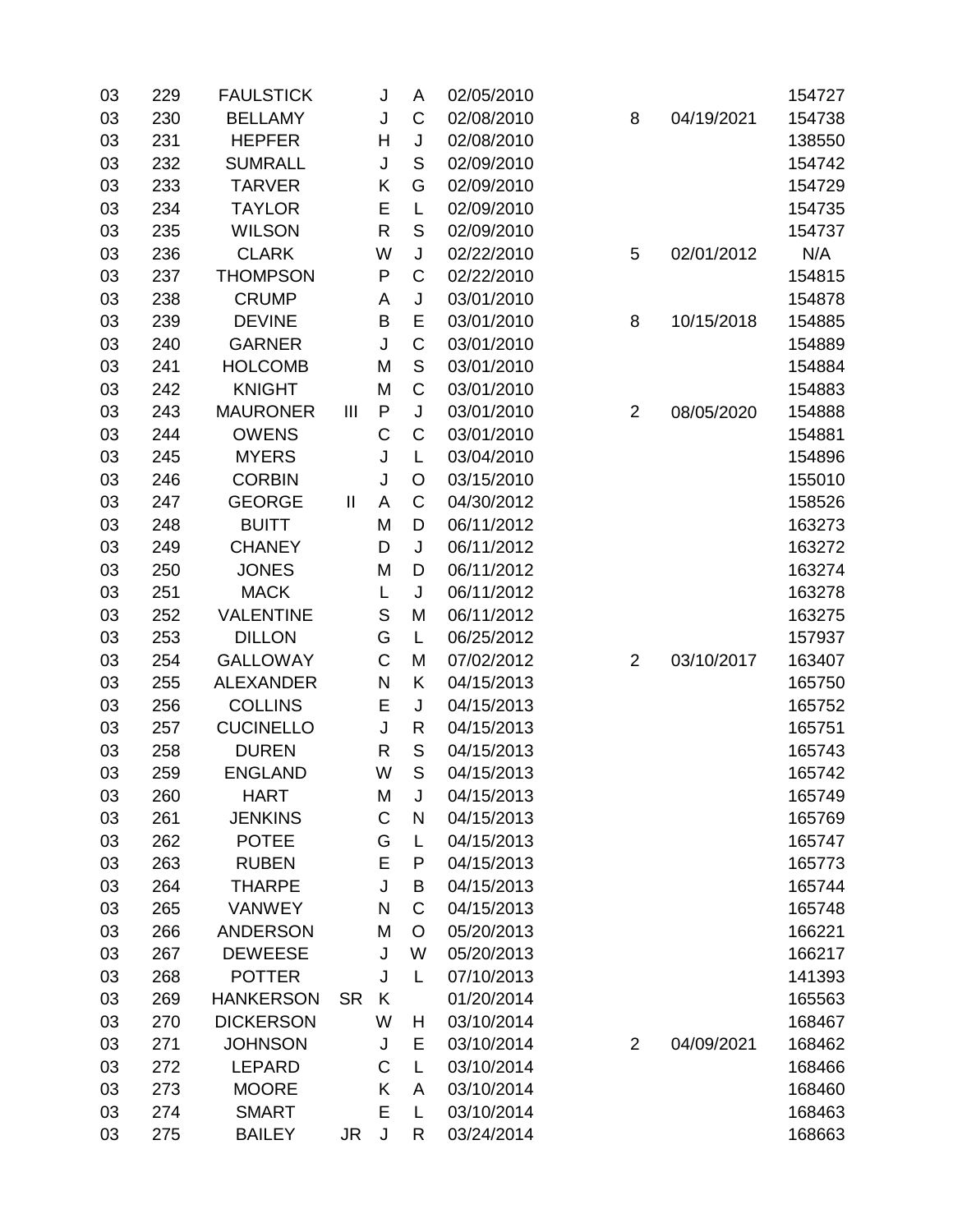| 03 | 276 | <b>HILLIE</b>      |           | K            | $\mathsf C$  | 03/24/2014 |                |            | 168664 |
|----|-----|--------------------|-----------|--------------|--------------|------------|----------------|------------|--------|
| 03 | 277 | <b>JAMES</b>       |           | Τ            | $\mathsf{R}$ | 03/24/2014 |                |            | 168667 |
| 03 | 278 | <b>MURPHY</b>      |           | D            | A            | 03/24/2014 |                |            | 168665 |
| 03 | 279 | <b>SCOTT</b>       | <b>JR</b> | A            |              | 03/24/2014 | $\overline{2}$ | 05/16/2018 | 168666 |
| 03 | 280 | VANDEVERE          |           | C            | W            | 06/27/2014 |                |            | 170089 |
| 03 | 281 | <b>WEST</b>        |           | P            | L            | 08/18/2014 |                |            | 170769 |
| 03 | 282 | HONEYSUCKER JR     |           | Ε            |              | 08/25/2014 |                |            | 169428 |
| 03 | 283 | <b>BROWN</b>       |           | R            |              | 04/29/2015 |                |            | 173552 |
| 03 | 284 | <b>INGRAM</b>      |           | E            | D            | 04/29/2015 |                |            | 173658 |
| 03 | 285 | <b>KILLEBREW</b>   |           | Κ            | H            | 04/29/2015 |                |            | 173553 |
| 03 | 286 | <b>MCCOMMON</b>    |           | R            |              | 04/29/2015 |                |            | 173656 |
| 03 | 287 | <b>CAIN</b>        |           | J            | A            | 01/04/2016 |                |            | 171213 |
| 03 | 288 | <b>LADNER</b>      |           | B            | F            | 01/04/2016 |                |            | 168893 |
| 03 | 289 | <b>WATTS</b>       |           | R            | D            | 01/04/2016 | 8              | 05/03/2021 | 158040 |
| 03 | 290 | <b>NESMITH</b>     |           | T            | M            | 02/29/2016 | 5              | 02/22/2021 | N/A    |
| 03 | 291 | <b>ROSS</b>        |           | D            | W            | 02/29/2016 | 8              | 09/03/2019 | 172756 |
| 03 | 292 | <b>BRIDGES</b>     |           | A            | H            | 03/05/2016 | $\overline{2}$ | 06/27/2017 | 105283 |
| 03 | 293 | <b>ALLEN</b>       |           | D            | $\mathsf C$  | 05/31/2016 |                |            | 169314 |
| 03 | 294 | <b>ALLEN</b>       |           | J            | M            | 05/31/2016 |                |            | 175052 |
| 03 | 295 | <b>GLENN</b>       |           | J            | W            | 05/31/2016 |                |            | 175054 |
| 03 | 296 | <b>OSBORNE</b>     |           | L            | J            | 05/31/2016 |                |            | 172781 |
| 03 | 297 | <b>WHITE</b>       |           | Т            | A            | 05/31/2016 |                |            | 175053 |
| 03 | 298 | <b>SPEIGHTS</b>    |           | R            | J            | 06/21/2016 |                |            | 175182 |
| 03 | 299 | <b>CHRISTMAS</b>   |           | M            | D            | 08/29/2016 | 8              | 12/27/2019 | 172221 |
| 03 | 300 | <b>NEIHAUS</b>     |           | H            | $\mathsf{P}$ | 08/29/2016 | 8              | 09/03/2019 | 170663 |
| 03 | 301 | <b>ANDERSON</b>    |           | A            | L            | 01/30/2017 |                |            | 176713 |
| 03 | 302 | <b>CARTER</b>      |           | Τ            | A            | 01/30/2017 |                |            | 176715 |
| 03 | 303 | <b>JACKSON</b>     |           | R            | D            | 01/30/2017 |                |            | 176718 |
| 03 | 304 | <b>MORRIS</b>      |           | A            | H            | 01/31/2017 |                |            | 176721 |
| 03 | 305 | <b>REAGAN</b>      |           | D            | $\mathsf C$  | 01/31/2017 |                |            | 176722 |
| 03 | 306 | <b>FEAZELL</b>     |           | D            | D            | 02/21/2017 |                |            | 176932 |
| 03 | 307 | <b>HOLMES</b>      |           | $\mathsf C$  | B            | 02/21/2017 |                |            | 176933 |
| 03 | 308 | <b>KEASLEY</b>     |           | R            | M            | 02/21/2017 | 8              | 08/16/2021 | 176934 |
| 03 | 309 | <b>POOLE</b>       |           | A            | J            | 02/21/2017 | 3              | 06/03/2019 | 176937 |
| 03 | 310 | <b>NUTTER</b>      |           | Τ            | J            | 03/06/2017 |                |            | 177057 |
| 03 | 311 | <b>CHILDRESS</b>   |           | A            |              | 02/12/2018 |                |            | 182570 |
| 03 | 312 | <b>HUDSON</b>      |           | D            | M            | 02/12/2018 |                |            | 182576 |
| 03 | 313 | <b>MOAK</b>        |           | W            | B            | 02/12/2018 |                |            | 182579 |
| 03 | 314 | <b>PURNELL</b>     |           | L            | D            | 02/12/2018 |                |            | 182581 |
| 03 | 315 | <b>SCARBOROUGH</b> |           | C            | R            | 02/12/2018 |                |            | 182582 |
| 03 | 316 | <b>THOMAS</b>      |           | $\mathbf{I}$ | C            | 02/12/2018 |                |            | 182586 |
| 03 | 317 | <b>WHITE</b>       |           | D            |              | 02/12/2018 |                |            | 182588 |
| 03 | 318 | <b>YOUNG</b>       |           | ${\sf P}$    | D            | 02/12/2018 |                |            | 182589 |
| 03 | 319 | <b>JEFFERSON</b>   |           | A            | M            | 03/05/2018 |                |            | 182577 |
| 03 | 320 | <b>DURRELL</b>     |           | B            | L            | 04/16/2018 |                |            | 184070 |
| 03 | 321 | <b>WARD</b>        |           | R            | N            | 05/21/2018 | $\overline{2}$ | 11/10/2020 | 184960 |
| 03 | 322 | <b>ADAMS</b>       |           | W            | Κ            | 07/23/2018 |                |            | 186358 |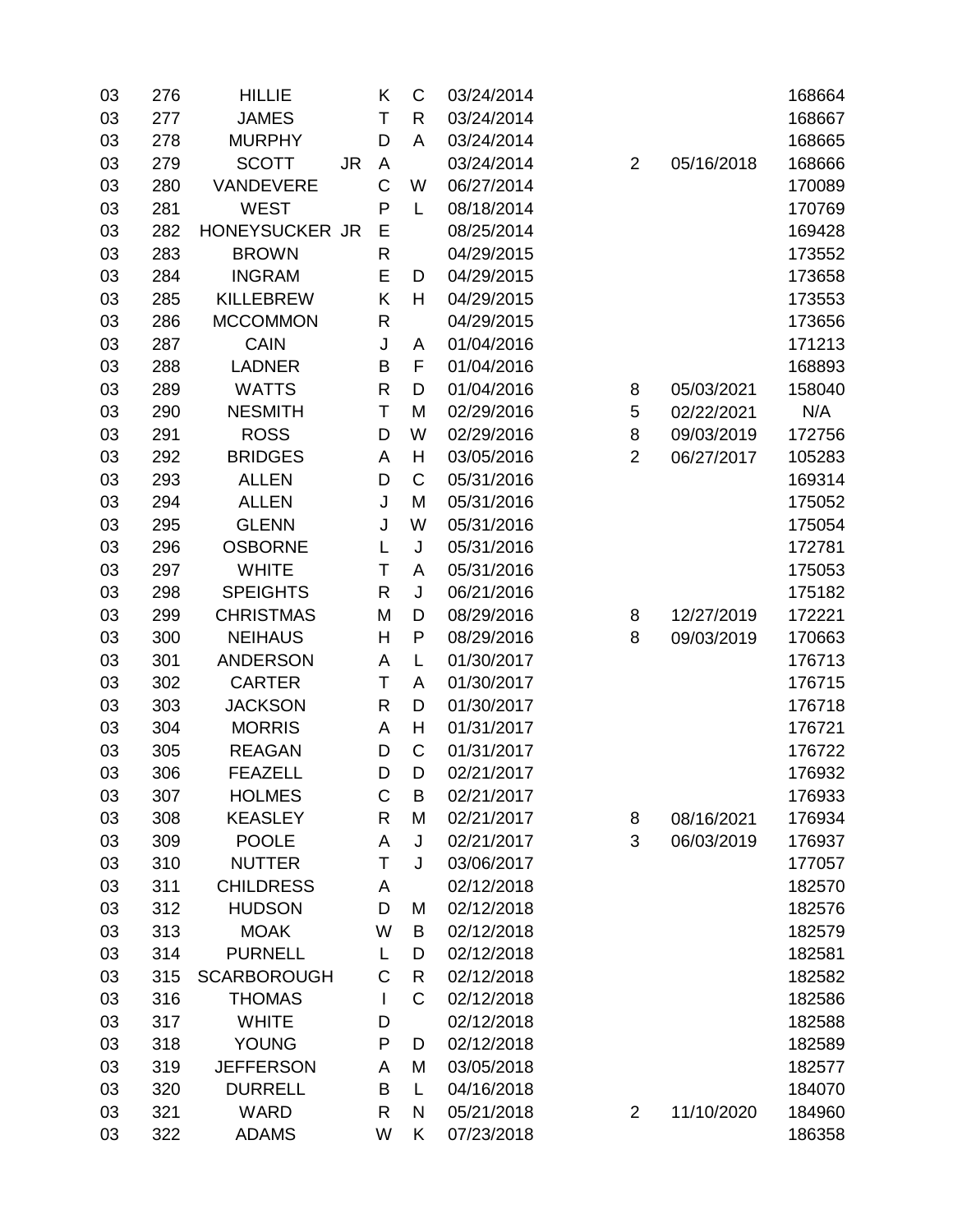| 03 | 323 | <b>GRIFFIN</b>    | <b>JR</b> | W            | L             | 07/23/2018 |   | 02/08/2022 | 186360 |
|----|-----|-------------------|-----------|--------------|---------------|------------|---|------------|--------|
| 03 | 324 | <b>CLAY</b>       |           | D            | $\mathsf{R}$  | 02/11/2019 |   |            | 188893 |
| 03 | 325 | <b>COATS</b>      |           | P            |               | 02/11/2019 |   |            | 188841 |
| 03 | 326 | <b>COOLEY</b>     |           | V            | O             | 02/11/2019 |   |            | 188872 |
| 03 | 327 | <b>FAUVER</b>     |           | N            | J             | 02/11/2019 |   |            | 188894 |
| 03 | 328 | <b>FROST</b>      | Ш         | $\mathsf A$  | S             | 02/11/2019 |   |            | 188843 |
| 03 | 329 | <b>HENDERSON</b>  |           | R            | Τ             | 02/11/2019 |   |            | 188853 |
| 03 | 330 | <b>HERSHEY</b>    |           | Q            | D             | 02/11/2019 | 4 | 04/30/2021 | 188900 |
| 03 | 331 | <b>HITT</b>       |           | Z            | C             | 02/11/2019 |   |            | 188852 |
| 03 | 332 | <b>PETERSON</b>   |           | T            | K             | 02/11/2019 |   |            | 188844 |
| 03 | 333 | <b>SMITH</b>      |           | $\mathsf{S}$ | L             | 02/11/2019 |   |            | 188845 |
| 03 | 334 | <b>TEAGUE</b>     |           | J            | T             | 02/11/2019 |   |            | 188895 |
| 03 | 335 | <b>TUCKER</b>     |           | J            | M             | 02/11/2019 |   |            | 188869 |
| 03 | 336 | <b>TUGGLE</b>     |           | $\mathsf C$  | ${\mathsf S}$ | 02/11/2019 |   |            | 188842 |
| 03 | 337 | <b>VEASLEY</b>    |           | R            | N             | 02/11/2019 |   |            | 188883 |
| 03 | 338 | <b>DOTY</b>       |           | M            | H             | 03/04/2019 |   |            | 189103 |
| 03 | 339 | <b>HAYMORE</b>    |           | M            | R             | 03/04/2019 |   |            | 189102 |
| 03 | 340 | <b>LYONS</b>      |           | G            | $\mathsf{N}$  | 04/22/2019 |   |            | 158214 |
| 03 | 341 | <b>MYERS</b>      |           | C            | N             | 04/22/2019 |   |            | 143394 |
| 03 | 342 | <b>STOVALL</b>    |           | $\mathsf S$  | N             | 04/22/2019 |   |            | 189620 |
| 03 | 343 | <b>MCGHEE</b>     |           | T            | D             | 05/06/2019 |   |            | 189815 |
| 03 | 344 | <b>MOODY</b>      |           | Z            | $\vee$        | 05/03/2021 |   |            | 196864 |
| 03 | 345 | <b>BROWN</b>      |           | Н            | M             | 05/17/2021 |   |            | 197024 |
| 03 | 346 | <b>COFFEY</b>     |           | M            | P             | 05/17/2021 |   |            | 197028 |
| 03 | 347 | <b>DYKES</b>      |           | J            | $\mathbf{s}$  | 05/17/2021 |   | 01/20/2022 | 196924 |
| 03 | 348 | <b>FONTELROY</b>  |           | D            | J             | 05/17/2021 |   |            | 196908 |
| 03 | 349 | <b>GARRETT</b>    | <b>JR</b> | $\mathsf C$  |               | 05/17/2021 |   |            | 197039 |
| 03 | 350 | <b>GRIFFIN</b>    |           | T            | Ε             | 05/17/2021 |   |            | 196884 |
| 03 | 351 | <b>RICHARDSON</b> |           | Н            | L             | 05/17/2021 |   |            | 196905 |
| 03 | 352 | <b>SNOW</b>       |           | R            | L             | 05/17/2021 |   |            | 197027 |
| 03 | 353 | <b>BURKETT</b>    | JR.       | M            | T             | 06/07/2021 |   |            | 197270 |
| 03 | 354 | <b>SELLERS</b>    |           | E            | C             | 06/07/2021 |   |            | 197247 |
| 03 | 355 | <b>YOUNGBLOOD</b> |           | Κ            | M             | 06/07/2021 |   |            | 197278 |
| 03 | 356 | <b>BOUTTE</b>     |           | D            | $\mathsf{R}$  | 06/21/2021 |   |            | 197314 |
| 03 | 357 | GOOD              |           | C            | L             | 06/21/2021 |   |            | 197333 |
| 03 | 358 | <b>MOORE</b>      |           | B            | M             | 06/21/2021 |   |            | 197368 |
| 03 | 359 | <b>PAYTON</b>     |           | J            | D             | 06/21/2021 |   |            | 197305 |
| 03 | 360 | <b>PEETS</b>      |           | A            | C             | 06/21/2021 |   |            | 197415 |
| 03 | 361 | <b>RAMAGE</b>     |           | J            | A             | 06/21/2021 |   |            | 197414 |
| 03 | 362 | <b>WILLIAMS</b>   |           | L            | D             | 06/21/2021 |   |            | 197358 |
| 03 | 363 | <b>YUILLE</b>     |           | W            | W             | 06/21/2021 |   |            | 197416 |
| 03 | 364 | <b>HARTFIELD</b>  |           | N            | В             | 07/12/2021 |   |            | 197498 |
| 03 | 365 | <b>HOWARD</b>     |           | Τ            | M             | 07/12/2021 |   |            | 197577 |
| 03 | 366 | <b>ARENDER</b>    |           | $\mathsf S$  | A             | 08/09/2021 |   |            | 197831 |
| 03 | 367 | <b>LOTT</b>       |           | D            | W             | 08/09/2021 |   |            | 197836 |
| 03 | 368 | <b>WILLIAMS</b>   |           | $\mathsf C$  |               | 09/13/2021 |   |            | 198046 |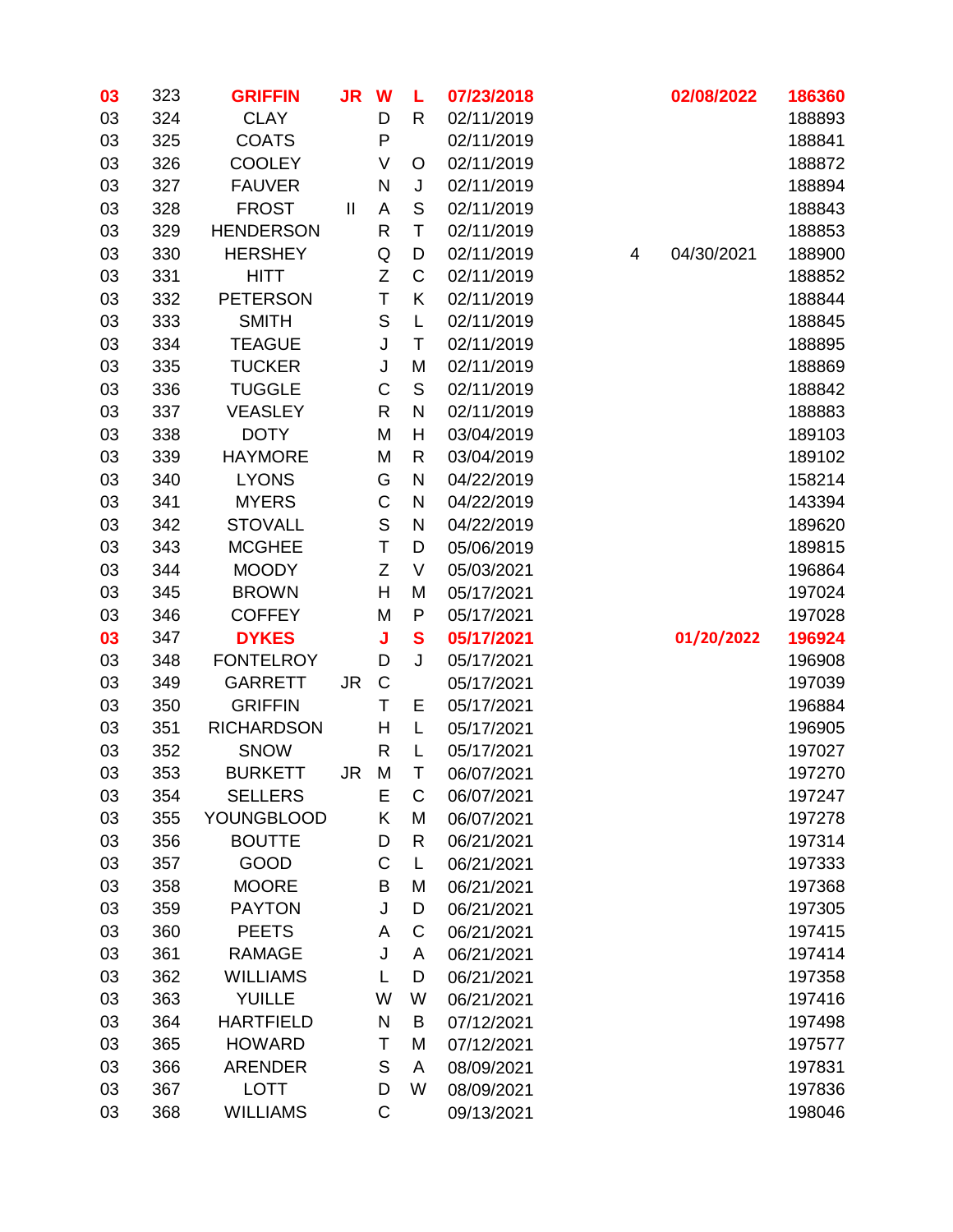#### **ILLINOIS CENTRAL IC - SOUTH BMWED SENIORITY ROSTER - 04 GROUP C MACHINE OPERATOR MACHINE OPERATORS SUBDEPARTMENT SENIORITY ESTABLISHED THRU YEAR 2021**

| Roster | Rank | Last Name         |      | FI           | MI           |            | Seniority Date Rule 3(b) Status | <b>Status Date</b> | CN PIN No. |
|--------|------|-------------------|------|--------------|--------------|------------|---------------------------------|--------------------|------------|
| 04     | 001  | <b>MAY</b>        |      | Τ            | D            | 02/19/1980 | 1                               | 08/29/2021         | 116715     |
| 04     | 002  | <b>CARTER</b>     |      | $\mathbf{I}$ | R            | 11/07/1996 | $\mathbf{2}$                    | 01/29/2021         | 115183     |
| 04     | 003  | <b>SANFORD</b>    |      | W            | S            | 04/17/1998 | 5                               | 04/30/2012         | N/A        |
| 04     | 004  | <b>ORR</b>        |      | Τ            | L            | 05/01/1998 |                                 |                    | 117147     |
| 04     | 005  | <b>SNOW</b>       |      | $\mathsf R$  | L            | 06/12/1998 |                                 |                    | 117784     |
| 04     | 006  | <b>VALENTINE</b>  |      | $\mathbb S$  |              | 09/11/1998 |                                 |                    | 118081     |
| 04     | 007  | <b>SHARPER</b>    |      | P            | Е            | 09/17/1998 |                                 |                    | 117664     |
| 04     | 008  | <b>SLAUGHTER</b>  |      | R            | L            | 06/04/1999 |                                 |                    | 117706     |
| 04     | 009  | <b>SMITH</b>      |      | D            |              | 09/03/1999 |                                 |                    | 117749     |
| 04     | 010  | <b>DAVIS</b>      |      | O            |              | 11/06/1999 |                                 |                    | 115430     |
| 04     | 011  | <b>BURKHALTER</b> |      | J            | D            | 12/10/1999 |                                 |                    | 115112     |
| 04     | 012  | <b>COOK</b>       |      | A            | Τ            | 05/18/2000 |                                 |                    | 115322     |
| 04     | 013  | <b>GERSCH</b>     | JR   | $\sf J$      | W            | 07/06/2000 | 5                               | 08/09/2021         | 115797     |
| 04     | 014  | <b>PATTON</b>     |      | C            | L            | 10/30/2000 |                                 |                    | 117197     |
| 04     | 015  | <b>SHARKEY</b>    |      | P            | L            | 11/06/2000 |                                 |                    | 118829     |
| 04     | 016  | <b>COOK</b>       |      | B            | $\mathbb S$  | 11/13/2000 |                                 |                    | 115320     |
| 04     | 017  | <b>NELSON</b>     |      | H            | D            | 11/13/2000 |                                 |                    | 117062     |
| 04     | 018  | <b>MCGREW</b>     |      | Τ            | W            | 03/17/2001 |                                 |                    | 116792     |
| 04     | 019  | <b>WILLIAMS</b>   |      | $\mathsf C$  |              | 03/19/2001 |                                 |                    | 118851     |
| 04     | 020  | <b>MITCHELL</b>   |      | T            | J            | 05/17/2001 |                                 |                    | 122876     |
| 04     | 021  | <b>MCGOWAN</b>    |      | Κ            | L            | 07/02/2001 |                                 |                    | 116788     |
| 04     | 022  | <b>MOSES</b>      |      | A            | L            | 08/27/2001 |                                 |                    | 117006     |
| 04     | 023  | <b>SWEAZIE</b>    |      | R            | R            | 10/01/2001 | $\overline{2}$                  | 01/27/2010         | 118837     |
| 04     | 024  | <b>BRIDGES</b>    |      | Τ            | J            | 10/08/2001 |                                 |                    | 124221     |
| 04     | 025  | <b>MOAK</b>       |      | $\mathsf R$  | D            | 10/22/2001 |                                 |                    | 118803     |
| 04     | 026  | <b>HAMILTON</b>   |      | W            | L            | 02/25/2002 | $\overline{2}$                  | 09/10/2005         | 115967     |
| 04     | 027  | <b>GRANGER</b>    |      | Ε            | т            | 04/29/2002 |                                 |                    | 124154     |
| 04     | 028  | <b>WHITE</b>      |      | $\mathsf C$  | $\mathsf{C}$ | 06/10/2002 | 8                               | 05/09/2005         | 104900     |
| 04     | 029  | <b>ALFORD</b>     |      | $\mathsf C$  | G            | 06/17/2002 |                                 |                    | 114717     |
| 04     | 030  | <b>BRIDGES</b>    |      | G            | B            | 07/08/2002 |                                 |                    | 115022     |
| 04     | 031  | <b>SMITH</b>      |      | $\mathsf R$  | F            | 07/23/2002 |                                 |                    | 118387     |
| 04     | 032  | <b>BELL</b>       | JR C |              |              | 01/06/2003 |                                 |                    | 118726     |
| 04     | 033  | <b>JONES</b>      |      | C            | R            | 01/06/2003 |                                 |                    | 123010     |
| 04     | 034  | <b>BROWN</b>      |      | M            | Т            | 03/31/2003 |                                 |                    | 124245     |
| 04     | 035  | <b>SAUCIER</b>    |      | D            | C            | 04/21/2003 |                                 |                    | 117588     |
| 04     | 036  | <b>SWINNEY</b>    |      | $\mathsf{R}$ |              | 06/18/2003 |                                 |                    | 117893     |
| 04     | 037  | <b>MATHER</b>     |      | D            | F            | 06/30/2003 |                                 |                    | 116708     |
| 04     | 038  | <b>MOAK</b>       |      | E            | D            | 08/25/2003 |                                 |                    | 122886     |
| 04     | 039  | <b>GAINWELL</b>   |      | Κ            | Т            | 09/29/2003 |                                 |                    | 124208     |
| 04     | 040  | <b>BOND</b>       |      | Κ            |              | 12/15/2003 |                                 |                    | 114942     |
| 04     | 041  | <b>WILLIAMS</b>   |      | R            | L            | 04/26/2004 |                                 |                    | 105369     |
| 04     | 042  | <b>ADAMS</b>      |      | Ε            | B            | 07/26/2004 |                                 |                    | 105132     |
| 04     | 043  | <b>POWELL</b>     |      | C            |              | 02/07/2005 |                                 |                    | 124306     |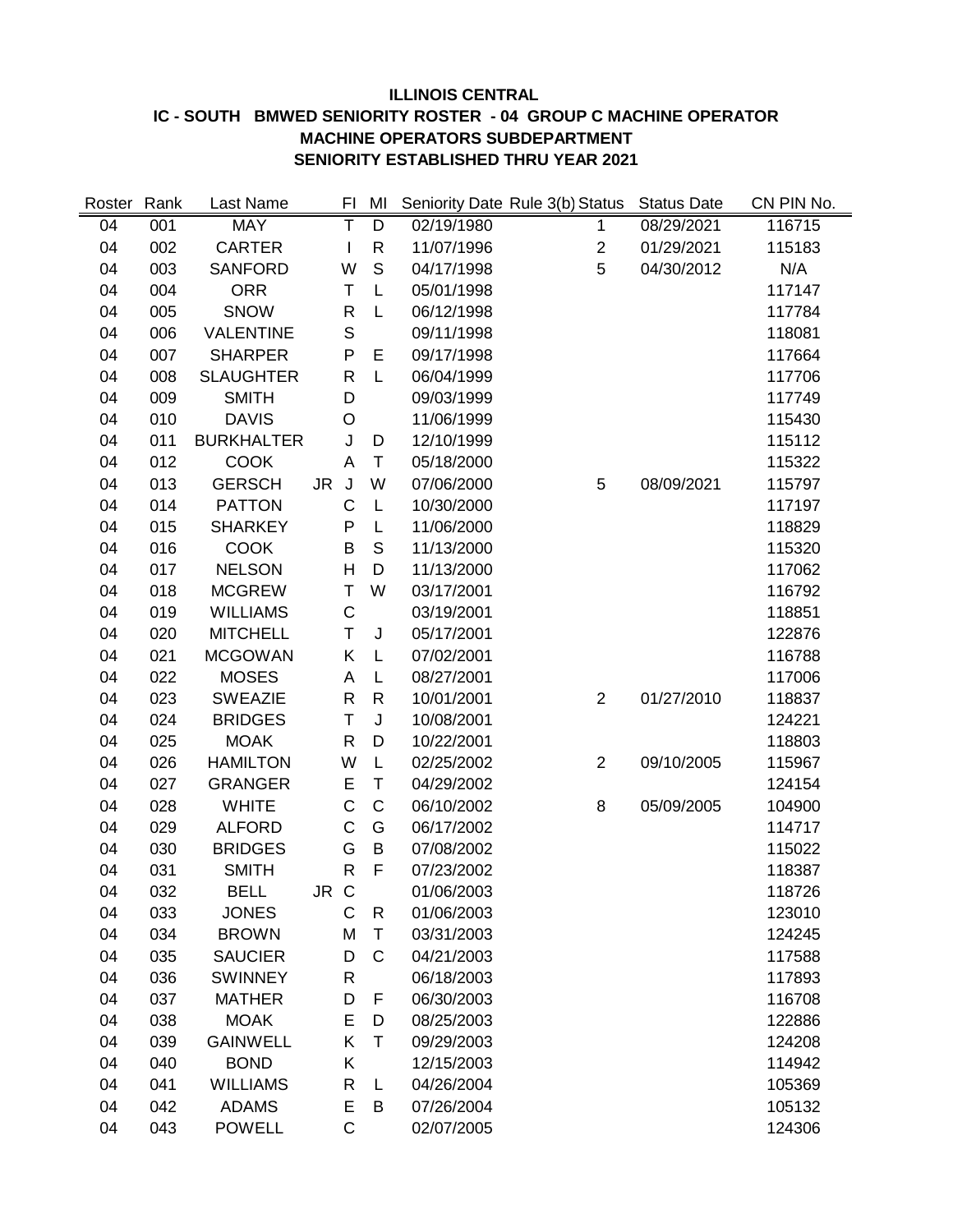| 04 | 044 | <b>SMITH</b>     |               | C            | D            | 02/22/2005 | 5              | 10/01/2015 | N/A    |
|----|-----|------------------|---------------|--------------|--------------|------------|----------------|------------|--------|
| 04 | 045 | <b>CARTER</b>    | JR R          |              | L            | 04/11/2005 |                |            | 101953 |
| 04 | 046 | <b>WALLER</b>    |               | Κ            | Е            | 05/09/2005 |                |            | 118446 |
| 04 | 047 | <b>PARFAIT</b>   |               | G            | J            | 06/06/2005 |                |            | 141388 |
| 04 | 048 | <b>PURNELL</b>   |               | Κ            | D            | 11/21/2005 |                |            | 141720 |
| 04 | 049 | <b>MASSEY</b>    |               | $\mathsf C$  | W            | 11/21/2005 |                |            | 106292 |
| 04 | 050 | <b>MELTON</b>    |               | T            | T            | 12/19/2005 |                |            | 104462 |
| 04 | 051 | <b>WILLIAMS</b>  |               | F            | D            | 12/19/2005 |                |            | 140988 |
| 04 | 052 | <b>THOMAS</b>    |               | J            | M            | 12/19/2005 |                |            | 144091 |
| 04 | 053 | <b>THOMAS</b>    |               | $\mathsf C$  | D            | 05/01/2006 |                |            | 144075 |
| 04 | 054 | <b>PARKER</b>    |               | J            | H            | 05/29/2006 | 8              | 12/12/2019 | 106348 |
| 04 | 055 | <b>BROWN</b>     | JR R          |              |              | 08/07/2006 |                |            | 105427 |
| 04 | 056 | <b>CAMPBELL</b>  |               | G            | C            | 01/15/2007 |                |            | 124156 |
| 04 | 057 | <b>BENTLEY</b>   |               | T            | M            | 01/15/2007 |                |            | 144102 |
| 04 | 058 | <b>SMITH</b>     |               | B            | E            | 02/05/2007 |                |            | 141382 |
| 04 | 059 | <b>GOLMAN</b>    |               | J            | Κ            | 02/26/2007 |                |            | 122883 |
| 04 | 060 | <b>HULL</b>      | JR H          |              | Η            | 04/23/2007 |                |            | 105933 |
| 04 | 061 | <b>BISHOP</b>    | <b>JR</b>     | B            | D            | 05/14/2007 | 5              | 07/27/2020 | N/A    |
| 04 | 062 | <b>PATTERSON</b> | III           | $\mathsf S$  | F            | 05/21/2007 | $\overline{2}$ | 09/22/2011 | 141397 |
| 04 | 063 | <b>WILLIS</b>    |               | G            | L            | 05/28/2007 |                |            | 144073 |
| 04 | 064 | <b>LOGAN</b>     |               | C            | Α            | 07/30/2007 | 1              | 06/01/2015 | 107745 |
| 04 | 065 | <b>DANIELS</b>   | JR.           | J            |              | 10/15/2007 |                |            | 146163 |
| 04 | 066 | <b>MOUNTJOY</b>  |               | J            | Ε            | 10/29/2007 | 5              | 09/23/2013 | N/A    |
| 04 | 067 | <b>HERRING</b>   |               | S            | E            | 11/26/2007 |                |            | 103308 |
| 04 | 068 | <b>ALLRED</b>    |               | H            | C            | 02/11/2008 | 8              | 01/02/2009 | 141392 |
| 04 | 069 | <b>MCKENZIE</b>  |               | J            | E            | 03/17/2008 | 5              | 05/18/2020 | N/A    |
| 04 | 070 | <b>BROOKS</b>    | $\mathbf{II}$ | J            | $\mathbf{I}$ | 05/01/2008 | 8              | 01/22/2015 | 144534 |
| 04 | 071 | <b>ARNOLD</b>    |               | B            | Q            | 05/22/2008 |                |            | 124197 |
| 04 | 072 | <b>THURMAN</b>   |               | D            | K            | 06/05/2008 |                |            | 144080 |
| 04 | 073 | <b>PAGE</b>      |               | M            | K            | 07/01/2008 | 1              | 02/02/2024 | 124169 |
| 04 | 074 | <b>SMOOT</b>     |               | D            | D            | 07/01/2008 | 8              | 08/19/2020 | 146259 |
| 04 | 075 | <b>BAILEY</b>    |               | M            | C            | 07/01/2008 |                |            | 146644 |
| 04 | 076 | <b>SANDIFER</b>  |               | B.           | M            | 08/29/2008 | 8              | 07/20/2020 | 144539 |
| 04 | 077 | <b>MOORE</b>     |               | J            | Ε            | 11/12/2008 |                |            | 103266 |
| 04 | 078 | <b>MULLINS</b>   |               | L            | B            | 11/12/2008 |                |            | 144065 |
| 04 | 079 | <b>HALL</b>      |               | D            | G            | 11/12/2008 |                |            | 146356 |
| 04 | 080 | <b>GIBSON</b>    |               | $\mathsf R$  | A            | 02/04/2009 |                |            | 141463 |
| 04 | 081 | <b>LOFTON</b>    |               | J            | W            | 02/24/2009 |                |            | 105255 |
| 04 | 082 | CARD             |               | J            | D            | 02/25/2009 |                |            | 141659 |
| 04 | 083 | <b>HUBBARD</b>   | Ш             | T            | R            | 02/25/2009 | $\overline{2}$ | 06/27/2017 | 146354 |
| 04 | 084 | <b>HARRIS</b>    |               | $\mathsf{C}$ | R            | 02/25/2009 |                |            | 148436 |
| 04 | 085 | <b>WOODS</b>     |               | J            | J            | 04/08/2009 |                |            | 106473 |
| 04 | 086 | <b>MCNEAL</b>    |               | Τ            | Т            | 04/08/2009 |                |            | 145943 |
| 04 | 087 | <b>BOLDS</b>     | JR R          |              | $\mathbf{I}$ | 04/29/2009 |                |            | 141157 |
| 04 | 088 | <b>MOMAN</b>     |               | M            | С            | 06/10/2009 |                |            | 149475 |
| 04 | 089 | <b>FLEMING</b>   |               | M            | A            | 02/17/2010 |                |            | 144195 |
| 04 | 090 | <b>WHITE</b>     |               | C            | M            | 02/17/2010 |                |            | 145539 |
| 04 | 091 | <b>LYLES</b>     |               | Κ            | D            | 03/31/2010 |                |            | 146166 |
| 04 | 092 | <b>KINCAID</b>   |               | А            | L            | 05/12/2010 |                |            | 144601 |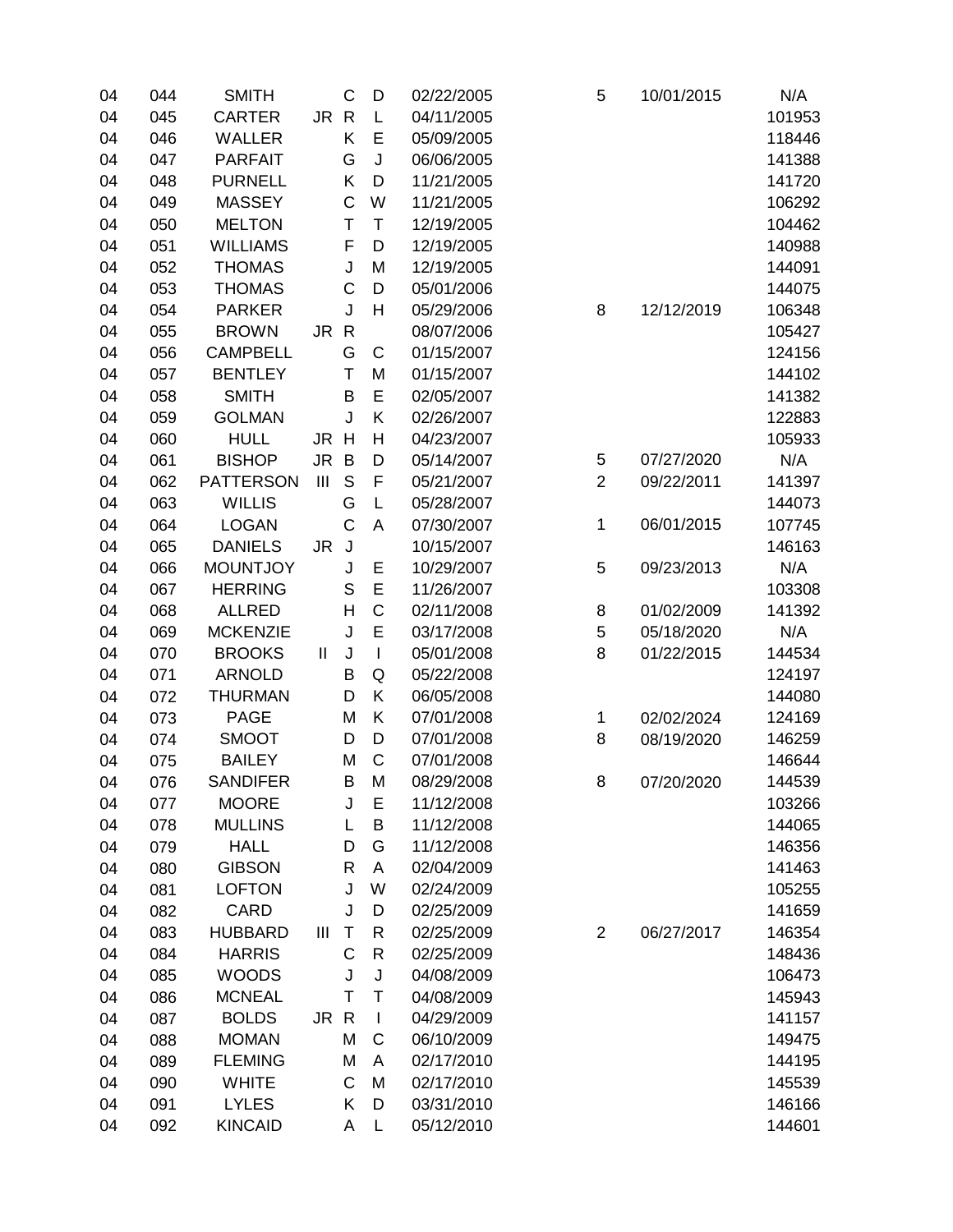| 04 | 093 | <b>EAVES</b>     |      | D            | W            | 09/15/2010 | $\mathbf 2$    | 08/14/2019 | 150187 |
|----|-----|------------------|------|--------------|--------------|------------|----------------|------------|--------|
| 04 | 094 | <b>DOWNING</b>   | JR R |              | A            | 10/06/2010 |                |            | 115516 |
| 04 | 095 | <b>DOTSON</b>    |      | E            | L            | 11/09/2011 |                |            | 147980 |
| 04 | 096 | <b>HIGHTOWER</b> |      | М            | L            | 02/01/2012 |                |            | 147800 |
| 04 | 097 | <b>BOYD</b>      |      | R            | M            | 02/22/2012 |                |            | 144064 |
| 04 | 098 | <b>WEST</b>      |      | O            | D            | 06/27/2012 |                |            | 145923 |
| 04 | 099 | <b>SMITH</b>     |      | $\mathsf S$  | D            | 08/08/2012 |                |            | 146363 |
| 04 | 100 | <b>STEWART</b>   |      | C            | G            | 08/27/2012 |                |            | 105828 |
| 04 | 101 | <b>EDWARDS</b>   |      | M            | O            | 12/12/2012 | 8              | 01/27/2015 | 144607 |
| 04 | 102 | <b>DIAS</b>      |      | C            | J            | 12/12/2012 |                |            | 145549 |
| 04 | 103 | <b>THOMAS</b>    |      | A            | B            | 12/12/2012 |                |            | 148814 |
| 04 | 104 | <b>WROTEN</b>    |      | D            | M            | 05/08/2013 |                |            | 105373 |
| 04 | 105 | <b>BURDEN</b>    |      | A            | B            | 05/29/2013 |                |            | 145944 |
| 04 | 106 | <b>MEEKS</b>     |      | Τ            | D            | 05/29/2013 |                |            | 147730 |
| 04 | 107 | <b>CLARK</b>     |      | F            | Κ            | 06/19/2013 |                |            | 150275 |
| 04 | 108 | <b>DEVINE</b>    |      | B            | Е            | 10/02/2013 | 8              | 10/15/2018 | 154885 |
| 04 | 109 | <b>BUITT</b>     |      | M            | D            | 10/02/2013 |                |            | 163273 |
| 04 | 110 | <b>BURNS</b>     |      | U            | $\mathsf{N}$ | 12/25/2013 |                |            | 148502 |
| 04 | 111 | <b>VALENTINE</b> |      | S            | M            | 12/25/2013 |                |            | 163275 |
| 04 | 112 | <b>FLETCHER</b>  |      | C            | E            | 02/19/2014 | $\overline{2}$ | 03/12/2019 | 115710 |
| 04 | 113 | <b>WALLACE</b>   | JR H |              | W            | 09/17/2014 |                |            | 148236 |
| 04 | 114 | <b>DEZELL</b>    |      | S            | A            | 05/06/2015 |                |            | 146416 |
| 04 | 115 | <b>HARMON</b>    |      | P            | L            | 07/08/2015 |                |            | 149655 |
| 04 | 116 | <b>ENGLAND</b>   |      | W            | S            | 07/15/2015 |                |            | 165742 |
| 04 | 117 | <b>KNIGHT</b>    |      | M            | C            | 08/19/2015 |                |            | 154883 |
| 04 | 118 | <b>WILSON</b>    |      | $\mathsf{R}$ | S            | 11/11/2015 |                |            | 154737 |
| 04 | 119 | <b>PALMER</b>    |      | R            | A            | 12/23/2015 |                |            | 150498 |
| 04 | 120 | <b>HORNE</b>     |      | Κ            | R            | 03/16/2016 |                |            | 106608 |
| 04 | 121 | <b>GALLOWAY</b>  |      | Η            | R            | 03/16/2016 |                |            | 141770 |
| 04 | 122 | <b>SMALLWOOD</b> |      | M            | $\mathsf{C}$ | 03/16/2016 |                |            | 145543 |
| 04 | 123 | <b>SHELVY</b>    |      | Τ            | A            | 04/27/2016 |                |            | 124284 |
| 04 | 124 | <b>ADDISON</b>   |      | P            |              | 04/27/2016 |                |            | 145653 |
| 04 | 125 | <b>TERRELL</b>   |      | Е            | D            | 06/29/2016 |                |            | 150493 |
| 04 | 126 | <b>ROSS</b>      |      | D            | W            | 07/20/2016 | 8              | 09/03/2019 | 172756 |
| 04 | 127 | <b>ROBINSON</b>  | JR B |              | E            | 09/21/2016 |                |            | 117472 |
| 04 | 128 | RICHARDSON JR W  |      |              |              | 09/21/2016 |                |            | 144085 |
| 04 | 129 | <b>BRANCH</b>    |      | R            | L            | 01/25/2017 |                |            | 150680 |
| 04 | 130 | <b>CHAPMAN</b>   |      | D            | С            | 01/25/2017 |                |            | 151759 |
| 04 | 131 | <b>MYERS</b>     |      | J            | L            | 01/25/2017 |                |            | 154896 |
| 04 | 132 | <b>NESMITH</b>   |      | Τ            | M            | 01/30/2017 | 5              | 02/22/2021 | N/A    |
| 04 | 133 | <b>MURPHY</b>    |      | D            | Α            | 04/19/2017 |                |            | 168665 |
| 04 | 134 | <b>EDWARDS</b>   |      | M            | W            | 11/01/2017 |                |            | 141773 |
| 04 | 135 | <b>ANDERSON</b>  |      | Α            | L            | 03/28/2018 |                |            | 176713 |
| 04 | 136 | <b>WATTS</b>     |      | C            | R            | 08/15/2018 |                |            | 144082 |
| 04 | 137 | <b>THOMAS</b>    |      | L            | C            | 04/24/2019 |                |            | 182586 |
| 04 | 138 | <b>ARD</b>       |      | Κ            | L            | 06/06/2019 |                |            | 105843 |
| 04 | 139 | <b>COLLINS</b>   |      | E            | J            | 06/06/2019 |                |            | 165752 |
| 04 | 140 | <b>JACKSON</b>   |      | R            | D            | 05/21/2020 |                |            | 176718 |
| 04 | 141 | <b>OWENS</b>     | JR F |              | н            | 06/25/2020 |                |            | 106476 |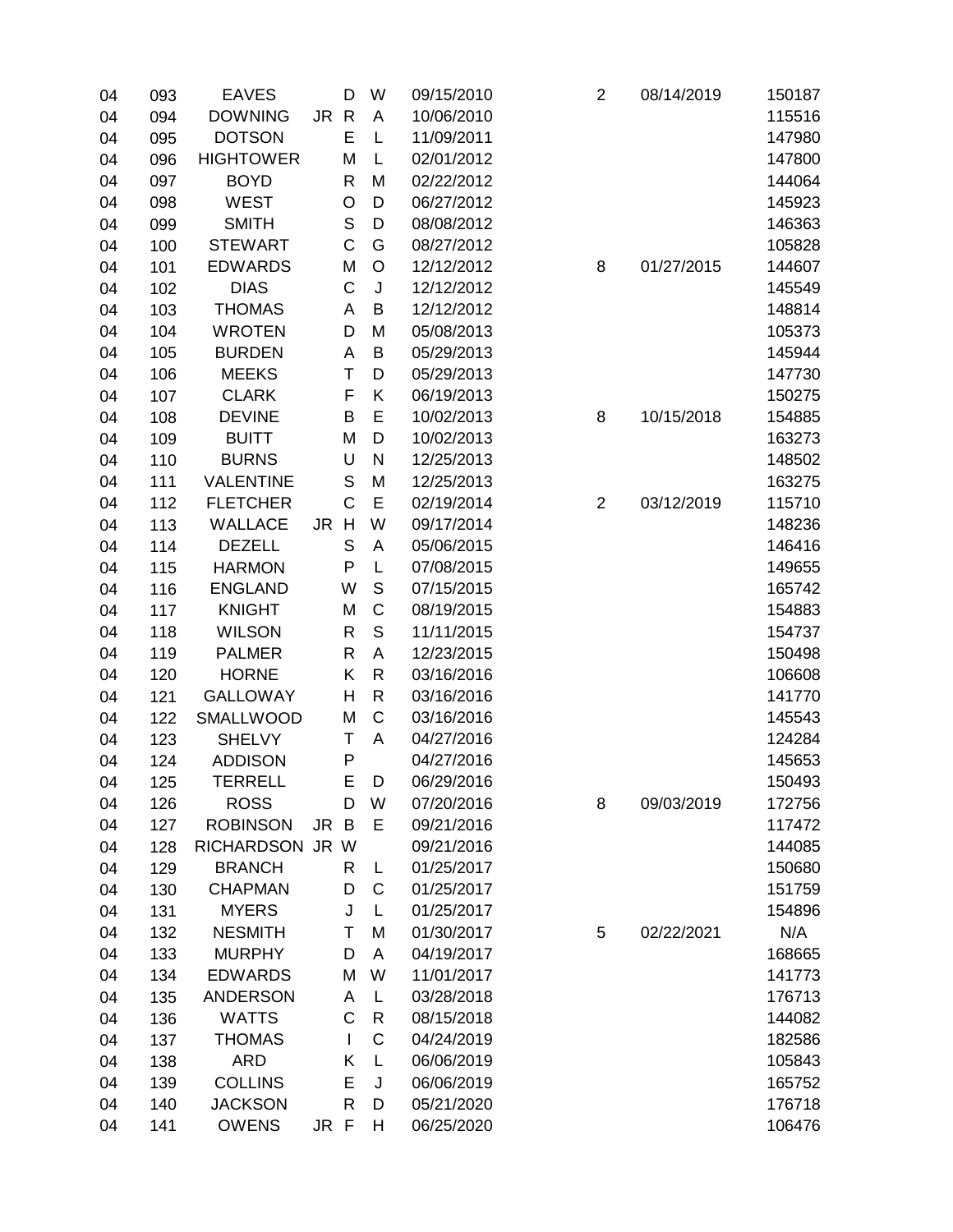| 04 | 142 | <b>DICKERSON</b> | W        | н | 09/24/2020 |            | 168467 |
|----|-----|------------------|----------|---|------------|------------|--------|
| 04 | 143 | <b>MOAK</b>      | W        | B | 12/02/2020 |            | 182579 |
| 04 | 144 | <b>BROWN</b>     | R        |   | 02/18/2021 |            | 173552 |
| 04 | 145 | <b>WHITE</b>     | D        |   | 04/07/2021 |            | 182588 |
| 04 | 146 | <b>TAYLOR</b>    | E.       |   | 05/05/2021 |            | 154735 |
| 04 | 147 | <b>CHANEY</b>    | D        |   | 05/05/2021 |            | 163272 |
| 04 | 148 | <b>HOLCOMB</b>   | м        | S | 06/24/2021 |            | 154884 |
| 04 | 149 | <b>WHITE</b>     |          | A | 07/15/2021 |            | 154884 |
| 04 | 150 | <b>GRIFFIN</b>   | W<br>JR. |   | 11/18/2021 | 02/08/2022 | 186360 |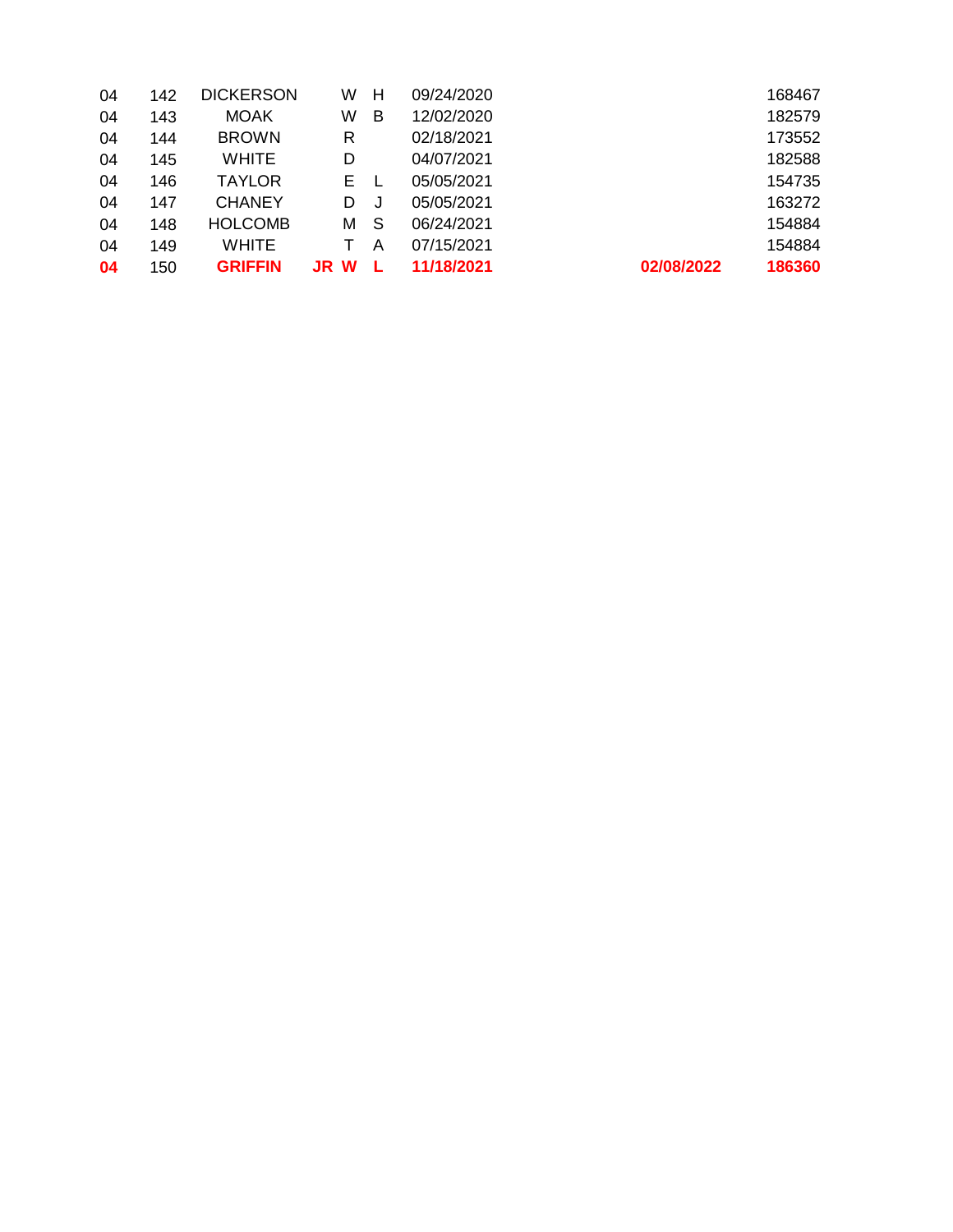### **ILLINOIS CENTRAL IC - SOUTH BMWED SENIORITY ROSTER - 05 GROUP A MACHINE OPERATOR MACHINE OPERATORS SUBDEPARTMENT SENIORITY ESTABLISHED THRU YEAR 2021**

|    |      | Roster Rank Last Name |  |                | FI MI Seniority Date Rule 3(b) Status Status Date CN PIN No. |                   |        |
|----|------|-----------------------|--|----------------|--------------------------------------------------------------|-------------------|--------|
| 05 | 001. | MAY                   |  | T D 02/19/1980 |                                                              | 08/29/2021 116715 |        |
| 05 |      | 002 SNOW              |  | R L 02/26/1996 |                                                              |                   | 117784 |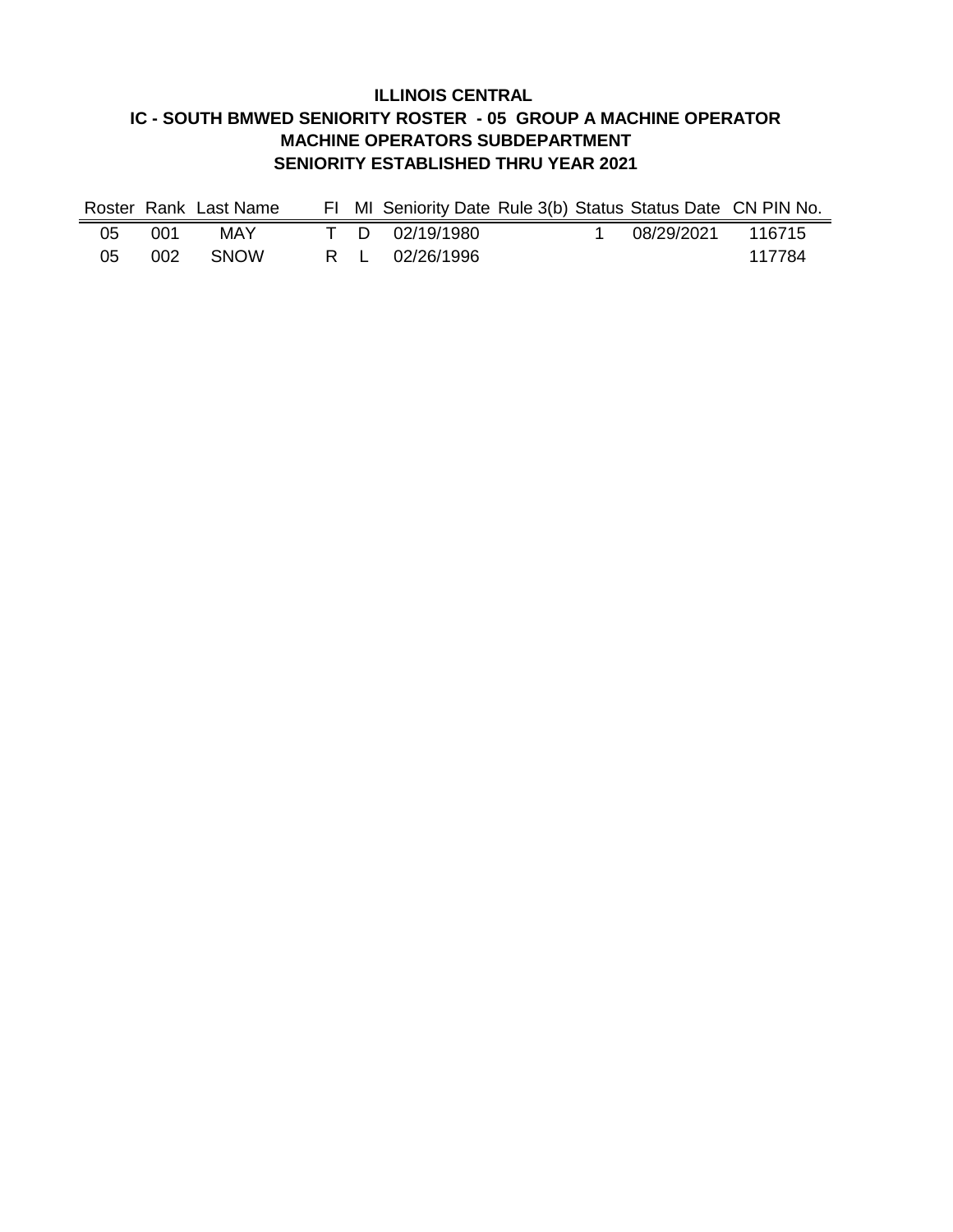#### **ILLINOIS CENTRAL IC - SOUTH BMWED SENIORITY ROSTER - 06 GROUP B MACHINE OPERATOR MACHINE OPERATORS SUBDEPARTMENT SENIORITY ESTABLISHED THRU YEAR 2020**

| Roster | Rank | Last Name         |           | FI           | MI           | Seniority Date Rule 3(b) Status Status Date CN PIN No. |                |            |        |
|--------|------|-------------------|-----------|--------------|--------------|--------------------------------------------------------|----------------|------------|--------|
| 06     | 001  | <b>MAY</b>        |           | Т            | D            | 10/28/1996                                             | 1              | 08/29/2021 | 116715 |
| 06     | 002  | <b>CARTER</b>     |           | $\mathsf{l}$ | R            | 11/07/1996                                             | $\overline{c}$ | 01/29/2021 | 115183 |
| 06     | 003  | <b>SANFORD</b>    |           | W            | S            | 04/17/1998                                             | 5              | 04/30/2012 | N/A    |
| 06     | 004  | <b>ORR</b>        |           | Τ            | L            | 05/01/1998                                             |                |            | 117147 |
| 06     | 005  | <b>SNOW</b>       |           | R            | L            | 06/12/1998                                             |                |            | 117784 |
| 06     | 006  | <b>VALENTINE</b>  |           | $\mathbf S$  |              | 09/11/1998                                             |                |            | 118081 |
| 06     | 007  | <b>SHARPER</b>    |           | P            | E            | 09/17/1998                                             |                |            | 117664 |
| 06     | 008  | <b>SLAUGHTER</b>  |           | R            | L            | 06/04/1999                                             |                |            | 117706 |
| 06     | 009  | <b>SMITH</b>      |           | D            |              | 09/03/1999                                             |                |            | 117749 |
| 06     | 010  | <b>DAVIS</b>      |           | O            |              | 11/06/1999                                             |                |            | 115430 |
| 06     | 011  | <b>BURKHALTER</b> |           | J            | D            | 12/10/1999                                             |                |            | 115112 |
| 06     | 012  | <b>COOK</b>       |           | Α            | Τ            | 05/18/2000                                             |                |            | 115322 |
| 06     | 013  | <b>GERSCH</b>     | <b>JR</b> | J            | W            | 07/06/2000                                             | 5              | 08/09/2021 | 115797 |
| 06     | 014  | <b>PATTON</b>     |           | C            | L            | 10/30/2000                                             |                |            | 117197 |
| 06     | 015  | <b>SHARKEY</b>    |           | P            | L            | 11/06/2000                                             |                |            | 118829 |
| 06     | 016  | <b>COOK</b>       |           | B            | S            | 11/13/2000                                             |                |            | 115320 |
| 06     | 017  | <b>NELSON</b>     |           | Η            | D            | 11/13/2000                                             |                |            | 117062 |
| 06     | 018  | <b>MCGREW</b>     |           | T            | W            | 03/17/2001                                             |                |            | 116792 |
| 06     | 019  | <b>WILLIAMS</b>   |           | $\mathsf C$  |              | 03/19/2001                                             |                |            | 118851 |
| 06     | 020  | <b>MITCHELL</b>   |           | T            | J            | 05/17/2001                                             |                |            | 122876 |
| 06     | 021  | <b>MCGOWAN</b>    |           | Κ            | L            | 07/02/2001                                             |                |            | 116788 |
| 06     | 022  | <b>MOSES</b>      |           | Α            | L            | 08/27/2001                                             |                |            | 117006 |
| 06     | 023  | <b>SWEAZIE</b>    |           | R            | $\mathsf{R}$ | 10/01/2001                                             | $\overline{2}$ | 01/27/2010 | 118837 |
| 06     | 024  | <b>BRIDGES</b>    |           | T            | J            | 10/08/2001                                             |                |            | 124221 |
| 06     | 025  | <b>MOAK</b>       |           | R            | D            | 10/22/2001                                             |                |            | 118803 |
| 06     | 026  | <b>HAMILTON</b>   |           | W            | L            | 02/25/2002                                             | $\overline{2}$ | 09/10/2005 | 115967 |
| 06     | 027  | <b>GRANGER</b>    |           | E            | Τ            | 04/29/2002                                             |                |            | 124154 |
| 06     | 028  | <b>WHITE</b>      |           | $\mathsf C$  | C            | 06/10/2002                                             | 8              | 05/09/2005 | 104900 |
| 06     | 029  | <b>ALFORD</b>     |           | C            | G            | 06/17/2002                                             |                |            | 114717 |
| 06     | 030  | <b>BRIDGES</b>    |           | G            | B            | 07/08/2002                                             |                |            | 115022 |
| 06     | 031  | <b>SMITH</b>      |           | $\mathsf R$  | F            | 07/23/2002                                             |                |            | 118387 |
| 06     | 032  | <b>BELL</b>       | JR        | $\mathsf{C}$ |              | 01/06/2003                                             |                |            | 118726 |
| 06     | 033  | <b>JONES</b>      |           | C            | R            | 01/06/2003                                             |                |            | 123010 |
| 06     | 034  | <b>BROWN</b>      |           | M            | Τ            | 03/31/2003                                             |                |            | 124245 |
| 06     | 035  | <b>SAUCIER</b>    |           | D            | C            | 04/21/2003                                             |                |            | 117588 |
| 06     | 036  | <b>SWINNEY</b>    |           | R            |              | 06/18/2003                                             |                |            | 117893 |
| 06     | 037  | <b>MATHER</b>     |           | D            | F            | 06/30/2003                                             |                |            | 116708 |
| 06     | 038  | <b>MOAK</b>       |           | Е            | D            | 08/25/2003                                             |                |            | 122886 |
| 06     | 039  | <b>GAINWELL</b>   |           | Κ            | Τ            | 09/29/2003                                             |                |            | 124208 |
| 06     | 040  | <b>BOND</b>       |           | Κ            |              | 12/15/2003                                             |                |            | 114942 |
| 06     | 041  | <b>WILLIAMS</b>   |           | R            | L            | 04/26/2004                                             |                |            | 105369 |
| 06     | 042  | <b>ADAMS</b>      |           | Е            | B            | 07/26/2004                                             |                |            | 105132 |
| 06     | 043  | <b>POWELL</b>     |           | $\mathsf C$  |              | 02/07/2005                                             |                |            | 124306 |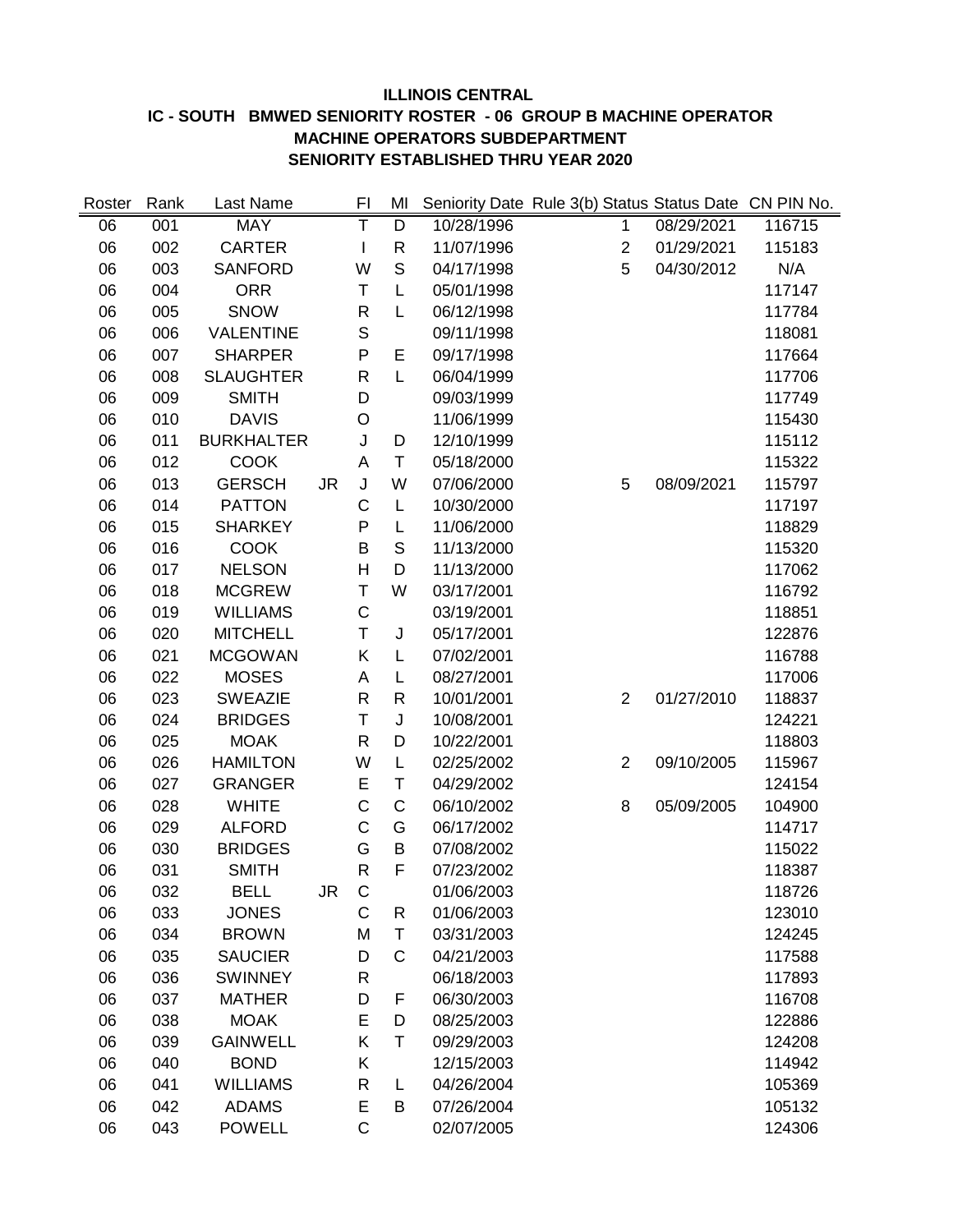| 06 | 044 | <b>SMITH</b>     |                | C           | D            | 02/22/2005 | 5              | 10/01/2015 | N/A    |
|----|-----|------------------|----------------|-------------|--------------|------------|----------------|------------|--------|
| 06 | 045 | <b>CARTER</b>    | <b>JR</b>      | R           | L            | 04/11/2005 |                |            | 101953 |
| 06 | 046 | <b>WALLER</b>    |                | Κ           | Е            | 05/09/2005 |                |            | 118446 |
| 06 | 047 | <b>PARFAIT</b>   |                | G           | J            | 06/06/2005 |                |            | 141388 |
| 06 | 048 | <b>PURNELL</b>   |                | Κ           | D            | 11/21/2005 |                |            | 141720 |
| 06 | 049 | <b>MASSEY</b>    |                | $\mathsf C$ | W            | 11/21/2005 |                |            | 106292 |
| 06 | 050 | <b>MELTON</b>    |                | T           | T            | 12/19/2005 |                |            | 104462 |
| 06 | 051 | <b>WILLIAMS</b>  |                | F           | D            | 12/19/2005 |                |            | 140988 |
| 06 | 052 | <b>THOMAS</b>    |                | J           | M            | 12/19/2005 |                |            | 144091 |
| 06 | 053 | <b>THOMAS</b>    |                | C           | D            | 05/01/2006 |                |            | 144075 |
| 06 | 054 | <b>PARKER</b>    |                | J           | H            | 05/29/2006 | 8              | 12/12/2019 | 106348 |
| 06 | 055 | <b>BROWN</b>     | <b>JR</b>      | R           |              | 08/07/2006 |                |            | 105427 |
| 06 | 056 | <b>CAMPBELL</b>  |                | G           | C            | 01/15/2007 |                |            | 124156 |
| 06 | 057 | <b>BENTLEY</b>   |                | T           | M            | 01/15/2007 |                |            | 144102 |
| 06 | 058 | <b>SMITH</b>     |                | B           | E            | 02/05/2007 |                |            | 141382 |
| 06 | 059 | <b>GOLMAN</b>    |                | J           | K            | 02/26/2007 |                |            | 122883 |
| 06 | 060 | <b>HULL</b>      | <b>JR</b>      | H           | H            | 04/23/2007 |                |            | 105933 |
| 06 | 061 | <b>BISHOP</b>    | <b>JR</b>      | B           | D            | 05/14/2007 | $\mathbf 5$    | 07/27/2020 | N/A    |
| 06 | 062 | <b>PATTERSON</b> | $\mathbf{III}$ | S           | F            | 05/21/2007 | $\overline{2}$ | 09/22/2011 | 141397 |
| 06 | 063 | <b>WILLIS</b>    |                | G           | L            | 05/28/2007 |                |            | 144073 |
| 06 | 064 | <b>LOGAN</b>     |                | C           | A            | 07/30/2007 | 1              | 06/01/2015 | 107745 |
| 06 | 065 | <b>DANIELS</b>   | <b>JR</b>      | J           |              | 10/15/2007 |                |            | 146163 |
| 06 | 066 | <b>MOUNTJOY</b>  |                | J           | Ε            | 10/29/2007 | 5              | 09/23/2013 | N/A    |
| 06 | 067 | <b>HERRING</b>   |                | S           | E            | 11/26/2007 |                |            | 103308 |
| 06 | 068 | <b>ALLRED</b>    |                | Н           | C            | 02/11/2008 | 8              | 01/02/2009 | 141392 |
| 06 | 069 | <b>MCKENZIE</b>  |                | J           | E            | 03/17/2008 | 5              | 05/18/2020 | N/A    |
| 06 | 070 | <b>BROOKS</b>    | $\mathbf{I}$   | J           | $\mathsf{I}$ | 05/01/2008 | 8              | 01/22/2015 | 144534 |
| 06 | 071 | <b>ARNOLD</b>    |                | B           | Q            | 05/22/2008 |                |            | 124197 |
| 06 | 072 | <b>THURMAN</b>   |                | D           | K            | 06/05/2008 |                |            | 144080 |
| 06 | 073 | <b>PAGE</b>      |                | M           | K            | 07/01/2008 | 1              | 02/02/2024 | 124169 |
| 06 | 074 | <b>SMOOT</b>     |                | D           | D            | 07/01/2008 | 8              | 08/19/2020 | 146259 |
| 06 | 075 | <b>BAILEY</b>    |                | M           | C            | 07/01/2008 |                |            | 146644 |
| 06 | 076 | <b>SANDIFER</b>  |                | B.          | M            | 08/29/2008 | 8              | 07/20/2020 | 144539 |
| 06 | 077 | <b>MOORE</b>     |                | J           | Ε            | 11/12/2008 |                |            | 103266 |
| 06 | 078 | <b>MULLINS</b>   |                | L           | B            | 11/12/2008 |                |            | 144065 |
| 06 | 079 | <b>HALL</b>      |                | D           | G            | 11/12/2008 |                |            | 146356 |
| 06 | 080 | <b>GIBSON</b>    |                | R           | A            | 02/04/2009 |                |            | 141463 |
| 06 | 081 | <b>LOFTON</b>    |                | J           | W            | 02/24/2009 |                |            | 105255 |
| 06 | 082 | CARD             |                | J           | D            | 02/25/2009 |                |            | 141659 |
| 06 | 083 | <b>HUBBARD</b>   | Ш              | Т           | R            | 02/25/2009 | $\overline{2}$ | 06/27/2017 | 146354 |
| 06 | 084 | <b>HARRIS</b>    |                | C           | R            | 02/25/2009 |                |            | 148436 |
| 06 | 085 | <b>WOODS</b>     |                | J           | J            | 04/08/2009 |                |            | 106473 |
| 06 | 086 | <b>MCNEAL</b>    |                | Τ           | Τ            | 04/08/2009 |                |            | 145943 |
| 06 | 087 | <b>BOLDS</b>     | JR             | R           | $\mathbf{I}$ | 04/29/2009 |                |            | 141157 |
| 06 | 088 | <b>MOMAN</b>     |                | M           | C            | 06/10/2009 |                |            | 149475 |
| 06 | 089 | <b>FLEMING</b>   |                | M           | A            | 02/17/2010 |                |            | 144195 |
| 06 | 090 | <b>WHITE</b>     |                | C           | M            | 02/17/2010 |                |            | 145539 |
| 06 | 091 | <b>LYLES</b>     |                | Κ           | D            | 03/31/2010 |                |            | 146166 |
| 06 | 092 | <b>KINCAID</b>   |                | А           | L            | 05/12/2010 |                |            | 144601 |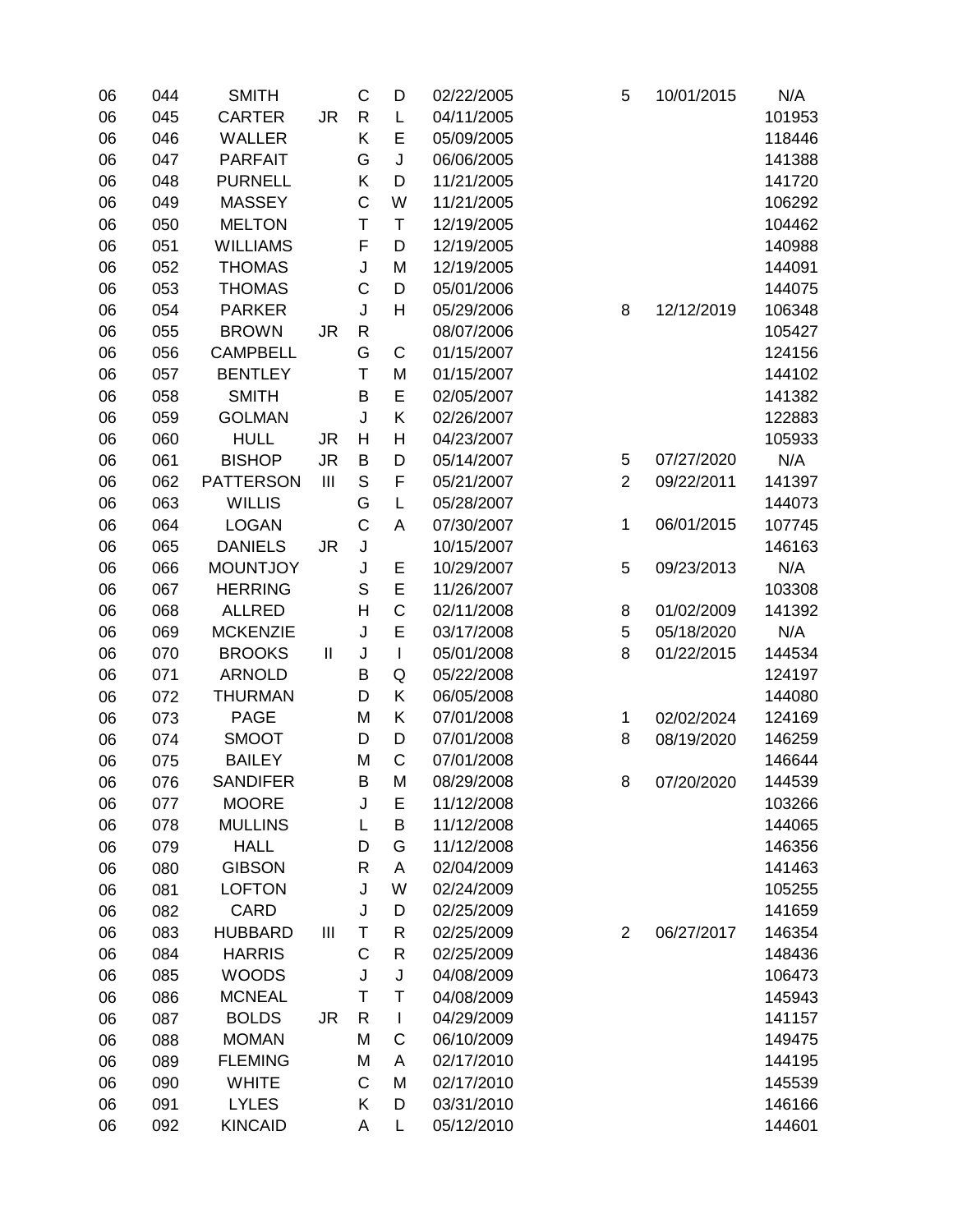| 06 | 093 | <b>EAVES</b>      |           | D            | W           | 09/15/2010 | $\overline{2}$ | 08/14/2019 | 150187 |
|----|-----|-------------------|-----------|--------------|-------------|------------|----------------|------------|--------|
| 06 | 094 | <b>DOWNING</b>    | <b>JR</b> | R            | A           | 10/06/2010 |                |            | 115516 |
| 06 | 095 | <b>DOTSON</b>     |           | E            | L           | 11/09/2011 |                |            | 147980 |
| 06 | 096 | <b>HIGHTOWER</b>  |           | M            | L           | 02/01/2012 |                |            | 147800 |
| 06 | 097 | <b>BOYD</b>       |           | R            | M           | 02/22/2012 |                |            | 144064 |
| 06 | 098 | <b>WEST</b>       |           | O            | D           | 06/27/2012 |                |            | 145923 |
| 06 | 099 | <b>SMITH</b>      |           | $\mathbf S$  | D           | 08/08/2012 |                |            | 146363 |
| 06 | 100 | <b>STEWART</b>    |           | $\mathsf{C}$ | G           | 08/27/2012 |                |            | 105828 |
| 06 | 101 | <b>EDWARDS</b>    |           | M            | O           | 12/12/2012 | 8              | 01/27/2015 | 144607 |
| 06 | 102 | <b>DIAS</b>       |           | $\mathsf C$  | J           | 12/12/2012 |                |            | 145549 |
| 06 | 103 | <b>THOMAS</b>     |           | A            | B           | 12/12/2012 |                |            | 148814 |
| 06 | 104 | <b>WROTEN</b>     |           | D            | M           | 05/08/2013 |                |            | 105373 |
| 06 | 105 | <b>BURDEN</b>     |           | A            | B           | 05/29/2013 |                |            | 145944 |
| 06 | 106 | <b>MEEKS</b>      |           | T            | D           | 05/29/2013 |                |            | 147730 |
| 06 | 107 | <b>CLARK</b>      |           | F            | Κ           | 06/19/2013 |                |            | 150275 |
| 06 | 108 | <b>DEVINE</b>     |           | B            | E           | 10/02/2013 | 8              | 10/15/2018 | 154885 |
| 06 | 109 | <b>BUITT</b>      |           | M            | D           | 10/02/2013 |                |            | 163273 |
| 06 | 110 | <b>BURNS</b>      |           | U            | N           | 12/25/2013 |                |            | 148502 |
| 06 | 111 | <b>VALENTINE</b>  |           | S            | M           | 12/25/2013 |                |            | 163275 |
| 06 | 112 | <b>FLETCHER</b>   |           | C            | E           | 02/19/2014 | $\overline{c}$ | 03/12/2019 | 115710 |
| 06 | 113 | <b>WALLACE</b>    | <b>JR</b> | Н            | W           | 09/17/2014 |                |            | 148236 |
| 06 | 114 | <b>DEZELL</b>     |           | S            | A           | 05/06/2015 |                |            | 146416 |
| 06 | 115 | <b>HARMON</b>     |           | P            | L           | 07/08/2015 |                |            | 149655 |
| 06 | 116 | <b>ENGLAND</b>    |           | W            | S           | 07/15/2015 |                |            | 165742 |
| 06 | 117 | <b>KNIGHT</b>     |           | M            | $\mathsf C$ | 08/19/2015 |                |            | 154883 |
| 06 | 118 | <b>WILSON</b>     |           | R            | S           | 11/11/2015 |                |            | 154737 |
| 06 | 119 | <b>PALMER</b>     |           | R            | A           | 12/23/2015 |                |            | 150498 |
| 06 | 120 | <b>HORNE</b>      |           | Κ            | R           | 03/16/2016 |                |            | 106608 |
| 06 | 121 | <b>GALLOWAY</b>   |           | Н            | R           | 03/16/2016 |                |            | 141770 |
| 06 | 122 | SMALLWOOD         |           | M            | C           | 03/16/2016 |                |            | 145543 |
| 06 | 123 | <b>SHELVY</b>     |           | Τ            | Α           | 04/27/2016 |                |            | 124284 |
| 06 | 124 | <b>ADDISON</b>    |           | P            |             | 04/27/2016 |                |            | 145653 |
| 06 | 125 | TERRELL           |           | Е            | D           | 06/29/2016 |                |            | 150493 |
| 06 | 126 | <b>ROSS</b>       |           | D            | W           | 07/20/2016 | 8              | 09/03/2019 | 172756 |
| 06 | 127 | <b>ROBINSON</b>   | JR        | B            | E           | 09/21/2016 |                |            | 117472 |
| 06 | 128 | <b>RICHARDSON</b> | JR.       | W            |             | 09/21/2016 |                |            | 144085 |
| 06 | 129 | <b>BRANCH</b>     |           | R            | L           | 01/25/2017 |                |            | 150680 |
| 06 | 130 | <b>CHAPMAN</b>    |           | D            | C           | 01/25/2017 |                |            | 151759 |
| 06 | 131 | <b>MYERS</b>      |           | J            | L           | 01/25/2017 |                |            | 154896 |
| 06 | 132 | <b>NESMITH</b>    |           | Τ            | M           | 01/30/2017 | 5              | 02/22/2021 | N/A    |
| 06 | 133 | <b>MURPHY</b>     |           | D            | A           | 04/19/2017 |                |            | 168665 |
| 06 | 134 | <b>EDWARDS</b>    |           | M            | W           | 11/01/2017 |                |            | 141773 |
| 06 | 135 | <b>ANDERSON</b>   |           | A            | L           | 03/28/2018 |                |            | 176713 |
| 06 | 136 | <b>WATTS</b>      |           | C            | R           | 08/15/2018 |                |            | 144082 |
| 06 | 137 | <b>THOMAS</b>     |           | I            | C           | 04/24/2019 |                |            | 182586 |
| 06 | 138 | <b>ARD</b>        |           | Κ            | L           | 06/06/2019 |                |            | 105843 |
| 06 | 139 | <b>COLLINS</b>    |           | E            | J           | 06/06/2019 |                |            | 165752 |
| 06 | 140 | <b>JACKSON</b>    |           | R            | D           | 05/21/2020 |                |            | 176718 |
| 06 | 141 | <b>OWENS</b>      | JR        | F            | H           | 06/25/2020 |                |            | 106476 |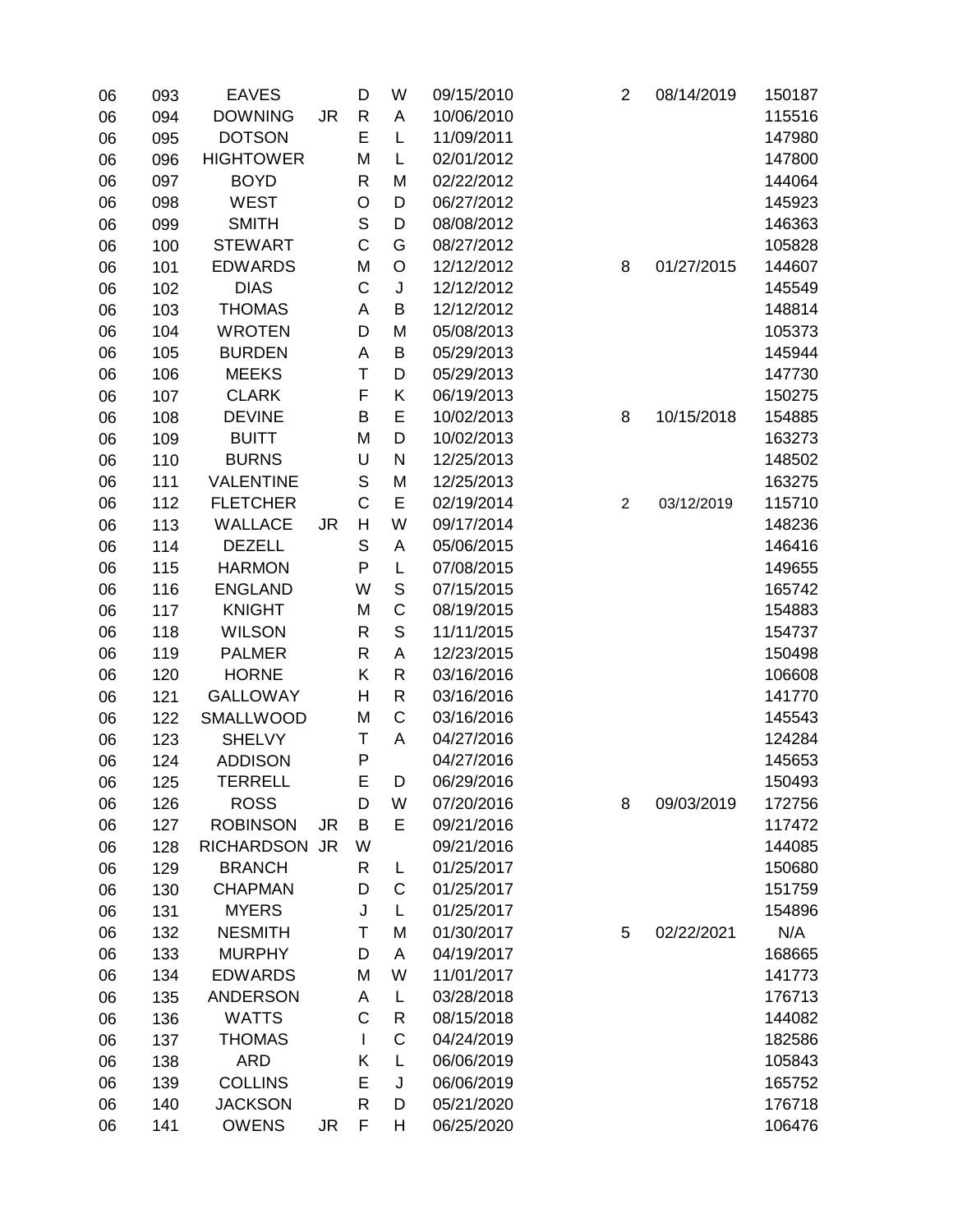| 06 | 142 | <b>DICKERSON</b> |    | W | н | 09/24/2020 |            | 168467 |
|----|-----|------------------|----|---|---|------------|------------|--------|
| 06 | 143 | <b>MOAK</b>      |    | W | в | 12/02/2020 |            | 182579 |
| 06 | 144 | <b>BROWN</b>     |    | R |   | 02/18/2021 |            | 173552 |
| 06 | 145 | <b>WHITE</b>     |    | D |   | 04/07/2021 |            | 182588 |
| 06 | 146 | <b>TAYLOR</b>    |    | Е |   | 05/05/2021 |            | 154735 |
| 06 | 147 | <b>CHANEY</b>    |    | D |   | 05/05/2021 |            | 163272 |
| 06 | 148 | <b>HOLCOMB</b>   |    | м | S | 06/24/2021 |            | 154884 |
| 06 | 149 | <b>WHITE</b>     |    | Т | А | 07/15/2021 |            | 154884 |
| 06 | 150 | <b>GRIFFIN</b>   | JR | w |   | 11/18/2021 | 02/08/2022 | 186360 |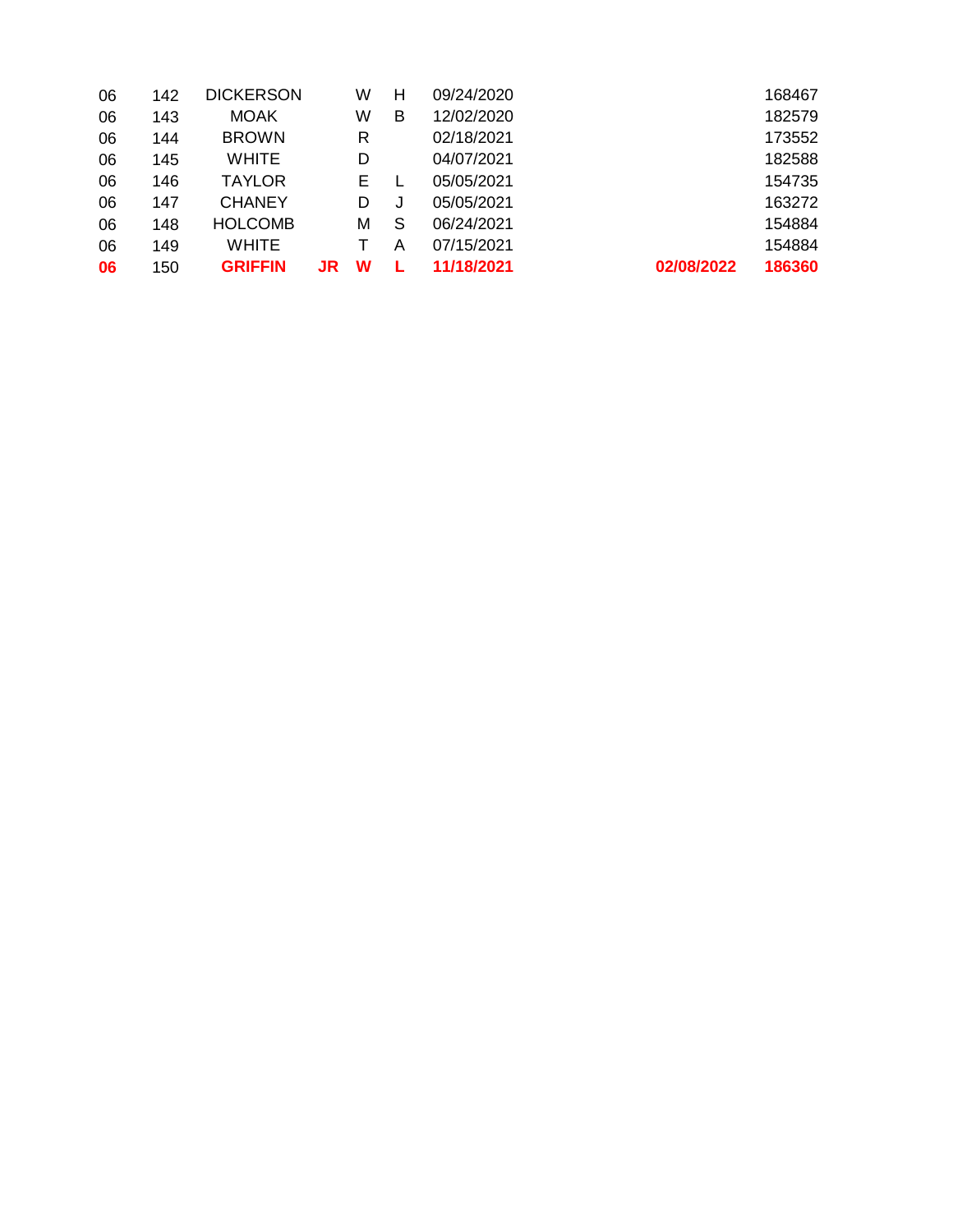# **ILLINOIS CENTRAL IC - SOUTH BMWED SENIORITY ROSTER - 07 MOTOR CAR SHOP FOREMAN WORK EQUIPMENT SUBDEPARTMENT SENIORITY ESTABLISHED THRU YEAR 2021**

| Roster Rank |      | Last Name        |                |     | FI MI Seniority Date Rule 3(b) Status Status Date CN PIN No. |  |        |
|-------------|------|------------------|----------------|-----|--------------------------------------------------------------|--|--------|
| 07          | 001  | <b>WALKER</b>    |                | K   | 10/19/2011                                                   |  | 105914 |
| 07          | 002  | <b>BRUMFIELD</b> |                | R E | 07/18/2012                                                   |  | 144063 |
| 07          | 003  | ALFORD           | C.             | - G | 10/29/2014                                                   |  | 114717 |
| 07          | 004  | WALLACE JR H     |                | W   | 07/08/2015                                                   |  | 148236 |
| 07          | 005  | <b>BUITT</b>     | м              | D   | 09/21/2016                                                   |  | 163273 |
| 07          | 006. | VANDEVERE        | $\overline{C}$ | W   | 03/28/2018                                                   |  | 170089 |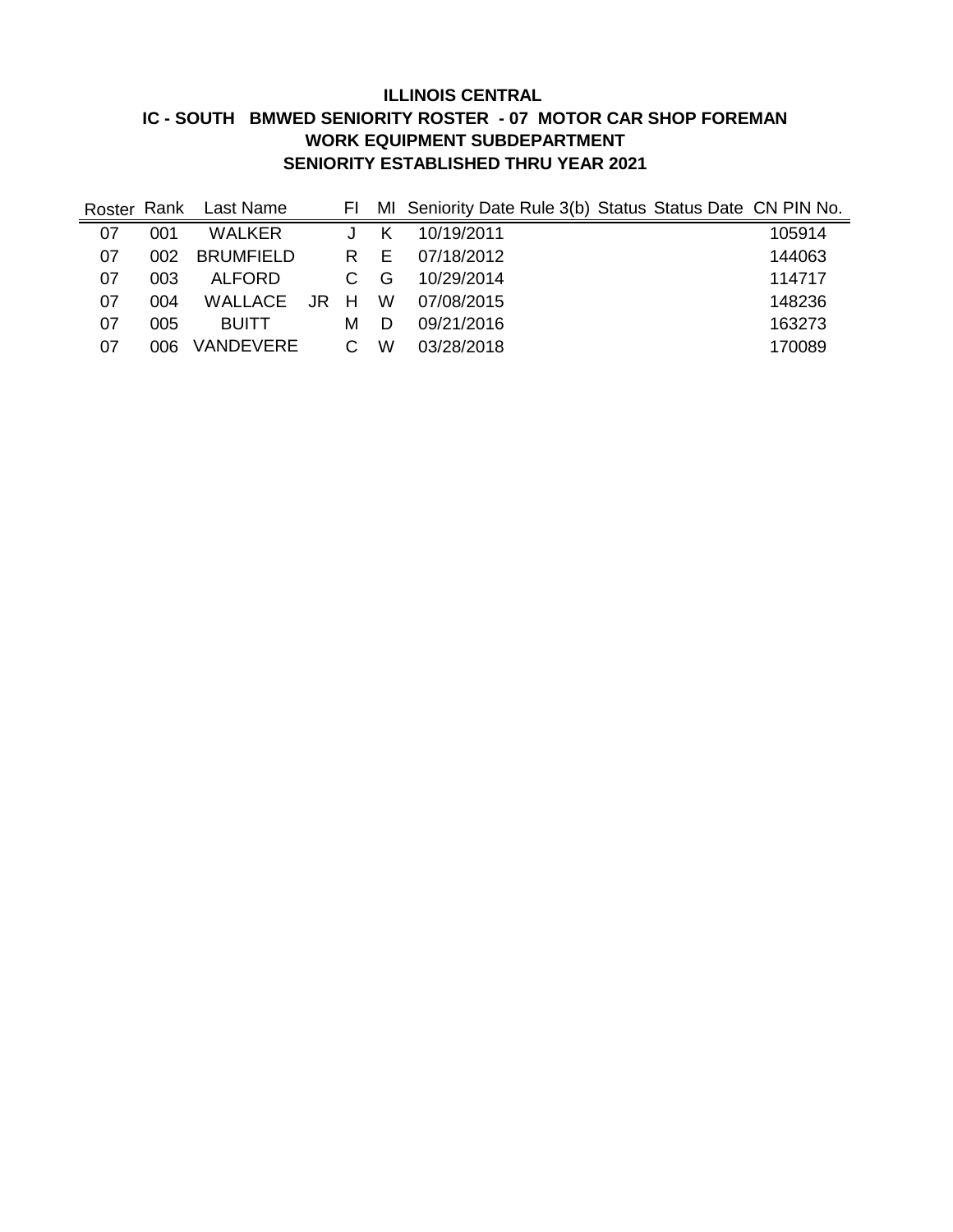# **ILLINOIS CENTRAL IC - SOUTH BMWED SENIORITY ROSTER - 08 LEAD MOTOR CAR REPAIRMAN WORK EQUIPMENT SUBDEPARTMENT SENIORITY ESTABLISHED THRU YEAR 2021**

|    |      | Roster Rank Last Name |     |                           | FI MI Seniority Date Rule 3(b) Status Status Date CN PIN No. |
|----|------|-----------------------|-----|---------------------------|--------------------------------------------------------------|
| 08 | 001  | WALKER                |     | J K $03/23/2011$          | 105914                                                       |
| 08 | 002. | <b>BRUMFIELD</b>      |     | R E 07/18/2012            | 144063                                                       |
| 08 | 003  | ALFORD                |     | C G 10/29/2014            | 114717                                                       |
| 08 | 004  |                       |     | WALLACE JR H W 07/08/2015 | 148236                                                       |
| 08 | 005  | <b>BUITT</b>          | MD. | 09/21/2016                | 163273                                                       |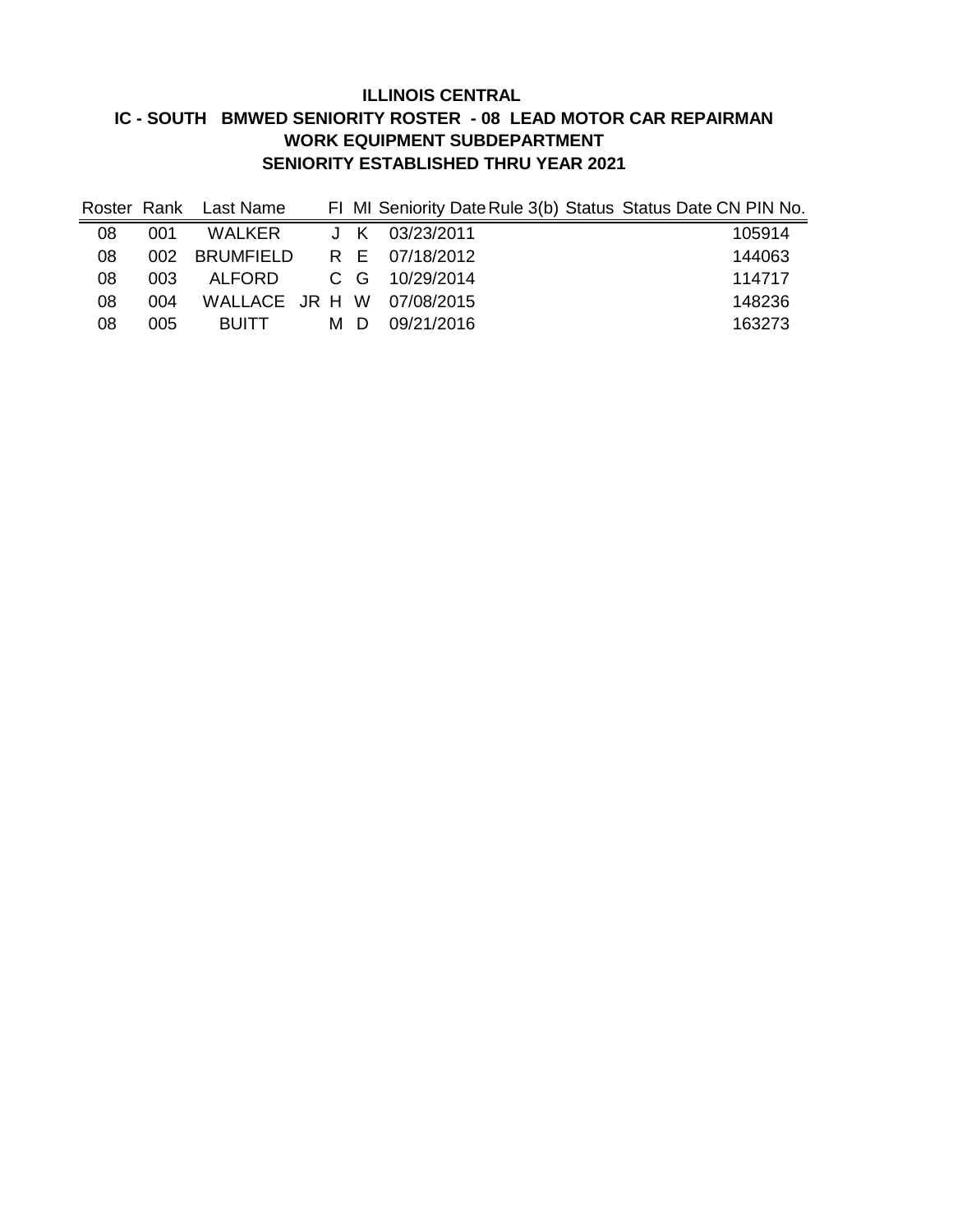### **IC - SOUTH BMWED SENIORITY ROSTER - 09 MOTOR CAR REPAIRMAN WORK EQUIPMENT SUBDEPARTMENT SENIORITY ESTABLISHED THRU YEAR 2021**

| Roster Rank |     | Last Name        |           | FI          |              | MI Seniority Date Rule 3(b) Status Status Date CN PIN No. |                |            |        |
|-------------|-----|------------------|-----------|-------------|--------------|-----------------------------------------------------------|----------------|------------|--------|
| 09          | 001 | <b>HAMILTON</b>  |           | W           | L            | 09/09/1996                                                | $\overline{2}$ | 09/10/2005 | 115967 |
| 09          | 002 | <b>STEWART</b>   |           | T           | D            | 07/25/1997                                                |                |            | 117849 |
| 09          | 003 | <b>ALFORD</b>    |           | C           | G            | 12/11/1998                                                |                |            | 114717 |
| 09          | 004 | <b>GOLMAN</b>    |           | J           | K            | 03/05/2001                                                |                |            | 122883 |
| 09          | 005 | <b>HALEY</b>     |           | D           | A            | 03/25/2002                                                |                |            | 103273 |
| 09          | 006 | <b>BURTON</b>    |           | M           | B            | 03/25/2002                                                | 5              | 04/12/2004 | N/A    |
| 09          | 007 | <b>GALLOWAY</b>  |           | Н           | $\mathsf{R}$ | 05/12/2003                                                |                |            | 141770 |
| 09          | 008 | <b>BRUMFIELD</b> |           | R           | E            | 02/18/2006                                                |                |            | 144063 |
| 09          | 009 | <b>LOWERY</b>    |           | M           | S            | 10/30/2006                                                |                |            | 106442 |
| 09          | 010 | <b>WRIGHT</b>    |           | C           | J            | 10/30/2006                                                |                |            | 106618 |
| 09          | 011 | <b>MCKENZIE</b>  |           | J           | E            | 03/18/2009                                                | 5              | 05/18/2020 | N/A    |
| 09          | 012 | <b>WALLACE</b>   | <b>JR</b> | Η           | W            | 03/18/2009                                                |                |            | 148236 |
| 09          | 013 | <b>CLARK</b>     |           | W           | J            | 04/13/2011                                                | 5              | 02/01/2012 | N/A    |
| 09          | 014 | <b>MOORE</b>     |           | J           | E            | 07/06/2011                                                |                |            | 103266 |
| 09          | 015 | <b>FAULSTICK</b> |           | J           | A            | 06/27/2012                                                |                |            | 154727 |
| 09          | 016 | <b>KNIGHT</b>    |           | M           | C            | 07/18/2012                                                |                |            | 154883 |
| 09          | 017 | <b>GALLOWAY</b>  |           | C           | M            | 03/06/2013                                                | $\overline{2}$ | 03/10/2017 | 163407 |
| 09          | 018 | <b>BUITT</b>     |           | M           | D            | 05/14/2014                                                |                |            | 163273 |
| 09          | 019 | <b>VANDEVERE</b> |           | C           | W            | 06/27/2014                                                |                |            | 170089 |
| 09          | 020 | <b>INGRAM</b>    |           | E           | D            | 04/29/2015                                                |                |            | 173658 |
| 09          | 021 | <b>MCCOMMON</b>  |           | $\mathsf R$ |              | 04/29/2015                                                |                |            | 173656 |
| 09          | 022 | <b>BRIDGES</b>   |           | A           | H            | 03/05/2016                                                | 2              | 06/27/2017 | 105283 |
| 09          | 023 | <b>CAIN</b>      |           | J           | A            | 10/04/2016                                                |                |            | 171213 |
| 09          | 024 | <b>DIAS</b>      |           | C           | J            | 12/13/2016                                                |                |            | 145549 |
| 09          | 025 | <b>ADAMS</b>     |           | W           | K            | 07/23/2018                                                |                |            | 186358 |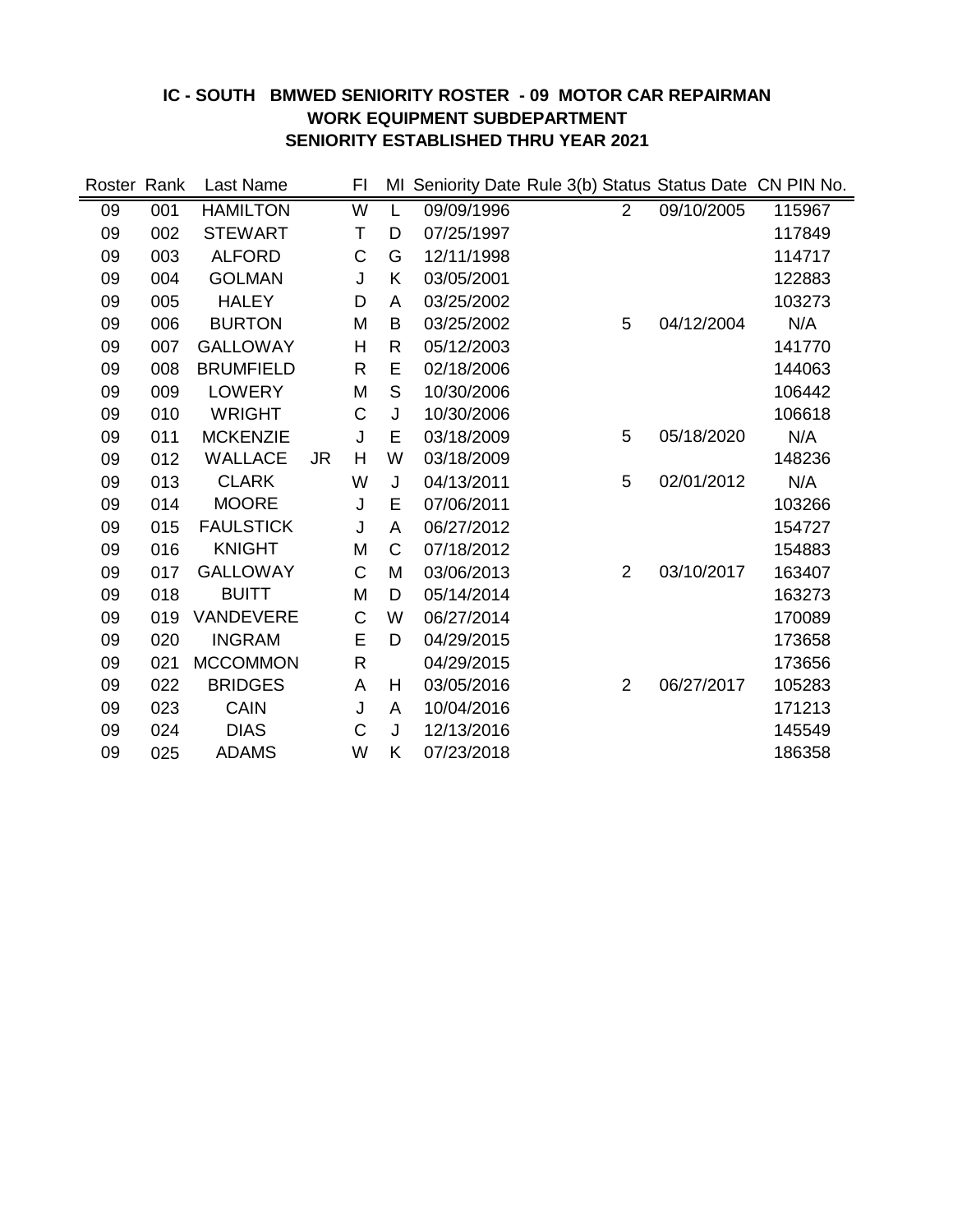### **ILLINOIS CENTRAL IC - SOUTH BMWED SENIORITY ROSTER - 10 MOTOR CAR REPAIRMAN HELPER WORK EQUIPMENT SUBDEPARTMENT SENIORITY ESTABLISHED THRU YEAR 2021**

| Roster | Rank | Last Name        |    | FI           | MI |            | Seniority Date Rule 3(b) Status Status Date |            | CN PIN No. |
|--------|------|------------------|----|--------------|----|------------|---------------------------------------------|------------|------------|
| 10     | 001  | <b>HAMILTON</b>  |    | W            | L  | 09/09/1996 | $\overline{2}$                              | 09/10/2005 | 115967     |
| 10     | 002  | <b>STEWART</b>   |    | T            | D  | 07/25/1997 |                                             |            | 117849     |
| 10     | 003  | <b>ALFORD</b>    |    | C            | G  | 12/11/1998 |                                             |            | 114717     |
| 10     | 004  | <b>GOLMAN</b>    |    | J            | Κ  | 03/05/2001 |                                             |            | 122883     |
| 10     | 005  | <b>HALEY</b>     |    | D            | Α  | 03/25/2002 |                                             |            | 103273     |
| 10     | 006  | <b>BURTON</b>    |    | M            | B  | 03/25/2002 | 5                                           | 04/12/2004 | N/A        |
| 10     | 007  | <b>GALLOWAY</b>  |    | H            | R  | 05/12/2003 |                                             |            | 141770     |
| 10     | 008  | <b>BRUMFIELD</b> |    | $\mathsf{R}$ | E  | 02/18/2006 |                                             |            | 144063     |
| 10     | 009  | <b>LOWERY</b>    |    | M            | S  | 10/30/2006 |                                             |            | 106442     |
| 10     | 010  | <b>WRIGHT</b>    |    | C            | J  | 10/30/2006 |                                             |            | 106618     |
| 10     | 011  | <b>MCKENZIE</b>  |    | J            | E  | 03/18/2009 | 5                                           | 05/18/2020 | N/A        |
| 10     | 012  | WALLACE          | JR | H            | W  | 03/18/2009 |                                             |            | 148236     |
| 10     | 013  | <b>CLARK</b>     |    | W            | J  | 04/13/2011 | 5                                           | 02/01/2012 | N/A        |
| 10     | 014  | <b>MOORE</b>     |    | J            | Е  | 07/06/2011 |                                             |            | 103266     |
| 10     | 015  | <b>FAULSTICK</b> |    | J            | Α  | 06/27/2012 |                                             |            | 154727     |
| 10     | 016  | <b>KNIGHT</b>    |    | M            | C  | 07/18/2012 |                                             |            | 154883     |
| 10     | 017  | <b>GALLOWAY</b>  |    | C            | M  | 03/06/2013 | $\overline{2}$                              | 03/10/2017 | 163407     |
| 10     | 018  | <b>BUITT</b>     |    | M            | D  | 05/14/2014 |                                             |            | 163273     |
| 10     | 019  | VANDEVERE        |    | C            | W  | 06/27/2014 |                                             |            | 170089     |
| 10     | 020  | <b>INGRAM</b>    |    | E            | D  | 04/29/2015 |                                             |            | 173658     |
| 10     | 021  | <b>MCCOMMON</b>  |    | $\mathsf{R}$ |    | 04/29/2015 |                                             |            | 173656     |
| 10     | 022  | <b>BRIDGES</b>   |    | Α            | Н  | 03/05/2016 | $\overline{2}$                              | 06/27/2017 | 105283     |
| 10     | 023  | <b>CAIN</b>      |    | J            | A  | 10/04/2016 |                                             |            | 171213     |
| 10     | 024  | <b>DIAS</b>      |    | C            | J  | 12/13/2016 |                                             |            | 145549     |
| 10     | 025  | <b>ADAMS</b>     |    | W            | Κ  | 07/23/2018 |                                             |            | 186358     |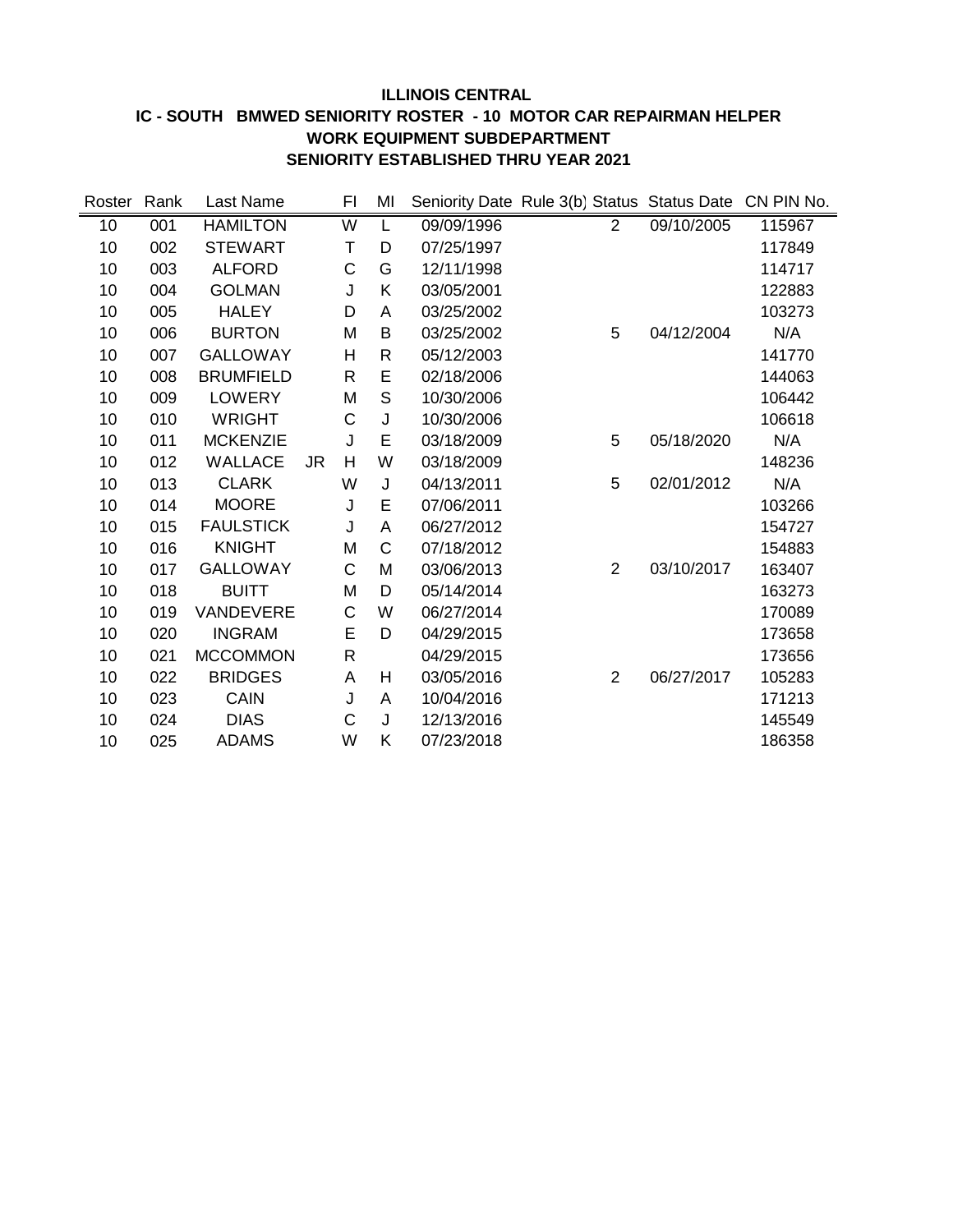# **ILLINOIS CENTRAL IC - SOUTH BMWED SENIORITY ROSTER - 11 B & B FOREMAN BRIDGE & BUILDING SUBDEPARTMENT SENIORITY ESTABLISHED THRU YEAR 2021**

| Roster Rank |     | Last Name         |           |              | FI MI                   |            | Seniority Date Rule 3(b) Status Status Date |            | CN PIN No. |
|-------------|-----|-------------------|-----------|--------------|-------------------------|------------|---------------------------------------------|------------|------------|
| 11          | 001 | <b>DURBIN</b>     |           | G            | $\mathbf C$             | 02/18/2000 |                                             |            | 115563     |
| 11          | 002 | <b>MCMULLAN</b>   |           | $\mathsf{P}$ | J                       | 06/29/2000 |                                             |            | 116830     |
| 11          | 003 | <b>WALLER</b>     |           | K            | E                       | 05/07/2001 |                                             |            | 118446     |
| 11          | 004 | <b>MCGOWAN</b>    |           | Κ            | L                       | 08/06/2001 |                                             |            | 116788     |
| 11          | 005 | <b>ROBINSON</b>   | <b>JR</b> | $\sf B$      | E                       | 08/20/2001 |                                             |            | 117472     |
| 11          | 006 | <b>PORTER</b>     |           | N            | W                       | 04/29/2002 |                                             |            | 124043     |
| 11          | 007 | <b>HERRING</b>    |           | $\mathsf{S}$ | E                       | 02/24/2003 |                                             |            | 103308     |
| 11          | 008 | <b>CRAIN</b>      |           | $\mathsf{S}$ | E                       | 03/15/2004 | 5                                           | 04/04/2005 | N/A        |
| 11          | 009 | <b>JOHNSON</b>    |           | J            | F                       | 12/13/2004 |                                             |            | 105109     |
| 11          | 010 | <b>MELTON</b>     |           | T            | T                       | 08/07/2006 |                                             |            | 104462     |
| 11          | 011 | <b>SMITH</b>      |           | B            | E                       | 08/07/2006 |                                             |            | 141382     |
| 11          | 012 | <b>MCCAIN</b>     |           | B            | $\mathsf C$             | 09/04/2006 | 5                                           | 11/16/2013 | N/A        |
| 11          | 013 | <b>BURNS</b>      |           | J            | K                       | 02/11/2008 |                                             |            | 144061     |
| 11          | 014 | <b>HORNE</b>      |           | $\sf B$      | M                       | 08/29/2008 |                                             |            | 107746     |
| 11          | 015 | <b>WRIGHT</b>     |           | S            | $\mathsf D$             | 11/12/2008 |                                             |            | 106096     |
| 11          | 016 | <b>HORNE</b>      |           | K            | $\mathsf{R}$            | 01/14/2009 |                                             |            | 106608     |
| 11          | 017 | <b>NAVE</b>       |           | B            | A                       | 07/01/2009 | 5                                           | 11/16/2013 | N/A        |
| 11          | 018 | <b>MCKENZIE</b>   |           | J            | Ε                       | 12/04/2013 | 5                                           | 05/18/2020 | N/A        |
| 11          | 019 | <b>EAVES</b>      |           | D            | W                       | 02/19/2014 | $\overline{2}$                              | 08/14/2019 | 150187     |
| 11          | 020 | <b>SUMRALL</b>    |           | J            | $\mathsf S$             | 08/06/2014 |                                             |            | 154742     |
| 11          | 021 | <b>BURNS</b>      |           | U            | $\overline{\mathsf{N}}$ | 12/31/2014 |                                             |            | 148502     |
| 11          | 022 | <b>LOGAN</b>      |           | $\mathsf{R}$ | $\mathsf S$             | 05/06/2015 | 5                                           | 03/06/2017 | N/A        |
| 11          | 023 | <b>CAIRNCROSS</b> |           | J            | D                       | 09/30/2015 |                                             |            | 144089     |
| 11          | 024 | <b>MCCAIN</b>     |           | M            | D                       | 04/27/2016 |                                             |            | 141690     |
| 11          | 025 | <b>JENKINS</b>    |           | $\mathsf C$  | $\overline{N}$          | 12/13/2016 |                                             |            | 165769     |
| 11          | 026 | <b>KNIGHT</b>     |           | M            | $\mathsf{C}$            | 03/29/2017 |                                             |            | 154883     |
| 11          | 027 | <b>POTTER</b>     |           | J            | L                       | 05/10/2017 |                                             |            | 141393     |
| 11          | 028 | <b>TARVER</b>     |           | Κ            | G                       | 08/23/2017 |                                             |            | 154729     |
| 11          | 029 | <b>DEVINE</b>     |           | B            | E                       | 07/04/2018 | 8                                           | 10/15/2018 | 154885     |
| 11          | 030 | <b>BURKHALTER</b> |           | J            | D                       | 01/25/2019 |                                             |            | 115112     |
| 11          | 031 | <b>SPEIGHTS</b>   |           | $\mathsf{R}$ | J                       | 01/25/2019 |                                             |            | 175182     |
| 11          | 032 | <b>HOLCOMB</b>    |           | M            | $\mathsf S$             | 03/19/2020 |                                             |            | 154884     |
| 11          | 033 | <b>WALKER</b>     |           | J            | K                       | 11/05/2020 |                                             |            | 105914     |
| 11          | 034 | <b>MITCHELL</b>   |           | J            | N                       | 01/07/2021 |                                             |            | 144571     |
| 11          | 035 | <b>VANWEY</b>     |           | N            | $\mathsf C$             | 01/07/2021 |                                             |            | 165748     |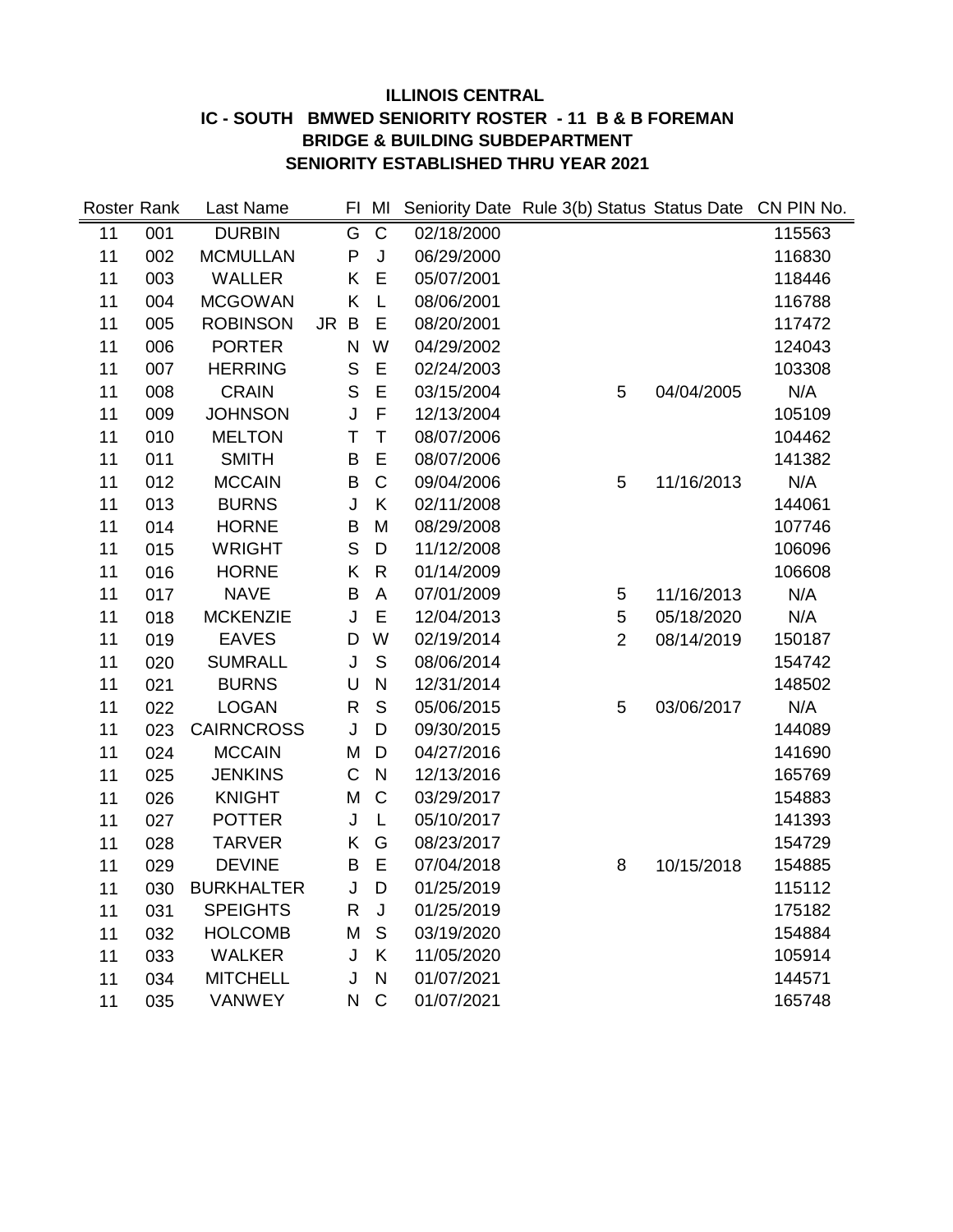# **ILLINOIS CENTRAL IC - SOUTH BMWED SENIORITY ROSTER - 12 B & B ASSISTANT FOREMAN BRIDGE & BUILDING SUBDEPARTMENT SENIORITY ESTABLISHED THRU YEAR 2021**

| Roster Rank |     | Last Name         |           | FI |               | MI Seniority Date Rule 3(b) Status Status Date CN PIN No. |                |            |        |
|-------------|-----|-------------------|-----------|----|---------------|-----------------------------------------------------------|----------------|------------|--------|
| 12          | 001 | <b>DURBIN</b>     |           | G  | $\mathsf{C}$  | 02/18/2000                                                |                |            | 115563 |
| 12          | 002 | <b>MCMULLAN</b>   |           | P  | J             | 06/29/2000                                                |                |            | 116830 |
| 12          | 003 | <b>WALLER</b>     |           | K  | E             | 05/07/2001                                                |                |            | 118446 |
| 12          | 004 | <b>ROBINSON</b>   | <b>JR</b> | B  | E             | 05/10/2001                                                |                |            | 117472 |
| 12          | 005 | <b>MCGOWAN</b>    |           | Κ  | L             | 08/06/2001                                                |                |            | 116788 |
| 12          | 006 | <b>HERRING</b>    |           | S  | E             | 12/10/2001                                                |                |            | 103308 |
| 12          | 007 | <b>PORTER</b>     |           | N  | W             | 04/29/2002                                                |                |            | 124043 |
| 12          | 008 | <b>MELTON</b>     |           | Τ  | $\top$        | 09/23/2002                                                |                |            | 104462 |
| 12          | 009 | <b>BOND</b>       |           | K  |               | 08/11/2003                                                |                |            | 114942 |
| 12          | 010 | <b>CARDENAS</b>   |           | M  | M             | 02/02/2004                                                |                |            | 105221 |
| 12          | 011 | <b>CRAIN</b>      |           | S  | E             | 02/02/2004                                                | 5              | 04/04/2005 | N/A    |
| 12          | 012 | <b>MOUNTJOY</b>   |           | J  | E             | 02/02/2004                                                | 5              | 09/23/2013 | N/A    |
| 12          | 013 | <b>SMITH</b>      |           | B  | E             | 04/05/2004                                                |                |            | 141382 |
| 12          | 014 | <b>JOHNSON</b>    |           | J  | F             | 12/13/2004                                                |                |            | 105109 |
| 12          | 015 | <b>MCCAIN</b>     |           | B  | $\mathsf{C}$  | 05/23/2005                                                | 5              | 07/07/2008 | N/A    |
| 12          | 016 | <b>HORNE</b>      |           | B  | M             | 12/19/2005                                                |                |            | 107746 |
| 12          | 017 | <b>HORNE</b>      |           | K  | $\mathsf{R}$  | 03/06/2006                                                |                |            | 106608 |
| 12          | 018 | <b>LOFTON</b>     |           | J  | W             | 04/10/2006                                                |                |            | 105255 |
| 12          | 019 | <b>ROBERTS</b>    |           | C  | K             | 09/25/2006                                                | $\overline{2}$ | 08/07/2009 | 124155 |
| 12          | 020 | <b>NAVE</b>       |           | B  | A             | 09/25/2006                                                | 5              | 11/16/2013 | N/A    |
| 12          | 021 | <b>BURNS</b>      |           | J  | Κ             | 11/20/2006                                                |                |            | 144061 |
| 12          | 022 | <b>BURKHALTER</b> |           | J  | D             | 01/21/2008                                                |                |            | 115112 |
| 12          | 023 | <b>GERALD</b>     |           | B  | Κ             | 05/08/2008                                                | 5              | 04/19/2010 | N/A    |
| 12          | 024 | <b>RICHARD</b>    |           | Н  | J             | 06/05/2008                                                |                |            | 141084 |
| 12          | 025 | <b>CAIRNCROSS</b> |           | J  | D             | 07/01/2008                                                |                |            | 144089 |
| 12          | 026 | <b>MCKENZIE</b>   |           | J  | E             | 12/03/2008                                                | 5              | 05/18/2020 | N/A    |
| 12          | 027 | <b>POTTER</b>     |           | J  | L             | 12/24/2008                                                |                |            | 141393 |
| 12          | 028 | <b>EAVES</b>      |           | D  | W             | 02/25/2009                                                | $\overline{2}$ | 08/14/2019 | 150187 |
| 12          | 029 | <b>BURNS</b>      |           | U  | $\mathsf{N}$  | 05/20/2009                                                |                |            | 148502 |
| 12          | 030 | <b>MCCAIN</b>     |           | M  | D             | 05/12/2010                                                |                |            | 141690 |
| 12          | 031 | <b>LOGAN</b>      |           | R  | S             | 03/14/2012                                                | 5              | 03/06/2017 | N/A    |
| 12          | 032 | <b>BRANCH</b>     |           | R  | L             | 04/17/2013                                                |                |            | 150680 |
| 12          | 033 | <b>TARVER</b>     |           | K  | G             | 10/23/2013                                                |                |            | 154729 |
| 12          | 034 | <b>SUMRALL</b>    |           | J  | ${\mathsf S}$ | 04/02/2014                                                |                |            | 154742 |
| 12          | 035 | <b>OWENS</b>      |           | C  | $\mathsf C$   | 08/27/2014                                                |                |            | 154881 |
| 12          | 036 | <b>JENKINS</b>    |           | C  | N             | 05/06/2015                                                |                |            | 165769 |
| 12          | 037 | <b>BOYD</b>       |           | R  | M             | 09/30/2015                                                |                |            | 144064 |
| 12          | 038 | <b>WALKER</b>     |           | J  | Κ             | 04/27/2016                                                |                |            | 105914 |
| 12          | 039 | <b>KNIGHT</b>     |           | M  | $\mathsf C$   | 11/01/2016                                                |                |            | 154883 |
| 12          | 040 | <b>MYERS</b>      |           | J  | L             | 11/01/2016                                                |                |            | 154896 |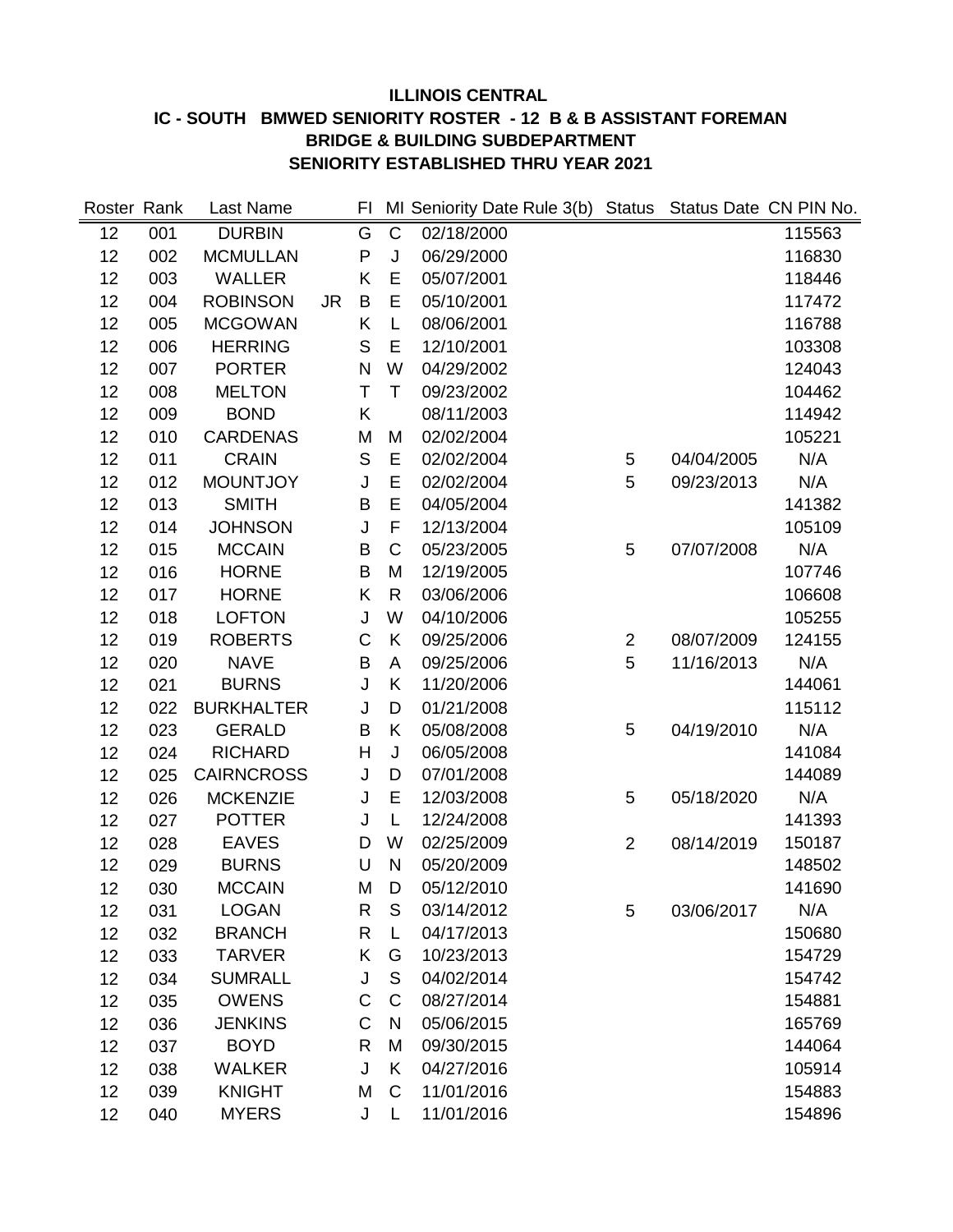| 12 | 041 | <b>CALDWELL</b> |           | G | C | 07/12/2017 | 2 | 01/07/2019 | 144077 |
|----|-----|-----------------|-----------|---|---|------------|---|------------|--------|
| 12 | 042 | <b>SPEIGHTS</b> |           | R | J | 08/02/2017 |   |            | 175182 |
| 12 | 043 | <b>DEVINE</b>   |           | B | Е | 05/02/2018 | 8 | 10/15/2018 | 154885 |
| 12 | 044 | <b>CAMPER</b>   |           | R | A | 07/25/2018 | 8 | 10/05/2020 | 105098 |
| 12 | 045 | <b>BELLAMY</b>  |           | J | C | 11/28/2018 | 8 | 04/19/2021 | 154738 |
| 12 | 046 | <b>HOLCOMB</b>  |           | Μ | S | 10/09/2019 |   |            | 154884 |
| 12 | 047 | <b>MITCHELL</b> |           | J | N | 04/09/2020 |   |            | 144571 |
| 12 | 048 | <b>BAILEY</b>   | <b>JR</b> | J | R | 08/13/2020 |   |            | 168663 |
| 12 | 049 | <b>VANWEY</b>   |           | N | C | 09/03/2020 |   |            | 165748 |
| 12 | 050 | <b>TUGGLE</b>   |           | C | S | 02/18/2021 |   |            | 188842 |
| 12 | 051 | <b>MYERS</b>    |           | С | N | 03/11/2021 |   |            | 143394 |
| 12 | 052 | <b>HOLMES</b>   |           | С | в | 08/05/2021 |   |            | 176933 |
|    |     |                 |           |   |   |            |   |            |        |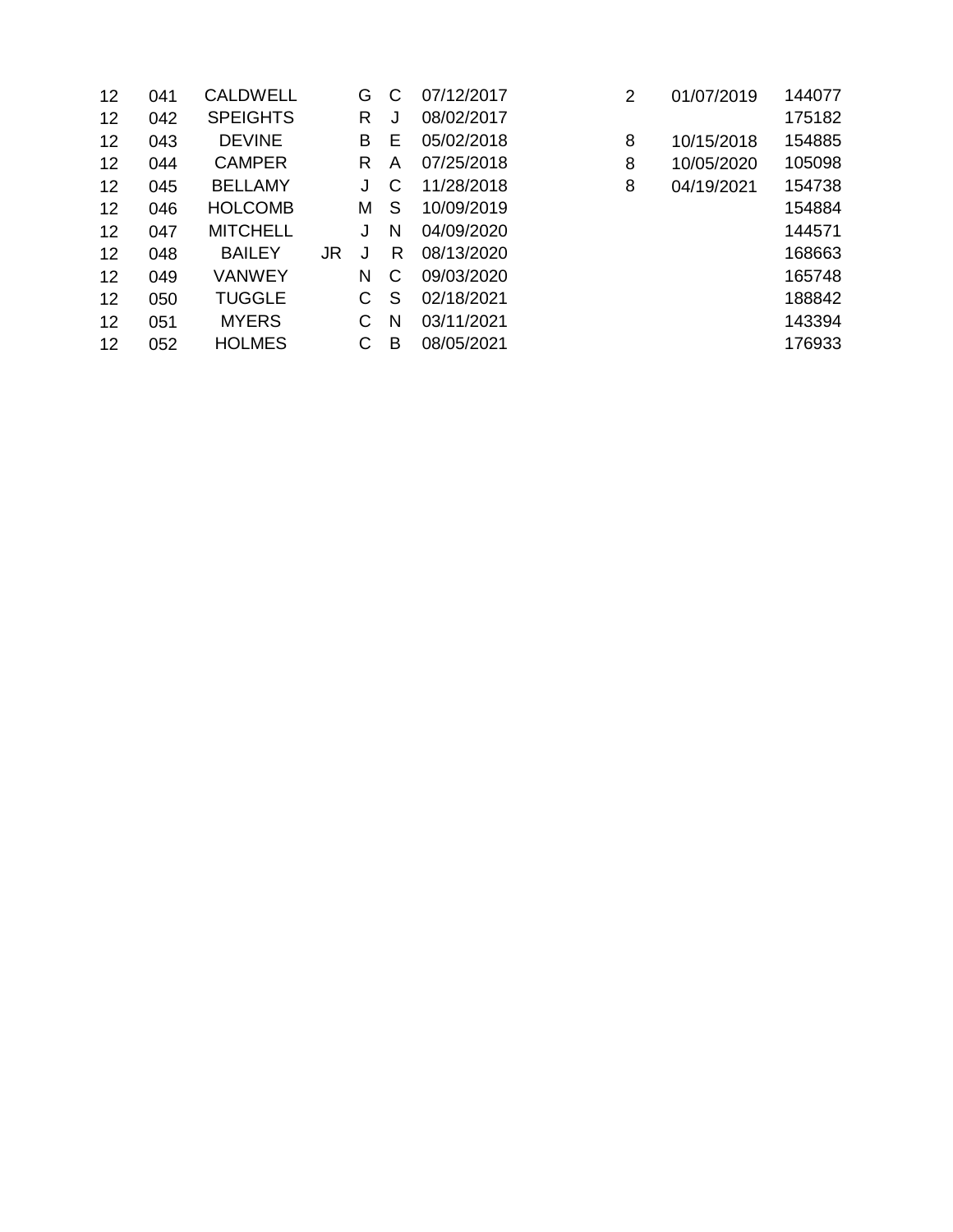#### **ILLINOIS CENTRAL IC - SOUTH BMWED SENIORITY ROSTER - 13 B & S WELDERS BRIDGE & BUILDING SUBDEPARTMENT SENIORITY ESTABLISHED THRU YEAR 2021**

| Roster Rank |     | Last Name         |           | FI           | MI             | Seniority Date Rule 3(b) Status Status Date CN PIN No. |                |            |        |
|-------------|-----|-------------------|-----------|--------------|----------------|--------------------------------------------------------|----------------|------------|--------|
| 13          | 001 | <b>PEGG</b>       |           | R.           | $\overline{H}$ | 07/16/2001                                             | $\overline{2}$ | 01/03/2018 | 118813 |
| 13          | 002 | <b>FIELDS</b>     |           | M            | W              | 07/16/2001                                             |                |            | 115692 |
| 13          | 003 | <b>BURKHALTER</b> |           | J            | D              | 07/16/2001                                             |                |            | 115112 |
| 13          | 004 | <b>PORTER</b>     |           | N            | W              | 07/16/2001                                             |                |            | 124043 |
| 13          | 005 | <b>JOHNSON</b>    |           | J            | F              | 08/20/2001                                             |                |            | 105109 |
| 13          | 006 | <b>REED</b>       |           | J            | D              | 04/08/2002                                             |                |            | 117402 |
| 13          | 007 | <b>YOUNG</b>      |           | $\mathsf{N}$ |                | 06/30/2003                                             |                |            | 118305 |
| 13          | 008 | <b>CARDENAS</b>   |           | M            | M              | 04/11/2005                                             |                |            | 105221 |
| 13          | 009 | <b>GANN</b>       |           | C            | M              | 10/30/2006                                             | 5              | 03/03/2008 | N/A    |
| 13          | 010 | <b>BURNS</b>      |           | J            | K              | 01/15/2007                                             |                |            | 144061 |
| 13          | 011 | <b>BARNETTE</b>   |           | E            | D              | 06/05/2008                                             |                |            | 103278 |
| 13          | 012 | <b>MCMANUS</b>    | <b>JR</b> | $\vee$       |                | 12/03/2008                                             |                |            | 116829 |
| 13          | 013 | <b>MCNEAL</b>     |           | Τ            | T              | 11/25/2009                                             |                |            | 145943 |
| 13          | 014 | <b>EAVES</b>      |           | D            | W              | 08/24/2010                                             | $\overline{2}$ | 08/14/2019 | 150187 |
| 13          | 015 | <b>COOK</b>       |           | B            | S              | 08/25/2010                                             |                |            | 115320 |
| 13          | 016 | <b>THOMAS</b>     |           | E            | $\mathbf C$    | 04/23/2014                                             |                |            | 103313 |
| 13          | 017 | <b>GRANGER</b>    |           | E            | $\mathsf T$    | 09/09/2015                                             |                |            | 124154 |
| 13          | 018 | <b>WALKER</b>     |           | J            | K              | 07/04/2018                                             |                |            | 105914 |
| 13          | 019 | <b>REGAN</b>      |           | J            | S              | 08/15/2018                                             |                |            | 109771 |
| 13          | 020 | <b>BOND</b>       |           | Κ            |                | 11/28/2018                                             |                |            | 114942 |
| 13          | 021 | <b>POTTER</b>     |           | J            | L              | 02/27/2020                                             |                |            | 141393 |
| 13          | 022 | <b>FLEMING</b>    |           | M            | A              | 04/09/2020                                             |                |            | 144195 |
| 13          | 023 | <b>MITCHELL</b>   |           | J            | ${\sf N}$      | 09/24/2020                                             |                |            | 144571 |
| 13          | 024 | <b>HOLMES</b>     |           | С            | B              | 09/24/2020                                             |                |            | 176933 |
| 13          | 025 | <b>HOLCOMB</b>    |           | M            | S              | 12/17/2020                                             |                |            | 154884 |
| 13          | 026 | <b>LEPARD</b>     |           | C            | L              | 01/28/2021                                             |                |            | 168466 |
| 13          | 027 | <b>RICHARD</b>    |           | Η            | J              | 04/01/2021                                             |                |            | 141084 |
| 13          | 028 | <b>STEWART</b>    |           | C            | G              | 05/13/2021                                             |                |            | 105828 |
| 13          | 029 | <b>MYERS</b>      |           | C            | $\mathsf{N}$   | 07/15/2021                                             |                |            | 143394 |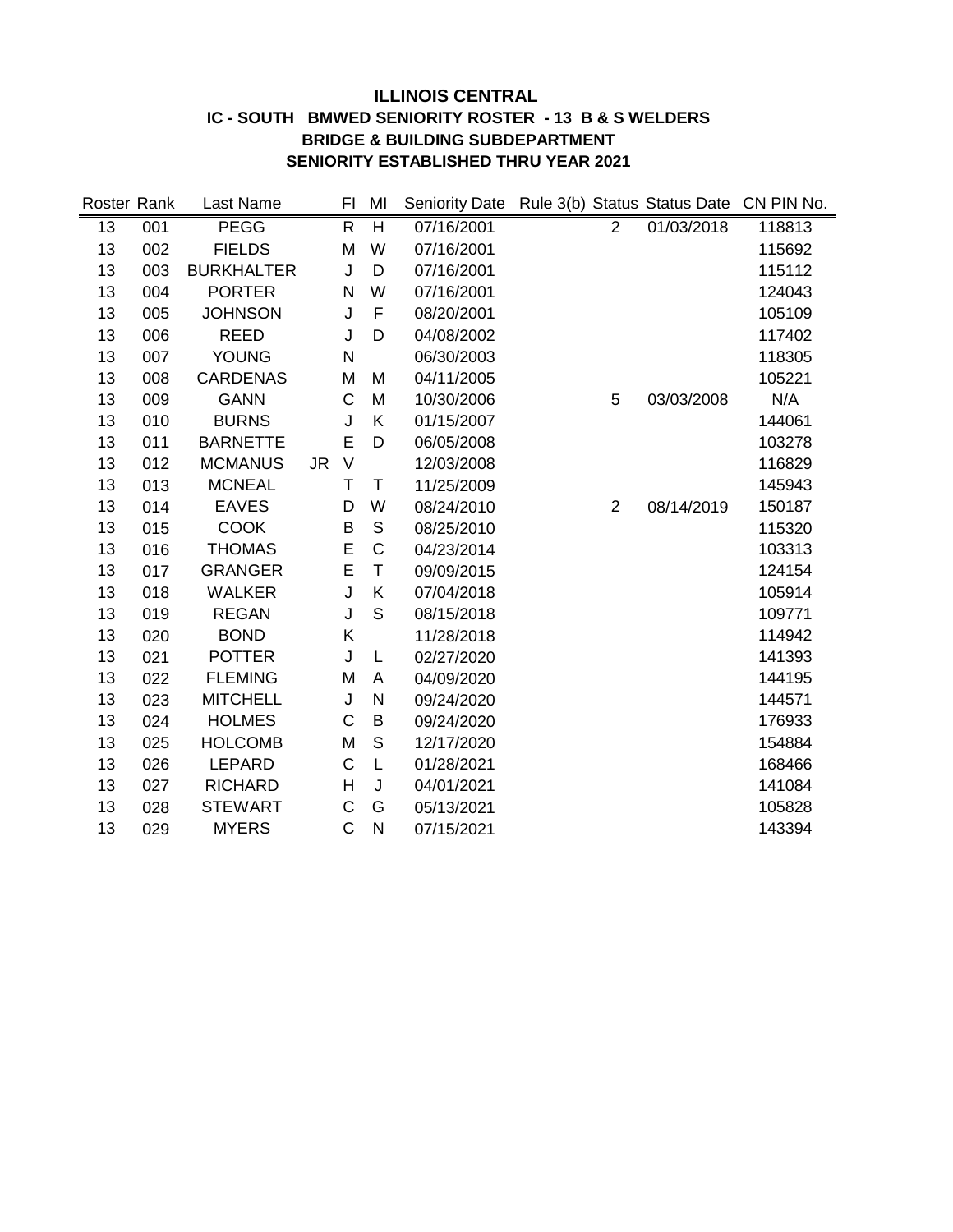# **ILLINOIS CENTRAL IC - SOUTH BMWED SENIORITY ROSTER - 14 CARPENTER BRIDGE & BUILDING SUBDEPARTMENT SENIORITY ESTABLISHED THRU YEAR 2021**

| Roster Rank |     | Last Name        |     | FI           |                | MI Seniority Date Rule 3(b) Status Status Date |                |            | CN Pin No. |
|-------------|-----|------------------|-----|--------------|----------------|------------------------------------------------|----------------|------------|------------|
| 14          | 001 | <b>DURBIN</b>    |     | G            | $\overline{C}$ | 02/18/2000                                     |                |            | 115563     |
| 14          | 002 | <b>COOK</b>      |     | B            | $\mathsf{S}$   | 06/09/2000                                     |                |            | 115320     |
| 14          | 003 | <b>MCMULLAN</b>  |     | P            | J              | 06/29/2000                                     |                |            | 116830     |
| 14          | 004 | <b>ROBINSON</b>  | JR  | B            | E              | 06/29/2000                                     |                |            | 117472     |
| 14          | 005 | <b>MCGOWAN</b>   |     | Κ            | L              | 03/19/2001                                     |                |            | 116788     |
| 14          | 006 | <b>WALLER</b>    |     | Κ            | E              | 05/07/2001                                     |                |            | 118446     |
| 14          | 007 | <b>ARNOLD</b>    |     | B            | Q              | 06/18/2001                                     |                |            | 124197     |
| 14          | 008 | <b>SWEAZIE</b>   |     | $\mathsf{R}$ | $\mathsf{R}$   | 07/23/2001                                     | $\overline{2}$ | 01/27/2010 | 118837     |
| 14          | 009 | <b>CRAIN</b>     |     | Н            | D              | 08/06/2001                                     |                |            | 124081     |
| 14          | 010 | <b>HERRING</b>   |     | $\mathsf S$  | E              | 08/20/2001                                     |                |            | 103308     |
| 14          | 011 | <b>REED</b>      |     | J            | D              | 12/03/2001                                     |                |            | 117402     |
| 14          | 012 | <b>THOMAS</b>    |     | E            | $\mathsf{C}$   | 04/22/2002                                     |                |            | 103313     |
| 14          | 013 | <b>PORTER</b>    |     | $\mathsf{N}$ | W              | 04/29/2002                                     |                |            | 124043     |
| 14          | 014 | <b>HAMILTON</b>  |     | W            | L              | 06/03/2002                                     | $\overline{2}$ | 09/10/2005 | 115967     |
| 14          | 015 | <b>MELTON</b>    |     | Τ            | Τ              | 09/23/2002                                     |                |            | 104462     |
| 14          | 016 | <b>BOND</b>      |     | Κ            |                | 08/11/2003                                     |                |            | 114942     |
| 14          | 017 | <b>CARDENAS</b>  |     | M            | M              | 09/01/2003                                     |                |            | 105221     |
| 14          | 018 | <b>CRAIN</b>     |     | S            | E              | 10/27/2003                                     | 5              | 04/04/2005 | N/A        |
| 14          | 019 | <b>MCMANUS</b>   | JR. | $\vee$       |                | 11/17/2003                                     |                |            | 116829     |
| 14          | 020 | <b>SMITH</b>     |     | B            | E              | 11/17/2003                                     |                |            | 141382     |
| 14          | 021 | <b>MOUNTJOY</b>  |     | J            | E              | 02/02/2004                                     | 5              | 09/23/2013 | N/A        |
| 14          | 022 | <b>HORNE</b>     |     | C            | E              | 08/16/2004                                     |                |            | 140975     |
| 14          | 023 | <b>JOHNSON</b>   |     | J            | F              | 12/13/2004                                     |                |            | 105109     |
| 14          | 024 | <b>BARNETTE</b>  |     | Е            | D              | 05/23/2005                                     |                |            | 103278     |
| 14          | 025 | <b>MCCAIN</b>    |     | B            | $\mathsf C$    | 05/23/2005                                     | 5              | 07/07/2008 | N/A        |
| 14          | 026 | <b>POTTER</b>    |     | J            | L              | 10/03/2005                                     |                |            | 141393     |
| 14          | 027 | <b>HORNE</b>     |     | B            | M              | 12/19/2005                                     |                |            | 107746     |
| 14          | 028 | <b>LOWERY</b>    |     | M            | S              | 01/12/2006                                     |                |            | 106442     |
| 14          | 029 | <b>HORNE</b>     |     | Κ            | $\mathsf{R}$   | 03/06/2006                                     |                |            | 106608     |
| 14          | 030 | <b>BROWN</b>     | JR  | $\mathsf{R}$ |                | 04/10/2006                                     |                |            | 105427     |
| 14          | 031 | <b>LOFTON</b>    |     | J            | W              | 04/10/2006                                     |                |            | 105255     |
| 14          | 032 | <b>GANN</b>      |     | C            | M              | 08/07/2006                                     | $\mathbf 5$    | 03/03/2008 | N/A        |
| 14          | 033 | <b>MCCAIN</b>    |     | M            | D              | 09/04/2006                                     |                |            | 141690     |
| 14          | 034 | <b>GERALD</b>    |     | B            | K              | 09/04/2006                                     | 5              | 04/19/2010 | N/A        |
| 14          | 035 | <b>ROBERTS</b>   |     | C            | K              | 09/25/2006                                     | $\overline{2}$ | 08/07/2009 | 124155     |
| 14          | 036 | <b>NAVE</b>      |     | B            | A              | 09/25/2006                                     | 5              | 11/16/2013 | N/A        |
| 14          | 037 | <b>BURNS</b>     |     | J            | K              | 11/20/2006                                     |                |            | 144061     |
| 14          | 038 | <b>WRIGHT</b>    |     | $\mathsf S$  | D              | 11/20/2006                                     |                |            | 106096     |
| 14          | 039 | <b>MCCLENDON</b> |     | G            | B              | 02/26/2007                                     |                |            | 144067     |
| 14          | 040 | <b>WELLS</b>     |     | F            | B              | 05/14/2007                                     |                |            | 144084     |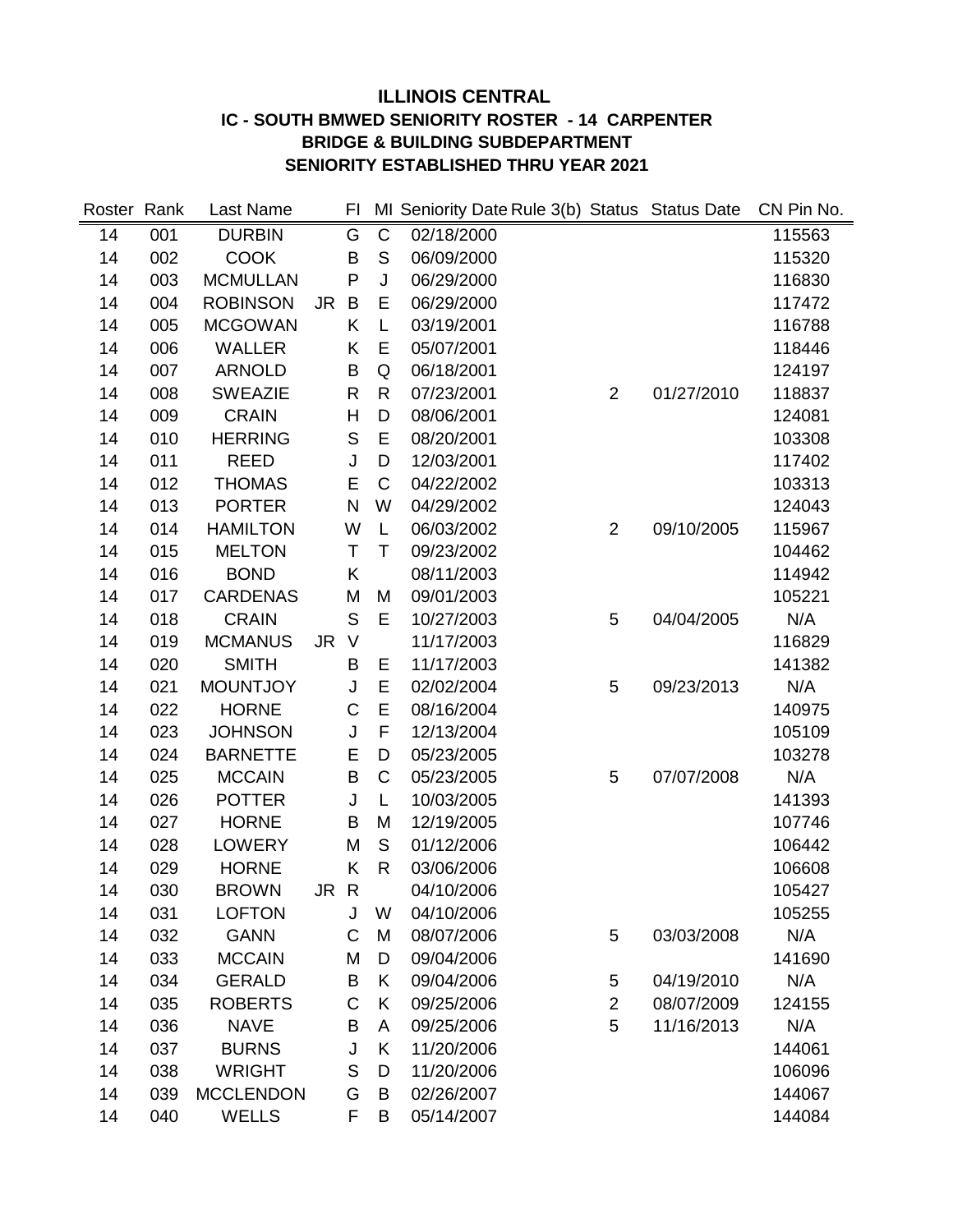| 14 | 041 | <b>RICHARD</b>    |     | H            | J           | 07/02/2007 |                |   |            | 141084 |
|----|-----|-------------------|-----|--------------|-------------|------------|----------------|---|------------|--------|
| 14 | 042 | <b>MCNEAL</b>     |     | T            | T           | 12/10/2007 |                |   |            | 145943 |
| 14 | 043 | <b>BURKHALTER</b> |     | J            | D           | 01/21/2008 |                |   |            | 115112 |
| 14 | 044 | <b>CAIRNCROSS</b> |     | J            | D           | 07/01/2008 |                |   |            | 144089 |
| 14 | 045 | <b>EAVES</b>      |     | D            | W           | 08/29/2008 | $\overline{2}$ |   | 08/14/2019 | 150187 |
| 14 | 046 | <b>MCKENZIE</b>   |     | J            | E           | 12/03/2008 | 5              |   | 05/18/2020 | N/A    |
| 14 | 047 | <b>BURNS</b>      |     | U            | N           | 12/24/2008 |                |   |            | 148502 |
| 14 | 048 | <b>DOTSON</b>     |     | E            | L           | 11/25/2009 |                |   |            | 147980 |
| 14 | 049 | <b>MOMAN</b>      |     | M            | C           | 01/27/2010 |                |   |            | 149475 |
| 14 | 050 | <b>BRANCH</b>     |     | $\mathsf{R}$ | L           | 05/12/2010 |                |   |            | 150680 |
| 14 | 051 | <b>LOGAN</b>      |     | R            | S           | 10/19/2011 | 5              |   | 03/06/2017 | N/A    |
| 14 | 052 | <b>REGAN</b>      |     | J            | S           | 09/19/2012 |                |   |            | 109771 |
| 14 | 053 | <b>CLARK</b>      |     | F            | Κ           | 04/17/2013 |                |   |            | 150275 |
| 14 | 054 | <b>BELLAMY</b>    |     | J            | C           | 08/21/2013 | 8              |   | 04/19/2021 | 154738 |
| 14 | 055 | <b>TARVER</b>     |     | Κ            | G           | 10/23/2013 |                |   |            | 154729 |
| 14 | 056 | <b>SUMRALL</b>    |     | J            | S           | 02/19/2014 |                |   |            | 154742 |
| 14 | 057 | <b>BOYD</b>       |     | $\mathsf{R}$ | M           | 04/23/2014 |                |   |            | 144064 |
| 14 | 058 | <b>OWENS</b>      |     | $\mathsf C$  | C           | 04/23/2014 |                |   |            | 154881 |
| 14 | 059 | <b>DEVINE</b>     |     | W            | E           | 08/27/2014 |                |   |            | 115466 |
| 14 | 060 | <b>DILLON</b>     |     | G            | L           | 08/27/2014 |                |   |            | 157937 |
| 14 | 061 | <b>WALKER</b>     |     | J            | Κ           | 01/21/2015 |                |   |            | 105914 |
| 14 | 062 | <b>ENGLAND</b>    |     | W            | $\mathsf S$ | 01/21/2015 |                |   |            | 165742 |
| 14 | 063 | <b>JENKINS</b>    |     | C            | N           | 05/06/2015 |                |   |            | 165769 |
| 14 | 064 | <b>DEVINE</b>     |     | B            | E           | 06/17/2015 | 8              |   | 10/15/2018 | 154885 |
| 14 | 065 | <b>KNIGHT</b>     |     | M            | C           | 06/17/2015 |                |   |            | 154883 |
| 14 | 066 | <b>FLEMING</b>    |     | M            | A           | 07/29/2015 |                |   |            | 144195 |
| 14 | 067 | <b>DICKERSON</b>  |     | W            | Η           | 12/02/2015 |                |   |            | 168467 |
| 14 | 068 | <b>CUCINELLO</b>  |     | J            | R           | 04/27/2016 |                |   |            | 165751 |
| 14 | 069 | <b>DIAS</b>       |     | C            | J           | 06/29/2016 |                |   |            | 145549 |
| 14 | 070 | <b>STEWART</b>    |     | $\mathsf C$  | G           | 09/21/2016 |                |   |            | 105828 |
| 14 | 071 | <b>MYERS</b>      |     | J            | L           | 11/01/2016 |                |   |            | 154896 |
| 14 | 072 | <b>SPEIGHTS</b>   |     | R            | J           | 02/15/2017 |                |   |            | 175182 |
| 14 | 073 | <b>REAGAN</b>     |     | D            | C           | 03/29/2017 |                |   |            | 176722 |
| 14 | 074 | <b>CALDWELL</b>   |     | G            | C           | 07/12/2017 | $\overline{2}$ |   | 01/07/2019 | 144077 |
| 14 | 075 | <b>CAMPER</b>     |     | R            | A           | 05/02/2018 | 8              |   | 10/05/2020 | 105098 |
| 14 | 076 | <b>BAILEY</b>     | JR. | J            | R           | 05/23/2018 |                |   |            | 168663 |
| 14 | 077 | <b>KEASLEY</b>    |     | R            | M           | 08/15/2018 | 8              |   | 08/16/2021 | 176934 |
| 14 | 078 | <b>WARD</b>       |     | $\mathsf{R}$ | N           | 02/20/2019 |                | 2 | 11/10/2020 | 184960 |
| 14 | 079 | <b>FROST</b>      | Ш   | A            | S           | 04/24/2019 |                |   |            | 188843 |
| 14 | 080 | <b>LEPARD</b>     |     | $\mathsf C$  | L           | 06/26/2019 |                |   |            | 168466 |
| 14 | 081 | <b>HOLCOMB</b>    |     | M            | S           | 10/09/2019 |                |   |            | 154884 |
| 14 | 082 | <b>STEWART</b>    |     | Τ            | D           | 02/27/2020 |                |   |            | 117849 |
| 14 | 083 | <b>MITCHELL</b>   |     | J            | N           | 04/09/2020 |                |   |            | 144571 |
| 14 | 084 | <b>VANWEY</b>     |     | N            | C           | 06/11/2020 |                |   |            | 165748 |
| 14 | 085 | <b>MYERS</b>      |     | C            | N           | 01/07/2021 |                |   |            | 143394 |
| 14 | 086 | <b>TUGGLE</b>     |     | $\mathsf C$  | S           | 02/18/2021 |                |   |            | 188842 |
| 14 | 087 | <b>TUCKER</b>     |     | J            | M           | 03/11/2021 |                |   |            | 188869 |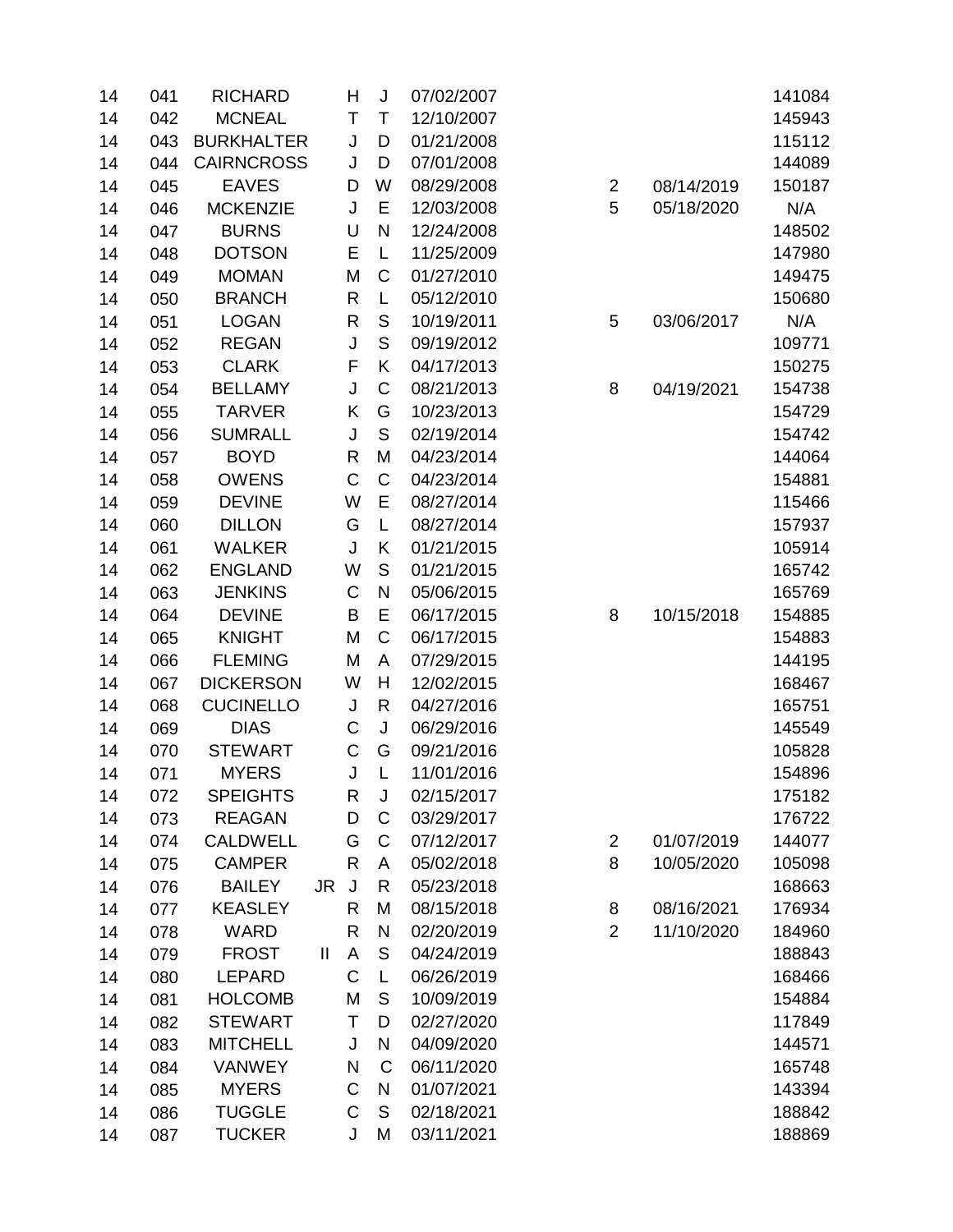| 14 |     | 088 CHILDRESS | A | 04/01/2021     | 182570 |
|----|-----|---------------|---|----------------|--------|
| 14 | 089 | NUTTER        |   | T J 07/15/2021 | 177057 |
| 14 | 090 | <b>HOLMES</b> |   | C B 08/05/2021 | 176933 |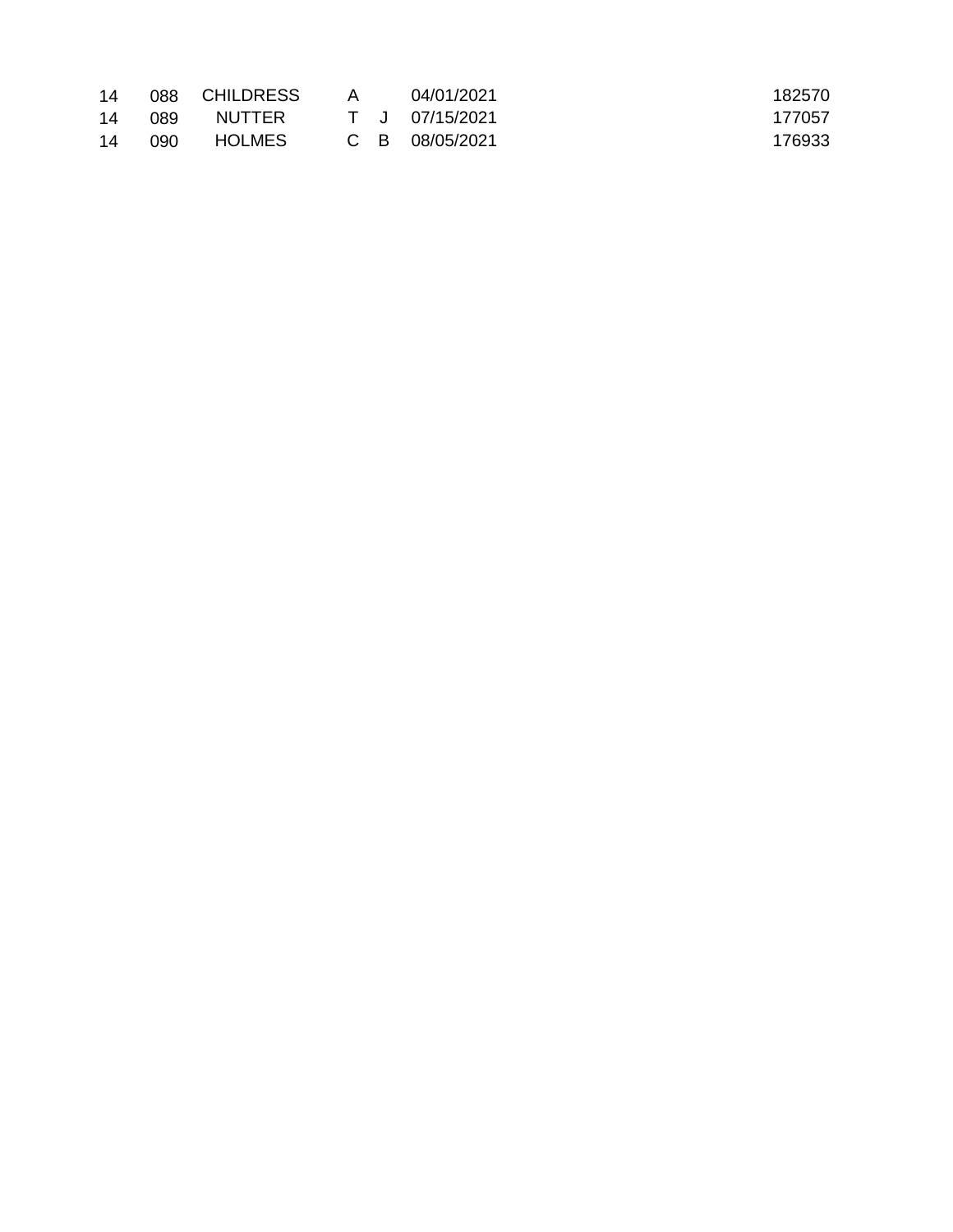# **ILLINOIS CENTRAL IC - SOUTH BMWED SENIORITY ROSTER - 15 BRIDGEMAN BRIDGE & BUILDING SUBDEPARTMENT SENIORITY ESTABLISHED THRU YEAR 2021**

| Roster Rank |     | Last Name         |           | FI           |                |            | MI Seniority Date Rule 3(b) Status Status Date CN PIN No. |            |        |
|-------------|-----|-------------------|-----------|--------------|----------------|------------|-----------------------------------------------------------|------------|--------|
| 15          | 001 | <b>REED</b>       |           | J            | $\overline{D}$ | 01/09/1996 |                                                           |            | 117402 |
| 15          | 002 | <b>DURBIN</b>     |           | G            | $\mathsf{C}$   | 11/04/1996 |                                                           |            | 115563 |
| 15          | 003 | <b>MCGREW</b>     |           | T            | W              | 09/26/1997 |                                                           |            | 116792 |
| 15          | 004 | <b>STEWART</b>    |           | Τ            | D              | 03/06/1998 |                                                           |            | 117849 |
| 15          | 005 | <b>MCMULLAN</b>   |           | P            | J              | 06/05/1998 |                                                           |            | 116830 |
| 15          | 006 | <b>COOK</b>       |           | B            | S              | 10/30/1998 |                                                           |            | 115320 |
| 15          | 007 | <b>BURKHALTER</b> |           | J            | D              | 12/28/1998 |                                                           |            | 115112 |
| 15          | 008 | <b>DAVIS</b>      |           | $\circ$      |                | 03/12/1999 |                                                           |            | 115430 |
| 15          | 009 | <b>PEGG</b>       |           | R            | H              | 12/02/1999 | $\overline{2}$                                            | 01/03/2018 | 118813 |
| 15          | 010 | <b>MCGOWAN</b>    |           | K            | L              | 02/18/2000 |                                                           |            | 116788 |
| 15          | 011 | <b>ROBINSON</b>   | <b>JR</b> | B            | E              | 03/10/2000 |                                                           |            | 117472 |
| 15          | 012 | <b>PORTER</b>     |           | N            | W              | 10/09/2000 |                                                           |            | 124043 |
| 15          | 013 | <b>ORR</b>        |           | T            | L              | 10/16/2000 |                                                           |            | 117147 |
| 15          | 014 | <b>WALLER</b>     |           | K            | E              | 10/16/2000 |                                                           |            | 118446 |
| 15          | 015 | <b>COOK</b>       |           | A            | T              | 02/12/2001 |                                                           |            | 115322 |
| 15          | 016 | <b>SWEAZIE</b>    |           | R            | $\mathsf{R}$   | 03/19/2001 | $\overline{2}$                                            | 01/27/2010 | 118837 |
| 15          | 017 | <b>CRAIN</b>      |           | H            | D              | 04/09/2001 |                                                           |            | 124081 |
| 15          | 018 | <b>ROBERTS</b>    |           | $\mathsf C$  | Κ              | 04/09/2001 | $\overline{c}$                                            | 08/07/2009 | 124155 |
| 15          | 019 | <b>CARTER</b>     |           |              | R              | 05/14/2001 | $\overline{2}$                                            | 01/29/2021 | 115183 |
| 15          | 020 | <b>MELTON</b>     |           | Τ            | T              | 05/14/2001 |                                                           |            | 104462 |
| 15          | 021 | <b>THOMAS</b>     |           | E            | $\mathsf{C}$   | 05/24/2001 |                                                           |            | 103313 |
| 15          | 022 | <b>YOUNG</b>      |           | N            |                | 06/11/2001 |                                                           |            | 118305 |
| 15          | 023 | <b>MCMANUS</b>    | JR.       | V            |                | 06/18/2001 |                                                           |            | 116829 |
| 15          | 024 | <b>ARNOLD</b>     |           | B            | Q              | 06/18/2001 |                                                           |            | 124197 |
| 15          | 025 | <b>HERRING</b>    |           | S            | E              | 06/18/2001 |                                                           |            | 103308 |
| 15          | 026 | <b>FIELDS</b>     |           | M            | W              | 07/16/2001 |                                                           |            | 115692 |
| 15          | 027 | <b>HAMILTON</b>   |           | W            | L              | 07/23/2001 | $\overline{2}$                                            | 09/10/2005 | 115967 |
| 15          | 028 | <b>JOHNSON</b>    |           | J            | F              | 07/23/2001 |                                                           |            | 105109 |
| 15          | 029 | <b>BOND</b>       |           | Κ            |                | 08/27/2001 |                                                           |            | 114942 |
| 15          | 030 | <b>GRANGER</b>    |           | E            | Τ              | 10/01/2001 |                                                           |            | 124154 |
| 15          | 031 | <b>SMITH</b>      |           | C            | R              | 11/19/2001 |                                                           |            | 117751 |
| 15          | 032 | <b>PAGE</b>       |           | M            | Κ              | 04/22/2002 | 1                                                         | 02/02/2024 | 124169 |
| 15          | 033 | <b>SHARPER</b>    |           | P            | E              | 05/13/2002 |                                                           |            | 117664 |
| 15          | 034 | <b>CLEAR</b>      |           | D            | J              | 08/26/2002 |                                                           |            | 104579 |
| 15          | 035 | <b>NAVE</b>       |           | B            | A              | 08/26/2002 | 5                                                         | 11/16/2013 | N/A    |
| 15          | 036 | <b>POTTER</b>     |           | J            | L              | 08/26/2002 |                                                           |            | 141393 |
| 15          | 037 | <b>CRAIN</b>      |           | S            | E              | 09/03/2002 | 5                                                         | 04/04/2005 | N/A    |
| 15          | 038 | <b>SMITH</b>      |           | B            | E              | 09/03/2002 |                                                           |            | 141382 |
| 15          | 039 | <b>GIBSON</b>     |           | $\mathsf{R}$ | A              | 10/21/2002 |                                                           |            | 141463 |
| 15          | 040 | <b>HARRIS</b>     | <b>SR</b> | J            | A              | 05/12/2003 |                                                           |            | 116042 |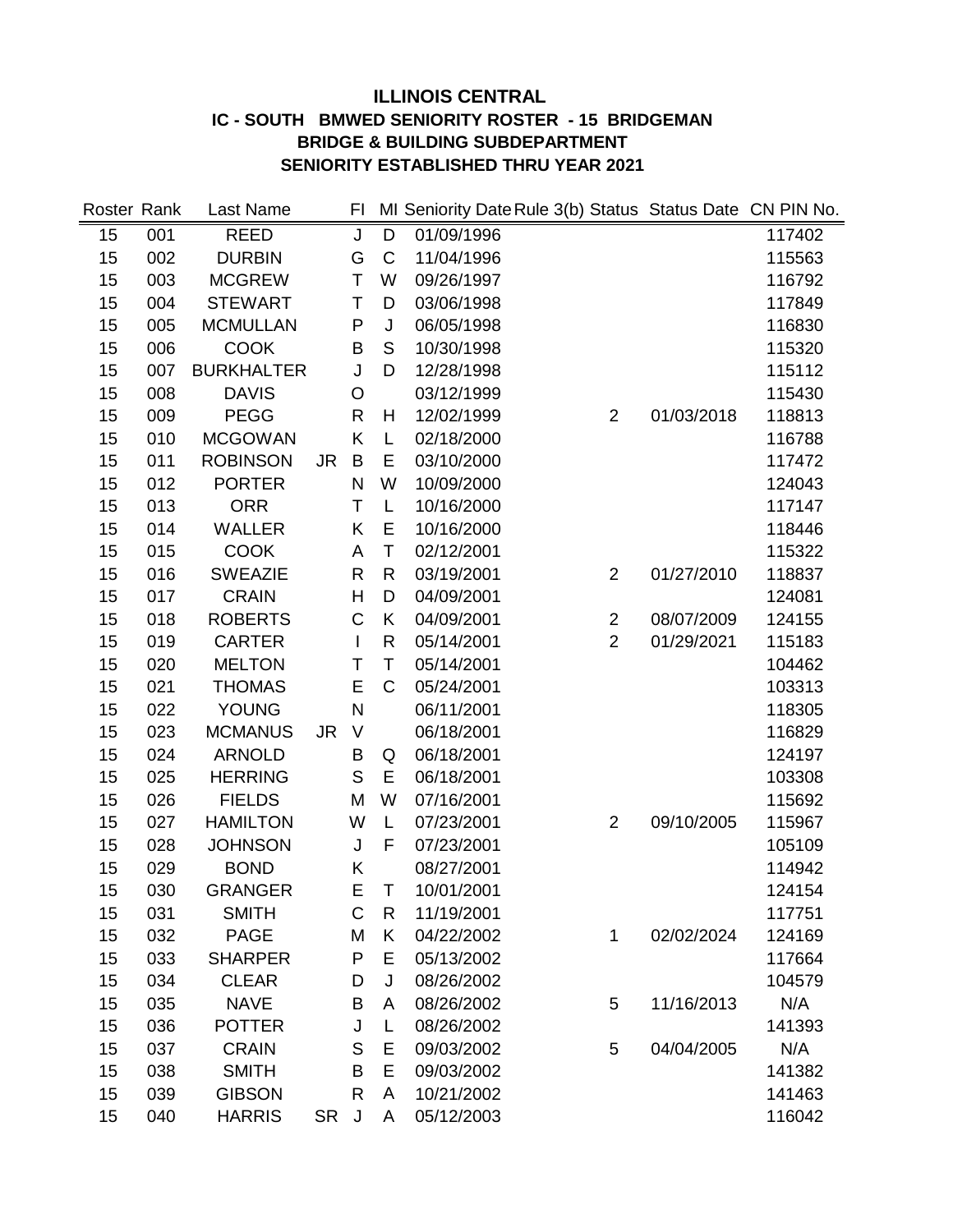| 15 | 041 | <b>ADAMS</b>      |                | Е            | B            | 06/02/2003 |                |            | 105132 |
|----|-----|-------------------|----------------|--------------|--------------|------------|----------------|------------|--------|
| 15 | 042 | <b>CARDENAS</b>   |                | M            | M            | 06/09/2003 |                |            | 105221 |
| 15 | 043 | <b>MOUNTJOY</b>   |                | J            | E            | 08/04/2003 | 5              | 09/23/2013 | N/A    |
| 15 | 044 | <b>RICHARD</b>    |                | Н            | J            | 08/25/2003 |                |            | 141084 |
| 15 | 045 | <b>HORNE</b>      |                | C            | E            | 10/06/2003 |                |            | 140975 |
| 15 | 046 | <b>CAMPER</b>     |                | R            | A            | 02/23/2004 | 8              | 10/05/2020 | 105098 |
| 15 | 047 | <b>BARNETTE</b>   |                | E            | D            | 07/12/2004 |                |            | 103278 |
| 15 | 048 | <b>MCCAIN</b>     |                | B            | C            | 07/12/2004 | 5              | 07/07/2008 | N/A    |
| 15 | 049 | <b>MCCAIN</b>     |                | M            | D            | 09/13/2004 |                |            | 141690 |
| 15 | 050 | <b>LOWERY</b>     |                | M            | S            | 05/23/2005 |                |            | 106442 |
| 15 | 051 | <b>HORNE</b>      |                | Κ            | $\mathsf{R}$ | 05/23/2005 |                |            | 106608 |
| 15 | 052 | <b>HORNE</b>      |                | B            | M            | 05/23/2005 |                |            | 107746 |
| 15 | 053 | <b>BURNS</b>      |                | J            | Κ            | 05/23/2005 |                |            | 144061 |
| 15 | 054 | <b>HANNA</b>      |                | C            | B            | 06/23/2005 |                |            | 141294 |
| 15 | 055 | <b>THOMAS</b>     |                | C            | D            | 06/23/2005 |                |            | 144075 |
| 15 | 056 | <b>GANN</b>       |                | $\mathsf C$  | M            | 07/18/2005 | 5              | 03/03/2008 | N/A    |
| 15 | 057 | <b>BROWN</b>      | <b>JR</b>      | $\mathsf R$  |              | 08/15/2005 |                |            | 105427 |
| 15 | 058 | <b>LOFTON</b>     |                | J            | W            | 11/21/2005 |                |            | 105255 |
| 15 | 059 | <b>GERALD</b>     |                | B            | Κ            | 04/10/2006 | 5              | 04/19/2010 | N/A    |
| 15 | 060 | <b>WRIGHT</b>     |                | S            | D            | 05/01/2006 |                |            | 106096 |
| 15 | 061 | <b>CAIRNCROSS</b> |                | J            | D            | 05/01/2006 |                |            | 144089 |
| 15 | 062 | <b>WELLS</b>      |                | F            | B            | 05/29/2006 |                |            | 144084 |
| 15 | 063 | <b>MCCLENDON</b>  |                | G            | B            | 08/07/2006 |                |            | 144067 |
| 15 | 064 | <b>PATTERSON</b>  | $\mathbf{III}$ | S            | F            | 09/04/2006 | $\overline{2}$ | 09/22/2011 | 141397 |
| 15 | 065 | <b>RAMAGE</b>     |                | J            | C            | 10/11/2006 | 8              | 10/27/2010 | 144098 |
| 15 | 066 | <b>DICKERSON</b>  |                | B            | L            | 11/20/2006 | 1              | 01/01/2019 | 144105 |
| 15 | 067 | <b>MCNEAL</b>     |                | T            | T            | 01/15/2007 |                |            | 145943 |
| 15 | 068 | <b>FINLEY</b>     | <b>JR</b>      | $\mathsf{N}$ |              | 01/15/2007 |                |            | 146408 |
| 15 | 069 | <b>BOYD</b>       |                | R            | M            | 05/14/2007 |                |            | 144064 |
| 15 | 070 | <b>THOMAS</b>     |                | J            | M            | 07/16/2007 |                |            | 144091 |
| 15 | 071 | <b>MCKENZIE</b>   |                | J            | E            | 07/16/2007 | 5              | 05/18/2020 | N/A    |
| 15 | 072 | <b>EAVES</b>      |                | D            | W            | 03/17/2008 | $\overline{2}$ | 08/14/2019 | 150187 |
| 15 | 073 | <b>MOMAN</b>      |                | M            | C            | 04/04/2008 |                |            | 149475 |
| 15 | 074 | <b>BURNS</b>      |                | U            | N            | 05/08/2008 |                |            | 148502 |
| 15 | 075 | <b>DOTSON</b>     |                | Ε            | L            | 06/10/2008 |                |            | 147980 |
| 15 | 076 | <b>WHITE</b>      |                | C            | M            | 12/24/2008 |                |            | 145539 |
| 15 | 077 | <b>HARRISON</b>   |                | J            |              | 05/20/2009 |                |            | 151469 |
| 15 | 078 | <b>BRANCH</b>     |                | R            | L            | 09/02/2009 |                |            | 150680 |
| 15 | 079 | <b>WATTS</b>      |                | C            | M            | 11/25/2009 |                |            | 144696 |
| 15 | 080 | <b>LOGAN</b>      |                | R            | S            | 11/25/2009 | 5              | 03/06/2017 | N/A    |
| 15 | 081 | <b>DANIELS</b>    | <b>JR</b>      | $\sf J$      |              | 01/27/2010 |                |            | 146163 |
| 15 | 082 | <b>CLARK</b>      |                | F            | Κ            | 03/31/2010 |                |            | 150275 |
| 15 | 083 | <b>REGAN</b>      |                | J            | $\mathsf S$  | 05/12/2010 |                |            | 109771 |
| 15 | 084 | <b>BELLAMY</b>    |                | J            | C            | 06/23/2010 | 8              | 04/19/2021 | 154738 |
| 15 | 085 | <b>DEVINE</b>     |                | B            | E            | 08/17/2011 | 8              | 10/15/2018 | 154885 |
| 15 | 086 | <b>TARVER</b>     |                | Κ            | G            | 06/19/2013 |                |            | 154729 |
| 15 | 087 | <b>STEWART</b>    |                | C            | G            | 09/11/2013 |                |            | 105828 |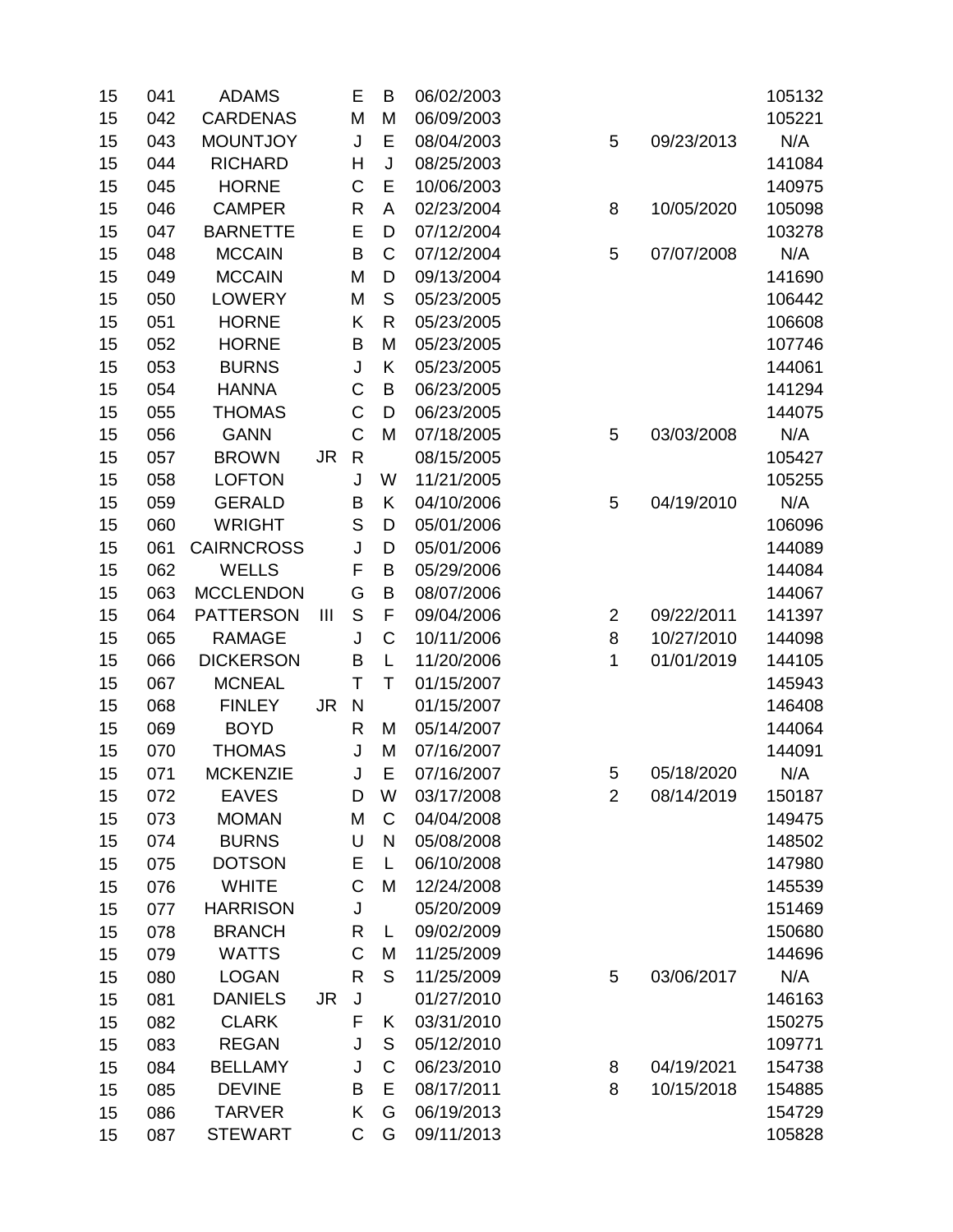| 15 | 088 | <b>GALLOWAY</b>  |                | Н            | R            | 10/02/2013 |                |            | 141770 |
|----|-----|------------------|----------------|--------------|--------------|------------|----------------|------------|--------|
| 15 | 089 | <b>SUMRALL</b>   |                | J            | $\mathsf S$  | 11/13/2013 |                |            | 154742 |
| 15 | 090 | <b>DEVINE</b>    |                | W            | E            | 04/23/2014 |                |            | 115466 |
| 15 | 091 | <b>OWENS</b>     |                | C            | $\mathsf C$  | 04/23/2014 |                |            | 154881 |
| 15 | 092 | <b>DILLON</b>    |                | G            | L            | 05/14/2014 |                |            | 157937 |
| 15 | 093 | <b>ANDERSON</b>  |                | M            | O            | 09/17/2014 |                |            | 166221 |
| 15 | 094 | <b>DICKERSON</b> |                | W            | H            | 09/17/2014 |                |            | 168467 |
| 15 | 095 | <b>WALKER</b>    |                | J            | Κ            | 01/21/2015 |                |            | 105914 |
| 15 | 096 | <b>ENGLAND</b>   |                | W            | S            | 01/21/2015 |                |            | 165742 |
| 15 | 097 | <b>KNIGHT</b>    |                | M            | $\mathsf C$  | 02/11/2015 |                |            | 154883 |
| 15 | 098 | <b>MYERS</b>     |                | J            | L            | 05/06/2015 |                |            | 154896 |
| 15 | 099 | <b>JENKINS</b>   |                | C            | $\mathsf{N}$ | 05/06/2015 |                |            | 165769 |
| 15 | 100 | <b>DEWEESE</b>   |                | J            | W            | 07/08/2015 |                |            | 166217 |
| 15 | 101 | <b>DUREN</b>     |                | R            | $\mathsf S$  | 07/08/2015 |                |            | 165743 |
| 15 | 102 | <b>FLEMING</b>   |                | M            | А            | 07/29/2015 |                |            | 144195 |
| 15 | 103 | <b>CUCINELLO</b> |                | J            | $\mathsf{R}$ | 02/24/2016 |                |            | 165751 |
| 15 | 104 | <b>DIAS</b>      |                | C            | J            | 06/29/2016 |                |            | 145549 |
| 15 | 105 | <b>SPEIGHTS</b>  |                | R            | J            | 02/15/2017 |                |            | 175182 |
| 15 | 106 | <b>SICKS</b>     |                | D            | $\mathsf S$  | 02/15/2017 |                |            | 141023 |
| 15 | 107 | <b>REAGAN</b>    |                | D            | $\mathsf C$  | 03/29/2017 |                |            | 176722 |
| 15 | 108 | <b>CALDWELL</b>  |                | G            | $\mathsf C$  | 07/12/2017 | $\overline{c}$ | 01/07/2019 | 144077 |
| 15 | 109 | <b>MAURONER</b>  | $\mathbf{III}$ | P            | J            | 08/02/2017 | $\overline{2}$ | 08/05/2020 | 154888 |
| 15 | 110 | <b>BAILEY</b>    | <b>JR</b>      | J            | R            | 08/02/2017 |                |            | 168663 |
| 15 | 111 | <b>KEASLEY</b>   |                | $\mathsf{R}$ | M            | 08/15/2018 | 8              | 08/16/2021 | 176934 |
| 15 | 112 | <b>WILLIAMS</b>  |                | R            | L            | 02/20/2019 |                |            | 105369 |
| 15 | 113 | <b>KOEHN</b>     |                | W            |              | 02/20/2019 |                |            | 150514 |
| 15 | 114 | <b>WARD</b>      |                | R            | N            | 02/20/2019 | $\overline{2}$ | 11/10/2020 | 184960 |
| 15 | 115 | <b>FROST</b>     | $\mathbf{I}$   | A            | S            | 04/24/2019 |                |            | 188843 |
| 15 | 116 | <b>SMITH</b>     |                | $\mathsf S$  | L            | 04/24/2019 |                |            | 188845 |
| 15 | 117 | <b>LEPARD</b>    |                | C            | L            | 06/26/2019 |                |            | 168466 |
| 15 | 118 | <b>HOLCOMB</b>   |                | М            | S            | 10/09/2019 |                |            | 154884 |
| 15 | 119 | <b>MITCHELL</b>  |                | J            | N            | 04/09/2020 |                |            | 144571 |
| 15 | 120 | <b>VANWEY</b>    |                | N            | $\mathsf C$  | 06/11/2020 |                |            | 165748 |
| 15 | 121 | <b>HOLMES</b>    |                | C            | B            | 09/24/2020 |                |            | 176933 |
| 15 | 122 | <b>MYERS</b>     |                | $\mathsf C$  | N            | 01/07/2021 |                |            | 143394 |
| 15 | 123 | <b>TUGGLE</b>    |                | $\mathsf C$  | $\mathsf S$  | 02/18/2021 |                |            | 188842 |
| 15 | 124 | <b>TUCKER</b>    |                | J            | M            | 03/11/2021 |                |            | 188869 |
| 15 | 125 | <b>CHILDRESS</b> |                | A            |              | 04/01/2021 |                |            | 182570 |
| 15 | 126 | <b>MORRIS</b>    |                | A            | Η            | 05/13/2021 |                |            | 176721 |
| 15 | 127 | <b>NUTTER</b>    |                | Τ            | J            | 07/15/2021 |                |            | 177057 |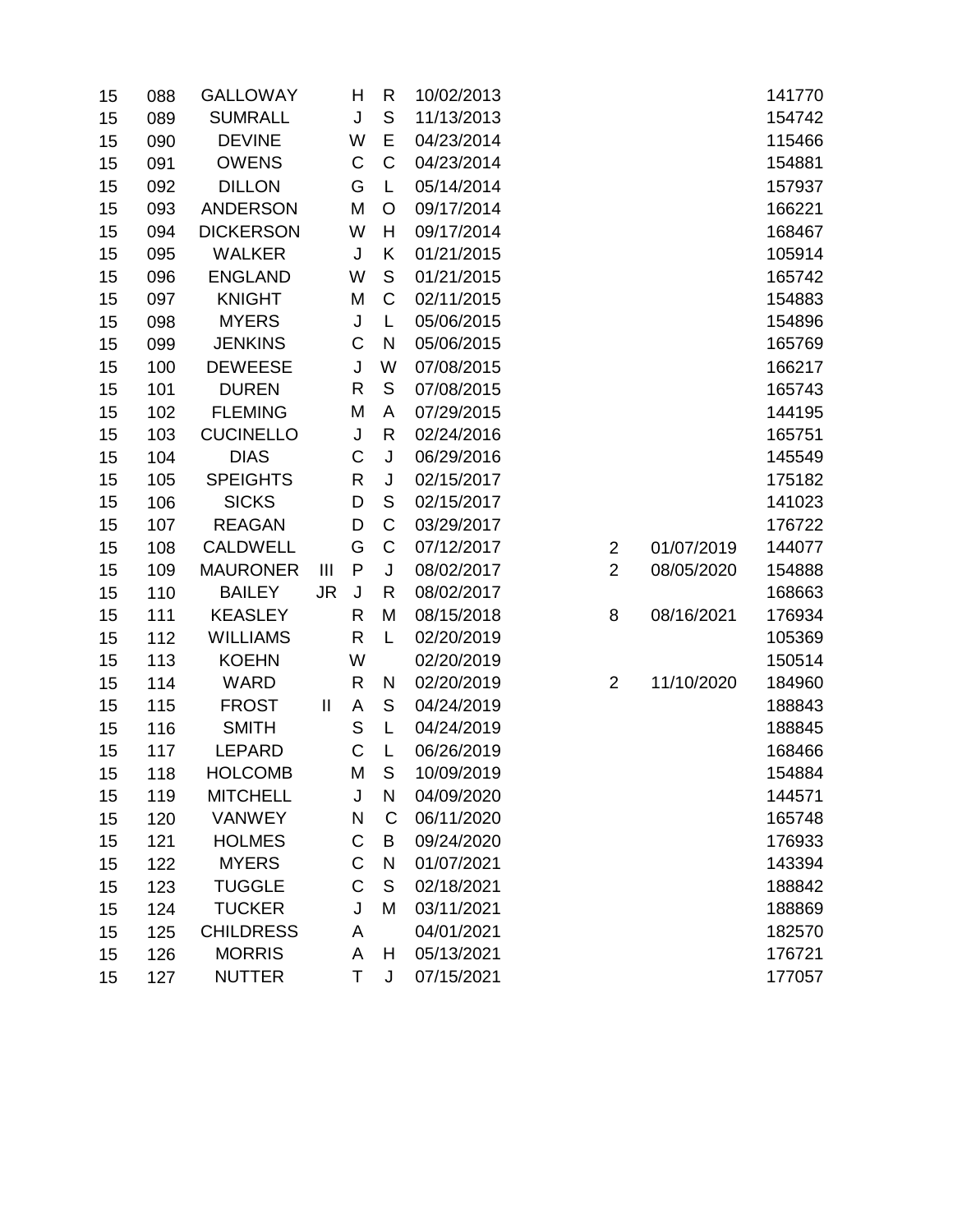# **ILLINOIS CENTRAL IC -SOUTH BMWED SENIORITY ROSTER - 18 WELDER WELDING SUBDEPARTMENT SENIORITY ESTABLISHED THRU YEAR 2021**

| Roster Rank |     | Last Name        |                | FI.          |              |            | MI Seniority Date Rule 3(b) Status Status Date |            | CN PIN No. |
|-------------|-----|------------------|----------------|--------------|--------------|------------|------------------------------------------------|------------|------------|
| 18          | 001 | <b>MAY</b>       |                | T            | D            | 01/13/1977 | 1                                              | 08/29/2021 | 116715     |
| 18          | 002 | <b>RUSSELL</b>   |                | B            | A            | 01/24/1997 |                                                |            | 117546     |
| 18          | 003 | <b>SAUCIER</b>   |                | D            | $\mathsf C$  | 06/13/1997 |                                                |            | 117588     |
| 18          | 004 | <b>SLAUGHTER</b> |                | R            | L            | 06/20/1997 |                                                |            | 117706     |
| 18          | 005 | <b>SMITH</b>     |                | D            |              | 09/12/1997 |                                                |            | 117749     |
| 18          | 006 | <b>ROBINSON</b>  | JR B           |              | Ε            | 11/26/1997 |                                                |            | 117472     |
| 18          | 007 | <b>MILLER</b>    |                | $\mathsf{R}$ | E            | 02/12/1999 |                                                |            | 116899     |
| 18          | 008 | <b>ORR</b>       |                | T            | L            | 06/22/2000 |                                                |            | 117147     |
| 18          | 009 | <b>COOK</b>      |                | B            | S            | 06/22/2000 |                                                |            | 115320     |
| 18          | 010 | <b>DEVINE</b>    |                | W            | E            | 08/28/2000 |                                                |            | 115466     |
| 18          | 011 | <b>FLETCHER</b>  |                | C            | E            | 01/15/2001 | $\overline{2}$                                 | 03/12/2019 | 115710     |
| 18          | 012 | <b>COOK</b>      |                | A            | T            | 08/06/2001 |                                                |            | 115322     |
| 18          | 013 | <b>CAMPER</b>    |                | $\mathsf{R}$ | A            | 10/01/2001 | 8                                              | 10/05/2020 | 105098     |
| 18          | 014 | <b>SMITH</b>     |                | G            | D            | 03/11/2002 |                                                |            | 124089     |
| 18          | 015 | <b>MOAK</b>      |                | E            | D            | 03/18/2002 |                                                |            | 122886     |
| 18          | 016 | <b>STEWART</b>   |                | T            | D            | 03/25/2002 |                                                |            | 117849     |
| 18          | 017 | <b>GRIFFIN</b>   |                | W            | L            | 04/08/2002 |                                                |            | 124302     |
| 18          | 018 | <b>SHARKEY</b>   |                | P            | L            | 04/08/2002 |                                                |            | 118829     |
| 18          | 019 | <b>BELL</b>      | JR C           |              |              | 04/29/2002 |                                                |            | 118726     |
| 18          | 020 | <b>MASHBURN</b>  |                | J            | L            | 08/26/2002 | 8                                              | 06/13/2005 | 140927     |
| 18          | 021 | <b>SICKS</b>     |                | D            | S            | 01/06/2003 |                                                |            | 141023     |
| 18          | 022 | <b>BRIDGES</b>   |                | G            | B            | 05/19/2003 |                                                |            | 115022     |
| 18          | 023 | <b>DYSON</b>     | JR             | J            | W            | 09/29/2003 |                                                |            | 141199     |
| 18          | 024 | <b>MABRY</b>     |                | J            | F            | 10/20/2003 |                                                |            | 141366     |
| 18          | 025 | <b>MOSS</b>      |                | T            | B            | 10/20/2003 | 8                                              | 05/25/2009 | 105257     |
| 18          | 026 | <b>DOWNING</b>   | JR R           |              | A            | 03/15/2004 |                                                |            | 115516     |
| 18          | 027 | <b>EDWARDS</b>   |                | M            | W            | 06/24/2004 |                                                |            | 141773     |
| 18          | 028 | <b>PATTERSON</b> | $\mathbf{III}$ | S            | F            | 10/27/2004 | $\overline{2}$                                 | 09/22/2011 | 141397     |
| 18          | 029 | <b>THOMPSON</b>  |                | K.           | M            | 04/11/2005 |                                                |            | 124275     |
| 18          | 030 | <b>UNGERECHT</b> |                | C            | M            | 08/15/2005 |                                                |            | 141560     |
| 18          | 031 | <b>OWENS</b>     | JR F           |              | H            | 10/03/2005 |                                                |            | 106476     |
| 18          | 032 | <b>ELLIS</b>     |                | J            | A            | 09/25/2006 | 5                                              | 05/07/2012 | N/A        |
| 18          | 033 | <b>INGRAM</b>    |                | $\mathsf{C}$ | W            | 11/20/2006 |                                                |            | 144092     |
| 18          | 034 | <b>THOMAS</b>    |                | J            | M            | 02/26/2007 |                                                |            | 144091     |
| 18          | 035 | <b>STEWART</b>   |                | C            | G            | 08/06/2007 |                                                |            | 105828     |
| 18          | 036 | <b>WATTS</b>     |                | C            | M            | 01/21/2008 |                                                |            | 144696     |
| 18          | 037 | <b>MITCHELL</b>  |                | J            | N            | 02/11/2008 |                                                |            | 144571     |
| 18          | 038 | <b>WATTS</b>     |                | C            | $\mathsf{R}$ | 02/11/2008 |                                                |            | 144082     |
| 18          | 039 | <b>GENNARO</b>   |                | P            | G            | 03/21/2008 |                                                |            | 144078     |
| 18          | 040 | <b>SANDIFER</b>  |                | B            | M            | 05/22/2008 | 8                                              | 07/20/2020 | 144539     |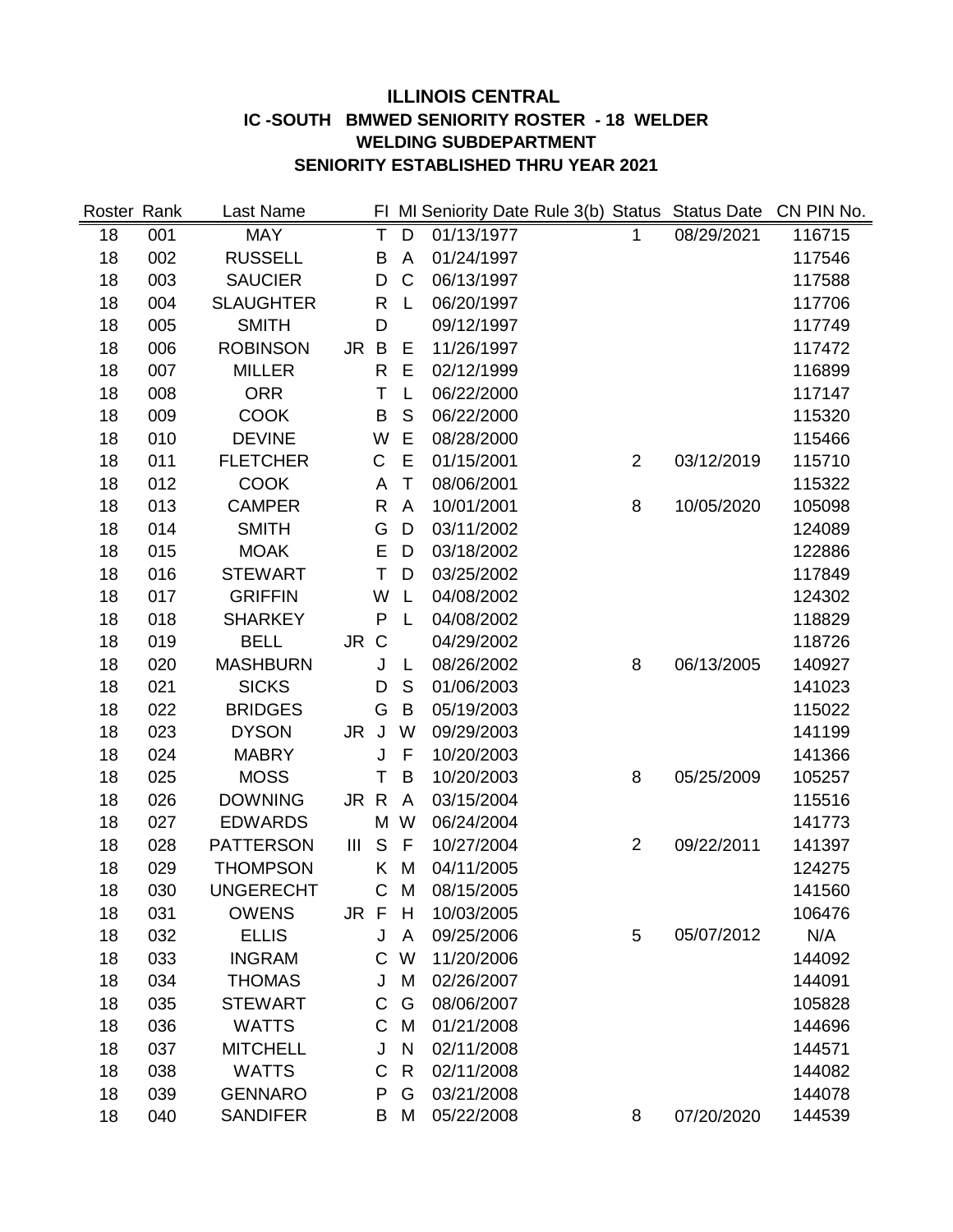| 18 | 041 | <b>HARMON</b>      |                            | P | L            | 07/01/2008 |   |            | 149655 |
|----|-----|--------------------|----------------------------|---|--------------|------------|---|------------|--------|
| 18 | 042 | <b>CARDENAS</b>    |                            | M | M            | 11/12/2008 |   |            | 105221 |
| 18 | 043 | <b>SMOOT</b>       |                            | D | D            | 12/24/2008 | 8 | 08/19/2020 | 146259 |
| 18 | 044 | <b>MCBRIDE</b>     |                            | D | R            | 03/18/2009 |   |            | 149129 |
| 18 | 045 | <b>MOUNTJOY</b>    |                            | J | E            | 07/01/2009 | 5 | 09/23/2013 | N/A    |
| 18 | 046 | <b>KINCAID</b>     |                            | A | L            | 11/04/2009 |   |            | 144601 |
| 18 | 047 | <b>MASSEY</b>      |                            | C | W            | 07/27/2011 |   |            | 106292 |
| 18 | 048 | <b>HIGHTOWER</b>   |                            | M | L            | 11/30/2011 |   |            | 147800 |
| 18 | 049 | <b>BELLAMY</b>     |                            | J | $\mathsf C$  | 12/21/2011 | 8 | 04/19/2021 | 154738 |
| 18 | 050 | <b>THOMPSON</b>    |                            | P | $\mathsf{C}$ | 02/22/2012 |   |            | 154815 |
| 18 | 051 | <b>TARVER</b>      |                            | Κ | G            | 07/18/2012 |   |            | 154729 |
| 18 | 052 | <b>GARNER</b>      |                            | J | $\mathsf C$  | 04/17/2013 |   |            | 154889 |
| 18 | 053 | <b>PARFAIT</b>     |                            | G | J            | 05/08/2013 |   |            | 141388 |
| 18 | 054 | <b>SUMRALL</b>     |                            | J | S            | 08/21/2013 |   |            | 154742 |
| 18 | 055 | <b>HOLCOMB</b>     |                            | M | S            | 08/28/2013 |   |            | 154884 |
| 18 | 056 | <b>DEVINE</b>      |                            | B | Е            | 12/04/2013 | 8 | 10/15/2018 | 154885 |
| 18 | 057 | <b>MACK</b>        |                            | L | J            | 05/27/2015 |   |            | 163278 |
| 18 | 058 | <b>GEORGE</b>      | $\ensuremath{\mathsf{II}}$ | A | $\mathsf C$  | 09/30/2015 |   |            | 158526 |
| 18 | 059 | <b>RUBEN</b>       |                            | E | $\mathsf{P}$ | 04/06/2016 |   |            | 165773 |
| 18 | 060 | <b>NESMITH</b>     |                            | Τ | M            | 03/29/2017 | 5 | 02/22/2021 | N/A    |
| 18 | 061 | <b>ALLEN</b>       |                            | D | $\mathsf C$  | 05/31/2017 |   |            | 169314 |
| 18 | 062 | <b>CHRISTMAS</b>   |                            | M | D            | 12/15/2017 | 8 | 12/27/2019 | 172221 |
| 18 | 063 | <b>NEIHAUS</b>     |                            | H | P            | 01/10/2018 | 8 | 09/03/2019 | 170663 |
| 18 | 064 | <b>ENGLAND</b>     |                            | W | S            | 05/23/2018 |   |            | 165742 |
| 18 | 065 | <b>SPEIGHTS</b>    |                            | R | J            | 05/23/2018 |   |            | 175182 |
| 18 | 066 | <b>HILLIE</b>      |                            | Κ | $\mathsf C$  | 06/13/2018 |   |            | 168664 |
| 18 | 067 | <b>ROSS</b>        |                            | D | W            | 07/04/2018 | 8 | 09/03/2019 | 172756 |
| 18 | 068 | <b>OSBORNE</b>     |                            | L | J            | 09/05/2018 |   |            | 172781 |
| 18 | 069 | <b>HULL</b>        | JR H                       |   | H            | 09/26/2018 |   |            | 105933 |
| 18 | 070 | <b>MORRIS</b>      |                            | A | H            | 09/26/2018 |   |            | 176721 |
| 18 | 071 | <b>SCARBOROUGH</b> |                            | C | R            | 03/13/2019 |   |            | 182582 |
| 18 | 072 | YOUNG              |                            | P | D            | 06/26/2019 |   |            | 182589 |
| 18 | 073 | <b>ANDERSON</b>    |                            | A | L            | 09/16/2019 |   |            | 176713 |
| 18 | 074 | <b>HITT</b>        |                            | Z | C            | 05/21/2020 |   |            | 188852 |
| 18 | 075 | <b>BROWN</b>       | JR R                       |   |              | 12/02/2020 |   |            | 105427 |
| 18 | 076 | <b>DOTY</b>        |                            | M | Н            | 12/02/2020 |   |            | 189103 |
| 18 | 077 | <b>PETERSON</b>    |                            | Τ | K            | 04/22/2021 |   |            | 188844 |
| 18 | 078 | <b>JACKSON</b>     |                            | R | D            | 07/15/2021 |   |            | 176718 |
| 18 | 079 | <b>WILLIAMS</b>    |                            | F | D            | 10/07/2021 |   |            | 140988 |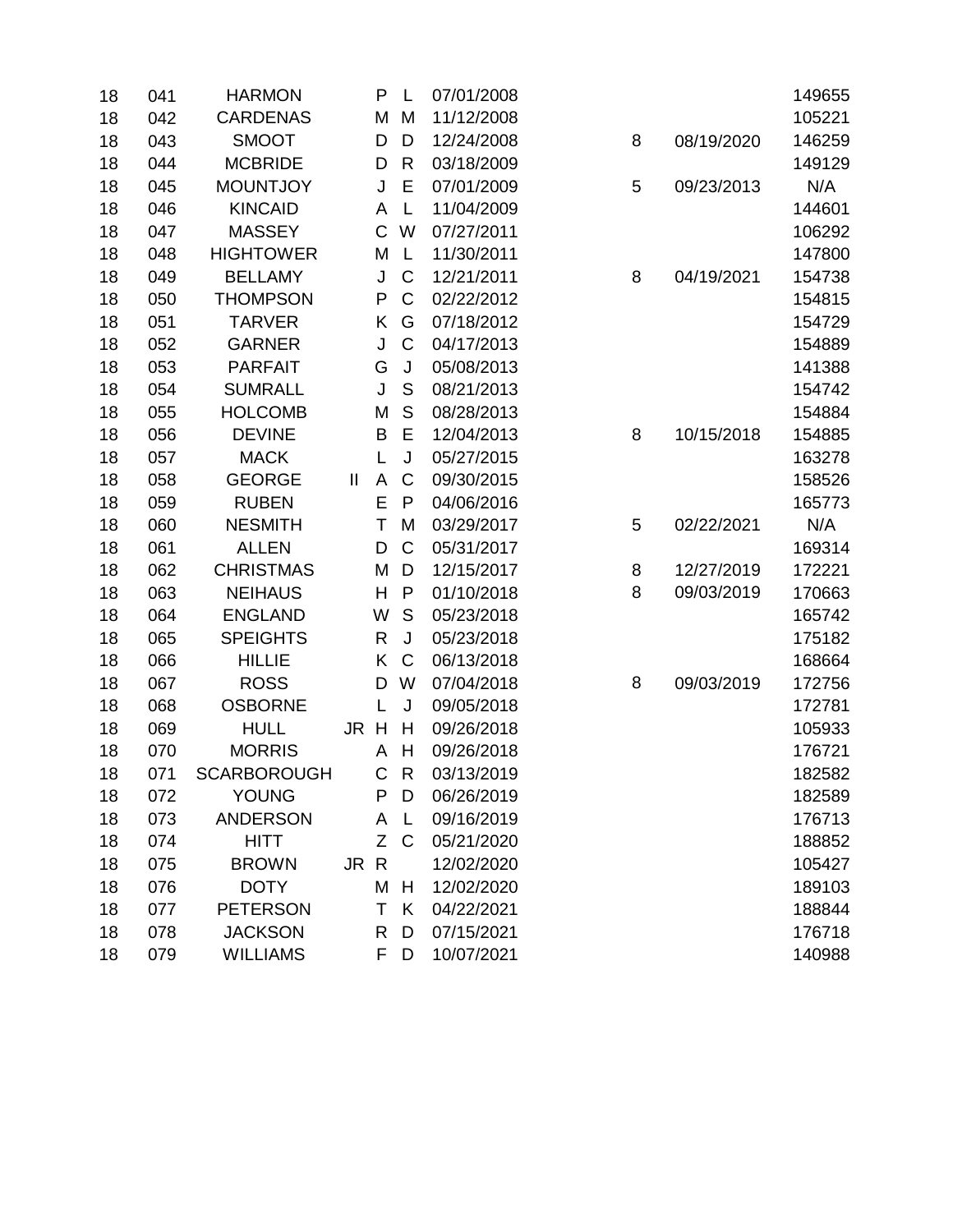# **ILLINOIS CENTRAL IC - SOUTH BMWED SENIORITY ROSTER - 19 GRINDER WELDING SUBDEPARTMENT SENIORITY ESTABLISHED THRU YEAR 2021**

| Roster | Rank | Last Name        |                | FI           |              | MI Seniority Dat Rule 3(b) Status Status Date CN PIN No. |   |                |            |        |
|--------|------|------------------|----------------|--------------|--------------|----------------------------------------------------------|---|----------------|------------|--------|
| 19     | 001  | <b>MAY</b>       |                | T            | D            | 01/13/1977                                               |   | 1              | 08/29/2021 | 116715 |
| 19     | 002  | <b>RUSSELL</b>   |                | B            | A            | 05/16/1994                                               | * |                |            | 117546 |
| 19     | 003  | <b>SAUCIER</b>   |                | D            | C            | 06/13/1997                                               |   |                |            | 117588 |
| 19     | 004  | <b>SLAUGHTER</b> |                | $\mathsf{R}$ | L            | 06/20/1997                                               |   |                |            | 117706 |
| 19     | 005  | <b>SMITH</b>     |                | D            |              | 09/12/1997                                               |   |                |            | 117749 |
| 19     | 006  | <b>ROBINSON</b>  | <b>JR</b>      | B            | Е            | 11/26/1997                                               |   |                |            | 117472 |
| 19     | 007  | <b>MILLER</b>    |                | R            | Е            | 02/12/1999                                               |   |                |            | 116899 |
| 19     | 008  | <b>ORR</b>       |                | T            | L            | 06/22/2000                                               |   |                |            | 117147 |
| 19     | 009  | <b>COOK</b>      |                | B            | S            | 06/22/2000                                               |   |                |            | 115320 |
| 19     | 010  | <b>DEVINE</b>    |                | W            | E            | 08/28/2000                                               |   |                |            | 115466 |
| 19     | 011  | <b>FLETCHER</b>  |                | $\mathsf C$  | E            | 01/15/2001                                               |   | $\overline{2}$ | 03/12/2019 | 115710 |
| 19     | 012  | <b>JONES</b>     |                | C            | $\mathsf{R}$ | 02/12/2001                                               |   |                |            | 123010 |
| 19     | 013  | <b>COOK</b>      |                | A            | T            | 08/06/2001                                               |   |                |            | 115322 |
| 19     | 014  | <b>CAMPER</b>    |                | R.           | A            | 10/01/2001                                               |   | 8              | 10/05/2020 | 105098 |
| 19     | 015  | <b>SMITH</b>     |                | G            | D            | 03/11/2002                                               |   |                |            | 124089 |
| 19     | 016  | <b>MOAK</b>      |                | E            | D            | 03/18/2002                                               |   |                |            | 122886 |
| 19     | 017  | <b>STEWART</b>   |                | Τ            | D            | 03/25/2002                                               |   |                |            | 117849 |
| 19     | 018  | <b>GRIFFIN</b>   |                | W            | L            | 04/08/2002                                               |   |                |            | 124302 |
| 19     | 019  | <b>SHARKEY</b>   |                | P            | L            | 04/08/2002                                               |   |                |            | 118829 |
| 19     | 020  | <b>BELL</b>      | <b>JR</b>      | C            |              | 04/29/2002                                               |   |                |            | 118726 |
| 19     | 021  | <b>MASHBURN</b>  |                | J            | L            | 08/26/2002                                               |   | 8              | 06/13/2005 | 140927 |
| 19     | 022  | <b>SICKS</b>     |                | D            | S            | 01/06/2003                                               |   |                |            | 141023 |
| 19     | 023  | <b>BRIDGES</b>   |                | G            | B            | 05/19/2003                                               |   |                |            | 115022 |
| 19     | 024  | <b>DYSON</b>     | <b>JR</b>      | J            | W            | 09/29/2003                                               |   |                |            | 141199 |
| 19     | 025  | <b>MABRY</b>     |                | J            | F            | 10/20/2003                                               |   |                |            | 141366 |
| 19     | 026  | <b>MOSS</b>      |                | Τ            | B            | 10/20/2003                                               |   | 8              | 05/25/2009 | 105257 |
| 19     | 027  | <b>DOWNING</b>   | <b>JR</b>      | $\mathsf{R}$ | A            | 03/15/2004                                               |   |                |            | 115516 |
| 19     | 028  | <b>EDWARDS</b>   |                | M            | W            | 06/24/2004                                               |   |                |            | 141773 |
| 19     | 029  | <b>PATTERSON</b> | $\mathbf{III}$ | S            | F            | 10/27/2004                                               |   | $\overline{2}$ | 09/22/2011 | 141397 |
| 19     | 030  | <b>THOMPSON</b>  |                | Κ            | М            | 04/11/2005                                               |   |                |            | 124275 |
| 19     | 031  | <b>UNGERECHT</b> |                | С            | M            | 08/15/2005                                               |   |                |            | 141560 |
| 19     | 032  | <b>OWENS</b>     | <b>JR</b>      | F            | H.           | 10/03/2005                                               |   |                |            | 106476 |
| 19     | 033  | <b>ELLIS</b>     |                | J            | A            | 09/25/2006                                               |   | 5              | 05/07/2012 | N/A    |
| 19     | 034  | <b>INGRAM</b>    |                | С            | W            | 11/20/2006                                               |   |                |            | 144092 |
| 19     | 035  | <b>THOMAS</b>    |                | J            | М            | 02/26/2007                                               |   |                |            | 144091 |
| 19     | 036  | <b>STEWART</b>   |                | C            | G            | 08/06/2007                                               |   |                |            | 105828 |
| 19     | 037  | <b>WATTS</b>     |                | C            | M            | 01/21/2008                                               |   |                |            | 144696 |
| 19     | 038  | <b>MITCHELL</b>  |                | J            | N            | 02/11/2008                                               |   |                |            | 144571 |
| 19     | 039  | <b>WATTS</b>     |                | C            | R.           | 02/11/2008                                               |   |                |            | 144082 |
| 19     | 040  | <b>GENNARO</b>   |                | P            | G            | 03/21/2008                                               |   |                |            | 144078 |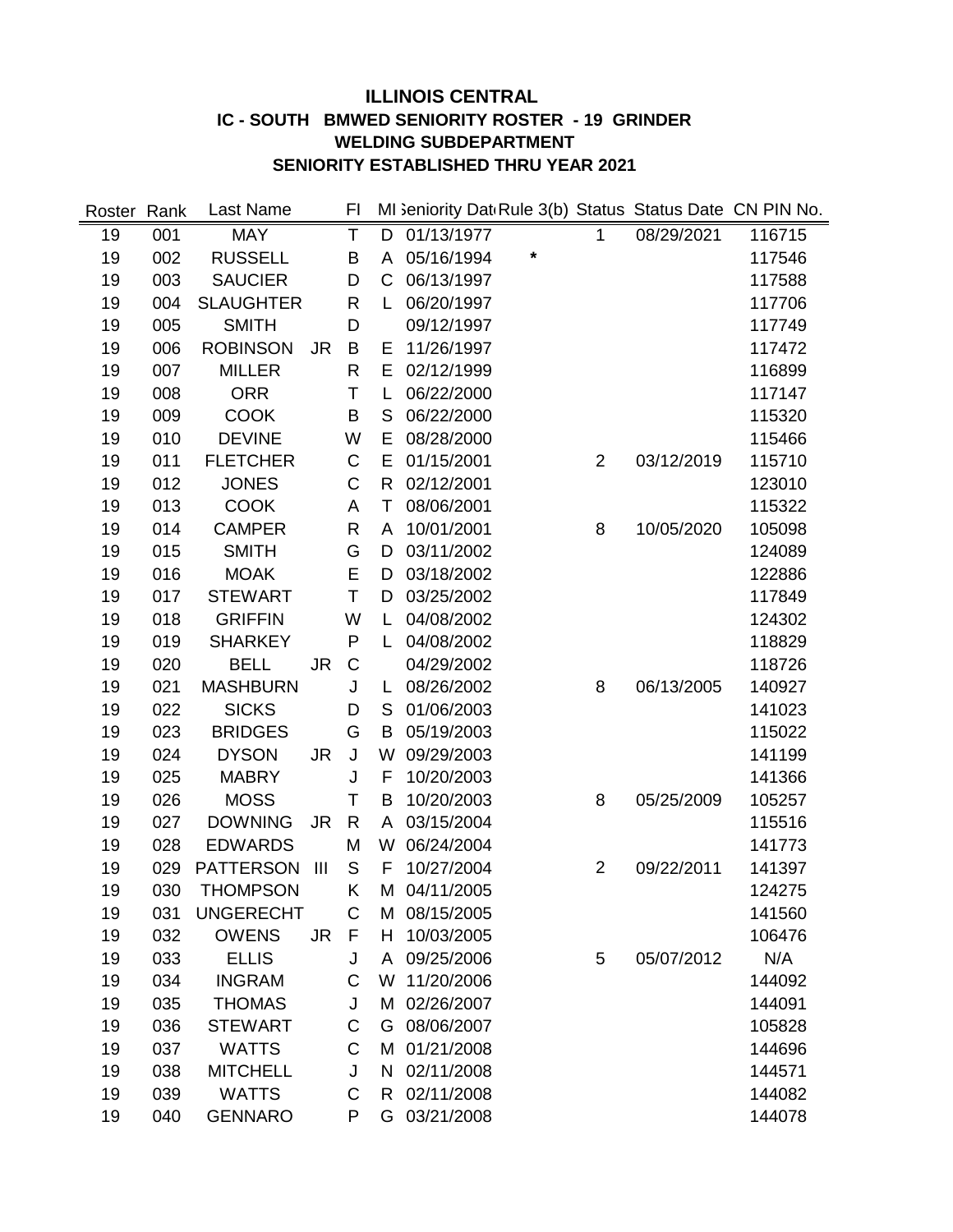| 19 | 041 | <b>SANDIFER</b>  |              | B |             | M 05/22/2008 | 8 | 07/20/2020 | 144539 |
|----|-----|------------------|--------------|---|-------------|--------------|---|------------|--------|
| 19 | 042 | <b>HARMON</b>    |              | P | L.          | 07/01/2008   |   |            | 149655 |
| 19 | 043 | <b>CARDENAS</b>  |              | M | Μ           | 11/12/2008   |   |            | 105221 |
| 19 | 044 | <b>SMOOT</b>     |              | D | D           | 12/24/2008   | 8 | 08/19/2020 | 146259 |
| 19 | 045 | <b>MCBRIDE</b>   |              | D | R.          | 03/18/2009   |   |            | 149129 |
| 19 | 046 | <b>MOUNTJOY</b>  |              | J | E           | 07/01/2009   | 5 | 09/23/2013 | N/A    |
| 19 | 047 | <b>KINCAID</b>   |              | A | L           | 11/04/2009   |   |            | 144601 |
| 19 | 048 | <b>MASSEY</b>    |              | C | W           | 07/27/2011   |   |            | 106292 |
| 19 | 049 | <b>HIGHTOWER</b> |              | M | L           | 11/30/2011   |   |            | 147800 |
| 19 | 050 | <b>BELLAMY</b>   |              | J | C           | 12/21/2011   | 8 | 04/14/2021 | 154738 |
| 19 | 051 | <b>THOMPSON</b>  |              | P | $\mathsf C$ | 02/22/2012   |   |            | 154815 |
| 19 | 052 | <b>GARNER</b>    |              | J | C           | 04/17/2013   |   |            | 154889 |
| 19 | 053 | <b>PARFAIT</b>   |              | G | J           | 05/08/2013   |   |            | 141388 |
| 19 | 054 | <b>TARVER</b>    |              | Κ | G           | 07/18/2012   |   |            | 154729 |
| 19 | 055 | <b>SUMRALL</b>   |              | J | S           | 08/21/2013   |   |            | 154742 |
| 19 | 056 | <b>HOLCOMB</b>   |              | M | S           | 08/28/2013   |   |            | 154884 |
| 19 | 057 | <b>DEVINE</b>    |              | B | Е           | 12/04/2013   | 8 | 10/15/2018 | 154885 |
| 19 | 058 | <b>MACK</b>      |              | L | J           | 05/27/2015   |   |            | 163278 |
| 19 | 059 | <b>GEORGE</b>    | $\mathbf{H}$ | A | C           | 09/30/2015   |   |            | 158526 |
| 19 | 060 | <b>RUBEN</b>     |              | E | P           | 04/06/2016   |   |            | 165773 |
| 19 | 061 | <b>NESMITH</b>   |              | T | М           | 03/29/2017   | 5 | 02/22/2021 | N/A    |
| 19 | 062 | <b>ALLEN</b>     |              | D | C           | 05/31/2017   |   |            | 169314 |
| 19 | 063 | <b>CHRISTMAS</b> |              | M | D           | 12/15/2017   | 8 | 12/27/2019 | 172221 |
| 19 | 064 | <b>NEIHAUS</b>   |              | Н | P           | 01/10/2018   | 8 | 09/03/2019 | 170663 |
| 19 | 065 | <b>ENGLAND</b>   |              | W | S           | 05/23/2018   |   |            | 165742 |
| 19 | 066 | <b>SPEIGHTS</b>  |              | R | J           | 05/23/2018   |   |            | 175182 |
| 19 | 067 | <b>HILLIE</b>    |              | Κ | C           | 06/13/2018   |   |            | 168664 |
| 19 | 068 | <b>ROSS</b>      |              | D | W           | 07/04/2018   | 8 | 09/03/2019 | 172756 |
| 19 | 069 | <b>OSBORNE</b>   |              | L | J           | 09/05/2018   |   |            | 172781 |
| 19 | 070 | <b>HULL</b>      | JR           | Н | H.          | 09/26/2018   |   |            | 105933 |
| 19 | 071 | <b>MORRIS</b>    |              | A | H           | 09/26/2018   |   |            | 176721 |
| 19 |     | 072 CARBOROUG    |              | С |             | R 03/13/2019 |   |            | 182582 |
| 19 | 073 | <b>YOUNG</b>     |              | P | D           | 06/26/2019   |   |            | 182589 |
| 19 | 074 | <b>ANDERSON</b>  |              | A | L           | 09/16/2019   |   |            | 176713 |
| 19 | 075 | <b>HITT</b>      |              | Ζ |             | C 05/21/2020 |   |            | 188852 |
| 19 | 076 | <b>BROWN</b>     | JR           | R |             | 12/02/2020   |   |            | 105427 |
| 19 | 077 | <b>DOTY</b>      |              | M |             | H 12/02/2020 |   |            | 189103 |
| 19 | 078 | <b>PETERSON</b>  |              | Τ |             | K 04/22/2021 |   |            | 188844 |
| 19 | 079 | <b>JACKSON</b>   |              | R | D           | 07/15/2021   |   |            | 176718 |
| 19 | 080 | <b>WILLIAMS</b>  |              | F | D           | 10/07/2021   |   |            | 140988 |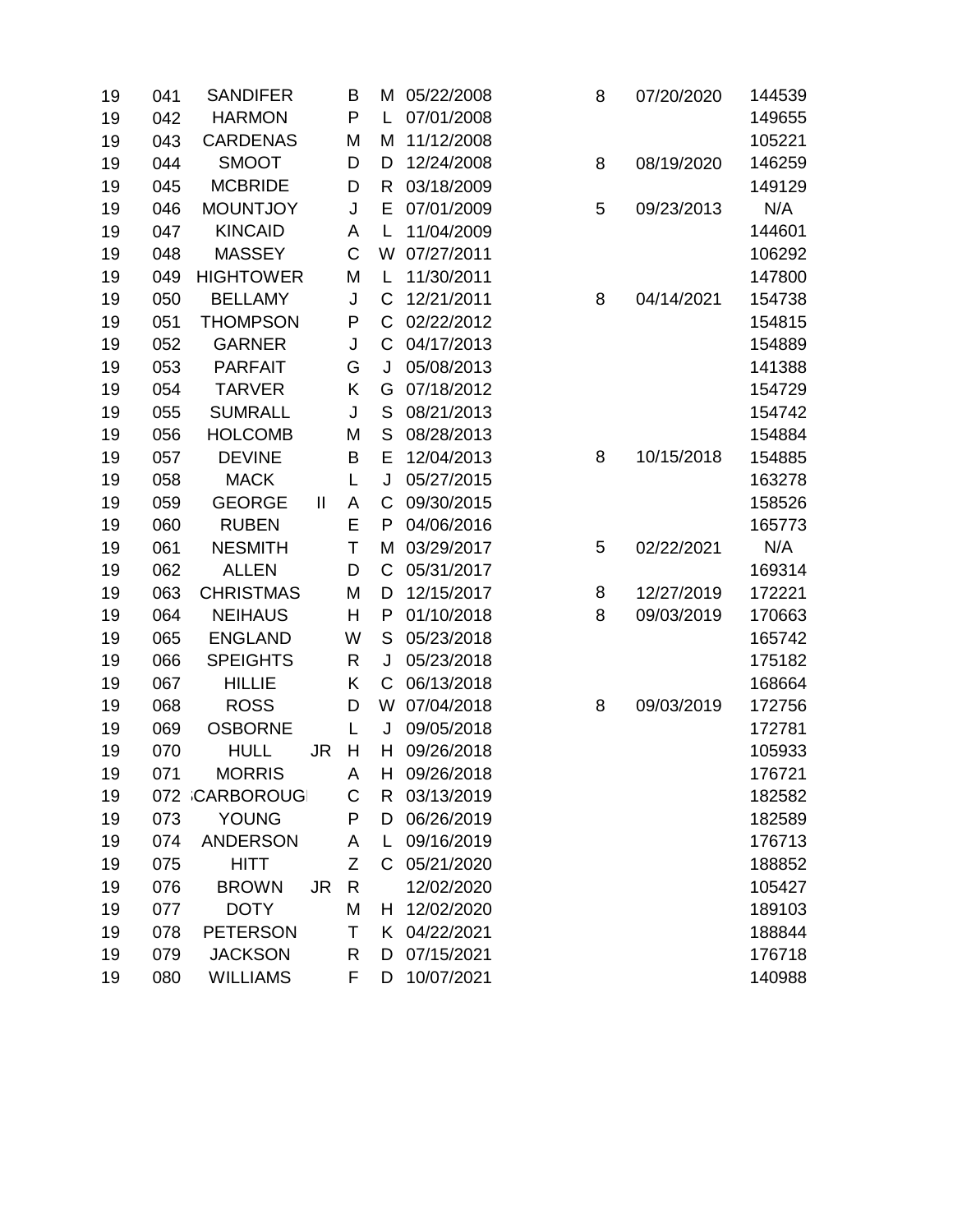# **ILLINOIS CENTRAL IC - SOUTH BMWED SENIORITY ROSTER - 20 WELDER HELPER WELDING SUBDEPARTMENT SENIORITY ESTABLISHED THRU YEAR 2021**

| Roster Rank |     | Last Name        |                         |                |            | FI MI Seniority Date Rule 3(b) Status Status Date |            | CN PIN No. |
|-------------|-----|------------------|-------------------------|----------------|------------|---------------------------------------------------|------------|------------|
| 20          | 001 | <b>MAY</b>       | $\overline{\mathsf{T}}$ | $\overline{D}$ | 12/13/1976 | $\mathbf{1}$                                      | 08/29/2021 | 116715     |
| 20          | 002 | <b>SAUCIER</b>   | D                       | $\mathsf C$    | 02/03/1995 |                                                   |            | 117588     |
| 20          | 003 | <b>RUSSELL</b>   | B                       | A              | 01/24/1997 |                                                   |            | 117546     |
| 20          | 004 | <b>SLAUGHTER</b> | $\mathsf{R}$            | L              | 02/24/1997 |                                                   |            | 117706     |
| 20          | 005 | <b>MILLER</b>    | $\mathsf{R}$            | E              | 07/03/1997 |                                                   |            | 116899     |
| 20          | 006 | <b>SMITH</b>     | D                       |                | 07/18/1997 |                                                   |            | 117749     |
| 20          | 007 | <b>ORR</b>       | T                       | L              | 07/25/1997 |                                                   |            | 117147     |
| 20          | 008 | <b>ROBINSON</b>  | B<br>JR.                | E              | 10/03/1997 |                                                   |            | 117472     |
| 20          | 009 | <b>MOSES</b>     | A                       | L              | 12/05/1997 |                                                   |            | 117006     |
| 20          | 010 | <b>STEWART</b>   | Τ                       | D              | 12/19/1997 |                                                   |            | 117849     |
| 20          | 011 | <b>COOK</b>      | B                       | S              | 05/29/1998 |                                                   |            | 115320     |
| 20          | 012 | <b>CARTER</b>    |                         | $\mathsf{R}$   | 12/11/1998 | $\overline{2}$                                    | 01/29/2021 | 115183     |
| 20          | 013 | <b>DEVINE</b>    | W                       | E              | 07/14/1999 |                                                   |            | 115466     |
| 20          | 014 | <b>FLETCHER</b>  | C                       | $\mathsf E$    | 08/27/1999 | $\overline{2}$                                    | 03/12/2019 | 115710     |
| 20          | 015 | <b>COOK</b>      | A                       | T              | 03/31/2000 |                                                   |            | 115322     |
| 20          | 016 | <b>ANDERSON</b>  | J                       | F              | 03/31/2000 | 5                                                 | 01/10/2005 | N/A        |
| 20          | 017 | <b>BRIDGES</b>   | G                       | B              | 04/22/2000 |                                                   |            | 115022     |
| 20          | 018 | <b>BOND</b>      | Κ                       |                | 05/05/2000 |                                                   |            | 114942     |
| 20          | 019 | <b>SMITH</b>     | C                       | R              | 06/09/2000 |                                                   |            | 117751     |
| 20          | 020 | <b>MCMANUS</b>   | JR V                    |                | 09/18/2000 |                                                   |            | 116829     |
| 20          | 021 | YOUNG            | N                       |                | 10/16/2000 |                                                   |            | 118305     |
| 20          | 022 | <b>CARLISLE</b>  | J                       | C              | 11/20/2000 |                                                   |            | 118708     |
| 20          | 023 | <b>BELL</b>      | JR C                    |                | 02/05/2001 |                                                   |            | 118726     |
| 20          | 024 | <b>JONES</b>     | C                       | R              | 02/12/2001 |                                                   |            | 123010     |
| 20          | 025 | <b>MOAK</b>      | $\mathsf{R}$            | D              | 02/12/2001 |                                                   |            | 118803     |
| 20          | 026 | <b>HARRIS</b>    | <b>SR</b><br>J          | A              | 04/09/2001 |                                                   |            | 116042     |
| 20          | 027 | <b>WELLS</b>     | D                       | $\mathsf{C}$   | 07/02/2001 |                                                   |            | 123052     |
| 20          | 028 | <b>DOWNING</b>   | JR R                    | A              | 08/06/2001 |                                                   |            | 115516     |
| 20          | 029 | <b>CAMPER</b>    | $\mathsf{R}$            | A              | 10/01/2001 | 8                                                 | 10/05/2020 | 105098     |
| 20          | 030 | <b>GRIFFIN</b>   | W                       | L              | 12/10/2001 |                                                   |            | 124302     |
| 20          | 031 | <b>SMITH</b>     | G                       | D              | 12/17/2001 |                                                   |            | 124089     |
| 20          | 032 | <b>MOAK</b>      | Ε                       | D              | 03/18/2002 |                                                   |            | 122886     |
| 20          | 033 | <b>SHARKEY</b>   | P                       | L              | 04/08/2002 |                                                   |            | 118829     |
| 20          | 034 | <b>SMITH</b>     | C                       | D              | 04/08/2002 | 5                                                 | 10/01/2015 | N/A        |
| 20          | 035 | <b>MOORE</b>     | J                       | E              | 07/22/2002 |                                                   |            | 103266     |
| 20          | 036 | <b>MASHBURN</b>  | J                       | L              | 08/26/2002 | 8                                                 | 06/13/2005 | 140927     |
| 20          | 037 | <b>POWELL</b>    | $\mathsf C$             |                | 09/16/2002 |                                                   |            | 124306     |
| 20          | 038 | <b>SICKS</b>     | D                       | S              | 09/16/2002 |                                                   |            | 141023     |
| 20          | 039 | <b>PAGE</b>      | M                       | K              | 09/23/2002 | 1                                                 | 02/02/2024 | 124169     |
| 20          | 040 | <b>CAMPBELL</b>  | G                       | $\mathsf{C}$   | 02/03/2003 |                                                   |            | 124156     |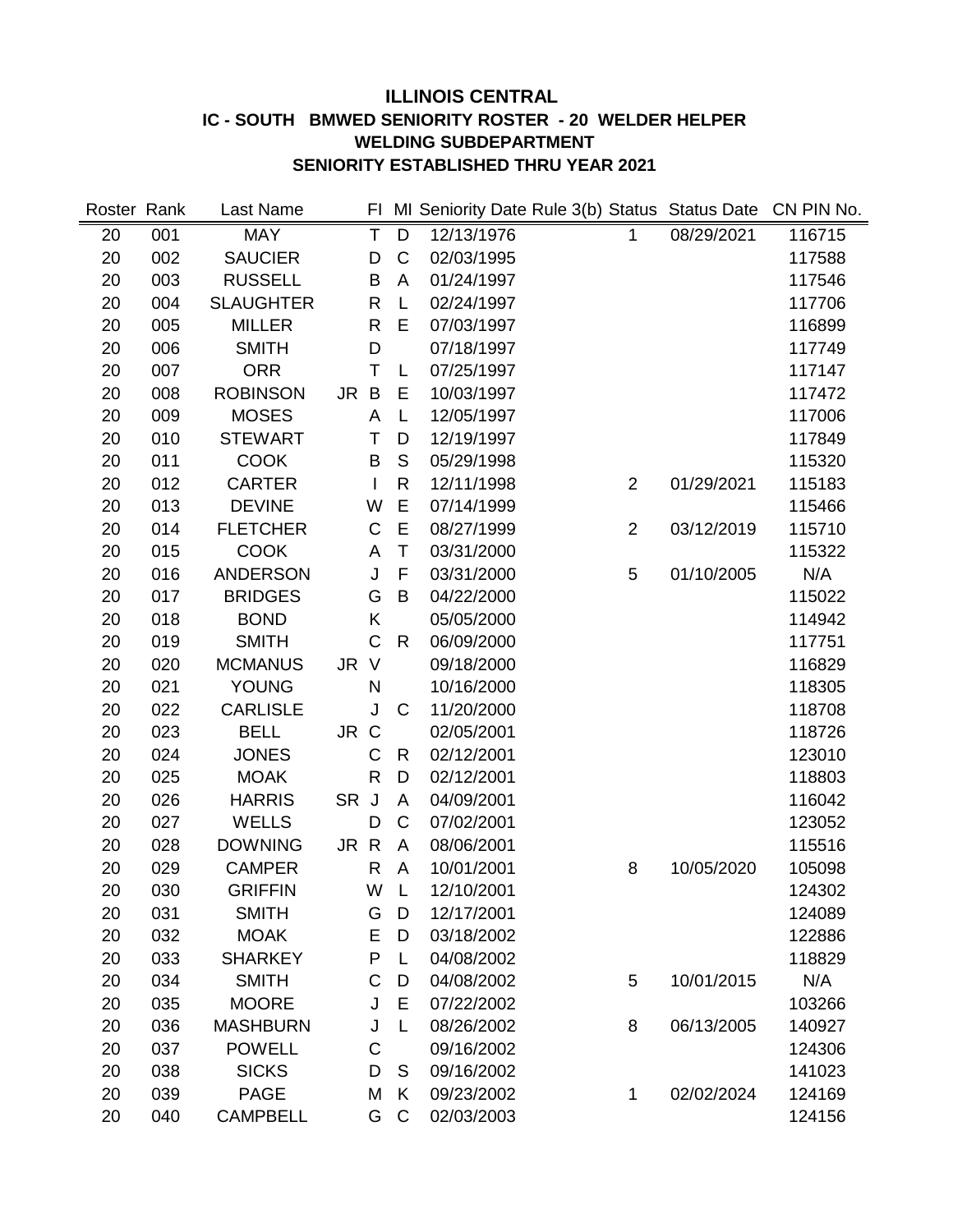| 20 | 041 | <b>DYSON</b>     | JR.<br>J                      | W            | 04/21/2003 |                |            | 141199 |
|----|-----|------------------|-------------------------------|--------------|------------|----------------|------------|--------|
| 20 | 042 | <b>WILSON</b>    | $\mathbf{III}$<br>A           |              | 06/02/2003 |                |            | 103271 |
| 20 | 043 | <b>THOMPSON</b>  | K                             | M            | 06/09/2003 |                |            | 124275 |
| 20 | 044 | <b>SMITH</b>     | L                             | A            | 09/29/2003 |                |            | 141253 |
| 20 | 045 | <b>MABRY</b>     | J                             | F            | 10/20/2003 |                |            | 141366 |
| 20 | 046 | <b>MOSS</b>      | T                             | B            | 10/20/2003 | 8              | 05/25/2009 | 105257 |
| 20 | 047 | <b>LOFTON</b>    | J                             | W            | 11/03/2003 |                |            | 105255 |
| 20 | 048 | <b>SHANNON</b>   | B<br>IV                       | $\mathsf F$  | 12/04/2003 | 5              | 12/21/2004 | N/A    |
| 20 | 049 | <b>HORNE</b>     | C                             | E            | 12/15/2003 |                |            | 140975 |
| 20 | 050 | <b>BROWN</b>     | JR R                          |              | 12/15/2003 |                |            | 105427 |
| 20 | 051 | <b>EDWARDS</b>   | M                             | W            | 02/16/2004 |                |            | 141773 |
| 20 | 052 | <b>PARFAIT</b>   | G                             | J            | 03/08/2004 |                |            | 141388 |
| 20 | 053 | <b>GIBSON</b>    | R                             | A            | 05/24/2004 |                |            | 141463 |
| 20 | 054 | <b>MCCAIN</b>    | M                             | D            | 06/28/2004 |                |            | 141690 |
| 20 | 055 | <b>HORNE</b>     | B                             | M            | 07/06/2004 |                |            | 107746 |
| 20 | 056 | <b>OWENS</b>     | $\mathsf{F}$<br>JR            | $\mathsf{H}$ | 07/19/2004 |                |            | 106476 |
| 20 | 057 | <b>HANNA</b>     | C                             | B            | 10/04/2004 |                |            | 141294 |
| 20 | 058 | <b>PATTERSON</b> | $\mathsf S$<br>$\mathbf{III}$ | F            | 10/27/2004 | $\overline{2}$ | 09/22/2011 | 141397 |
| 20 | 059 | <b>INGRAM</b>    | $\mathsf C$                   | W            | 04/11/2005 |                |            | 144092 |
| 20 | 060 | <b>HULL</b>      | H<br>JR                       | $\mathsf{H}$ | 05/02/2005 |                |            | 105933 |
| 20 | 061 | <b>UNGERECHT</b> | C                             | M            | 06/23/2005 |                |            | 141560 |
| 20 | 062 | <b>WILLIAMS</b>  | F                             | D            | 07/18/2005 |                |            | 140988 |
| 20 | 063 | <b>MELTON</b>    | Τ                             | T            | 10/03/2005 |                |            | 104462 |
| 20 | 064 | <b>WROTEN</b>    | D                             | M            | 10/24/2005 |                |            | 105373 |
| 20 | 065 | <b>ELLIS</b>     | J                             | A            | 12/19/2005 | 5              | 05/07/2012 | N/A    |
| 20 | 066 | <b>BENTLEY</b>   | Τ                             | M            | 01/16/2006 |                |            | 144102 |
| 20 | 067 | <b>WRIGHT</b>    | C                             | $\sf J$      | 02/13/2006 |                |            | 106618 |
| 20 | 068 | <b>THOMAS</b>    | J                             | M            | 04/10/2006 |                |            | 144091 |
| 20 | 069 | <b>CALDWELL</b>  | G                             | C            | 09/25/2006 | $\overline{2}$ | 01/07/2019 | 144077 |
| 20 | 070 | <b>MULLINS</b>   | L                             | B            | 12/04/2006 |                |            | 144065 |
| 20 | 071 | <b>WATTS</b>     | C                             | M            | 12/20/2006 |                |            | 144696 |
| 20 | 072 | <b>PARKER</b>    | M                             | N            | 01/15/2007 |                |            | 105349 |
| 20 | 073 | <b>RAMAGE</b>    | J                             | $\mathsf{C}$ | 02/05/2007 | 8              | 10/27/2010 | 144098 |
| 20 | 074 | <b>ARD</b>       | K                             | L            | 03/05/2007 |                |            | 105843 |
| 20 | 075 | <b>STEWART</b>   | C                             | G            | 03/19/2007 |                |            | 105828 |
| 20 | 076 | <b>MITCHELL</b>  | J                             | $\mathsf{N}$ | 05/14/2007 |                |            | 144571 |
| 20 | 077 | <b>WATTS</b>     | C                             | R            | 05/28/2007 |                |            | 144082 |
| 20 | 078 | <b>SANDIFER</b>  | В                             | M            | 06/04/2007 | 8              | 07/20/2020 | 144539 |
| 20 | 079 | <b>GENNARO</b>   | P                             | G            | 08/13/2007 |                |            | 144078 |
| 20 | 080 | <b>FULLER</b>    | J                             | D            | 09/24/2007 |                |            | 105226 |
| 20 | 081 | <b>FULCHER</b>   | S                             | W            | 02/11/2008 |                |            | 105931 |
| 20 | 082 | <b>BURNHAM</b>   | B                             | N            | 03/17/2008 |                |            | 145452 |
| 20 | 083 | <b>KINCAID</b>   | A                             | L            | 05/01/2008 |                |            | 144601 |
| 20 | 084 | <b>HARMON</b>    | P                             | L            | 05/22/2008 |                |            | 149655 |
| 20 | 085 | <b>DEDEAUX</b>   | J                             | D            | 06/10/2008 | 1              | 10/03/2016 | 105804 |
| 20 | 086 | <b>DEZELL</b>    | S                             | A            | 06/25/2008 |                |            | 146416 |
| 20 | 087 | SMALLWOOD        | M                             | $\mathsf C$  | 10/01/2008 |                |            | 145543 |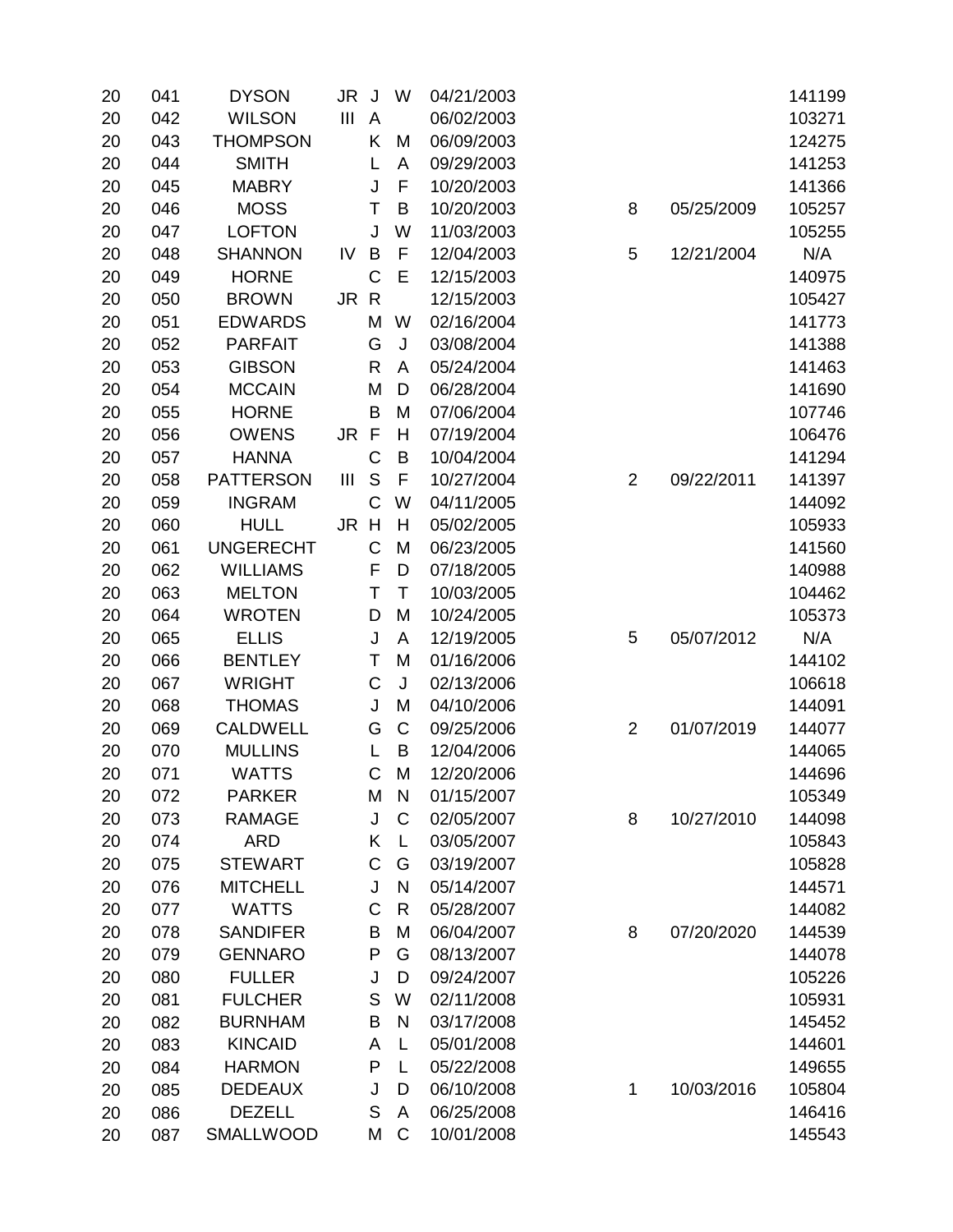| 20 | 088 | <b>MASSEY</b>    |              | C           | W              | 10/22/2008 |                |            | 106292 |
|----|-----|------------------|--------------|-------------|----------------|------------|----------------|------------|--------|
| 20 | 089 | <b>CARDENAS</b>  |              | M           | M              | 11/12/2008 |                |            | 105221 |
| 20 | 090 | <b>WOODS</b>     |              | J           | J              | 12/03/2008 |                |            | 106473 |
| 20 | 091 | <b>SMOOT</b>     |              | D           | D              | 12/24/2008 | 8              | 08/19/2020 | 146259 |
| 20 | 092 | <b>LAMBERT</b>   |              | J           | L              | 01/14/2009 |                |            | 147924 |
| 20 | 093 | <b>MCBRIDE</b>   |              | D           | $\mathsf{R}$   | 02/04/2009 |                |            | 149129 |
| 20 | 094 | <b>ENGLISH</b>   |              | T           | D              | 04/29/2009 |                |            | 144777 |
| 20 | 095 | <b>HIGHTOWER</b> |              | M           | L              | 04/29/2009 |                |            | 147800 |
| 20 | 096 | <b>DOTSON</b>    |              | E           | L              | 06/10/2009 |                |            | 147980 |
| 20 | 097 | <b>MOUNTJOY</b>  |              | J           | E              | 07/01/2009 | 5              | 09/23/2013 | N/A    |
| 20 | 098 | <b>MCKENZIE</b>  |              | J           | E              | 10/14/2009 | 5              | 05/18/2020 | N/A    |
| 20 | 099 | <b>EAVES</b>     |              | D           | W              | 11/04/2009 | $\overline{2}$ | 08/14/2019 | 150187 |
| 20 | 100 | <b>REGAN</b>     |              | J           | S              | 11/25/2009 |                |            | 109771 |
| 20 | 101 | <b>CLARK</b>     |              | W           | J              | 05/12/2010 | 5              | 02/01/2012 | N/A    |
| 20 | 102 | <b>CARD</b>      |              | J           | D              | 12/08/2010 |                |            | 141659 |
| 20 | 103 | <b>BELLAMY</b>   |              | J           | $\mathsf{C}$   | 12/08/2010 | 8              | 04/19/2021 | 154738 |
| 20 | 104 | <b>THOMPSON</b>  |              | ${\sf P}$   | $\mathsf C$    | 03/23/2011 |                |            | 154815 |
| 20 | 105 | <b>BAILEY</b>    |              | M           | $\mathsf C$    | 05/25/2011 |                |            | 146644 |
| 20 | 106 | <b>LOGAN</b>     |              | $\mathsf C$ | $\overline{A}$ | 06/16/2011 | 1              | 06/01/2015 | 107745 |
| 20 | 107 | <b>SUMRALL</b>   |              | J           | S              | 07/06/2011 |                |            | 154742 |
| 20 | 108 | <b>TARVER</b>    |              | Κ           | G              | 07/27/2011 |                |            | 154729 |
| 20 | 109 | <b>GARNER</b>    |              | J           | $\mathsf C$    | 11/09/2011 |                |            | 154889 |
| 20 | 110 | <b>OWENS</b>     |              | C           | $\mathsf{C}$   | 06/27/2012 |                |            | 154881 |
| 20 | 111 | <b>MYERS</b>     |              | J           | L              | 06/27/2012 |                |            | 154896 |
| 20 | 112 | <b>BAILEY</b>    |              | M           | J              | 10/10/2012 |                |            | 145483 |
| 20 | 113 | <b>DEVINE</b>    |              | B           | E              | 10/31/2012 | 8              | 10/15/2018 | 154885 |
| 20 | 114 | <b>MACK</b>      |              | L           | J              | 10/31/2012 |                |            | 163278 |
| 20 | 115 | <b>HOLCOMB</b>   |              | Μ           | S              | 03/27/2013 |                |            | 154884 |
| 20 | 116 | <b>WEST</b>      |              | O           | D              | 10/23/2013 |                |            | 145923 |
| 20 | 117 | <b>COLLINS</b>   |              | E           | J              | 10/23/2013 |                |            | 165752 |
| 20 | 118 | <b>CUCINELLO</b> |              | J           | $\mathsf{R}$   | 10/23/2013 |                |            | 165751 |
| 20 | 119 | <b>VANWEY</b>    |              | N           | $\mathsf C$    | 02/19/2014 |                |            | 165748 |
| 20 | 120 | <b>ENGLAND</b>   |              | W           | S              | 03/12/2014 |                |            | 165742 |
| 20 | 121 | <b>RUBEN</b>     |              | Е           | P              | 04/02/2014 |                |            | 165773 |
| 20 | 122 | <b>YOUNG</b>     |              | Τ           | D              | 05/14/2014 |                |            | 150497 |
| 20 | 123 | <b>LEPARD</b>    |              | C           | L              | 07/16/2014 |                |            | 168466 |
| 20 | 124 | <b>BAILEY</b>    | <b>JR</b>    | J           | $\mathsf{R}$   | 02/16/2015 |                |            | 168663 |
| 20 | 125 | <b>MITCHELL</b>  |              | Τ           | J              | 07/29/2015 |                |            | 122876 |
| 20 | 126 | <b>THARPE</b>    |              | J           | B              | 09/09/2015 |                |            | 165744 |
| 20 | 127 | <b>GEORGE</b>    | $\mathbf{I}$ | A           | $\mathsf C$    | 09/30/2015 |                |            | 158526 |
| 20 | 128 | <b>THOMAS</b>    |              | A           | B              | 12/23/2015 |                |            | 148814 |
| 20 | 129 | <b>NESMITH</b>   |              | T           | M              | 04/06/2016 | 5              | 02/22/2021 | N/A    |
| 20 | 130 | <b>ALLEN</b>     |              | D           | $\mathsf{C}$   | 06/29/2016 |                |            | 169314 |
| 20 | 131 | <b>GLENN</b>     |              | J           | W              | 07/20/2016 |                |            | 175054 |
| 20 | 132 | <b>WATTS</b>     |              | R           | D              | 10/12/2016 | 8              | 05/03/2021 | 158040 |
| 20 | 133 | <b>OSBORNE</b>   |              | L           | J              | 01/25/2017 |                |            | 172781 |
| 20 | 134 | <b>CHRISTMAS</b> |              | M           | D              | 01/25/2017 | 8              | 12/27/2019 | 172221 |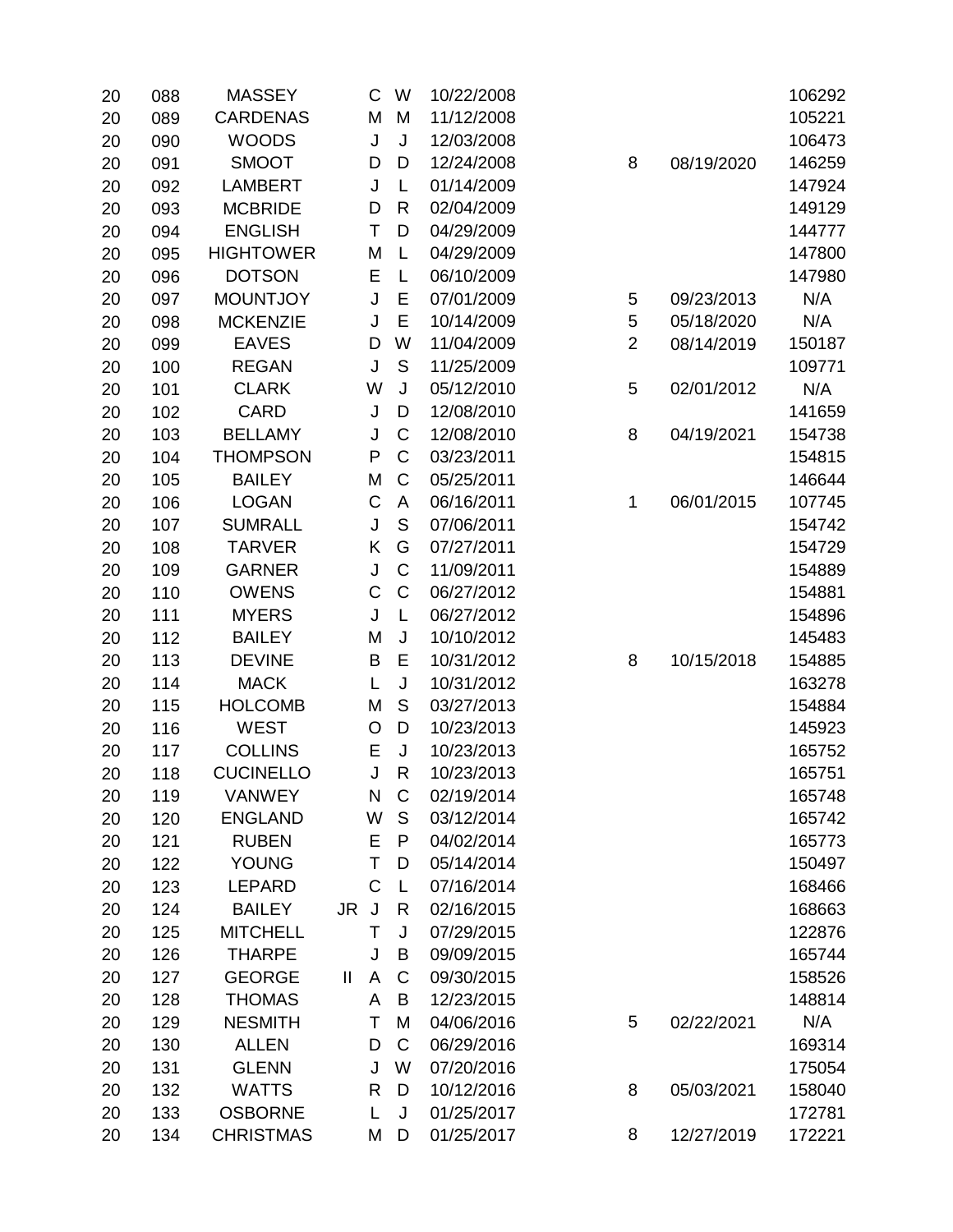| 20 | 135 | <b>HILLIE</b>      |      | Κ            | C            | 08/02/2017 |   |            | 168664 |
|----|-----|--------------------|------|--------------|--------------|------------|---|------------|--------|
| 20 | 136 | <b>NEIHAUS</b>     |      | H            | $\mathsf{P}$ | 09/13/2017 | 8 | 09/03/2019 | 170663 |
| 20 | 137 | <b>ROSS</b>        |      | D            | W            | 10/04/2017 | 8 | 09/03/2019 | 172756 |
| 20 | 138 | <b>SPEIGHTS</b>    |      | $\mathsf{R}$ | J            | 04/11/2018 |   |            | 175182 |
| 20 | 139 | <b>JACKSON</b>     |      | R            | D            | 04/11/2018 |   |            | 176718 |
| 20 | 140 | <b>KEASLEY</b>     |      | R            | M            | 06/13/2018 | 8 | 08/16/2021 | 176934 |
| 20 | 141 | <b>SCARBOROUGH</b> |      | $\mathsf C$  | $\mathsf{R}$ | 06/13/2018 |   |            | 182582 |
| 20 | 142 | <b>ANDERSON</b>    |      | A            | L            | 08/15/2018 |   |            | 176713 |
| 20 | 143 | <b>MORRIS</b>      |      | A            | Н            | 09/26/2018 |   |            | 176721 |
| 20 | 144 | <b>YOUNG</b>       |      | P            | D            | 10/17/2018 |   |            | 182589 |
| 20 | 145 | <b>GRIFFIN</b>     | JR W |              | L            | 01/09/2019 |   | 02/08/2022 | 186360 |
| 20 | 146 | <b>MURPHY</b>      |      | D            | A            | 04/03/2019 |   |            | 168665 |
| 20 | 147 | <b>HITT</b>        |      | Z            | C            | 06/26/2019 |   |            | 188852 |
| 20 | 148 | HONEYSUCKER JR     |      | Е            |              | 03/19/2020 |   |            | 169428 |
| 20 | 149 | <b>DURRELL</b>     |      | B            | L            | 06/11/2020 |   |            | 184070 |
| 20 | 150 | <b>PURNELL</b>     |      | L            | D            | 07/23/2020 |   |            | 182581 |
| 20 | 151 | <b>DOTY</b>        |      | M            | H            | 12/02/2020 |   |            | 189103 |
| 20 | 152 | <b>WHITE</b>       |      | D            |              | 01/28/2021 |   |            | 182588 |
| 20 | 153 | <b>HOLMES</b>      |      | C            | B            | 02/18/2021 |   |            | 176933 |
| 20 | 154 | <b>VEASLEY</b>     |      | $\mathsf{R}$ | $\mathsf{N}$ | 04/01/2021 |   |            | 188883 |
| 20 | 155 | <b>FAUVER</b>      |      | $\mathsf{N}$ | J            | 04/22/2021 |   |            | 188894 |
| 20 | 156 | <b>PETERSON</b>    |      | T            | K            | 04/22/2021 |   |            | 188844 |
| 20 | 157 | <b>SMITH</b>       |      | S            | L            | 08/05/2021 |   |            | 188845 |
| 20 | 158 | <b>MCGHEE</b>      |      | T            | D            | 08/05/2021 |   |            | 189815 |
| 20 | 159 | <b>BURKETT</b>     | JR.  | M            | Τ            | 08/26/2021 |   |            | 197270 |
| 20 | 160 | <b>WILSON</b>      |      | R            | S            | 09/16/2021 |   |            | 154737 |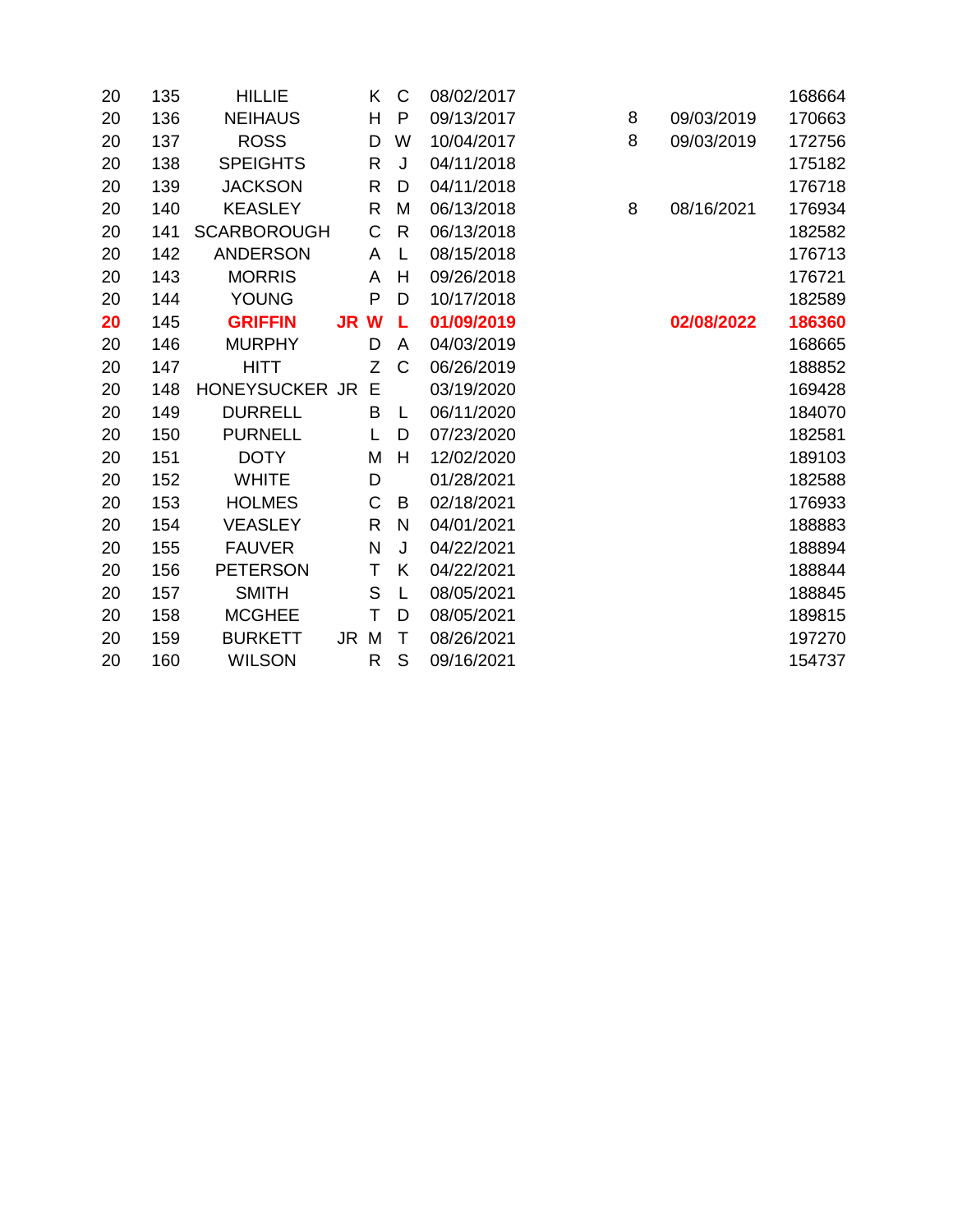# **ILLINOIS CENTRAL IC - SOUTH BMWED SENIORITY ROSTER - 27 CARPENTER HELPER BRIDGE & BUILDING SUBDEPARTMENT SENIORITY ESTABLISHED THRU YEAR 2021**

| Roster Rank |     | Last Name         |      |              | FI MI          |            | Seniority Date Rule 3(b) Status Status Date CN PIN No. |            |        |
|-------------|-----|-------------------|------|--------------|----------------|------------|--------------------------------------------------------|------------|--------|
| 27          | 001 | <b>DURBIN</b>     |      | G            | $\overline{C}$ | 04/17/1998 |                                                        |            | 115563 |
| 27          | 002 | <b>REED</b>       |      | J            | D              | 08/12/1998 |                                                        |            | 117402 |
| 27          | 003 | <b>STEWART</b>    |      | T            | D              | 09/17/1998 |                                                        |            | 117849 |
| 27          | 004 | <b>BURKHALTER</b> |      | J            | D              | 12/28/1998 |                                                        |            | 115112 |
| 27          | 005 | <b>ROBINSON</b>   | JR B |              | E              | 03/10/2000 |                                                        |            | 117472 |
| 27          | 006 | <b>MCGREW</b>     |      | Τ            | W              | 04/14/2000 |                                                        |            | 116792 |
| 27          | 007 | <b>COOK</b>       |      | B            | S              | 06/09/2000 |                                                        |            | 115320 |
| 27          | 008 | <b>MCMULLAN</b>   |      | P            | J              | 06/29/2000 |                                                        |            | 116830 |
| 27          | 009 | <b>MCGOWAN</b>    |      | Κ            | L              | 07/13/2000 |                                                        |            | 116788 |
| 27          | 010 | <b>PORTER</b>     |      | N            | W              | 10/09/2000 |                                                        |            | 124043 |
| 27          | 011 | <b>ORR</b>        |      | Τ            | L              | 10/16/2000 |                                                        |            | 117147 |
| 27          | 012 | <b>SWEAZIE</b>    |      | R            | R              | 03/19/2001 | $\overline{2}$                                         | 01/27/2010 | 118837 |
| 27          | 013 | <b>CRAIN</b>      |      | H            | D              | 04/09/2001 |                                                        |            | 124081 |
| 27          | 014 | <b>ROBERTS</b>    |      | C            | K              | 04/09/2001 | $\overline{2}$                                         | 08/07/2009 | 124155 |
| 27          | 015 | <b>WALLER</b>     |      | K            | E              | 05/07/2001 |                                                        |            | 118446 |
| 27          | 016 | <b>ARNOLD</b>     |      | B            | Q              | 06/18/2001 |                                                        |            | 124197 |
| 27          | 017 | <b>HERRING</b>    |      | $\mathsf S$  | E              | 08/20/2001 |                                                        |            | 103308 |
| 27          | 018 | <b>BOND</b>       |      | Κ            |                | 08/27/2001 |                                                        |            | 114942 |
| 27          | 019 | <b>THOMAS</b>     |      | E            | C              | 10/29/2001 |                                                        |            | 103313 |
| 27          | 020 | <b>HAMILTON</b>   |      | W            | L              | 11/12/2001 | $\overline{2}$                                         | 09/10/2005 | 115967 |
| 27          | 021 | <b>SHARPER</b>    |      | P            | E              | 05/13/2002 |                                                        |            | 117664 |
| 27          | 022 | <b>SMITH</b>      |      | $\mathsf{C}$ | $\mathsf{R}$   | 06/24/2002 |                                                        |            | 117751 |
| 27          | 023 | <b>MCMANUS</b>    | JR   | $\vee$       |                | 07/08/2002 |                                                        |            | 116829 |
| 27          | 024 | <b>CLEAR</b>      |      | D            | J              | 10/14/2002 |                                                        |            | 104579 |
| 27          | 025 | <b>CRAIN</b>      |      | S            | Ε              | 05/12/2003 | 5                                                      | 04/04/2005 | N/A    |
| 27          | 026 | <b>CARDENAS</b>   |      | M            | M              | 09/01/2003 |                                                        |            | 105221 |
| 27          | 027 | <b>ADAMS</b>      |      | E            | B              | 09/08/2003 |                                                        |            | 105132 |
| 27          | 028 | <b>POTTER</b>     |      | J            | L              | 09/29/2003 |                                                        |            | 141393 |
| 27          | 029 | <b>SMITH</b>      |      | B            | E              | 11/17/2003 |                                                        |            | 141382 |
| 27          | 030 | <b>MOUNTJOY</b>   |      | J            | E              | 02/02/2004 | 5                                                      | 09/23/2013 | N/A    |
| 27          | 031 | <b>HORNE</b>      |      | C            | E              | 08/16/2004 |                                                        |            | 140975 |
| 27          | 032 | <b>BARNETT</b>    |      | E            | D              | 08/23/2004 |                                                        |            | 103278 |
| 27          | 033 | <b>MCCAIN</b>     |      | B            | C              | 09/13/2004 | 5                                                      | 07/07/2008 | N/A    |
| 27          | 034 | <b>JOHNSON</b>    |      | J            | F              | 12/13/2004 |                                                        |            | 105109 |
| 27          | 035 | <b>MCCAIN</b>     |      | M            | D              | 05/02/2005 |                                                        |            | 141690 |
| 27          | 036 | <b>THOMAS</b>     |      | $\mathsf C$  | D              | 07/18/2005 |                                                        |            | 144075 |
| 27          | 037 | <b>LOWERY</b>     |      | M            | S              | 10/24/2005 |                                                        |            | 106442 |
| 27          | 038 | <b>NAVE</b>       |      | B            | A              | 11/14/2005 | 5                                                      | 11/16/2013 | N/A    |
| 27          | 039 | <b>HORNE</b>      |      | B            | M              | 12/19/2005 |                                                        |            | 107746 |
| 27          | 040 | <b>HORNE</b>      |      |              | K R            | 02/13/2006 |                                                        |            | 106608 |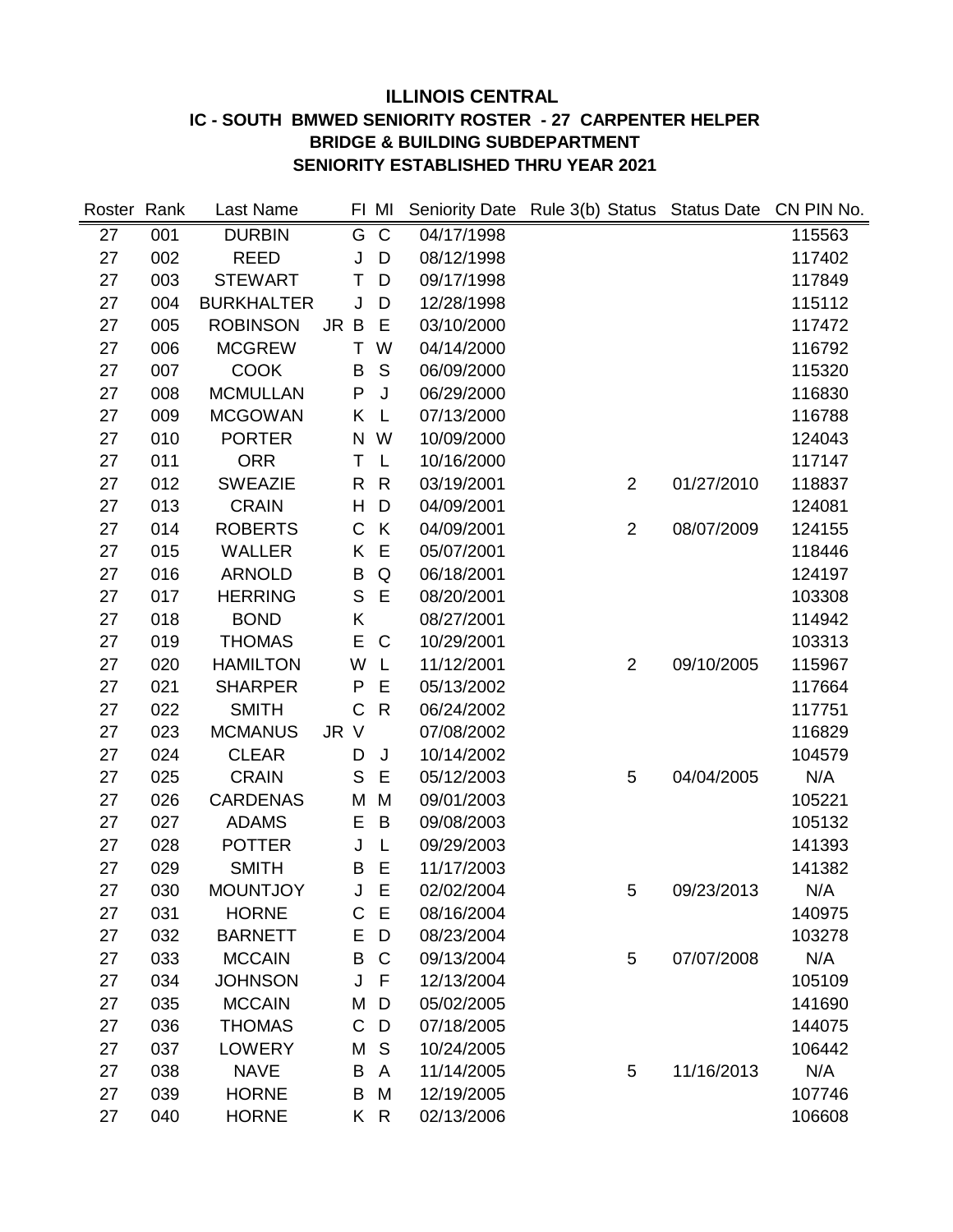| 27 | 041 | <b>BROWN</b>      | JR R         |              | 04/10/2006 |                |            | 105427 |
|----|-----|-------------------|--------------|--------------|------------|----------------|------------|--------|
| 27 | 042 | <b>LOFTON</b>     | J            | W            | 04/10/2006 |                |            | 105255 |
| 27 | 043 | <b>GANN</b>       | C            | M            | 07/24/2006 | 5              | 03/03/2008 | N/A    |
| 27 | 044 | <b>MELTON</b>     | Τ            | $\mathsf T$  | 08/07/2006 |                |            | 104462 |
| 27 | 045 | <b>HARRIS</b>     | SR J         | A            | 09/04/2006 |                |            | 116042 |
| 27 | 046 | <b>GERALD</b>     | B            | K            | 09/04/2006 | 5              | 04/19/2010 | #N/A   |
| 27 | 047 | <b>WELLS</b>      | $\mathsf F$  | B            | 10/30/2006 |                |            | 144084 |
| 27 | 048 | <b>MCCLENDON</b>  | G            | B            | 10/30/2006 |                |            | 144067 |
| 27 | 049 | <b>BURNS</b>      | J            | K            | 11/20/2006 |                |            | 144061 |
| 27 | 050 | <b>WRIGHT</b>     | $\mathsf S$  | D            | 11/20/2006 |                |            | 106096 |
| 27 | 051 | <b>RICHARD</b>    | Н            | J            | 07/02/2007 |                |            | 141084 |
| 27 | 052 | <b>CAIRNCROSS</b> | J            | D            | 07/02/2007 |                |            | 144089 |
| 27 | 053 | <b>THOMAS</b>     | J            | M            | 07/16/2007 |                |            | 144091 |
| 27 | 054 | <b>MCNEAL</b>     | T            | $\mathsf T$  | 12/10/2007 |                |            | 145943 |
| 27 | 055 | <b>EAVES</b>      | D            | W            | 03/17/2008 | $\overline{2}$ | 08/14/2019 | 150187 |
| 27 | 056 | <b>MCKENZIE</b>   | J            | Е            | 12/03/2008 | 5              | 05/18/2020 | N/A    |
| 27 | 057 | <b>BURNS</b>      | U            | $\mathsf{N}$ | 12/24/2008 |                |            | 148502 |
| 27 | 058 | <b>WHITE</b>      | C            | M            | 01/14/2009 |                |            | 145539 |
| 27 | 059 | <b>BRANCH</b>     | $\mathsf{R}$ | L            | 09/02/2009 |                |            | 150680 |
| 27 | 060 | <b>DOTSON</b>     | E            | L            | 11/25/2009 |                |            | 147980 |
| 27 | 061 | <b>MOMAN</b>      | M            | $\mathsf C$  | 01/27/2010 |                |            | 149475 |
| 27 | 062 | <b>LOGAN</b>      | R            | S            | 07/14/2010 | 5              | 03/06/2017 | N/A    |
| 27 | 063 | <b>CLARK</b>      | F            | K            | 11/09/2011 |                |            | 150275 |
| 27 | 064 | <b>REGAN</b>      | J            | $\mathsf S$  | 02/01/2012 |                |            | 109771 |
| 27 | 065 | <b>BELLAMY</b>    | J            | $\mathsf C$  | 05/08/2013 | 8              | 04/19/2021 | 154738 |
| 27 | 066 | <b>HARRISON</b>   | J            |              | 09/11/2013 |                |            | 151469 |
| 27 | 067 | <b>TARVER</b>     | Κ            | G            | 10/23/2013 |                |            | 154729 |
| 27 | 068 | <b>SUMRALL</b>    | J            | S            | 02/19/2014 |                |            | 154742 |
| 27 | 069 | <b>BOYD</b>       | R            | M            | 04/23/2014 |                |            | 144064 |
| 27 | 070 | <b>DEVINE</b>     | W            | E            | 04/23/2014 |                |            | 115466 |
| 27 | 071 | <b>OWENS</b>      | $\mathsf C$  | $\mathbf C$  | 04/23/2014 |                |            | 154881 |
| 27 | 072 | <b>DILLON</b>     | G            | $\mathsf{L}$ | 08/27/2014 |                |            | 157937 |
| 27 | 073 | <b>WALKER</b>     | J            | K            | 01/21/2015 |                |            | 105914 |
| 27 | 074 | <b>ENGLAND</b>    | W            | S            | 01/21/2015 |                |            | 165742 |
| 27 | 075 | <b>JENKINS</b>    | $\mathsf{C}$ | $\mathsf{N}$ | 05/06/2015 |                |            | 165769 |
| 27 | 076 | <b>DEVINE</b>     | B            | Е            | 06/17/2015 | 8              | 10/15/2018 | 154885 |
| 27 | 077 | <b>KNIGHT</b>     | M            | C            | 06/17/2015 |                |            | 154883 |
| 27 | 078 | <b>MYERS</b>      | J            | L            | 06/17/2015 |                |            | 154896 |
| 27 | 079 | <b>DUREN</b>      | R            | S            | 07/08/2015 |                |            | 165743 |
| 27 | 080 | <b>FLEMING</b>    | M            | A            | 07/29/2015 |                |            | 144195 |
| 27 | 081 | <b>DICKERSON</b>  | W            | H            | 09/30/2015 |                |            | 168467 |
| 27 | 082 | <b>DEWEESE</b>    | J            | W            | 10/21/2015 |                |            | 166217 |
| 27 | 083 | <b>CUCINELLO</b>  | J            | R            | 02/24/2016 |                |            | 165751 |
| 27 | 084 | <b>DIAS</b>       | C            | J            | 06/29/2016 |                |            | 145549 |
| 27 | 085 | <b>STEWART</b>    | $\mathsf C$  | G            | 09/21/2016 |                |            | 105828 |
| 27 | 086 | <b>SPEIGHTS</b>   | R            | J            | 02/15/2017 |                |            | 175182 |
| 27 | 087 | <b>SICKS</b>      | D            | S            | 02/15/2017 |                |            | 141023 |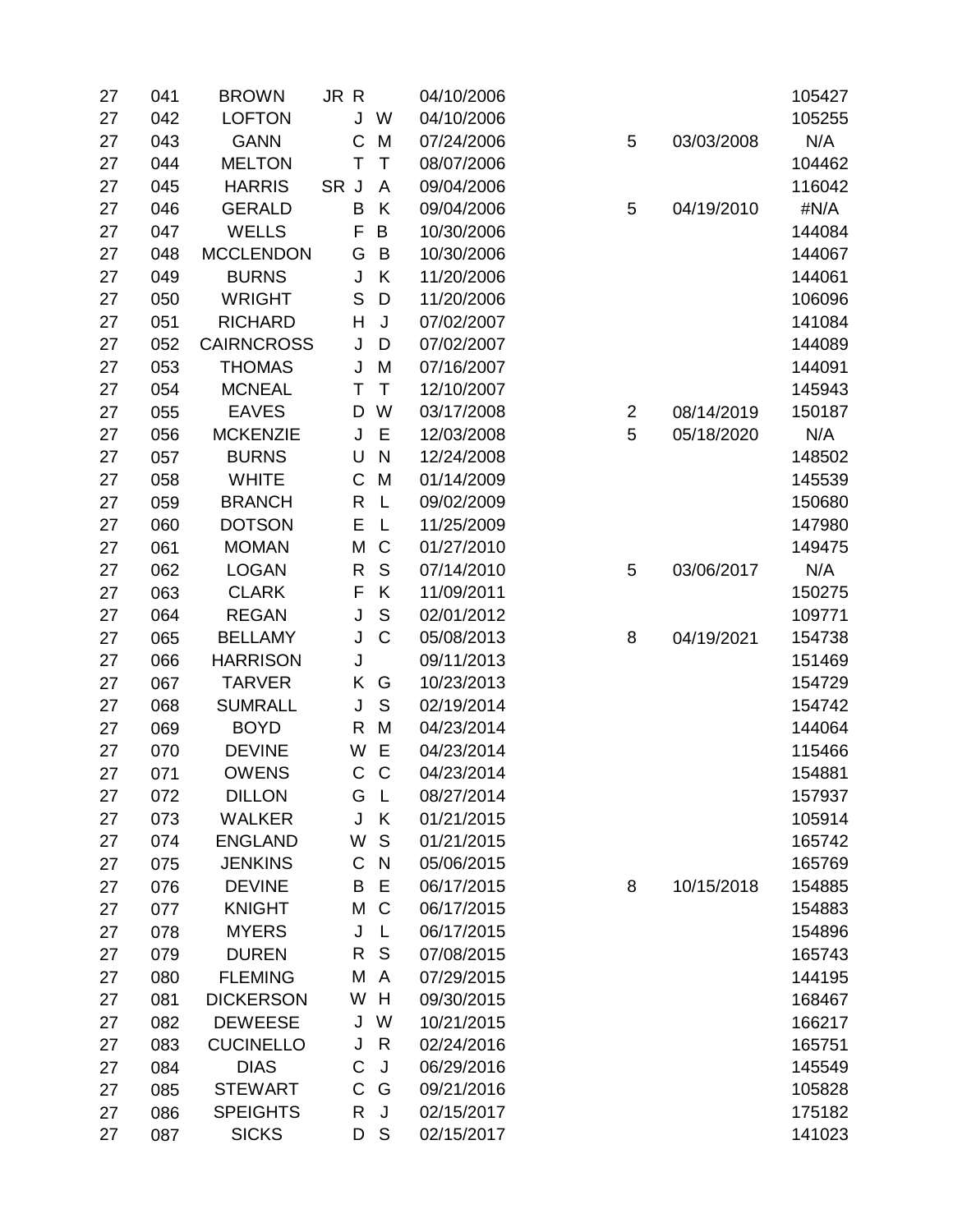| 27 | 088 | <b>REAGAN</b>    |               | D | C            | 03/29/2017 |                |            | 176722 |
|----|-----|------------------|---------------|---|--------------|------------|----------------|------------|--------|
| 27 | 089 | <b>CALDWELL</b>  |               | G | C            | 07/12/2017 | $\overline{2}$ | 01/07/2019 | 144077 |
| 27 | 090 | <b>MAURONER</b>  | Ш             | P | J            | 08/02/2017 | $\overline{2}$ | 08/05/2020 | 154888 |
| 27 | 091 | <b>BAILEY</b>    | JR J          |   | R            | 12/15/2017 |                |            | 168663 |
| 27 | 092 | <b>CAMPER</b>    |               | R | A            | 05/02/2018 | 8              | 10/05/2020 | 105098 |
| 27 | 093 | <b>KEASLEY</b>   |               | R | M            | 08/15/2018 | 8              | 08/16/2021 | 176934 |
| 27 | 094 | <b>KOEHN</b>     |               | W |              | 02/20/2019 |                |            | 150514 |
| 27 | 095 | <b>WARD</b>      |               | R | N            | 02/20/2019 | 2              | 11/10/2020 | 184960 |
| 27 | 096 | <b>FROST</b>     | $\mathbf{II}$ | A | S            | 04/24/2019 |                |            | 188843 |
| 27 | 097 | <b>SMITH</b>     |               | S | $\mathsf{L}$ | 04/24/2019 |                |            | 188845 |
| 27 | 098 | LEPARD           |               | C | L            | 06/26/2019 |                |            | 168466 |
| 27 | 099 | <b>HOLCOMB</b>   |               | М | S            | 10/09/2019 |                |            | 154884 |
| 27 | 100 | <b>MITCHELL</b>  |               | J | N            | 04/09/2020 |                |            | 144571 |
| 27 | 101 | <b>VANWEY</b>    |               | N | C            | 06/11/2020 |                |            | 165748 |
| 27 | 102 | <b>MYERS</b>     |               | C | N            | 01/07/2021 |                |            | 143394 |
| 27 | 103 | <b>TUGGLE</b>    |               | C | S            | 02/18/2021 |                |            | 188842 |
| 27 | 104 | <b>TUCKER</b>    |               | J | M            | 03/11/2021 |                |            | 188869 |
| 27 | 105 | <b>CHILDRESS</b> |               | A |              | 04/01/2021 |                |            | 182570 |
| 27 | 106 | <b>MORRIS</b>    |               | A | H            | 05/13/2021 |                |            | 176721 |
| 27 | 107 | <b>NUTTER</b>    |               | Τ | J            | 07/15/2021 |                |            | 177057 |
| 27 | 108 | <b>HOLMES</b>    |               | C | B            | 08/05/2021 |                |            | 176933 |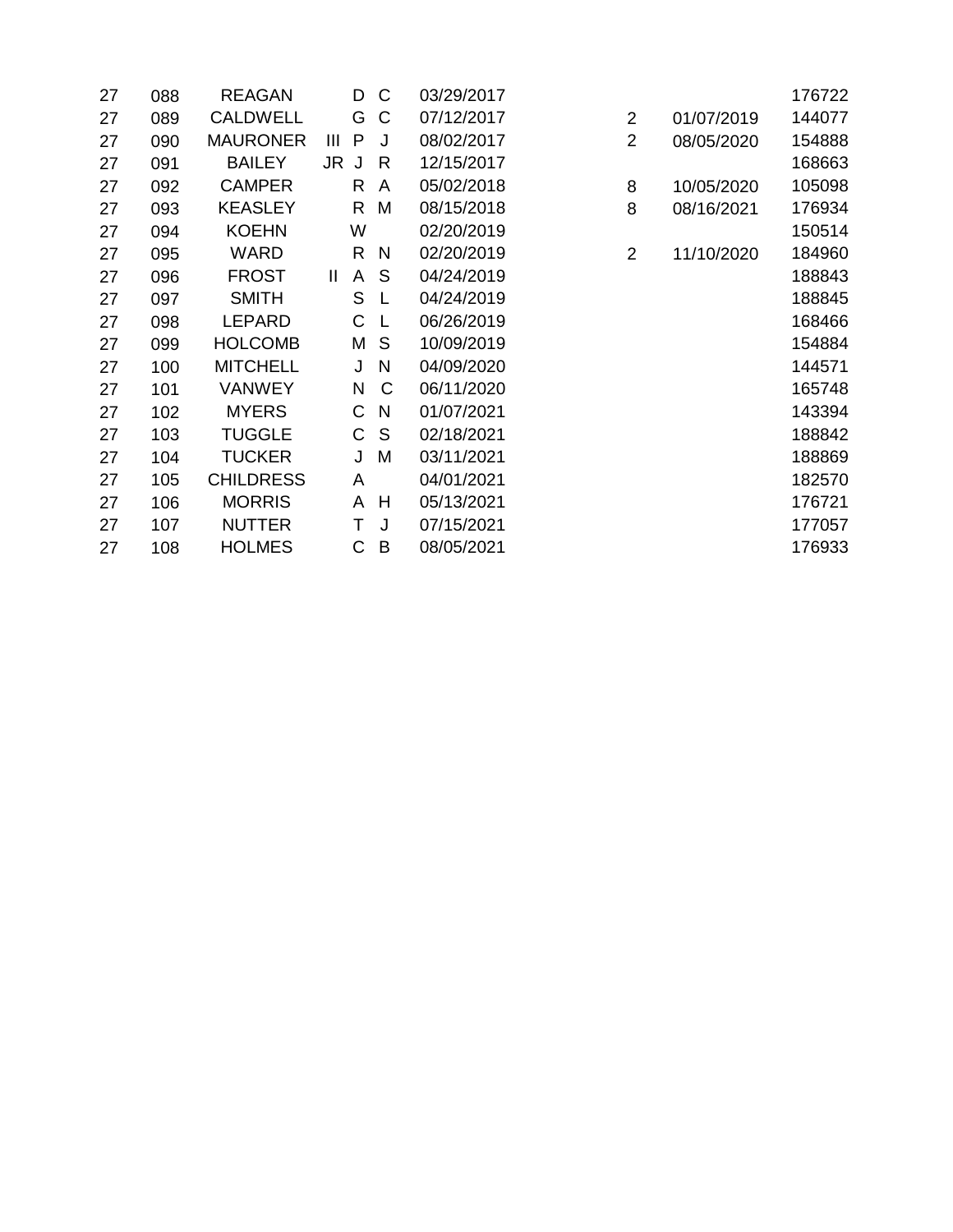#### **ILLINOIS CENTRAL IC - SOUTH BMWED SENIORITY ROSTER - 30 WORK EQUIPMENT HAULER WORK EQUIPMENT SUBDEPARTMENT SENIORITY ESTABLISHED THRU YEAR 2021**

|     |         | Roster Rank Last Name |  | FI MI Seniority Date Rule 3(b) Status Status Date CN PIN No. |  |        |
|-----|---------|-----------------------|--|--------------------------------------------------------------|--|--------|
| 30  | 001     |                       |  | HALEY D A 09/04/2006                                         |  | 103273 |
| 30  |         |                       |  | 002 DOWNING JR R A 07/29/2015                                |  | 115516 |
| 30. | - 003 - |                       |  | WALLACE JR H W 08/30/2016                                    |  | 148236 |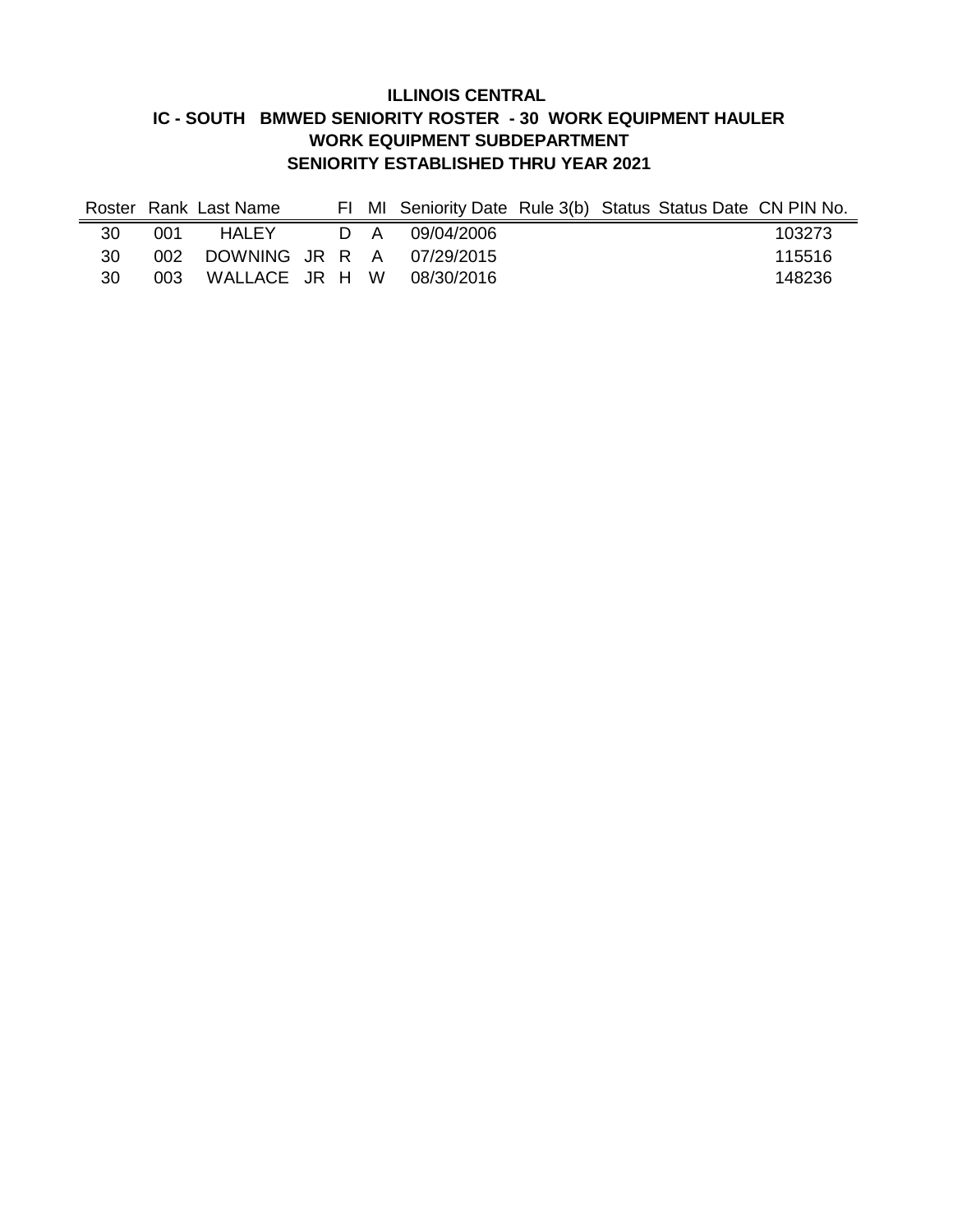## **ILLINOIS CENTRAL IC -SOUTH BMWED SENIORITY ROSTER - 31 B & B Crawler Crane BRIDGE & BUILDING SUBDEPARTMENT SENIORITY ESTABLISHED THRU YEAR 2021**

| Roster | Rank | Last Name         | FI | MI | Seniority Date Rule 3(b) |  | Status Status Date CN PIN No. |        |
|--------|------|-------------------|----|----|--------------------------|--|-------------------------------|--------|
| 31     | 001  | <b>ADAMS</b>      | E  | B  | 05/02/2005               |  |                               | 105132 |
| 31     | 002  | <b>HORNE</b>      | В  | M  | 07/30/2007               |  |                               | 107746 |
| 31     | 003  | <b>CAIRNCROSS</b> |    | D  | 03/27/2013               |  |                               | 144089 |
| 31     | 004  | <b>BURNS</b>      | U  | N  | 08/06/2014               |  |                               | 148502 |
| 31     | 005  | WHITE             | С  | M  | 03/25/2015               |  |                               | 145539 |
| 31     | 006  | <b>HORNE</b>      | K  | R  | 06/17/2015               |  |                               | 106608 |
| 31     | 007  | <b>KNIGHT</b>     | Μ  | C  | 02/24/2016               |  |                               | 154883 |
| 31     | 008  | <b>DILLON</b>     | G  |    | 04/19/2017               |  |                               | 157937 |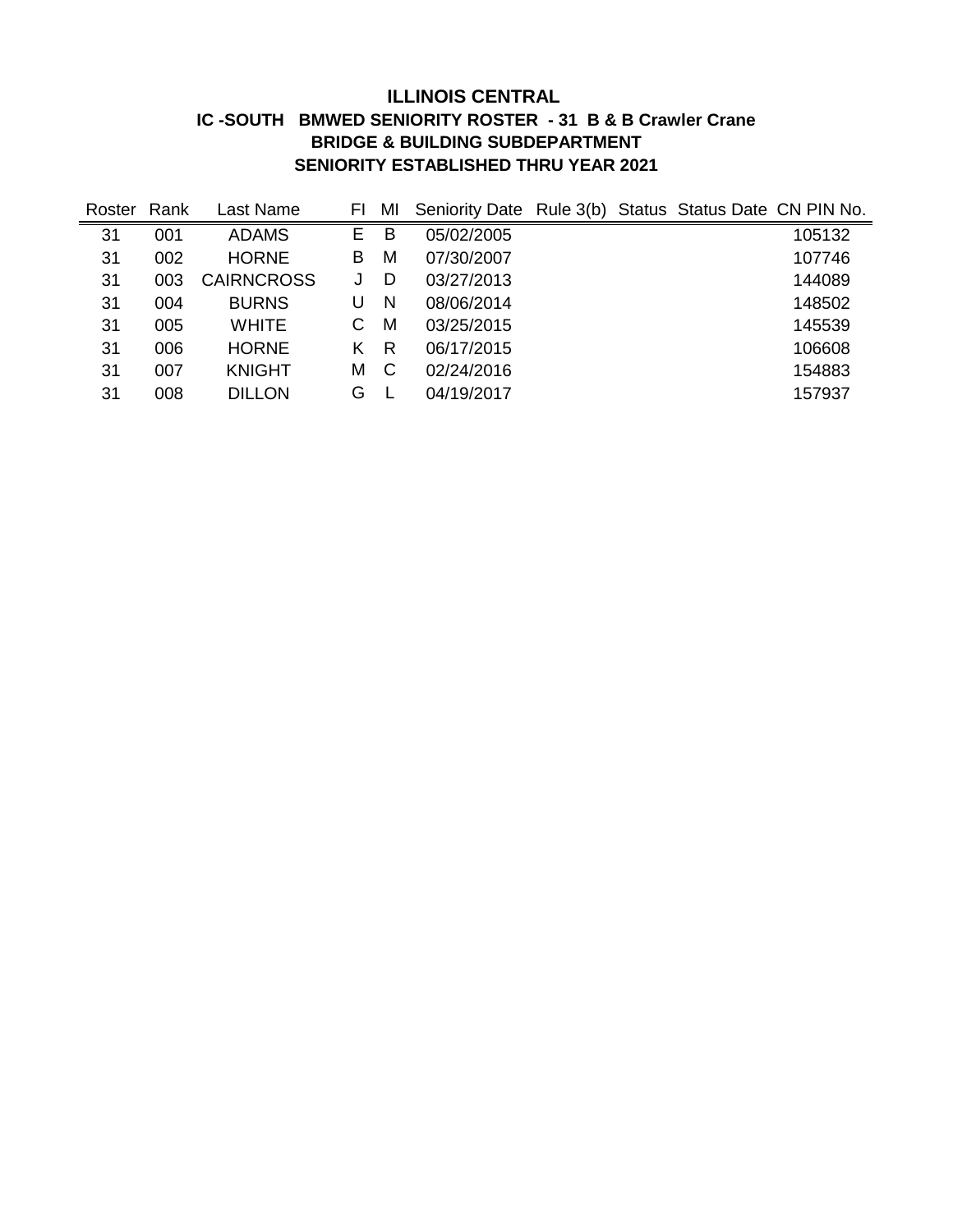# **ILLINOIS CENTRAL IC - SOUTH BMWED SENIORITY ROSTER LOCOMOTIVE CRAINE OPERATOR - MACHINE OPERATOR SUBDEPARTMENT SENIORITY ESTABLISHED THRU YEAR 2021**

| Roster | Rank | Last Name         |           | FI           |              |            | MI Seniority Date Rule 3(b) Status Status Date |            | CN PIN No. |
|--------|------|-------------------|-----------|--------------|--------------|------------|------------------------------------------------|------------|------------|
| 32     | 001  | <b>MAY</b>        |           | Τ            | D            | 10/28/1996 | $\mathbf{1}$                                   | 08/29/2021 | 116715     |
| 32     | 002  | <b>CARTER</b>     |           | I            | R            | 11/07/1996 | $\overline{2}$                                 | 01/29/2021 | 115183     |
| 32     | 003  | <b>SANFORD</b>    |           | W            | S            | 04/17/1998 | 5                                              | 04/30/2012 | N/A        |
| 32     | 004  | <b>ORR</b>        |           | T            | L            | 05/01/1998 |                                                |            | 117147     |
| 32     | 005  | <b>SNOW</b>       |           | R            | L            | 06/12/1998 |                                                |            | 117784     |
| 32     | 006  | <b>VALENTINE</b>  |           | $\mathsf S$  |              | 09/11/1998 |                                                |            | 118081     |
| 32     | 007  | <b>SHARPER</b>    |           | P            | Е            | 09/17/1998 |                                                |            | 117664     |
| 32     | 008  | <b>SLAUGHTER</b>  |           | R            | L            | 06/04/1999 |                                                |            | 117706     |
| 32     | 009  | <b>SMITH</b>      |           | D            |              | 09/03/1999 |                                                |            | 117749     |
| 32     | 010  | <b>DAVIS</b>      |           | O            |              | 11/06/1999 |                                                |            | 115430     |
| 32     | 011  | <b>BURKHALTER</b> |           | J            | D            | 12/10/1999 |                                                |            | 115112     |
| 32     | 012  | <b>COOK</b>       |           | A            | T            | 05/18/2000 |                                                |            | 115322     |
| 32     | 013  | <b>GERSCH</b>     | <b>JR</b> | J            | W            | 07/06/2000 | 5                                              | 08/09/2021 | 115797     |
| 32     | 014  | <b>PATTON</b>     |           | C            | L            | 10/30/2000 |                                                |            | 117197     |
| 32     | 015  | <b>SHARKEY</b>    |           | P            | L            | 11/06/2000 |                                                |            | 118829     |
| 32     | 016  | <b>COOK</b>       |           | B            | $\mathsf{S}$ | 11/13/2000 |                                                |            | 115320     |
| 32     | 017  | <b>NELSON</b>     |           | H            | D            | 11/13/2000 |                                                |            | 117062     |
| 32     | 018  | <b>MCGREW</b>     |           | Τ            | W            | 03/17/2001 |                                                |            | 116792     |
| 32     | 019  | <b>WILLIAMS</b>   |           | C            |              | 03/19/2001 |                                                |            | 118851     |
| 32     | 020  | <b>MITCHELL</b>   |           | T            | J            | 05/17/2001 |                                                |            | 122876     |
| 32     | 021  | <b>MCGOWAN</b>    |           | Κ            | Г            | 07/02/2001 |                                                |            | 116788     |
| 32     | 022  | <b>MOSES</b>      |           | A            | L            | 08/27/2001 |                                                |            | 117006     |
| 32     | 023  | <b>SWEAZIE</b>    |           | $\mathsf{R}$ | $\mathsf{R}$ | 10/01/2001 | $\overline{2}$                                 | 01/27/2010 | 118837     |
| 32     | 024  | <b>BRIDGES</b>    |           | Τ            | J            | 10/08/2001 |                                                |            | 124221     |
| 32     | 025  | <b>MOAK</b>       |           | $\mathsf{R}$ | D            | 10/22/2001 |                                                |            | 118803     |
| 32     | 026  | <b>HAMILTON</b>   |           | W            | L            | 02/25/2002 | $\overline{2}$                                 | 09/10/2005 | 115967     |
| 32     | 027  | <b>GRANGER</b>    |           | E            | Τ            | 04/29/2002 |                                                |            | 124154     |
| 32     | 028  | <b>WHITE</b>      |           | $\mathsf C$  | $\mathsf C$  | 06/10/2002 | 8                                              | 05/09/2005 | 104900     |
| 32     | 029  | <b>ALFORD</b>     |           | C            | G            | 06/17/2002 |                                                |            | 114717     |
| 32     | 030  | <b>BRIDGES</b>    |           | G            | B            | 07/08/2002 |                                                |            | 115022     |
| 32     | 031  | <b>SMITH</b>      |           | R            | F            | 07/23/2002 |                                                |            | 118387     |
| 32     | 032  | <b>BELL</b>       | <b>JR</b> | $\mathsf{C}$ |              | 01/06/2003 |                                                |            | 118726     |
| 32     | 033  | <b>JONES</b>      |           | C            | R            | 01/06/2003 |                                                |            | 123010     |
| 32     | 034  | <b>BROWN</b>      |           | M            | Τ            | 03/31/2003 |                                                |            | 124245     |
| 32     | 035  | <b>SAUCIER</b>    |           | D            | $\mathsf{C}$ | 04/21/2003 |                                                |            | 117588     |
| 32     | 036  | <b>SWINNEY</b>    |           | R            |              | 06/18/2003 |                                                |            | 117893     |
| 32     | 037  | <b>MATHER</b>     |           | D            | F            | 06/30/2003 |                                                |            | 116708     |
| 32     | 038  | <b>MOAK</b>       |           | Е            | D            | 08/25/2003 |                                                |            | 122886     |
| 32     | 039  | <b>GAINWELL</b>   |           | Κ            | T            | 09/29/2003 |                                                |            | 124208     |
| 32     | 040  | <b>BOND</b>       |           | K            |              | 12/15/2003 |                                                |            | 114942     |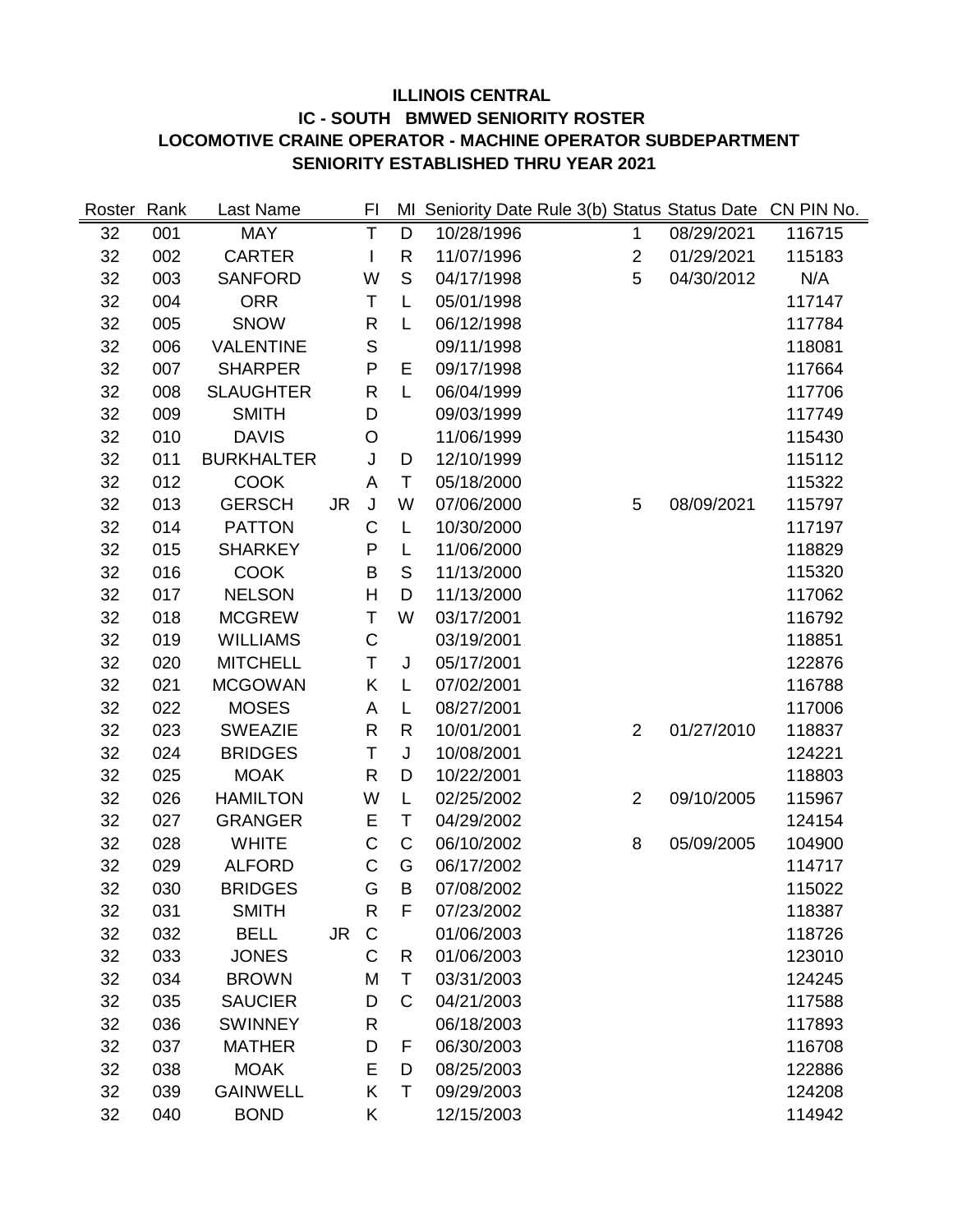| 32 | 041 | <b>WILLIAMS</b>  |                | R            | L           | 04/26/2004 |                |            | 105369 |
|----|-----|------------------|----------------|--------------|-------------|------------|----------------|------------|--------|
| 32 | 042 | <b>ADAMS</b>     |                | E            | B           | 07/26/2004 |                |            | 105132 |
| 32 | 043 | <b>POWELL</b>    |                | C            |             | 02/07/2005 |                |            | 124306 |
| 32 | 044 | <b>SMITH</b>     |                | C            | D           | 02/22/2005 | 5              | 10/01/2015 | N/A    |
| 32 | 045 | <b>CARTER</b>    | <b>JR</b>      | $\mathsf{R}$ | L           | 04/11/2005 |                |            | 101953 |
| 32 | 046 | <b>WALLER</b>    |                | K            | E           | 05/09/2005 |                |            | 118446 |
| 32 | 047 | <b>PARFAIT</b>   |                | G            | J           | 06/06/2005 |                |            | 141388 |
| 32 | 048 | <b>PURNELL</b>   |                | Κ            | D           | 11/21/2005 |                |            | 141720 |
| 32 | 049 | <b>MASSEY</b>    |                | $\mathsf C$  | W           | 11/21/2005 |                |            | 106292 |
| 32 | 050 | <b>MELTON</b>    |                | Τ            | T           | 12/19/2005 |                |            | 104462 |
| 32 | 051 | <b>WILLIAMS</b>  |                | F            | D           | 12/19/2005 |                |            | 140988 |
| 32 | 052 | <b>THOMAS</b>    |                | J            | M           | 12/19/2005 |                |            | 144091 |
| 32 | 053 | <b>THOMAS</b>    |                | C            | D           | 05/01/2006 |                |            | 144075 |
| 32 | 054 | <b>PARKER</b>    |                | J            | H           | 05/29/2006 | 8              | 12/12/2019 | 106348 |
| 32 | 055 | <b>BROWN</b>     | <b>JR</b>      | $\mathsf{R}$ |             | 08/07/2006 |                |            | 105427 |
| 32 | 056 | <b>CAMPBELL</b>  |                | G            | C           | 01/15/2007 |                |            | 124156 |
| 32 | 057 | <b>BENTLEY</b>   |                | Τ            | M           | 01/15/2007 |                |            | 144102 |
| 32 | 058 | <b>SMITH</b>     |                | B            | E           | 02/05/2007 |                |            | 141382 |
| 32 | 059 | <b>GOLMAN</b>    |                | J            | K           | 02/26/2007 |                |            | 122883 |
| 32 | 060 | <b>HULL</b>      | <b>JR</b>      | H            | H           | 04/23/2007 |                |            | 105933 |
| 32 | 061 | <b>BISHOP</b>    | <b>JR</b>      | B            | D           | 05/14/2007 | 5              | 07/27/2020 | N/A    |
| 32 | 062 | <b>PATTERSON</b> | $\mathbf{III}$ | S            | F           | 05/21/2007 | $\overline{2}$ | 09/22/2011 | 141397 |
| 32 | 063 | <b>WILLIS</b>    |                | G            | Г           | 05/28/2007 |                |            | 144073 |
| 32 | 064 | <b>LOGAN</b>     |                | C            | A           | 07/30/2007 | 1              | 06/01/2015 | 107745 |
| 32 | 065 | <b>DANIELS</b>   | <b>JR</b>      | J            |             | 10/15/2007 |                |            | 146163 |
| 32 | 066 | <b>MOUNTJOY</b>  |                | J            | Е           | 10/29/2007 | 5              | 09/23/2013 | N/A    |
| 32 | 067 | <b>HERRING</b>   |                | S            | E           | 11/26/2007 |                |            | 103308 |
| 32 | 068 | <b>ALLRED</b>    |                | H            | $\mathsf C$ | 02/11/2008 | 8              | 01/02/2009 | 141392 |
| 32 | 069 | <b>MCKENZIE</b>  |                | J            | E           | 03/17/2008 | 5              | 05/18/2020 | N/A    |
| 32 | 070 | <b>BROOKS</b>    | $\mathbf{  }$  | J            | L           | 05/01/2008 | 8              | 01/22/2015 | 144534 |
| 32 | 071 | <b>ARNOLD</b>    |                | B            | Q           | 05/22/2008 |                |            | 124197 |
| 32 | 072 | <b>THURMAN</b>   |                | D            | K           | 06/05/2008 |                |            | 144080 |
| 32 | 073 | <b>PAGE</b>      |                | M            | Κ           | 07/01/2008 | 1              | 02/02/2024 | 124169 |
| 32 | 074 | <b>SMOOT</b>     |                | D            | D           | 07/01/2008 | 8              | 08/19/2020 | 146259 |
| 32 | 075 | <b>BAILEY</b>    |                | M            | C           | 07/01/2008 |                |            | 146644 |
| 32 | 076 | <b>SANDIFER</b>  |                | B            | M           | 08/29/2008 | 8              | 07/20/2020 | 144539 |
| 32 | 077 | <b>MOORE</b>     |                | J            | E           | 11/12/2008 |                |            | 103266 |
| 32 | 078 | <b>MULLINS</b>   |                | L            | B           | 11/12/2008 |                |            | 144065 |
| 32 | 079 | <b>HALL</b>      |                | D            | G           | 11/12/2008 |                |            | 146356 |
| 32 | 080 | <b>GIBSON</b>    |                | R            | A           | 02/04/2009 |                |            | 141463 |
| 32 | 081 | <b>LOFTON</b>    |                | J            | W           | 02/24/2009 |                |            | 105255 |
| 32 | 082 | <b>CARD</b>      |                | J            | D           | 02/25/2009 |                |            | 141659 |
| 32 | 083 | <b>HUBBARD</b>   | Ш              | Τ            | R           | 02/25/2009 | $\overline{2}$ | 06/27/2017 | 146354 |
| 32 | 084 | <b>HARRIS</b>    |                | C            | R           | 02/25/2009 |                |            | 148436 |
| 32 | 085 | <b>WOODS</b>     |                | J            | J           | 04/08/2009 |                |            | 106473 |
| 32 | 086 | <b>MCNEAL</b>    |                | Τ            | Τ           | 04/08/2009 |                |            | 145943 |
| 32 | 087 | <b>BOLDS</b>     | JR             | R            | L           | 04/29/2009 |                |            | 141157 |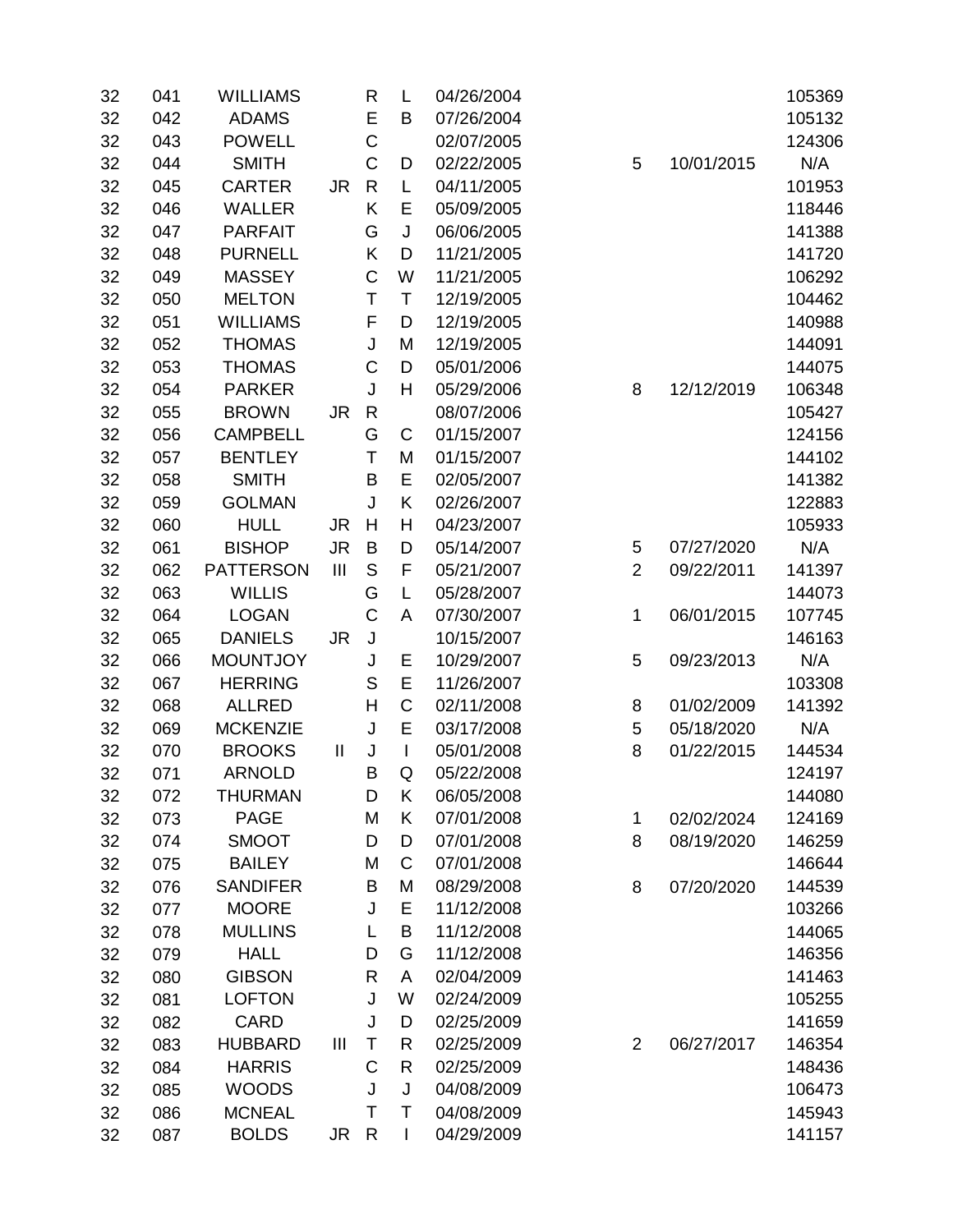| 32 | 088 | <b>MOMAN</b>      |           | M            | C           | 06/10/2009 |                |            | 149475 |
|----|-----|-------------------|-----------|--------------|-------------|------------|----------------|------------|--------|
| 32 | 089 | <b>FLEMING</b>    |           | M            | A           | 02/17/2010 |                |            | 144195 |
| 32 | 090 | <b>WHITE</b>      |           | C            | M           | 02/17/2010 |                |            | 145539 |
| 32 | 091 | <b>LYLES</b>      |           | Κ            | D           | 03/31/2010 |                |            | 146166 |
| 32 | 092 | <b>KINCAID</b>    |           | A            | L           | 05/12/2010 |                |            | 144601 |
| 32 | 093 | <b>EAVES</b>      |           | D            | W           | 09/15/2010 | $\overline{2}$ | 08/14/2019 | 150187 |
| 32 | 094 | <b>DOWNING</b>    | JR        | $\mathsf{R}$ | A           | 10/06/2010 |                |            | 115516 |
| 32 | 095 | <b>DOTSON</b>     |           | E            | L           | 11/09/2011 |                |            | 147980 |
| 32 | 096 | <b>HIGHTOWER</b>  |           | M            | L           | 02/01/2012 |                |            | 147800 |
| 32 | 097 | <b>BOYD</b>       |           | R            | M           | 02/22/2012 |                |            | 144064 |
| 32 | 098 | <b>WEST</b>       |           | O            | D           | 06/27/2012 |                |            | 145923 |
| 32 | 099 | <b>SMITH</b>      |           | S            | D           | 08/08/2012 |                |            | 146363 |
| 32 | 100 | <b>STEWART</b>    |           | C            | G           | 08/27/2012 |                |            | 105828 |
| 32 | 101 | <b>EDWARDS</b>    |           | M            | O           | 12/12/2012 | 8              | 01/27/2015 | 144607 |
| 32 | 102 | <b>DIAS</b>       |           | C            | J           | 12/12/2012 |                |            | 145549 |
| 32 | 103 | <b>THOMAS</b>     |           | A            | В           | 12/12/2012 |                |            | 148814 |
| 32 | 104 | <b>WROTEN</b>     |           | D            | M           | 05/08/2013 |                |            | 105373 |
| 32 | 105 | <b>BURDEN</b>     |           | A            | B           | 05/29/2013 |                |            | 145944 |
| 32 | 106 | <b>MEEKS</b>      |           | Τ            | D           | 05/29/2013 |                |            | 147730 |
| 32 | 107 | <b>CLARK</b>      |           | F            | Κ           | 06/19/2013 |                |            | 150275 |
| 32 | 108 | <b>DEVINE</b>     |           | B            | Ε           | 10/02/2013 | 8              | 10/15/2018 | 154885 |
| 32 | 109 | <b>BUITT</b>      |           | M            | D           | 10/02/2013 |                |            | 163273 |
| 32 | 110 | <b>BURNS</b>      |           | U            | N           | 12/25/2013 |                |            | 148502 |
| 32 | 111 | <b>VALENTINE</b>  |           | S            | M           | 12/25/2013 |                |            | 163275 |
| 32 | 112 | <b>FLETCHER</b>   |           | C            | E           | 02/19/2014 | $\overline{2}$ | 03/12/2019 | 115710 |
| 32 | 113 | <b>WALLACE</b>    | JR.       | H            | W           | 09/17/2014 |                |            | 148236 |
| 32 | 114 | <b>DEZELL</b>     |           | S            | A           | 05/06/2015 |                |            | 146416 |
| 32 | 115 | <b>HARMON</b>     |           | P            | L           | 07/08/2015 |                |            | 149655 |
| 32 | 116 | <b>ENGLAND</b>    |           | W            | $\mathsf S$ | 07/15/2015 |                |            | 165742 |
| 32 | 117 | <b>KNIGHT</b>     |           | M            | C           | 08/19/2015 |                |            | 154883 |
| 32 | 118 | <b>WILSON</b>     |           | R            | S           | 11/11/2015 |                |            | 154737 |
| 32 | 119 | <b>PALMER</b>     |           | R            | A           | 12/23/2015 |                |            | 150498 |
| 32 | 120 | <b>HORNE</b>      |           | Κ            | R           | 03/16/2016 |                |            | 106608 |
| 32 | 121 | <b>GALLOWAY</b>   |           | Н            | R           | 03/16/2016 |                |            | 141770 |
| 32 | 122 | <b>SMALLWOOD</b>  |           | M            | C           | 03/16/2016 |                |            | 145543 |
| 32 | 123 | <b>SHELVY</b>     |           | Τ            | A           | 04/27/2016 |                |            | 124284 |
| 32 | 124 | <b>ADDISON</b>    |           | P            |             | 04/27/2016 |                |            | 145653 |
| 32 | 125 | <b>TERRELL</b>    |           | E            | D           | 06/29/2016 |                |            | 150493 |
| 32 | 126 | <b>ROSS</b>       |           | D            | W           | 07/20/2016 | 8              | 09/03/2019 | 172756 |
| 32 | 127 | <b>ROBINSON</b>   | JR.       | B            | Е           | 09/21/2016 |                |            | 117472 |
| 32 | 128 | <b>RICHARDSON</b> | <b>JR</b> | W            |             | 09/21/2016 |                |            | 144085 |
| 32 | 129 | <b>BRANCH</b>     |           | R            | L           | 01/25/2017 |                |            | 150680 |
| 32 | 130 | <b>CHAPMAN</b>    |           | D            | C           | 01/25/2017 |                |            | 151759 |
| 32 | 131 | <b>MYERS</b>      |           | J            | L           | 01/25/2017 |                |            | 154896 |
| 32 | 132 | <b>NESMITH</b>    |           | Τ            | M           | 01/30/2017 | 5              | 02/22/2021 | N/A    |
| 32 | 133 | <b>MURPHY</b>     |           | D            | A           | 04/19/2017 |                |            | 168665 |
| 32 | 134 | <b>EDWARDS</b>    |           | M            | W           | 11/01/2017 |                |            | 141773 |
|    |     |                   |           |              |             |            |                |            |        |